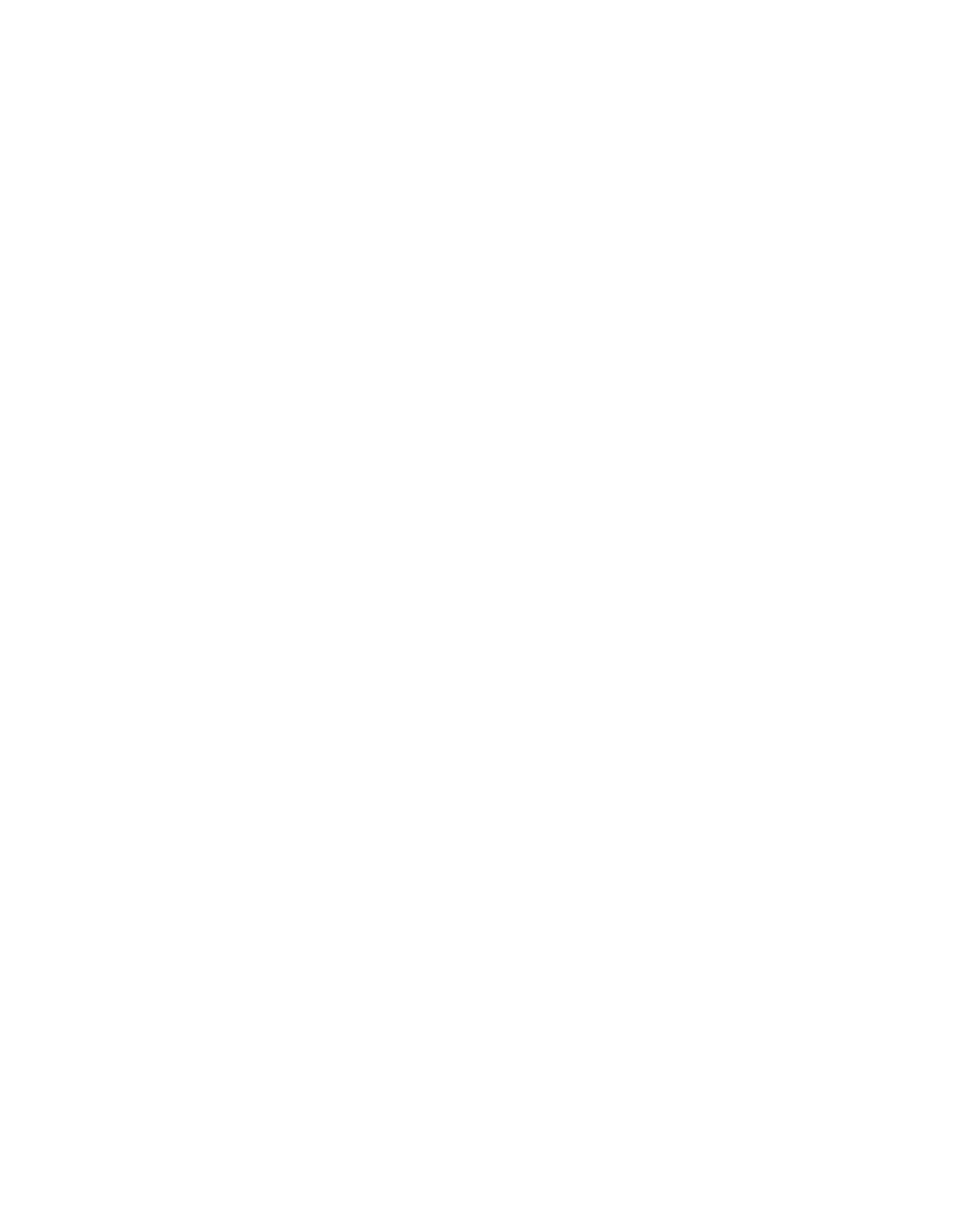# **User Documentation**

| 1                       | 1.1                    | <b>Getting Started</b>           | 3<br>$\overline{3}$ |
|-------------------------|------------------------|----------------------------------|---------------------|
| $\mathbf{2}$            |                        | <b>Callbacks Promises Events</b> | 5                   |
| $\overline{\mathbf{3}}$ | <b>Glossary</b><br>3.1 |                                  | 7<br>$\overline{7}$ |
| 4                       | Web <sub>3</sub>       |                                  | 11                  |
|                         | 4.1                    |                                  | 11                  |
|                         | 4.2                    |                                  | 12                  |
|                         | 4.3                    |                                  | 12                  |
|                         | 4.4                    |                                  | 13                  |
|                         | 4.5                    |                                  | 13                  |
|                         | 4.6                    |                                  | 14                  |
|                         | 4.7                    |                                  | 16                  |
|                         | 4.8                    |                                  | 16                  |
|                         | 4.9                    |                                  | 17                  |
|                         | 4.10                   |                                  | 17                  |
| 5                       | web3.eth               |                                  | 21                  |
|                         | 5.1                    |                                  | 21                  |
|                         | 5.2                    |                                  | 22                  |
|                         | 5.3                    |                                  | 22                  |
|                         | 5.4                    |                                  | 22                  |
|                         | 5.5                    |                                  | 22                  |
|                         | 5.6                    |                                  | 22                  |
|                         | 5.7                    | ens                              | 22                  |
|                         | 5.8                    | abi                              | 22                  |
|                         | 5.9                    | net                              | 23                  |
|                         | 5.10                   |                                  | 23                  |
|                         | 5.11                   |                                  | 24                  |
|                         | 5.12                   |                                  | 26                  |
|                         | 5.13                   |                                  | 26                  |
|                         | 5.14                   |                                  | 27                  |
|                         | 5.15                   |                                  | 27                  |
|                         | 5.16                   |                                  | 29                  |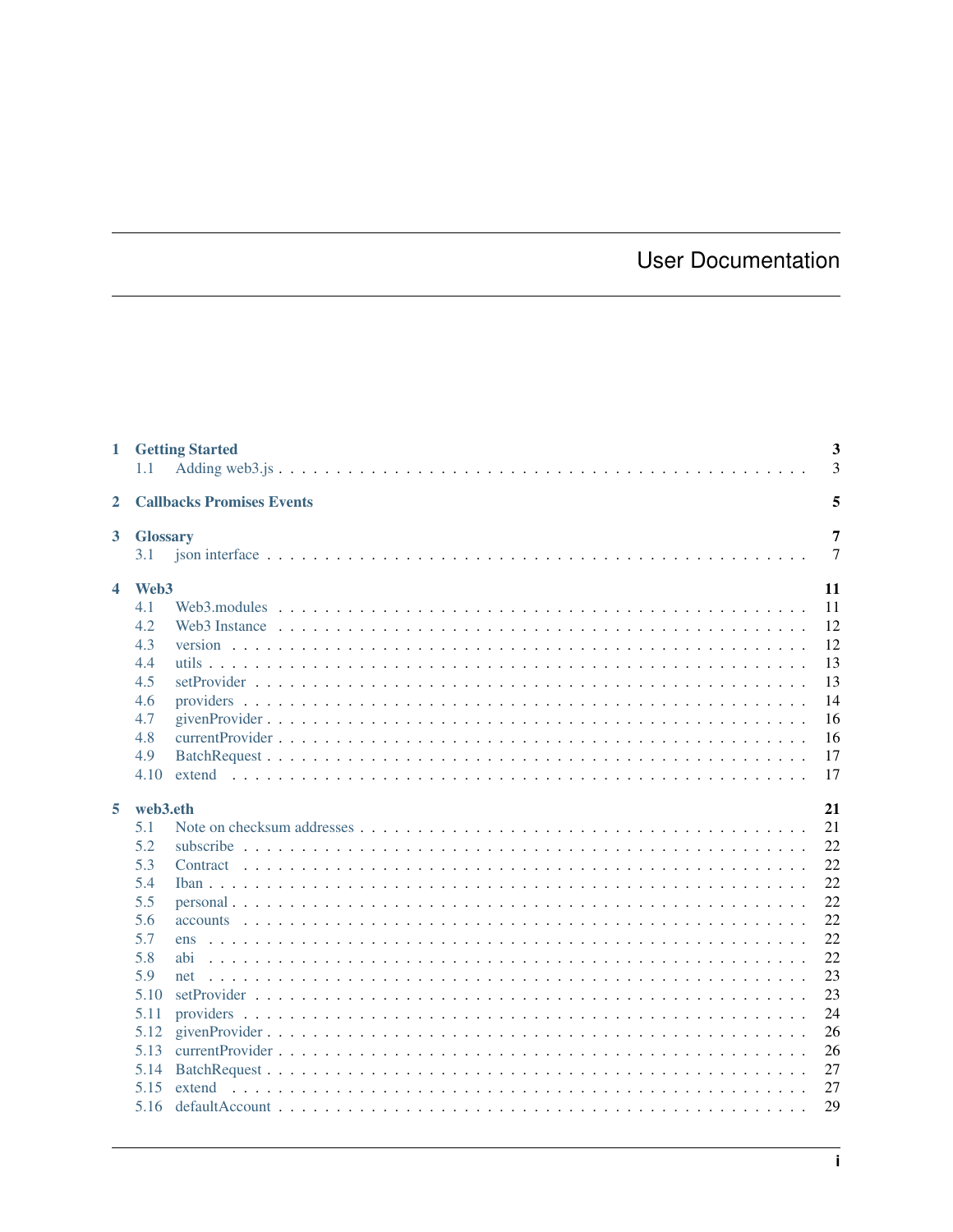|   | 5.17 |                    | 29 |
|---|------|--------------------|----|
|   | 5.18 |                    | 30 |
|   | 5.19 |                    | 31 |
|   | 5.20 |                    | 31 |
|   | 5.21 |                    | 32 |
|   | 5.22 |                    | 33 |
|   | 5.23 |                    | 33 |
|   | 5.24 |                    | 34 |
|   | 5.25 |                    | 34 |
|   | 5.26 |                    | 34 |
|   | 5.27 |                    | 35 |
|   | 5.28 |                    | 35 |
|   |      |                    |    |
|   | 5.29 |                    | 36 |
|   | 5.30 |                    | 36 |
|   | 5.31 |                    | 37 |
|   | 5.32 |                    | 37 |
|   | 5.33 |                    | 38 |
|   | 5.34 |                    | 38 |
|   | 5.35 |                    | 39 |
|   | 5.36 |                    | 39 |
|   | 5.37 |                    | 40 |
|   | 5.38 |                    | 40 |
|   | 5.39 |                    | 41 |
|   | 5.40 |                    | 42 |
|   | 5.41 |                    | 43 |
|   | 5.42 |                    | 44 |
|   | 5.43 |                    | 44 |
|   | 5.44 |                    | 45 |
|   | 5.45 |                    | 46 |
|   | 5.46 |                    | 47 |
|   | 5.47 |                    | 48 |
|   |      |                    |    |
|   | 5.48 |                    | 49 |
|   | 5.49 |                    | 50 |
|   | 5.50 |                    | 52 |
|   | 5.51 |                    | 53 |
|   | 5.52 |                    | 54 |
|   | 5.53 |                    | 55 |
|   |      |                    | 56 |
|   | 5.55 |                    | 56 |
|   | 5.56 |                    | 57 |
|   | 5.57 |                    | 58 |
|   | 5.58 |                    | 59 |
|   | 5.59 |                    | 59 |
|   | 5.60 |                    | 60 |
|   | 5.61 |                    | 60 |
|   | 5.62 |                    | 62 |
|   |      |                    |    |
| 6 |      | web3.eth.subscribe | 65 |
|   | 6.1  |                    | 65 |
|   | 6.2  |                    | 66 |
|   | 6.3  |                    | 67 |
|   | 6.4  |                    | 68 |
|   | 6.5  |                    | 69 |
|   | 6.6  |                    | 70 |
|   |      |                    |    |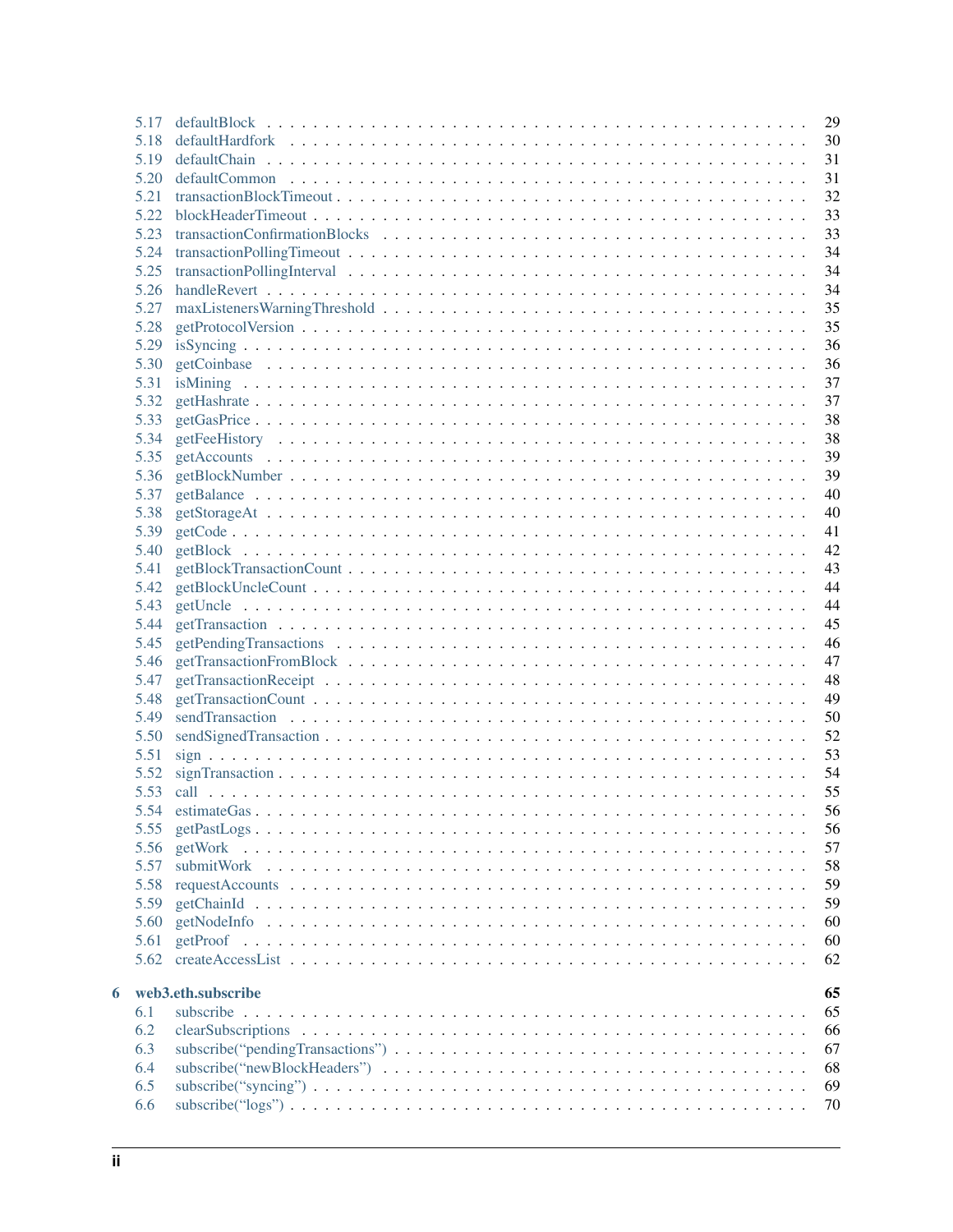| 7 |      | web3.eth.Contract        | 73 |
|---|------|--------------------------|----|
|   | 7.1  |                          | 73 |
|   | 7.2  |                          | 74 |
|   | 7.3  |                          | 74 |
|   | 7.4  |                          | 75 |
|   | 7.5  | defaultHardfork          | 75 |
|   | 7.6  |                          | 76 |
|   | 7.7  |                          | 77 |
|   | 7.8  |                          | 77 |
|   | 7.9  |                          | 78 |
|   | 7.10 |                          | 78 |
|   | 7.11 |                          | 78 |
|   | 7.12 |                          | 79 |
|   | 7.13 |                          | 79 |
|   | 7.14 |                          | 79 |
|   | 7.15 |                          | 80 |
|   | 7.16 |                          | 81 |
|   | 7.17 |                          | 81 |
|   | 7.18 |                          | 81 |
|   |      |                          |    |
|   | 7.19 |                          | 82 |
|   | 7.20 |                          | 84 |
|   | 7.21 |                          | 85 |
|   | 7.22 |                          | 87 |
|   | 7.23 |                          | 89 |
|   | 7.24 |                          | 90 |
|   | 7.25 |                          | 91 |
|   | 7.26 |                          | 92 |
|   | 7.27 |                          | 92 |
|   | 7.28 |                          | 93 |
|   | 7.29 |                          | 95 |
|   | 7.30 |                          | 95 |
|   |      |                          |    |
| 8 |      | web3.eth.accounts<br>97  | 97 |
|   | 8.1  |                          |    |
|   | 8.2  | 98                       |    |
|   | 8.3  | 99                       |    |
|   | 8.4  | 101                      |    |
|   | 8.5  | 102<br>hashMessage       |    |
|   | 8.6  |                          |    |
|   | 8.7  |                          |    |
|   | 8.8  | 104                      |    |
|   | 8.9  | 105                      |    |
|   | 8.10 | 106                      |    |
|   | 8.11 | 107                      |    |
|   | 8.12 | 107                      |    |
|   | 8.13 | 108                      |    |
|   | 8.14 | 109                      |    |
|   | 8.15 | 109                      |    |
|   | 8.16 | 110                      |    |
|   | 8.17 | 111                      |    |
|   | 8.18 | 112                      |    |
|   |      |                          |    |
| 9 |      | web3.eth.personal<br>115 |    |
|   | 9.1  |                          |    |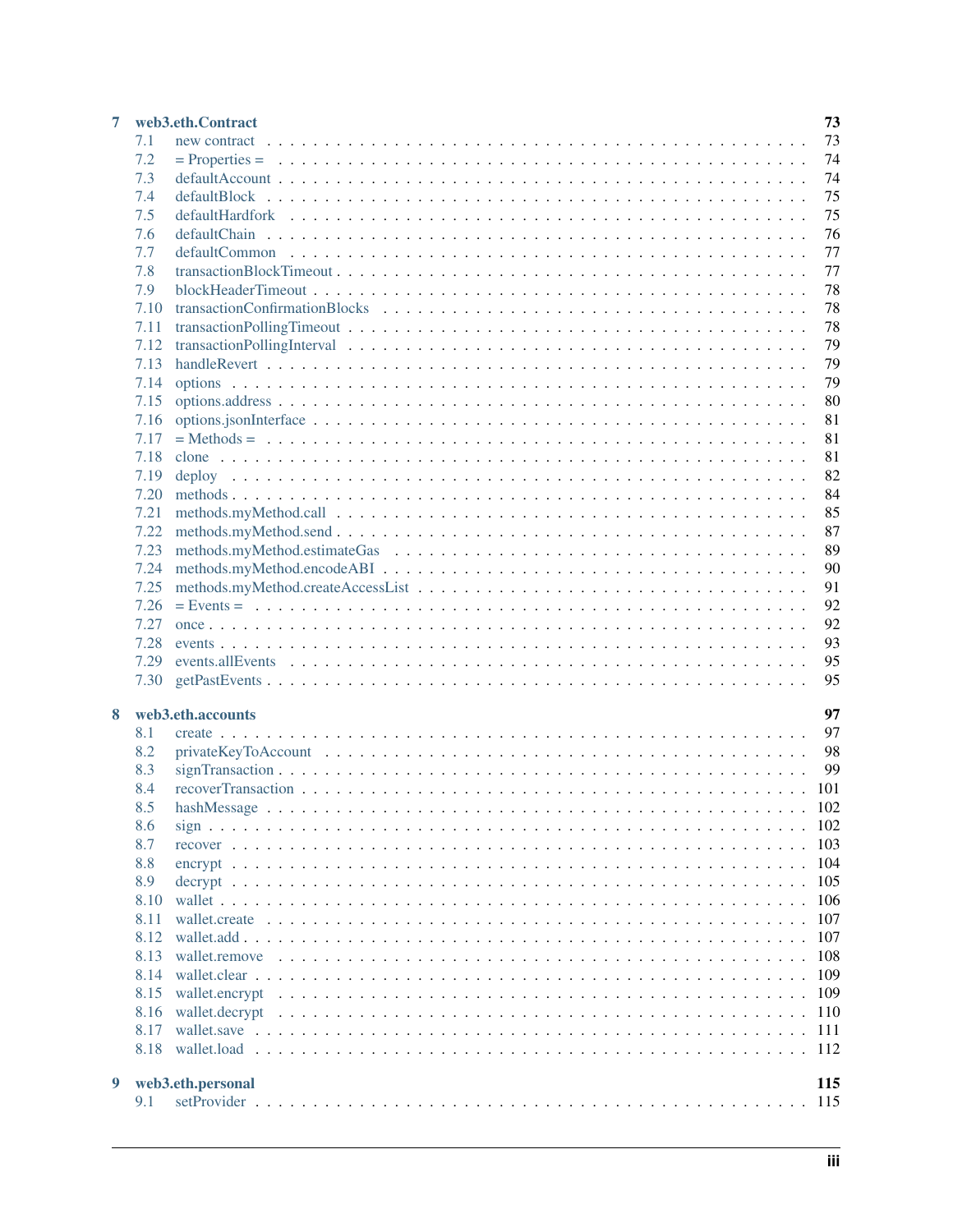| 9.2  |                  |      |
|------|------------------|------|
| 9.3  |                  |      |
| 9.4  |                  |      |
| 9.5  |                  |      |
| 9.6  |                  |      |
| 9.7  |                  |      |
|      |                  |      |
| 9.8  |                  |      |
| 9.9  |                  |      |
| 9.10 |                  |      |
| 9.11 |                  |      |
| 9.12 |                  |      |
| 9.13 |                  |      |
| 9.14 |                  |      |
|      |                  |      |
|      |                  |      |
|      | 10 web3.eth.ens  | 129  |
| 10.1 |                  |      |
|      |                  |      |
| 10.2 |                  |      |
| 10.3 |                  |      |
| 10.4 |                  |      |
| 10.5 |                  |      |
| 10.6 |                  |      |
| 10.7 |                  |      |
| 10.8 |                  |      |
| 10.9 |                  |      |
|      |                  |      |
|      |                  |      |
|      |                  |      |
|      |                  |      |
|      |                  |      |
|      |                  |      |
|      |                  |      |
|      |                  |      |
|      |                  |      |
|      |                  |      |
|      |                  |      |
|      |                  |      |
|      |                  |      |
|      |                  |      |
|      |                  |      |
|      |                  |      |
|      |                  | 146  |
|      |                  | 147  |
|      |                  | -148 |
|      |                  | 149  |
|      |                  |      |
|      | 11 web3.eth.Iban | 151  |
| 11 1 |                  | 151  |
| 11.2 |                  | 151  |
| 11.3 |                  | 152  |
| 11.4 |                  | 152  |
|      |                  |      |
| 11.5 |                  | 153  |
| 11.6 |                  | 154  |
| 11.7 |                  | 154  |
| 11.8 |                  | 155  |
|      |                  |      |
|      |                  |      |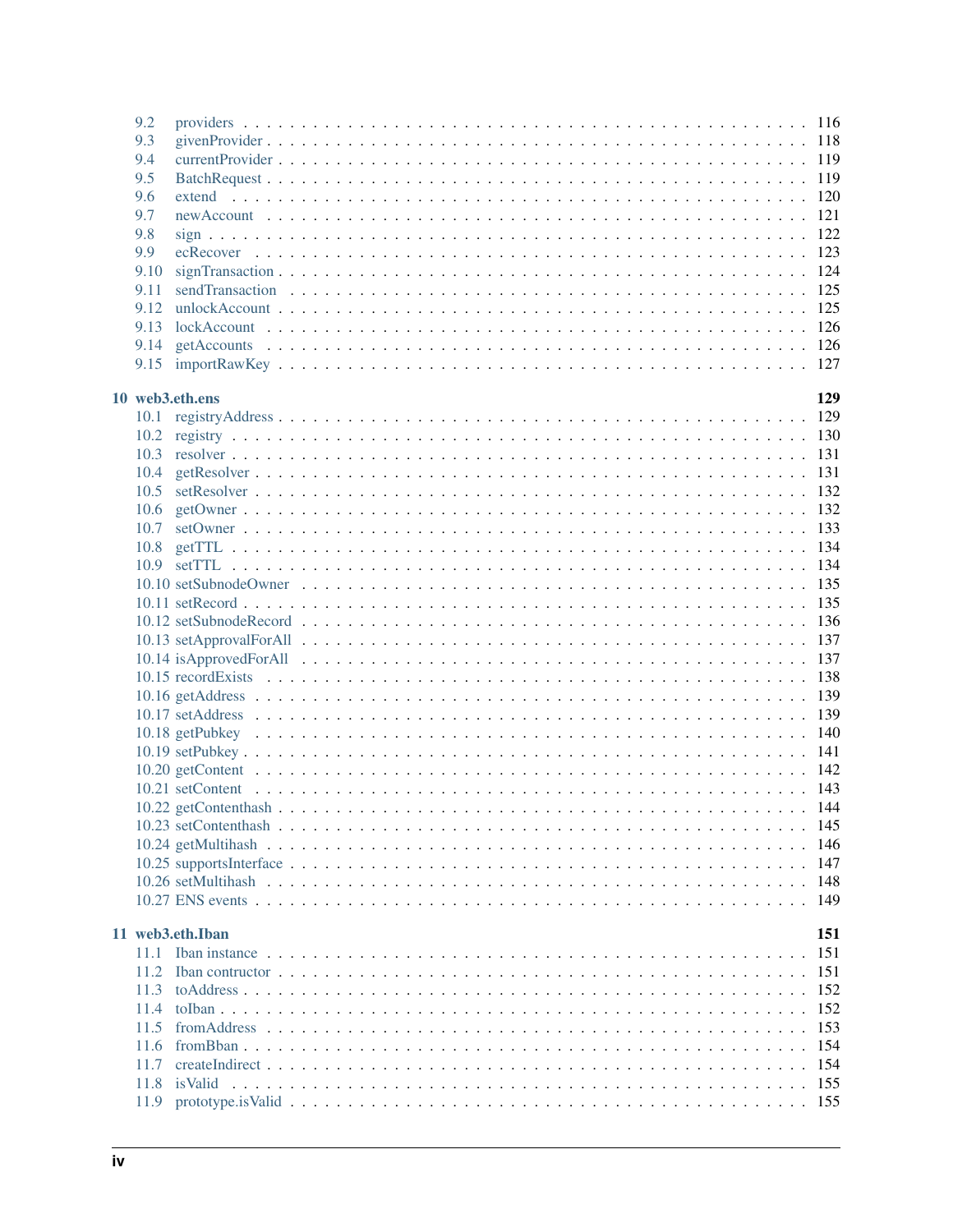|                     |                 | 158<br>158 |
|---------------------|-----------------|------------|
|                     | 12 web3.eth.abi | 161        |
|                     |                 |            |
| 12.2                |                 |            |
| 12.3                |                 |            |
| 12.4                |                 |            |
| 12.5                |                 |            |
| 12.6                |                 |            |
| 12.7                |                 |            |
|                     |                 |            |
| $13$ web $3.*$ .net |                 | 171        |
|                     |                 |            |
|                     |                 |            |
|                     |                 |            |
|                     |                 |            |
| 14 web3.bzz         |                 | 175        |
|                     |                 |            |
|                     |                 |            |
|                     |                 |            |
|                     |                 |            |
|                     |                 |            |
|                     |                 |            |
|                     |                 |            |
| 15 web3.shh         |                 | 181        |
| 15.1                |                 |            |
| 15.2                |                 |            |
| 15.3                |                 |            |
|                     |                 |            |
|                     |                 |            |
|                     |                 |            |
| 15.8                |                 | 188        |
|                     |                 | 188        |
|                     |                 | 189        |
|                     |                 | 189        |
|                     |                 | 190        |
|                     |                 | 191        |
|                     |                 | 191        |
|                     |                 | 192        |
|                     |                 | 192<br>193 |
|                     |                 | 193        |
|                     |                 | 194        |
|                     |                 | 194        |
|                     |                 | 195        |
|                     |                 | 195        |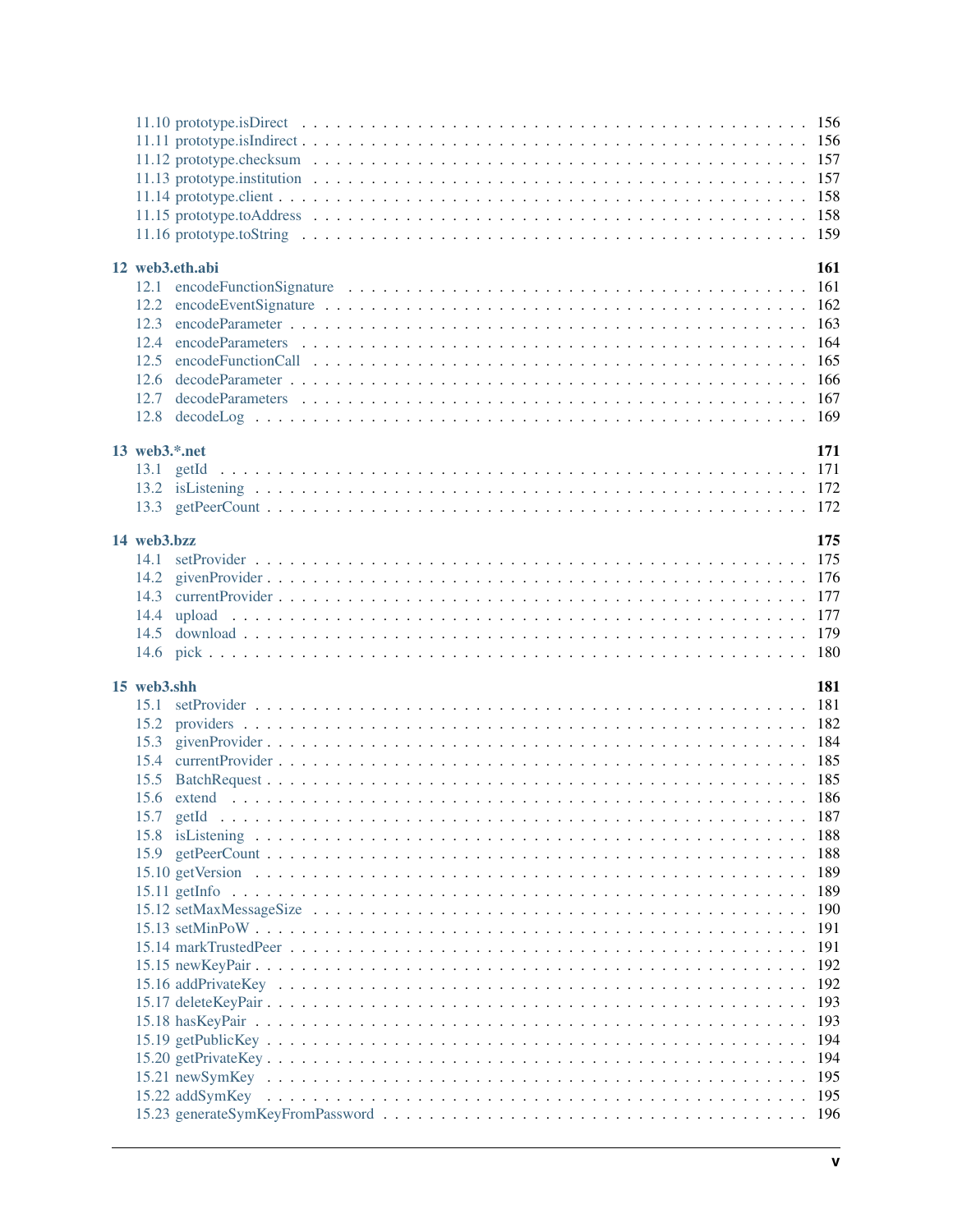| 16 web3.utils                        | 205 |
|--------------------------------------|-----|
| 16.5<br>16.6<br>16.7<br>16.8<br>16.9 |     |
|                                      |     |
|                                      |     |
|                                      |     |
|                                      |     |
|                                      |     |

### **Index**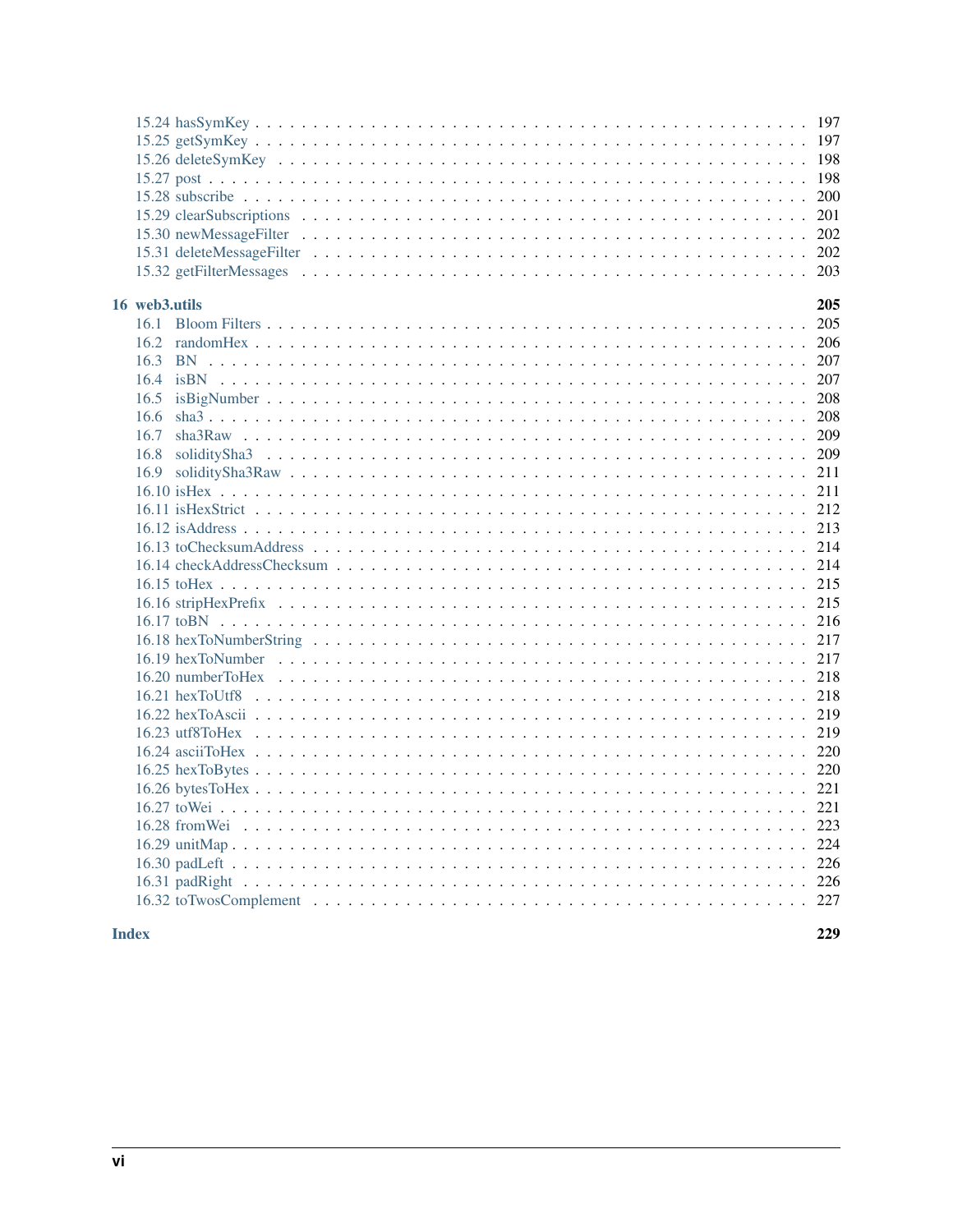web3.js is a collection of libraries that allow you to interact with a local or remote ethereum node using HTTP, IPC or WebSocket.

The following documentation will guide you through *[installing and running web3.js](#page-10-1)* as well as providing an API reference documentation with examples.

Contents:

Keyword Index, Search Page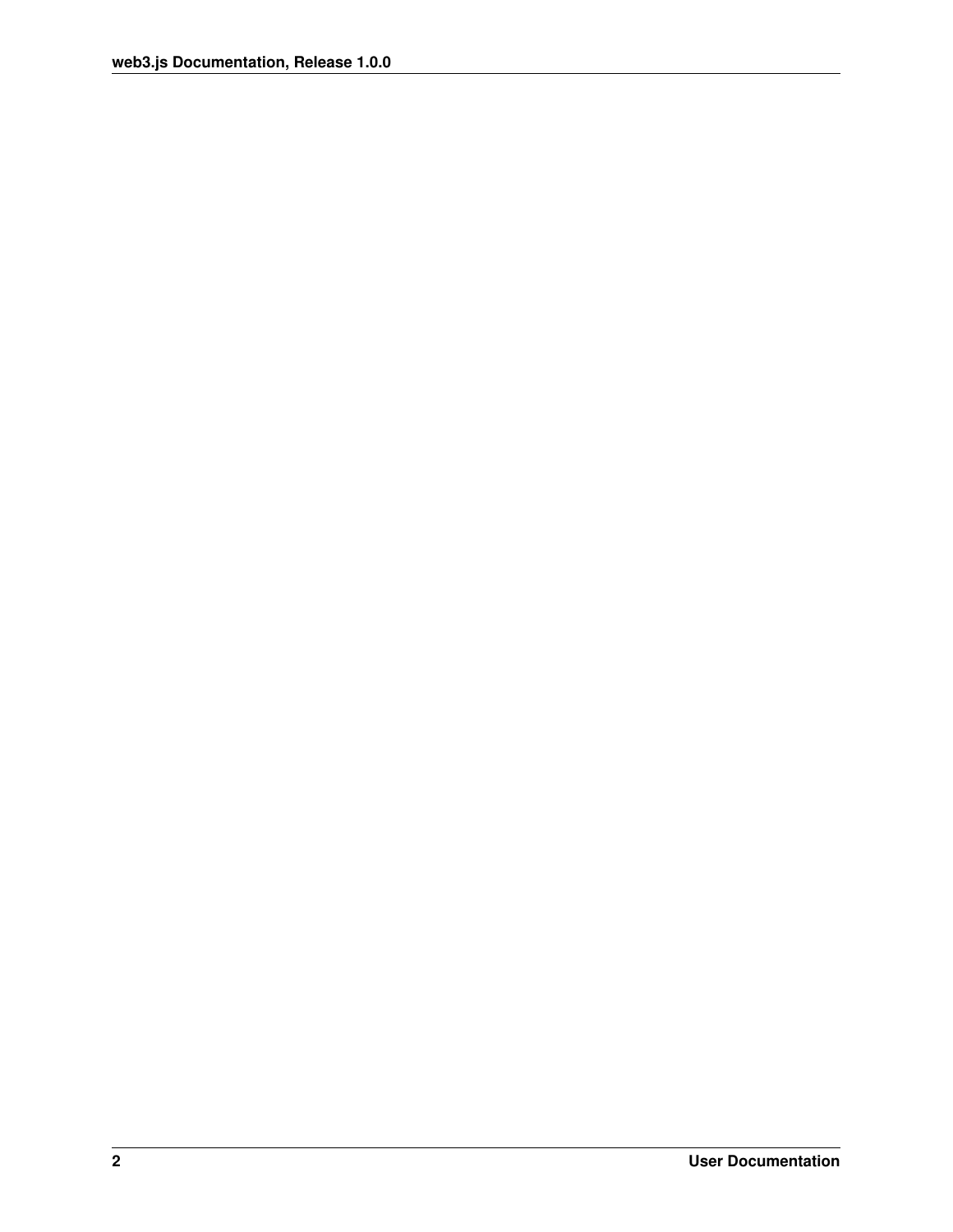# Getting Started

<span id="page-10-0"></span>The web3.js library is a collection of modules that contain functionality for the ethereum ecosystem.

- web3-eth is for the ethereum blockchain and smart contracts.
- web3-shh is for the whisper protocol, to communicate p2p and broadcast.
- web3-bzz is for the swarm protocol, the decentralized file storage.
- web3-utils contains useful helper functions for Dapp developers.

# <span id="page-10-1"></span>**1.1 Adding web3.js**

First you need to get web3.js into your project. This can be done using the following methods:

- npm: npm install web3
- yarn: yarn add web3
- pure js: link the dist/web3.min.js

After that you need to create a web3 instance and set a provider.

Most Ethereum-supported browsers like MetaMask have an [EIP-1193](https://eips.ethereum.org/EIPS/eip-1193) compliant provider available at window. ethereum.

For web3.js, check Web3.givenProvider.

If this property is null you should connect to a remote/local node.

```
// In Node.js use: const Web3 = require('web3');
const web3 = new Web3(Web3.givenProvider || "ws://localhost:8545");
```
That's it! now you can use the web3 object.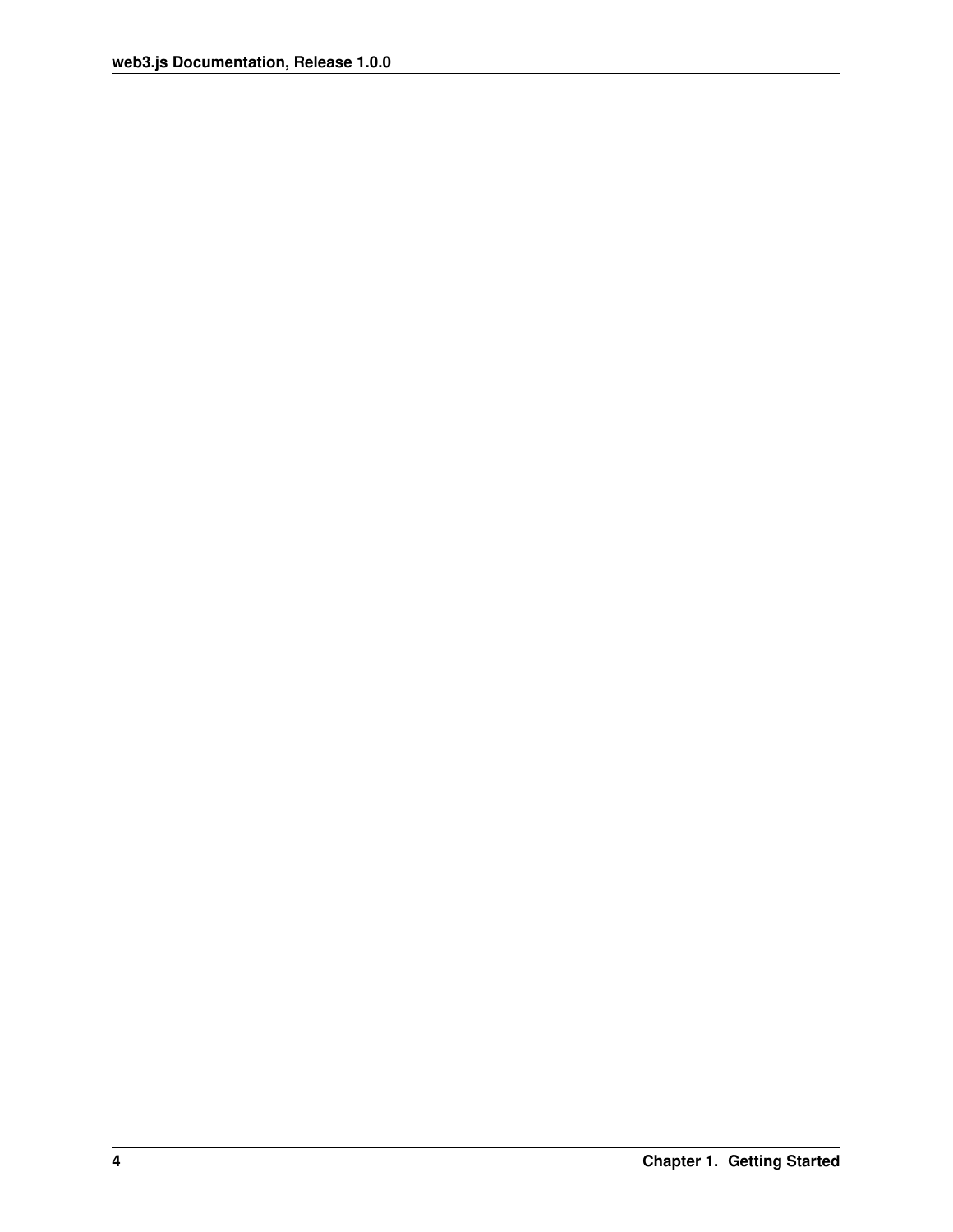# Callbacks Promises Events

<span id="page-12-0"></span>To help web3 integrate into all kinds of projects with different standards we provide multiple ways to act on asynchronous functions.

Most web3.js objects allow a callback as the last parameter, as well as returning promises to chain functions.

Ethereum as a blockchain has different levels of finality and therefore needs to return multiple "stages" of an action. To cope with this requirement we return a "promiEvent" for functions like web3.eth.sendTransaction or contract methods. This "promiEvent" is a promise combined with an event emitter to allow acting on different stages of action on the blockchain, like a transaction.

PromiEvents work like a normal promises with added on, once and off functions. This way developers can watch for additional events like on "receipt" or "transactionHash".

```
web3.eth.sendTransaction({from: '0x123...', data: '0x432...'})
.once('sending', function(payload){ ... })
.once('sent', function(payload){ ... })
.once('transactionHash', function(hash){ ... })
.once('receipt', function(receipt){ ... })
.on('confirmation', function(confNumber, receipt, latestBlockHash){ ... })
.on('error', function(error){ ... })
.then(function(receipt){
   // will be fired once the receipt is mined
});
```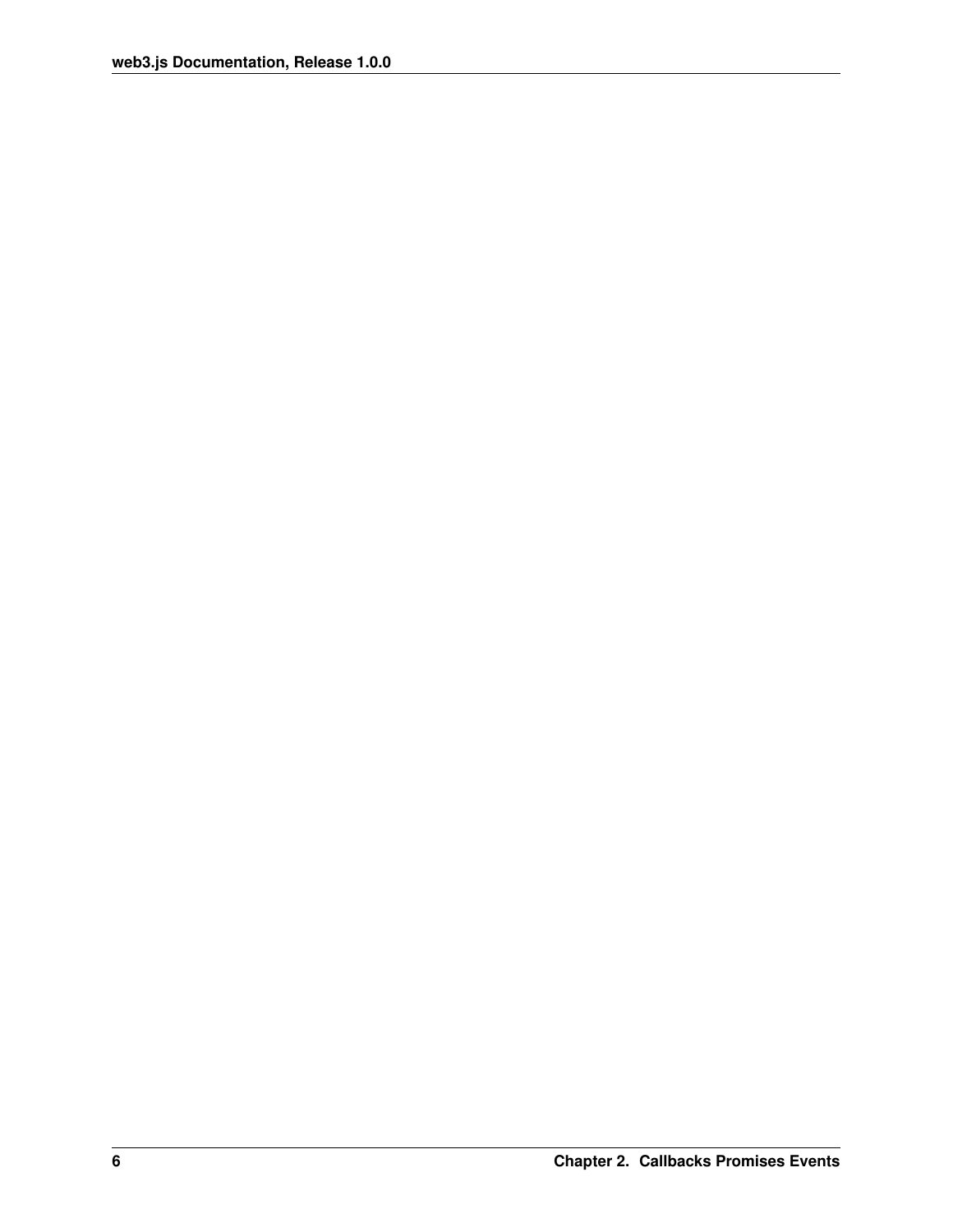# **Glossary**

# <span id="page-14-1"></span><span id="page-14-0"></span>**3.1 json interface**

The json interface is a json object describing the [Application Binary Interface \(ABI\)](https://docs.soliditylang.org/en/develop/abi-spec.html) for an Ethereum smart contract.

Using this json interface web3.js is able to create JavaScript object representing the smart contract and its methods and events using the *[web3.eth.Contract object](#page-80-0)*.

# **3.1.1 Specification**

Functions:

- type: "function", "constructor" (can be omitted, defaulting to "function"; "fallback" also possible but not relevant in web3.js);
- name: the name of the function (only present for function types);
- constant: true if function is specified to not modify the blockchain state;
- payable: true if function accepts ether, defaults to false;
- stateMutability: a string with one of the following values: pure (specified to not read blockchain state), view (same as constant above), nonpayable and payable (same as payable above);
- inputs: an array of objects, each of which contains:
	- name: the name of the parameter;
	- type: the canonical type of the parameter.
- outputs: an array of objects same as inputs, can be omitted if no outputs exist.

#### Events:

• type: always "event"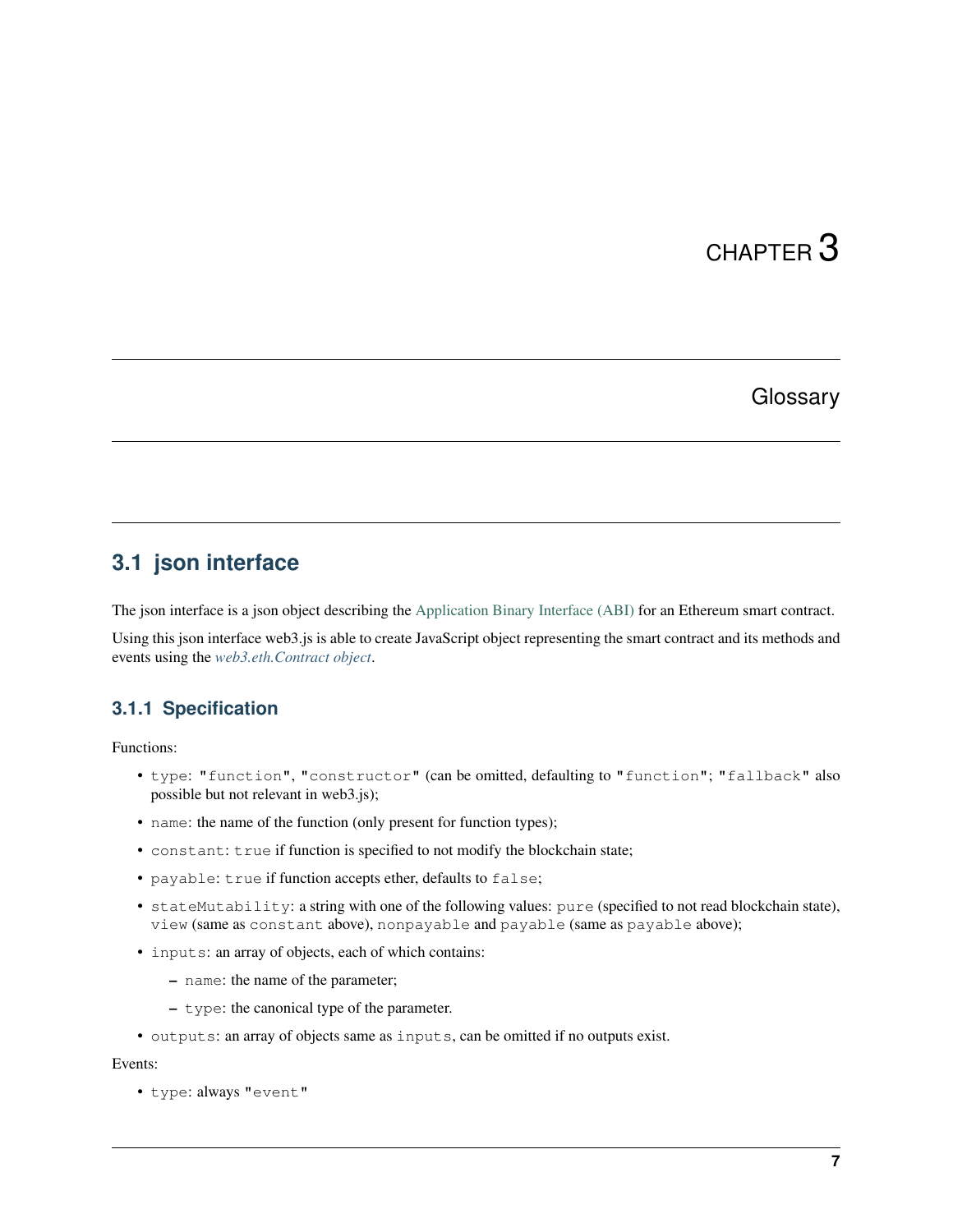- name: the name of the event;
- inputs: an array of objects, each of which contains:
	- name: the name of the parameter;
	- type: the canonical type of the parameter.
	- indexed: true if the field is part of the log's topics, false if it one of the log's data segment.
- anonymous: true if the event was declared as anonymous.

### **3.1.2 Example**

```
pragma solidity ^0.8.4;
contract Test {
   uint a;
    address d = 0xdCad3a6d3569DF655070DEd06cb7A1b2Ccd1D3AF;
   constructor(uint testInt) { a = testInt;}
   event Event (uint indexed b, bytes32 c);
   event Event2(uint indexed b, bytes32 c);
    function foo(uint b, bytes32 c) public returns(address) {
        emit Event(b, c);
        return d;
    }
}
// would result in the JSON:
\sqrt{2}{
        "type": "constructor"
        "stateMutability": "nonpayable",
        "inputs": [{"internalType":"uint256","name":"testInt","type":"uint256"}],
    },
    {
        "type": "event"
        "name": "Event",
        "inputs": [{"indexed":true,"internalType":"uint256","name":"b","type":"uint256
˓→"},{"indexed":false,"internalType":"bytes32","name":"c","type":"bytes32"}],
        "anonymous": false,
    },
    {
        "type": "event"
        "name": "Event2",
        "inputs": [{"indexed":true,"internalType":"uint256","name":"b","type":"uint256
˓→"},{"indexed":false,"internalType":"bytes32","name":"c","type":"bytes32"}],
        "anonymous": false,
    },
    {
        "type": "function"
        "name": "foo",
        "stateMutability": "nonpayable",
        "inputs": [{"internalType":"uint256","name":"b","type":"uint256"},{
  "internalType":"bytes32", "name":"c", "type":"bytes32"}]
```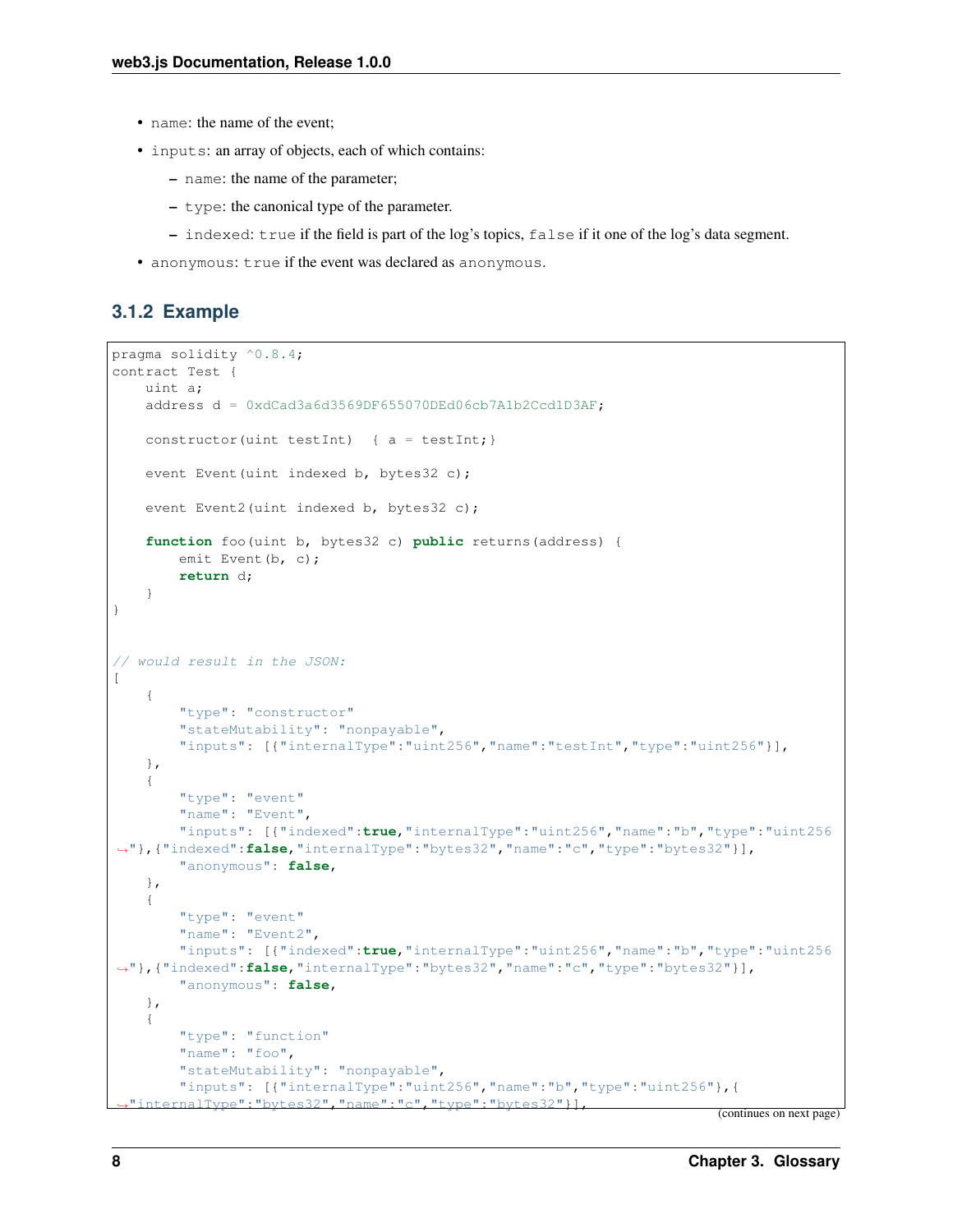```
"outputs": [{"internalType":"address","name":"","type":"address"}],
```
**3.1. json interface 9**

}

]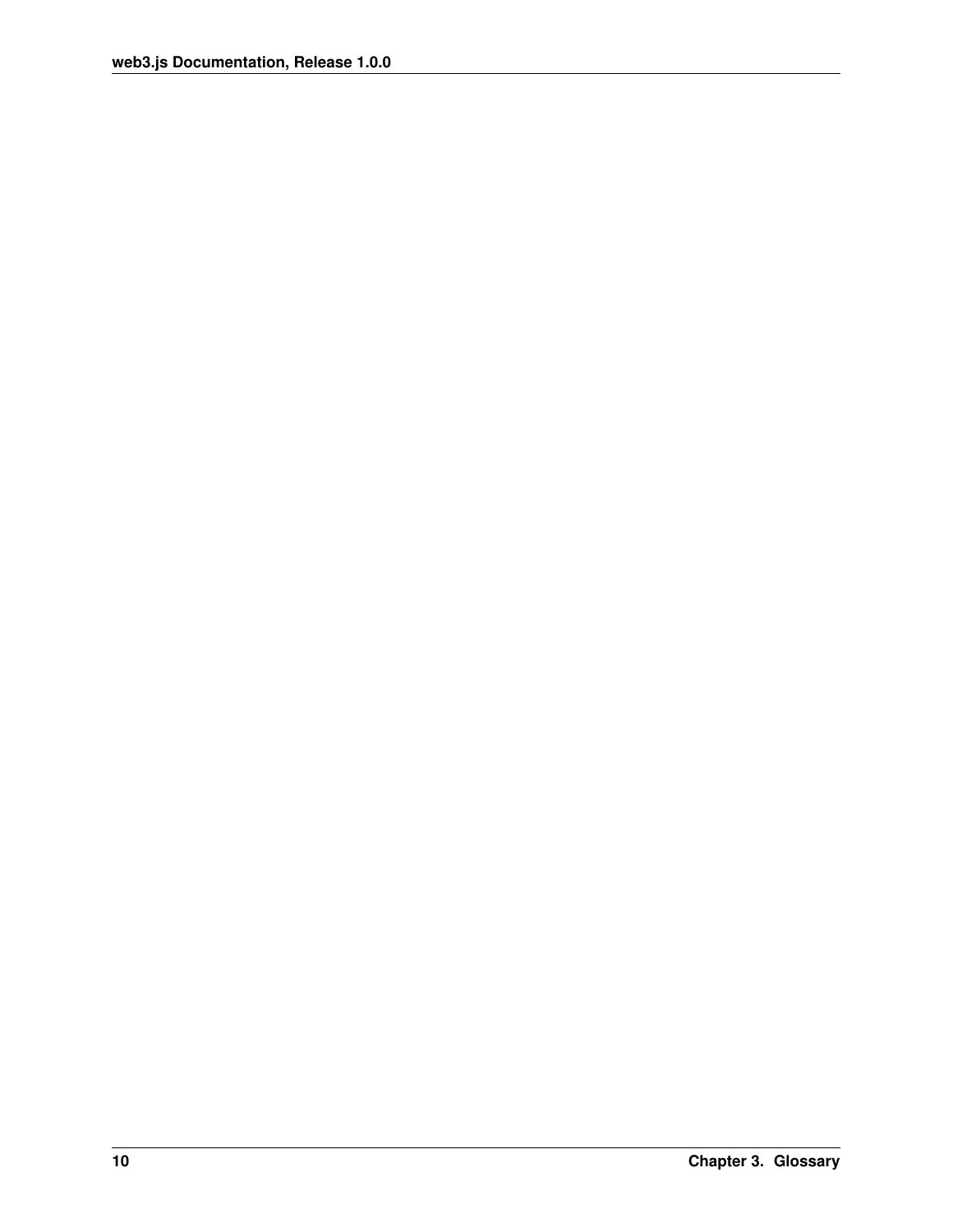Web3

<span id="page-18-0"></span>This is the main (or 'umbrella') class of the web3.js library.

```
var Web3 = require('web3');
> Web3.utils
> Web3.version
> Web3.givenProvider
> Web3.providers
> Web3.modules
```
# <span id="page-18-1"></span>**4.1 Web3.modules**

Web3.modules

Will return an object with the classes of all major sub modules, to be able to instantiate them manually.

### **4.1.1 Returns**

#### **Object**: A list of module constructors:

- Eth Constructor: The Eth module for interacting with the Ethereum network (*[web3.eth](#page-28-0)*).
- Net Constructor: The Net module for interacting with network properties (web3.eth.net).
- Personal Constructor: The Personal module for interacting with the Ethereum accounts (web3.eth.personal).
- Shh Constructor: The Shh module for interacting with the whisper protocol (*[web3.shh](#page-188-0)*).
- Bzz Constructor: The Bzz module for interacting with the swarm network (*[web3.bzz](#page-182-0)*).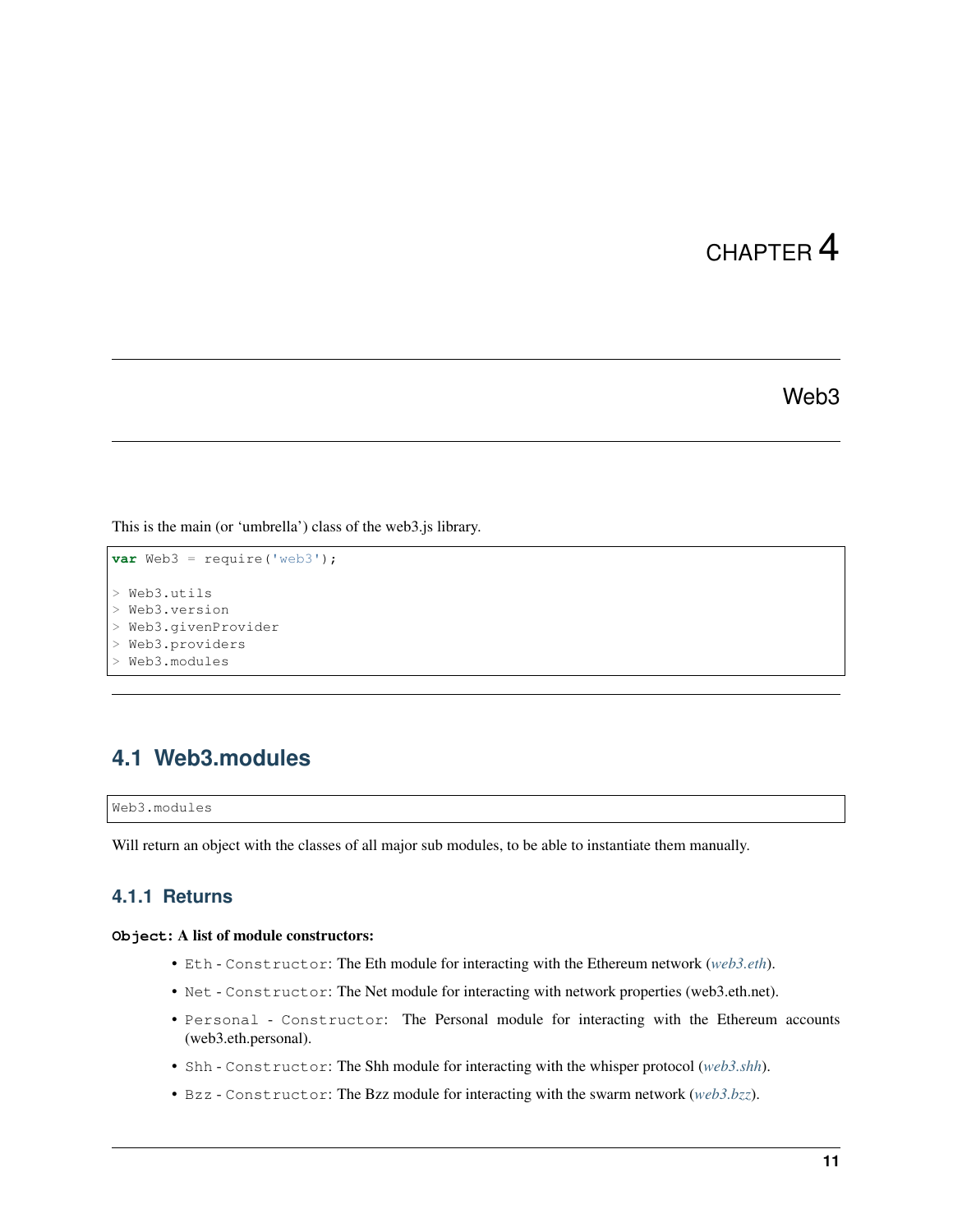### **4.1.2 Example**

```
Web3.modules
> {
   Eth: Eth(provider),
   Net: Net(provider),
   Personal: Personal(provider),
   Shh: Shh(provider),
   Bzz: Bzz(provider),
}
```
# <span id="page-19-0"></span>**4.2 Web3 Instance**

The Web3 class is an umbrella package to house all Ethereum related modules.

```
var Web3 = require('web3');
// "Web3.givenProvider" will be set if in an Ethereum supported browser.
var web3 = new Web3(Web3.givenProvider || 'ws://some.local-or-remote.node:8546');
> web3.eth
> web3.shh
> web3.bzz
> web3.utils
> web3.version
```
# <span id="page-19-1"></span>**4.3 version**

Static accessible property of the Web3 class and property of the instance as well.

```
Web3.version
web3.version
```
Contains the current package version of the web3.js library.

### **4.3.1 Returns**

String: The current version.

### **4.3.2 Example**

```
web3.version;
> "1.2.3"
```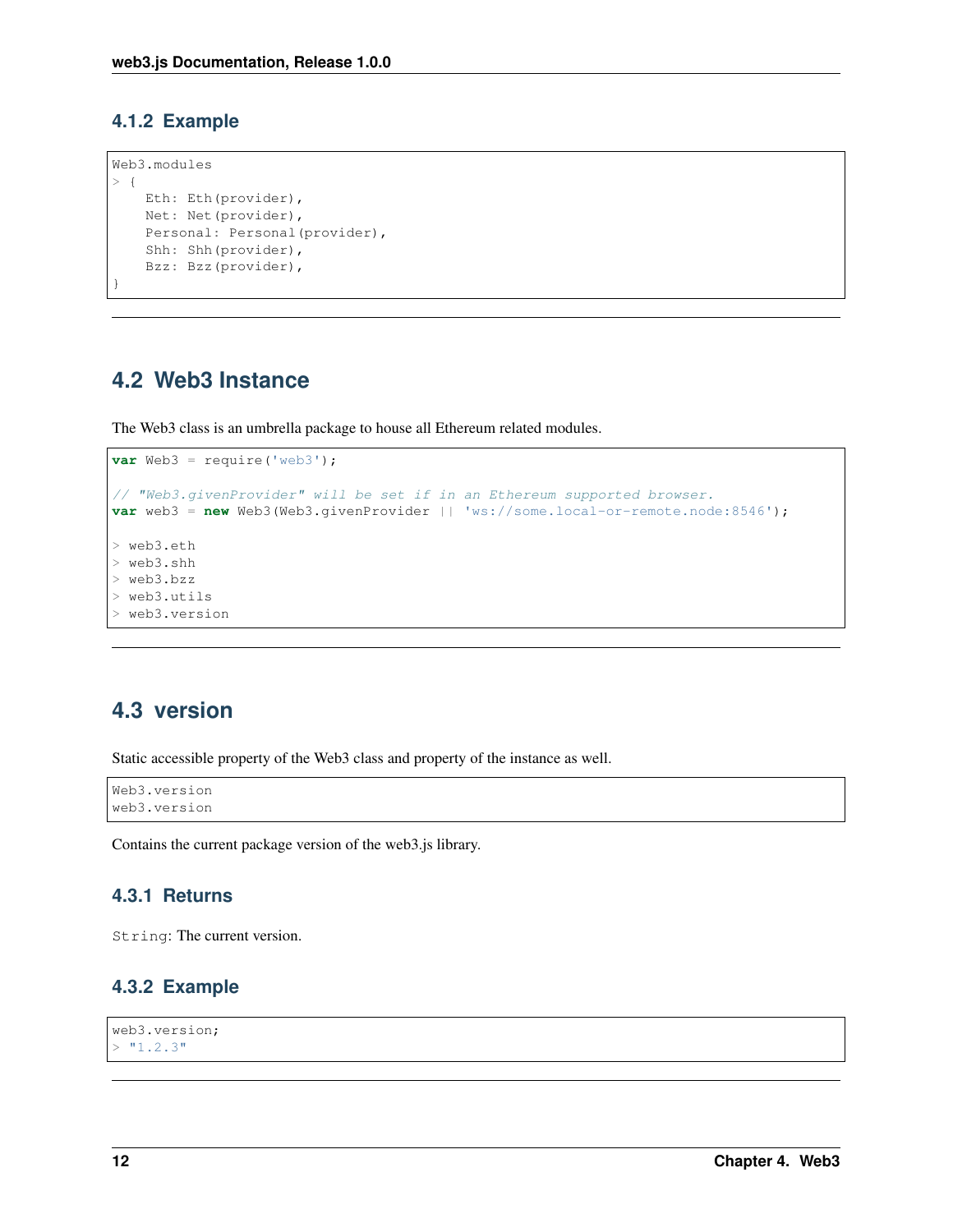# <span id="page-20-0"></span>**4.4 utils**

Static accessible property of the Web3 class and property of the instance as well.

Web3.utils web3.utils

Utility functions are also exposes on the Web3 class object directly.

See *[web3.utils](#page-212-0)* for more.

# <span id="page-20-1"></span>**4.5 setProvider**

```
web3.setProvider(myProvider)
web3.eth.setProvider(myProvider)
web3.shh.setProvider(myProvider)
web3.bzz.setProvider(myProvider)
...
```
Will change the provider for its module.

Note: When called on the umbrella package web3 it will also set the provider for all sub modules web3.eth, web3.shh, etc. EXCEPT web3.bzz which needs a separate provider at all times.

### **4.5.1 Parameters**

1. Object - myProvider: a valid provider.

### **4.5.2 Returns**

Boolean

### **4.5.3 Example: Local Geth Node**

```
var Web3 = require('web3');
var web3 = new Web3('http://localhost:8545');
// or
var web3 = new Web3(new Web3.providers.HttpProvider('http://localhost:8545'));
// change provider
web3.setProvider('ws://localhost:8546');
// or
web3.setProvider(new Web3.providers.WebsocketProvider('ws://localhost:8546'));
// Using the IPC provider in node.js
var net = require('net');
var web3 = new Web3('/Users/myuser/Library/Ethereum/geth.ipc', net); // mac os path
```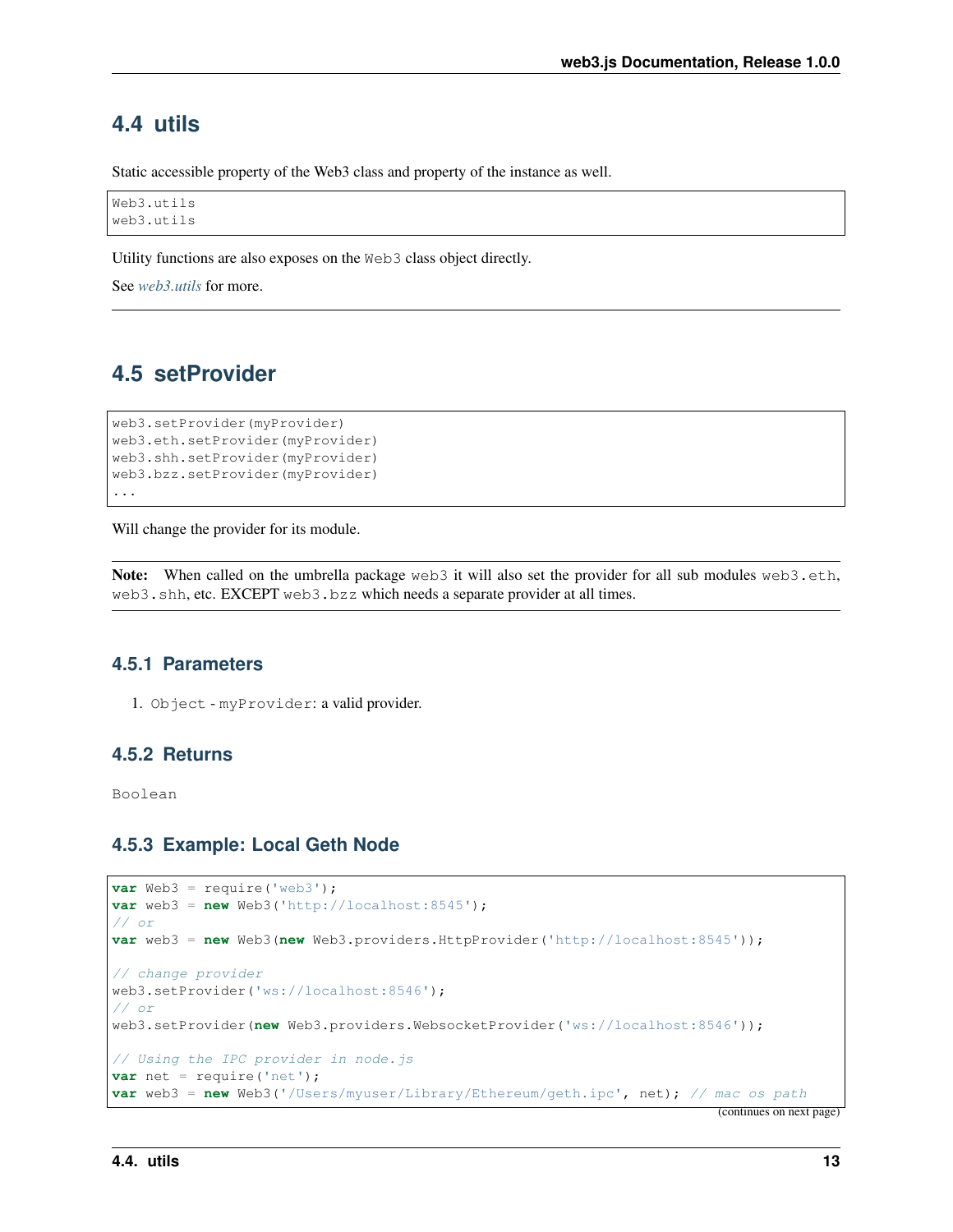```
// or
var web3 = new Web3(new Web3.providers.IpcProvider('/Users/myuser/Library/Ethereum/
˓→geth.ipc', net)); // mac os path
// on windows the path is: "\\\\.\\pipe\\geth.ipc"
// on linux the path is: "/users/myuser/.ethereum/geth.ipc"
```
## **4.5.4 Example: Remote Node Provider**

```
// Using a remote node provider, like Alchemy (https://www.alchemyapi.io/supernode),
˓→is simple.
var Web3 = require('web3');
var web3 = new Web3("https://eth-mainnet.alchemyapi.io/v2/your-api-key");
```
# <span id="page-21-0"></span>**4.6 providers**

```
web3.providers
web3.eth.providers
web3.shh.providers
web3.bzz.providers
...
```
Contains the current available providers.

### **4.6.1 Value**

Object with the following providers:

- Object HttpProvider: HTTP provider, does not support subscriptions.
- Object WebsocketProvider: The Websocket provider is the standard for usage in legacy browsers.
- Object IpcProvider: The IPC provider is used node.js dapps when running a local node. Gives the most secure connection.

### **4.6.2 Example**

```
var Web3 = require('web3');
// use the given Provider, e.g in Mist, or instantiate a new websocket provider
var web3 = new Web3(Web3.qivenProvider || \cdot | ws://remotenode.com:8546');
// or
var web3 = new Web3(Web3.givenProvider || new Web3.providers.WebsocketProvider('ws://
˓→remotenode.com:8546'));
// Using the IPC provider in node.js
var net = require('net');
var web3 = new Web3('/Users/myuser/Library/Ethereum/geth.ipc', net); // mac os path
// or
```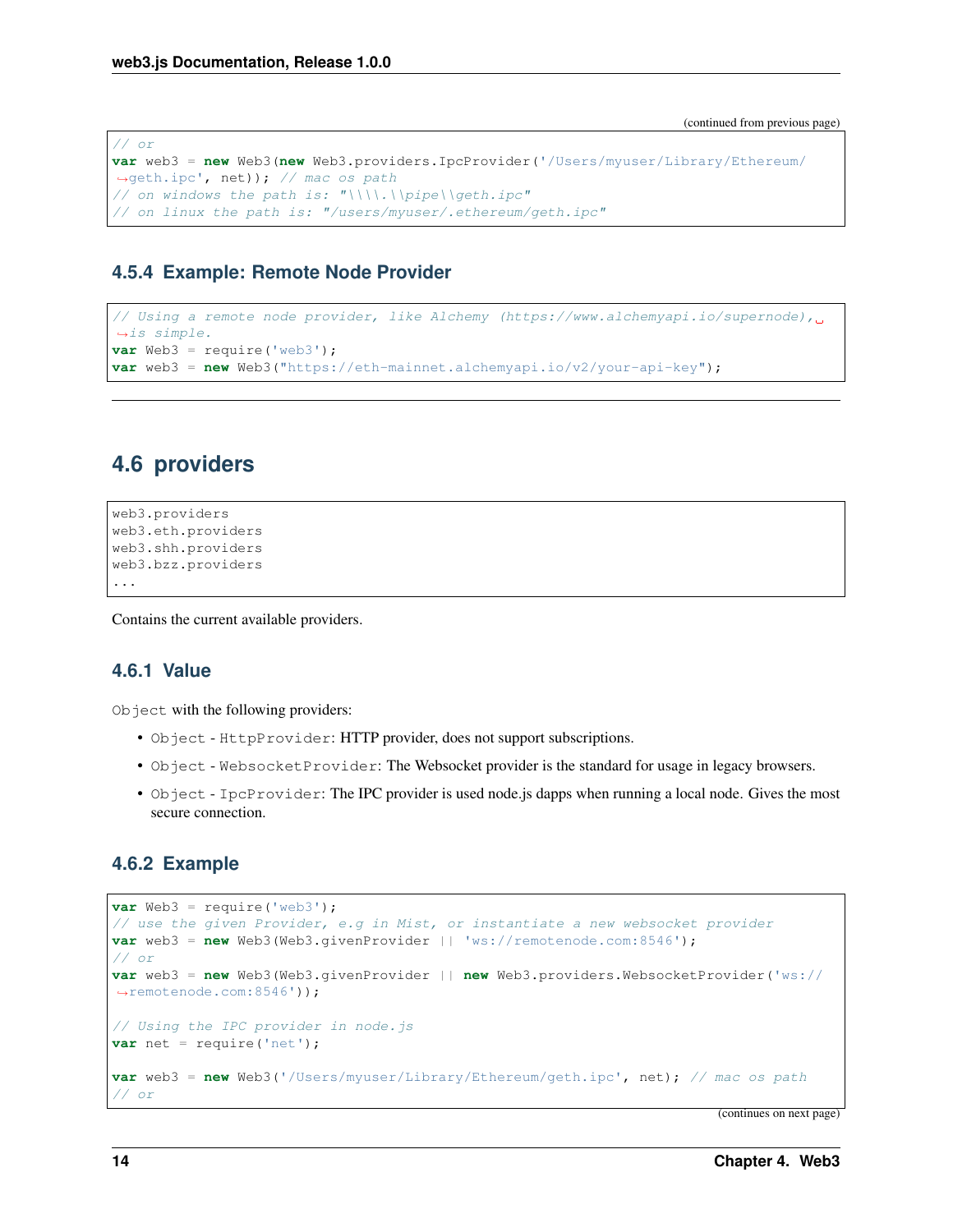```
var web3 = new Web3(new Web3.providers.IpcProvider('/Users/myuser/Library/Ethereum/
˓→geth.ipc', net)); // mac os path
// on windows the path is: "\\\\.\\pipe\\geth.ipc"
// on linux the path is: "/users/myuser/.ethereum/geth.ipc"
```
### **4.6.3 Configuration**

```
// == ==// Http
// == ==var Web3HttpProvider = require('web3-providers-http');
var options = {
   keepAlive: true,
   withCredentials: false,
   timeout: 20000, // ms
   headers: [
        {
            name: 'Access-Control-Allow-Origin',
            value: '*'
        },
        {
            ...
        }
   ],
   agent: {
       http: http.Agent(...),
       baseUrl: ''
    }
};
var provider = new Web3HttpProvider('http://localhost:8545', options);
// ==========
// Websockets
// ==========
var Web3WsProvider = require('web3-providers-ws');
var options = {
   timeout: 30000, // ms
    // Useful for credentialed urls, e.g: ws://username:password@localhost:8546
   headers: {
      authorization: 'Basic username:password'
    },
   clientConfig: {
     // Useful if requests are large
     maxReceivedFrameSize: 100000000, // bytes - default: 1MiB
     maxReceivedMessageSize: 100000000, // bytes - default: 8MiB
      // Useful to keep a connection alive
      keepalive: true,
```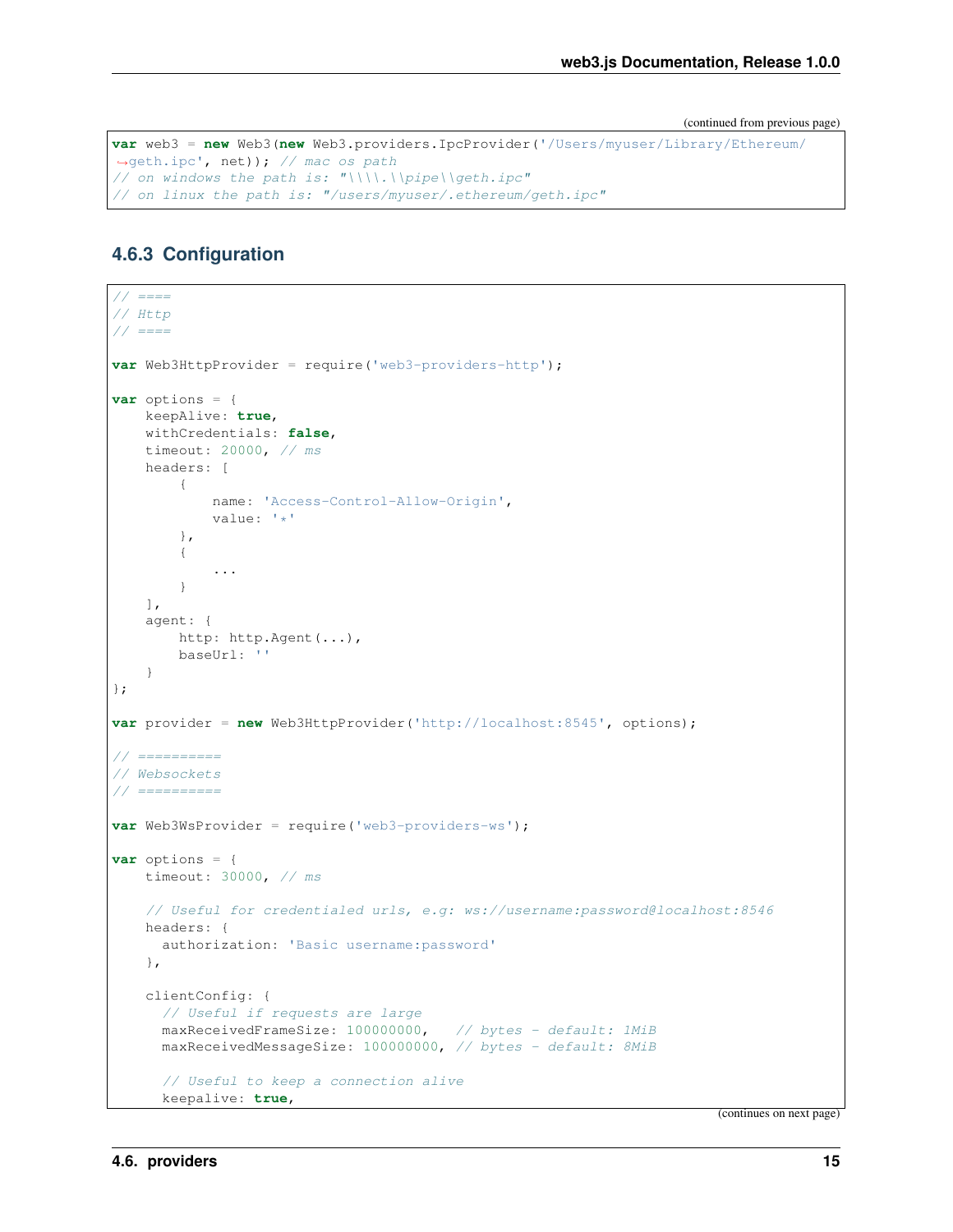```
keepaliveInterval: 60000 // ms
    },
    // Enable auto reconnection
    reconnect: {
        auto: true,
        delay: 5000, // ms
        maxAttempts: 5,
        onTimeout: false
    }
};
var ws = new Web3WsProvider('ws://localhost:8546', options);
```
More information for the Http and Websocket provider modules can be found here:

- [HttpProvider](https://github.com/ethereum/web3.js/tree/1.x/packages/web3-providers-http#usage)
- [WebsocketProvider](https://github.com/ethereum/web3.js/tree/1.x/packages/web3-providers-ws#usage)

# <span id="page-23-0"></span>**4.7 givenProvider**

```
web3.givenProvider
web3.eth.givenProvider
web3.shh.givenProvider
web3.bzz.givenProvider
...
```
When using web3.js in an Ethereum compatible browser, it will set with the current native provider by that browser. Will return the given provider by the (browser) environment, otherwise null.

# **4.7.1 Returns**

Object: The given provider set or null;

# **4.7.2 Example**

# <span id="page-23-1"></span>**4.8 currentProvider**

```
web3.currentProvider
web3.eth.currentProvider
web3.shh.currentProvider
web3.bzz.currentProvider
...
```
Will return the current provider, otherwise null.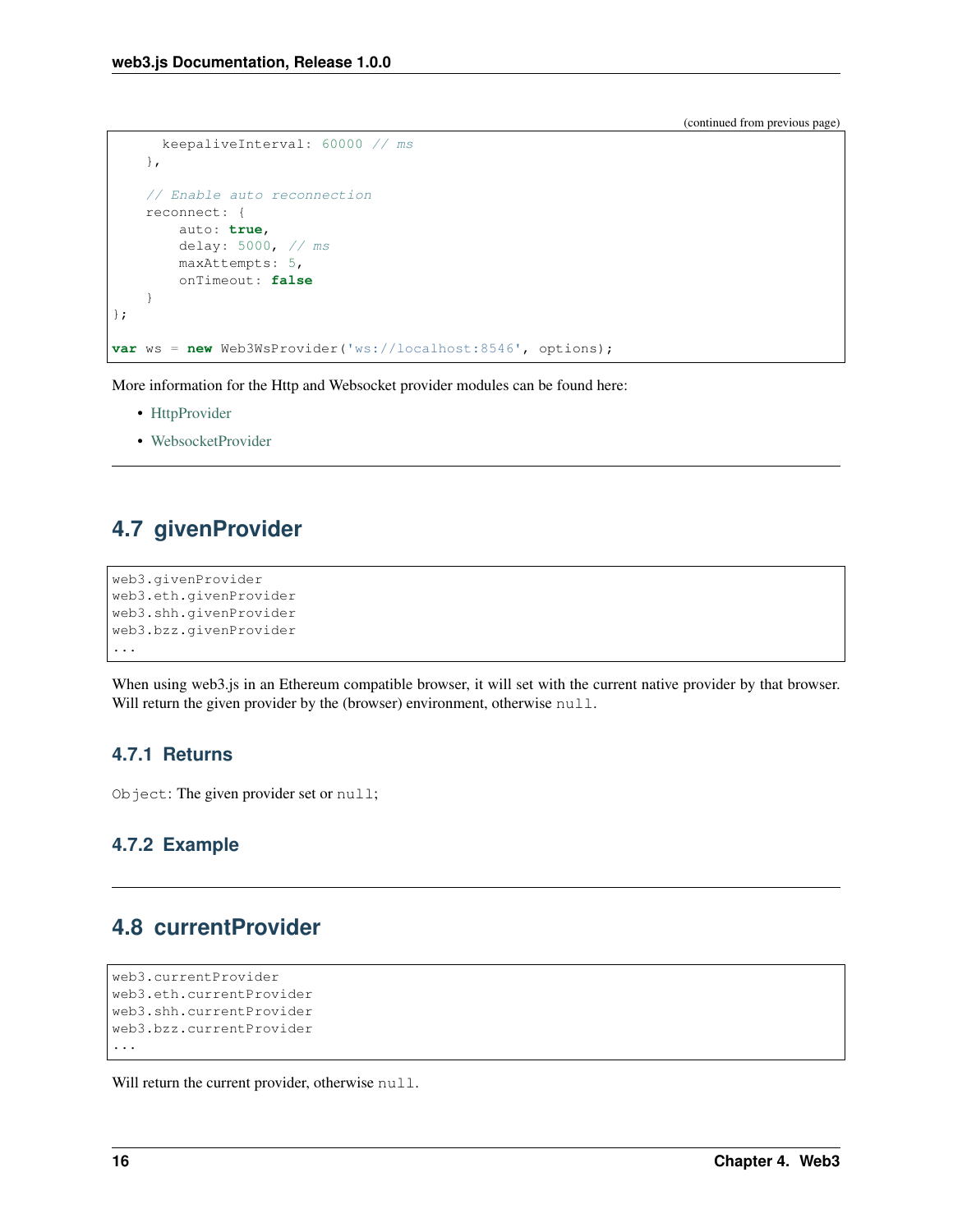### **4.8.1 Returns**

Object: The current provider set or null.

## **4.8.2 Example**

# <span id="page-24-0"></span>**4.9 BatchRequest**

```
new web3.BatchRequest()
new web3.eth.BatchRequest()
new web3.shh.BatchRequest()
new web3.bzz.BatchRequest()
```
Class to create and execute batch requests.

## **4.9.1 Parameters**

none

### **4.9.2 Returns**

Object: With the following methods:

- add(request): To add a request object to the batch call.
- execute(): Will execute the batch request.

## **4.9.3 Example**

```
var contract = new web3.eth.Contract(abi, address);
var batch = new web3.BatchRequest();
batch.add(web3.eth.getBalance.request('0x0000000000000000000000000000000000000000',
˓→'latest', callback));
batch.add(contract.methods.balance(address).call.request({from:
˓→'0x0000000000000000000000000000000000000000'}, callback2));
batch.execute();
```
# <span id="page-24-1"></span>**4.10 extend**

```
web3.extend(methods)
web3.eth.extend(methods)
web3.shh.extend(methods)
web3.bzz.extend(methods)
...
```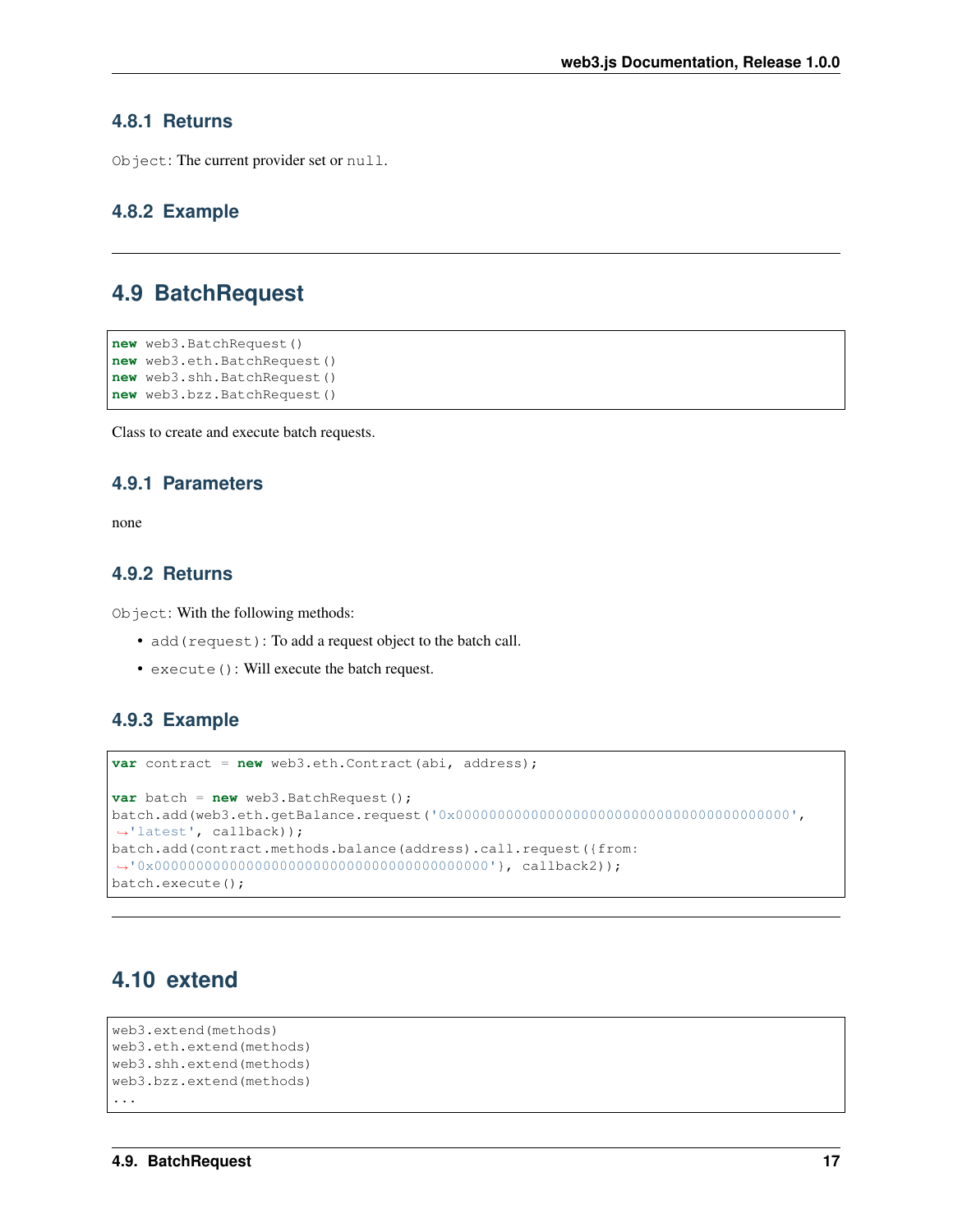Allows extending the web3 modules.

Note: You also have  $\star$ . extend. formatters as additional formatter functions to be used for input and output formatting. Please see the [source file](https://github.com/ethereum/web3.js/blob/1.x/packages/web3-core-helpers/src/formatters.js) for function details.

## **4.10.1 Parameters**

#### 1. **methods** - **Object**: Extension object with array of methods description objects as follows:

- property String: (optional) The name of the property to add to the module. If no property is set it will be added to the module directly.
- **methods Array**: The array of method descriptions:
	- name String: Name of the method to add.
	- call String: The RPC method name.
	- params Number: (optional) The number of parameters for that function. Default 0.
	- inputFormatter Array: (optional) Array of inputformatter functions. Each array item responds to a function parameter, so if you want some parameters not to be formatted, add a null instead.
	- outputFormatter ``Function: (optional) Can be used to format the output of the method.

### **4.10.2 Returns**

Object: The extended module.

### **4.10.3 Example**

```
web3.extend({
   property: 'myModule',
   methods: [{
        name: 'getBalance',
        call: 'eth_getBalance',
        params: 2,
        inputFormatter: [web3.extend.formatters.inputAddressFormatter, web3.extend.
˓→formatters.inputDefaultBlockNumberFormatter],
        outputFormatter: web3.utils.hexToNumberString
    },{
        name: 'getGasPriceSuperFunction',
        call: 'eth_gasPriceSuper',
        params: 2,
        inputFormatter: [null, web3.utils.numberToHex]
    }]
});
web3.extend({
    methods: [{
        name: 'directCall',
        call: 'eth_callForFun',
```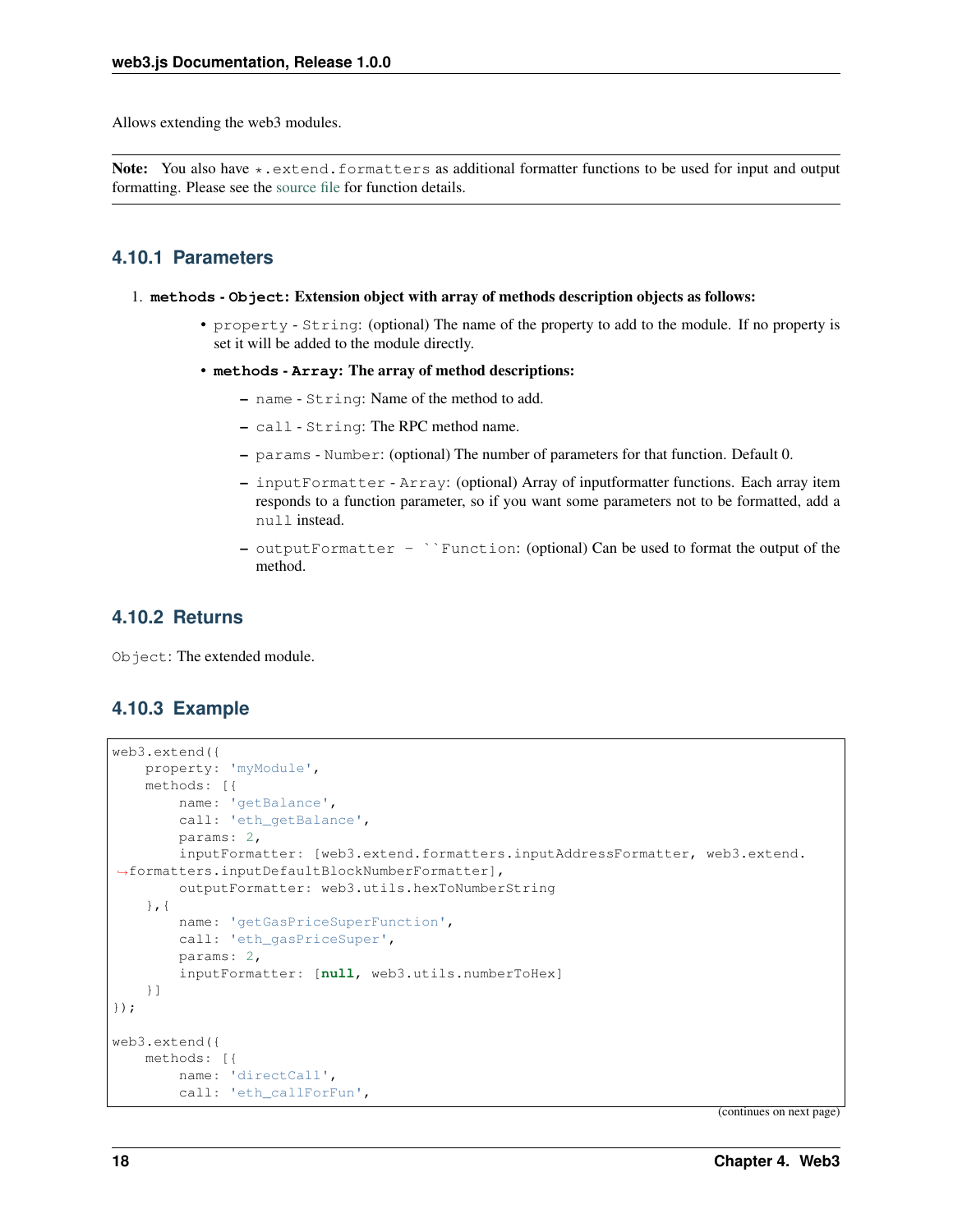```
}]
});
console.log(web3);
> Web3 {
    myModule: {
       getBalance: function(){},
        getGasPriceSuperFunction: function(){}
   },
   directCall: function(){},
    eth: Eth {...},
    bzz: Bzz {...},
    ...
}
```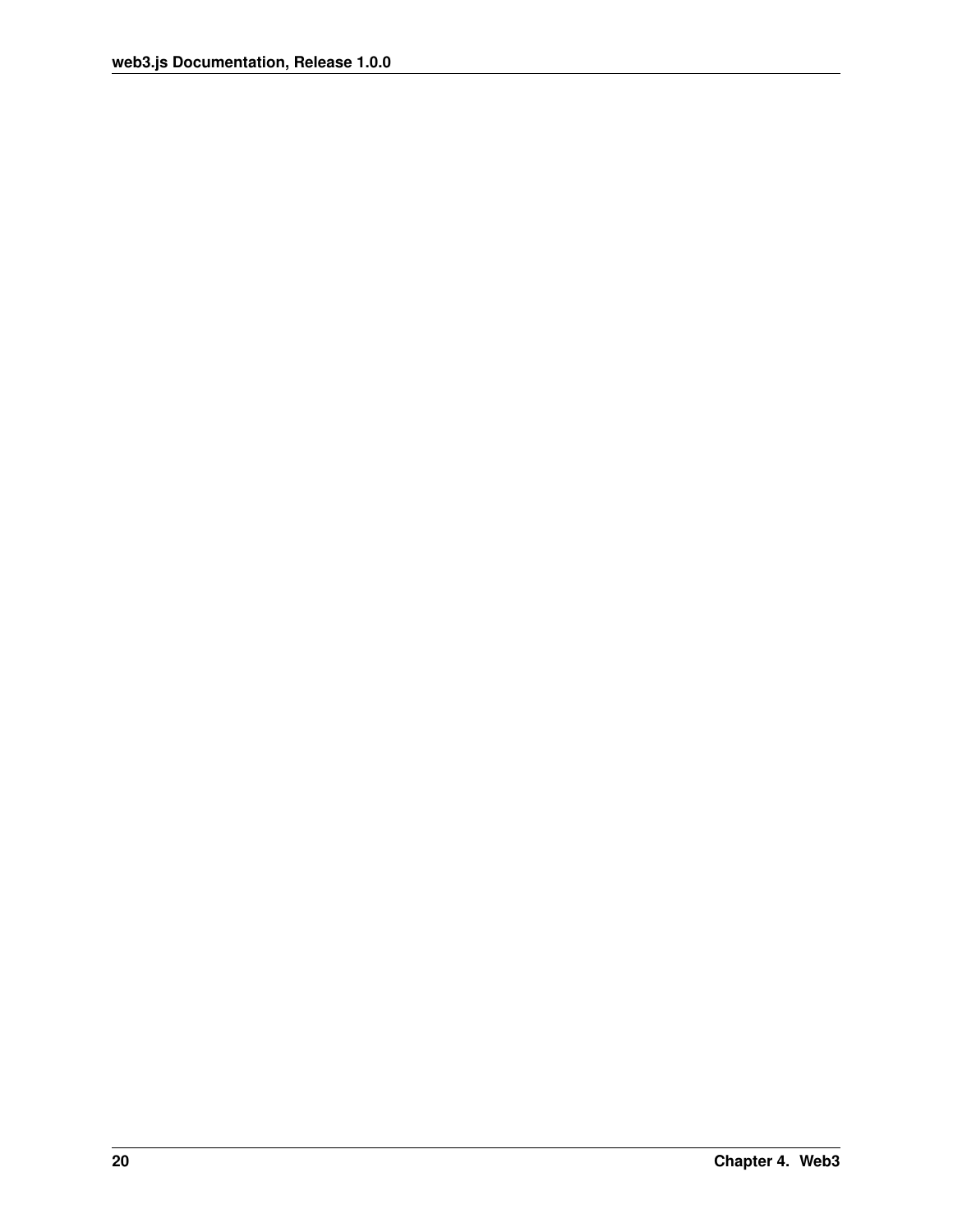web3.eth

<span id="page-28-0"></span>The web3-eth package allows you to interact with an Ethereum blockchain and Ethereum smart contracts.

```
var Eth = require('web3-eth');
// "Eth.providers.givenProvider" will be set if in an Ethereum supported browser.
var eth = new Eth(Eth.givenProvider || 'ws://some.local-or-remote.node:8546');
// or using the web3 umbrella package
var Web3 = require('web3');
var web3 = new Web3(Web3.givenProvider || 'ws://some.local-or-remote.node:8546');
// \rightarrow web3.eth
```
# <span id="page-28-1"></span>**5.1 Note on checksum addresses**

All Ethereum addresses returned by functions of this package are returned as checksum addresses. This means some letters are uppercase and some are lowercase. Based on that it will calculate a checksum for the address and prove its correctness. Incorrect checksum addresses will throw an error when passed into functions. If you want to circumvent the checksum check you can make an address all lower- or uppercase.

### **5.1.1 Example**

```
web3.eth.getAccounts(console.log);
> ["0x11f4d0A3c12e86B4b5F39B213F7E19D048276DAe" ,
˓→"0x85F43D8a49eeB85d32Cf465507DD71d507100C1d"]
```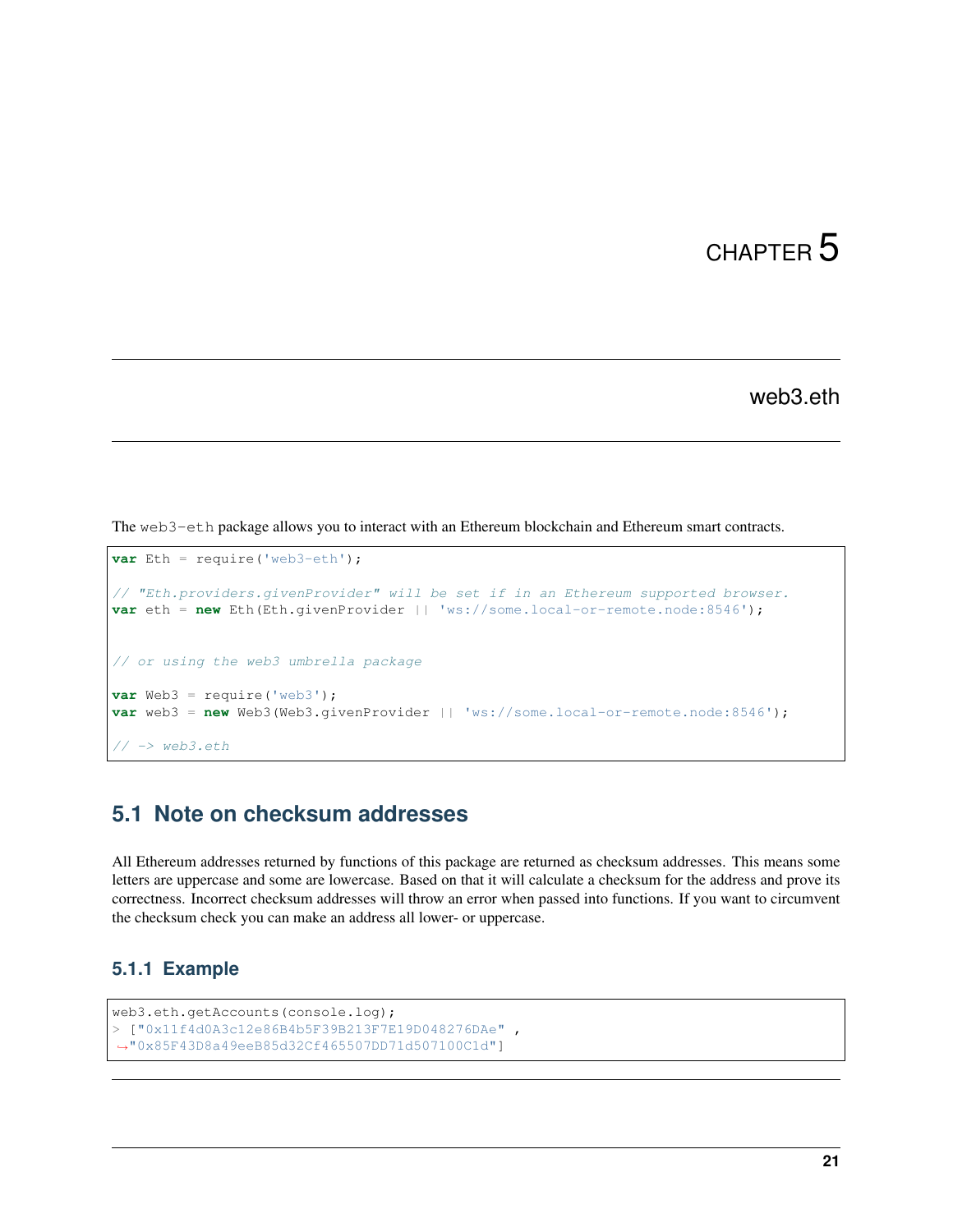# <span id="page-29-0"></span>**5.2 subscribe**

For web3.eth.subscribe see the *[Subscribe reference documentation](#page-72-0)*.

# <span id="page-29-1"></span>**5.3 Contract**

For web3.eth.Contract see the *[Contract reference documentation](#page-80-0)*.

# <span id="page-29-2"></span>**5.4 Iban**

For web3.eth.Iban see the *[Iban reference documentation](#page-158-0)*.

# <span id="page-29-3"></span>**5.5 personal**

For web3.eth.personal see the *[personal reference documentation](#page-122-0)*.

# <span id="page-29-4"></span>**5.6 accounts**

For web3.eth.accounts see the *[accounts reference documentation](#page-104-0)*.

# <span id="page-29-5"></span>**5.7 ens**

For web3.eth.ens see the *[ENS reference documentation](#page-136-0)*.

# <span id="page-29-6"></span>**5.8 abi**

For web3.eth.abi see the *[ABI reference documentation](#page-168-0)*.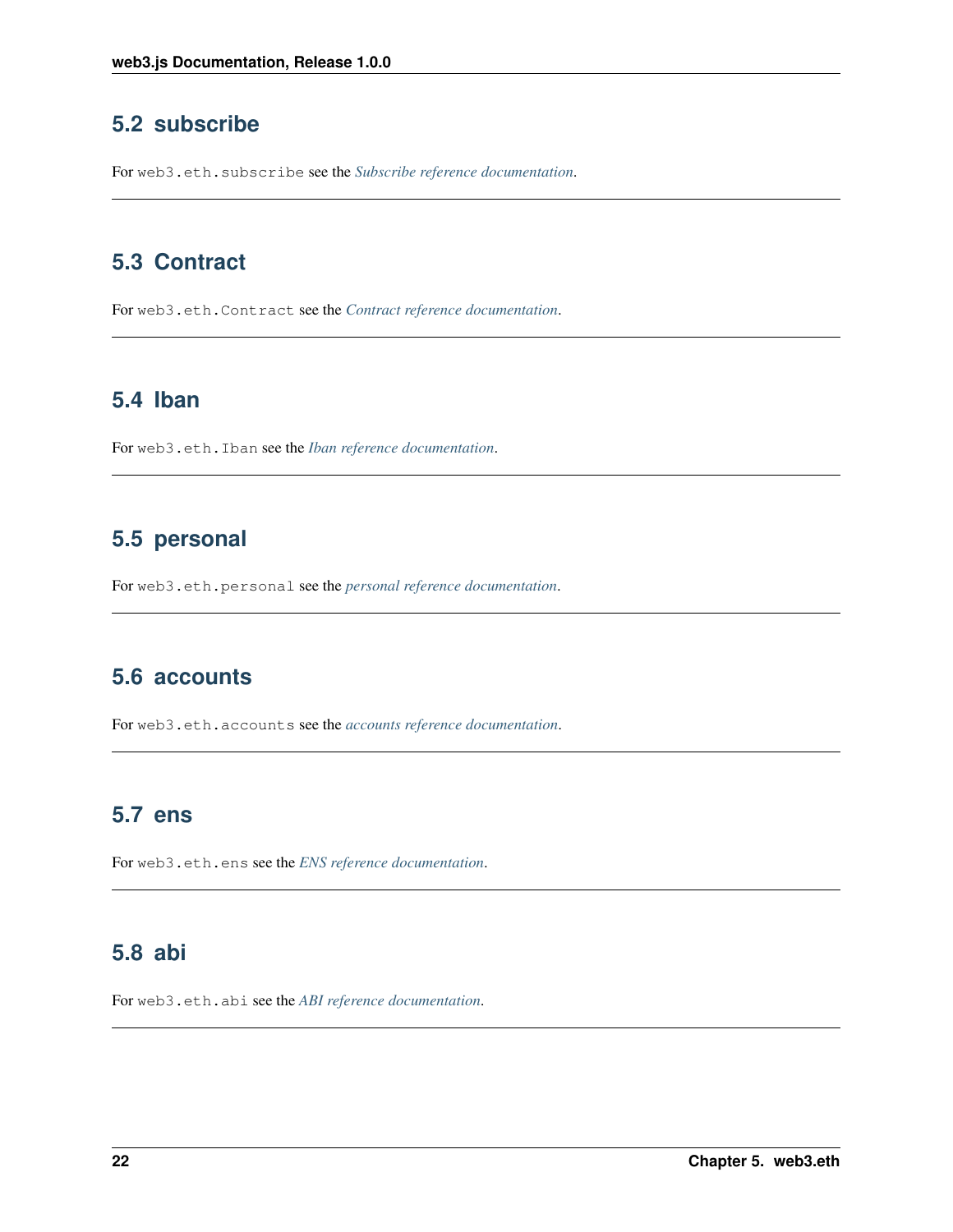# <span id="page-30-0"></span>**5.9 net**

For web3.eth.net see the net reference documentation.

# <span id="page-30-1"></span>**5.10 setProvider**

```
web3.setProvider(myProvider)
web3.eth.setProvider(myProvider)
web3.shh.setProvider(myProvider)
web3.bzz.setProvider(myProvider)
...
```
Will change the provider for its module.

Note: When called on the umbrella package web3 it will also set the provider for all sub modules web3.eth, web3.shh, etc. EXCEPT web3.bzz which needs a separate provider at all times.

### **5.10.1 Parameters**

1. Object - myProvider: a valid provider.

### **5.10.2 Returns**

Boolean

# **5.10.3 Example: Local Geth Node**

```
var Web3 = require('web3');
var web3 = new Web3('http://localhost:8545');
// or
var web3 = new Web3(new Web3.providers.HttpProvider('http://localhost:8545'));
// change provider
web3.setProvider('ws://localhost:8546');
// or
web3.setProvider(new Web3.providers.WebsocketProvider('ws://localhost:8546'));
// Using the IPC provider in node.js
var net = require('net');
var web3 = new Web3('/Users/myuser/Library/Ethereum/geth.ipc', net); // mac os path
// or
var web3 = new Web3(new Web3.providers.IpcProvider('/Users/myuser/Library/Ethereum/
˓→geth.ipc', net)); // mac os path
// on windows the path is: "\|\|.\|\|pipe\|qeth.ipc"
// on linux the path is: "/users/myuser/.ethereum/geth.ipc"
```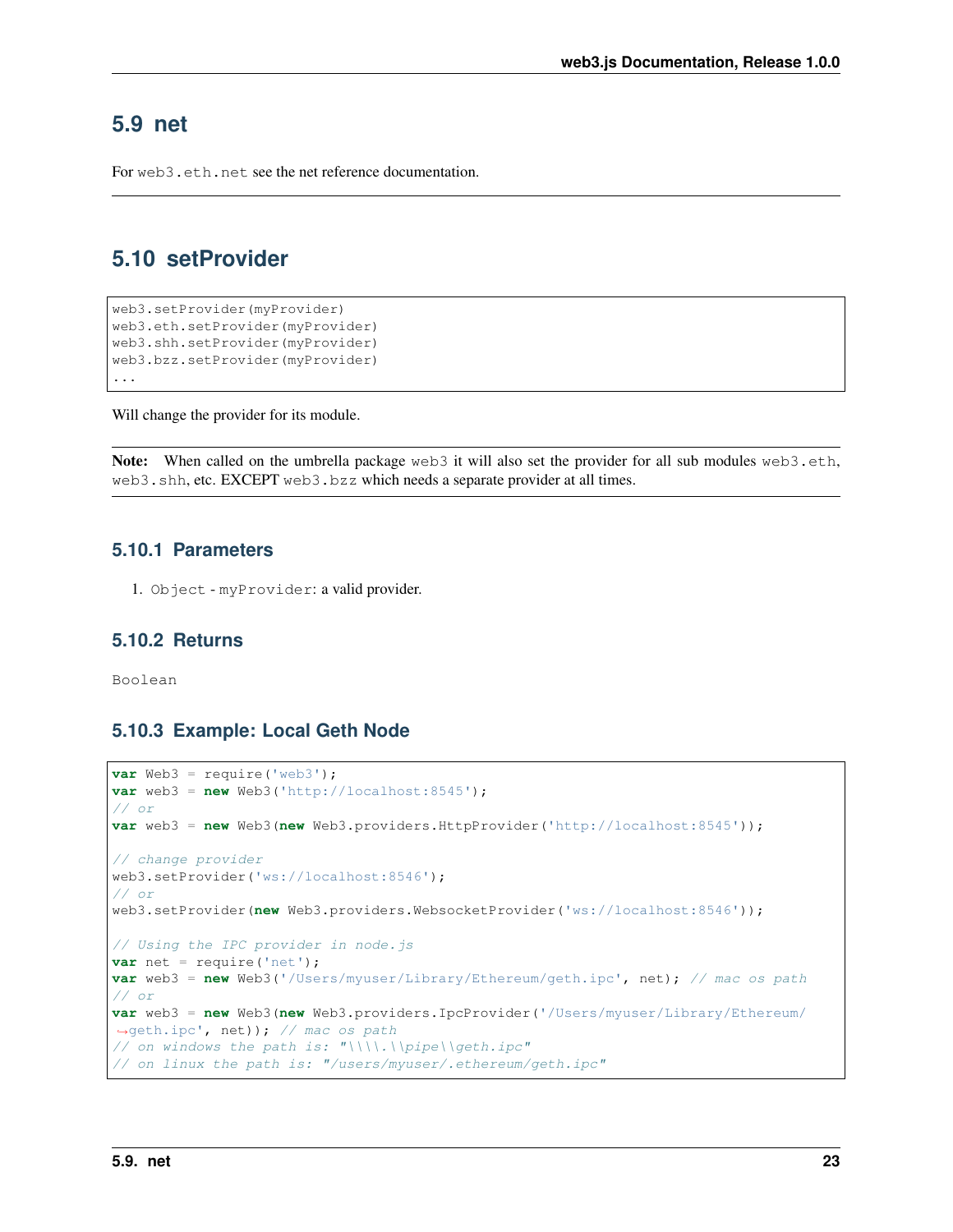### **5.10.4 Example: Remote Node Provider**

```
// Using a remote node provider, like Alchemy (https://www.alchemyapi.io/supernode),
˓→is simple.
var Web3 = require('web3');
var web3 = new Web3("https://eth-mainnet.alchemyapi.io/v2/your-api-key");
```
# <span id="page-31-0"></span>**5.11 providers**

```
web3.providers
web3.eth.providers
web3.shh.providers
web3.bzz.providers
...
```
Contains the current available providers.

## **5.11.1 Value**

Object with the following providers:

- Object HttpProvider: HTTP provider, does not support subscriptions.
- Object WebsocketProvider: The Websocket provider is the standard for usage in legacy browsers.
- Object IpcProvider: The IPC provider is used node.js dapps when running a local node. Gives the most secure connection.

### **5.11.2 Example**

```
var Web3 = require('web3');// use the given Provider, e.g in Mist, or instantiate a new websocket provider
var web3 = new Web3(Web3.givenProvider || 'ws://remotenode.com:8546');
// or
var web3 = new Web3(Web3.givenProvider || new Web3.providers.WebsocketProvider('ws://
˓→remotenode.com:8546'));
// Using the IPC provider in node.js
var net = require('net');
var web3 = new Web3('/Users/myuser/Library/Ethereum/geth.ipc', net); // mac os path
// or
var web3 = new Web3(new Web3.providers.IpcProvider('/Users/myuser/Library/Ethereum/
→geth.ipc', net)); // mac os path
// on windows the path is: "\\\\.\\pipe\\geth.ipc"
// on linux the path is: "/users/myuser/.ethereum/geth.ipc"
```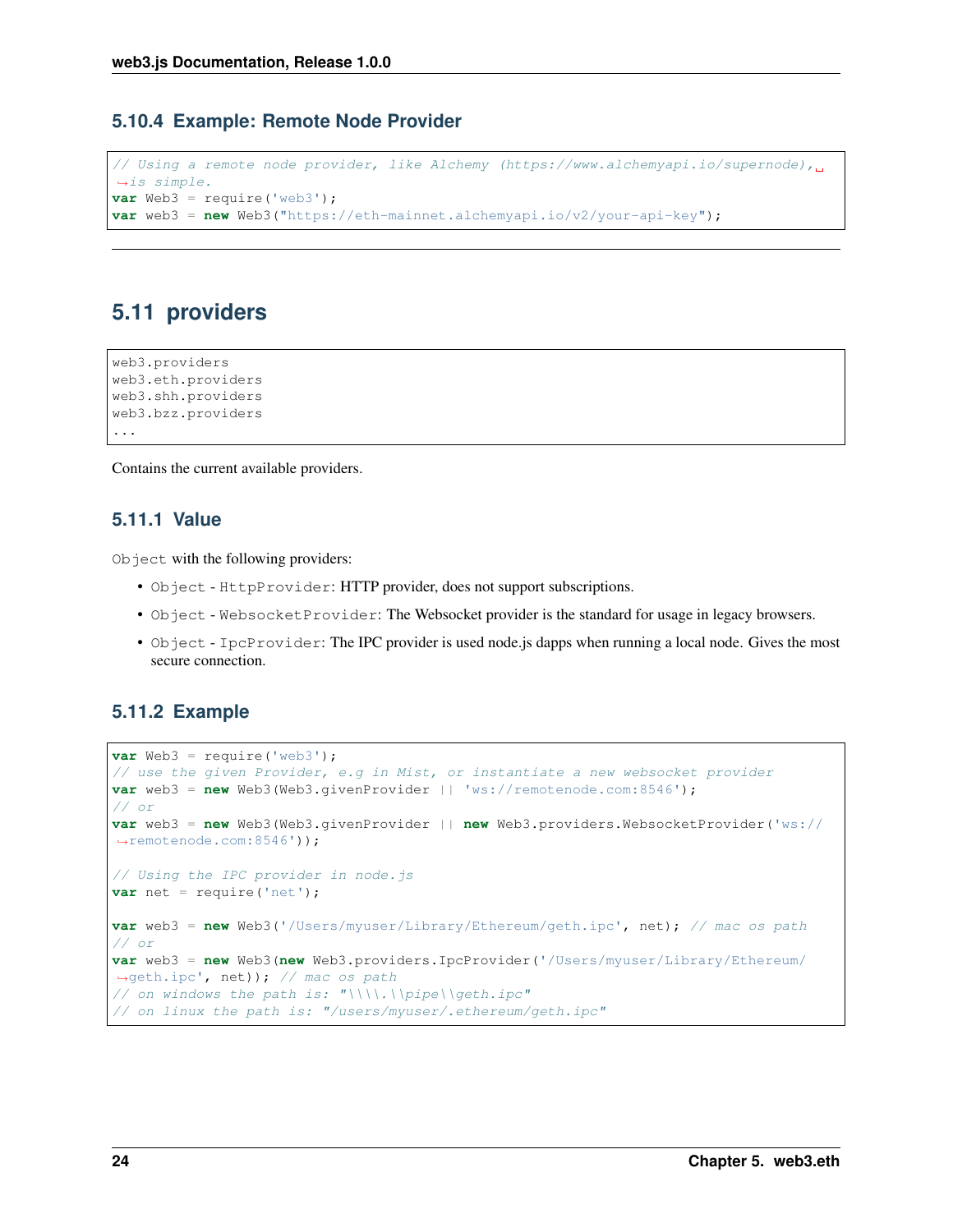# **5.11.3 Configuration**

```
// == ==// Http
// == ==var Web3HttpProvider = require('web3-providers-http');
var options = {
   keepAlive: true,
    withCredentials: false,
    timeout: 20000, // ms
    headers: [
        {
            name: 'Access-Control-Allow-Origin',
            value: '*'
        },
        {
            ...
        }
   ],
    agent: {
        http: http.Agent(...),
        baseUrl: ''
    }
};
var provider = new Web3HttpProvider('http://localhost:8545', options);
// ==========
// Websockets
// = == == == ==var Web3WsProvider = require('web3-providers-ws');
var options = {
    timeout: 30000, // ms
    // Useful for credentialed urls, e.g: ws://username:password@localhost:8546
    headers: {
      authorization: 'Basic username:password'
    },
    clientConfig: {
      // Useful if requests are large
     maxReceivedFrameSize: 100000000, // bytes - default: 1MiB
     maxReceivedMessageSize: 100000000, // bytes - default: 8MiB
      // Useful to keep a connection alive
      keepalive: true,
      keepaliveInterval: 60000 // ms
    },
    // Enable auto reconnection
    reconnect: {
        auto: true,
        delay: 5000, // ms
```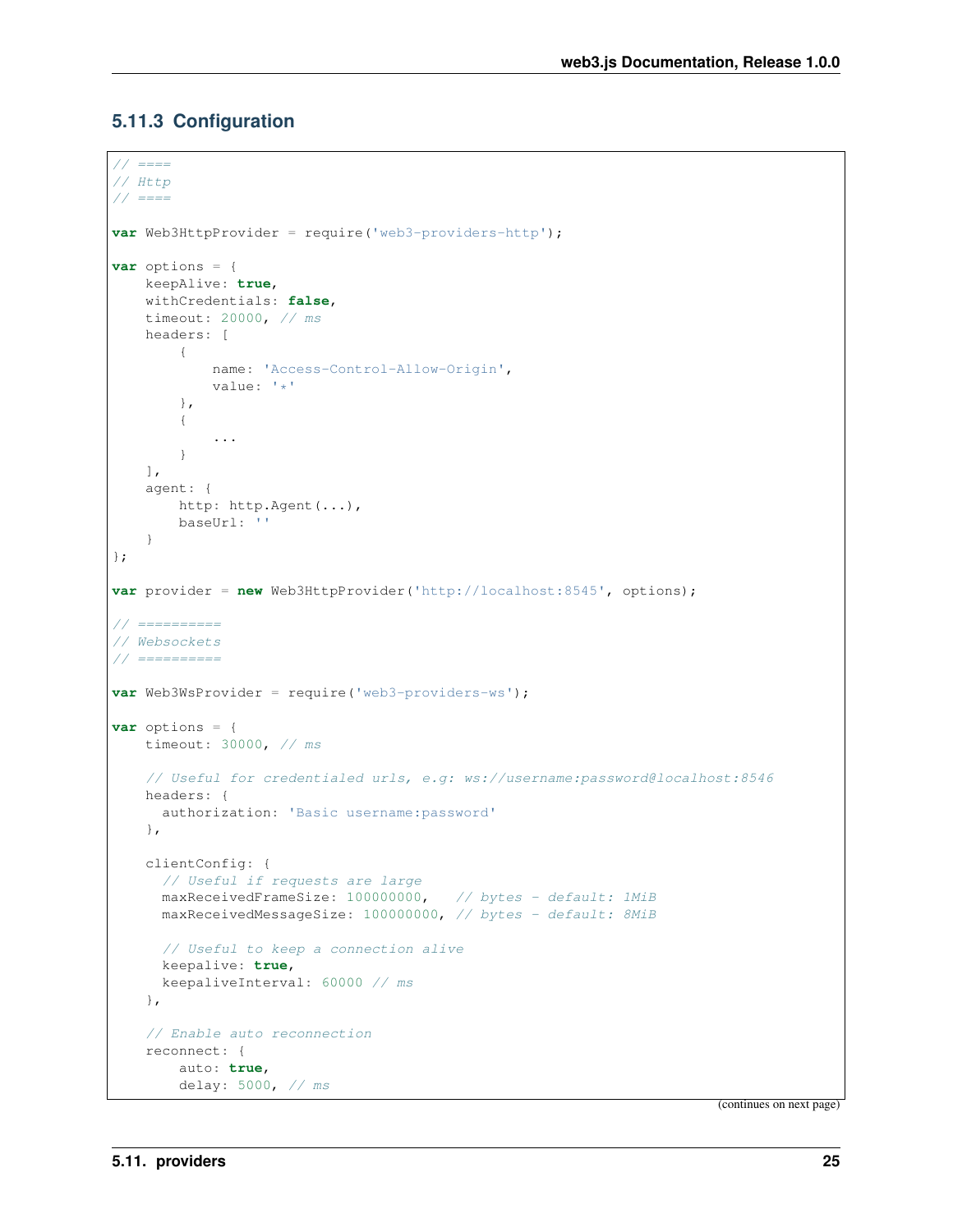```
maxAttempts: 5,
        onTimeout: false
    }
};
var ws = new Web3WsProvider('ws://localhost:8546', options);
```
More information for the Http and Websocket provider modules can be found here:

- [HttpProvider](https://github.com/ethereum/web3.js/tree/1.x/packages/web3-providers-http#usage)
- [WebsocketProvider](https://github.com/ethereum/web3.js/tree/1.x/packages/web3-providers-ws#usage)

# <span id="page-33-0"></span>**5.12 givenProvider**

```
web3.givenProvider
web3.eth.givenProvider
web3.shh.givenProvider
web3.bzz.givenProvider
...
```
When using web3.js in an Ethereum compatible browser, it will set with the current native provider by that browser. Will return the given provider by the (browser) environment, otherwise null.

### **5.12.1 Returns**

Object: The given provider set or null;

# **5.12.2 Example**

# <span id="page-33-1"></span>**5.13 currentProvider**

```
web3.currentProvider
web3.eth.currentProvider
web3.shh.currentProvider
web3.bzz.currentProvider
...
```
Will return the current provider, otherwise null.

### **5.13.1 Returns**

Object: The current provider set or null.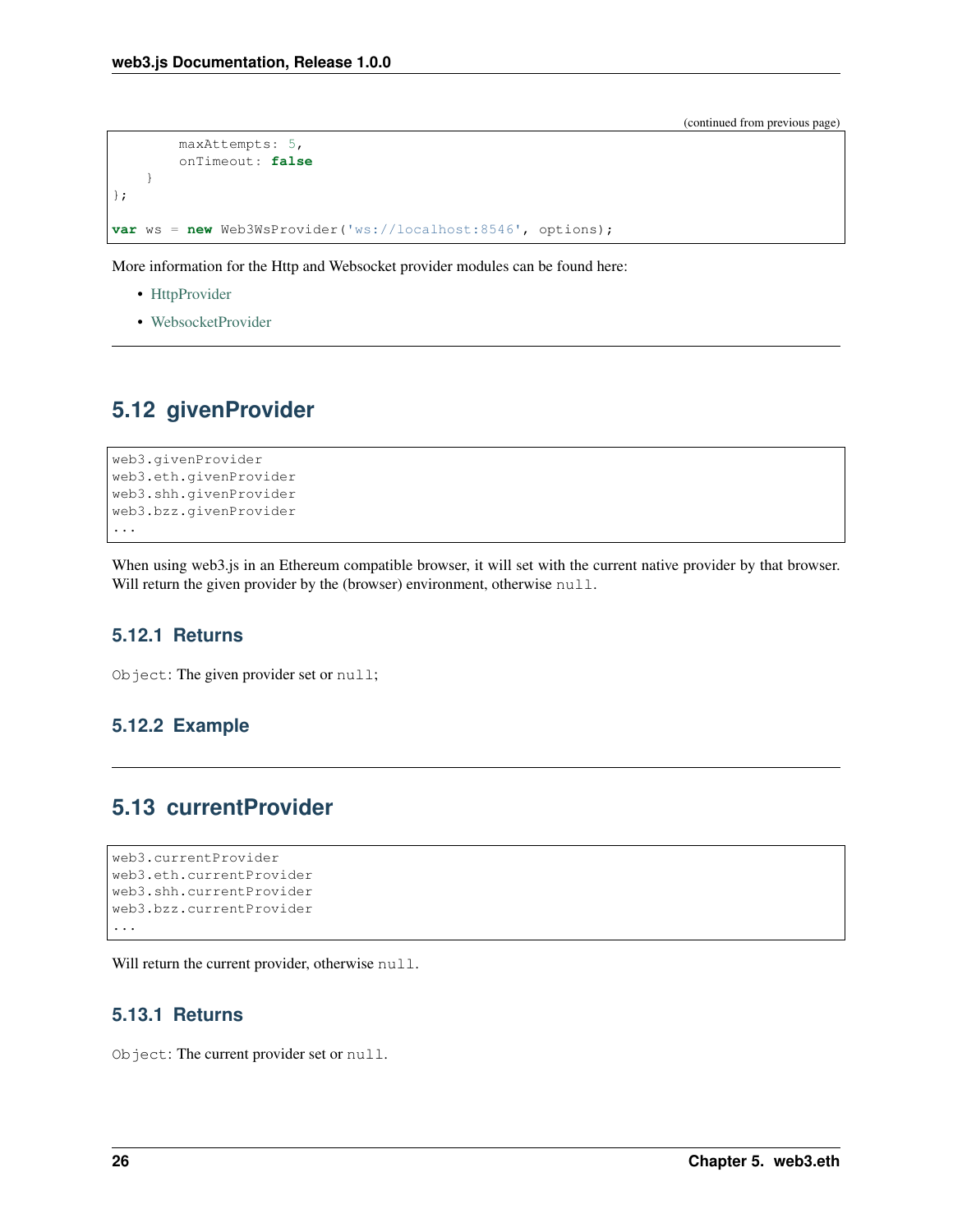### **5.13.2 Example**

# <span id="page-34-0"></span>**5.14 BatchRequest**

```
new web3.BatchRequest()
new web3.eth.BatchRequest()
new web3.shh.BatchRequest()
new web3.bzz.BatchRequest()
```
Class to create and execute batch requests.

### **5.14.1 Parameters**

none

### **5.14.2 Returns**

Object: With the following methods:

- add (request): To add a request object to the batch call.
- execute(): Will execute the batch request.

### **5.14.3 Example**

```
var contract = new web3.eth.Contract(abi, address);
var batch = new web3.BatchRequest();
batch.add(web3.eth.getBalance.request('0x0000000000000000000000000000000000000000',
˓→'latest', callback));
batch.add(contract.methods.balance(address).call.request({from:
˓→'0x0000000000000000000000000000000000000000'}, callback2));
batch.execute();
```
# <span id="page-34-1"></span>**5.15 extend**

```
web3.extend(methods)
web3.eth.extend(methods)
web3.shh.extend(methods)
web3.bzz.extend(methods)
...
```
Allows extending the web3 modules.

Note: You also have \*.extend.formatters as additional formatter functions to be used for input and output formatting. Please see the [source file](https://github.com/ethereum/web3.js/blob/1.x/packages/web3-core-helpers/src/formatters.js) for function details.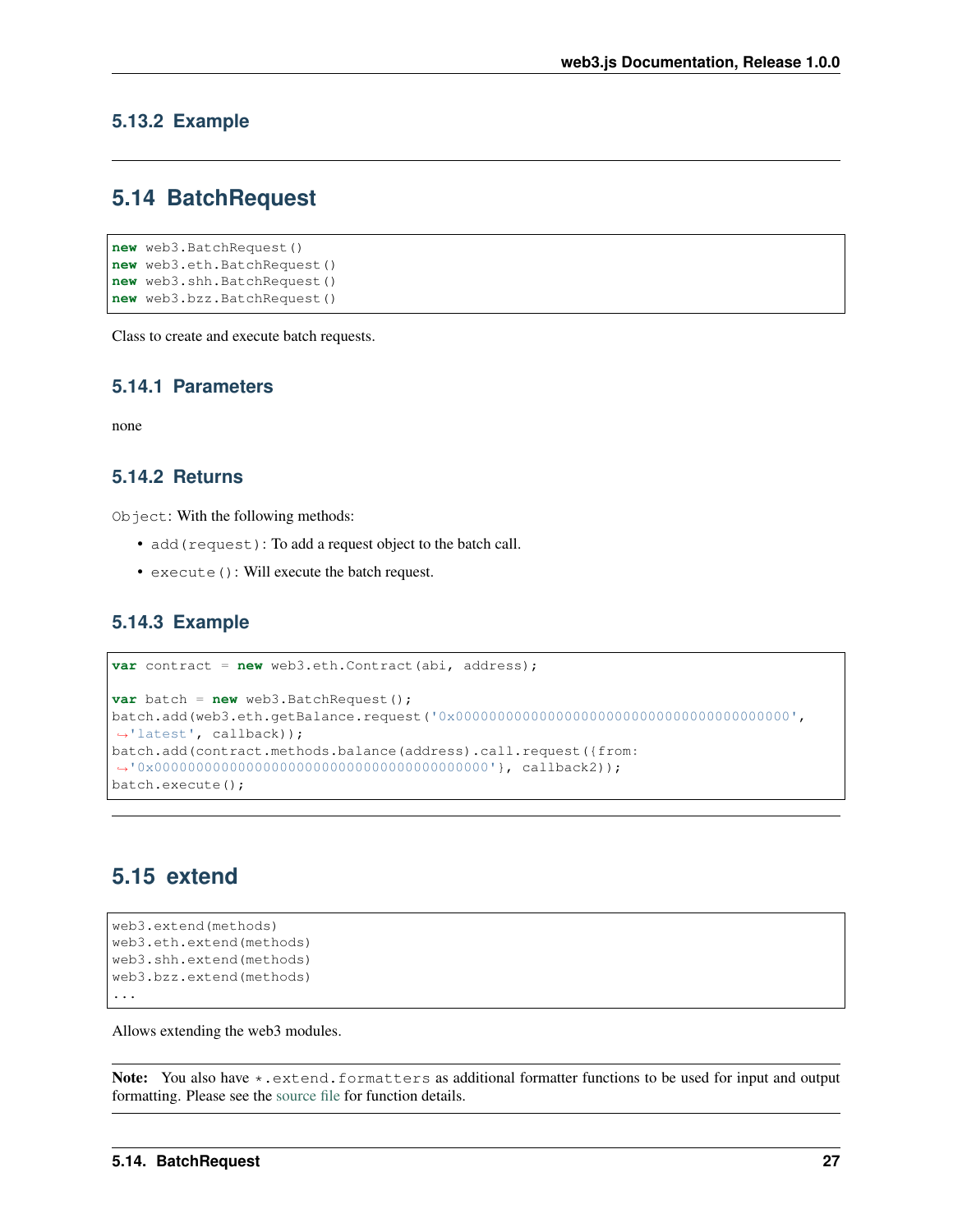### **5.15.1 Parameters**

```
1. methods - Object: Extension object with array of methods description objects as follows:
```
- property String: (optional) The name of the property to add to the module. If no property is set it will be added to the module directly.
- **methods Array**: The array of method descriptions:
	- name String: Name of the method to add.
	- call String: The RPC method name.
	- params Number: (optional) The number of parameters for that function. Default 0.
	- inputFormatter Array: (optional) Array of inputformatter functions. Each array item responds to a function parameter, so if you want some parameters not to be formatted, add a null instead.
	- outputFormatter ``Function: (optional) Can be used to format the output of the method.

# **5.15.2 Returns**

Object: The extended module.

# **5.15.3 Example**

```
web3.extend({
   property: 'myModule',
    methods: [{
        name: 'getBalance',
        call: 'eth_getBalance',
        params: 2,
        inputFormatter: [web3.extend.formatters.inputAddressFormatter, web3.extend.
˓→formatters.inputDefaultBlockNumberFormatter],
        outputFormatter: web3.utils.hexToNumberString
    },{
        name: 'getGasPriceSuperFunction',
        call: 'eth_gasPriceSuper',
        params: 2,
        inputFormatter: [null, web3.utils.numberToHex]
    }]
});
web3.extend({
   methods: [{
       name: 'directCall',
        call: 'eth_callForFun',
    }]
});
console.log(web3);
> Web3 {
   myModule: {
        getBalance: function(){},
        getGasPriceSuperFunction: function(){}
```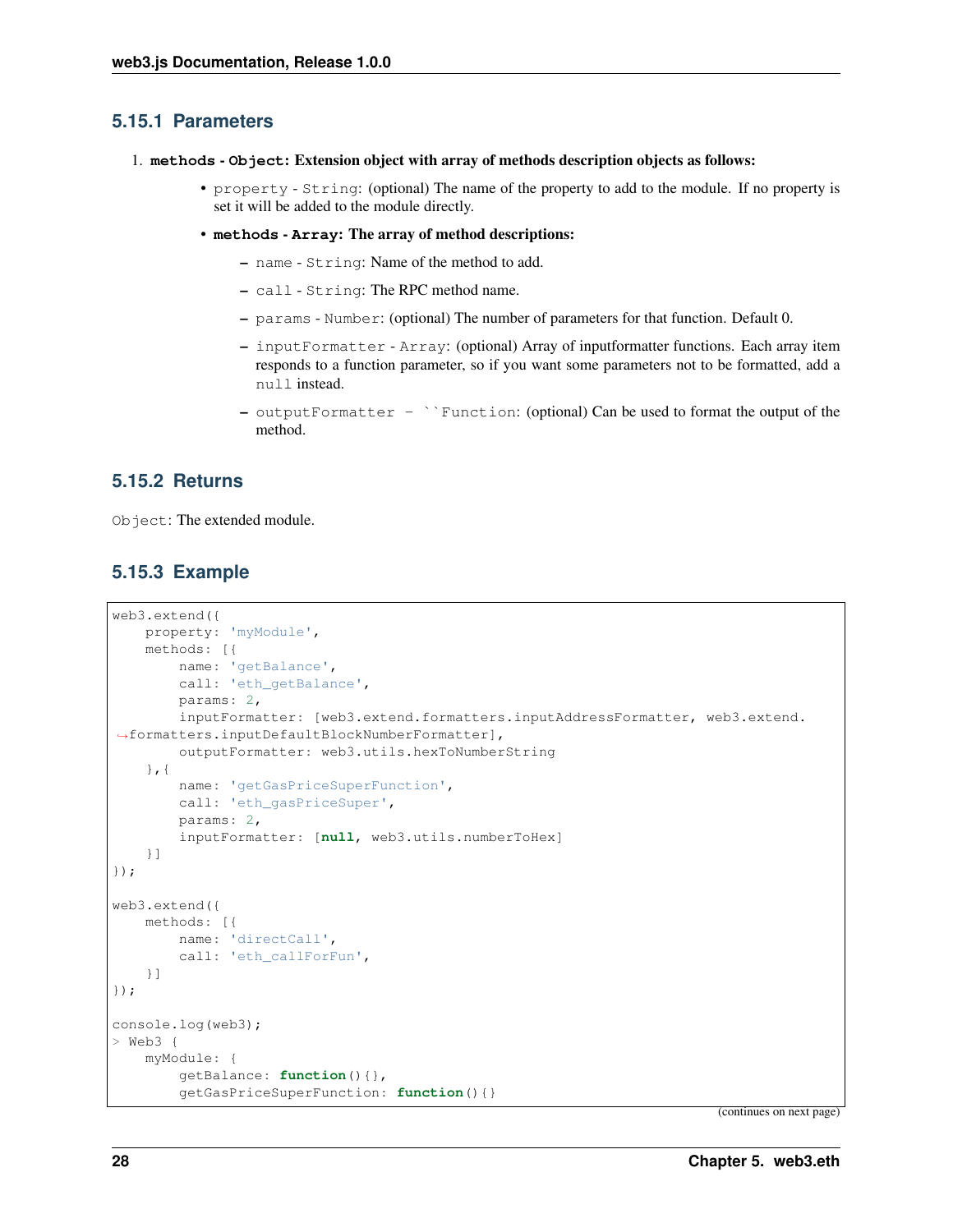(continued from previous page)

```
},
directCall: function(){},
eth: Eth {...},
bzz: Bzz {...},
...
```
# **5.16 defaultAccount**

web3.eth.defaultAccount

}

This default address is used as the default "from" property, if no "from" property is specified in for the following methods:

- *[web3.eth.sendTransaction\(\)](#page-57-0)*
- web3.eth.call()
- new web3.eth.Contract() -> myContract.methods.myMethod().call()
- new web3.eth.Contract() -> myContract.methods.myMethod().send()

#### **5.16.1 Property**

String - 20 Bytes: Any ethereum address. You should have the private key for that address in your node or keystore. (Default is undefined)

#### **5.16.2 Example**

```
web3.eth.defaultAccount;
> undefined
// set the default account
web3.eth.defaultAccount = '0x11f4d0A3c12e86B4b5F39B213F7E19D048276DAe';
```
# <span id="page-36-0"></span>**5.17 defaultBlock**

```
web3.eth.defaultBlock
```
The default block is used for certain methods. You can override it by passing in the defaultBlock as last parameter. The default value is "latest".

- web3.eth.getBalance()
- web3.eth.getCode()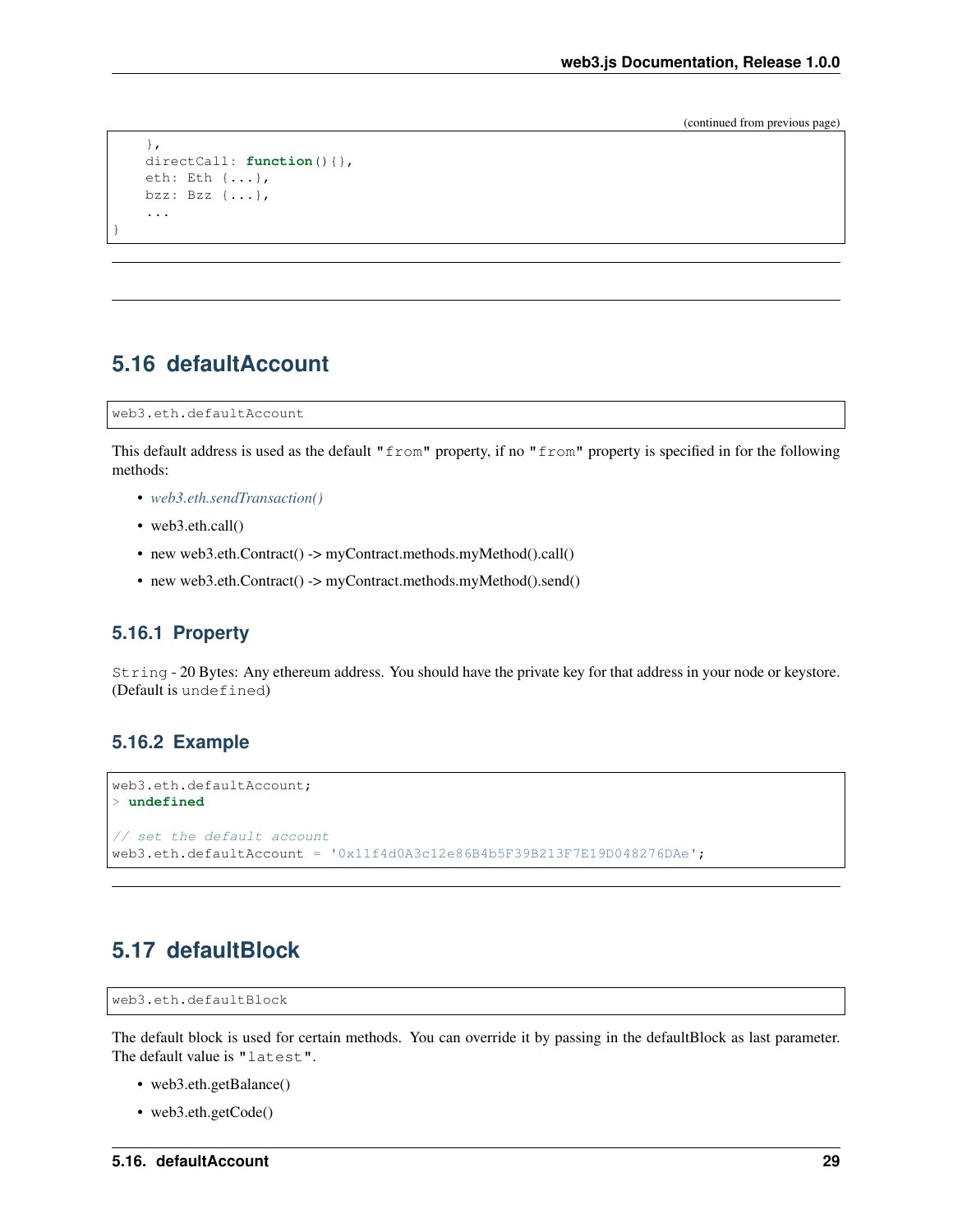- *[web3.eth.getTransactionCount\(\)](#page-56-0)*
- web3.eth.getStorageAt()
- web3.eth.call()
- new web3.eth.Contract() -> myContract.methods.myMethod().call()

### **5.17.1 Property**

Default block parameters can be one of the following:

- Number|BN|BigNumber: A block number
- "earliest" String: The genesis block
- "latest" String: The latest block (current head of the blockchain)
- "pending" String: The currently mined block (including pending transactions)

Default is "latest"

### **5.17.2 Example**

```
web3.eth.defaultBlock;
> "latest"
// set the default block
web3.eth.defaultBlock = 231;
```
# **5.18 defaultHardfork**

web3.eth.defaultHardfork

The default hardfork property is used for signing transactions locally.

#### **5.18.1 Property**

The default hardfork property can be one of the following:

- "chainstart" String
- "homestead" String
- "dao" String
- "tangerineWhistle" String
- "spuriousDragon" String
- "byzantium" String
- "constantinople" String
- "petersburg" String
- "istanbul" String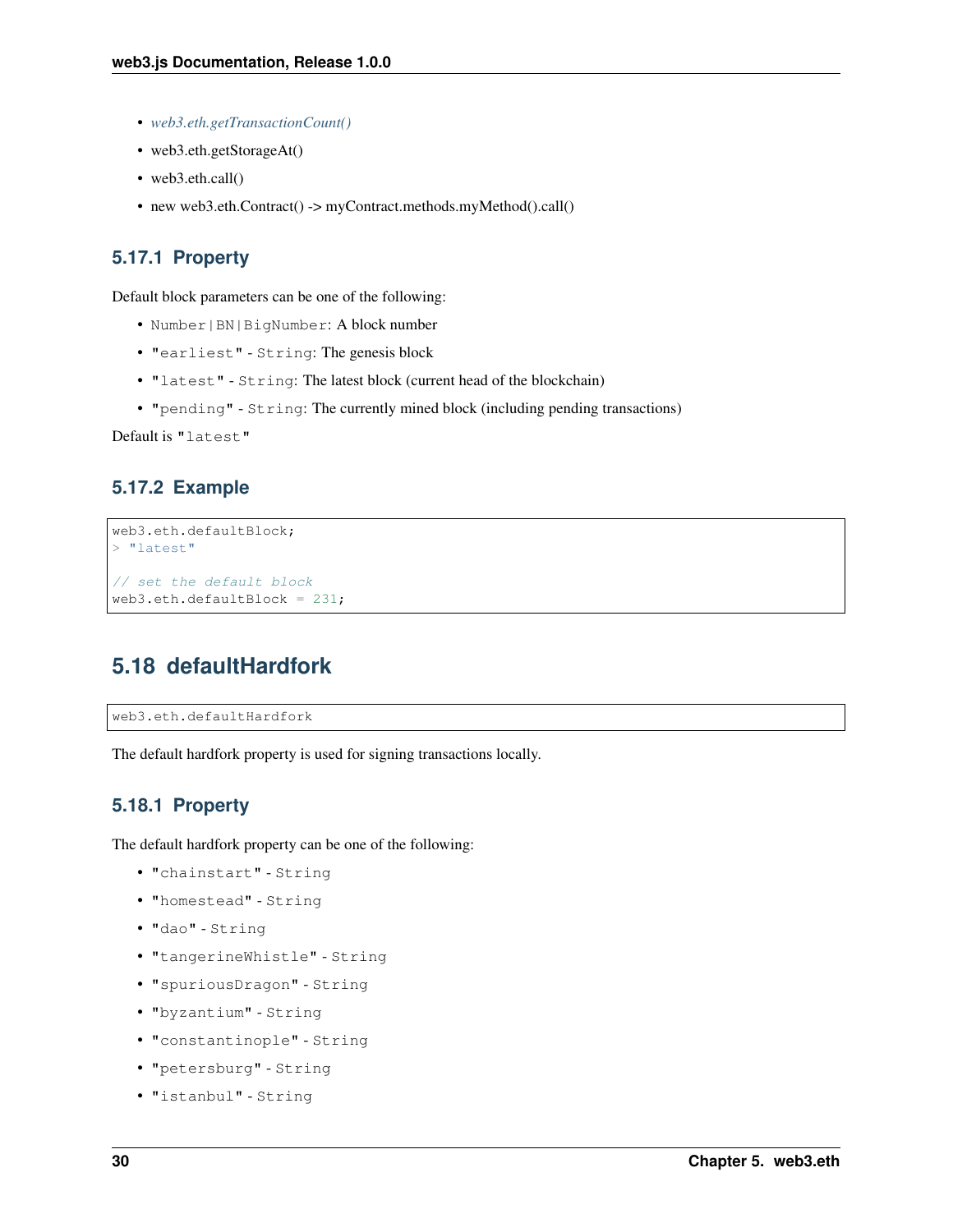- "berlin" String
- "london" String

Default is "london"

### **5.18.2 Example**

```
web3.eth.defaultHardfork;
> "london"
// set the default block
web3.eth.defaultHardfork = 'istanbul';
```
## **5.19 defaultChain**

web3.eth.defaultChain

The default chain property is used for signing transactions locally.

### **5.19.1 Property**

The default chain property can be one of the following:

- "mainnet" String
- "goerli" String
- "kovan" String
- "rinkeby" String
- "ropsten" String

Default is "mainnet"

### **5.19.2 Example**

```
web3.eth.defaultChain;
> "mainnet"
// set the default chain
web3.eth.defaultChain = 'goerli';
```
## **5.20 defaultCommon**

web3.eth.defaultCommon

The default common property is used for signing transactions locally.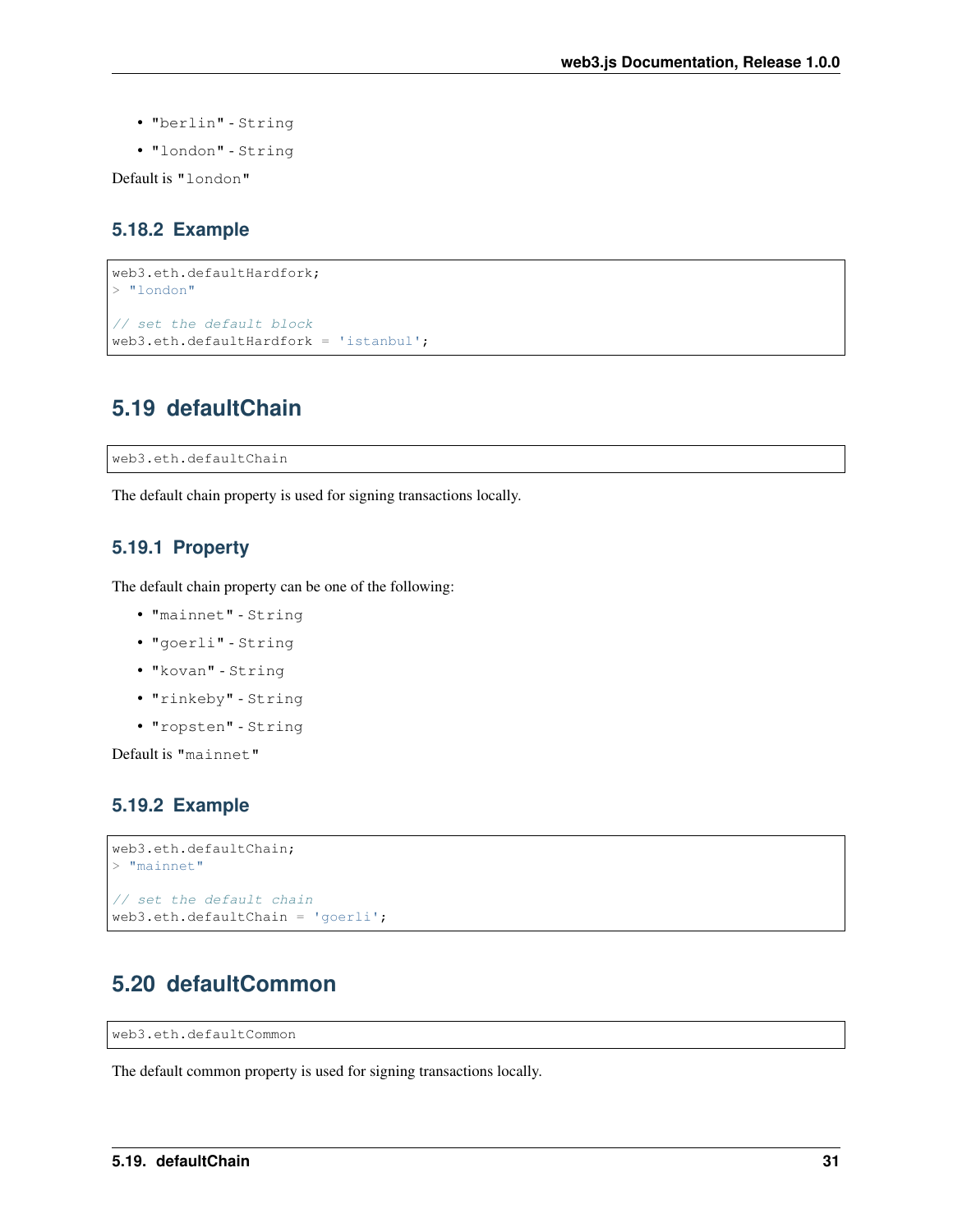#### **5.20.1 Property**

The default common property does contain the following Common object:

- **customChain Object**: The custom chain properties
	- name string: (optional) The name of the chain
	- networkId number: Network ID of the custom chain
	- $-$  chainId number: Chain ID of the custom chain
- baseChain string: (optional) mainnet, goerli, kovan, rinkeby, or ropsten
- hardfork string: (optional) chainstart, homestead, dao, tangerineWhistle, spuriousDragon, byzantium, constantinople, petersburg, istanbul, berlin, or london

Default is undefined.

#### **5.20.2 Example**

```
web3.eth.defaultCommon;
> {customChain: {name: 'custom-network', chainId: 1, networkId: 1}, baseChain:
˓→'mainnet', hardfork: 'petersburg'}
// set the default common
web3.eth.defaultCommon = {customChain: {name: 'custom-network', chainId: 1,
˓→networkId: 1}, baseChain: 'mainnet', hardfork: 'petersburg'};
```
## **5.21 transactionBlockTimeout**

web3.eth.transactionBlockTimeout

The transactionBlockTimeout is used over socket-based connections. This option defines the amount of new blocks it should wait until the first confirmation happens, otherwise the PromiEvent rejects with a timeout error.

#### **5.21.1 Returns**

number: The current value of transactionBlockTimeout (default: 50)

#### **5.21.2 Example**

```
web3.eth.transactionBlockTimeout;
> 50// set the transaction block timeout
web3.eth.transactionBlockTimeout = <math>100</math>;
```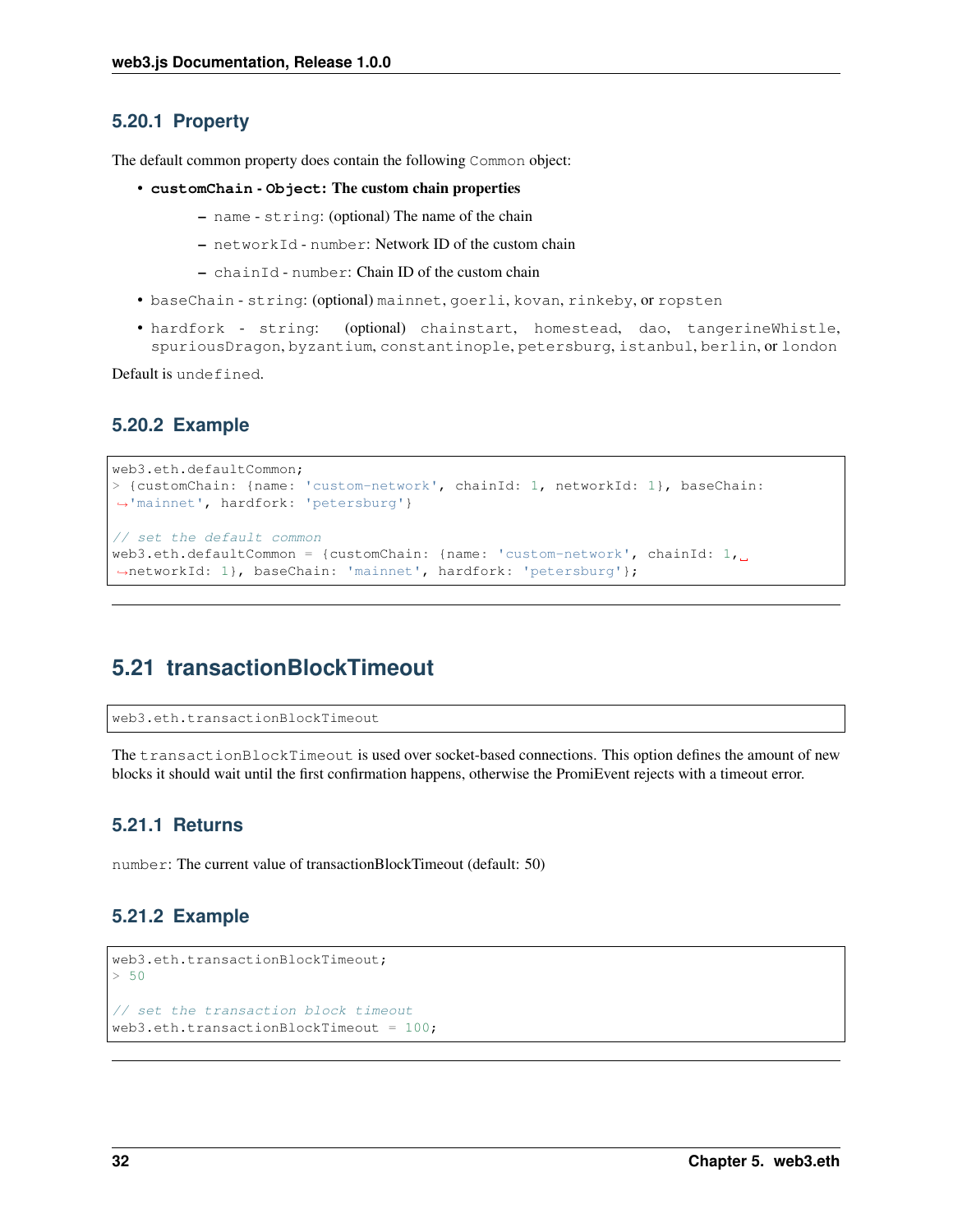# **5.22 blockHeaderTimeout**

```
web3.eth.Contract.blockHeaderTimeout
contract.blockHeaderTimeout // on contract instance
```
The blockHeaderTimeout is used over socket-based connections. This option defines the amount seconds it should wait for "newBlockHeaders" event before falling back to polling to fetch transaction receipt.

## **5.22.1 Returns**

number: The current value of blockHeaderTimeout (default: 10 seconds)

## **5.22.2 Example**

```
web3.eth.blockHeaderTimeout;
> 5
// set the transaction confirmations blocks
web3.eth.blockHeaderTimeout = 10;
```
# **5.23 transactionConfirmationBlocks**

web3.eth.transactionConfirmationBlocks

This defines the number of blocks it requires until a transaction is considered confirmed.

### **5.23.1 Returns**

number: The current value of transactionConfirmationBlocks (default: 24)

### **5.23.2 Example**

```
web3.eth.transactionConfirmationBlocks;
> 24
// set the transaction confirmations blocks
web3.eth.transactionConfirmationBlocks = 50;
```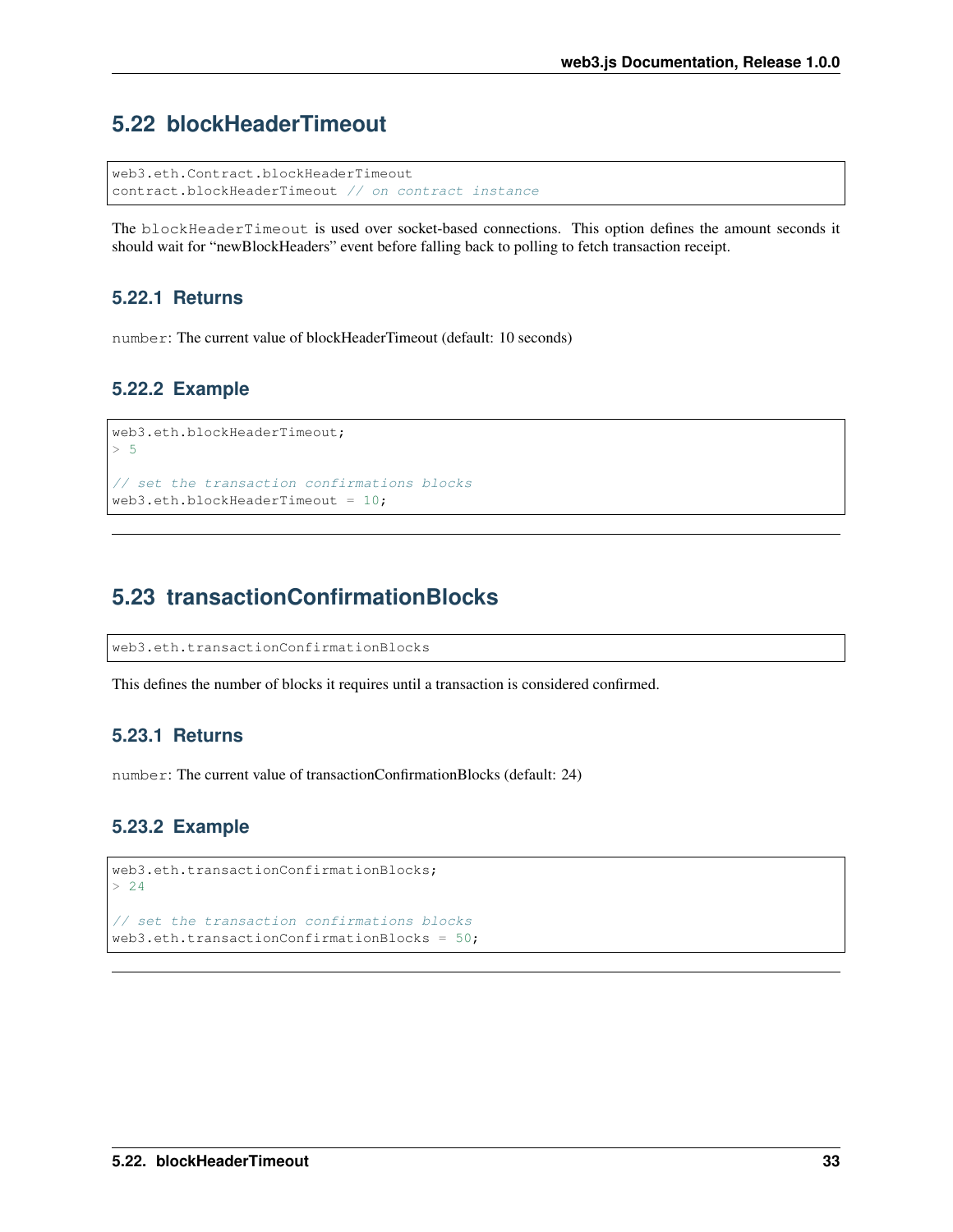# **5.24 transactionPollingTimeout**

web3.eth.transactionPollingTimeout

The transactionPollingTimeout is used over HTTP connections. This option defines the number of seconds Web3 will wait for a receipt which confirms that a transaction was mined by the network. Note: If this method times out, the transaction may still be pending.

### **5.24.1 Returns**

number: The current value of transactionPollingTimeout (default: 750)

### **5.24.2 Example**

```
web3.eth.transactionPollingTimeout;
> 750
// set the transaction polling timeout
web3.eth.transactionPollingTimeout = <math>1000</math>;
```
# **5.25 transactionPollingInterval**

web3.eth.transactionPollingInterval

The transactionPollingInterval is used over HTTP connections. This option defines the number of seconds between Web3 calls for a receipt which confirms that a transaction was mined by the network.

### **5.25.1 Returns**

number: The current value of transactionPollingInterval (default: 1000ms)

# **5.26 handleRevert**

```
web3.eth.handleRevert
```
The handleRevert options property defaults to false and returns the revert reason string if enabled for the following methods:

- web3.eth.call()
- *[web3.eth.sendTransaction\(\)](#page-57-0)*
- *[contract.methods.myMethod\(. . . \).send\(. . . \)](#page-94-0)*
- *[contract.methods.myMethod\(. . . \).call\(. . . \)](#page-92-0)*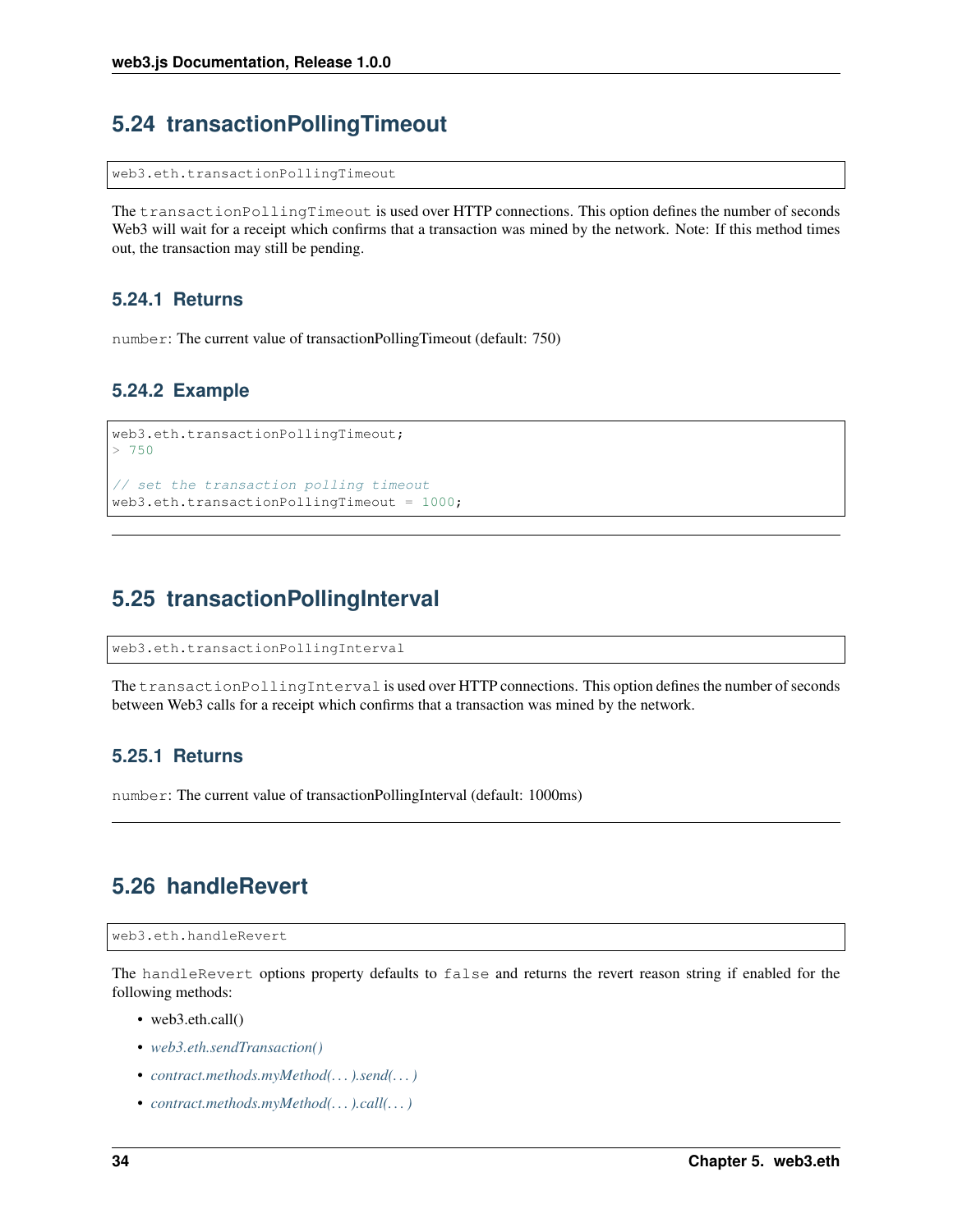Note: The revert reason string and signature exist as a property on the returned error.

#### **5.26.1 Returns**

boolean: The current value of handleRevert (default: false)

#### **5.26.2 Example**

```
web3.eth.handlRevert;
> false
// turn revert handling on
web3.eth.handleRevert = true;
```
# **5.27 maxListenersWarningThreshold**

web3.eth.maxListenersWarningThreshold

This defines the threshold above which a warning about the number of event listeners attached to a provider which supports sockets subscriptions will be written to the console. You may see this warning if you call setProvider on large numbers of Web3 contract objects.

### **5.27.1 Returns**

number: The current value of maxListenersWarningThreshold (default: 100)

### **5.27.2 Example**

```
web3.eth.maxListenersWarningThreshold;
> 100// set the max listeners warning threshold
web3.eth.maxListenersWarningThreshold = 200;
```
# **5.28 getProtocolVersion**

web3.eth.getProtocolVersion([callback])

Returns the ethereum protocol version of the node.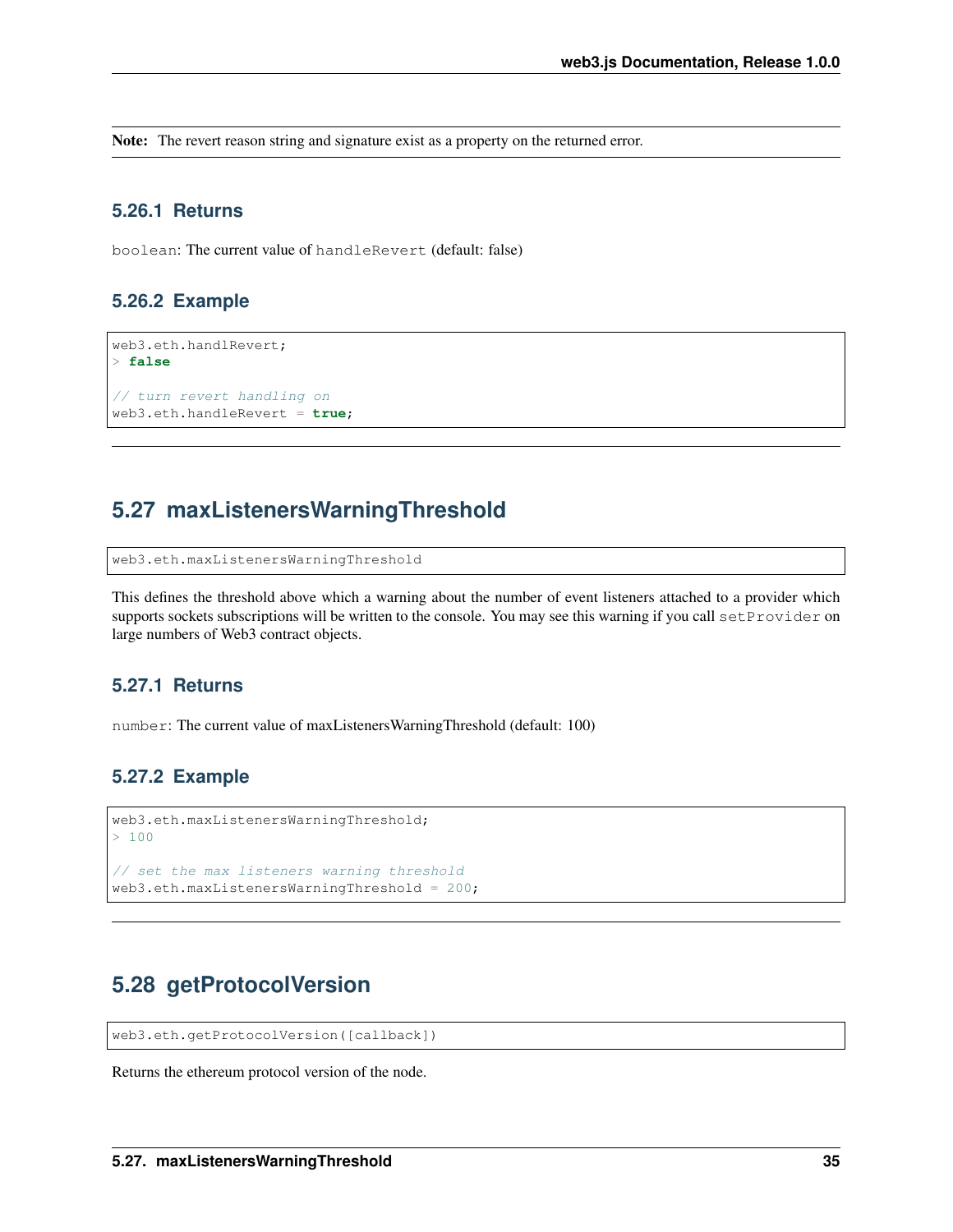### **5.28.1 Returns**

Promise returns String: the protocol version.

### **5.28.2 Example**

```
web3.eth.getProtocolVersion()
.then(console.log);
> "63"
```
# **5.29 isSyncing**

web3.eth.isSyncing([callback])

Checks if the node is currently syncing and returns either a syncing object, or false.

### **5.29.1 Returns**

Promise returns Object|Boolean - A sync object when the node is currently syncing or false:

- startingBlock Number: The block number where the sync started.
- currentBlock Number: The block number where the node is currently synced to.
- highestBlock Number: The estimated block number to sync to.
- knownStates Number: The number of estimated states to download.
- pulledStates Number: The number of already downloaded states.

#### **5.29.2 Example**

```
web3.eth.isSyncing()
.then(console.log);
> {
   startingBlock: 100,
   currentBlock: 312,
   highestBlock: 512,
   knownStates: 234566,
    pulledStates: 123455
}
```
# **5.30 getCoinbase**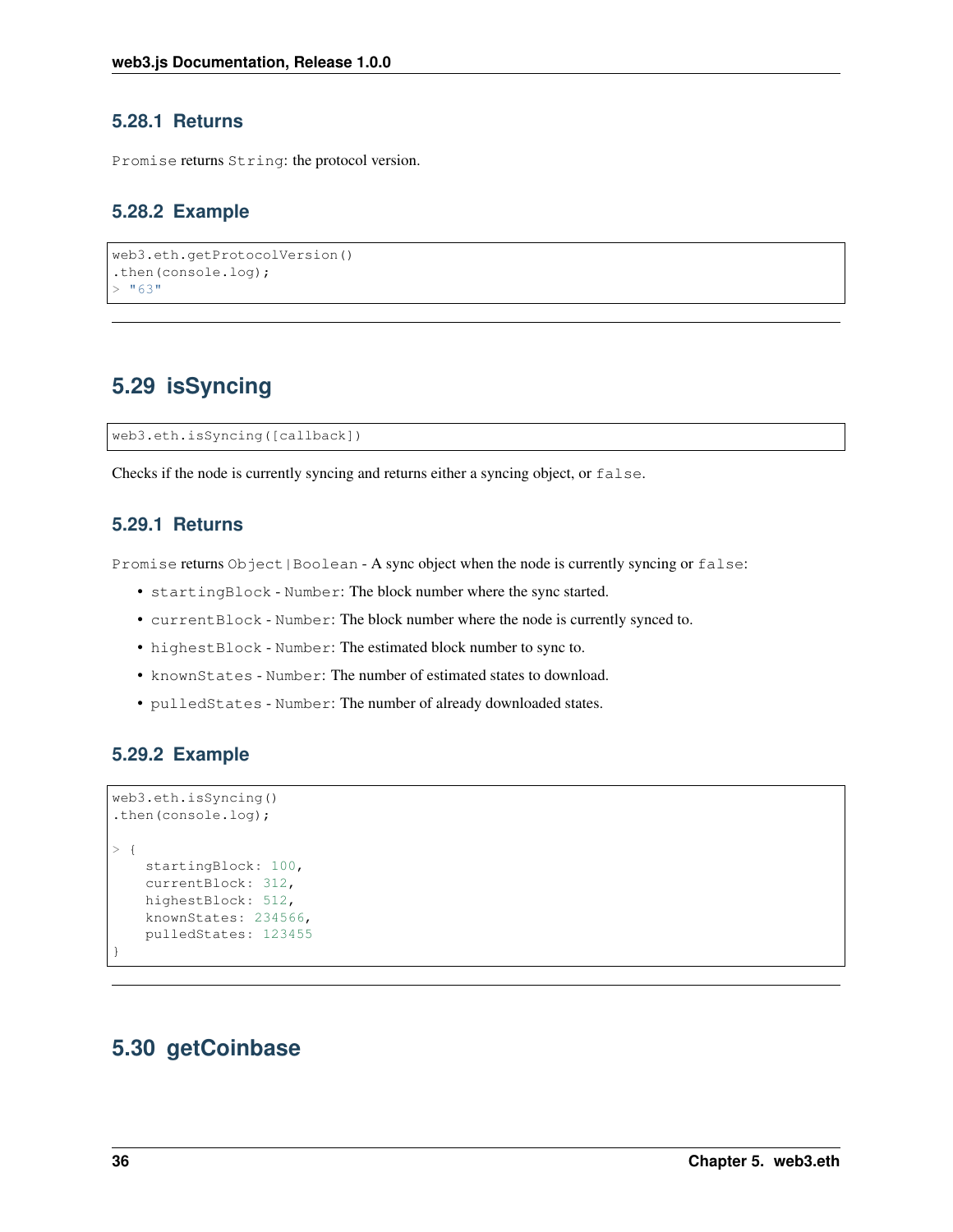getCoinbase([callback])

Returns the coinbase address to which mining rewards will go.

### **5.30.1 Returns**

Promise returns String - bytes 20: The coinbase address set in the node for mining rewards.

### **5.30.2 Example**

```
web3.eth.getCoinbase()
.then(console.log);
> "0x11f4d0A3c12e86B4b5F39B213F7E19D048276DAe"
```
# **5.31 isMining**

web3.eth.isMining([callback])

Checks whether the node is mining or not.

### **5.31.1 Returns**

Promise returns Boolean: true if the node is mining, otherwise false.

#### **5.31.2 Example**

```
web3.eth.isMining()
.then(console.log);
> true
```
## **5.32 getHashrate**

```
web3.eth.getHashrate([callback])
```
Returns the number of hashes per second that the node is mining with.

### **5.32.1 Returns**

Promise returns Number: Number of hashes per second.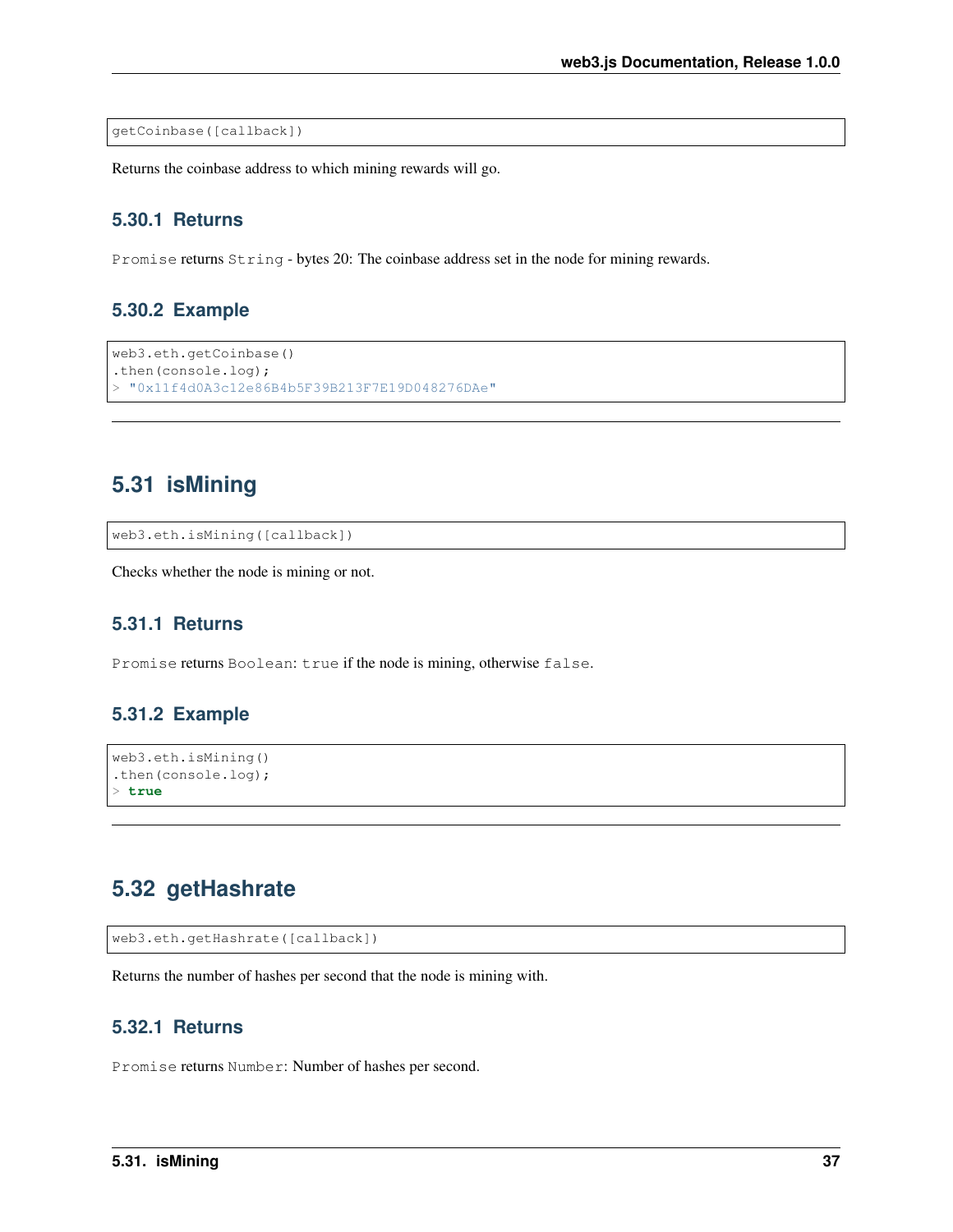### **5.32.2 Example**

```
web3.eth.getHashrate()
.then(console.log);
> 493736
```
# <span id="page-45-0"></span>**5.33 getGasPrice**

```
web3.eth.getGasPrice([callback])
```
Returns the current gas price oracle. The gas price is determined by the last few blocks median gas price.

### **5.33.1 Returns**

Promise returns String - Number string of the current gas price in wei.

See the *[A note on dealing with big numbers in JavaScript](#page-214-0)*.

### **5.33.2 Example**

```
web3.eth.getGasPrice()
.then(console.log);
> "2000000000"
```
# **5.34 getFeeHistory**

web3.eth.getFeeHistory(blockCount, newestBlock, rewardPercentiles, [callback])

Transaction fee history Returns base fee per gas and transaction effective priority fee per gas history for the requested block range if available. The range between headBlock-4 and headBlock is guaranteed to be available while retrieving data from the pending block and older history are optional to support. For pre-EIP-1559 blocks the gas prices are returned as rewards and zeroes are returned for the base fee per gas.

### **5.34.1 Parameters**

- 1. String|Number|BN|BigNumber Number of blocks in the requested range. Between 1 and 1024 blocks can be requested in a single query. Less than requested may be returned if not all blocks are available.
- 2. String|Number|BN|BigNumber Highest number block of the requested range.
- 3. Array of numbers A monotonically increasing list of percentile values to sample from each block's effective priority fees per gas in ascending order, weighted by gas used. Example: *["0", "25", "50", "75", "100"]* or *["0", "0.5", "1", "1.5", "3", "80"]*
- 4. Function (optional) Optional callback, returns an error object as first parameter and the result as second.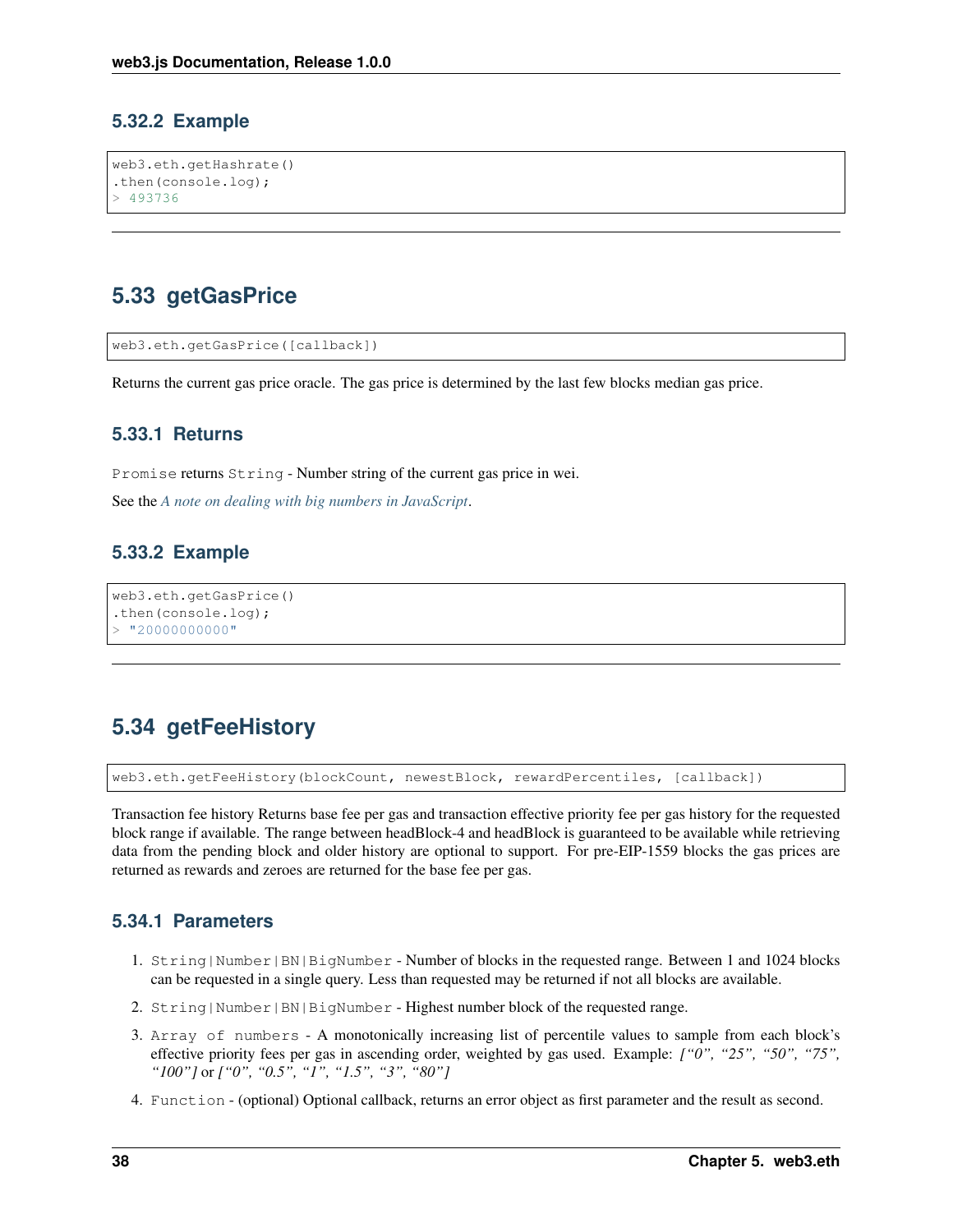### **5.34.2 Returns**

Promise returns Object - Fee history for the returned block range. The object:

- Number oldestBlock Lowest number block of the returned range.
- Array of strings baseFeePerGas An array of block base fees per gas. This includes the next block after the newest of the returned range, because this value can be derived from the newest block. Zeroes are returned for pre-EIP-1559 blocks.
- Array of numbers gasUsedRatio An array of block gas used ratios. These are calculated as the ratio of gasUsed and gasLimit.
- Array of string arrays reward An array of effective priority fee per gas data points from a single block. All zeroes are returned if the block is empty.

# **5.35 getAccounts**

web3.eth.getAccounts([callback])

Returns a list of accounts the node controls.

### **5.35.1 Returns**

Promise returns Array - An array of addresses controlled by node.

### **5.35.2 Example**

```
web3.eth.getAccounts()
.then(console.log);
> ["0x11f4d0A3c12e86B4b5F39B213F7E19D048276DAe",
˓→"0xDCc6960376d6C6dEa93647383FfB245CfCed97Cf"]
```
# **5.36 getBlockNumber**

```
web3.eth.getBlockNumber([callback])
```
Returns the current block number.

### **5.36.1 Returns**

Promise returns Number - The number of the most recent block.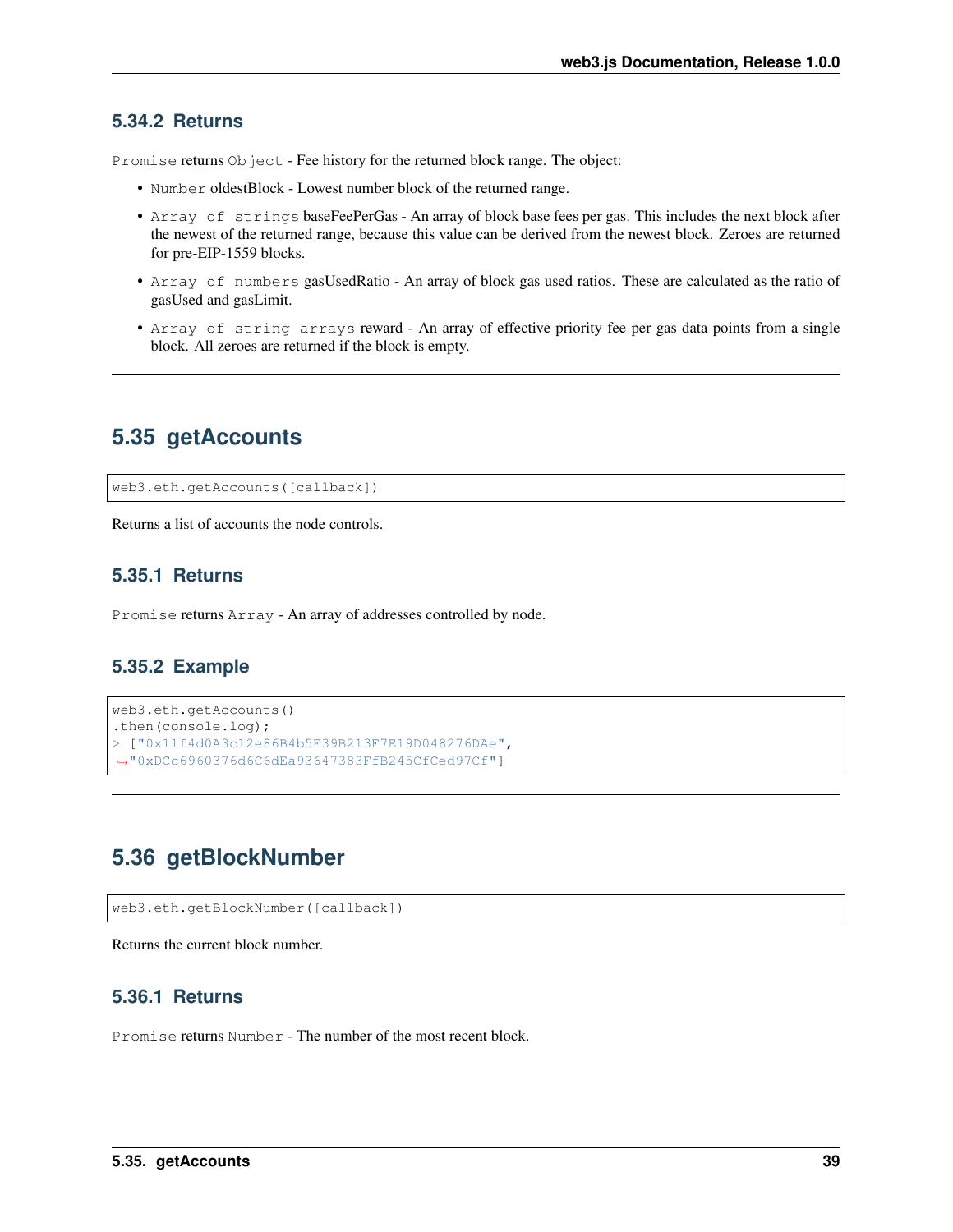### **5.36.2 Example**

```
web3.eth.getBlockNumber()
.then(console.log);
> 2744
```
# **5.37 getBalance**

web3.eth.getBalance(address [, defaultBlock] [, callback])

Get the balance of an address at a given block.

### **5.37.1 Parameters**

- 1. String The address to get the balance of.
- 2. Number|String|BN|BigNumber (optional) If you pass this parameter it will not use the default block set with *[web3.eth.defaultBlock](#page-36-0)*. Pre-defined block numbers as "earliest", "latest" and "pending" can also be used.
- 3. Function (optional) Optional callback, returns an error object as first parameter and the result as second.

### **5.37.2 Returns**

Promise returns String - The current balance for the given address in wei.

See the *[A note on dealing with big numbers in JavaScript](#page-214-0)*.

### **5.37.3 Example**

```
web3.eth.getBalance("0x407d73d8a49eeb85d32cf465507dd71d507100c1")
.then(console.log);
> "100000000000"
```
# **5.38 getStorageAt**

web3.eth.getStorageAt(address, position [, defaultBlock] [, callback])

Get the storage at a specific position of an address.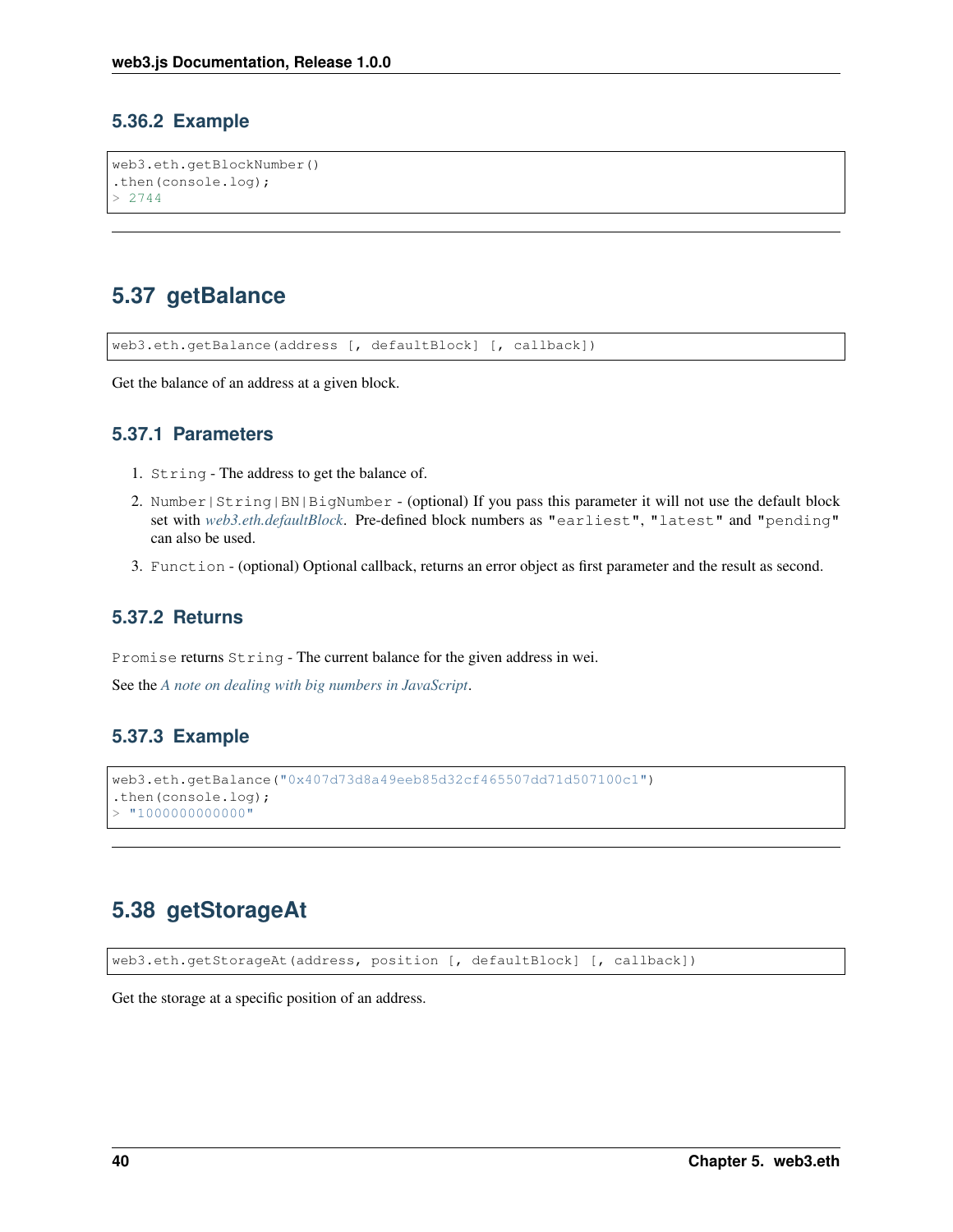### **5.38.1 Parameters**

- 1. String The address to get the storage from.
- 2. Number|String|BN|BigNumber The index position of the storage.
- 3. Number|String|BN|BigNumber (optional) If you pass this parameter it will not use the default block set with *[web3.eth.defaultBlock](#page-36-0)*. Pre-defined block numbers as "earliest", "latest" and "pending" can also be used.
- 4. Function (optional) Optional callback, returns an error object as first parameter and the result as second.

#### **5.38.2 Returns**

Promise returns String - The value in storage at the given position.

### **5.38.3 Example**

```
web3.eth.getStorageAt("0x407d73d8a49eeb85d32cf465507dd71d507100c1", 0)
.then(console.log);
 > "0x033456732123ffff2342342dd12342434324234234fd234fd23fd4f23d4234"
```
# **5.39 getCode**

web3.eth.getCode(address [, defaultBlock] [, callback])

Get the code at a specific address.

#### **5.39.1 Parameters**

- 1. String The address to get the code from.
- 2. Number|String|BN|BigNumber (optional) If you pass this parameter it will not use the default block set with *[web3.eth.defaultBlock](#page-36-0)*. Pre-defined block numbers as "earliest", "latest" and "pending" can also be used.
- 3. Function (optional) Optional callback, returns an error object as first parameter and the result as second.

#### **5.39.2 Returns**

Promise returns String - The data at given address address.

### **5.39.3 Example**

```
web3.eth.getCode("0xd5677cf67b5aa051bb40496e68ad359eb97cfbf8")
.then(console.log);
>
˓→"0x600160008035811a818181146012578301005b601b6001356025565b8060005260206000f25b600060078202905091905056
\hookrightarrow ^{\mathfrak{m}}
```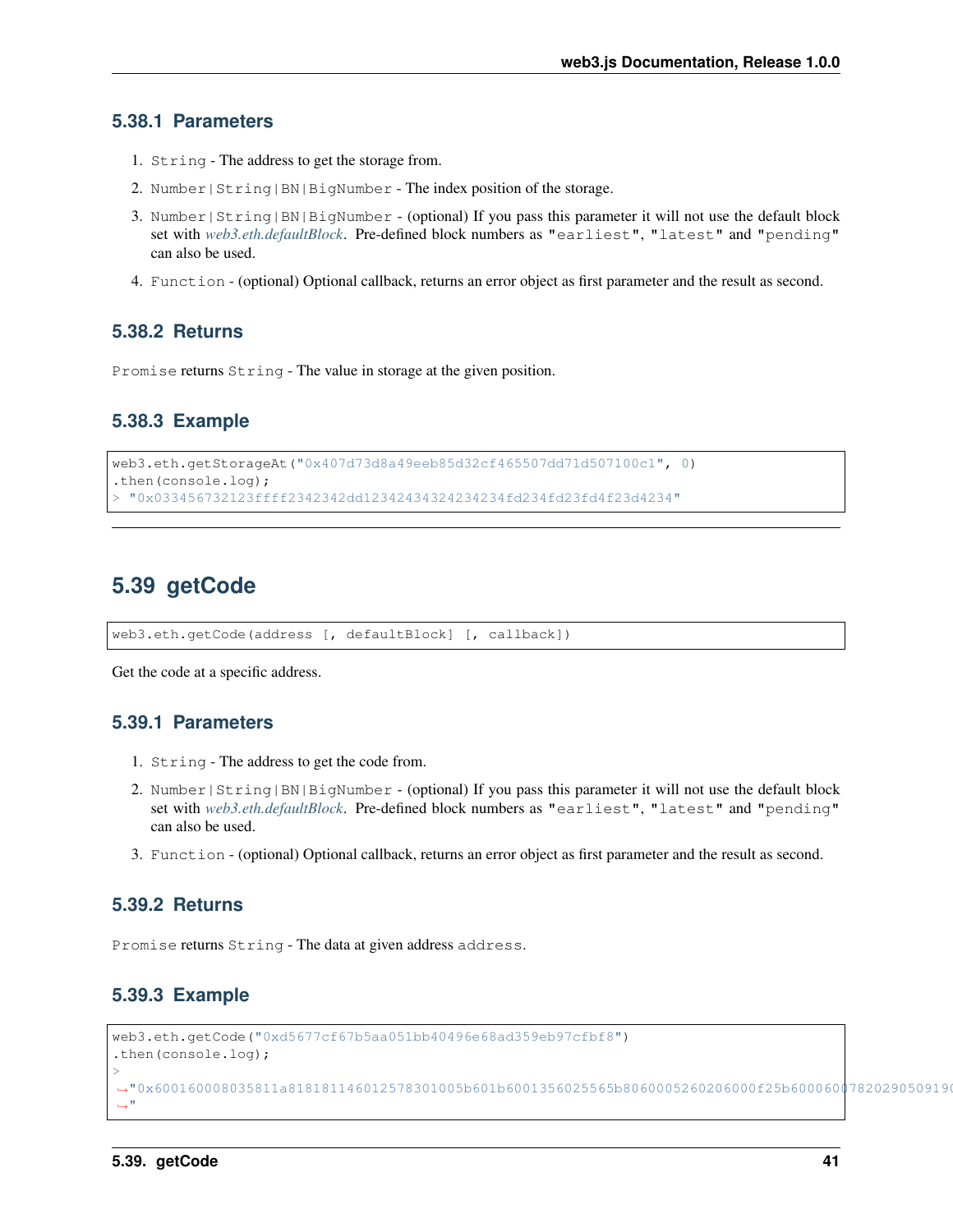# <span id="page-49-0"></span>**5.40 getBlock**

web3.eth.getBlock(blockHashOrBlockNumber [, returnTransactionObjects] [, callback])

Returns a block matching the block number or block hash.

### **5.40.1 Parameters**

- 1. String|Number|BN|BigNumber The block number or block hash. Or the string "earliest", "latest" or "pending" as in the *[default block parameter](#page-36-0)*.
- 2. Boolean (optional, default false) If specified true, the returned block will contain all transactions as objects. If false it will only contains the transaction hashes.
- 3. Function (optional) Optional callback, returns an error object as first parameter and the result as second.

### **5.40.2 Returns**

Promise returns Object - The block object:

- number Number: The block number. null if a pending block.
- hash 32 Bytes String: Hash of the block. null if a pending block.
- parentHash 32 Bytes String: Hash of the parent block.
- baseFeePerGas Number: Minimum to be charged to send a transaction on the network
- nonce 8 Bytes String: Hash of the generated proof-of-work. null if a pending block.
- sha3Uncles 32 Bytes String: SHA3 of the uncles data in the block.
- logsBloom 256 Bytes String: The bloom filter for the logs of the block. null if a pending block.
- transactionsRoot 32 Bytes String: The root of the transaction trie of the block.
- stateRoot 32 Bytes String: The root of the final state trie of the block.
- miner String: The address of the beneficiary to whom the mining rewards were given.
- difficulty String: Integer of the difficulty for this block.
- totalDifficulty String: Integer of the total difficulty of the chain until this block.
- extraData String: The "extra data" field of this block.
- size Number: Integer the size of this block in bytes.
- gasLimit Number: The maximum gas allowed in this block.
- gasUsed Number: The total used gas by all transactions in this block.
- timestamp Number: The unix timestamp for when the block was collated.
- transactions Array: Array of transaction objects, or 32 Bytes transaction hashes depending on the returnTransactionObjects parameter.
- uncles Array: Array of uncle hashes.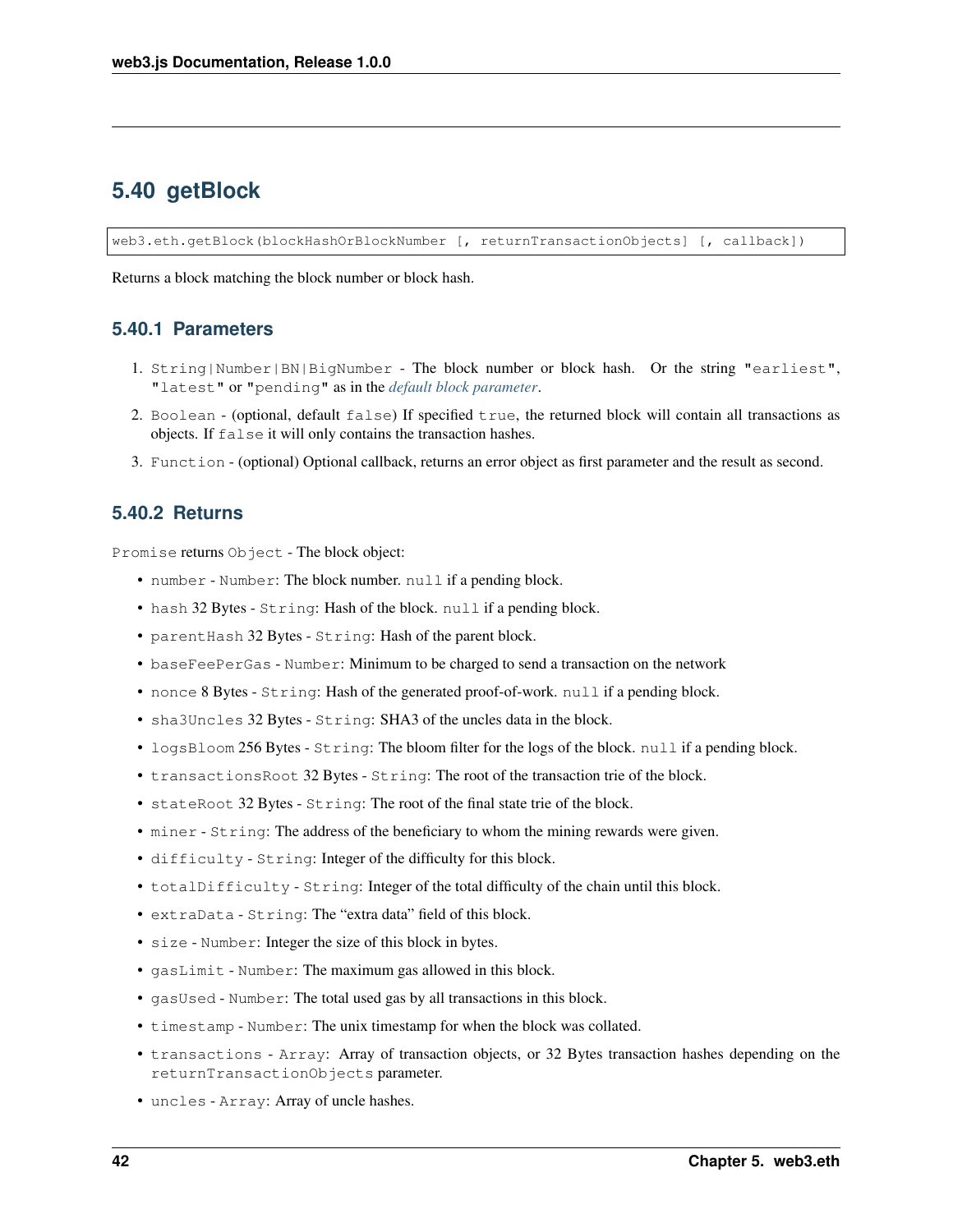### **5.40.3 Example**

```
web3.eth.getBlock(3150)
.then(console.log);
> {
      "number": 3,
      "hash": "0xef95f2f1ed3ca60b048b4bf67cde2195961e0bba6f70bcbea9a2c4e133e34b46",
      "parentHash": "0x2302e1c0b972d00932deb5dab9eb2982f570597d9d42504c05d9c2147eaf9c88
 \rightarrow"baseFeePerGas": 58713056622,
      "nonce": "0xfb6e1a62d119228b",
      "sha3Uncles": "0x1dcc4de8dec75d7aab85b567b6ccd41ad312451b948a7413f0a142fd40d49347
 ightharpoonup",
      "logsBloom":
˓→"0x00000000000000000000000000000000000000000000000000000000000000000000000000000000000000000000000000000000000000000000000000000000000000000000000000000000000000000000000000000000000000000000000000000000000000000000000000000000000000000000000000000000000000000000000000000000000000000000000000000000000000000000000000000000000000000000000000000000000000000000000000000000000000000000000000000000000000000000000000000000000000000000000000000000000000000000000000000000000000000000000000000000000000000000000000000000
ightharpoonup",
      "transactionsRoot":
˓→"0x3a1b03875115b79539e5bd33fb00d8f7b7cd61929d5a3c574f507b8acf415bee",
      "stateRoot": "0xf1133199d44695dfa8fd1bcfe424d82854b5cebef75bddd7e40ea94cda515bcb",
      "miner": "0x8888f1f195afa192cfee860698584c030f4c9db1",
      "difficulty": '21345678965432',
      "totalDifficulty": '324567845321',
      "size": 616,
      "extraData": "0x",
      "gasLimit": 3141592,
      "gasUsed": 21662,
      "timestamp": 1429287689,
      "transactions": [
            "0x9fc76417374aa880d4449a1f7f31ec597f00b1f6f3dd2d66f4c9c6c445836d8b"
      \frac{1}{2},
      "uncles": []
}
```
# **5.41 getBlockTransactionCount**

web3.eth.getBlockTransactionCount(blockHashOrBlockNumber [, callback])

Returns the number of transaction in a given block.

### **5.41.1 Parameters**

- 1. String|Number|BN|BigNumber The block number or hash. Or the string "earliest", "latest" or "pending" as in the *[default block parameter](#page-36-0)*.
- 2. Function (optional) Optional callback, returns an error object as first parameter and the result as second.

### **5.41.2 Returns**

Promise returns Number - The number of transactions in the given block.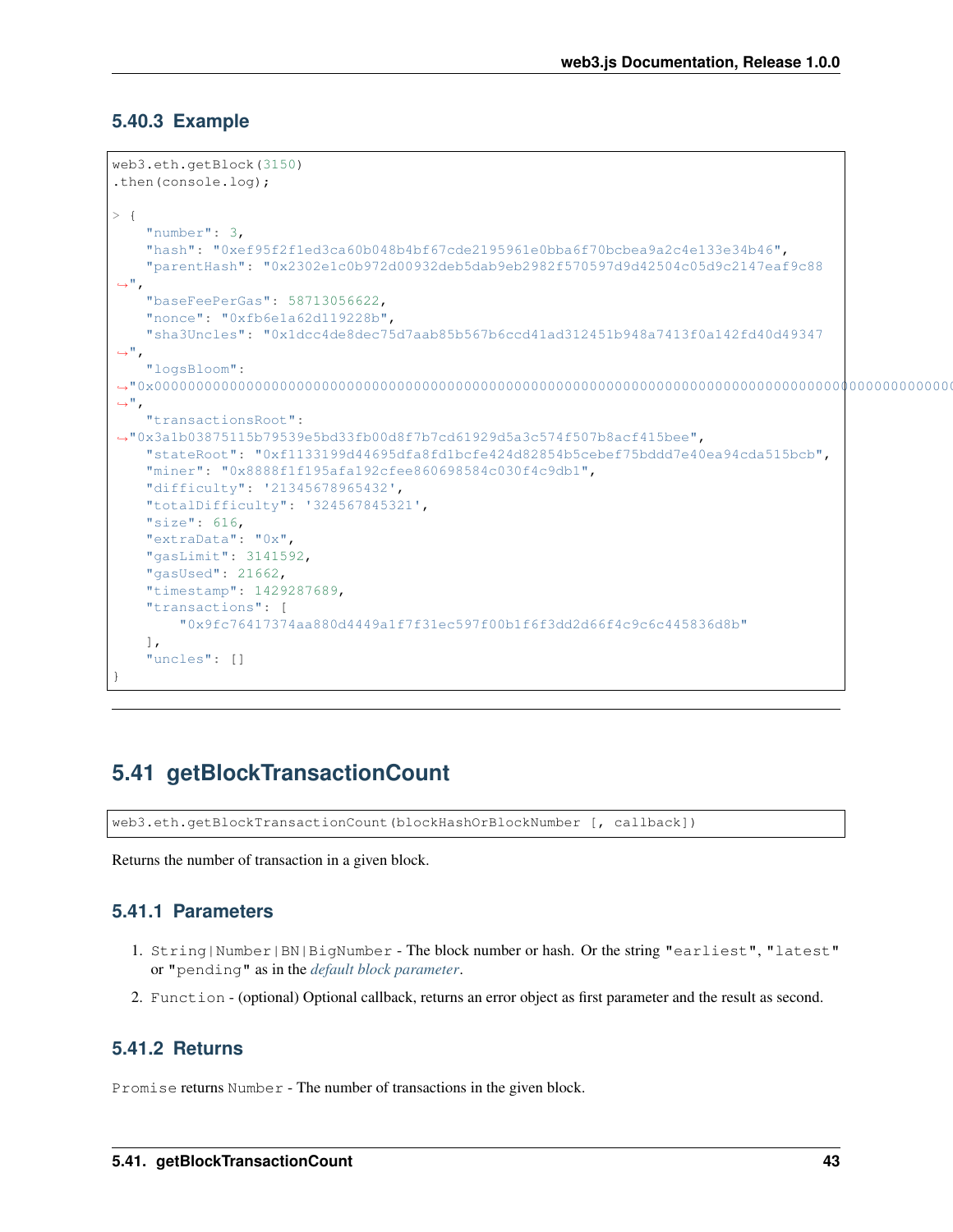## **5.41.3 Example**

```
web3.eth.getBlockTransactionCount("0x407d73d8a49eeb85d32cf465507dd71d507100c1")
.then(console.log);
> 1
```
# **5.42 getBlockUncleCount**

web3.eth.getBlockUncleCount(blockHashOrBlockNumber [, callback])

Returns the number of uncles in a block from a block matching the given block hash.

### **5.42.1 Parameters**

- 1. String|Number|BN|BigNumber The block number or hash. Or the string "earliest", "latest" or "pending" as in the *[default block parameter](#page-36-0)*.
- 2. Function (optional) Optional callback, returns an error object as first parameter and the result as second.

### **5.42.2 Returns**

Promise returns Number - The number of transactions in the given block.

### **5.42.3 Example**

```
web3.eth.getBlockUncleCount("0x407d73d8a49eeb85d32cf465507dd71d507100c1")
.then(console.log);
> 1
```
# **5.43 getUncle**

```
web3.eth.getUncle(blockHashOrBlockNumber, uncleIndex [, returnTransactionObjects] [,
˓→callback])
```
Returns a blocks uncle by a given uncle index position.

### **5.43.1 Parameters**

- 1. String|Number|BN|BigNumber The block number or hash. Or the string "earliest", "latest" or "pending" as in the *[default block parameter](#page-36-0)*.
- 2. Number The index position of the uncle.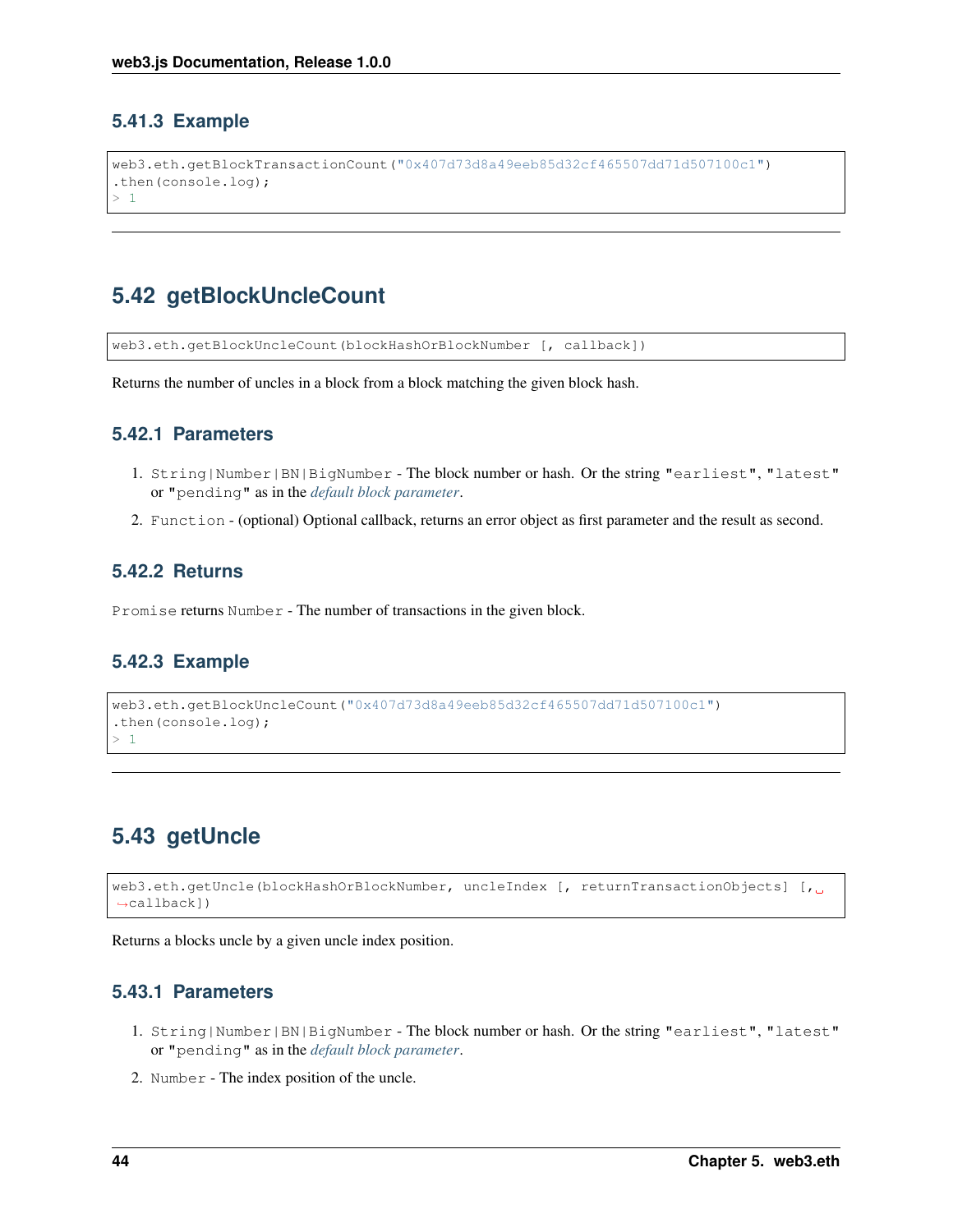- 3. Boolean (optional, default false) If specified true, the returned block will contain all transactions as objects. By default it is false so, there is no need to explictly specify false. And, if false it will only contains the transaction hashes.
- 4. Function (optional) Optional callback, returns an error object as first parameter and the result as second.

#### **5.43.2 Returns**

Promise returns Object - the returned uncle. For a return value see *[web3.eth.getBlock\(\)](#page-49-0)*.

Note: An uncle doesn't contain individual transactions.

#### **5.43.3 Example**

```
web3.eth.getUncle(500, 0)
.then(console.log);
> // see web3.eth.getBlock
```
# **5.44 getTransaction**

web3.eth.getTransaction(transactionHash [, callback])

Returns a transaction matching the given transaction hash.

#### **5.44.1 Parameters**

- 1. String The transaction hash.
- 2. Function (optional) Optional callback, returns an error object as first parameter and the result as second.

### <span id="page-52-0"></span>**5.44.2 Returns**

Promise returns Object - A transaction object its hash transactionHash:

- hash 32 Bytes String: Hash of the transaction.
- nonce Number: The number of transactions made by the sender prior to this one.
- blockHash 32 Bytes String: Hash of the block where this transaction was in. null if pending.
- blockNumber Number: Block number where this transaction was in. null if pending.
- transactionIndex Number: Integer of the transactions index position in the block. null if pending.
- from String: Address of the sender.
- to String: Address of the receiver. null if it's a contract creation transaction.
- value String: Value transferred in wei.
- gasPrice String: Gas price provided by the sender in wei.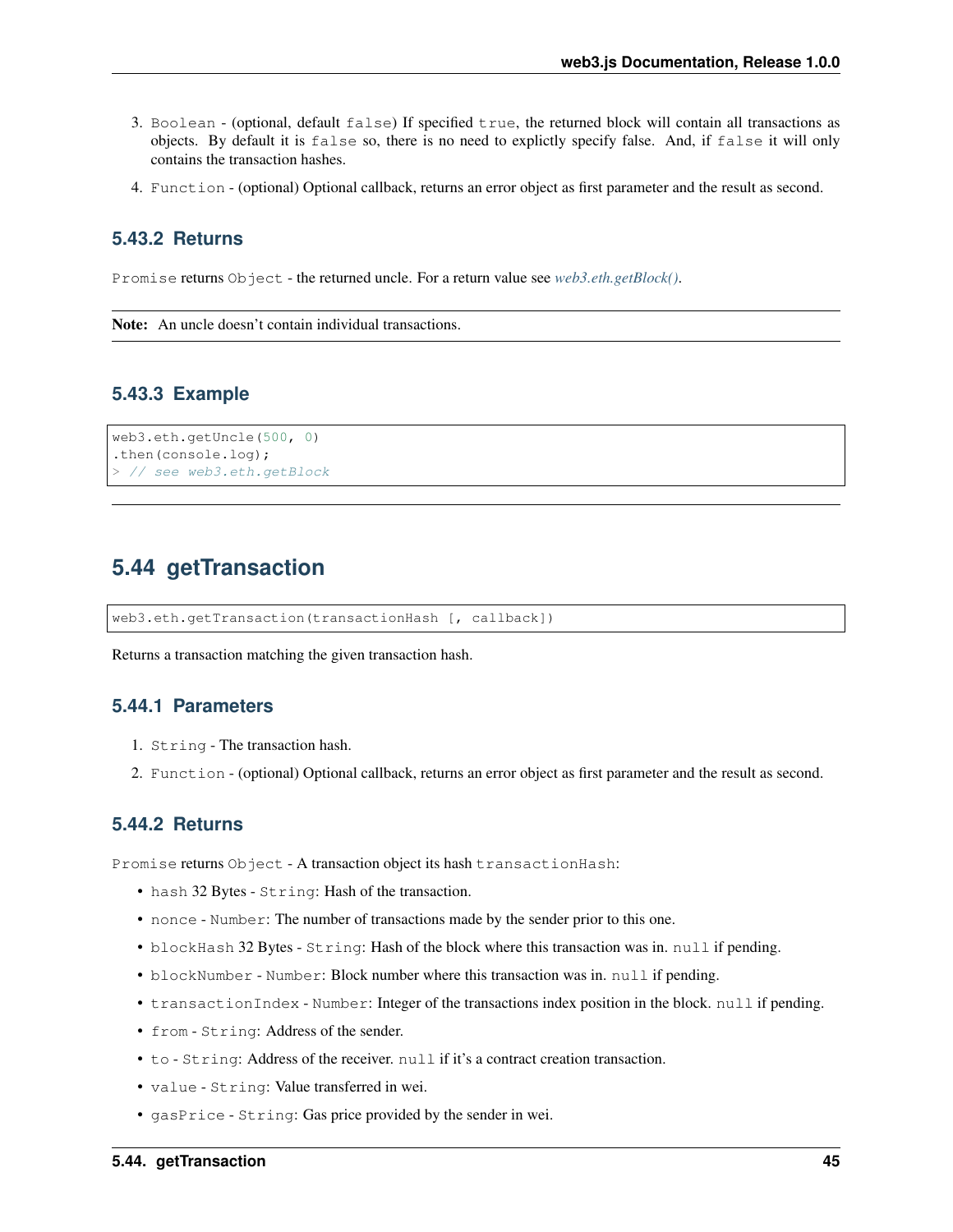- gas Number: Gas provided by the sender.
- input String: The data sent along with the transaction.

### **5.44.3 Example**

```
web3.eth.getTransaction(
˓→'0x9fc76417374aa880d4449a1f7f31ec597f00b1f6f3dd2d66f4c9c6c445836d8b§234')
.then(console.log);
> {
    "hash": "0x9fc76417374aa880d4449a1f7f31ec597f00b1f6f3dd2d66f4c9c6c445836d8b",
    "nonce": 2,
    "blockHash": "0xef95f2f1ed3ca60b048b4bf67cde2195961e0bba6f70bcbea9a2c4e133e34b46",
    "blockNumber": 3,
    "transactionIndex": 0,
    "from": "0xa94f5374fce5edbc8e2a8697c15331677e6ebf0b",
    "to": "0x6295ee1b4f6dd65047762f924ecd367c17eabf8f",
    "value": '123450000000000000',
    "gas": 314159,
    "gasPrice": '2000000000000',
    "input": "0x57cb2fc4"
}
```
# **5.45 getPendingTransactions**

web3.eth.getPendingTransactions([, callback])

Returns a list of pending transactions.

#### **5.45.1 Parameters**

1. Function - (optional) Optional callback, returns an error object as first parameter and the result as second.

### **5.45.2 Returns**

Promise<object [] > - Array of pending transactions:

- hash 32 Bytes String: Hash of the transaction.
- nonce Number: The number of transactions made by the sender prior to this one.
- blockHash 32 Bytes String: Hash of the block where this transaction was in. null if pending.
- blockNumber Number: Block number where this transaction was in. null if pending.
- transactionIndex Number: Integer of the transactions index position in the block. null if pending.
- from String: Address of the sender.
- to String: Address of the receiver. null when it's a contract creation transaction.
- value String: Value transferred in wei.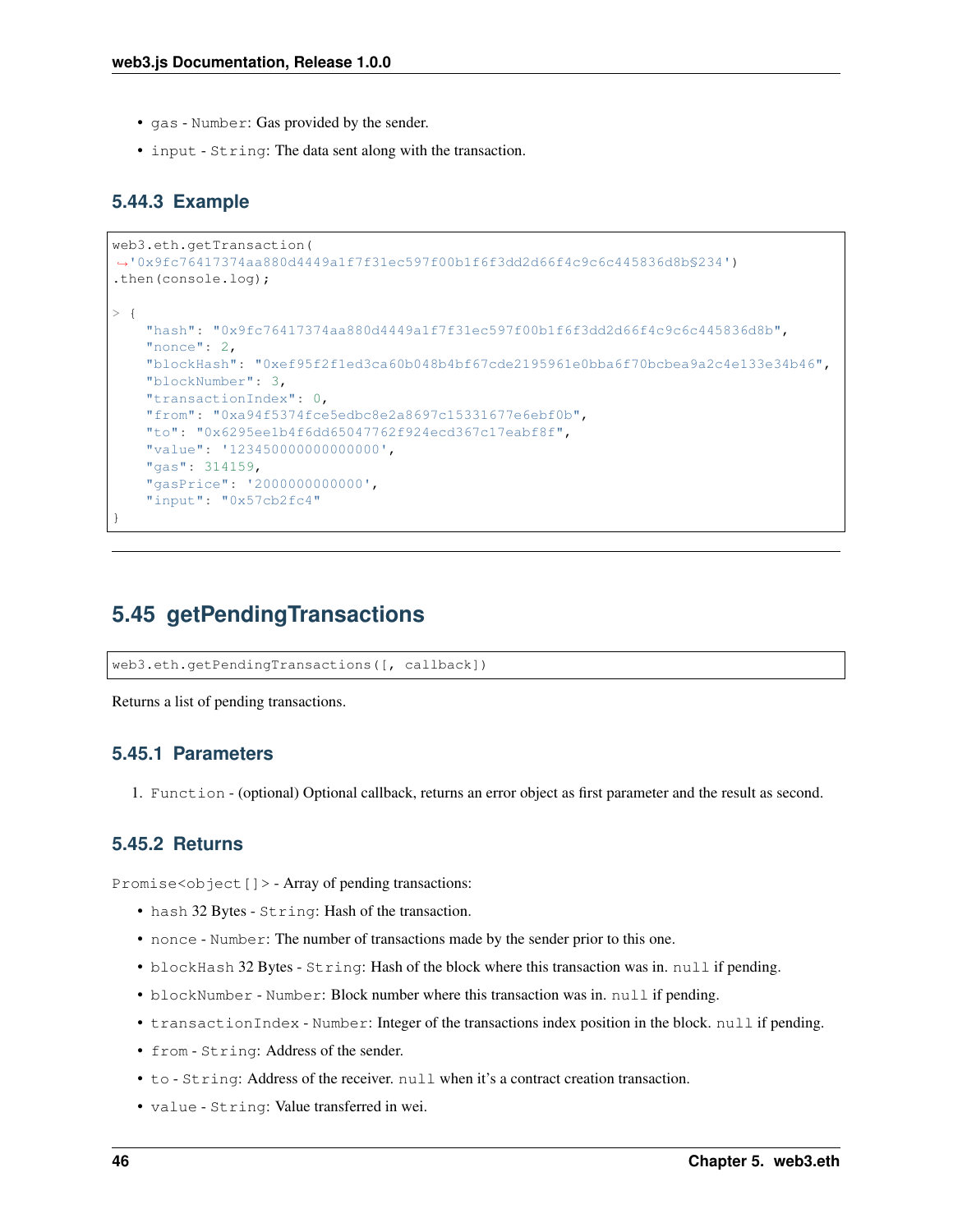- gasPrice String: The wei per unit of gas provided by the sender in wei.
- gas Number: Gas provided by the sender.
- input String: The data sent along with the transaction.

### **5.45.3 Example**

```
web3.eth.getPendingTransactions().then(console.log);
> [
    {
        hash: '0x9fc76417374aa880d4449a1f7f31ec597f00b1f6f3dd2d66f4c9c6c445836d8b',
        nonce: 2,
        blockHash:
˓→'0xef95f2f1ed3ca60b048b4bf67cde2195961e0bba6f70bcbea9a2c4e133e34b46',
        blockNumber: 3,
        transactionIndex: 0,
        from: '0xa94f5374fce5edbc8e2a8697c15331677e6ebf0b',
        to: '0x6295ee1b4f6dd65047762f924ecd367c17eabf8f',
        value: '123450000000000000',
        gas: 314159,
        gasPrice: '2000000000000',
        input: '0x57cb2fc4'
        v: '0x3d',
        r: '0xaabc9ddafffb2ae0bac4107697547d22d9383667d9e97f5409dd6881ce08f13f',
        s: '0x69e43116be8f842dcd4a0b2f760043737a59534430b762317db21d9ac8c5034'
    },....,{
        hash: '0x9fc76417374aa880d4449a1f7f31ec597f00b1f6f3dd2d66f4c9c6c445836d8b',
        nonce: 3,
        blockHash:
˓→'0xef95f2f1ed3ca60b048b4bf67cde2195961e0bba6f70bcbea9a2c4e133e34b46',
        blockNumber: 4,
        transactionIndex: 0,
        from: '0xa94f5374fce5edbc8e2a8697c15331677e6ebf0b',
        to: '0x6295ee1b4f6dd65047762f924ecd367c17eabf8f',
        value: '123450000000000000',
        gas: 314159,
        gasPrice: '2000000000000',
        input: '0x57cb2fc4'
        v: '0x3d',
        r: '0xaabc9ddafffb2ae0bac4107697547d22d9383667d9e97f5409dd6881ce08f13f',
        s: '0x69e43116be8f842dcd4a0b2f760043737a59534430b762317db21d9ac8c5034'
    }
]
```
# **5.46 getTransactionFromBlock**

getTransactionFromBlock(hashStringOrNumber, indexNumber [, callback])

Returns a transaction based on a block hash or number and the transaction's index position.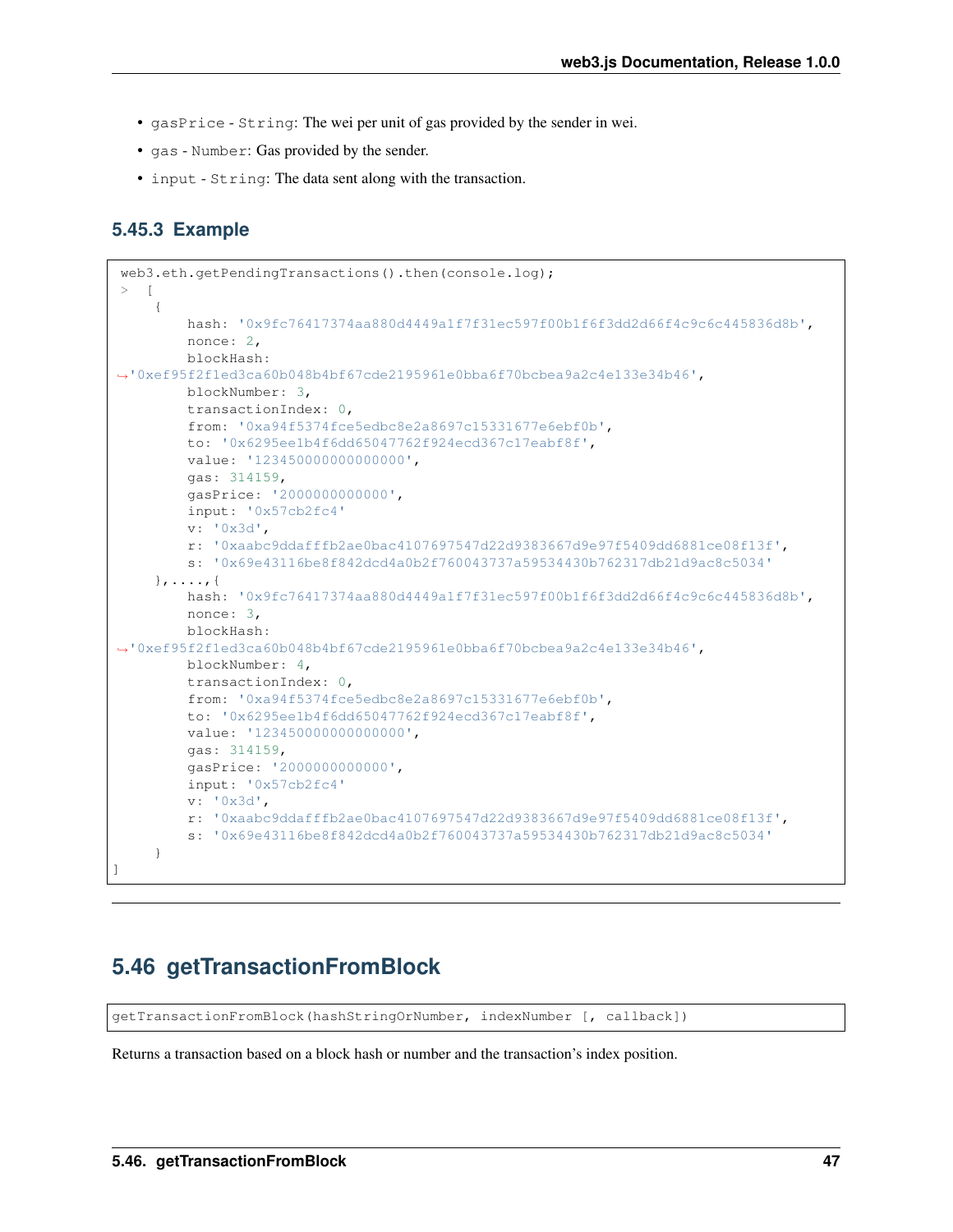### **5.46.1 Parameters**

- 1. String|Number|BN|BigNumber A block number or hash. Or the string "earliest", "latest" or "pending" as in the *[default block parameter](#page-36-0)*.
- 2. Number The transaction's index position.
- 3. Function (optional) Optional callback, returns an error object as first parameter and the result as second.

### **5.46.2 Returns**

Promise returns Object - A transaction object, see *[web3.eth.getTransaction](#page-52-0)*:

## **5.46.3 Example**

```
var transaction = web3.eth.getTransactionFromBlock('0x4534534534', 2)
.then(console.log);
> // see web3.eth.getTransaction
```
# **5.47 getTransactionReceipt**

web3.eth.getTransactionReceipt(hash [, callback])

Returns the receipt of a transaction by transaction hash.

Note: The receipt is not available for pending transactions and returns null.

### **5.47.1 Parameters**

- 1. String The transaction hash.
- 2. Function (optional) Optional callback, returns an error object as first parameter and the result as second.

### <span id="page-55-0"></span>**5.47.2 Returns**

Promise returns Object - A transaction receipt object, or null if no receipt was found:

- status Boolean: TRUE if the transaction was successful, FALSE if the EVM reverted the transaction.
- blockHash 32 Bytes String: Hash of the block where this transaction was in.
- blockNumber Number: Block number where this transaction was in.
- transactionHash 32 Bytes String: Hash of the transaction.
- transactionIndex- Number: Integer of the transactions index position in the block.
- from String: Address of the sender.
- to String: Address of the receiver. null when it's a contract creation transaction.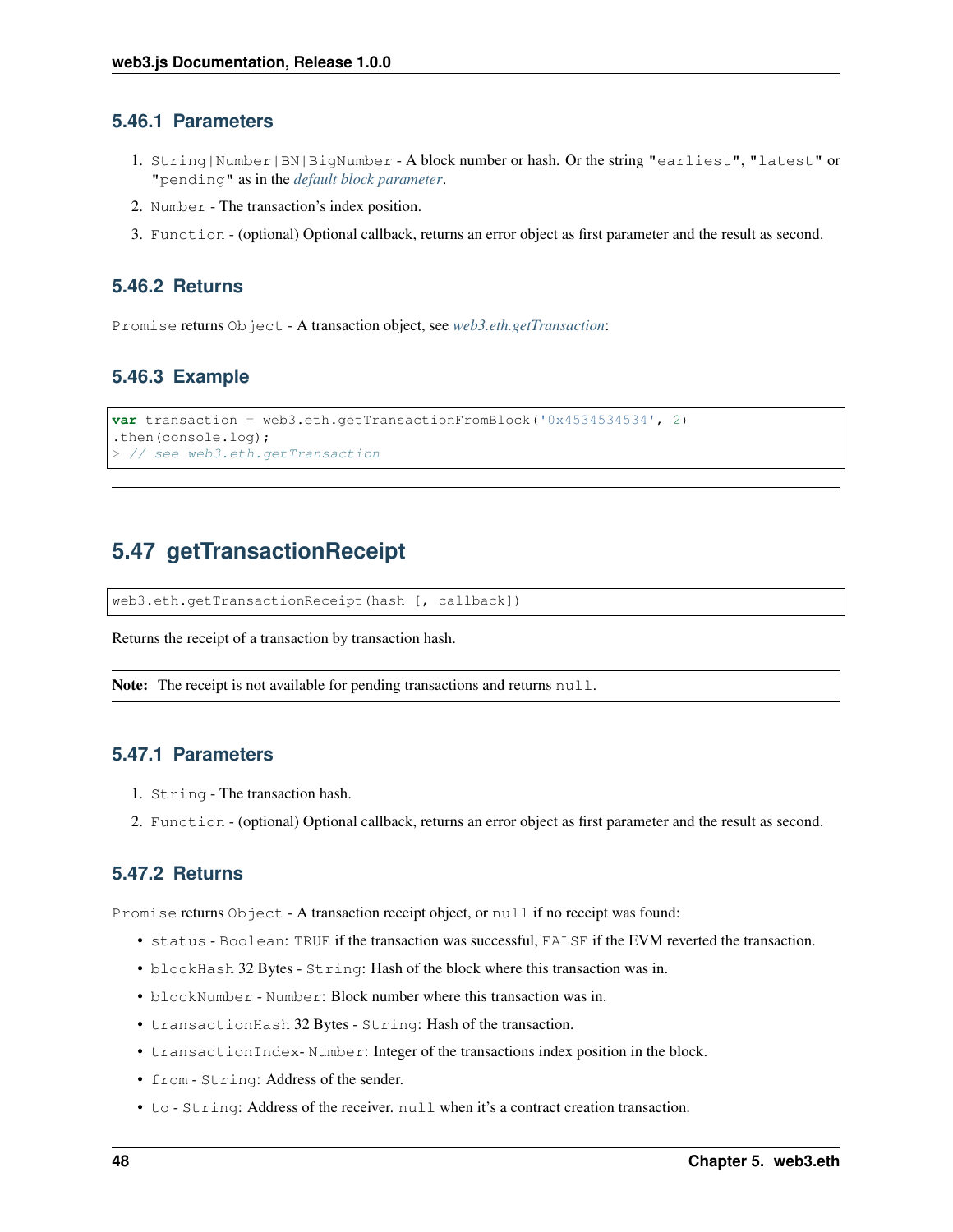- contractAddress String: The contract address created, if the transaction was a contract creation, otherwise null.
- cumulativeGasUsed Number: The total amount of gas used when this transaction was executed in the block.
- gasUsed Number: The amount of gas used by this specific transaction alone.
- logs Array: Array of log objects, which this transaction generated.
- effectiveGasPrice Number: The actual value per gas deducted from the senders account. Before EIP-1559, this is equal to the transaction's gas price. After, it is equal to baseFeePerGas + min(maxFeePerGas baseFeePerGas, maxPriorityFeePerGas).

#### **5.47.3 Example**

```
var receipt = web3.eth.getTransactionReceipt(
˓→'0x9fc76417374aa880d4449a1f7f31ec597f00b1f6f3dd2d66f4c9c6c445836d8b')
.then(console.log);
> {
  "status": true,
  "transactionHash":
˓→"0x9fc76417374aa880d4449a1f7f31ec597f00b1f6f3dd2d66f4c9c6c445836d8b",
  "transactionIndex": 0,
  "blockHash": "0xef95f2f1ed3ca60b048b4bf67cde2195961e0bba6f70bcbea9a2c4e133e34b46",
  "blockNumber": 3,
  "contractAddress": "0x11f4d0A3c12e86B4b5F39B213F7E19D048276DAe",
  "cumulativeGasUsed": 314159,
  "gasUsed": 30234,
  "logs": [{
         // logs as returned by getPastLogs, etc.
     }, ...]
}
```
# <span id="page-56-0"></span>**5.48 getTransactionCount**

web3.eth.getTransactionCount(address [, defaultBlock] [, callback])

Get the number of transactions sent from this address.

### **5.48.1 Parameters**

- 1. String The address to get the numbers of transactions from.
- 2. Number|String|BN|BigNumber (optional) If you pass this parameter it will not use the default block set with *[web3.eth.defaultBlock](#page-36-0)*. Pre-defined block numbers as "earliest", "latest" and "pending" can also be used.
- 3. Function (optional) Optional callback, returns an error object as first parameter and the result as second.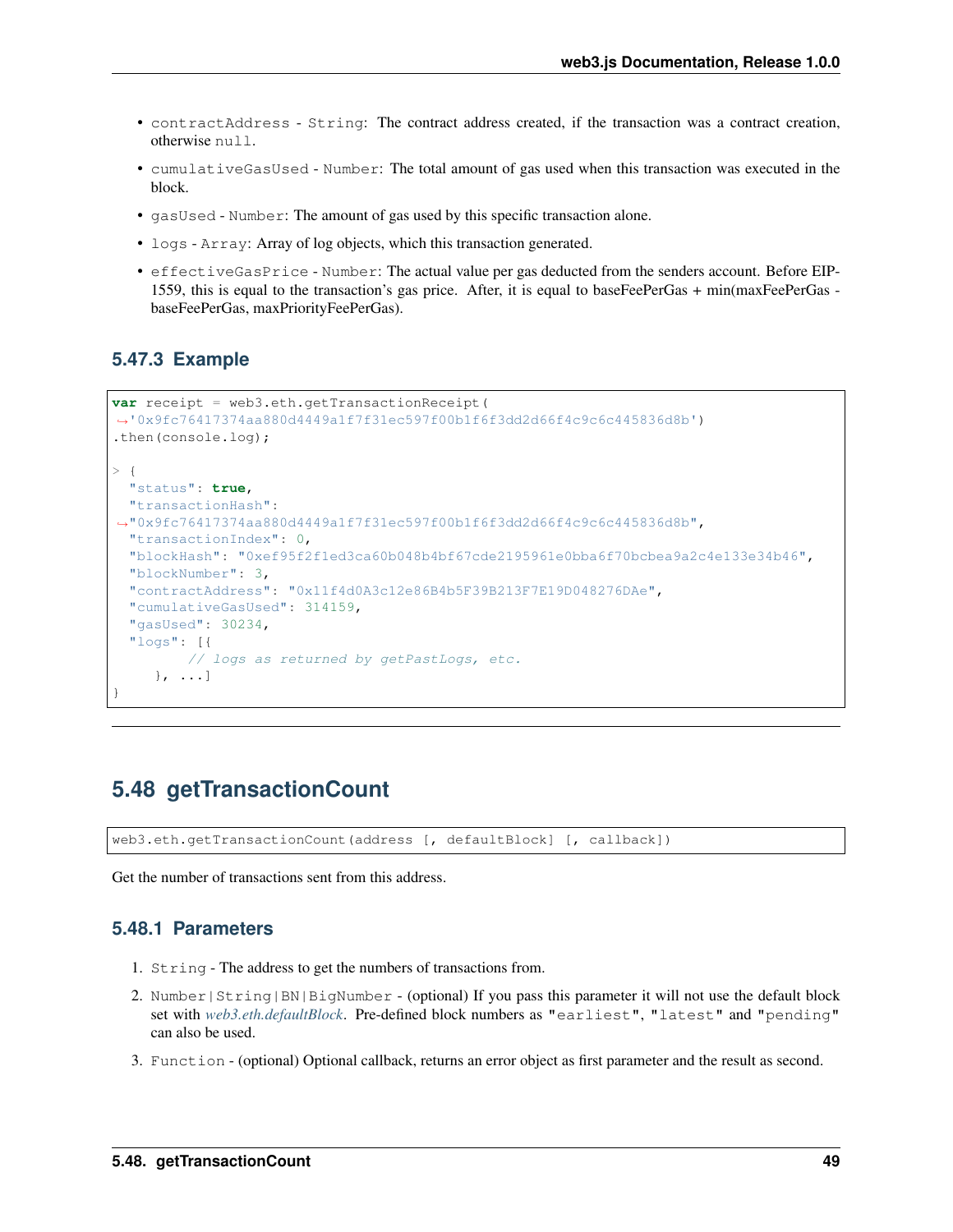### **5.48.2 Returns**

Promise returns Number - The number of transactions sent from the given address.

### **5.48.3 Example**

```
web3.eth.getTransactionCount("0x11f4d0A3c12e86B4b5F39B213F7E19D048276DAe")
.then(console.log);
> 1
```
# <span id="page-57-0"></span>**5.49 sendTransaction**

web3.eth.sendTransaction(transactionObject [, callback])

Sends a transaction to the network.

### **5.49.1 Parameters**

- 1. **Object** The transaction object to send:
	- from String|Number: The address for the sending account. Uses the web3.eth.defaultAccount property, if not specified. Or an address or index of a local wallet in web3.eth.accounts.wallet.
	- to String: (optional) The destination address of the message, left undefined for a contractcreation transaction.
	- value Number | String | BN | BigNumber: (optional) The value transferred for the transaction in wei, also the endowment if it's a contract-creation transaction.
	- gas Number: (optional, default: To-Be-Determined) The amount of gas to use for the transaction (unused gas is refunded).
	- gasPrice Number|String|BN|BigNumber: (optional) The price of gas for this transaction in wei, defaults to *[web3.eth.gasPrice](#page-45-0)*.
	- type Number | String | BN | BigNumber: (optional) A positive unsigned 8-bit number between 0 and 0x7f that represents the type of the transaction.
	- maxFeePerGas Number|String|BN: (optional, defaulted to (2 \* block. baseFeePerGas) + maxPriorityFeePerGas) The maximum fee per gas that the transaction is willing to pay in total
	- maxPriorityFeePerGas Number|String|BN (optional, defaulted to 2.5 Gwei) The maximum fee per gas to give miners to incentivize them to include the transaction (Priority fee)
	- accessList List of hexstrings (optional) a list of addresses and storage keys that the transaction plans to access
	- data String: (optional) Either a [ABI byte string](http://solidity.readthedocs.io/en/latest/abi-spec.html) containing the data of the function call on a contract, or in the case of a contract-creation transaction the initialisation code.
	- nonce Number: (optional) Integer of the nonce. This allows to overwrite your own pending transactions that use the same nonce.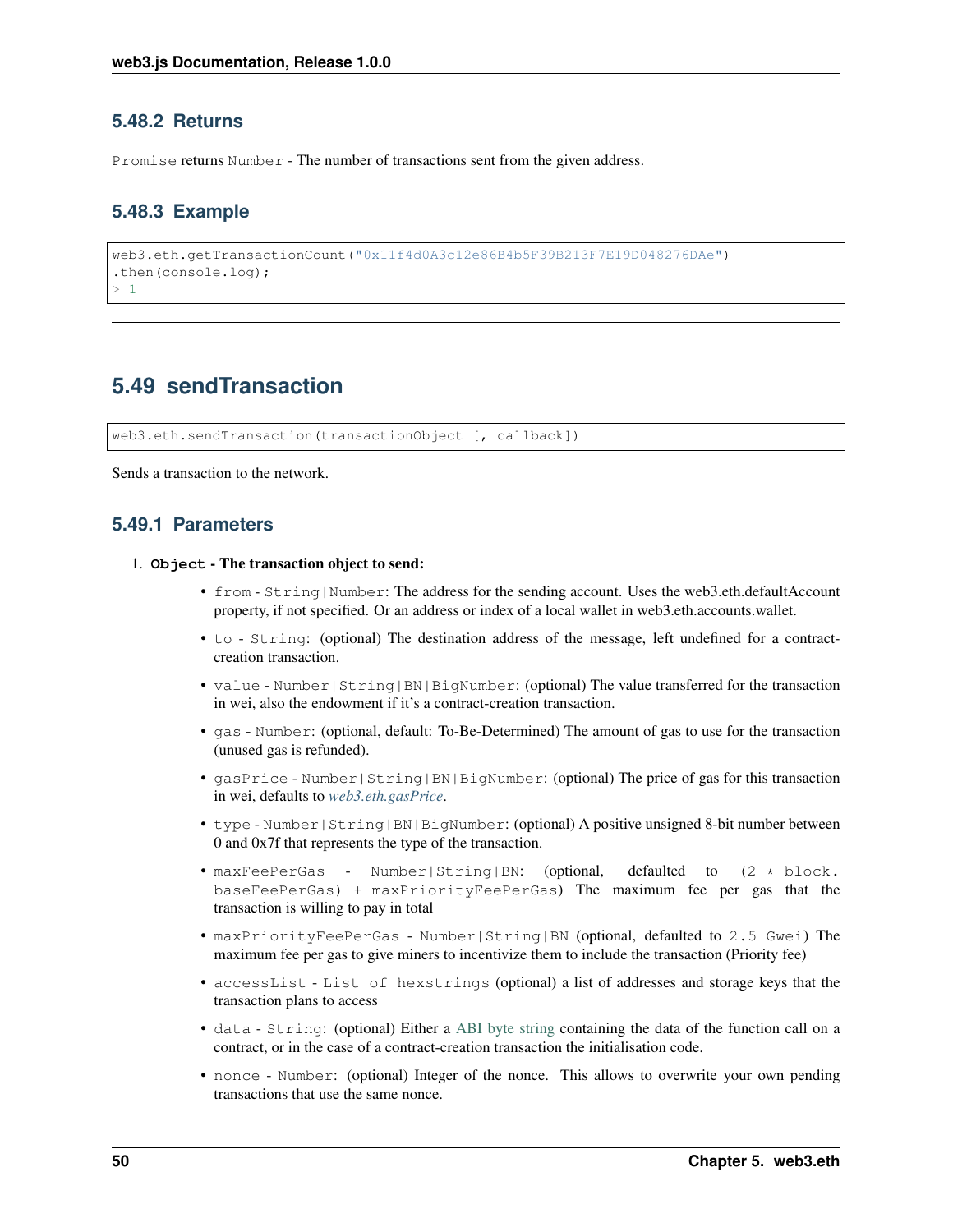- chain String: (optional) Defaults to mainnet.
- hardfork String: (optional) Defaults to london.
- **common Object**: (optional) The common object
	- **customChain Object**: The custom chain properties
		- \* name string: (optional) The name of the chain
		- \* networkId number: Network ID of the custom chain
		- \* chainId number: Chain ID of the custom chain
	- baseChain string: (optional) mainnet, goerli, kovan, rinkeby, or ropsten
	- hardfork string: (optional) chainstart, homestead, dao, tangerineWhistle, spuriousDragon, byzantium, constantinople, petersburg, istanbul, berlin, or london
- 2. callback Function: (optional) Optional callback, returns an error object as first parameter and the result as second.

Note: The from property can also be an address or index from the web3.eth.accounts.wallet. It will then sign locally using the private key of that account, and send the transaction via *[web3.eth.sendSignedTransaction\(\)](#page-59-0)*. If the properties chain and hardfork or common are not set, Web3 will try to set appropriate values by querying the network for its chainId and networkId.

### <span id="page-58-0"></span>**5.49.2 Returns**

The callback will return the 32 bytes transaction hash.

PromiEvent: A *[promise combined event emitter](#page-12-0)*. Resolves when the transaction *[receipt](#page-55-0)* is available. The following events are also available:

- sending returns payload: Object: Fired immediately before transmitting the transaction request.
- sent returns payload: Object: Fired immediately after the request body has been written to the client, but before the transaction hash is received.
- "transactionHash" returns transactionHash: String: Fired when the transaction hash is available.
- "receipt" returns receipt: Object: Fired when the transaction receipt is available.
- "confirmation" returns confirmationNumber: Number, receipt: Object, latestBlockHash: String: Fired for every confirmation up to the 12th confirmation. Receives the confirmation number as the first and the *[receipt](#page-55-0)* as the second argument. Fired from confirmation 0 on, which is the block where it's mined.

"error" returns error: Error: Fired if an error occurs during sending. If the transaction was rejected by the network with a receipt, the receipt will be available as a property on the error object.

### **5.49.3 Example**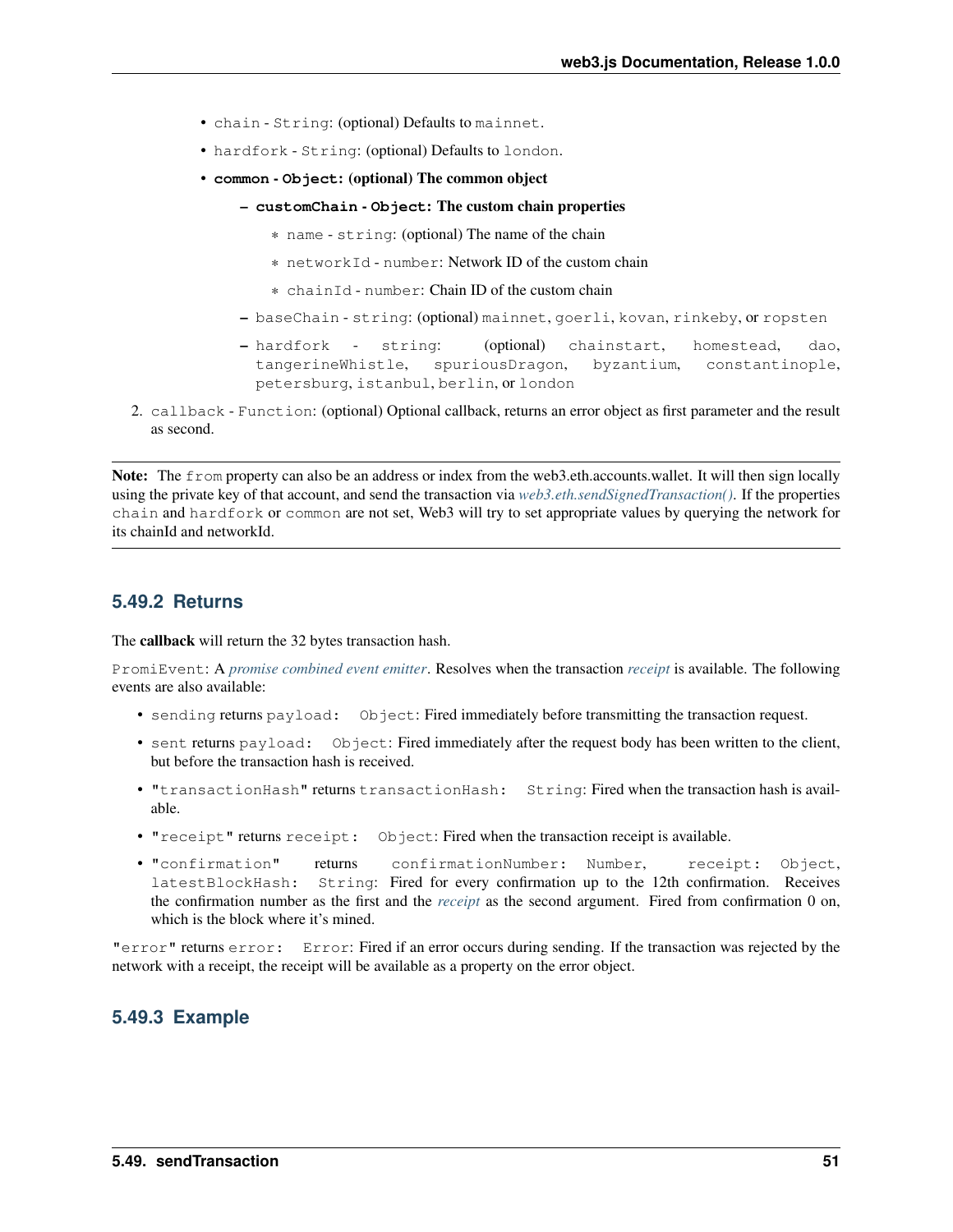```
// compiled solidity source code using https://remix.ethereum.org
var code =
˓→"603d80600c6000396000f3007c01000000000000000000000000000000000000000000000000000000006000350463c6888fa18114602d57005b6007600435028060005260206000f3
\hookrightarrow";
// using the callback
web3.eth.sendTransaction({
   from: '0xde0B295669a9FD93d5F28D9Ec85E40f4cb697BAe',
    data: code // deploying a contract
}, function(error, hash){
    ...
});
// using the promise
web3.eth.sendTransaction({
    from: '0xde0B295669a9FD93d5F28D9Ec85E40f4cb697BAe',
    to: '0x11f4d0A3c12e86B4b5F39B213F7E19D048276DAe',
    value: '1000000000000000'
})
.then(function(receipt){
    ...
});
// using the event emitter
web3.eth.sendTransaction({
    from: '0xde0B295669a9FD93d5F28D9Ec85E40f4cb697BAe',
    to: '0x11f4d0A3c12e86B4b5F39B213F7E19D048276DAe',
    value: '1000000000000000'
})
.on('transactionHash', function(hash){
    ...
})
.on('receipt', function(receipt){
    ...
})
.on('confirmation', function(confirmationNumber, receipt){ ... })
.on('error', console.error); // If a out of gas error, the second parameter is the
˓→receipt.
```
# <span id="page-59-0"></span>**5.50 sendSignedTransaction**

web3.eth.sendSignedTransaction(signedTransactionData [, callback])

Sends an already signed transaction, generated for example using *[web3.eth.accounts.signTransaction](#page-106-0)*.

#### **5.50.1 Parameters**

- 1. String Signed transaction data in HEX format
- 2. Function (optional) Optional callback, returns an error object as first parameter and the result as second.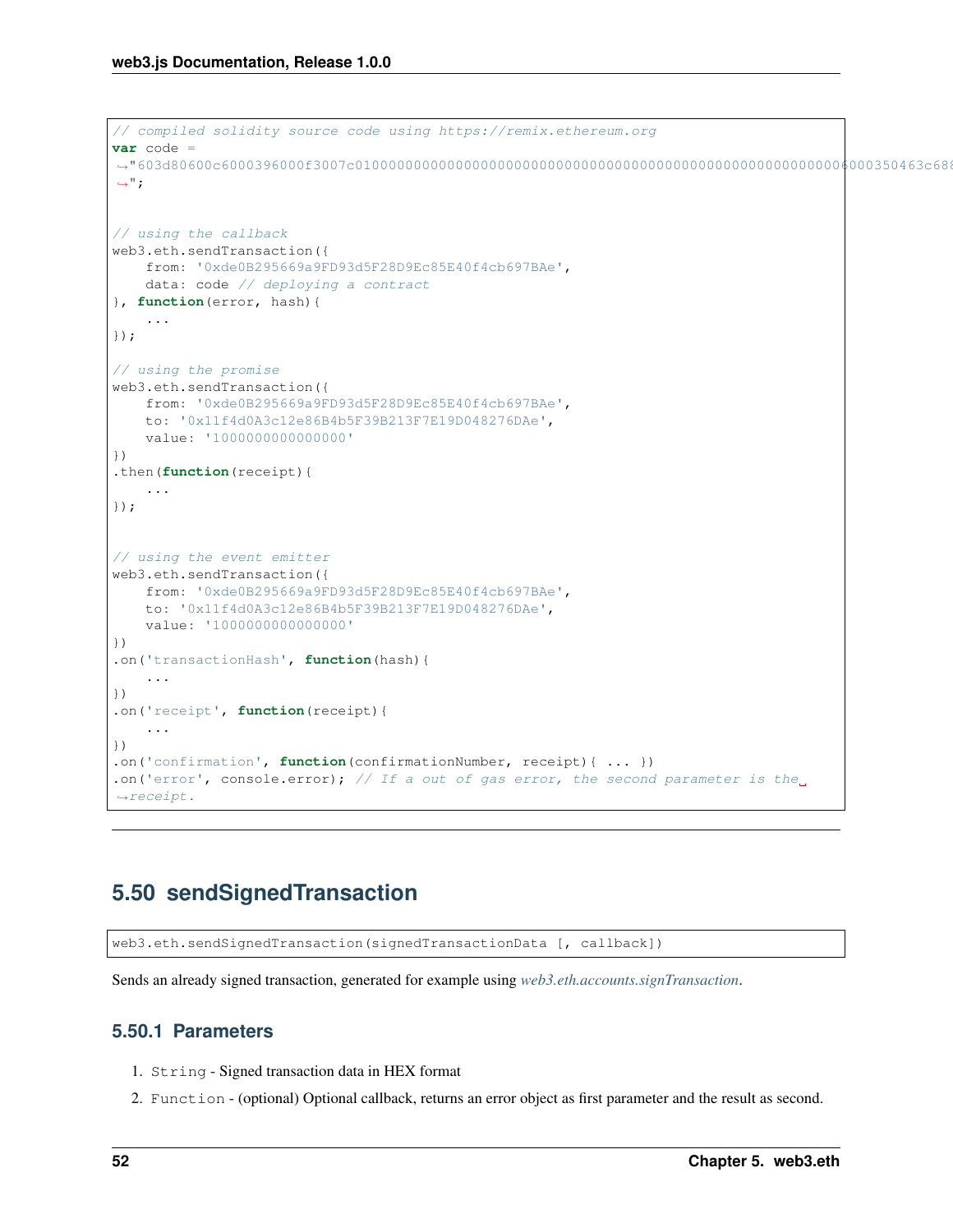### **5.50.2 Returns**

PromiEvent: A *[promise combined event emitter](#page-12-0)*. Resolves when the transaction *[receipt](#page-55-0)* is available.

Please see the return values for *[web3.eth.sendTransaction](#page-58-0)* for details.

### **5.50.3 Example**

```
var Tx = require('@ethereumjs/tx').Transaction;
var privateKey = Buffer.from(
˓→'e331b6d69882b4cb4ea581d88e0b604039a3de5967688d3dcffdd2270c0fd109', 'hex');
var rawTx = {
  nonce: '0x00',
  gasPrice: '0x09184e72a000',
  gasLimit: '0x2710',
  to: '0x0000000000000000000000000000000000000000',
  value: '0x00',
  data: '0x7f7465737432000000000000000000000000000000000000000000000000000000600057'
}
var tx = new Tx(rawTx, {'chain':'ropsten'});
tx.sign(privateKey);
var serializedTx = tx.serialize();
// console.log(serializedTx.toString('hex'));
//˓→0xf889808609184e72a00082271094000000000000000000000000000000000000000080a47f74657374320000000000000000000000000000000000000000000000000000006000571ca08a8bbf888cfa37bbf0bb965423625641fc956967b81d12e23709cead01446075a01ce999b56a8a88504be365442ea61239198e23d1fce7d00fcfc5cd3b44b7215f
web3.eth.sendSignedTransaction('0x' + serializedTx.toString('hex'))
.on('receipt', console.log);
> // see eth.getTransactionReceipt() for details
```
Note: When using *ethereumjs-tx@2.0.0* if you don't specify the parameter *chain* it will use *mainnet* by default.

# **5.51 sign**

web3.eth.sign(dataToSign, address [, callback])

Signs data using a specific account. This account needs to be unlocked.

### **5.51.1 Parameters**

- 1. String Data to sign. If it is a string it will be converted using *[web3.utils.utf8ToHex](#page-226-0)*.
- 2. String|Number Address to sign data with. Can be an address or the index of a local wallet in web3.eth.accounts.wallet.
- 3. Function (optional) Optional callback, returns an error object as first parameter and the result as second.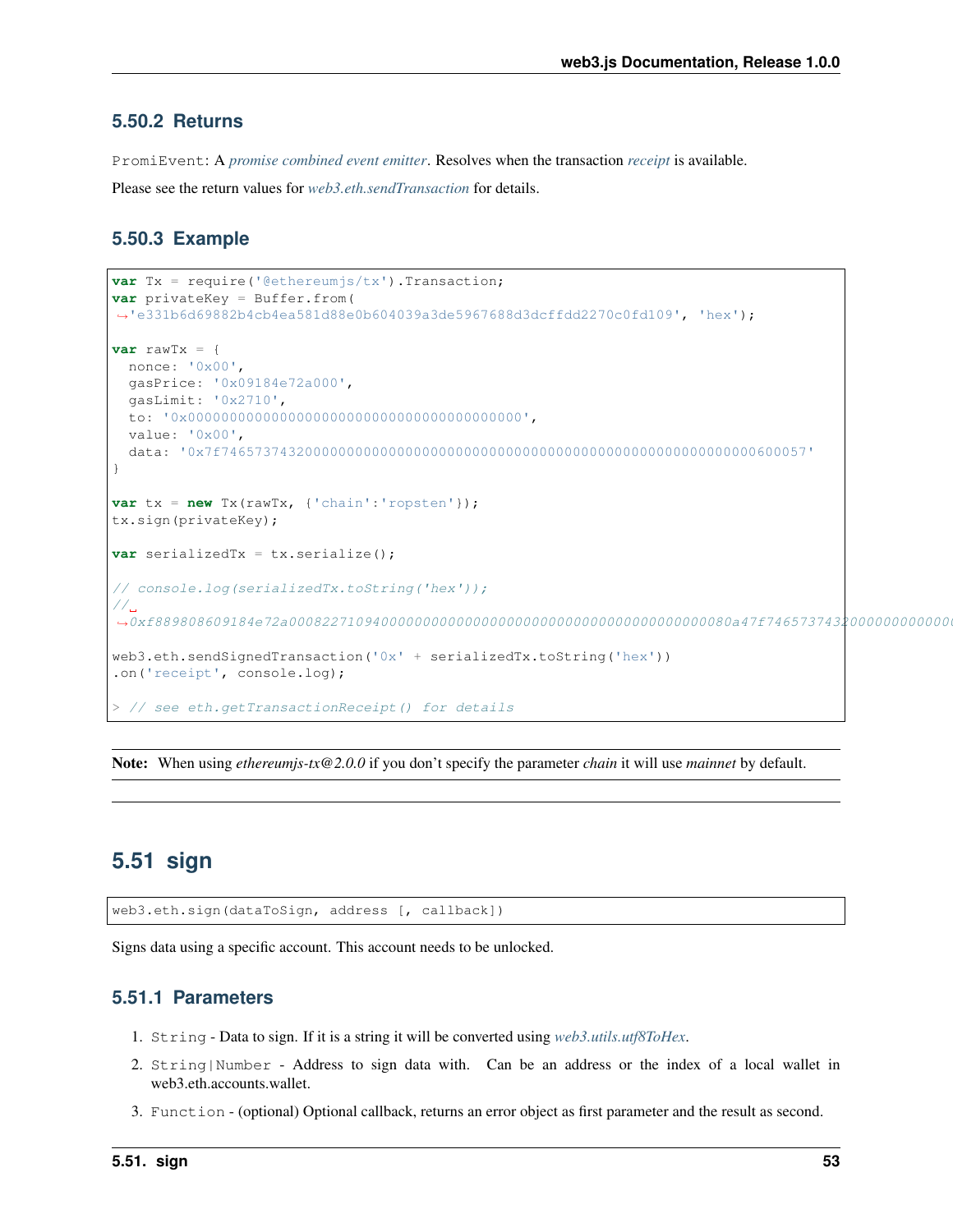### **5.51.2 Returns**

Promise returns String - The signature.

### **5.51.3 Example**

```
web3.eth.sign("Hello world", "0x11f4d0A3c12e86B4b5F39B213F7E19D048276DAe")
.then(console.log);
>
˓→"0x30755ed65396facf86c53e6217c52b4daebe72aa4941d89635409de4c9c7f9466d4e9aaec7977f05e923889b33c0d0dd27d7226b6e6f56ce737465c5cfd04be400
˓→"
// the below is the same
web3.eth.sign(web3.utils.utf8ToHex("Hello world"),
˓→"0x11f4d0A3c12e86B4b5F39B213F7E19D048276DAe")
.then(console.log);
>
˓→"0x30755ed65396facf86c53e6217c52b4daebe72aa4941d89635409de4c9c7f9466d4e9aaec7977f05e923889b33c0d0dd27d7226b6e6f56ce737465c5cfd04be400
\hookrightarrow "
```
# **5.52 signTransaction**

web3.eth.signTransaction(transactionObject, address [, callback])

Signs a transaction. This account needs to be unlocked.

### **5.52.1 Parameters**

- 1. Object The transaction data to sign. See *[web3.eth.sendTransaction\(\)](#page-57-0)* for more.
- 2. String Address to sign transaction with.
- 3. Function (optional) Optional callback, returns an error object as first parameter and the result as second.

#### **5.52.2 Returns**

Promise returns Object - The RLP encoded transaction. The raw property can be used to send the transaction using *[web3.eth.sendSignedTransaction](#page-59-0)*.

### **5.52.3 Example**

```
web3.eth.signTransaction({
    from: "0xEB014f8c8B418Db6b45774c326A0E64C78914dC0",
   gasPrice: "20000000000",
   gas: "21000",
   to: '0x3535353535353535353535353535353535353535',
   value: "1000000000000000000",
    data: ""
```
(continues on next page)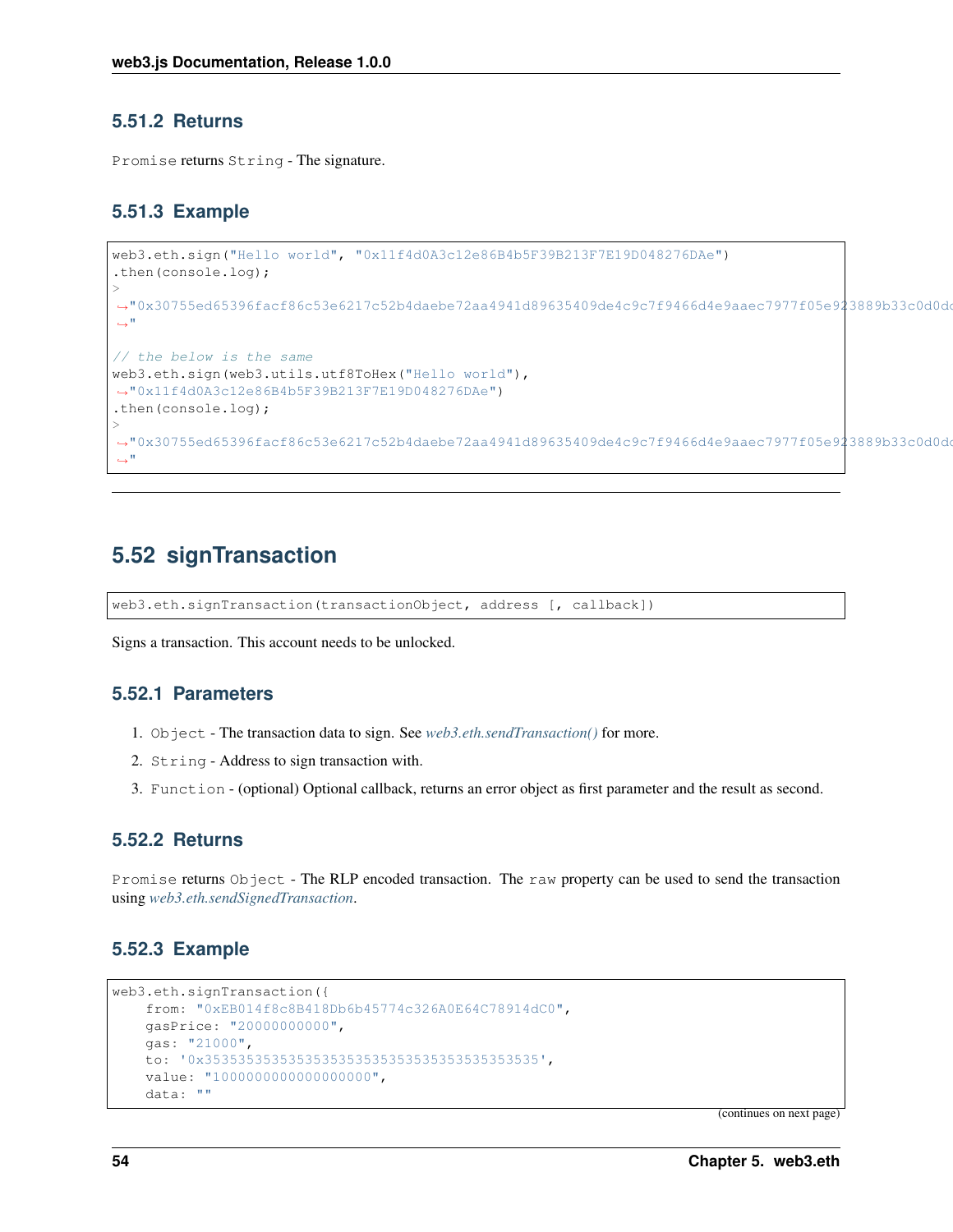(continued from previous page)

```
}).then(console.log);
> {
     raw:
˓→'0xf86c808504a817c800825208943535353535353535353535353535353535353535880de0b6b3a76400008025a04f4c17305743700648bc4f6cd3038ec6f6af0df73e31757007b7f59df7bee88da07e1941b264348e80c78c4027afc65a87b0a5e43e86742b8ca0823584c6788fd0
ightharpoonup',
     tx: {
          nonce: '0x0',
          gasPrice: '0x4a817c800',
          gas: '0x5208',
          to: '0x3535353535353535353535353535353535353535',
          value: '0xde0b6b3a7640000',
          input: '0x',
          v: '0x25',
          r: '0x4f4c17305743700648bc4f6cd3038ec6f6af0df73e31757007b7f59df7bee88d',
          s: '0x7e1941b264348e80c78c4027afc65a87b0a5e43e86742b8ca0823584c6788fd0',
          hash: '0xda3be87732110de6c1354c83770aae630ede9ac308d9f7b399ecfba23d923384'
     }
}
```
## **5.53 call**

web3.eth.call(callObject [, defaultBlock] [, callback])

Executes a message call transaction, which is directly executed in the VM of the node, but never mined into the blockchain.

### **5.53.1 Parameters**

- 1. Object A transaction object, see *[web3.eth.sendTransaction](#page-58-0)*. For calls the from property is optional however it is highly recommended to explicitly set it or it may default to *address(0)* depending on your node or provider.
- 2. Number|String|BN|BigNumber (optional) If you pass this parameter it will not use the default block set with *[web3.eth.defaultBlock](#page-36-0)*. Pre-defined block numbers as "earliest", "latest" and "pending" can also be used.
- 3. Function (optional) Optional callback, returns an error object as first parameter and the result as second.

#### **5.53.2 Returns**

Promise returns String: The returned data of the call, e.g. a smart contract functions return value.

### **5.53.3 Example**

```
web3.eth.call({
   to: "0x11f4d0A3c12e86B4b5F39B213F7E19D048276DAe", // contract address
   data: "0xc6888fa10000000000000000000000000000000000000000000000000000000000000003"
})
.then(console.log);
> "0x000000000000000000000000000000000000000000000000000000000000000a"
```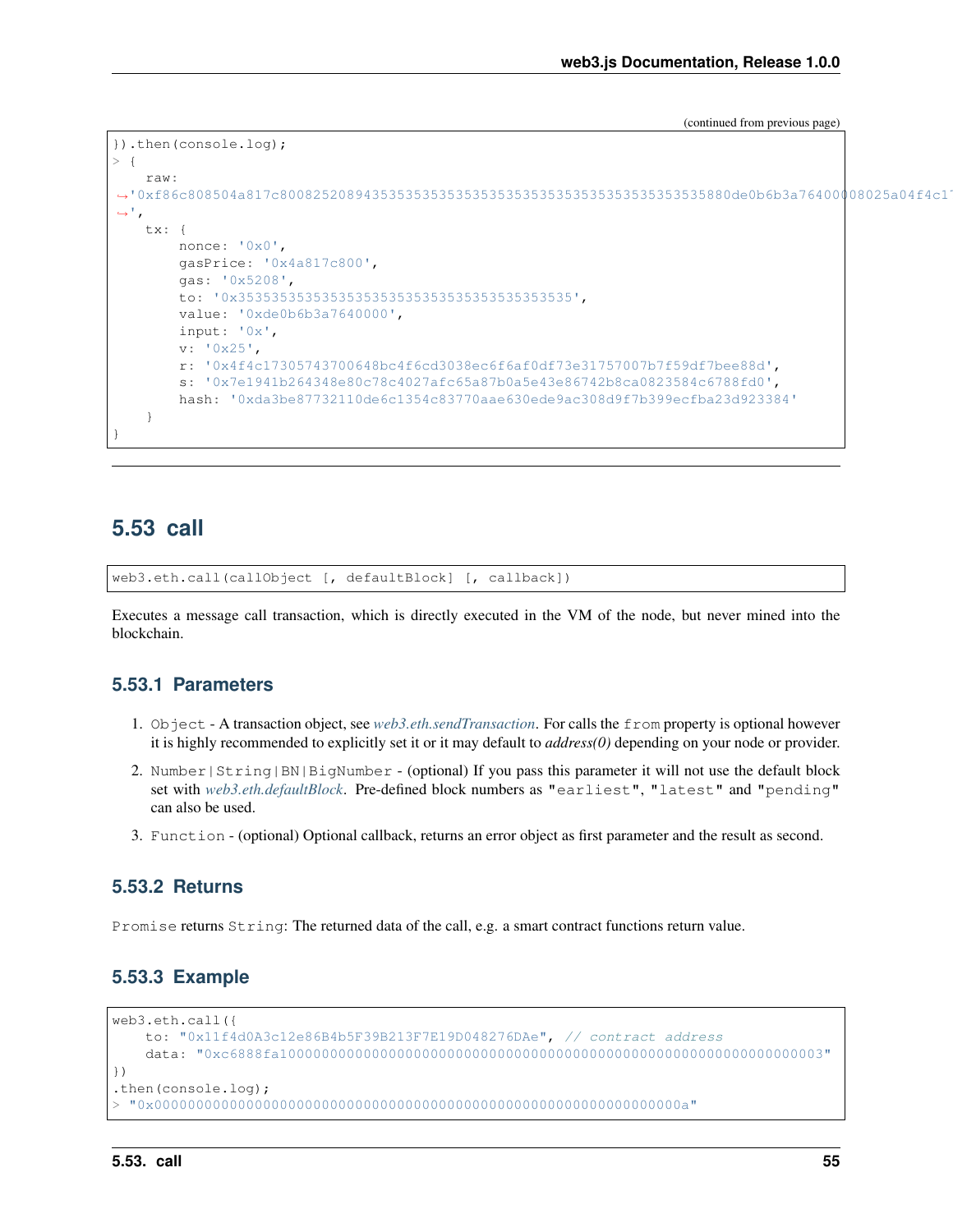## **5.54 estimateGas**

web3.eth.estimateGas(callObject [, callback])

Executes a message call or transaction and returns the amount of the gas used. Note: You must specify a from address otherwise you may experience odd behavior.

#### **5.54.1 Parameters**

- 1. Object A transaction object, see *[web3.eth.sendTransaction](#page-58-0)* with the difference that for calls the from property is optional as well.
- 2. Function (optional) Optional callback, returns an error object as first parameter and the result as second.

#### **5.54.2 Returns**

Promise returns Number - the used gas for the simulated call/transaction.

### **5.54.3 Example**

```
web3.eth.estimateGas({
   to: "0x11f4d0A3c12e86B4b5F39B213F7E19D048276DAe",
   data: "0xc6888fa10000000000000000000000000000000000000000000000000000000000000003"
})
.then(console.log);
> "0x0000000000000000000000000000000000000000000000000000000000000015"
```
# **5.55 getPastLogs**

web3.eth.getPastLogs(options [, callback])

Gets past logs, matching the given options.

#### **5.55.1 Parameters**

- 1. Object The filter options as follows:
- fromBlock Number|String: The number of the earliest block ("latest" may be given to mean the most recent and "pending" currently mining, block). By default "latest".
- toBlock Number | String: The number of the latest block ("latest" may be given to mean the most recent and "pending" currently mining, block). By default "latest".
- address String | Array: An address or a list of addresses to only get logs from particular account(s).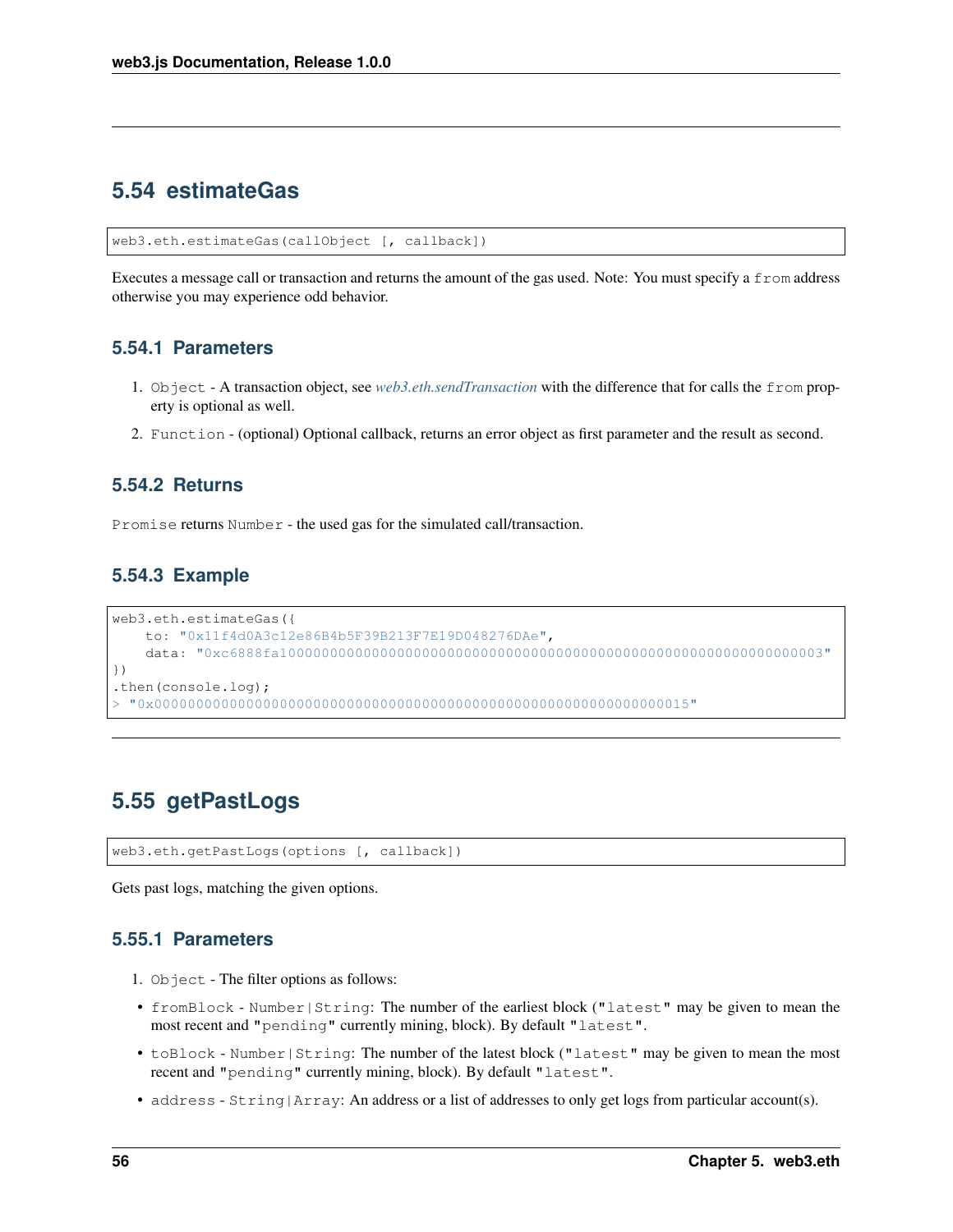• topics - Array: An array of values which must each appear in the log entries. The order is important, if you want to leave topics out use null, e.g. [null, '0x12...']. You can also pass an array for each topic with options for that topic e.g. [null, ['option1', 'option2']]

### **5.55.2 Returns**

Promise returns Array - Array of log objects.

The structure of the returned event Object in the Array looks as follows:

- address String: From which this event originated from.
- data String: The data containing non-indexed log parameter.
- topics Array: An array with max 4 32 Byte topics, topic 1-3 contains indexed parameters of the log.
- logIndex Number: Integer of the event index position in the block.
- transactionIndex Number: Integer of the transaction's index position, the event was created in.
- transactionHash 32 Bytes String: Hash of the transaction this event was created in.
- blockHash 32 Bytes String: Hash of the block where this event was created in. null if still pending.
- blockNumber Number: The block number where this log was created in. null if still pending.

#### **5.55.3 Example**

```
web3.eth.getPastLogs({
    address: "0x11f4d0A3c12e86B4b5F39B213F7E19D048276DAe",
    topics: ["0x033456732123ffff2342342dd12342434324234234fd234fd23fd4f23d4234"]
})
.then(console.log);
> [{
    data: '0x7f9fade1c0d57a7af66ab4ead79fade1c0d57a7af66ab4ead7c2c2eb7b11a91385',
    topics: ['0xfd43ade1c09fade1c0d57a7af66ab4ead7c2c2eb7b11a91ffdd57a7af66ab4ead7',
˓→'0x7f9fade1c0d57a7af66ab4ead79fade1c0d57a7af66ab4ead7c2c2eb7b11a91385']
   logIndex: 0,
   transactionIndex: 0,
    transactionHash:
˓→'0x7f9fade1c0d57a7af66ab4ead79fade1c0d57a7af66ab4ead7c2c2eb7b11a91385',
   blockHash: '0xfd43ade1c09fade1c0d57a7af66ab4ead7c2c2eb7b11a91ffdd57a7af66ab4ead7',
   blockNumber: 1234,
    address: '0xde0B295669a9FD93d5F28D9Ec85E40f4cb697BAe'
\}, {\dots}]
```
# **5.56 getWork**

```
web3.eth.getWork([callback])
```
Gets work for miners to mine on. Returns the hash of the current block, the seedHash, and the boundary condition to be met ("target").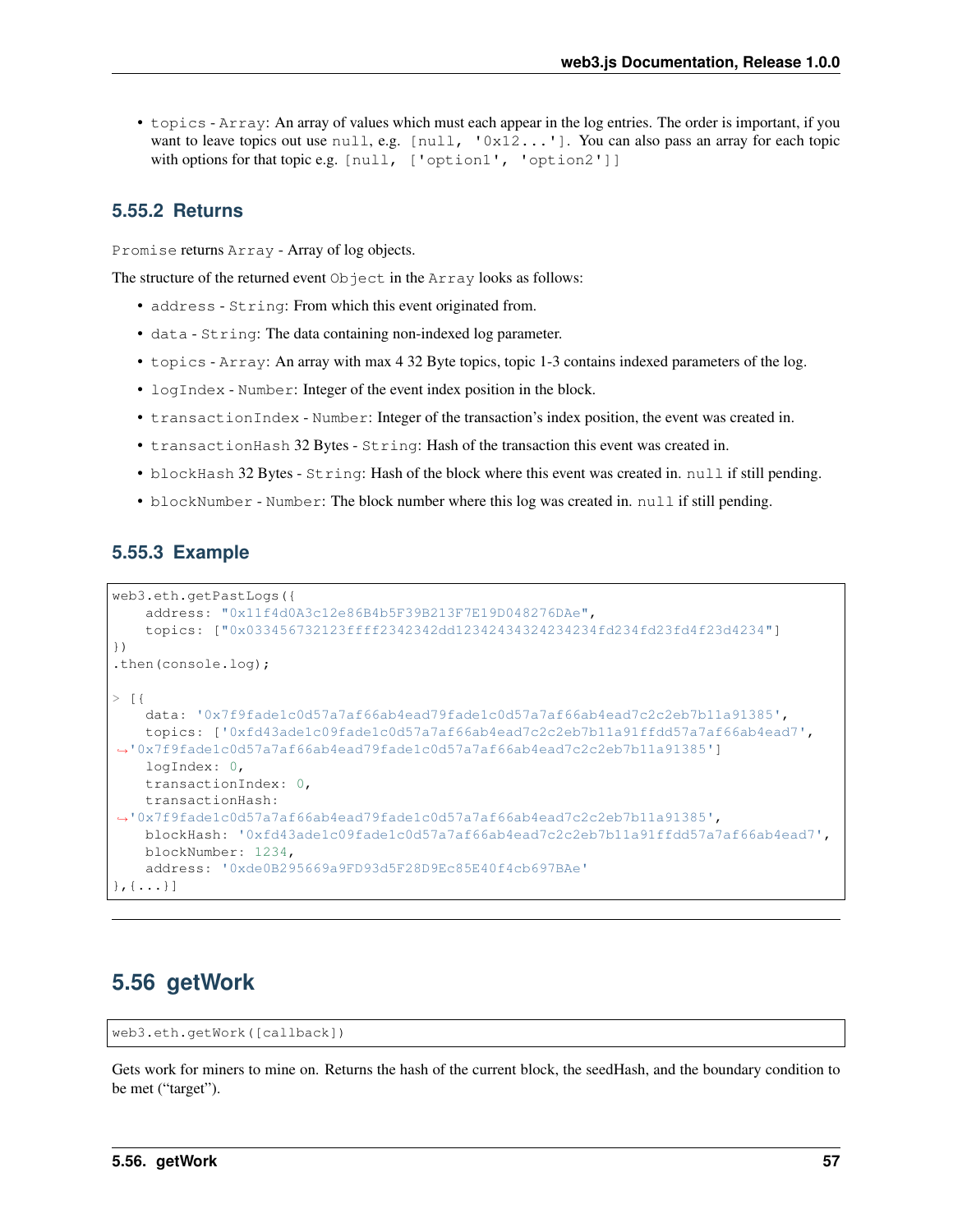### **5.56.1 Parameters**

1. Function - (optional) Optional callback, returns an error object as first parameter and the result as second.

## **5.56.2 Returns**

Promise returns Array - the mining work with the following structure:

- String 32 Bytes at index 0: current block header pow-hash
- String 32 Bytes at index 1: the seed hash used for the DAG.
- String 32 Bytes at index 2: the boundary condition ("target"), 2^256 / difficulty.

## **5.56.3 Example**

```
web3.eth.getWork()
.then(console.log);
> [
  "0x1234567890abcdef1234567890abcdef1234567890abcdef1234567890abcdef",
  "0x5EED00000000000000000000000000005EED0000000000000000000000000000",
  "0xd1ff1c01710000000000000000000000d1ff1c01710000000000000000000000"
]
```
# **5.57 submitWork**

web3.eth.submitWork(nonce, powHash, digest, [callback])

Used for submitting a proof-of-work solution.

### **5.57.1 Parameters**

- 1. String 8 Bytes: The nonce found (64 bits)
- 2. String 32 Bytes: The header's pow-hash (256 bits)
- 3. String 32 Bytes: The mix digest (256 bits)
- 4. Function (optional) Optional callback, returns an error object as first parameter and the result as second.

### **5.57.2 Returns**

Promise returns Boolean - Returns TRUE if the provided solution is valid, otherwise FALSE.

### **5.57.3 Example**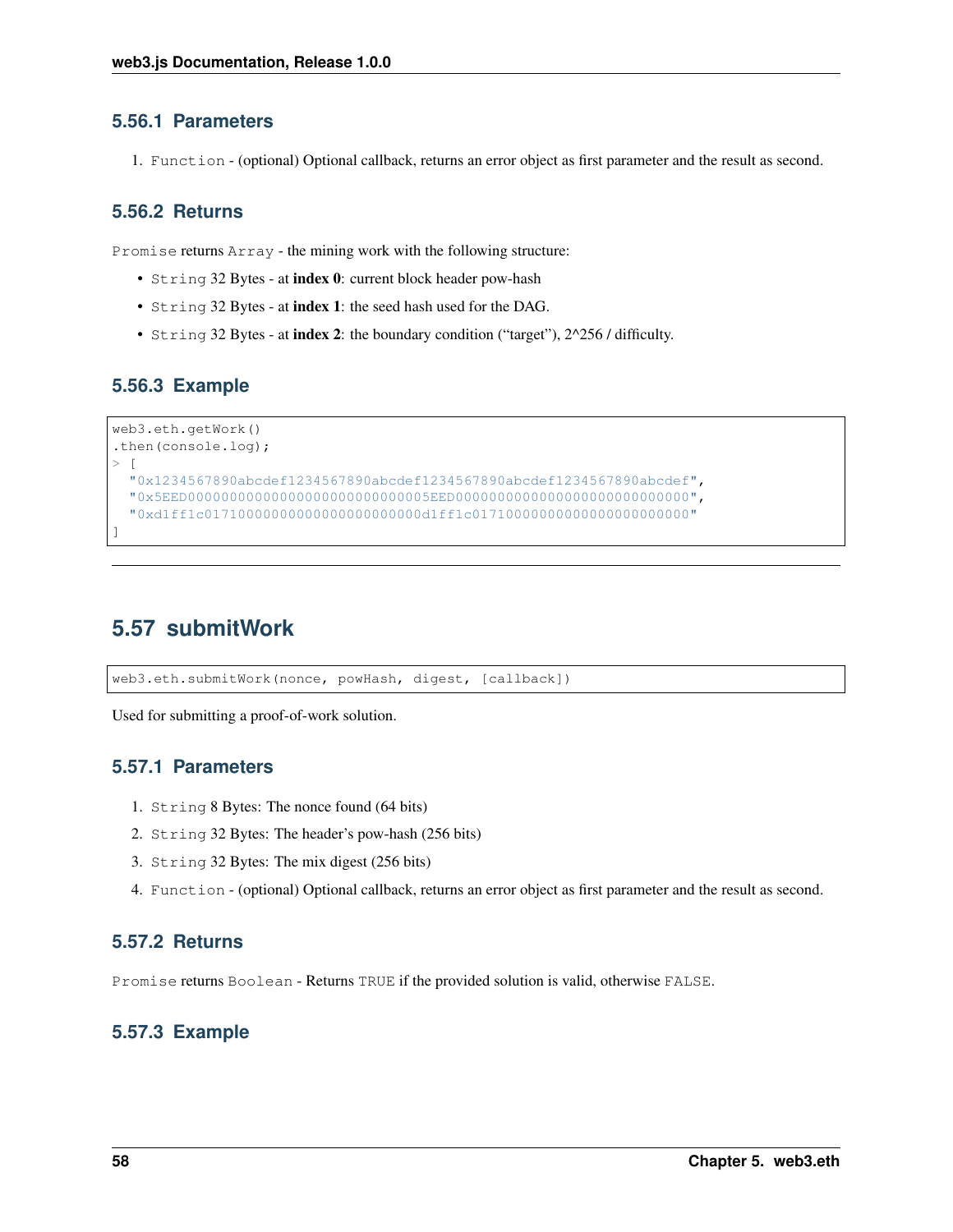```
web3.eth.submitWork([
    "0x0000000000000001",
    "0x1234567890abcdef1234567890abcdef1234567890abcdef1234567890abcdef",
    "0xD1FE5700000000000000000000000000D1FE5700000000000000000000000000"
])
.then(console.log);
> true
```
# **5.58 requestAccounts**

web3.eth.requestAccounts([callback])

This method will request/enable the accounts from the current environment. This method will only work if you're using the injected provider from a application like Metamask, Status or TrustWallet. It doesn't work if you're connected to a node with a default Web3.js provider (WebsocketProvider, HttpProvidder and IpcProvider).

For more information about the behavior of this method please read [EIP-1102: Opt-in account exposure.](https://github.com/ethereum/EIPs/blob/master/EIPS/eip-1102.md)

### **5.58.1 Parameters**

1. Function - (optional) Optional callback, returns an error object as first parameter and the result as second.

#### **5.58.2 Returns**

Promise<Array> - Returns an array of enabled accounts.

### **5.58.3 Example**

```
web3.eth.requestAccounts().then(console.log);
> ['0aae0B295369a9FD31d5F28D9Ec85E40f4cb692BAf',
˓→'0xde0B295669a9FD93d5F28D9Ec85E40f4cb697BAe']
```
## **5.59 getChainId**

```
web3.eth.getChainId([callback])
```
Returns the chain ID of the current connected node as described in the [EIP-695.](https://github.com/ethereum/EIPs/blob/master/EIPS/eip-695.md)

### **5.59.1 Returns**

Promise<Number> - Returns chain ID.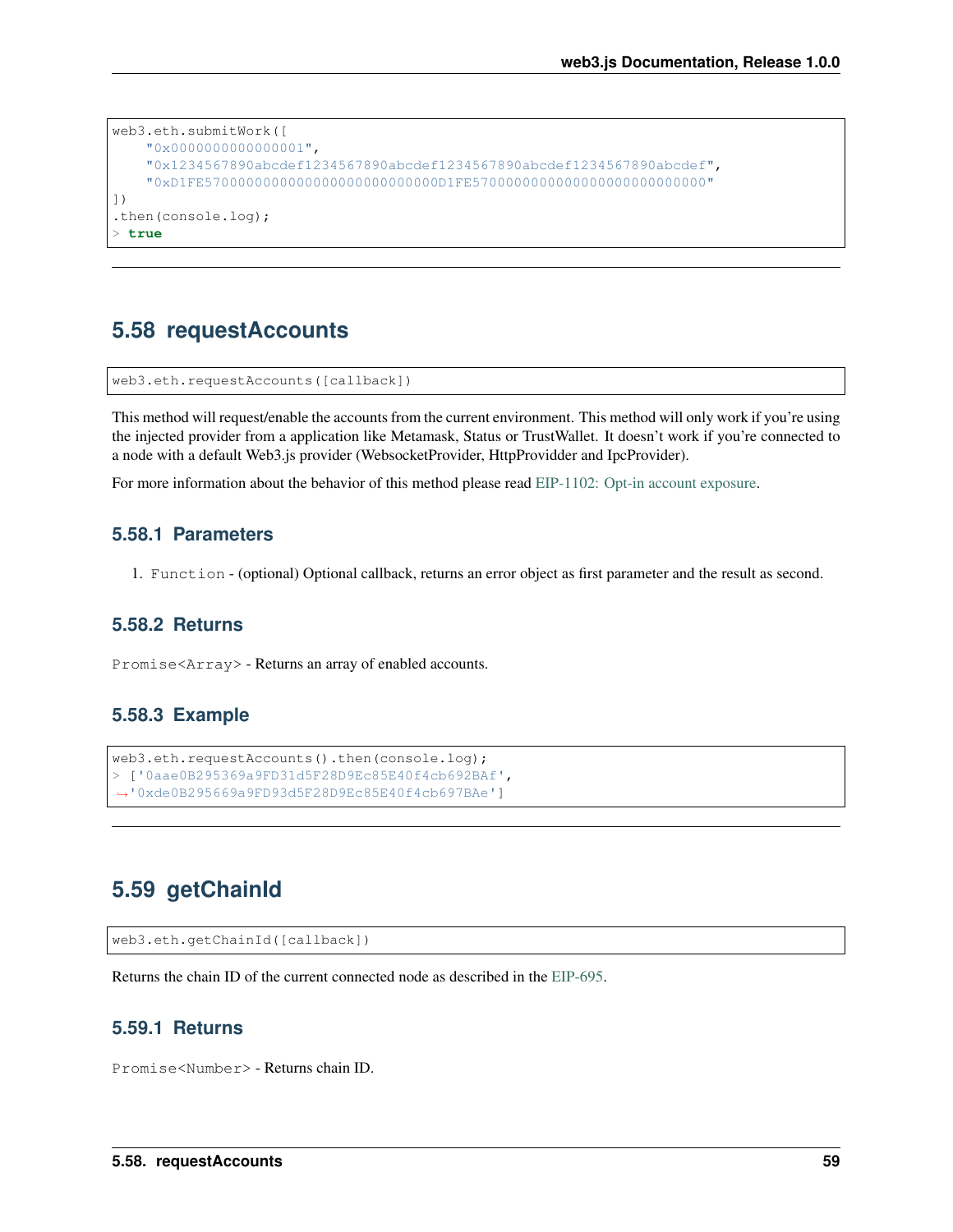#### **5.59.2 Example**

```
web3.eth.getChainId().then(console.log);
> 61
```
# **5.60 getNodeInfo**

web3.eth.getNodeInfo([callback])

### **5.60.1 Returns**

Promise<String> - The current client version.

#### **5.60.2 Example**

```
web3.eth.getNodeInfo().then(console.log);
> "Mist/v0.9.3/darwin/go1.4.1"
```
# **5.61 getProof**

web3.eth.getProof(address, storageKey, blockNumber, [callback])

Returns the account and storage-values of the specified account including the Merkle-proof as described in [EIP-1186.](https://github.com/ethereum/EIPs/blob/master/EIPS/eip-1186.md)

### **5.61.1 Parameters**

- 1. String 20 Bytes: The Address of the account or contract.
- 2. Number[] | BigNumber[] | BN[] | String[] 32 Bytes: Array of storage-keys which should be proofed and included. See web3.eth.getStorageAt.
- 3. Number | String | BN | BigNumber: Integer block number. Pre-defined block numbers as "earliest", "latest" and "pending" can also be used.
- 4. Function (optional) Optional callback, returns an error object as first parameter and the result as second.

### **5.61.2 Returns**

Promise<Object> - A account object.

- address String: The address of the account.
- balance String: The balance of the account. See web3.eth.getBalance.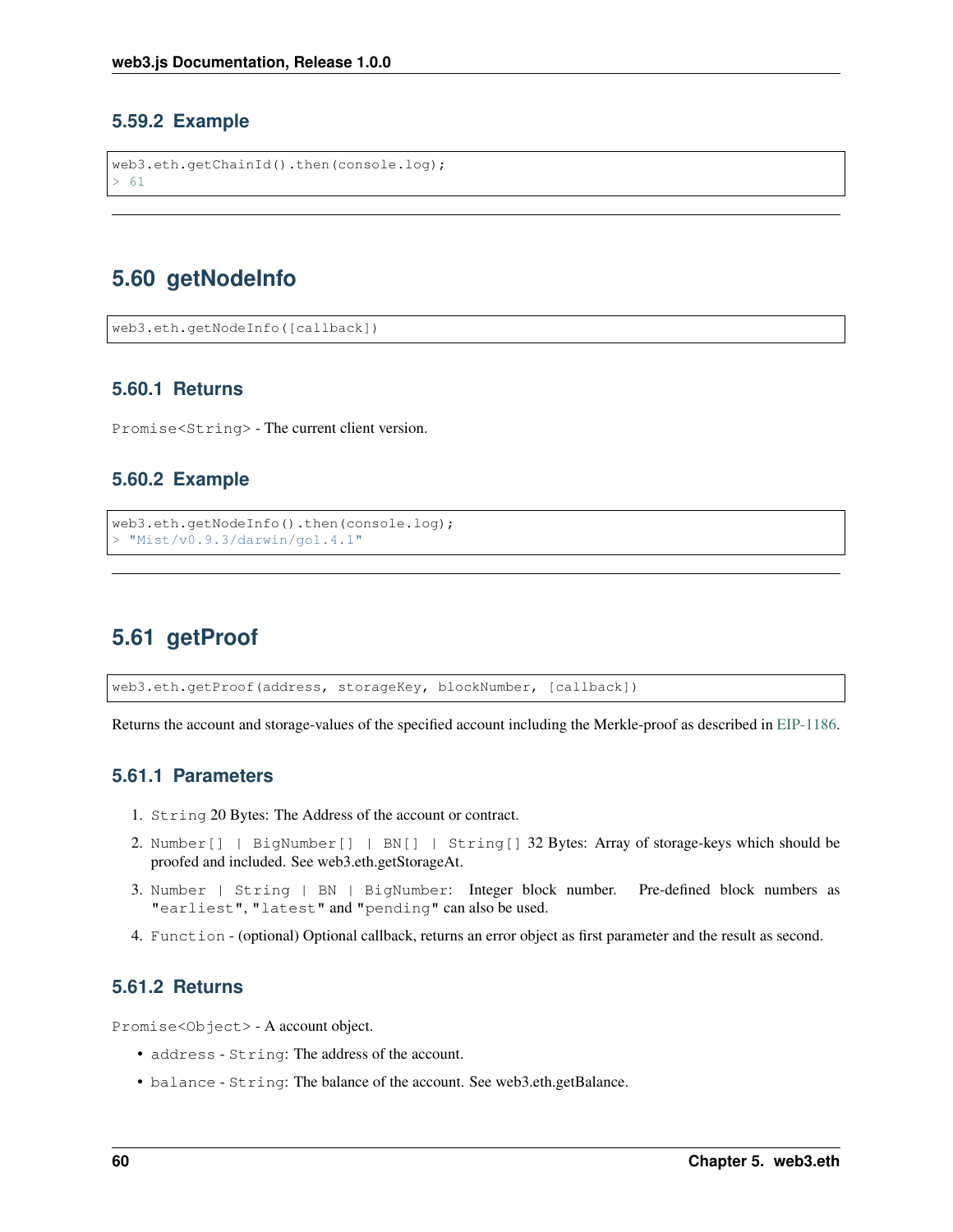- codeHash String: hash of the code of the account. For a simple account without code it will return "0xc5d2460186f7233c927e7db2dcc703c0e500b653ca82273b7bfad8045d85a470".
- nonce String: Nonce of the account.
- storageHash String: SHA3 of the StorageRoot. All storage will deliver a MerkleProof starting with this rootHash.
- accountProof String[]:Array of rlp-serialized MerkleTree-Nodes, starting with the stateRoot-Node, following the path of the SHA3 (address) as key.
- **storageProof Object[]** Array of storage-entries as requested.
	- key String The requested storage key.
	- value String The storage value.

### **5.61.3 Example**

```
web3.eth.getProof(
 "0x1234567890123456789012345678901234567890",
 ["0x0000000000000000000000000000000000000000000000000000000000000000",
˓→"0x0000000000000000000000000000000000000000000000000000000000000001"],
 "latest"
).then(console.log);
> {
 "address": "0x1234567890123456789012345678901234567890",
 "accountProof": [
4"0xf90211a090dcaf88c40c7bbc95a912cbdde67c175767b31173df9ee4b0d733bffdd511c43a0babe369f6b12092f49181dightharpoonup",
\leftrightarrow"0xf90211a0395d87a95873cd98c21cf1df9421af03f7247880a2554e20738eec2c7507a494a0bcf65463$9a1e7e14eb8fk
\hookrightarrow",
→"0xf90171a04ad705ea7bf04339fa36b124fa221379bd5a38ffe9a6112cb2d94be3a437b879a08e45b5f72e8149c01efcb
ightharpoonup",
→"0xf851808080a009833150c367df138f1538689984b8a84fc55692d3d41fe4d1e5720ff5483a69808080$080808080808
˓→"
 \cdot"balance": 0,
 "codeHash": "0xc5d2460186f7233c927e7db2dcc703c0e500b653ca82273b7bfad8045d85a470",
 "nonce": 0,
 "storageHash": "0x56e81f171bcc55a6ff8345e692c0f86e5b48e01b996cadc001622fb5e363b421
\hookrightarrow ^{\mathfrak{m}} ,
 "storageProof": [
   {
    "key": "0x0000000000000000000000000000000000000000000000000000000000000000
\hookrightarrow",
    "value": '0',
    "proof": []
   },
   {
    "key": "0x0000000000000000000000000000000000000000000000000000000000000001
˓→",
    "value": '0',
    "proof": []
```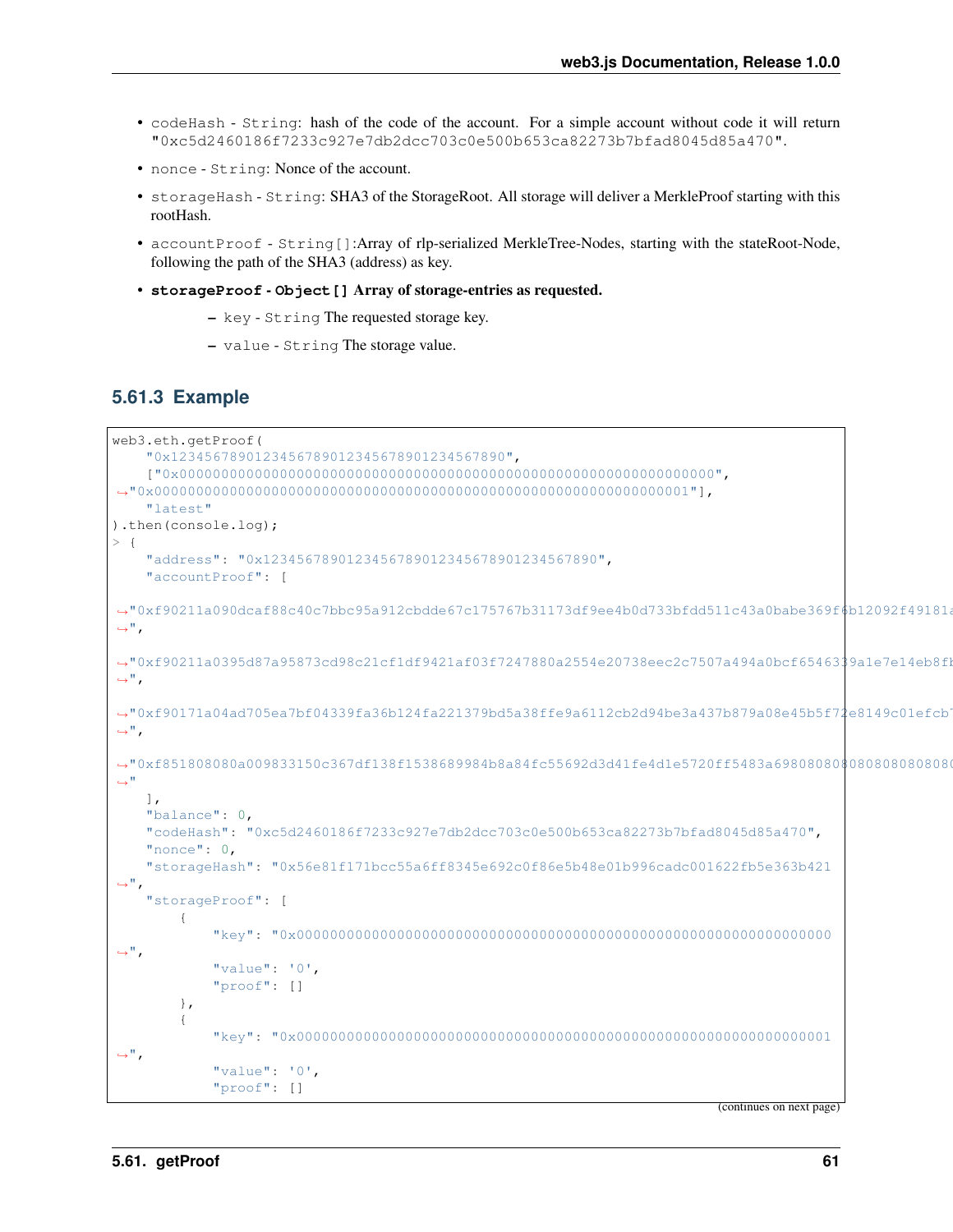(continued from previous page)

```
]
}
```
}

# **5.62 createAccessList**

web3.eth.createAccessList(callObject [, callback])

Will call to create an access list a method execution will access when executed in the EVM. Note: Currently *eth\_createAccessList* seems to only be supported by Geth. Note: You must specify a from address and gas if it's not specified in options when instantiating parent contract object (e.g. new web3.eth. Contract(jsonInterface[, address][, options])).

### **5.62.1 Parameters**

- 1. A transaction object, see *[web3.eth.sendTransaction](#page-58-0)* with the difference that this method is specifically for contract method executions.
- 2. block String|Number|BN|BigNumber (optional): The block number or hash. Or the string "earliest", "latest" or "pending" as in the *[default block parameter](#page-36-0)*.
- 3. callback Function (optional): This callback will be fired with the result of the access list generation as the second argument, or with an error object as the first argument.

### **5.62.2 Returns**

Promise returns Object: The generated access list for transaction.

```
{
    "accessList": [
        {
            "address": "0x00f5f5f3a25f142fafd0af24a754fafa340f32c7",
            "storageKeys": [
                "0x0000000000000000000000000000000000000000000000000000000000000000"
            ]
        }
   ],
    "gasUsed": "0x644e"
}
```
### **5.62.3 Example**

```
web3.eth.createAccessList({
    from: '0x3bc5885c2941c5cda454bdb4a8c88aa7f248e312',
   data: '0x20965255',
   gasPrice: '0x3b9aca00',
    gas: '0x3d0900',
    to: '0x00f5f5f3a25f142fafd0af24a754fafa340f32c7'
```
(continues on next page)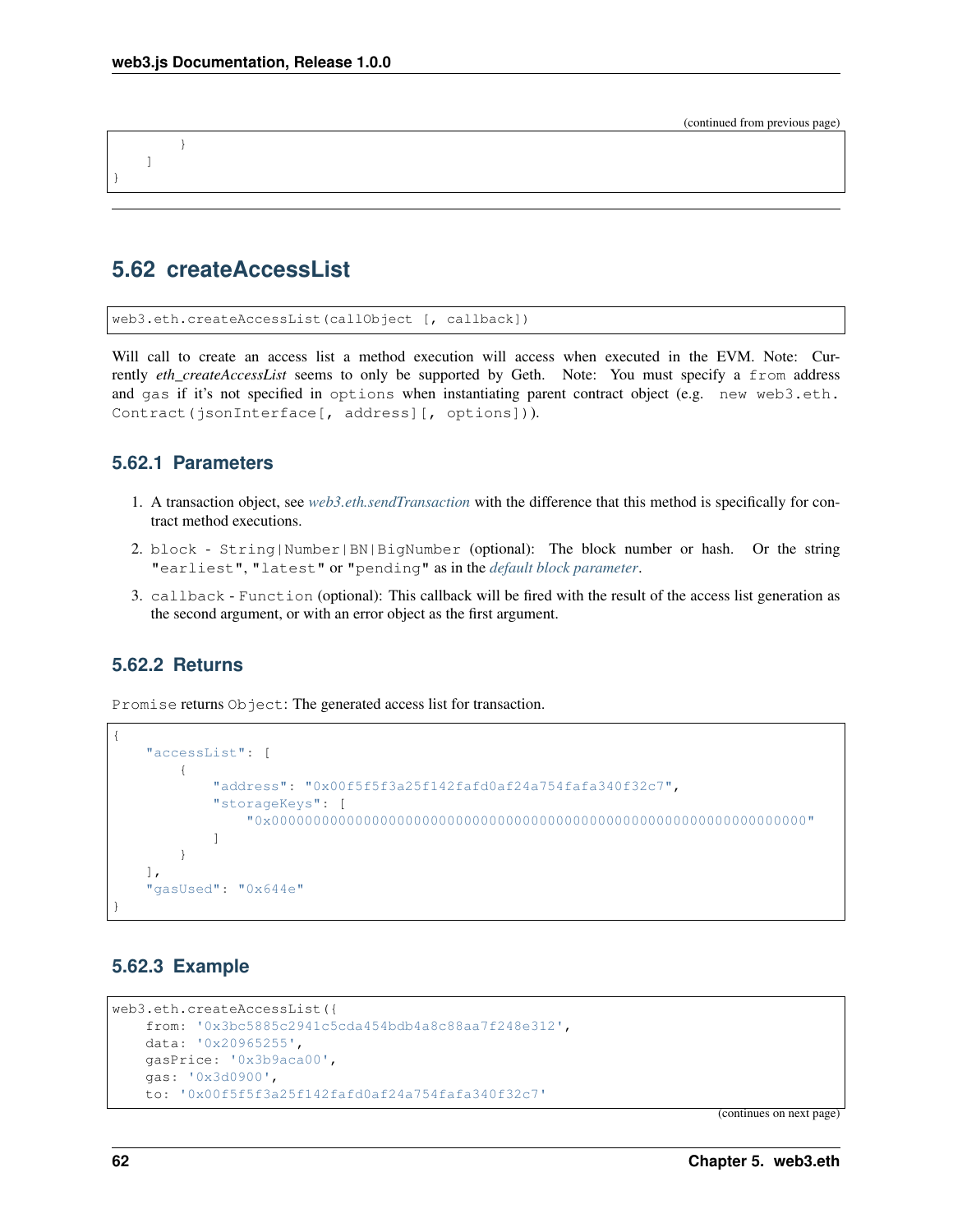(continued from previous page)

}) .then(console.log);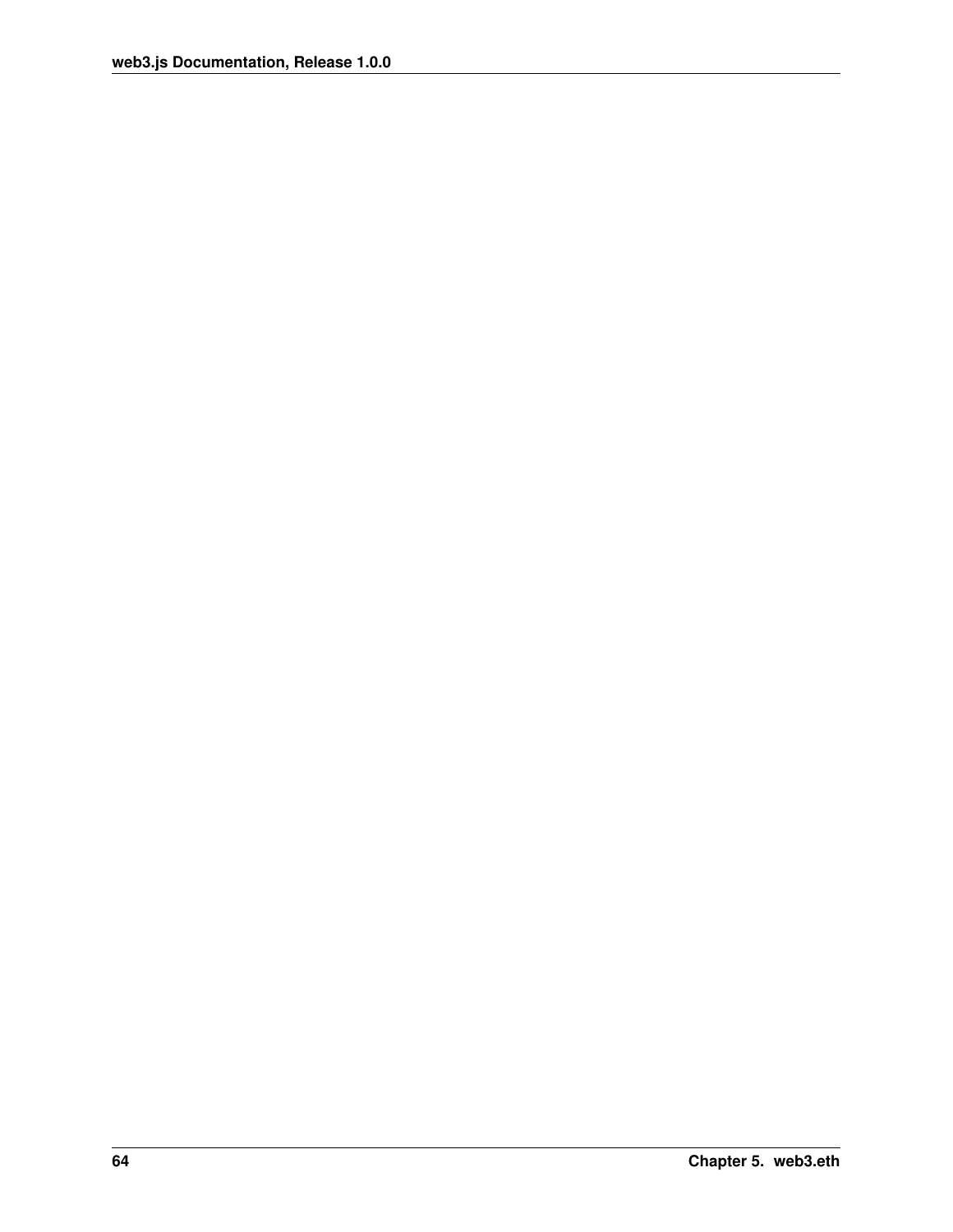# CHAPTER 6

# web3.eth.subscribe

The web3.eth.subscribe function lets you subscribe to specific events in the blockchain.

# **6.1 subscribe**

web3.eth.subscribe(type [, options] [, callback]);

### **6.1.1 Parameters**

- 1. String The subscription you want to subscribe to.
- 2. Mixed (optional) Optional additional parameters, depending on the subscription type.
- 3. Function (optional) Optional callback, returns an error object as first parameter and the result as second. Will be called for each incoming subscription, and the subscription itself as the 3rd parameter.

### <span id="page-72-0"></span>**6.1.2 Returns**

EventEmitter - A Subscription instance

- subscription.id: The subscription id, used to identify and unsubscribing the subscription.
- subscription.subscribe([callback]): Can be used to re-subscribe with the same parameters.
- subscription.unsubscribe([callback]): Unsubscribes the subscription and returns *TRUE* in the callback if successful.
- subscription.arguments: The subscription arguments, used when re-subscribing.
- on ("data") returns Object: Fires on each incoming log with the log object as argument.
- on("changed") returns Object: Fires on each log which was removed from the blockchain. The log will have the additional property "removed: true".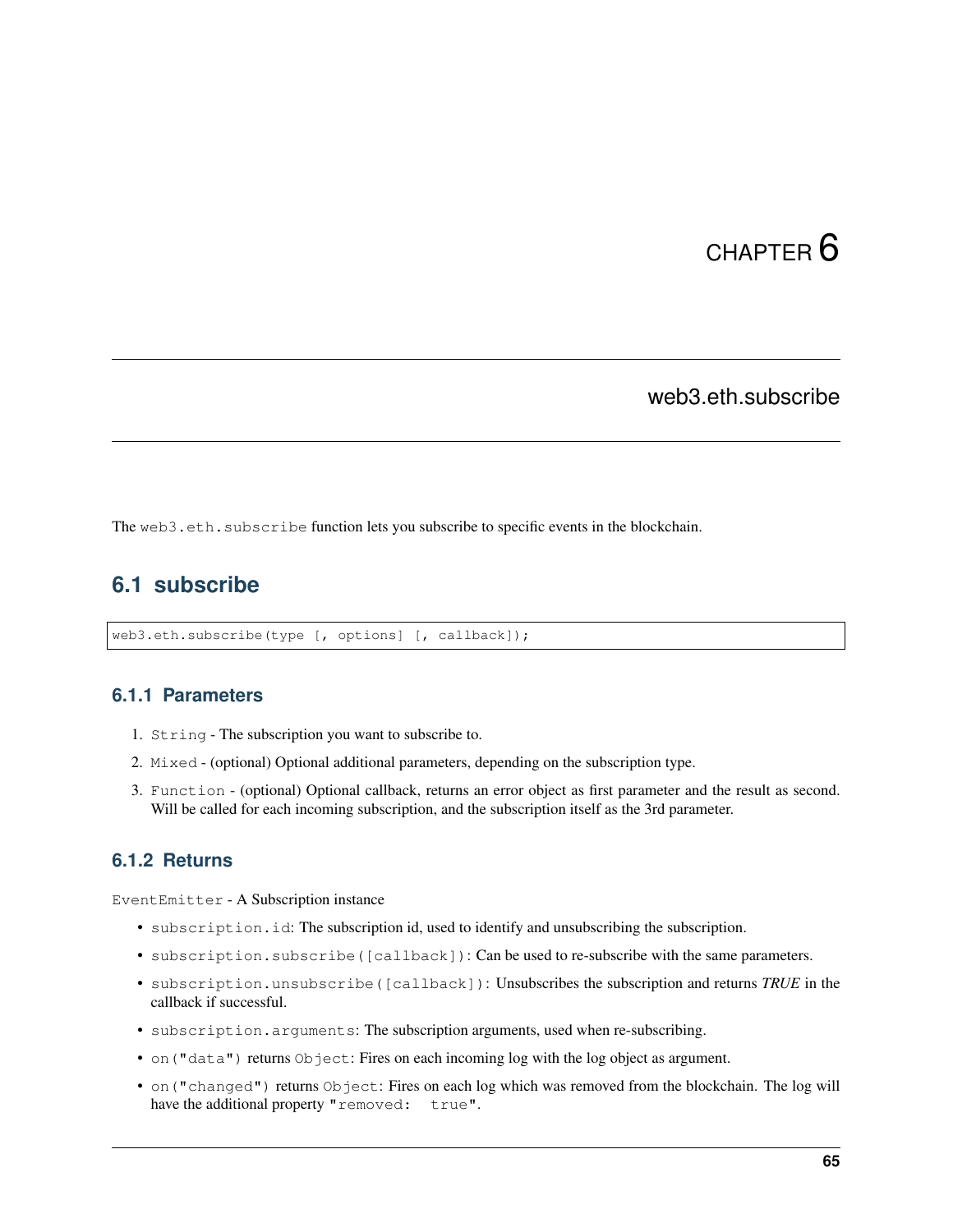- on ("error") returns Object: Fires when an error in the subscription occurs.
- on("connected") returns String: Fires once after the subscription successfully connected. Returns the subscription id.

### **6.1.3 Notification returns**

• Mixed - depends on the subscription, see the different subscriptions for more.

### **6.1.4 Example**

```
var subscription = web3.eth.subscribe('logs', {
    address: '0x123456..',
   topics: ['0x12345...']
}, function(error, result){
   if (!error)
        console.log(result);
});
// unsubscribes the subscription
subscription.unsubscribe(function(error, success){
   if(success)
       console.log('Successfully unsubscribed!');
});
```
# **6.2 clearSubscriptions**

web3.eth.clearSubscriptions()

Resets subscriptions.

Note: This will not reset subscriptions from other packages like web3-shh, as they use their own requestManager.

### **6.2.1 Parameters**

1. Boolean: If true it keeps the "syncing" subscription.

### **6.2.2 Returns**

Boolean

### **6.2.3 Example**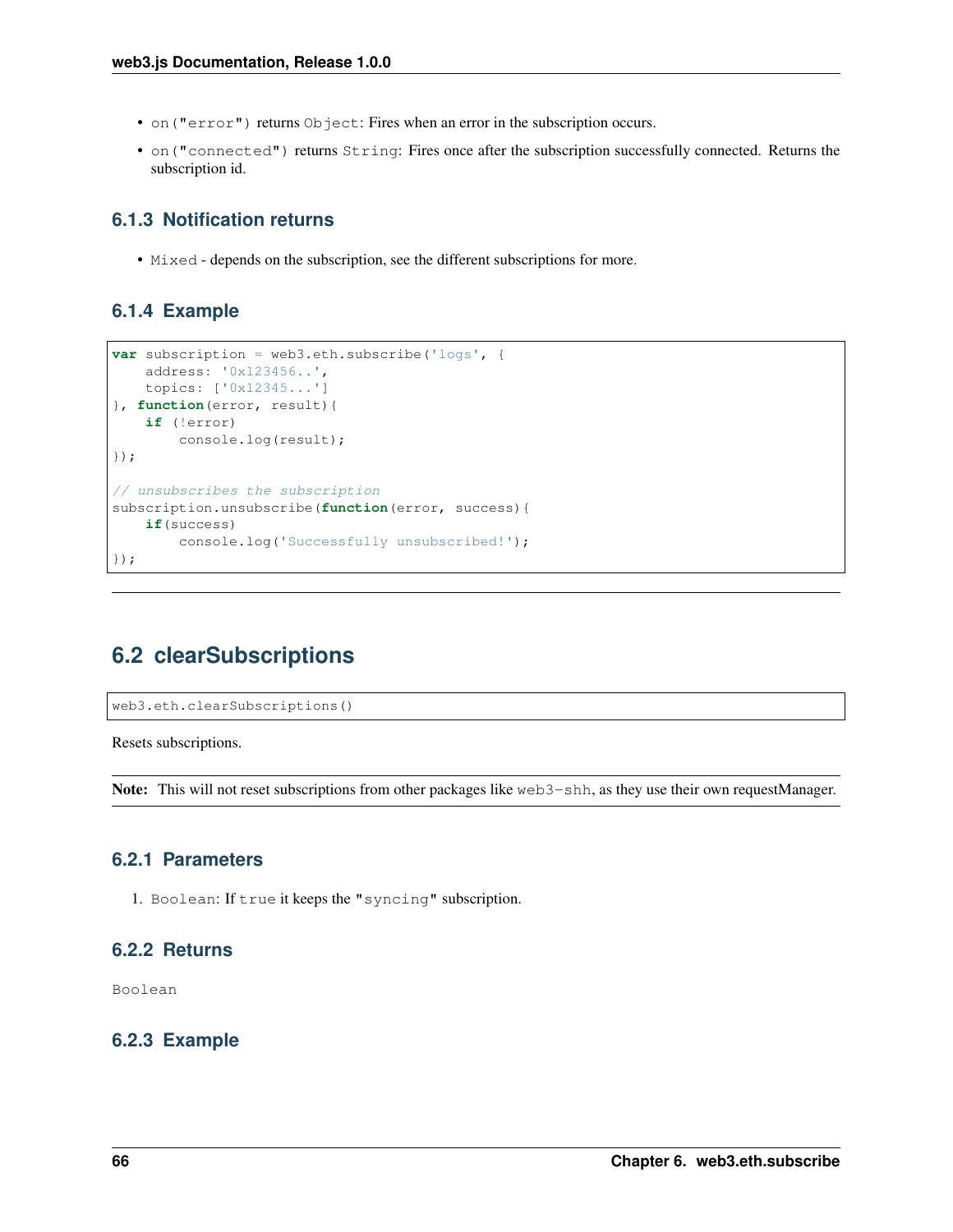```
web3.eth.subscribe('logs', {} ,function(){ ... });
...
web3.eth.clearSubscriptions();
```
# **6.3 subscribe("pendingTransactions")**

web3.eth.subscribe('pendingTransactions' [, callback]);

Subscribes to incoming pending transactions.

#### **6.3.1 Parameters**

- 1. String "pendingTransactions", the type of the subscription.
- 2. Function (optional) Optional callback, returns an error object as first parameter and the result as second. Will be called for each incoming subscription.

#### **6.3.2 Returns**

EventEmitter: An *[subscription instance](#page-72-0)* as an event emitter with the following events:

- "data" returns String: Fires on each incoming pending transaction and returns the transaction hash.
- "error" returns Object: Fires when an error in the subscription occurs.

#### **6.3.3 Notification returns**

- 1. Object | Null First parameter is an error object if the subscription failed.
- 2. String Second parameter is the transaction hash.

#### **6.3.4 Example**

```
var subscription = web3.eth.subscribe('pendingTransactions', function(error, result){
   if (!error)
        console.log(result);
})
.on("data", function(transaction){
    console.log(transaction);
});
// unsubscribes the subscription
subscription.unsubscribe(function(error, success){
   if(success)
        console.log('Successfully unsubscribed!');
});
```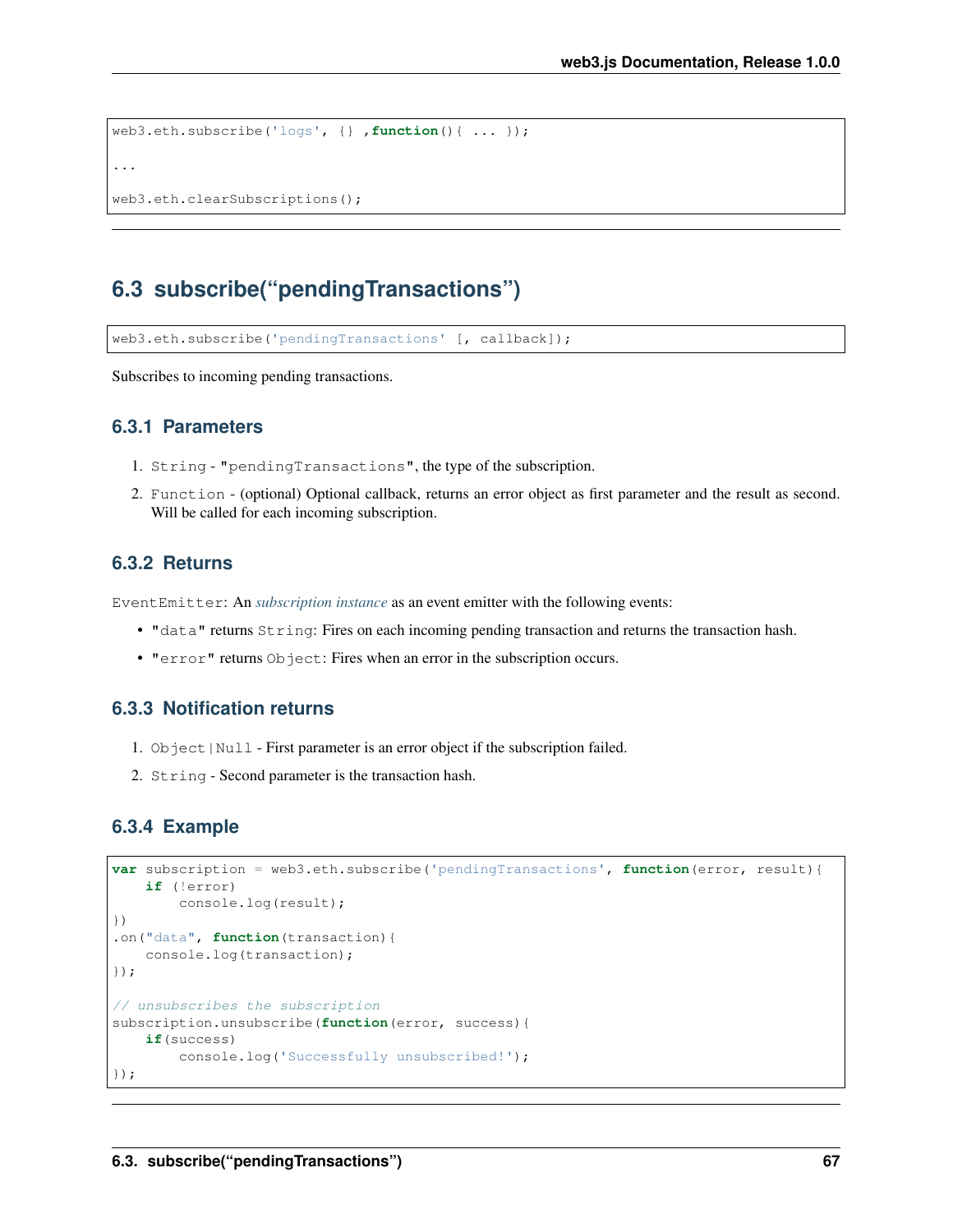# **6.4 subscribe("newBlockHeaders")**

web3.eth.subscribe('newBlockHeaders' [, callback]);

Subscribes to incoming block headers. This can be used as timer to check for changes on the blockchain.

### **6.4.1 Parameters**

- 1. String "newBlockHeaders", the type of the subscription.
- 2. Function (optional) Optional callback, returns an error object as first parameter and the result as second. Will be called for each incoming subscription.

### **6.4.2 Returns**

EventEmitter: An *[subscription instance](#page-72-0)* as an event emitter with the following events:

- "data" returns Object: Fires on each incoming block header.
- "error" returns Object: Fires when an error in the subscription occurs.
- "connected" returns Number: Fires once after the subscription successfully connected. Returns the subscription id.

The structure of a returned block header is as follows:

- number Number: The block number. null when its pending block.
- hash 32 Bytes String: Hash of the block. null when its pending block.
- parentHash 32 Bytes String: Hash of the parent block.
- nonce 8 Bytes String: Hash of the generated proof-of-work. null when its pending block.
- sha3Uncles 32 Bytes String: SHA3 of the uncles data in the block.
- logsBloom 256 Bytes String: The bloom filter for the logs of the block. null when its pending block.
- transactionsRoot 32 Bytes String: The root of the transaction trie of the block
- stateRoot 32 Bytes String: The root of the final state trie of the block.
- receiptsRoot 32 Bytes String: The root of the receipts.
- miner String: The address of the beneficiary to whom the mining rewards were given.
- extraData String: The "extra data" field of this block.
- gasLimit Number: The maximum gas allowed in this block.
- gasUsed Number: The total used gas by all transactions in this block.
- timestamp Number: The unix timestamp for when the block was collated.

### **6.4.3 Notification returns**

- 1. Object | Null First parameter is an error object if the subscription failed.
- 2. Object The block header object like above.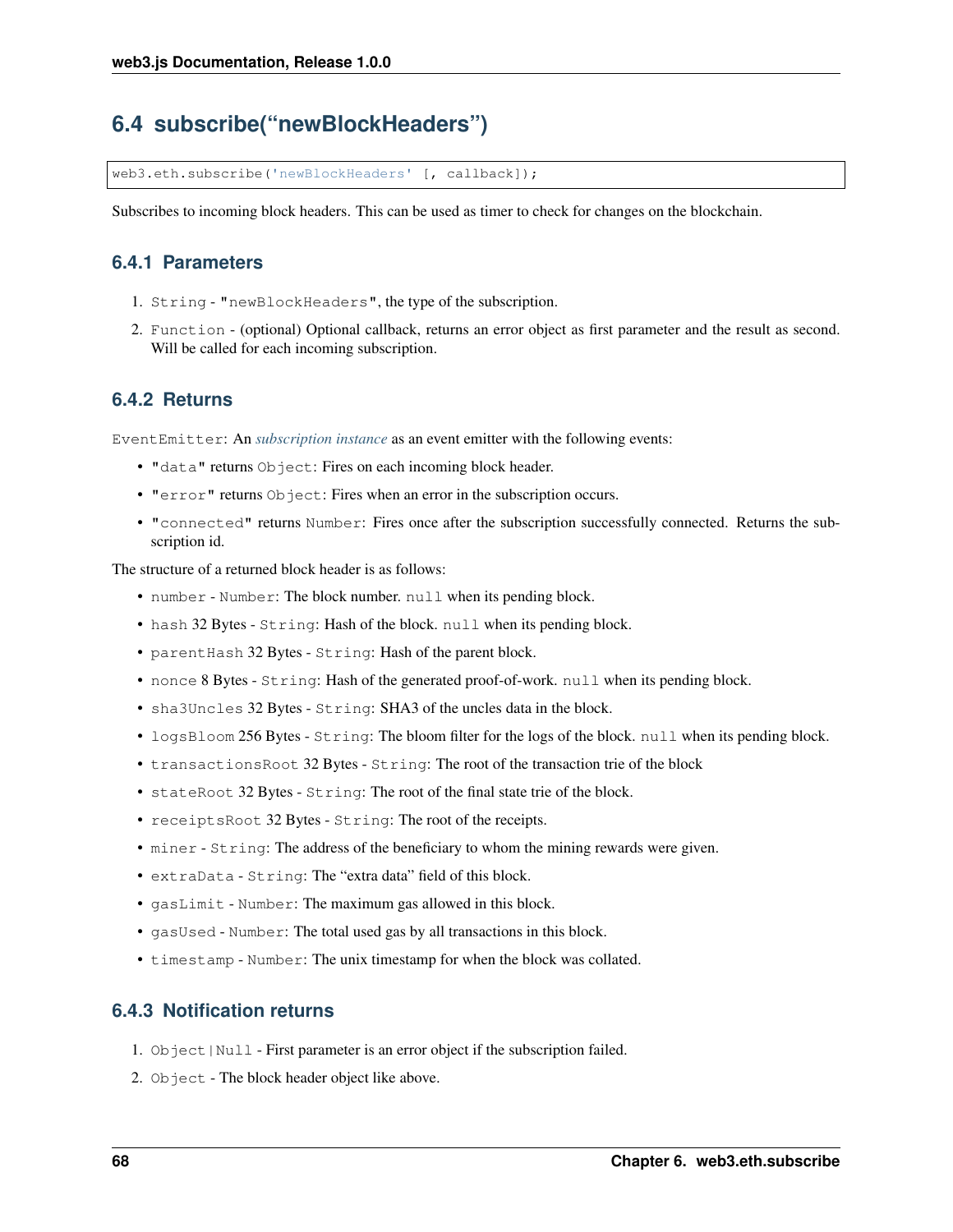#### **6.4.4 Example**

```
var subscription = web3.eth.subscribe('newBlockHeaders', function(error, result){
    if (!error) {
        console.log(result);
        return;
    }
    console.error(error);
})
.on("connected", function(subscriptionId){
    console.log(subscriptionId);
})
.on("data", function(blockHeader){
    console.log(blockHeader);
})
.on("error", console.error);
// unsubscribes the subscription
subscription.unsubscribe(function(error, success){
    if (success) {
       console.log('Successfully unsubscribed!');
    }
});
```
# **6.5 subscribe("syncing")**

web3.eth.subscribe('syncing' [, callback]);

Subscribe to syncing events. This will return an object when the node is syncing and when it's finished syncing will return FALSE.

#### **6.5.1 Parameters**

- 1. String "syncing", the type of the subscription.
- 2. Function (optional) Optional callback, returns an error object as first parameter and the result as second. Will be called for each incoming subscription.

### **6.5.2 Returns**

EventEmitter: An *[subscription instance](#page-72-0)* as an event emitter with the following events:

- "data" returns Object: Fires on each incoming sync object as argument.
- "changed" returns Object: Fires when the synchronisation is started with true and when finished with false.
- "error" returns Object: Fires when an error in the subscription occurs.

For the structure of a returned event Object see *[web3.eth.isSyncing return values](#page-43-0)*.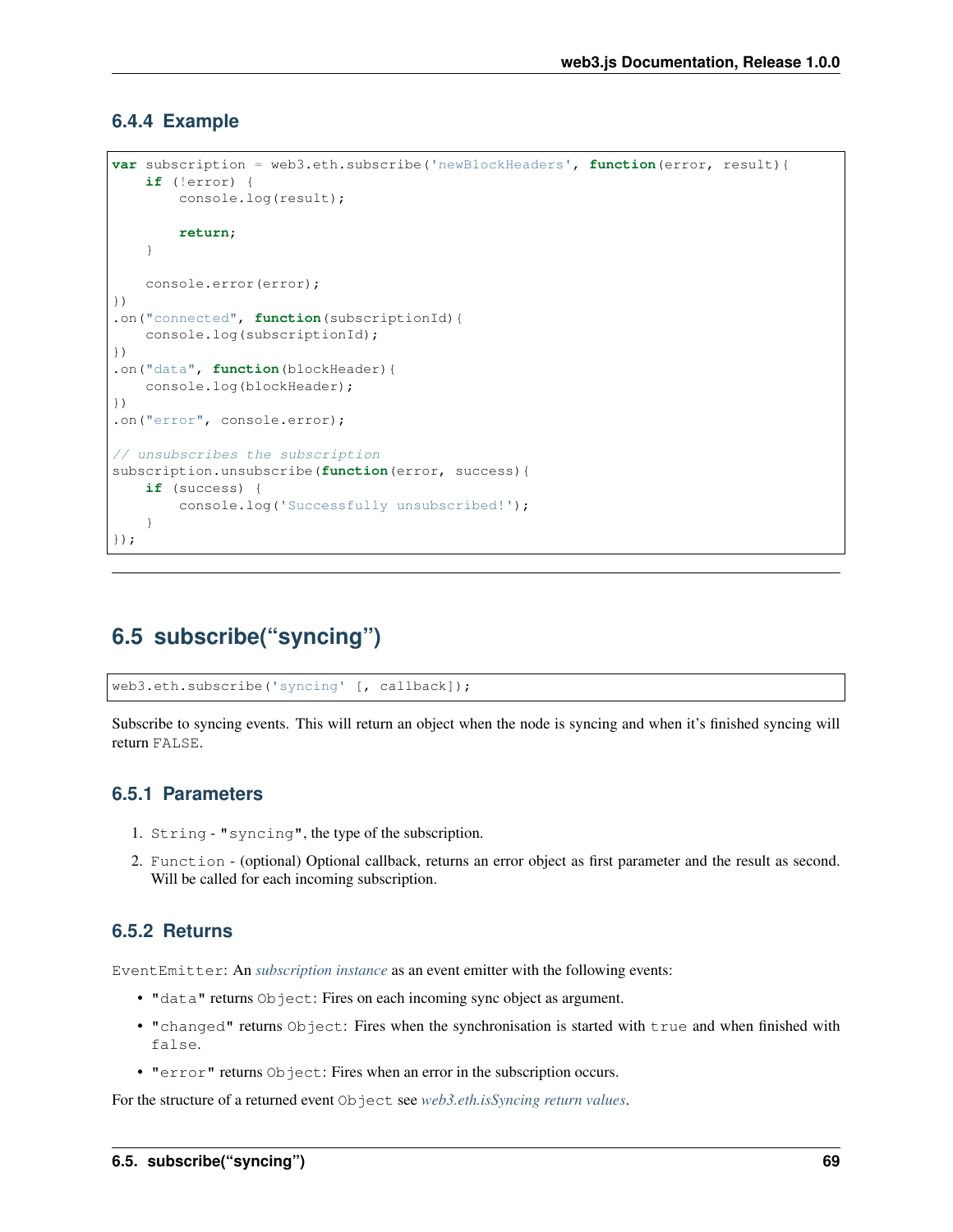### **6.5.3 Notification returns**

- 1. Object | Null First parameter is an error object if the subscription failed.
- 2. Object | Boolean The syncing object, when started it will return true once or when finished it will return *false* once.

### **6.5.4 Example**

```
var subscription = web3.eth.subscribe('syncing', function(error, sync){
    if (!error)
        console.log(sync);
})
.on("data", function(sync){
    // show some syncing stats
})
.on("changed", function(isSyncing){
   if(isSyncing) {
        // stop app operation
    } else {
        // regain app operation
    }
});
// unsubscribes the subscription
subscription.unsubscribe(function(error, success){
   if(success)
        console.log('Successfully unsubscribed!');
});
```
# **6.6 subscribe("logs")**

web3.eth.subscribe('logs', options [, callback]);

Subscribes to incoming logs, filtered by the given options. If a valid numerical fromBlock options property is set, Web3 will retrieve logs beginning from this point, backfilling the response as necessary.

### **6.6.1 Parameters**

- 1. "logs" String, the type of the subscription.
- 2. Object The subscription options
- fromBlock Number: The fromBlock dictates at which block the subscription will start from, if it is left empty, the default is latest (a.k.a the chain head)
- address String | Array: An address or a list of addresses to only get logs from particular account(s).
- topics Array: An array of values which must each appear in the log entries. The order is important, if you want to leave topics out use null, e.g. [null, '0x00...']. You can also pass another array for each topic with options for that topic e.g. [null, ['option1', 'option2']]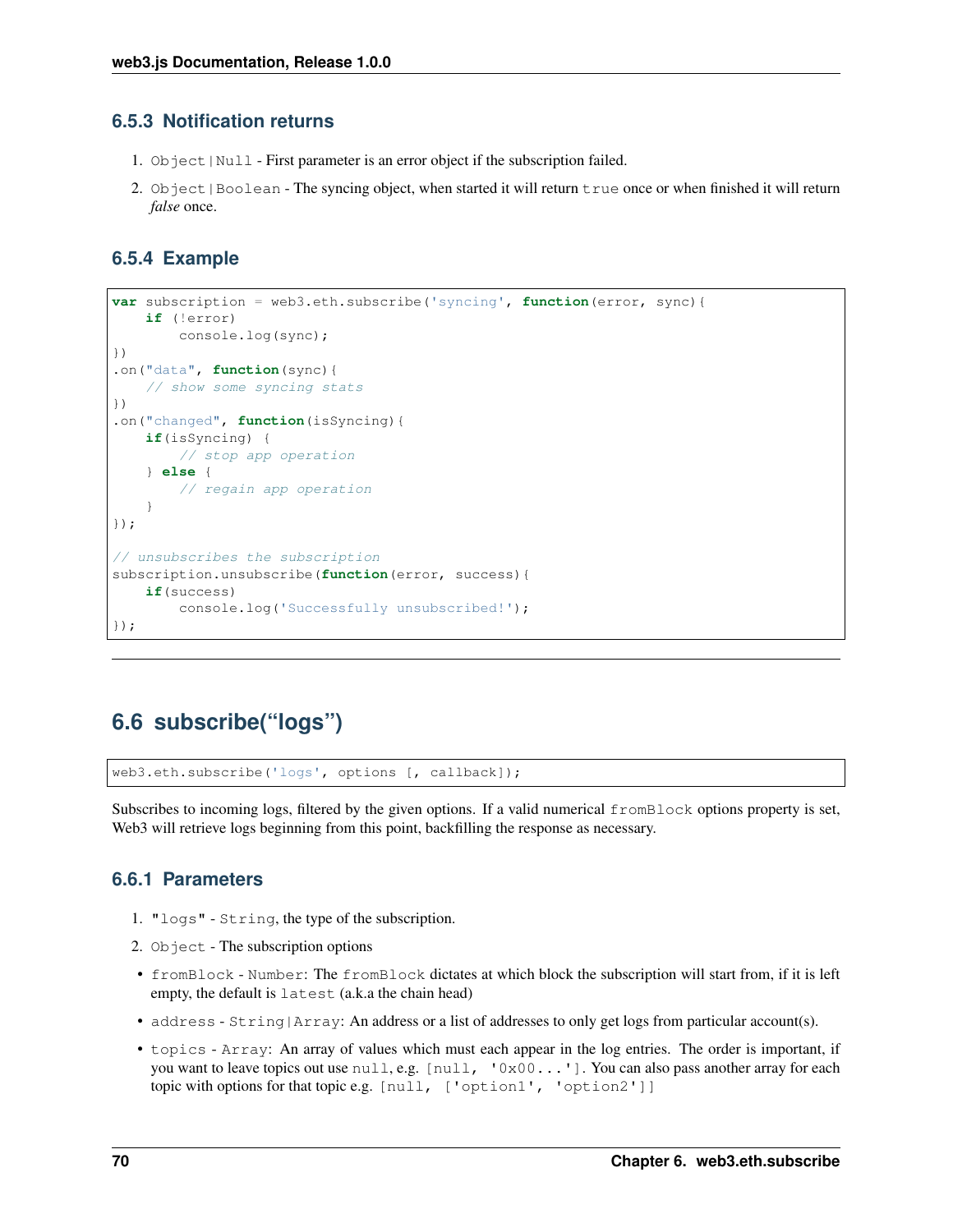3. callback - Function: (optional) Optional callback, returns an error object as first parameter and the result as second. Will be called for each incoming subscription.

### **6.6.2 Returns**

EventEmitter: A *[subscription instance](#page-72-0)* as an event emitter with the following events:

- "data" returns Object: Fires on each incoming log with the log object as argument.
- "changed" returns Object: Fires on each log which was removed from the blockchain. The log will have the additional property "removed: true".
- "error" returns Object: Fires when an error in the subscription occurs.
- "connected" returns Number: Fires once after the subscription successfully connected. Returns the subscription id.

For the structure of a returned event Object see *[web3.eth.getPastEvents return values](#page-64-0)*.

#### **6.6.3 Notification returns**

- 1. Object | Null First parameter is an error object if the subscription failed.
- 2. Object The log object like in *[web3.eth.getPastEvents return values](#page-64-0)*.

#### **6.6.4 Example**

```
var subscription = web3.eth.subscribe('logs', {
    address: '0x123456..',
   topics: ['0x12345...']
}, function(error, result){
   if (!error)
        console.log(result);
})
.on("connected", function(subscriptionId){
   console.log(subscriptionId);
})
.on("data", function(log){
   console.log(log);
})
.on("changed", function(log){
});
// unsubscribes the subscription
subscription.unsubscribe(function(error, success){
    if(success)
        console.log('Successfully unsubscribed!');
});
```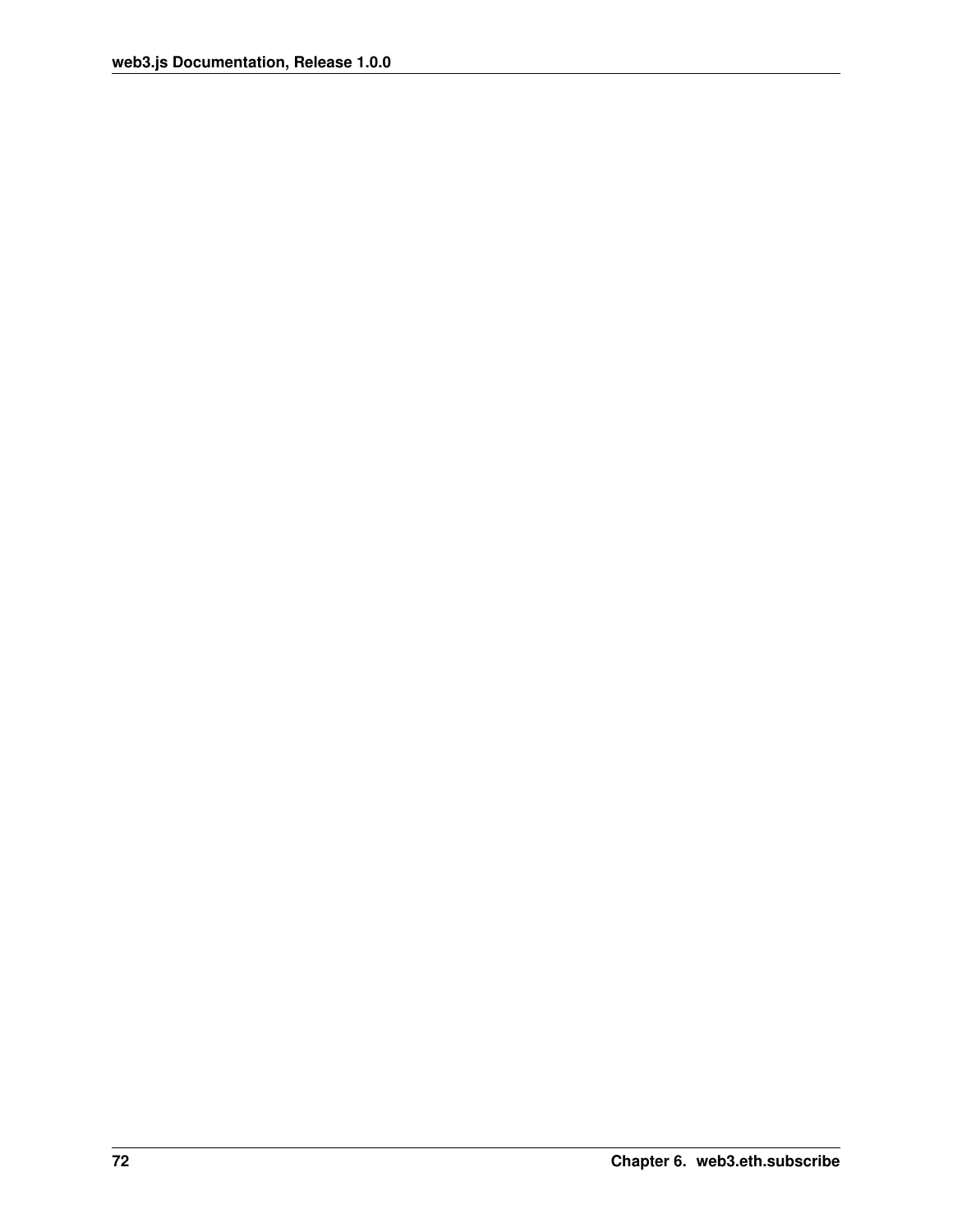# CHAPTER 7

### web3.eth.Contract

The web3.eth.Contract object makes it easy to interact with smart contracts on the ethereum blockchain. When you create a new contract object you give it the json interface of the respective smart contract and web3 will auto convert all calls into low level ABI calls over RPC for you.

This allows you to interact with smart contracts as if they were JavaScript objects.

To use it standalone:

```
var Contract = require('web3-eth-contract');
// set provider for all later instances to use
Contract.setProvider('ws://localhost:8546');
var contract = new Contract(jsonInterface, address);
contract.methods.somFunc().send({from: ....})
.on('receipt', function(){
    ...
});
```
# **7.1 new contract**

**new** web3.eth.Contract(jsonInterface[, address][, options])

Creates a new contract instance with all its methods and events defined in its *[json interface](#page-14-0)* object.

### **7.1.1 Parameters**

1. jsonInterface - Object: The json interface for the contract to instantiate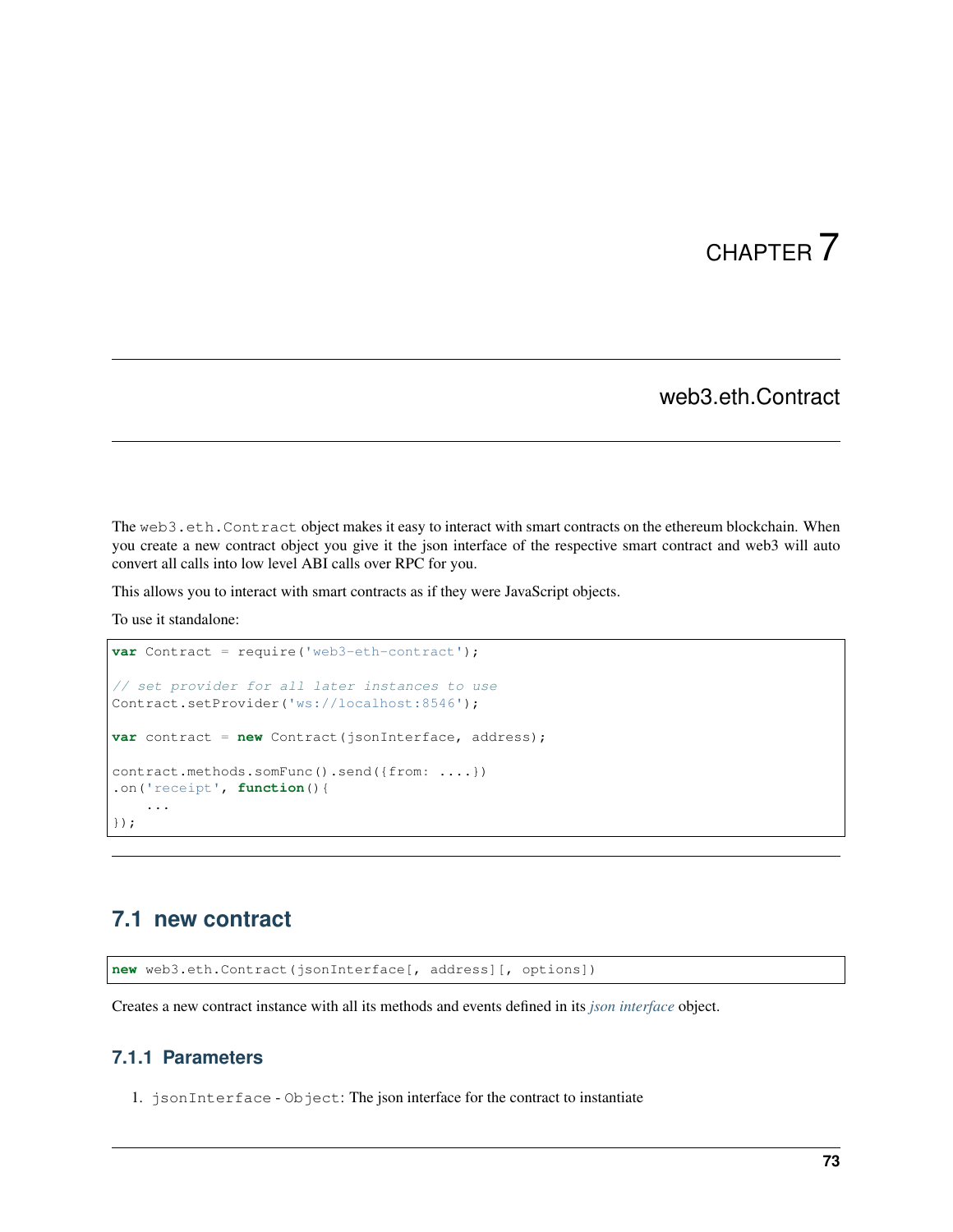- 2. address String (optional): The address of the smart contract to call.
- 3. **options Object** (optional): The options of the contract. Some are used as fallbacks for calls and transactions:
	- from String: The address transactions should be made from.
	- gasPrice String: The gas price in wei to use for transactions.
	- gas Number: The maximum gas provided for a transaction (gas limit).
	- data String: The byte code of the contract. Used when the contract gets *[deployed](#page-89-0)*.

#### **7.1.2 Returns**

Object: The contract instance with all its methods and events.

### **7.1.3 Example**

```
var myContract = new web3.eth.Contract([...],
˓→'0xde0B295669a9FD93d5F28D9Ec85E40f4cb697BAe', {
    from: '0x1234567890123456789012345678901234567891', // default from address
   gasPrice: '20000000000' // default gas price in wei, 20 gwei in this case
});
```
# **7.2 = Properties =**

### **7.3 defaultAccount**

```
web3.eth.Contract.defaultAccount
contract.defaultAccount // on contract instance
```
This default address is used as the default "from" property, if no "from" property is specified in for the following methods:

- *[web3.eth.sendTransaction\(\)](#page-57-0)*
- web3.eth.call()
- new web3.eth.Contract() -> myContract.methods.myMethod().call()
- new web3.eth.Contract() -> myContract.methods.myMethod().send()

### **7.3.1 Property**

String - 20 Bytes: Any ethereum address. You should have the private key for that address in your node or keystore. (Default is undefined)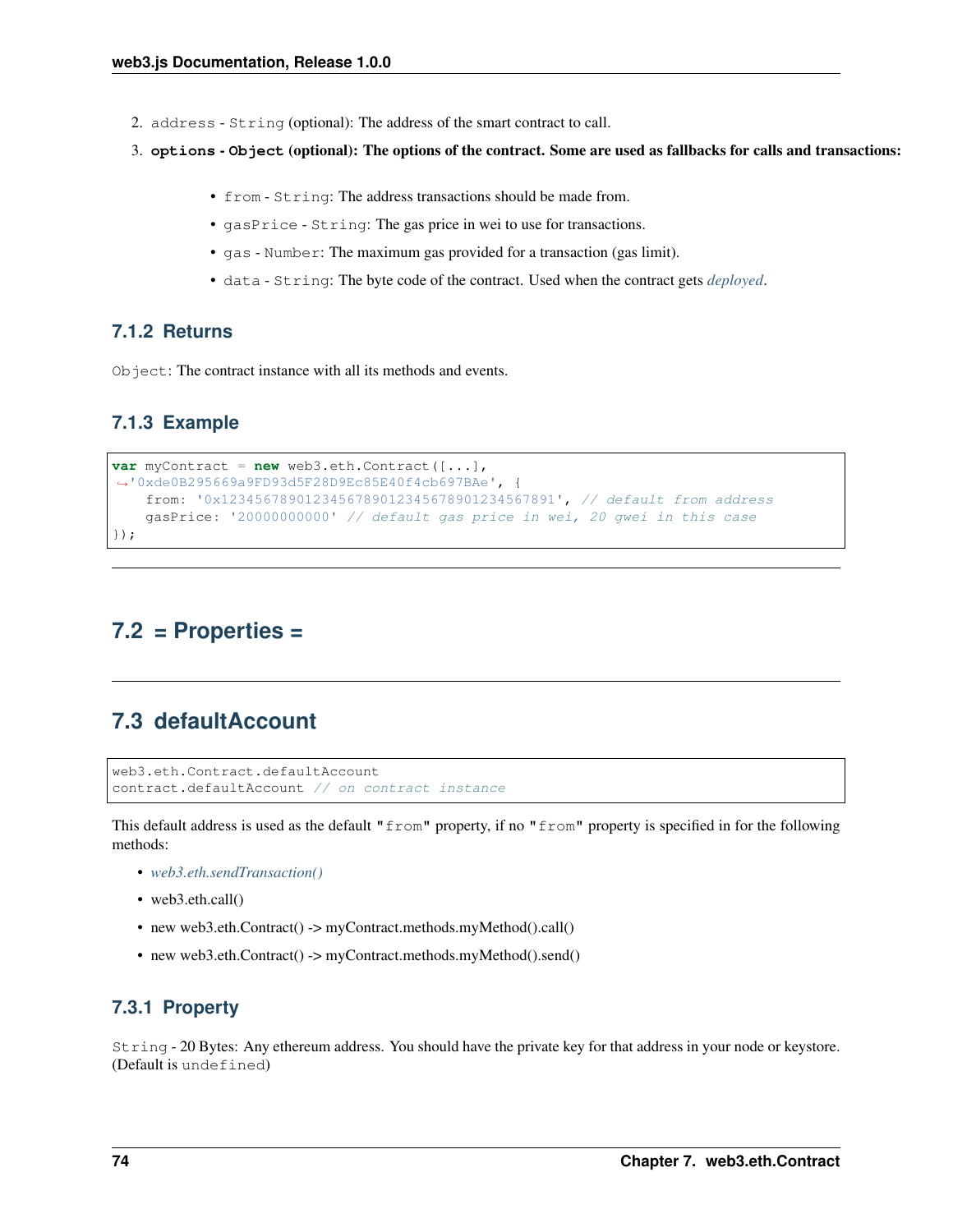### **7.3.2 Example**

```
web3.eth.defaultAccount;
> undefined
// set the default account
web3.eth.defaultAccount = '0x11f4d0A3c12e86B4b5F39B213F7E19D048276DAe';
```
# **7.4 defaultBlock**

```
web3.eth.Contract.defaultBlock
contract.defaultBlock // on contract instance
```
The default block is used for certain methods. You can override it by passing in the defaultBlock as last parameter. The default value is "latest".

### **7.4.1 Property**

The default block parameters can be one of the following:

- Number|BN|BigNumber: A block number
- "earliest" String: The genesis block
- "latest" String: The latest block (current head of the blockchain)
- "pending" String: The currently mined block (including pending transactions)

Default is "latest".

### **7.4.2 Example**

```
contract.defaultBlock;
> "latest"
// set the default block
contract.defaultBlock = 231;
```
# <span id="page-82-0"></span>**7.5 defaultHardfork**

```
contract.defaultHardfork
```
The default hardfork property is used for signing transactions locally.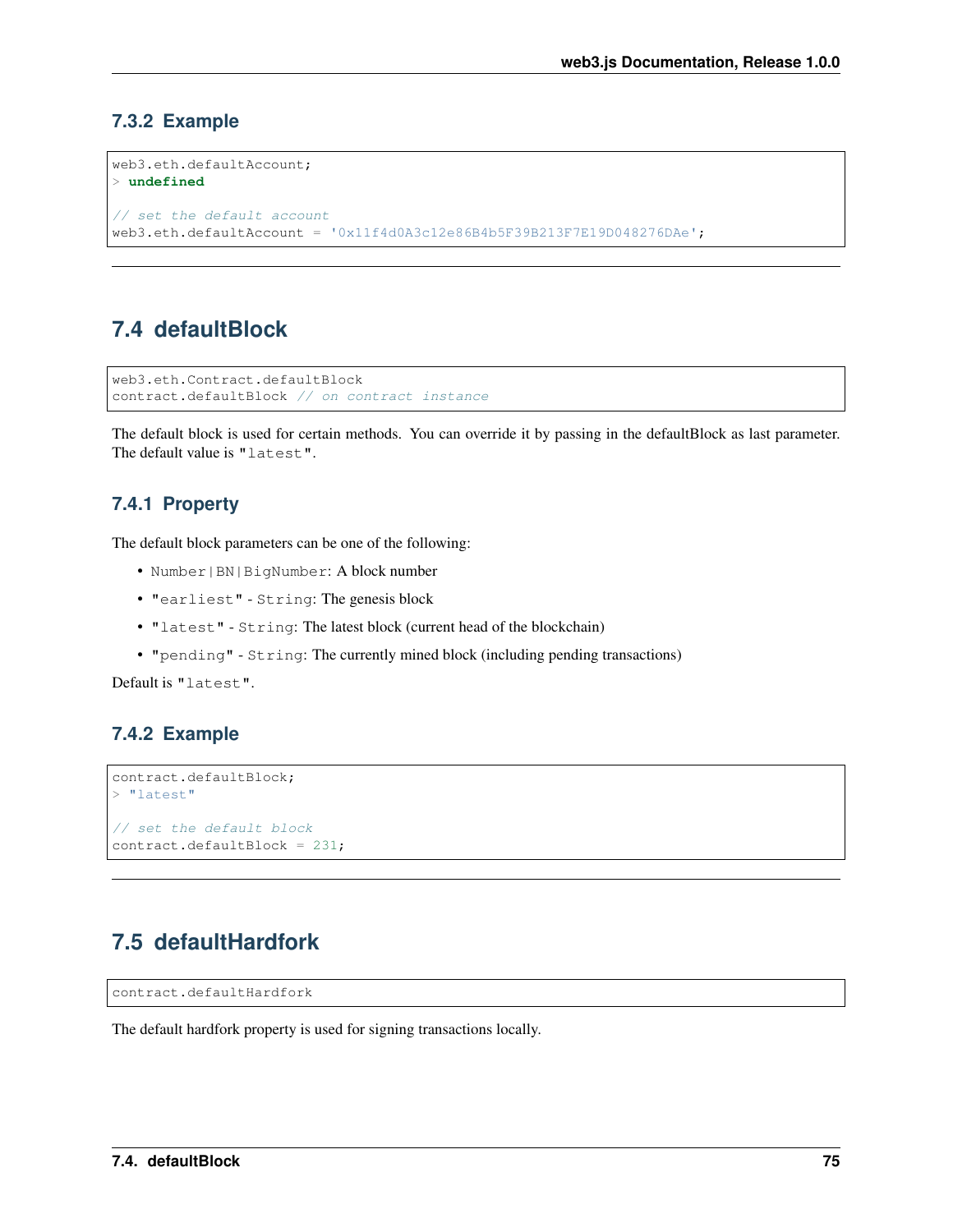### **7.5.1 Property**

The default hardfork property can be one of the following:

- "chainstart" String
- "homestead" String
- "dao" String
- "tangerineWhistle" String
- "spuriousDragon" String
- "byzantium" String
- "constantinople" String
- "petersburg" String
- "istanbul" String

Default is "petersburg"

### **7.5.2 Example**

```
contract.defaultHardfork;
> "petersburg"
// set the default block
contract.defaultHardfork = 'istanbul';
```
# <span id="page-83-0"></span>**7.6 defaultChain**

```
contract.defaultChain
```
The default chain property is used for signing transactions locally.

### **7.6.1 Property**

The default chain property can be one of the following:

- "mainnet" String
- "goerli" String
- "kovan" String
- "rinkeby" String
- "ropsten" String

Default is "mainnet"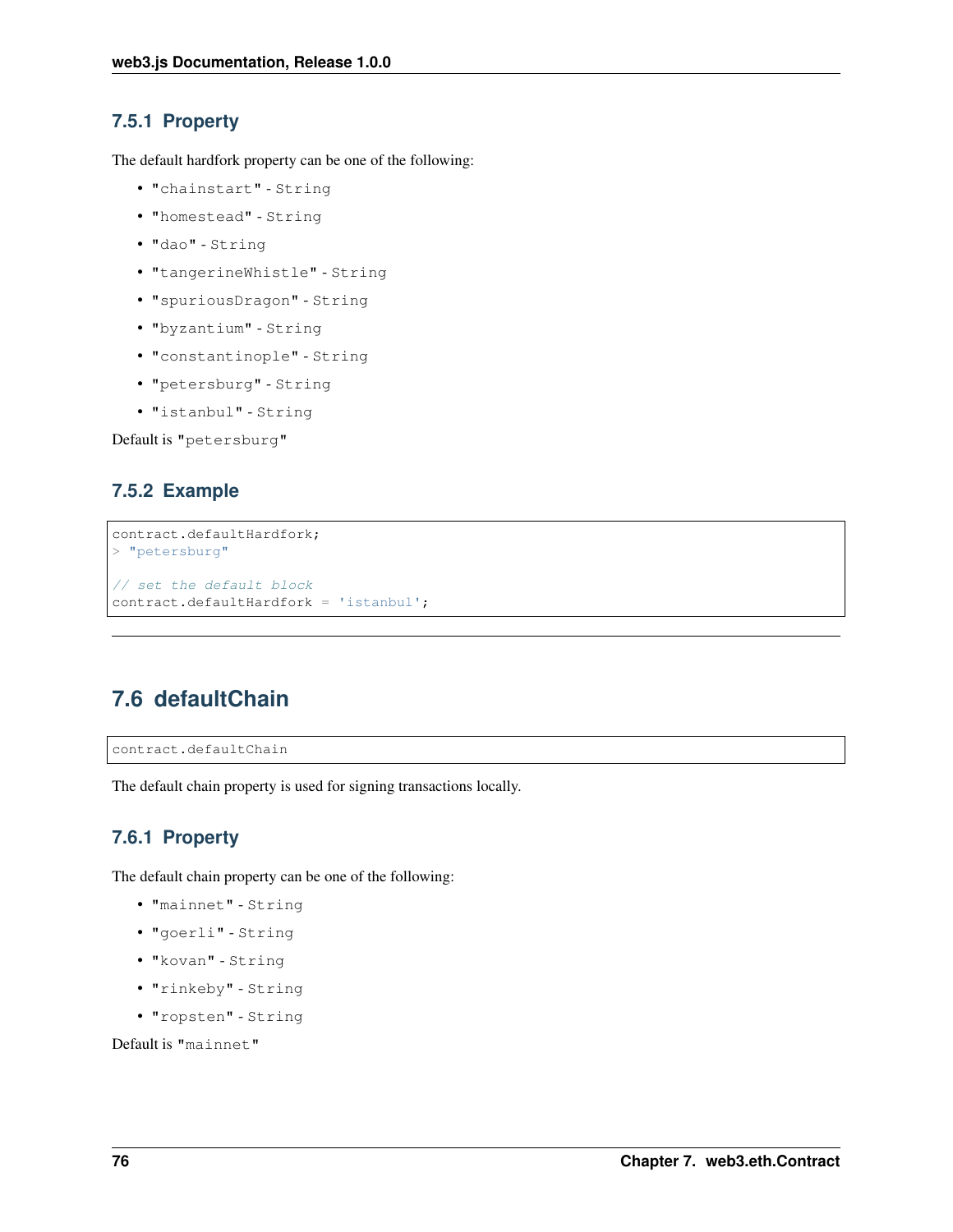#### **7.6.2 Example**

```
contract.defaultChain;
> "mainnet"
// set the default chain
contract.defaultChain = 'goerli';
```
### <span id="page-84-1"></span>**7.7 defaultCommon**

contract.defaultCommon

The default common property is used for signing transactions locally.

### **7.7.1 Property**

The default common property does contain the following Common object:

- **customChain Object**: The custom chain properties
	- name string: (optional) The name of the chain
	- networkId number: Network ID of the custom chain
	- chainId number: Chain ID of the custom chain
- baseChain string: (optional) mainnet, goerli, kovan, rinkeby, or ropsten
- hardfork string: (optional) chainstart, homestead, dao, tangerineWhistle, spuriousDragon, byzantium, constantinople, petersburg, or istanbul

Default is undefined.

### **7.7.2 Example**

```
contract.defaultCommon;
> {customChain: {name: 'custom-network', chainId: 1, networkId: 1}, baseChain:
˓→'mainnet', hardfork: 'petersburg'}
// set the default common
contract.defaultCommon = {customChain: {name: 'custom-network', chainId: 1,
˓→networkId: 1}, baseChain: 'mainnet', hardfork: 'petersburg'};
```
### <span id="page-84-0"></span>**7.8 transactionBlockTimeout**

```
web3.eth.Contract.transcationBlockTimeout
contract.transactionBlockTimeout // on contract instance
```
The transactionBlockTimeout is used over socket-based connections. This option defines the amount of new blocks it should wait until the first confirmation happens, otherwise the PromiEvent rejects with a timeout error.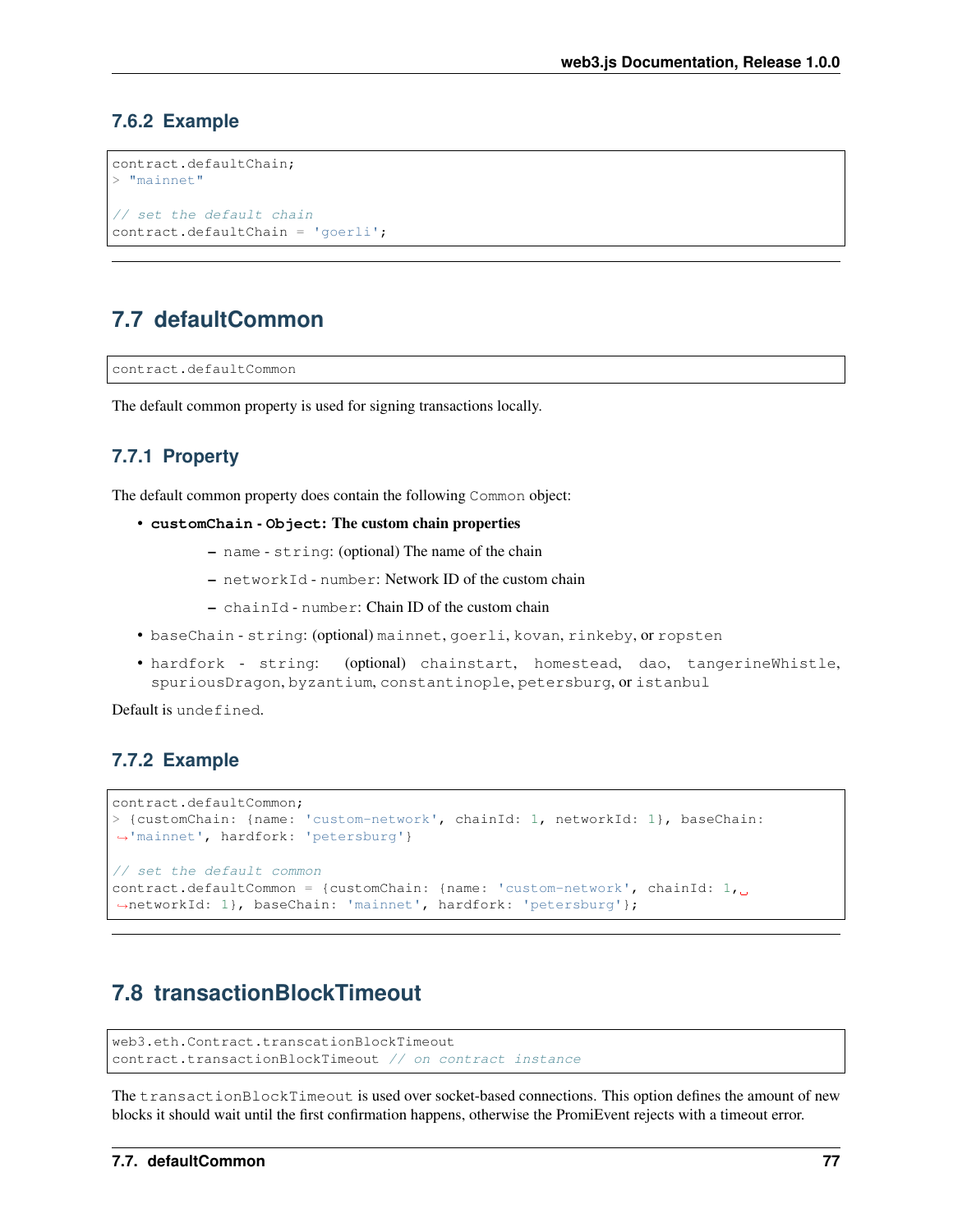### **7.8.1 Returns**

number: The current value of transactionBlockTimeout (default: 50)

# **7.9 blockHeaderTimeout**

```
web3.eth.Contract.blockHeaderTimeout
contract.blockHeaderTimeout // on contract instance
```
The blockHeaderTimeout is used over socket-based connections. This option defines the amount seconds it should wait for "newBlockHeaders" event before falling back to polling to fetch transaction receipt.

#### **7.9.1 Returns**

number: The current value of blockHeaderTimeout (default: 10 seconds)

### <span id="page-85-0"></span>**7.10 transactionConfirmationBlocks**

```
web3.eth.Contract.transactionConfirmationBlocks
contract.transactionConfirmationBlocks // on contract instance
```
This defines the number of blocks it requires until a transaction is considered confirmed.

### **7.10.1 Returns**

number: The current value of transactionConfirmationBlocks (default: 24)

### <span id="page-85-1"></span>**7.11 transactionPollingTimeout**

```
web3.eth.Contract.transactionPollingTimeout
contract.transactionPollingTimeout // on contract instance
```
The transactionPollingTimeout is used over HTTP connections. This option defines the number of seconds Web3 will wait for a receipt which confirms that a transaction was mined by the network. Note: If this method times out, the transaction may still be pending.

#### **7.11.1 Returns**

number: The current value of transactionPollingTimeout (default: 750)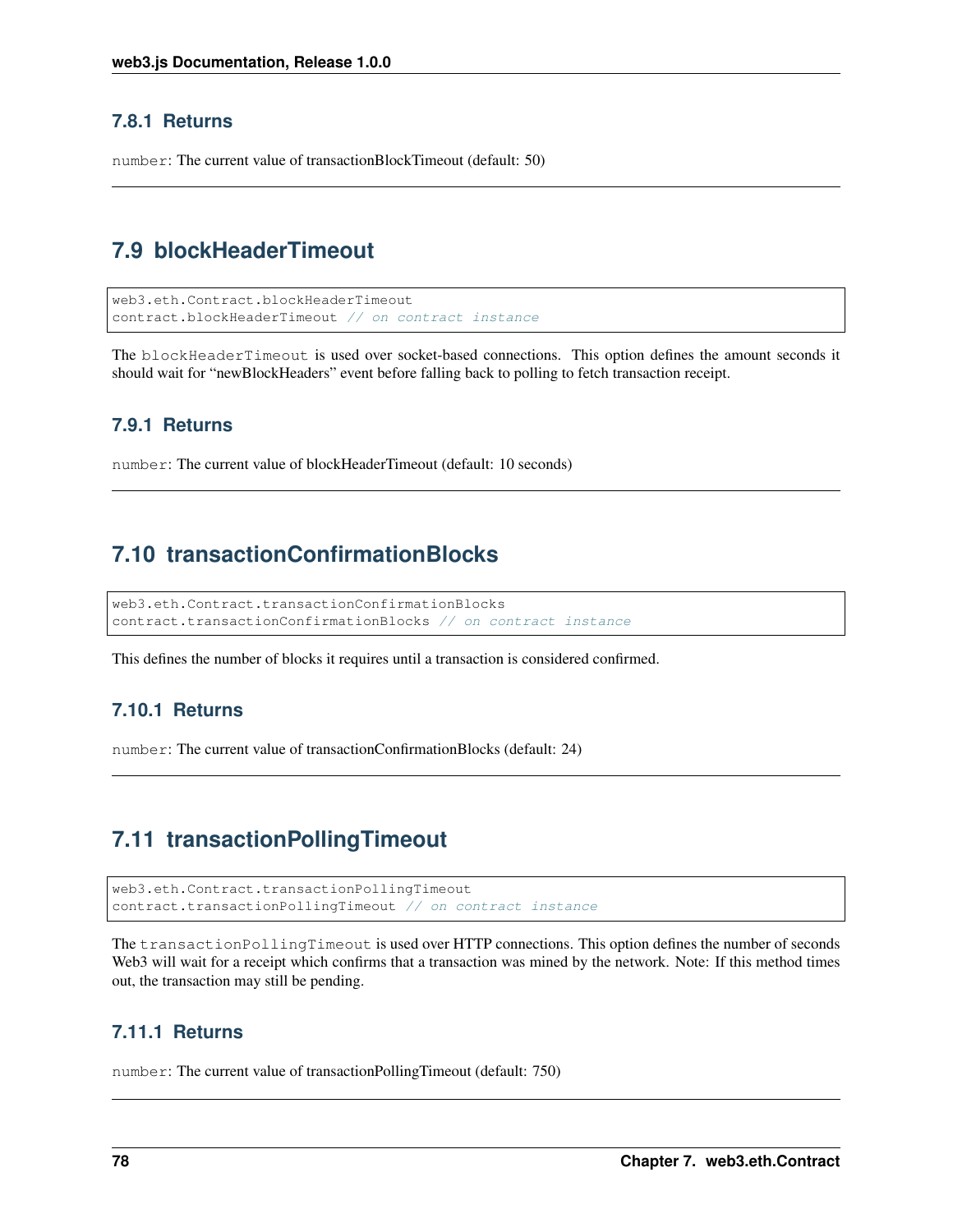# **7.12 transactionPollingInterval**

```
web3.eth.Contract.transactionPollingInterval
contract.transactionPollingInterval // on contract instance
```
The transactionPollingInterval is used over HTTP connections. This option defines the number of seconds between Web3 calls for a receipt which confirms that a transaction was mined by the network.

#### **7.12.1 Returns**

number: The current value of transactionPollingInterval (default: 1000ms)

### <span id="page-86-0"></span>**7.13 handleRevert**

```
web3.eth.Contract.handleRevert
contract.handleRevert // on contract instance
```
The handleRevert options property defaults to false and returns the revert reason string if enabled on *[send](#page-94-0)* or *[call](#page-92-0)* of a contract method.

Note: The revert reason string and signature are properties on the returned error.

### **7.13.1 Returns**

boolean: The current value of handleRevert (default: false)

# **7.14 options**

myContract.options

The options object for the contract instance. from, gas and gasPrice are used as fallback values when sending transactions.

#### **7.14.1 Properties**

Object - options:

- address String: The address where the contract is deployed. See *[options.address](#page-87-0)*.
- jsonInterface Array: The json interface of the contract. See *[options.jsonInterface](#page-88-0)*.
- data String: The byte code of the contract. Used when the contract gets *[deployed](#page-89-0)*.
- from String: The address transactions should be made from.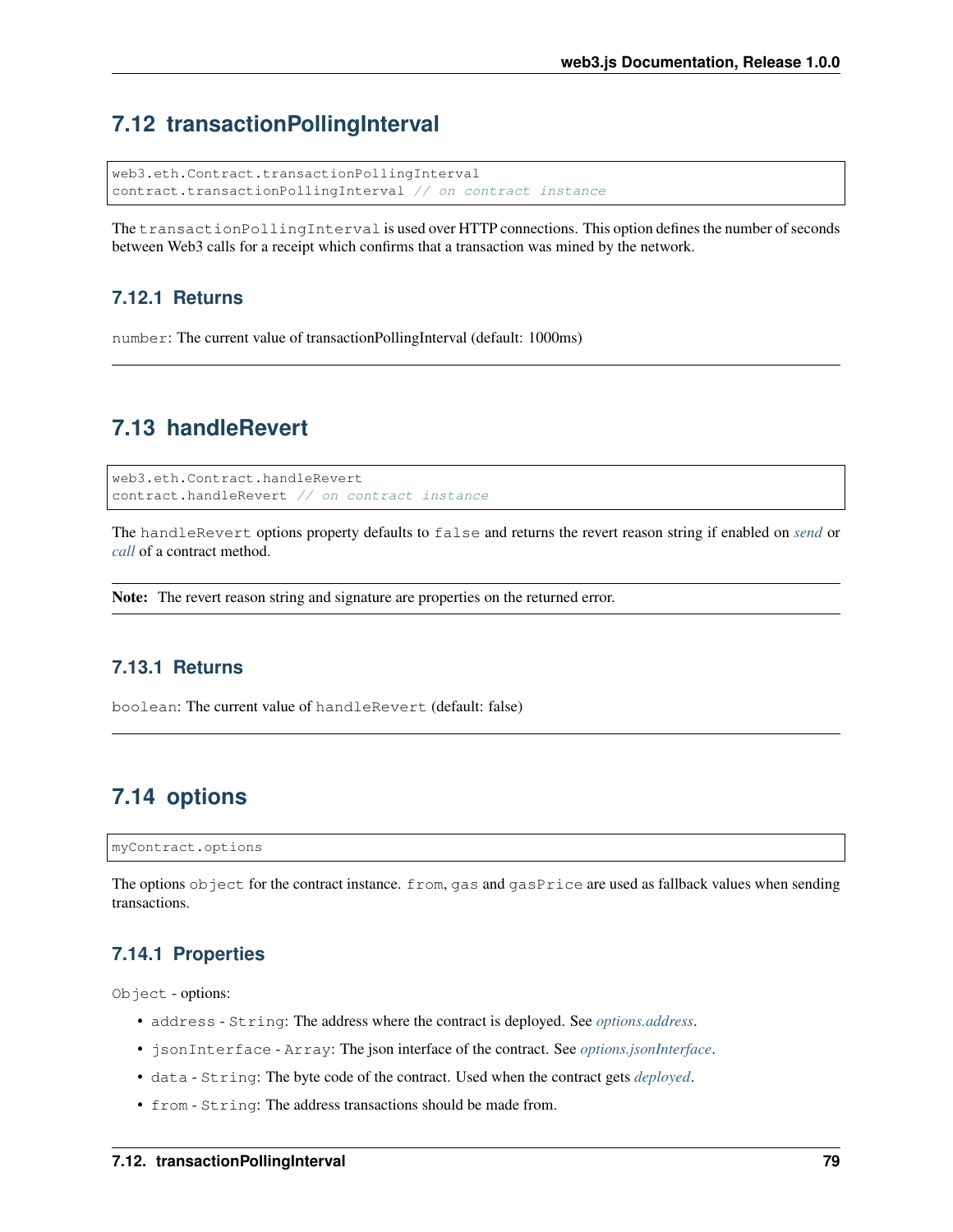- gasPrice String: The gas price in wei to use for transactions.
- gas Number: The maximum gas provided for a transaction (gas limit).
- handleRevert Boolean: It will otherwise use the default value provided from the Eth module. See *[handleRevert](#page-86-0)*.
- transactionBlockTimeout Number: It will otherwise use the default value provided from the Eth module. See *[transactionBlockTimeout](#page-84-0)*.
- transactionConfirmationBlocks Number: It will otherwise use the default value provided from the Eth module. See *[transactionConfirmationBlocks](#page-85-0)*.
- transactionPollingTimeout Number: It will otherwise use the default value provided from the Eth module. See *[transactionPollingTimeout](#page-85-1)*.
- chain Number: It will otherwise use the default value provided from the Eth module. See *[defaultChain](#page-83-0)*.
- hardfork Number: It will otherwise use the default value provided from the Eth module. See *[defaultHard](#page-82-0)[fork](#page-82-0)*.
- common Number: It will otherwise use the default value provided from the Eth module. See *[defaultCommon](#page-84-1)*.

#### **7.14.2 Example**

```
myContract.options;
> 1address: '0x1234567890123456789012345678901234567891',
    jsonInterface: [...],
   from: '0xde0B295669a9FD93d5F28D9Ec85E40f4cb697BAe',
   gasPrice: '10000000000000',
    gas: 1000000
}
myContract.options.from = '0x1234567890123456789012345678901234567891'; // default
˓→from address
myContract.options.gasPrice = '20000000000000'; // default gas price in wei
myContract.options.gas = 5000000; // provide as fallback always 5M gas
```
# <span id="page-87-0"></span>**7.15 options.address**

myContract.options.address

The address used for this contract instance. All transactions generated by web3.js from this contract will contain this address as the "to".

The address will be stored in lowercase.

#### **7.15.1 Property**

address - String|null: The address for this contract, or null if not yet set.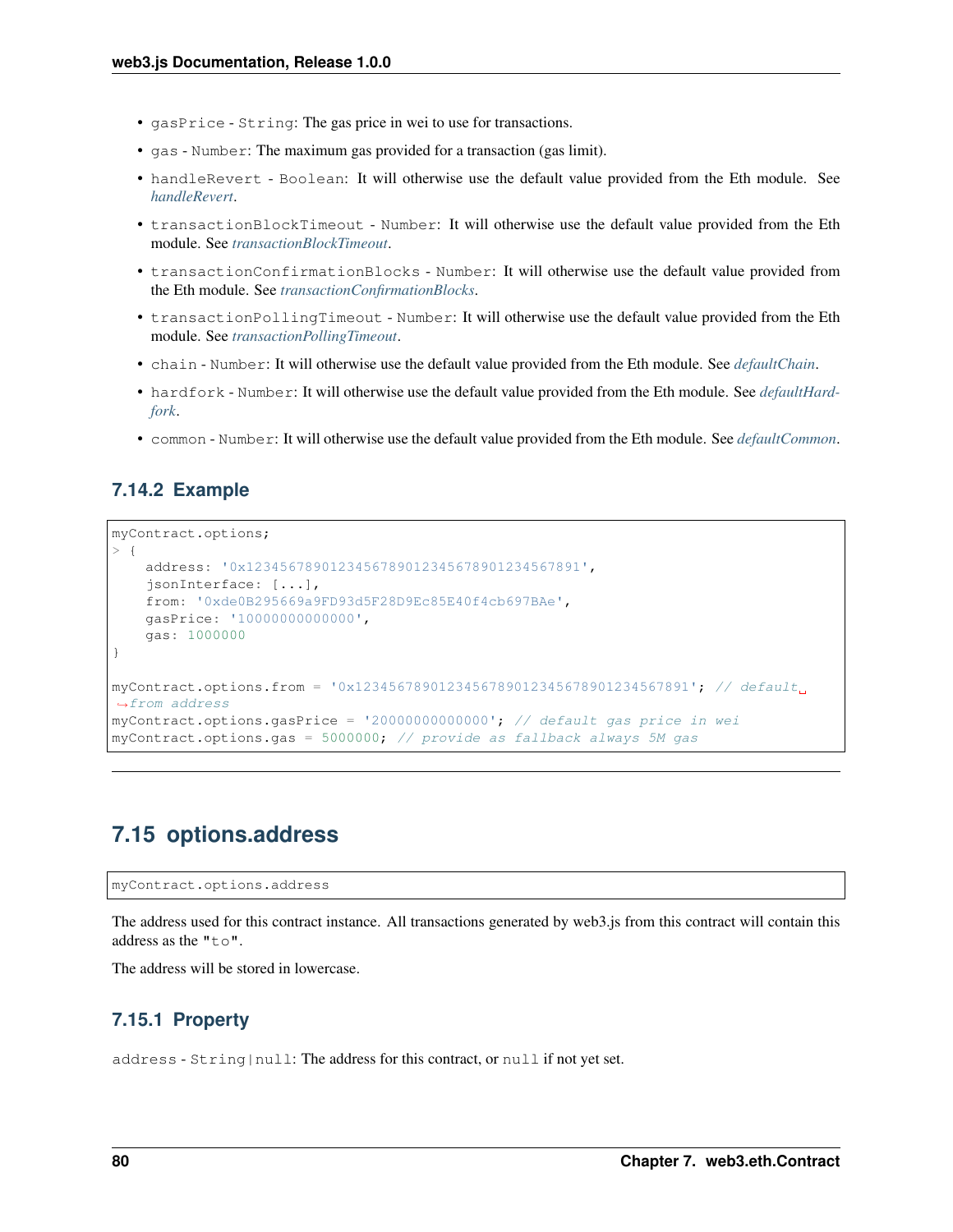### **7.15.2 Example**

```
myContract.options.address;
> '0xde0b295669a9fd93d5f28d9ec85e40f4cb697bae'
// set a new address
myContract.options.address = '0x1234FFDD...';
```
# <span id="page-88-0"></span>**7.16 options.jsonInterface**

myContract.options.jsonInterface

The *[json interface](#page-14-0)* object derived from the [ABI](https://github.com/ethereum/wiki/wiki/Ethereum-Contract-ABI) of this contract.

### **7.16.1 Property**

jsonInterface - Array: The *[json interface](#page-14-0)* for this contract. Re-setting this will regenerate the methods and events of the contract instance.

### **7.16.2 Example**

```
myContract.options.jsonInterface;
> [{
    "type":"function",
    "name":"foo",
    "inputs": [{"name":"a","type":"uint256"}],
    "outputs": [{"name":"b","type":"address"}]
},{
    "type":"event",
    "name":"Event",
    "inputs": [{"name":"a","type":"uint256","indexed":true},{"name":"b","type":
˓→"bytes32","indexed":false}],
}]
// set a new interface
myContract.options.jo on a Internet = <math>[...]</math>
```
# **7.17 = Methods =**

# **7.18 clone**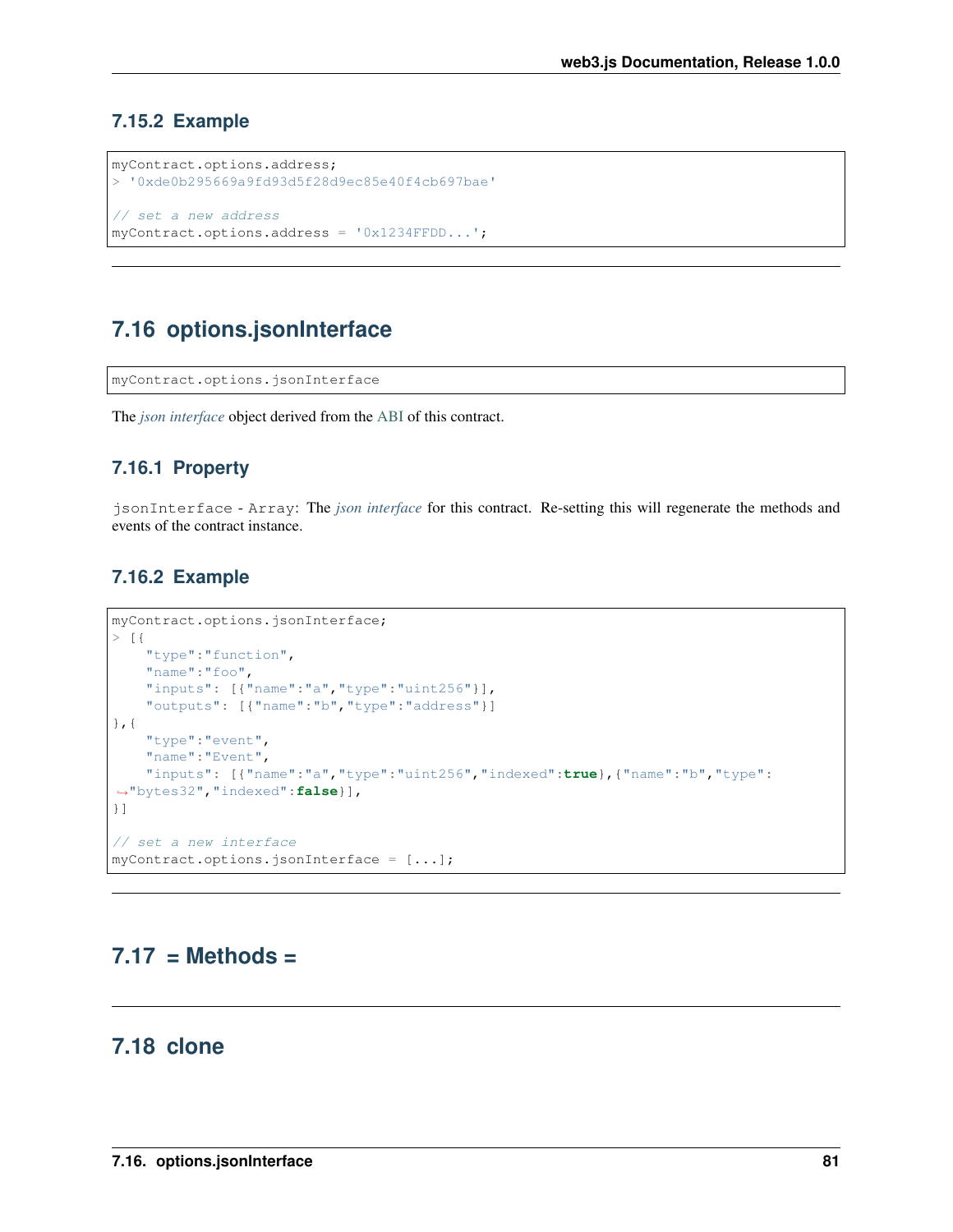myContract.clone()

Clones the current contract instance.

### **7.18.1 Parameters**

none

### **7.18.2 Returns**

Object: The new contract instance.

### **7.18.3 Example**

```
var contract1 = new eth.Contract(abi, address, {gasPrice: '12345678', from:
˓→fromAddress});
var contract2 = contract1.clone();
contract2.options.address = address2;
(contract1.options.address !== contract2.options.address);
> true
```
# <span id="page-89-0"></span>**7.19 deploy**

myContract.deploy(options)

Call this function to deploy the contract to the blockchain. After successful deployment the promise will resolve with a new contract instance.

#### **7.19.1 Parameters**

- 1. **options Object**: The options used for deployment.
	- data String: The byte code of the contract.
	- arguments Array (optional): The arguments which get passed to the constructor on deployment.

#### **7.19.2 Returns**

Object: The transaction object:

- Array arguments: The arguments passed to the method before. They can be changed.
- Function *[send](#page-94-0)*: Will deploy the contract. The promise will resolve with the new contract instance, instead of the receipt!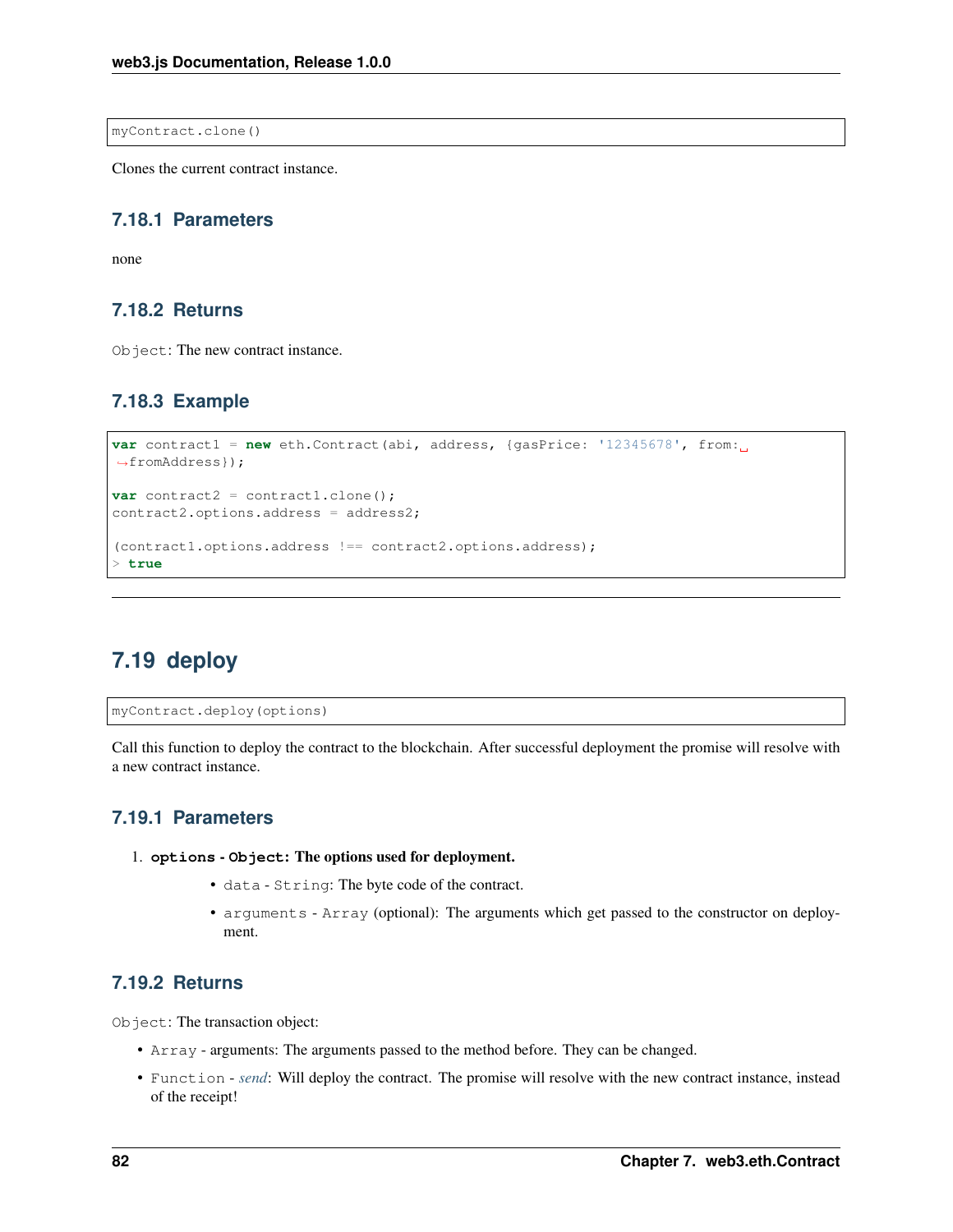- Function *[estimateGas](#page-96-0)*: Will estimate the gas used for deploying. Note: You must specify a from address otherwise you may experience odd behavior.
- Function *[encodeABI](#page-97-0)*: Encodes the ABI of the deployment, which is contract data + constructor parameters
- Function *[createAccessList](#page-98-0)*: Returns an EIP-2930 access list for specified contract method Note: You must specify a from address and possible gas

### **7.19.3 Example**

```
myContract.deploy({
    data: '0x12345...',
    arguments: [123, 'My String']
})
.send({
    from: '0x1234567890123456789012345678901234567891',
    gas: 1500000,
    gasPrice: '30000000000000'
}, function(error, transactionHash){ ... })
.on('error', function(error){ ... })
.on('transactionHash', function(transactionHash){ ... })
.on('receipt', function(receipt){
   console.log(receipt.contractAddress) // contains the new contract address
})
.on('confirmation', function(confirmationNumber, receipt){ ... })
.then(function(newContractInstance){
    console.log(newContractInstance.options.address) // instance with the new
˓→contract address
});
// When the data is already set as an option to the contract itself
myContract.options.data = '0x12345...';
myContract.deploy({
    arguments: [123, 'My String']
})
.send({
    from: '0x1234567890123456789012345678901234567891',
    gas: 1500000,
    gasPrice: '30000000000000'
})
.then(function(newContractInstance){
    console.log(newContractInstance.options.address) // instance with the new
˓→contract address
});
// Simply encoding
myContract.deploy({
    data: '0x12345...',
    arguments: [123, 'My String']
})
.encodeABI();
> '0x12345...0000012345678765432'
```
(continues on next page)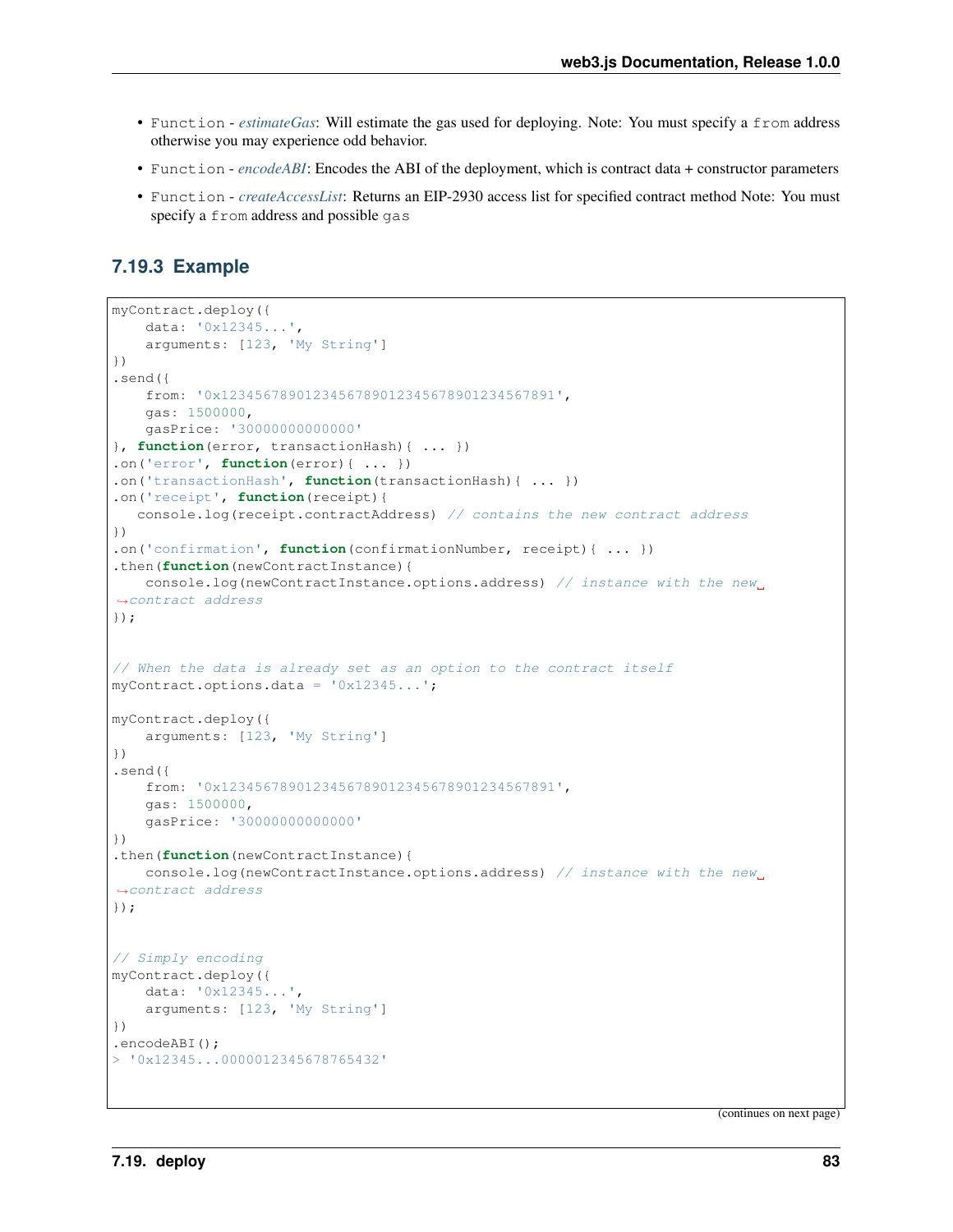(continued from previous page)

```
// Gas estimation
myContract.deploy({
   data: '0x12345...',
    arguments: [123, 'My String']
})
.estimateGas(function(err, gas){
   console.log(gas);
});
```
# **7.20 methods**

myContract.methods.myMethod([param1[, param2[, ...]]])

Creates a transaction object for that method, which then can be *[called](#page-92-0)*, *[send](#page-94-0)*, *[estimated](#page-96-0)*, *[createAccessList](#page-98-0)* , or *[ABI](#page-97-0) [encoded](#page-97-0)*.

The methods of this smart contract are available through:

- The name: myContract.methods.myMethod(123)
- The name with parameters: myContract.methods ['myMethod(uint256)'](123)
- The signature: myContract.methods ['0x58cf5f10'](123)

This allows calling functions with same name but different parameters from the JavaScript contract object.

#### **7.20.1 Parameters**

Parameters of any method depend on the smart contracts methods, defined in the *[JSON interface](#page-14-0)*.

### **7.20.2 Returns**

Object: The transaction object:

- Array arguments: The arguments passed to the method before. They can be changed.
- Function *[call](#page-92-0)*: Will call the "constant" method and execute its smart contract method in the EVM without sending a transaction (Can't alter the smart contract state).
- Function *[send](#page-94-0)*: Will send a transaction to the smart contract and execute its method (Can alter the smart contract state).
- Function *[estimateGas](#page-96-0)*: Will estimate the gas used when the method would be executed on chain. Note: You must specify a from address otherwise you may experience odd behavior.
- Function *[encodeABI](#page-97-0)*: Encodes the ABI for this method. This can be send using a transaction, call the method or passing into another smart contracts method as argument.
- Function *[createAccessList](#page-98-0)*: Returns an EIP-2930 access list for specified contract method Note: You must specify a from address and gas if it's not specified in options when instantiating parent contract object (e.g. new web3.eth.Contract(jsonInterface[, address][, options])).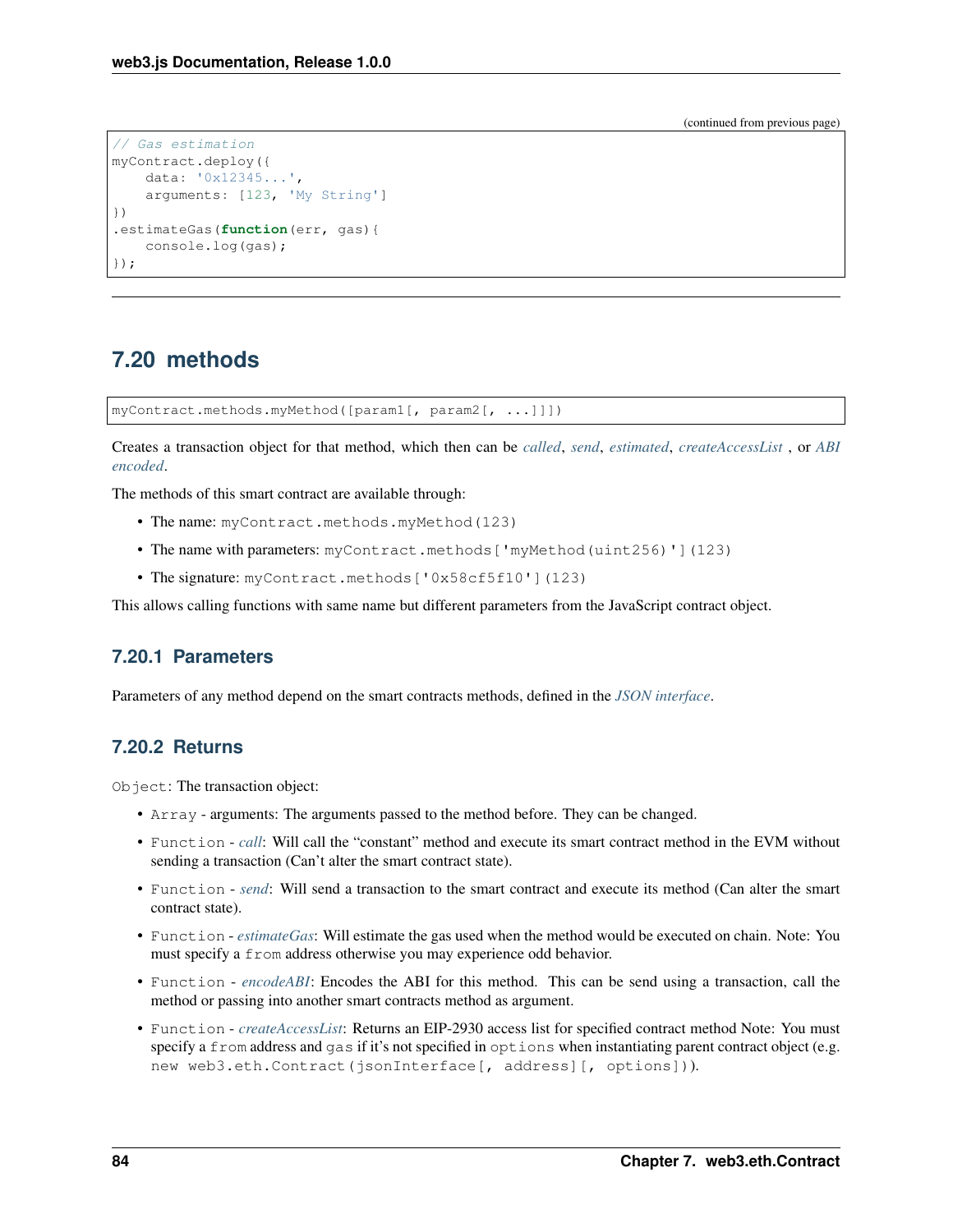### **7.20.3 Example**

```
// calling a method
myContract.methods.myMethod(123).call({from:
˓→'0xde0B295669a9FD93d5F28D9Ec85E40f4cb697BAe'}, function(error, result){
    ...
});
// or sending and using a promise
myContract.methods.myMethod(123).send({from:
˓→'0xde0B295669a9FD93d5F28D9Ec85E40f4cb697BAe'})
.then(function(receipt){
    // receipt can also be a new contract instance, when coming from a "contract.
\rightarrowdeploy({...}).send()"
});
// or sending and using the events
myContract.methods.myMethod(123).send({from:
˓→'0xde0B295669a9FD93d5F28D9Ec85E40f4cb697BAe'})
.on('transactionHash', function(hash){
    ...
})
.on('receipt', function(receipt){
    ...
})
.on('confirmation', function(confirmationNumber, receipt){
    ...
})
.on('error', function(error, receipt) {
    ...
});
```
# <span id="page-92-0"></span>**7.21 methods.myMethod.call**

```
myContract.methods.myMethod([param1[, param2[, ...]]]).call(options [, defaultBlock]
˓→[, callback])
```
Will call a "constant" method and execute its smart contract method in the EVM without sending any transaction. Note calling cannot alter the smart contract state.

### **7.21.1 Parameters**

- 1. **options Object** (optional): The options used for calling.
	- from String (optional): The address the call "transaction" should be made from. For calls the from property is optional however it is highly recommended to explicitly set it or it may default to *address(0)* depending on your node or provider.
	- gasPrice String (optional): The gas price in wei to use for this call "transaction".
	- gas Number (optional): The maximum gas provided for this call "transaction" (gas limit).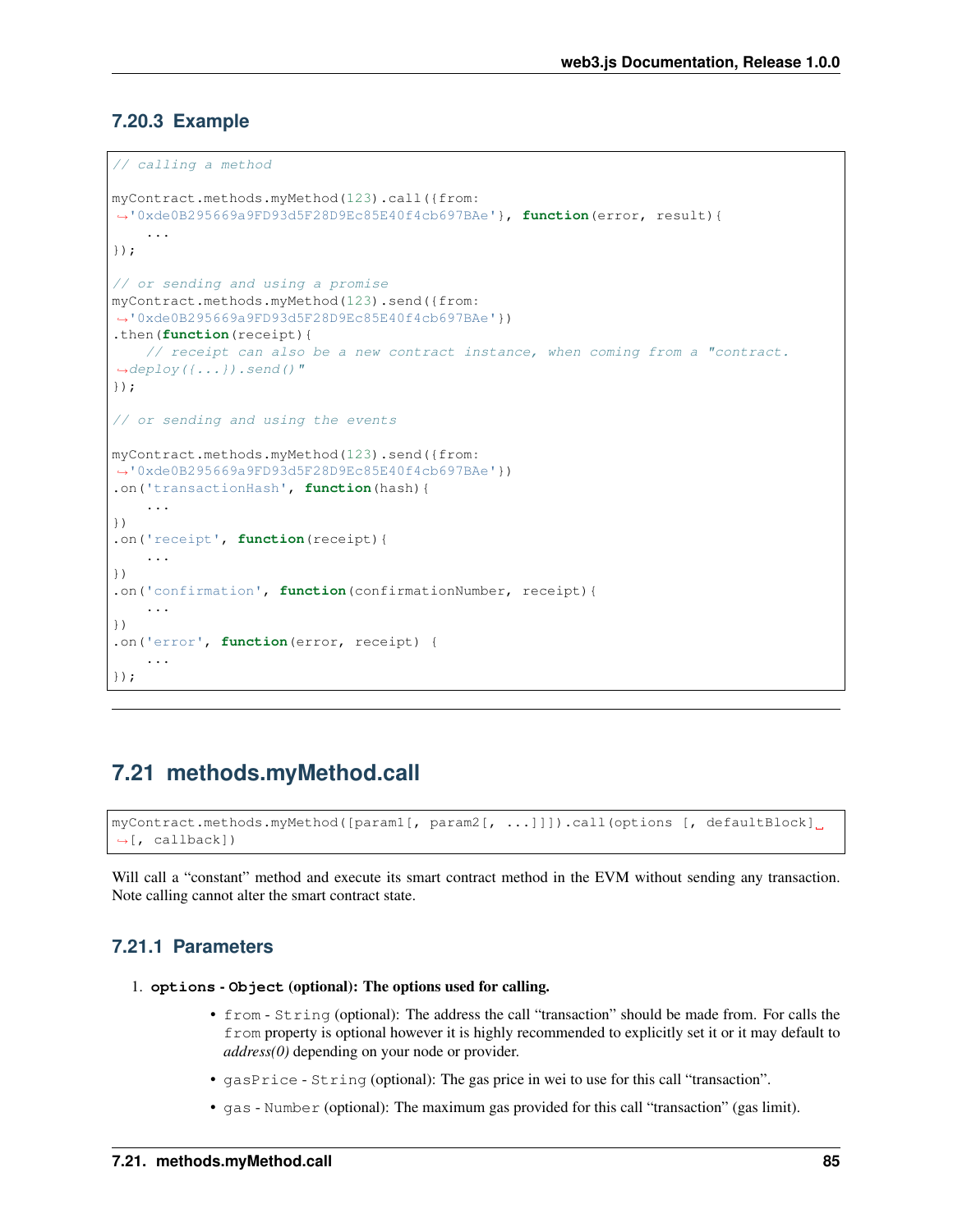- 2. defaultBlock Number | String | BN | BigNumber (optional): If you pass this parameter it will not use the default block set with contract.defaultBlock. Pre-defined block numbers as "earliest", "latest", and "pending" can also be used. Useful for requesting data from or replaying transactions in past blocks.
- 3. callback Function (optional): This callback will be fired with the result of the smart contract method execution as the second argument, or with an error object as the first argument.

### **7.21.2 Returns**

Promise returns Mixed: The return value(s) of the smart contract method. If it returns a single value, it's returned as is. If it has multiple return values they are returned as an object with properties and indices:

#### **7.21.3 Example**

```
// using the callback
myContract.methods.myMethod(123).call({from:
˓→'0xde0B295669a9FD93d5F28D9Ec85E40f4cb697BAe'}, function(error, result){
    ...
});
// using the promise
myContract.methods.myMethod(123).call({from:
˓→'0xde0B295669a9FD93d5F28D9Ec85E40f4cb697BAe'})
.then(function(result){
    ...
});
// MULTI-ARGUMENT RETURN:
// Solidity
contract MyContract {
    function myFunction() returns(uint256 myNumber, string myString) {
        return (23456, "Hello!%");
    }
}
// web3.js
var MyContract = new web3.eth.Contract(abi, address);
MyContract.methods.myFunction().call()
.then(console.log);
> Result {
   myNumber: '23456',
   myString: 'Hello!%',
   0: '23456', // these are here as fallbacks if the name is not know or given
    1: 'Hello!%'
}
// SINGLE-ARGUMENT RETURN:
// Solidity
contract MyContract {
    function myFunction() returns(string myString) {
        return "Hello!%";
```
(continues on next page)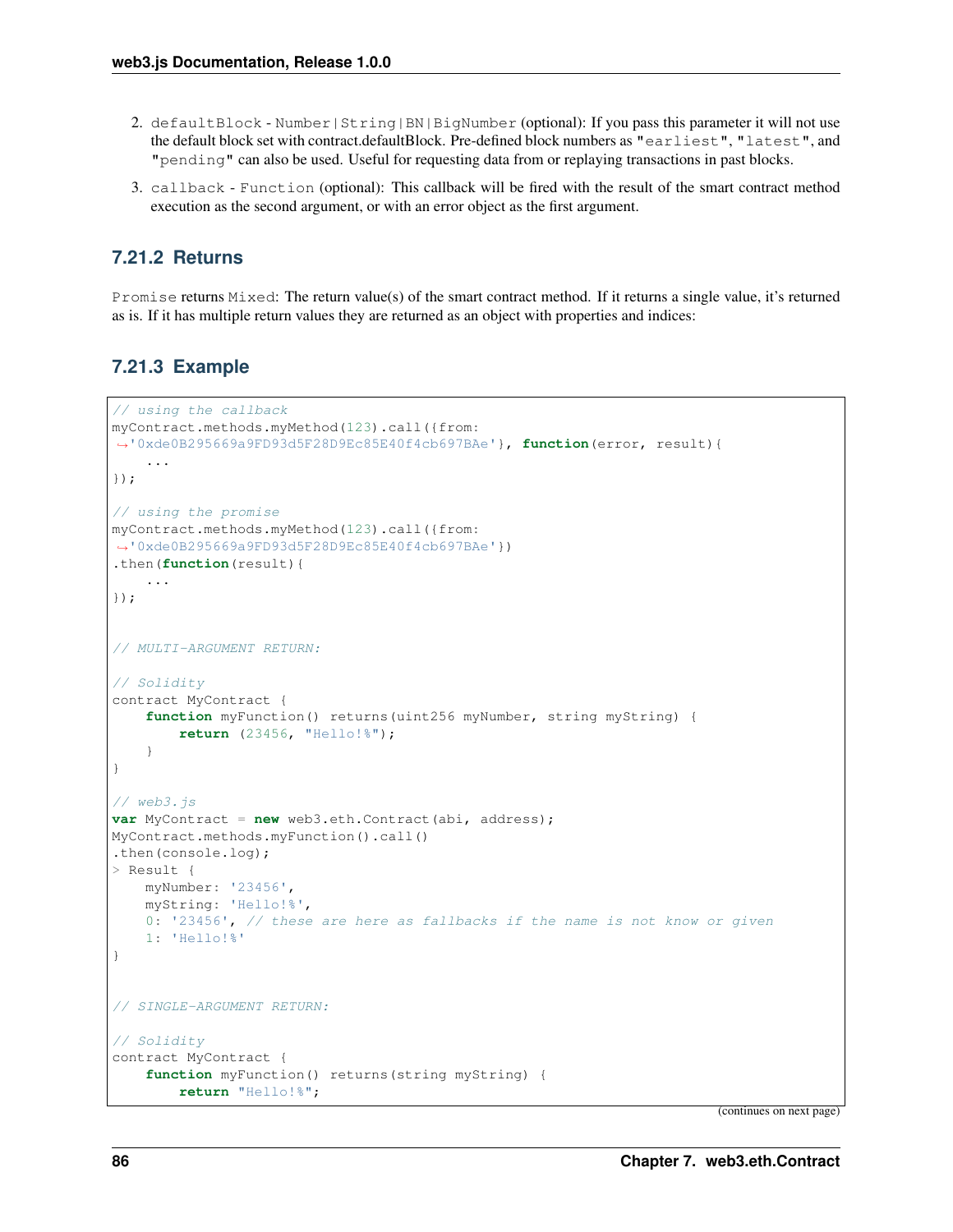(continued from previous page)

```
}
// web3.js
var MyContract = new web3.eth.Contract(abi, address);
MyContract.methods.myFunction().call()
.then(console.log);
  "Hello!%"
```
# <span id="page-94-0"></span>**7.22 methods.myMethod.send**

myContract.methods.myMethod([param1[, param2[, ...]]]).send(options[, callback])

Will send a transaction to the smart contract and execute its method. Note this can alter the smart contract state.

### **7.22.1 Parameters**

}

- 1. **options Object**: The options used for sending.
	- from String: The address the transaction should be sent from.
	- gasPrice String (optional): The gas price in wei to use for this transaction.
	- gas Number (optional): The maximum gas provided for this transaction (gas limit).
	- value Number|String|BN|BigNumber (optional): The value transferred for the transaction in wei.
	- nonce Number (optional): the nonce number of transaction
- 2. callback Function (optional): This callback will be fired first with the "transactionHash", or with an error object as the first argument.

#### **7.22.2 Returns**

The callback will return the 32 bytes transaction hash.

PromiEvent: A *[promise combined event emitter](#page-12-0)*. Resolves when the transaction *receipt* is available, OR if this send() is called from a someContract.deploy(), then the promise will resolve with the *new contract instance*. Additionally the following events are available:

- sending returns payload: Object: Fired immediately before transmitting the transaction request.
- sent returns payload: Object: Fired immediately after the request body has been written to the client, but before the transaction hash is received.
- "transactionHash" returns transactionHash: String: Fired when the transaction hash is available.
- "receipt" returns receipt: Object: Fired when the transaction *receipt* is available. Receipts from contracts will have no logs property, but instead an events property with event names as keys and events as properties. See *[getPastEvents return values](#page-100-0)* for details about the returned event object.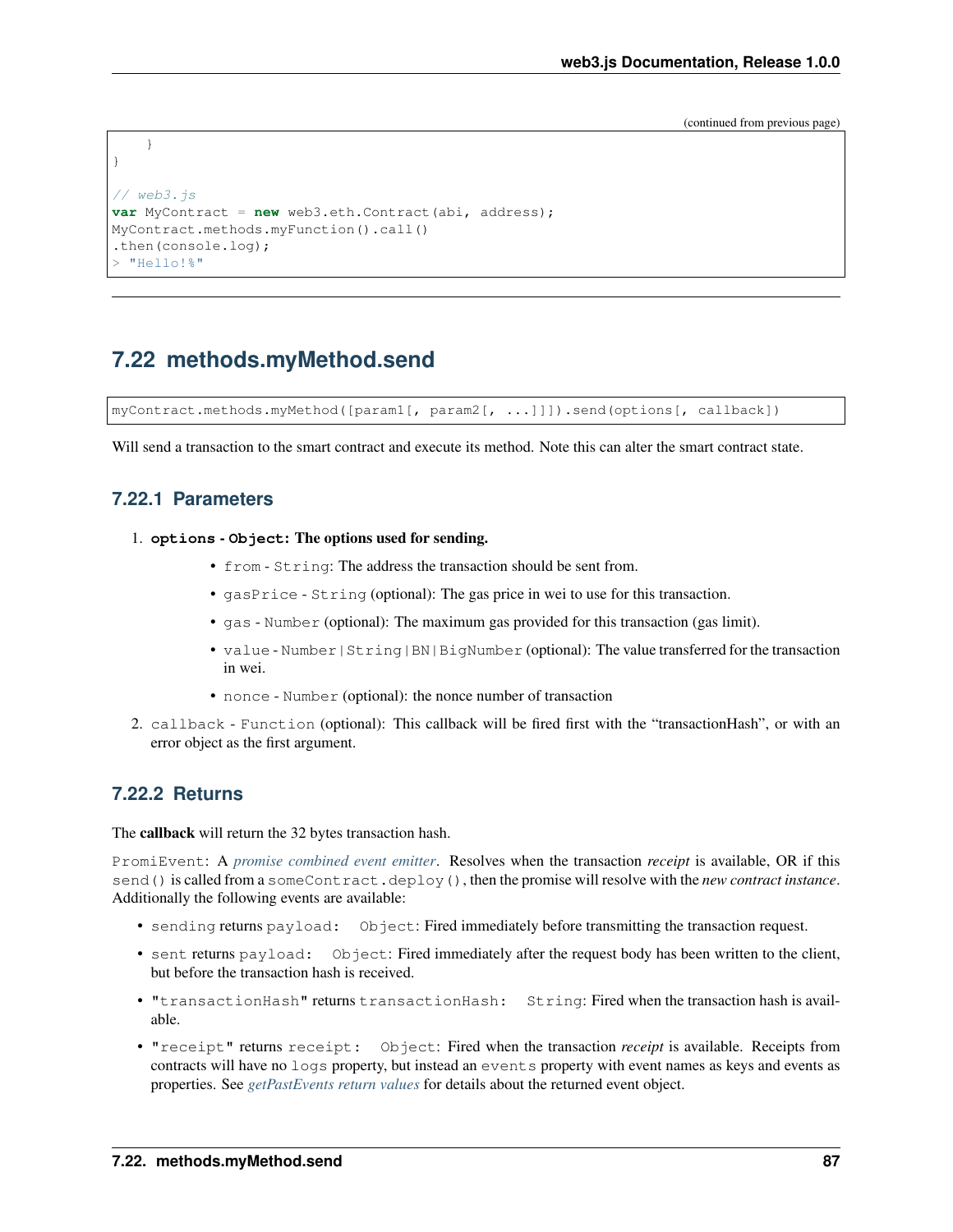- "confirmation" returns confirmation: Number, receipt: Object, latestBlockHash: String: Fired for every confirmation up to the 24th confirmation.
- "error" returns error: Error: Fired if an error occurs during sending. If the transaction was rejected by the network with a receipt, the receipt will be available as a property on the error object.

### **7.22.3 Example**

```
// using the callback
myContract.methods.myMethod(123).send({from:
˓→'0xde0B295669a9FD93d5F28D9Ec85E40f4cb697BAe'}, function(error, transactionHash){
    ...
});
// using the promise
myContract.methods.myMethod(123).send({from:
˓→'0xde0B295669a9FD93d5F28D9Ec85E40f4cb697BAe'})
.then(function(receipt){
    // receipt can also be a new contract instance, when coming from a "contract.
\rightarrowdeploy({...}).send()"
});
// using the event emitter
myContract.methods.myMethod(123).send({from:
˓→'0xde0B295669a9FD93d5F28D9Ec85E40f4cb697BAe'})
.on('transactionHash', function(hash){
    ...
})
.on('confirmation', function(confirmationNumber, receipt){
    ...
})
.on('receipt', function(receipt){
    // receipt example
    console.log(receipt);
    > 1"transactionHash":
˓→"0x9fc76417374aa880d4449a1f7f31ec597f00b1f6f3dd2d66f4c9c6c445836d8b",
        "transactionIndex": 0,
        "blockHash":
˓→"0xef95f2f1ed3ca60b048b4bf67cde2195961e0bba6f70bcbea9a2c4e133e34b46",
        "blockNumber": 3,
        "contractAddress": "0x11f4d0A3c12e86B4b5F39B213F7E19D048276DAe",
        "cumulativeGasUsed": 314159,
        "gasUsed": 30234,
        "events": {
            "MyEvent": {
                returnValues: {
                    myIndexedParam: 20,
                    myOtherIndexedParam: '0x123456789...',
                    myNonIndexParam: 'My String'
                },
                raw: {
                    data:
˓→'0x7f9fade1c0d57a7af66ab4ead79fade1c0d57a7af66ab4ead7c2c2eb7b11a91385',
                    topics: [
˓→'0xfd43ade1c09fade1c0d57a7af66ab4ead7c2c2eb7b11a91ffdd57a7af66ab4ead7',
 →'0x7f9fade1c0d57a7af66ab4ead79fade1c0d57a7af66ab4ead7c2c2eb7b11a91385'[continues on next page)
```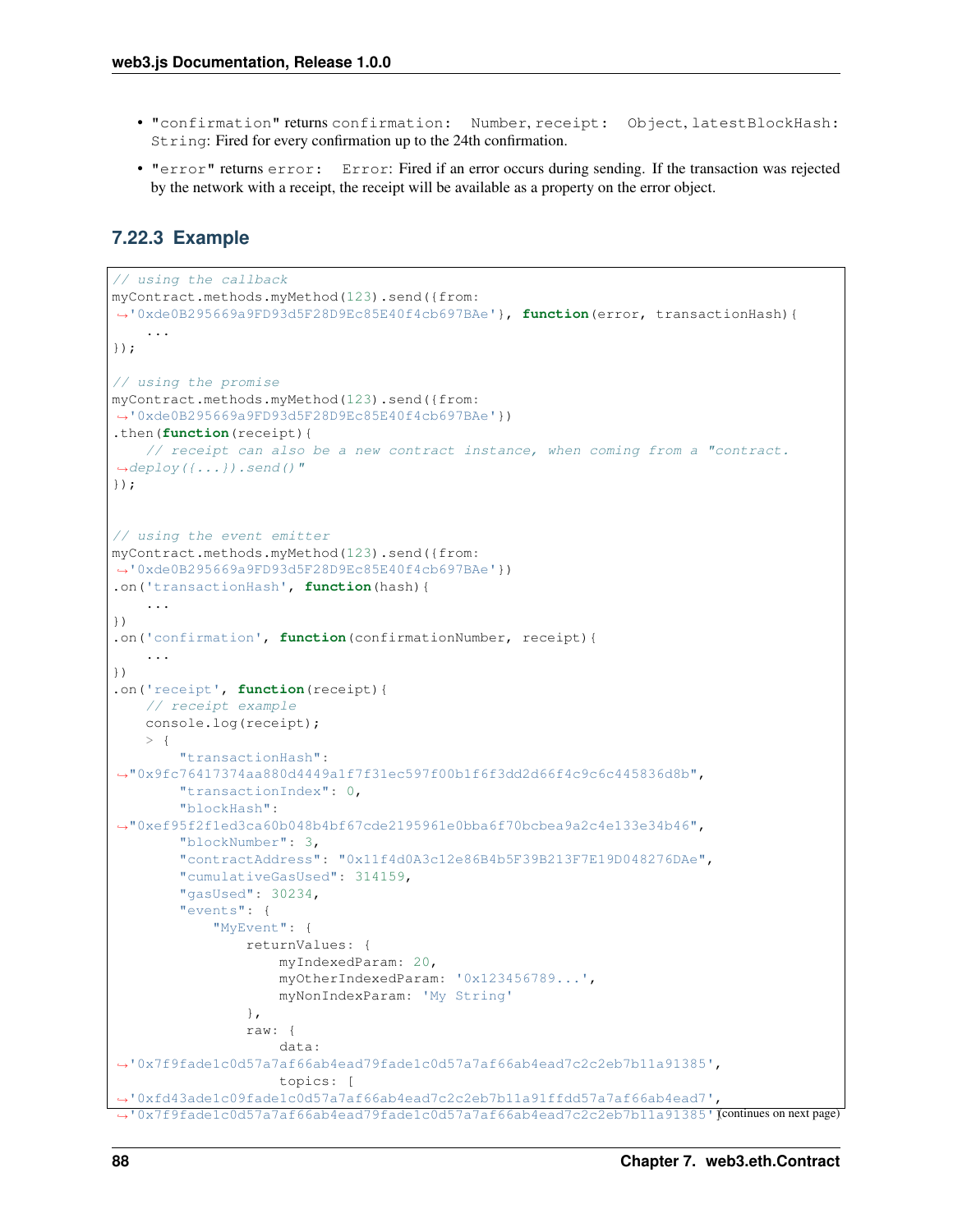(continued from previous page)

```
},
                event: 'MyEvent',
                signature:
˓→'0xfd43ade1c09fade1c0d57a7af66ab4ead7c2c2eb7b11a91ffdd57a7af66ab4ead7',
                logIndex: 0,
                transactionIndex: 0,
                transactionHash:
˓→'0x7f9fade1c0d57a7af66ab4ead79fade1c0d57a7af66ab4ead7c2c2eb7b11a91385',
                blockHash:
˓→'0xfd43ade1c09fade1c0d57a7af66ab4ead7c2c2eb7b11a91ffdd57a7af66ab4ead7',
                blockNumber: 1234,
                address: '0xde0B295669a9FD93d5F28D9Ec85E40f4cb697BAe'
            },
            "MyOtherEvent": {
                ...
            },
            "MyMultipleEvent":[{...}, {...}] \text{...} / If there are multiple of the same
˓→event, they will be in an array
        }
    }
})
.on('error', function(error, receipt) { // If the transaction was rejected by the
˓→network with a receipt, the second parameter will be the receipt.
    ...
});
```
### <span id="page-96-0"></span>**7.23 methods.myMethod.estimateGas**

```
myContract.methods.myMethod([param1[, param2[, ...]]]).estimateGas(options[,
˓→callback])
```
Returns the amount of gas consumed by executing the method locally without creating a new transaction on the blockchain. The returned amount can be used as a gas estimate for executing the transaction publicly. The actual gas used can be different when sending the transaction later, as the state of the smart contract can be different at that time.

Note: You must specify a from address otherwise you may experience odd behavior.

### **7.23.1 Parameters**

```
1. options - Object (optional): The options used for calling.
```
- from String (optional): The address the call "transaction" should be made from.
- gas Number (optional): The maximum gas provided for this call "transaction" (gas limit). Setting a specific value helps to detect out of gas errors. If all gas is used it will return the same number.
- value Number | String | BN | BigNumber (optional): The value transferred for the call "transaction" in wei.
- 2. callback Function (optional): This callback will be fired with the result of the gas estimation as the second argument, or with an error object as the first argument.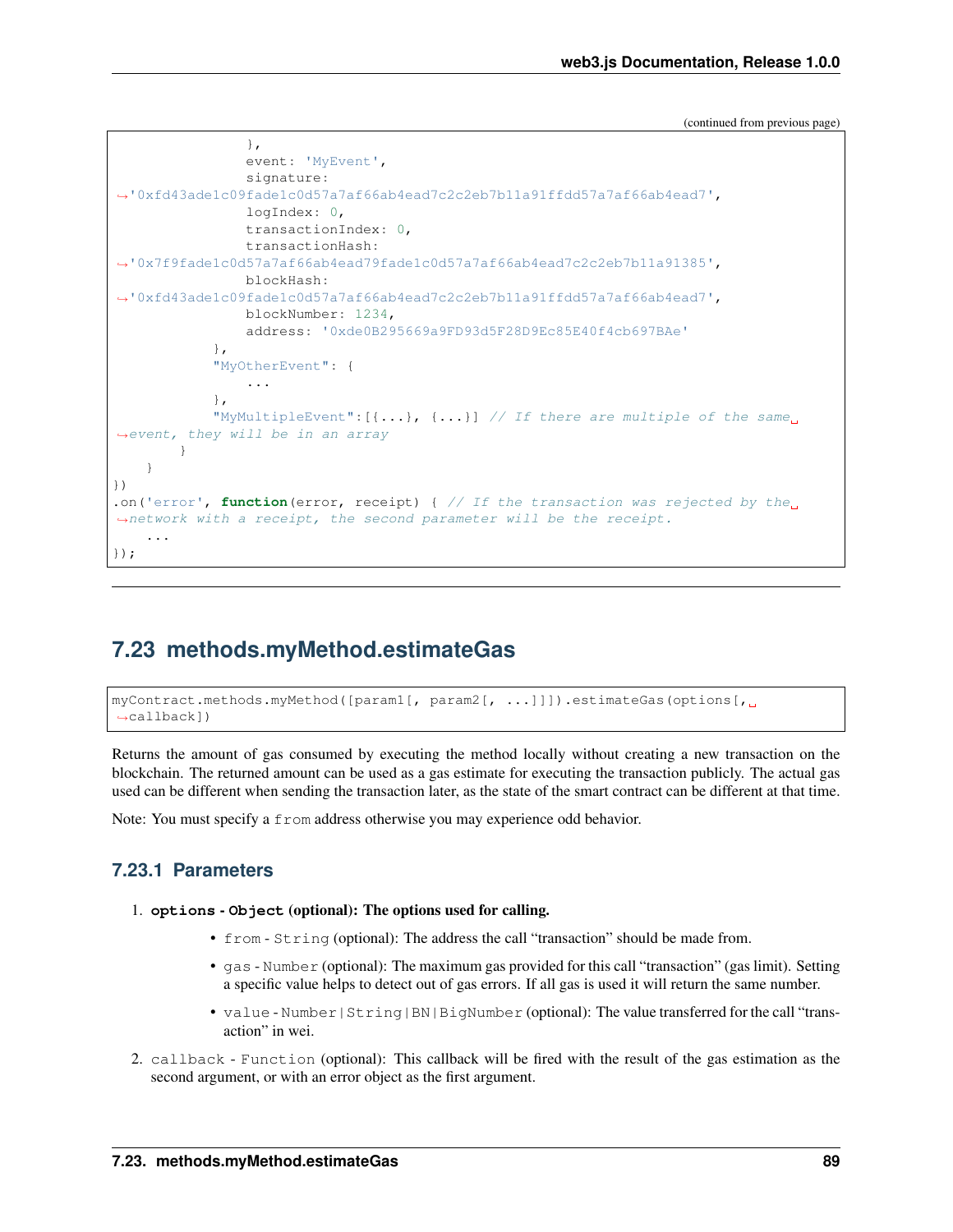### **7.23.2 Returns**

Promise returns Number: The gas amount estimated.

#### **7.23.3 Example**

```
// using the callback
myContract.methods.myMethod(123).estimateGas({gas: 5000000}, function(error,
˓→gasAmount){
    if(gasAmount == 5000000)
        console.log('Method ran out of gas');
});
// using the promise
myContract.methods.myMethod(123).estimateGas({from:
˓→'0xde0B295669a9FD93d5F28D9Ec85E40f4cb697BAe'})
.then(function(gasAmount){
    ...
})
.catch(function(error){
    ...
});
```
### <span id="page-97-0"></span>**7.24 methods.myMethod.encodeABI**

myContract.methods.myMethod([param1[, param2[, ...]]]).encodeABI()

Encodes the ABI for this method. The resulting hex string is 32-bit function signature hash plus the passed parameters in Solidity tightly packed format. This can be used to send a transaction, call a method, or pass it into another smart contract's method as arguments. Set the *data* field on *web3.eth.sendTransaction* options as the *encodeABI()* result and it is the same as calling the contract method with *contract.myMethod.send()*.

Some use cases for *encodeABI()* include: preparing a smart contract transaction for a multisignature wallet, working with offline wallets and cold storage and creating transaction payload for complex smart contract proxy calls.

### **7.24.1 Parameters**

none

### **7.24.2 Returns**

String: The encoded ABI byte code to send via a transaction or call.

#### **7.24.3 Example**

```
myContract.methods.myMethod(123).encodeABI();
  > '0x58cf5f1000000000000000000000000000000000000000000000000000000000000007B'
```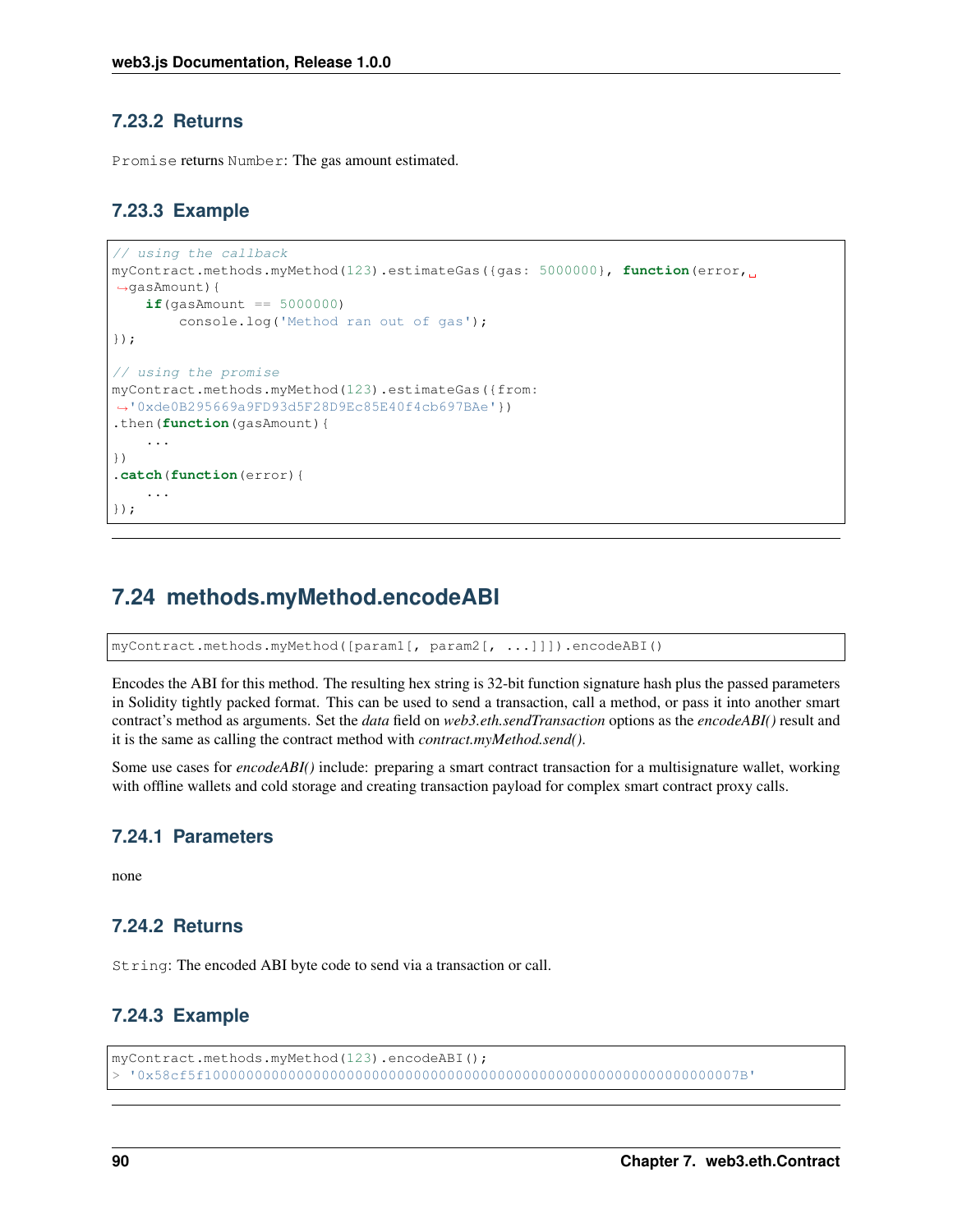### <span id="page-98-0"></span>**7.25 methods.myMethod.createAccessList**

```
myContract.methods.myMethod([param1[, param2[, ...]]]).createAccessList(options,
˓→blockHashOrBlockNumber [, callback])
```
Will call to create an access list a method execution will access when executed in the EVM. Note: Currently *eth\_createAccessList* seems to only be supported by Geth. Note: You must specify a from address and gas if it's not specified in options when instantiating parent contract object (e.g. new web3.eth. Contract(jsonInterface[, address][, options])).

### **7.25.1 Parameters**

- 1. **options Object**: The options used for calling.
	- from String: The address the call "transaction" should be made from.
	- gas Number (optional): The maximum gas provided for this call "transaction" (gas limit). Setting a specific value helps to detect out of gas errors. Access list response will return amount of gas used.
- 2. block String|Number|BN|BigNumber (optional): The block number or hash. Or the string "earliest", "latest" or "pending" as in the *[default block parameter](#page-36-0)*.
- 3. callback Function (optional): This callback will be fired with the result of the access list generation as the second argument, or with an error object as the first argument.

### **7.25.2 Returns**

Promise returns Object: The generated access list for transaction.

```
{
    "accessList": [
        {
            "address": "0x00f5f5f3a25f142fafd0af24a754fafa340f32c7",
            "storageKeys": [
                "0x0000000000000000000000000000000000000000000000000000000000000000"
            ]
        }
   ],
    "gasUsed": "0x644e"
}
```
### **7.25.3 Example**

```
// using the callback
myContract.methods.myMethod(123).createAccessList({from:
˓→'0xde0B295669a9FD93d5F28D9Ec85E40f4cb697BAe', gas: 5000000}, function(error,
˓→accessList){
    ...
});
// using the promise
myContract.methods.myMethod(123).createAccessList({from:
˓→'0xde0B295669a9FD93d5F28D9Ec85E40f4cb697BAe', gas: 5000000})
```
(continues on next page)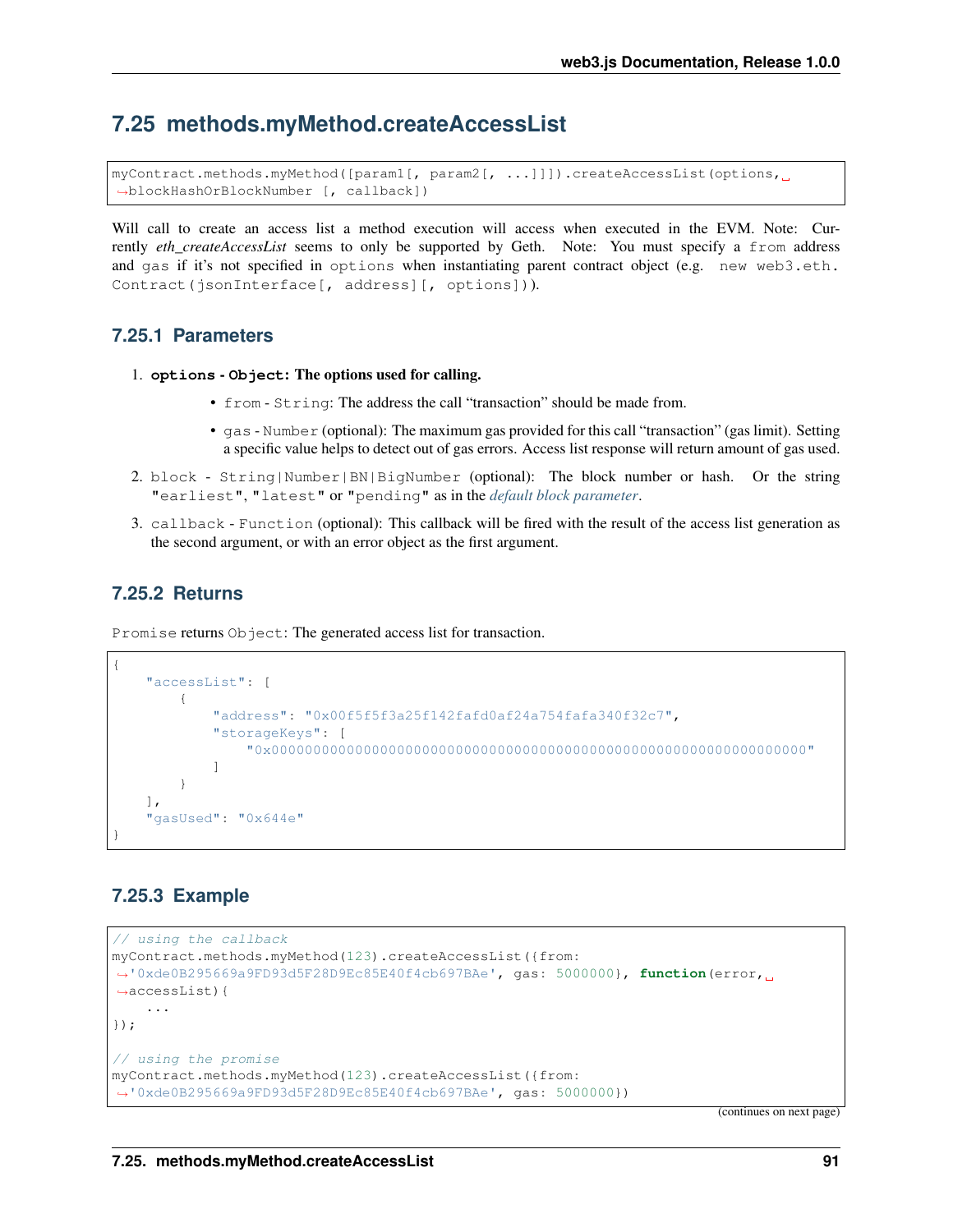(continued from previous page)

```
.then(function(accessList){
    ...
})
.catch(function(error){
    ...
});
```
### **7.26 = Events =**

### **7.27 once**

myContract.once(event[, options], callback)

Subscribes to an event and unsubscribes immediately after the first event or error. Will only fire for a single event.

### **7.27.1 Parameters**

- 1. event String: The name of the event in the contract, or "allEvents" to get all events.
- 2. **options Object** (optional): The options used for deployment.
	- filter Object (optional): Lets you filter events by indexed parameters, e.g. {filter: {myNumber: [12,13]}} means all events where "myNumber" is 12 or 13.
	- topics Array (optional): This allows you to manually set the topics for the event filter. If given the filter property and event signature, (topic[0]) will not be set automatically. Each topic can also be a nested array of topics that behaves as "or" operation between the given nested topics.
- 3. callback Function: This callback will be fired for the first *event* as the second argument, or an error as the first argument. See *[getPastEvents return values](#page-100-0)* for details about the event structure.

### **7.27.2 Returns**

undefined

### **7.27.3 Example**

```
myContract.once('MyEvent', {
   filter: {myIndexedParam: [20,23], myOtherIndexedParam: '0x123456789...'}, //
˓→Using an array means OR: e.g. 20 or 23
    fromBlock: 0
}, function(error, event){ console.log(event); });
// event output example
> {
    returnValues: {
```
(continues on next page)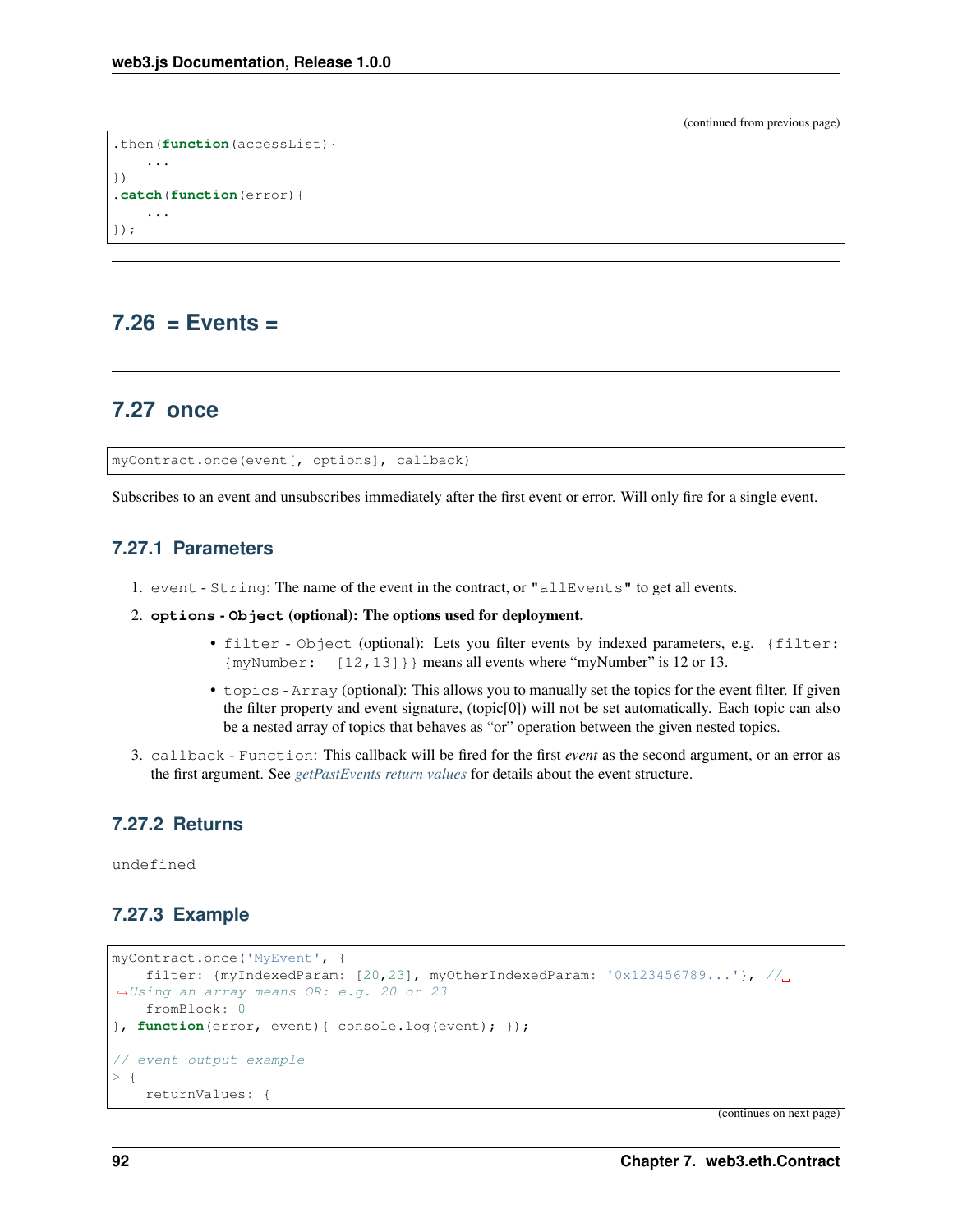(continued from previous page)

```
myIndexedParam: 20,
       myOtherIndexedParam: '0x123456789...',
       myNonIndexParam: 'My String'
    },
   raw: {
        data: '0x7f9fade1c0d57a7af66ab4ead79fade1c0d57a7af66ab4ead7c2c2eb7b11a91385',
        topics: ['0xfd43ade1c09fade1c0d57a7af66ab4ead7c2c2eb7b11a91ffdd57a7af66ab4ead7
˓→', '0x7f9fade1c0d57a7af66ab4ead79fade1c0d57a7af66ab4ead7c2c2eb7b11a91385']
   },
   event: 'MyEvent',
   signature: '0xfd43ade1c09fade1c0d57a7af66ab4ead7c2c2eb7b11a91ffdd57a7af66ab4ead7',
   logIndex: 0,
   transactionIndex: 0,
   transactionHash:
˓→'0x7f9fade1c0d57a7af66ab4ead79fade1c0d57a7af66ab4ead7c2c2eb7b11a91385',
   blockHash: '0xfd43ade1c09fade1c0d57a7af66ab4ead7c2c2eb7b11a91ffdd57a7af66ab4ead7',
   blockNumber: 1234,
   address: '0xde0B295669a9FD93d5F28D9Ec85E40f4cb697BAe'
}
```
### <span id="page-100-1"></span>**7.28 events**

```
myContract.events.MyEvent([options][, callback])
```
Subscribe to an event.

### **7.28.1 Parameters**

- 1. **options Object** (optional): The options used for deployment.
	- filter Object (optional): Let you filter events by indexed parameters, e.g. {filter:  ${m}\$ Number:  $[12,13]$ } means all events where "myNumber" is 12 or 13.
	- fromBlock Number|String|BN|BigNumber (optional): The block number (greater than or equal to) from which to get events on. Pre-defined block numbers as "earliest", "latest" and "pending" can also be used. For specific range use getPastEvents.
	- topics Array (optional): This allows to manually set the topics for the event filter. If given the filter property and event signature, (topic[0]) will not be set automatically. Each topic can also be a nested array of topics that behaves as "or" operation between the given nested topics.
- 2. callback Function (optional): This callback will be fired for each *event* as the second argument, or an error as the first argument.

### <span id="page-100-0"></span>**7.28.2 Returns**

EventEmitter: The event emitter has the following events:

- "data" returns Object: Fires on each incoming event with the event object as argument.
- "changed" returns Object: Fires on each event which was removed from the blockchain. The event will have the additional property "removed: true".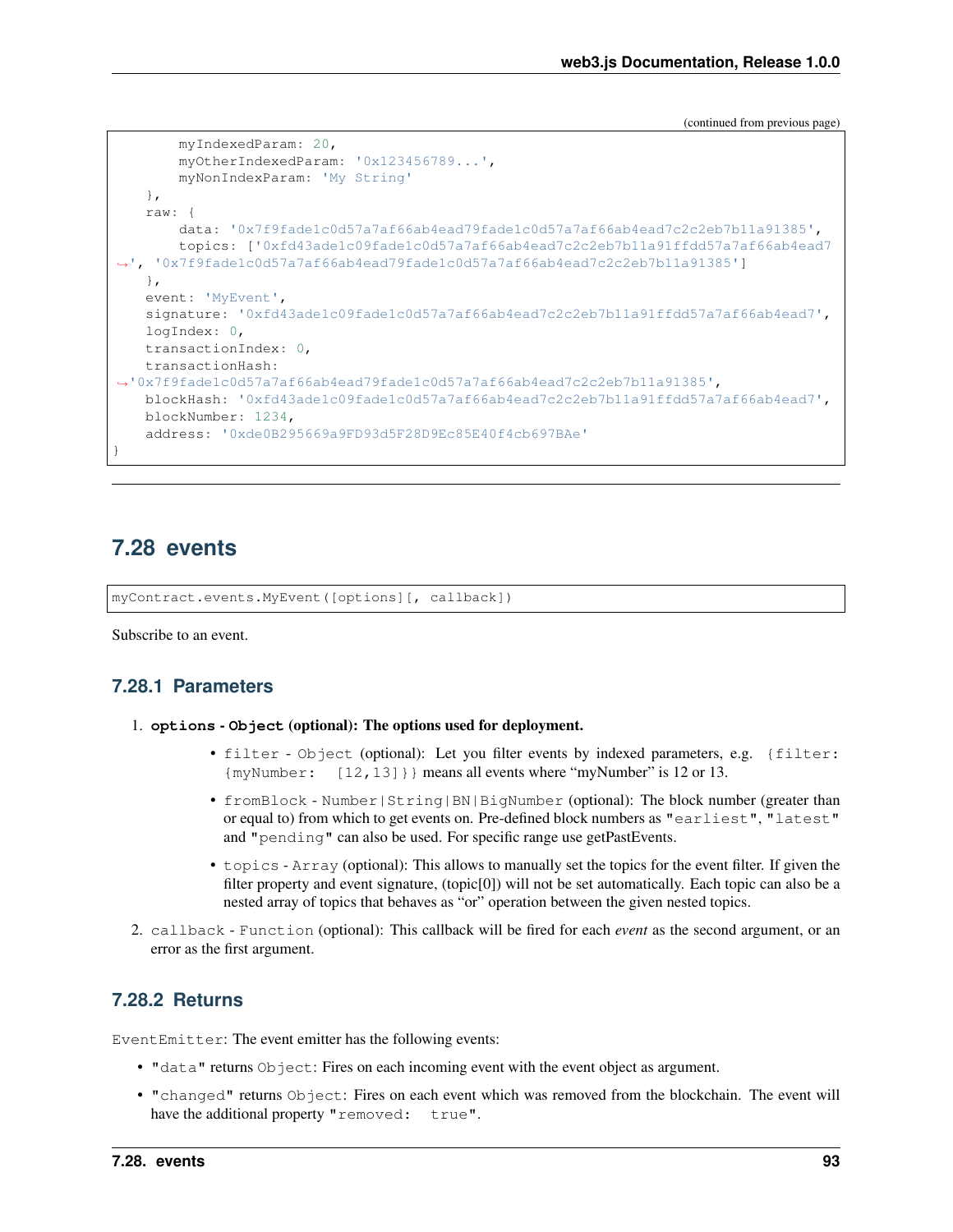- "error" returns Object: Fires when an error in the subscription occours.
- "connected" returns String: Fires once after the subscription successfully connected. Returns the subscription id.

The structure of the returned event Object looks as follows:

- event String: The event name.
- signature String|Null: The event signature, null if it's an anonymous event.
- address String: Address this event originated from.
- returnValues Object: The return values coming from the event, e.g. {myVar: 1, myVar2: '0x234...'}.
- logIndex Number: Integer of the event index position in the block.
- transactionIndex Number: Integer of the transaction's index position the event was created in.
- transactionHash 32 Bytes String: Hash of the transaction this event was created in.
- blockHash 32 Bytes String: Hash of the block this event was created in. null when it's still pending.
- blockNumber Number: The block number this log was created in. null when still pending.
- raw.data String: The data containing non-indexed log parameter.
- raw.topics Array: An array with max 4 32 Byte topics, topic 1-3 contains indexed parameters of the event.

#### **7.28.3 Example**

```
myContract.events.MyEvent({
    filter: \{myIndexedParam: [20, 23], myOtherIndexedParam: '0x123456789...'}, //
˓→Using an array means OR: e.g. 20 or 23
   fromBlock: 0
}, function(error, event){ console.log(event); })
.on("connected", function(subscriptionId){
    console.log(subscriptionId);
})
.on('data', function(event){
    console.log(event); // same results as the optional callback above
})
.on('changed', function(event){
    // remove event from local database
})
.on('error', function(error, receipt) { // If the transaction was rejected by the<sub>d</sub>
˓→network with a receipt, the second parameter will be the receipt.
    ...
});
// event output example
> {
    returnValues: {
        myIndexedParam: 20,
        myOtherIndexedParam: '0x123456789...',
       myNonIndexParam: 'My String'
    },
    raw: {
        data: '0x7f9fade1c0d57a7af66ab4ead79fade1c0d57a7af66ab4ead7c2c2eb7b11a91385',
```
(continues on next page)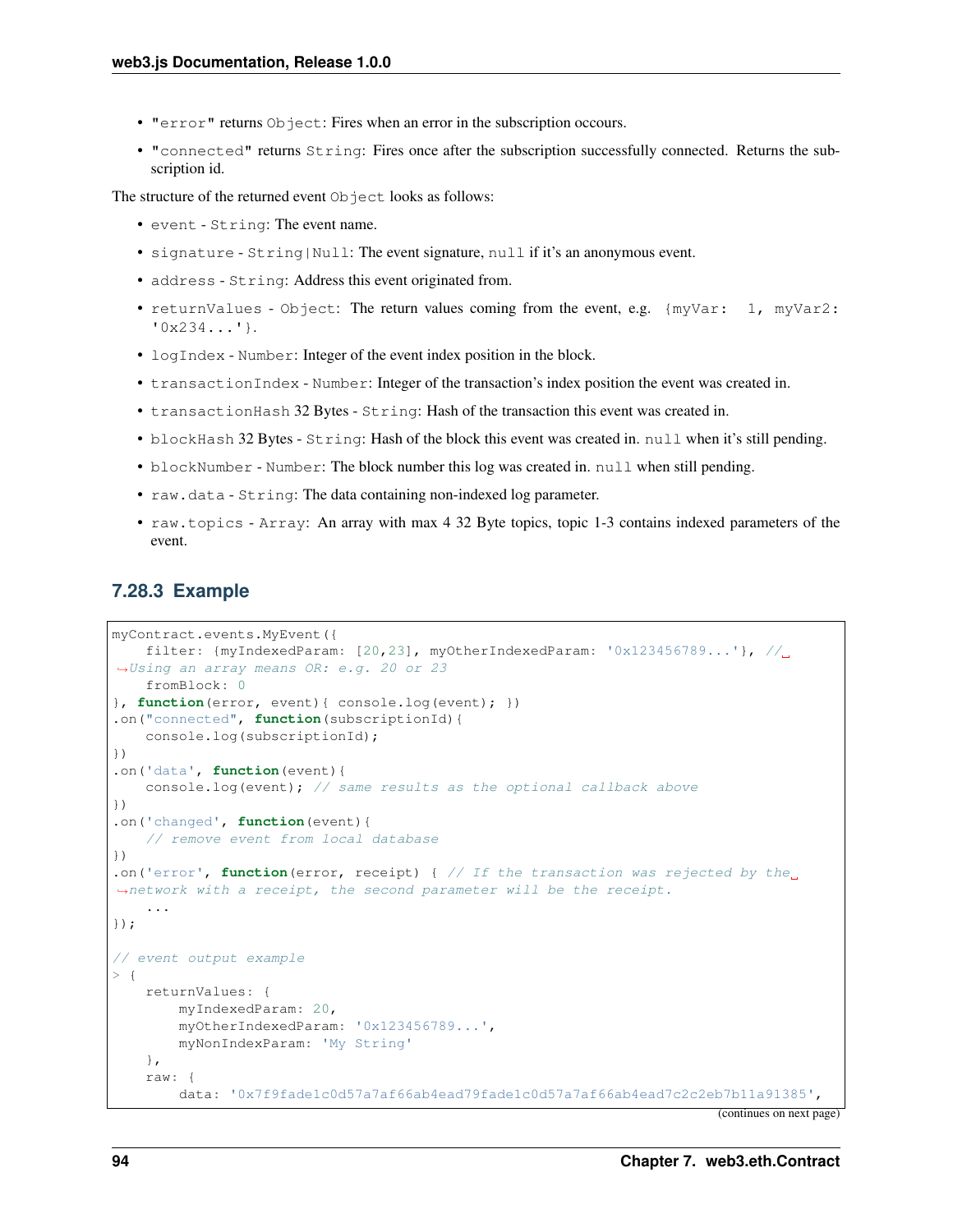(continued from previous page)

```
topics: ['0xfd43ade1c09fade1c0d57a7af66ab4ead7c2c2eb7b11a91ffdd57a7af66ab4ead7
˓→', '0x7f9fade1c0d57a7af66ab4ead79fade1c0d57a7af66ab4ead7c2c2eb7b11a91385']
   },
   event: 'MyEvent',
   signature: '0xfd43ade1c09fade1c0d57a7af66ab4ead7c2c2eb7b11a91ffdd57a7af66ab4ead7',
   logIndex: 0,
   transactionIndex: 0,
   transactionHash:
˓→'0x7f9fade1c0d57a7af66ab4ead79fade1c0d57a7af66ab4ead7c2c2eb7b11a91385',
   blockHash: '0xfd43ade1c09fade1c0d57a7af66ab4ead7c2c2eb7b11a91ffdd57a7af66ab4ead7',
   blockNumber: 1234,
   address: '0xde0B295669a9FD93d5F28D9Ec85E40f4cb697BAe'
}
```
# **7.29 events.allEvents**

myContract.events.allEvents([options][, callback])

Same as *[events](#page-100-1)* but receives all events from this smart contract. Optionally the filter property can filter those events.

# **7.30 getPastEvents**

myContract.getPastEvents(event[, options][, callback])

Gets past events for this contract.

#### **7.30.1 Parameters**

- 1. event String: The name of the event in the contract, or "allEvents" to get all events.
- 2. **options Object** (optional): The options used for deployment.
	- filter Object (optional): Lets you filter events by indexed parameters, e.g. {filter: {myNumber: [12,13]}} means all events where "myNumber" is 12 or 13.
	- fromBlock Number|String|BN|BigNumber (optional): The block number (greater than or equal to) from which to get events on. Pre-defined block numbers as "earliest", "latest" and "pending" can also be used.
	- toBlock Number | String | BN | BigNumber (optional): The block number (less than or equal to) to get events up to (Defaults to "latest"). Pre-defined block numbers as "earliest", "latest" and "pending" can also be used.
	- topics Array (optional): This allows manually setting the topics for the event filter. If given the filter property and event signature, (topic[0]) will not be set automatically. Each topic can also be a nested array of topics that behaves as "or" operation between the given nested topics.
- 3. callback Function (optional): This callback will be fired with an array of event logs as the second argument, or an error as the first argument.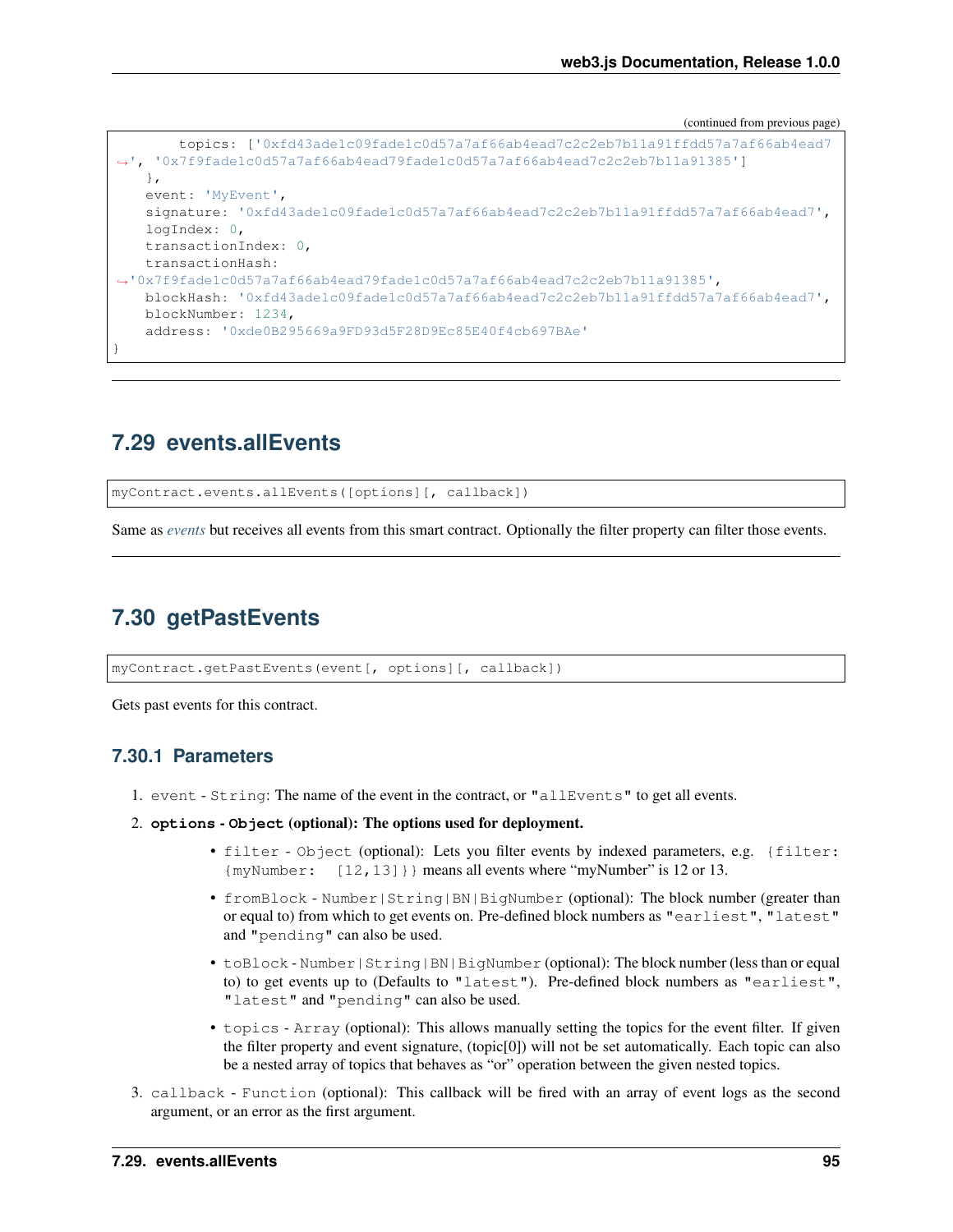### **7.30.2 Returns**

Promise returns Array: An array with the past event Objects, matching the given event name and filter. For the structure of a returned event Object see *[getPastEvents return values](#page-100-0)*.

### **7.30.3 Example**

```
myContract.getPastEvents('MyEvent', {
   filter: {myIndexedParam: [20,23], myOtherIndexedParam: '0x123456789...'}, //
˓→Using an array means OR: e.g. 20 or 23
   fromBlock: 0,
    toBlock: 'latest'
}, function(error, events){ console.log(events); })
.then(function(events){
    console.log(events) // same results as the optional callback above
});
> [{
    returnValues: {
       myIndexedParam: 20,
       myOtherIndexedParam: '0x123456789...',
       myNonIndexParam: 'My String'
   },
   raw: {
        data: '0x7f9fade1c0d57a7af66ab4ead79fade1c0d57a7af66ab4ead7c2c2eb7b11a91385',
        topics: ['0xfd43ade1c09fade1c0d57a7af66ab4ead7c2c2eb7b11a91ffdd57a7af66ab4ead7
˓→', '0x7f9fade1c0d57a7af66ab4ead79fade1c0d57a7af66ab4ead7c2c2eb7b11a91385']
   },
   event: 'MyEvent',
   signature: '0xfd43ade1c09fade1c0d57a7af66ab4ead7c2c2eb7b11a91ffdd57a7af66ab4ead7',
   logIndex: 0,
   transactionIndex: 0,
   transactionHash:
˓→'0x7f9fade1c0d57a7af66ab4ead79fade1c0d57a7af66ab4ead7c2c2eb7b11a91385',
   blockHash: '0xfd43ade1c09fade1c0d57a7af66ab4ead7c2c2eb7b11a91ffdd57a7af66ab4ead7',
   blockNumber: 1234,
    address: '0xde0B295669a9FD93d5F28D9Ec85E40f4cb697BAe'
},{
    ...
}]
```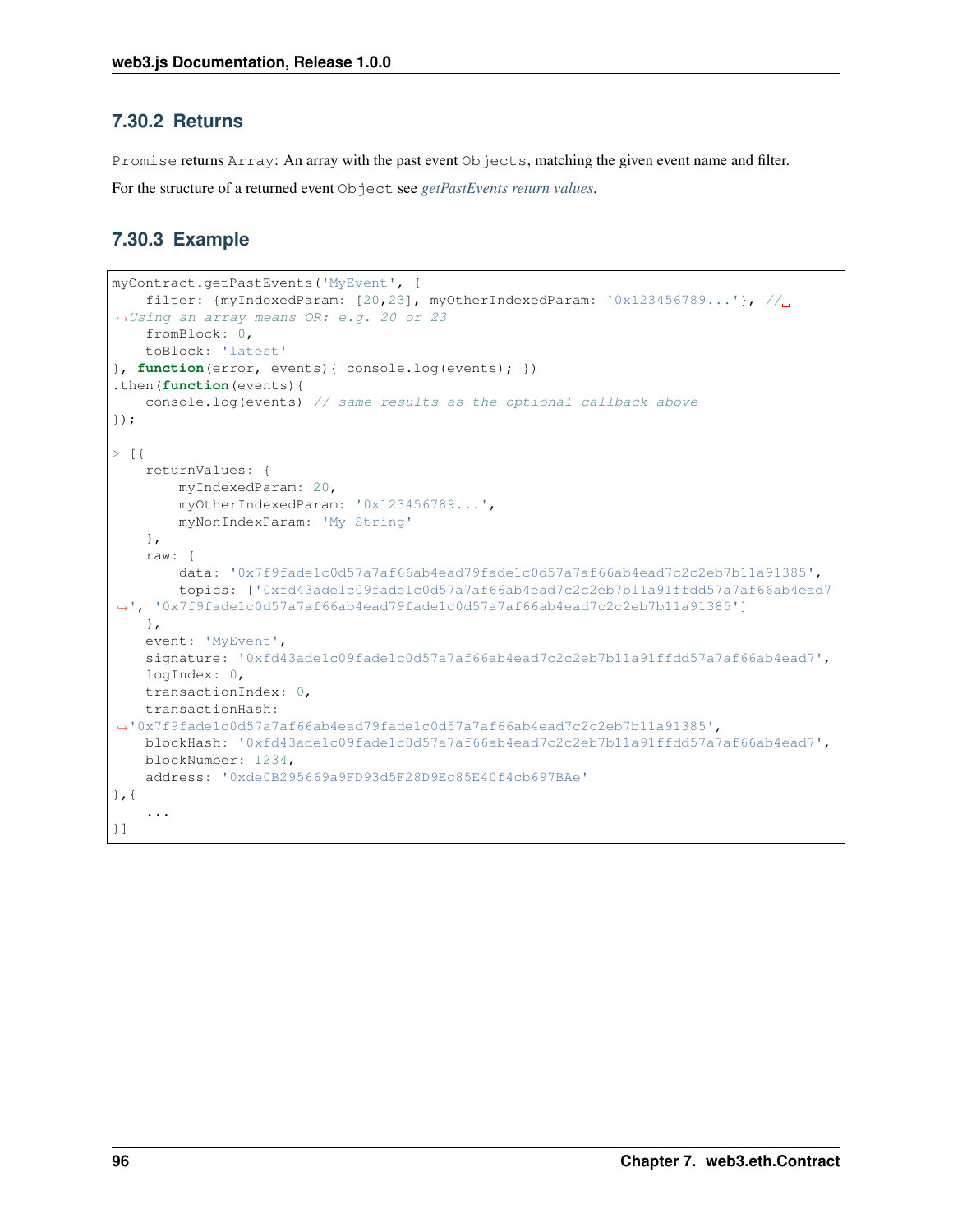# CHAPTER  $8$

web3.eth.accounts

The web3.eth.accounts contains functions to generate Ethereum accounts and sign transactions and data.

Note: This package has NOT been audited and might potentially be unsafe. Take precautions to clear memory properly, store the private keys safely, and test transaction receiving and sending functionality properly before using in production!

To use this package standalone use:

```
var Accounts = require('web3-eth-accounts');
// Passing in the eth or web3 package is necessary to allow retrieving chainId,
˓→gasPrice and nonce automatically
// for accounts.signTransaction().
var accounts = new Accounts('ws://localhost:8546');
```
# **8.1 create**

web3.eth.accounts.create([entropy]);

Generates an account object with private key and public key.

### **8.1.1 Parameters**

1. entropy - String (optional): A random string to increase entropy. If given it should be at least 32 characters. If none is given a random string will be generated using randomhex.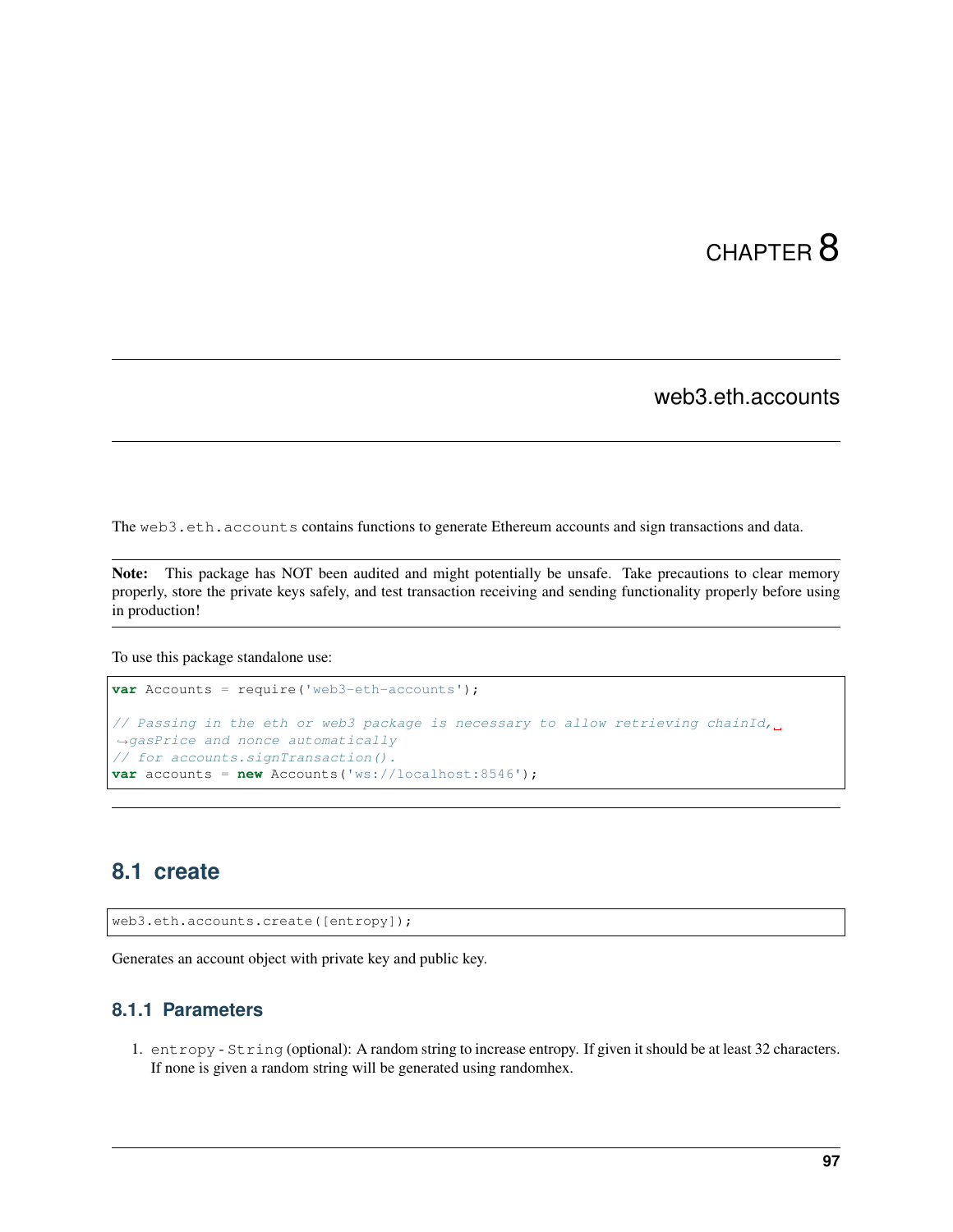### <span id="page-105-0"></span>**8.1.2 Returns**

Object - The account object with the following structure:

- address string: The account address.
- privateKey string: The accounts private key. This should never be shared or stored unencrypted in localstorage! Also make sure to null the memory after usage.
- signTransaction(tx [, callback]) Function: The function to sign transactions. See *[web3.eth.accounts.signTransaction\(\)](#page-106-0)* for more.
- sign(data) Function: The function to sign transactions. See *[web3.eth.accounts.sign\(\)](#page-109-0)* for more.

### **8.1.3 Example**

```
web3.eth.accounts.create();
> {
   address: "0xb8CE9ab6943e0eCED004cDe8e3bBed6568B2Fa01",
   privateKey: "0x348ce564d427a3311b6536bbcff9390d69395b06ed6c486954e971d960fe8709",
   signTransaction: function(tx){...},
   sign: function(data){...},
   encrypt: function(password){...}
}
web3.eth.accounts.create('2435@#@#@±±±±!!!!
˓→678543213456764321§34567543213456785432134567');
> {
   address: "0xF2CD2AA0c7926743B1D4310b2BC984a0a453c3d4",
   privateKey: "0xd7325de5c2c1cf0009fac77d3d04a9c004b038883446b065871bc3e831dcd098",
   signTransaction: function(tx){...},
   sign: function(data){...},
   encrypt: function(password){...}
}
web3.eth.accounts.create(web3.utils.randomHex(32));
> {
   address: "0xe78150FaCD36E8EB00291e251424a0515AA1FF05",
   privateKey: "0xcc505ee6067fba3f6fc2050643379e190e087aeffe5d958ab9f2f3ed3800fa4e",
    signTransaction: function(tx){...},
    sign: function(data){...},
    encrypt: function(password){...}
}
```
# **8.2 privateKeyToAccount**

web3.eth.accounts.privateKeyToAccount(privateKey [, ignoreLength ]);

Creates an account object from a private key.

For more advanced hierarchial address derivation, see [truffle-hd-wallet-provider][\(https://github.com/trufflesuite/](https://github.com/trufflesuite/truffle/tree/develop/packages/hdwallet-provider) [truffle/tree/develop/packages/hdwallet-provider\)](https://github.com/trufflesuite/truffle/tree/develop/packages/hdwallet-provider) package.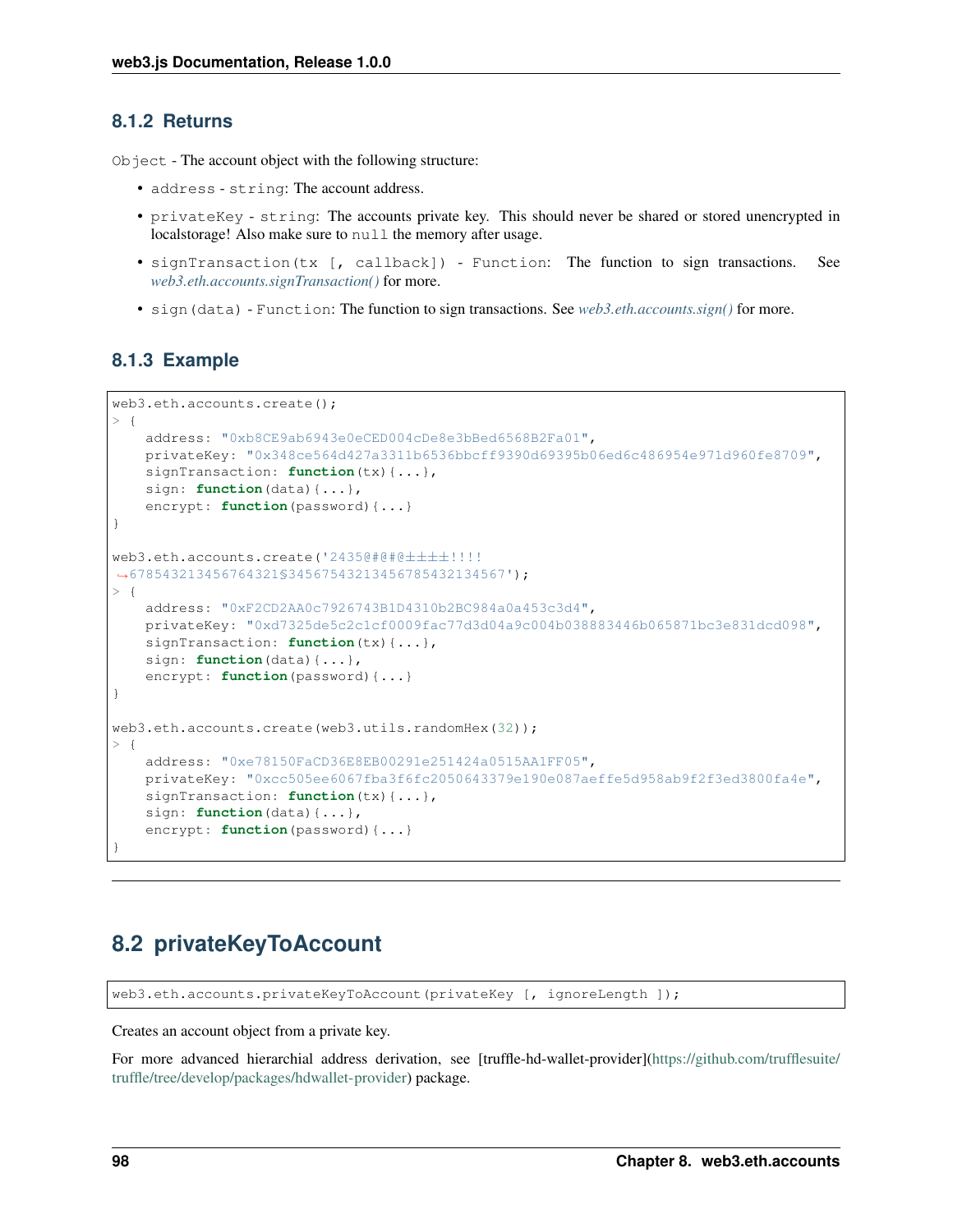### **8.2.1 Parameters**

1. privateKey - String: The private key to import. This is 32 bytes of random data. If you are supplying a hexadecimal number, it must have  $0x$  prefix in order to be in line with other Ethereum libraries. 2. ignoreLength - Boolean: If set to true does the privateKey length not get validated.

### **8.2.2 Returns**

Object - The account object with the *[structure seen here](#page-105-0)*.

#### **8.2.3 Example**

```
web3.eth.accounts.privateKeyToAccount(
˓→'0x348ce564d427a3311b6536bbcff9390d69395b06ed6c486954e971d960fe8709');
> {
    address: '0xb8CE9ab6943e0eCED004cDe8e3bBed6568B2Fa01',
    privateKey: '0x348ce564d427a3311b6536bbcff9390d69395b06ed6c486954e971d960fe8709',
    signTransaction: function(tx){...},
    sign: function(data){...},
    encrypt: function(password){...}
}
```
### <span id="page-106-0"></span>**8.3 signTransaction**

web3.eth.accounts.signTransaction(tx, privateKey [, callback]);

Signs an Ethereum transaction with a given private key.

### **8.3.1 Parameters**

- 1. **tx Object**: The transaction object as follows:
	- nonce String: (optional) The nonce to use when signing this transaction. Default will use *[web3.eth.getTransactionCount\(\)](#page-56-0)*.
	- chainId String: (optional) The chain id to use when signing this transaction. Default will use web3.eth.getChainId(). Web3 will ignore this field if *common.customChain.chainId* is provided.
	- to String: (optional) The recevier of the transaction, can be empty when deploying a contract.
	- data String: (optional) The call data of the transaction, can be empty for simple value transfers.
	- value String: (optional) The value of the transaction in wei.
	- gasPrice String: (optional) The gas price set by this transaction, if empty, it will use *[web3.eth.getGasPrice\(\)](#page-45-0)*
	- gas String: The gas provided by the transaction.
	- chain String: (optional) Defaults to mainnet.
	- hardfork String: (optional) Defaults to berlin.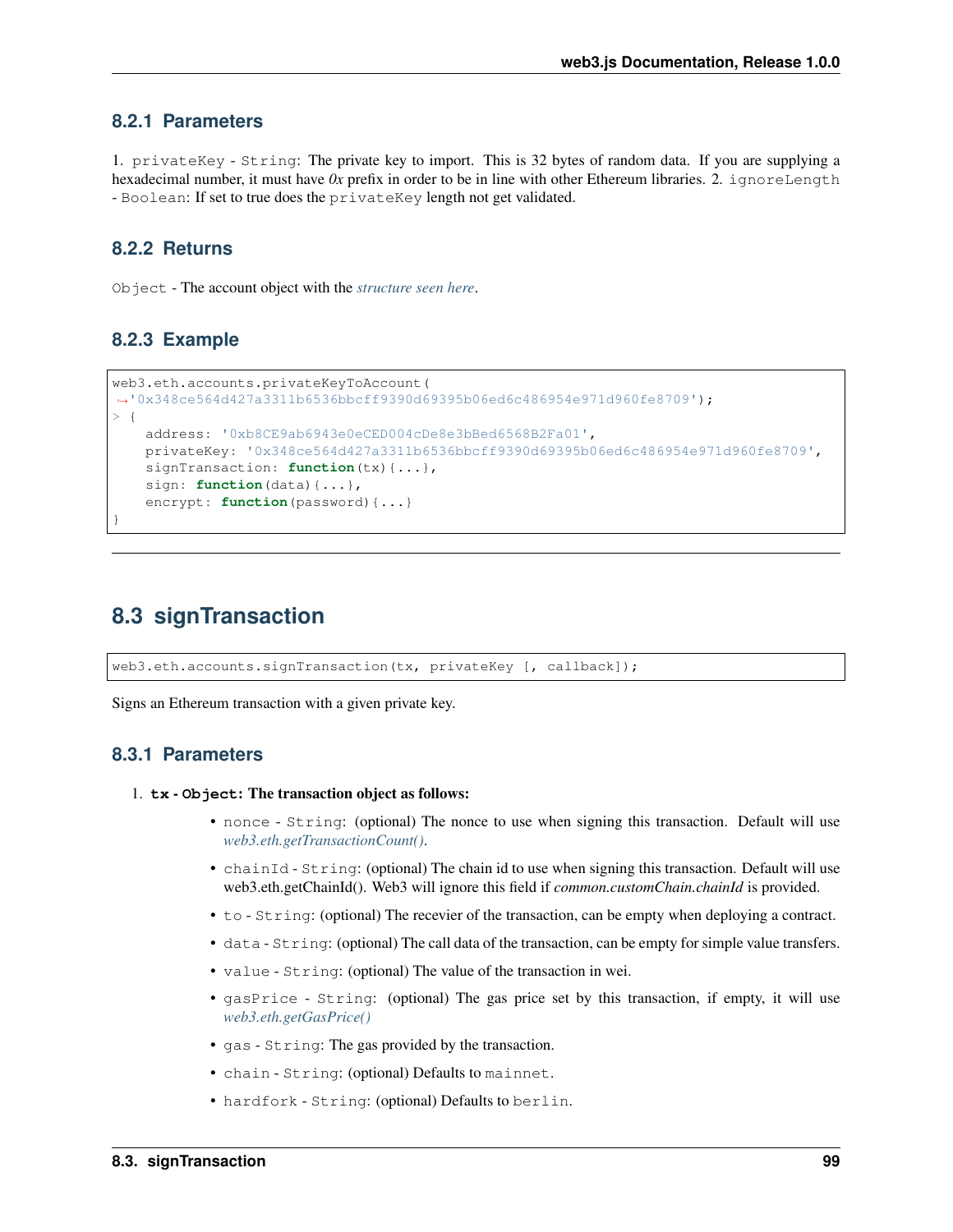- **common Object**: (optional) The common object
	- **customChain Object**: The custom chain properties
		- \* name string: (optional) The name of the chain
		- \* networkId number: Network ID of the custom chain
		- \* chainId number: Chain ID of the custom chain
	- baseChain string: (optional) mainnet, goerli, kovan, rinkeby, or ropsten
	- hardfork string: (optional) chainstart, homestead, dao, tangerineWhistle, spuriousDragon, byzantium, constantinople, petersburg, istanbul, or berlin
- 2. privateKey String: The private key to sign with.
- 3. callback Function: (optional) Optional callback, returns an error object as first parameter and the result as second.

### **8.3.2 Returns**

**Promise** returning **Object**: The signed data RLP encoded transaction, or if **returnSignature** is **true** the signature values as follows:

- messageHash String: The hash of the given message.
- r String: First 32 bytes of the signature
- s String: Next 32 bytes of the signature
- v String: Recovery value + 27
- rawTransaction String: The RLP encoded transaction, ready to be send using *[web3.eth.sendSignedTransaction](#page-59-0)*.
- transactionHash String: The transaction hash for the RLP encoded transaction.

#### **8.3.3 Example**

```
web3.eth.accounts.signTransaction({
    to: '0xF0109fC8DF283027b6285cc889F5aA624EaC1F55',
    value: '1000000000',
    gas: 2000000
}, '0x4c0883a69102937d6231471b5dbb6204fe5129617082792ae468d01a3f362318')
.then(console.log);
> {
    messageHash: '0x31c2f03766b36f0346a850e78d4f7db2d9f4d7d54d5f272a750ba44271e370b1',
    v: '0x25',
    r: '0xc9cf86333bcb065d140032ecaab5d9281bde80f21b9687b3e94161de42d51895',
    s: '0x727a108a0b8d101465414033c3f705a9c7b826e596766046ee1183dbc8aeaa68',
    rawTransaction:
˓→'0xf869808504e3b29200831e848094f0109fc8df283027b6285cc889f5aa624eac1f55843b9aca008025a0c9cf86333bcb065d140032ecaab5d9281bde80f21b9687b3e94161de42d51895a0727a108a0b8d101465414033c3f705a9c7b826e596766046ee1183dbc8aeaa68
˓→'
    transactionHash:
˓→'0xde8db924885b0803d2edc335f745b2b8750c8848744905684c20b987443a9593'
}
```
(continues on next page)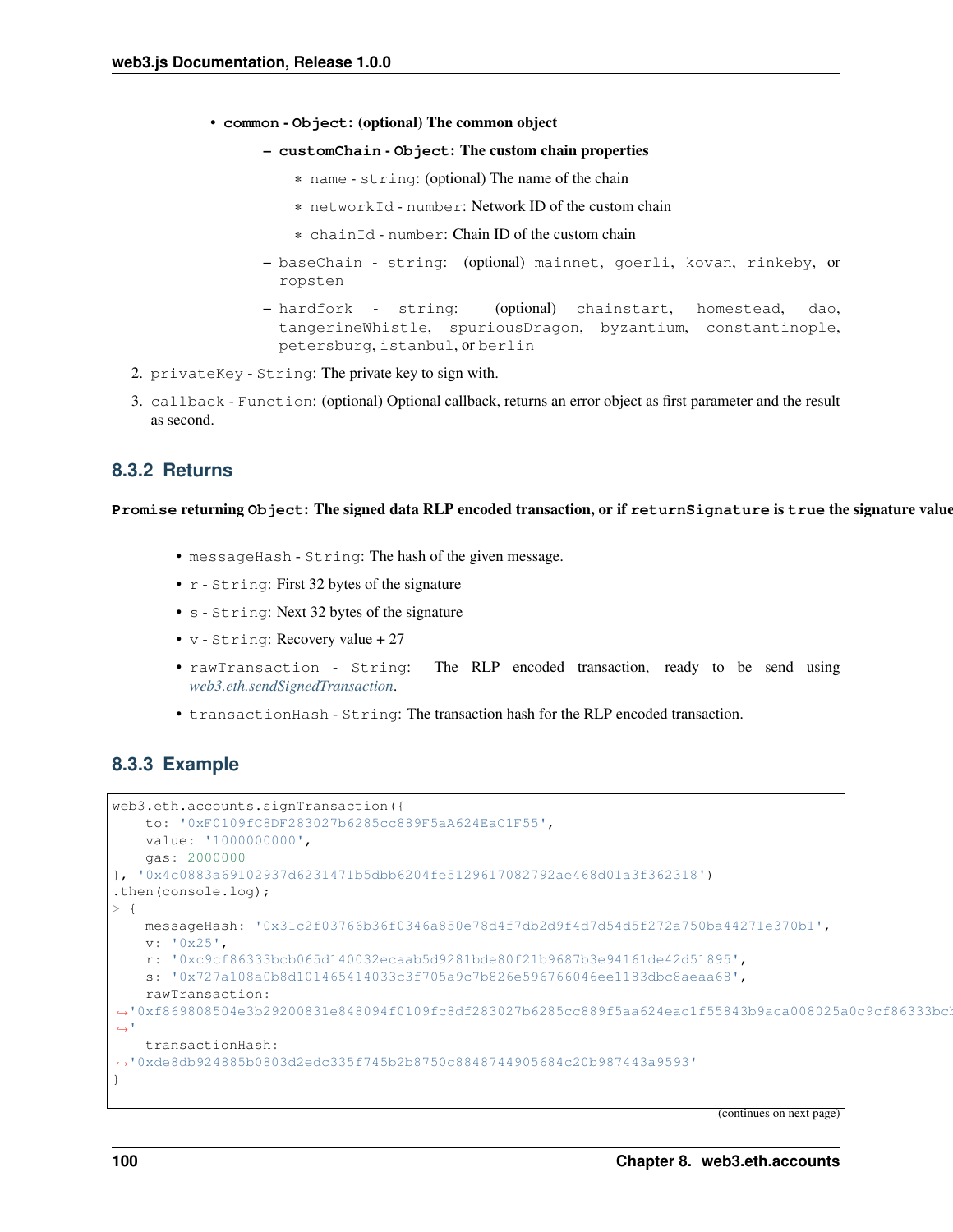(continued from previous page)

```
web3.eth.accounts.signTransaction({
   to: '0xF0109fC8DF283027b6285cc889F5aA624EaC1F55',
    value: '1000000000',
    gas: 2000000,
    gasPrice: '234567897654321',
    nonce: 0,
    chainId: 1
}, '0x4c0883a69102937d6231471b5dbb6204fe5129617082792ae468d01a3f362318')
.then(console.log);
> {
    messageHash: '0x6893a6ee8df79b0f5d64a180cd1ef35d030f3e296a5361cf04d02ce720d32ec5',
    r: '0x9ebb6ca057a0535d6186462bc0b465b561c94a295bdb0621fc19208ab149a9c',
    s: '0x440ffd775ce91a833ab410777204d5341a6f9fa91216a6f3ee2c051fea6a0428',
    v: '0x25',
    rawTransaction:
˓→'0xf86a8086d55698372431831e848094f0109fc8df283027b6285cc889f5aa624eac1f55843b9aca008025a009ebb6ca057a0535d6186462bc0b465b561c94a295bdb0621fc19208ab149a9ca0440ffd775ce91a833ab410777204d5341a6f9fa91216a6f3ee2c051fea6a0428
˓→'
    transactionHash:
˓→'0xd8f64a42b57be0d565f385378db2f6bf324ce14a594afc05de90436e9ce01f60'
}
// or with a common
web3.eth.accounts.signTransaction({
   to: '0xF0109fC8DF283027b6285cc889F5aA624EaC1F55',
   value: '1000000000',
   gas: 2000000
    common: {
      baseChain: 'mainnet',
      hardfork: 'petersburg',
      customChain: {
        name: 'custom-chain',
         chainId: 1,
        networkId: 1
      }
    }
}, '0x4c0883a69102937d6231471b5dbb6204fe5129617082792ae468d01a3f362318')
.then(console.log);
```
# **8.4 recoverTransaction**

web3.eth.accounts.recoverTransaction(rawTransaction);

Recovers the Ethereum address which was used to sign the given RLP encoded transaction.

#### **8.4.1 Parameters**

1. signature - String: The RLP encoded transaction.

#### **8.4.2 Returns**

String: The Ethereum address used to sign this transaction.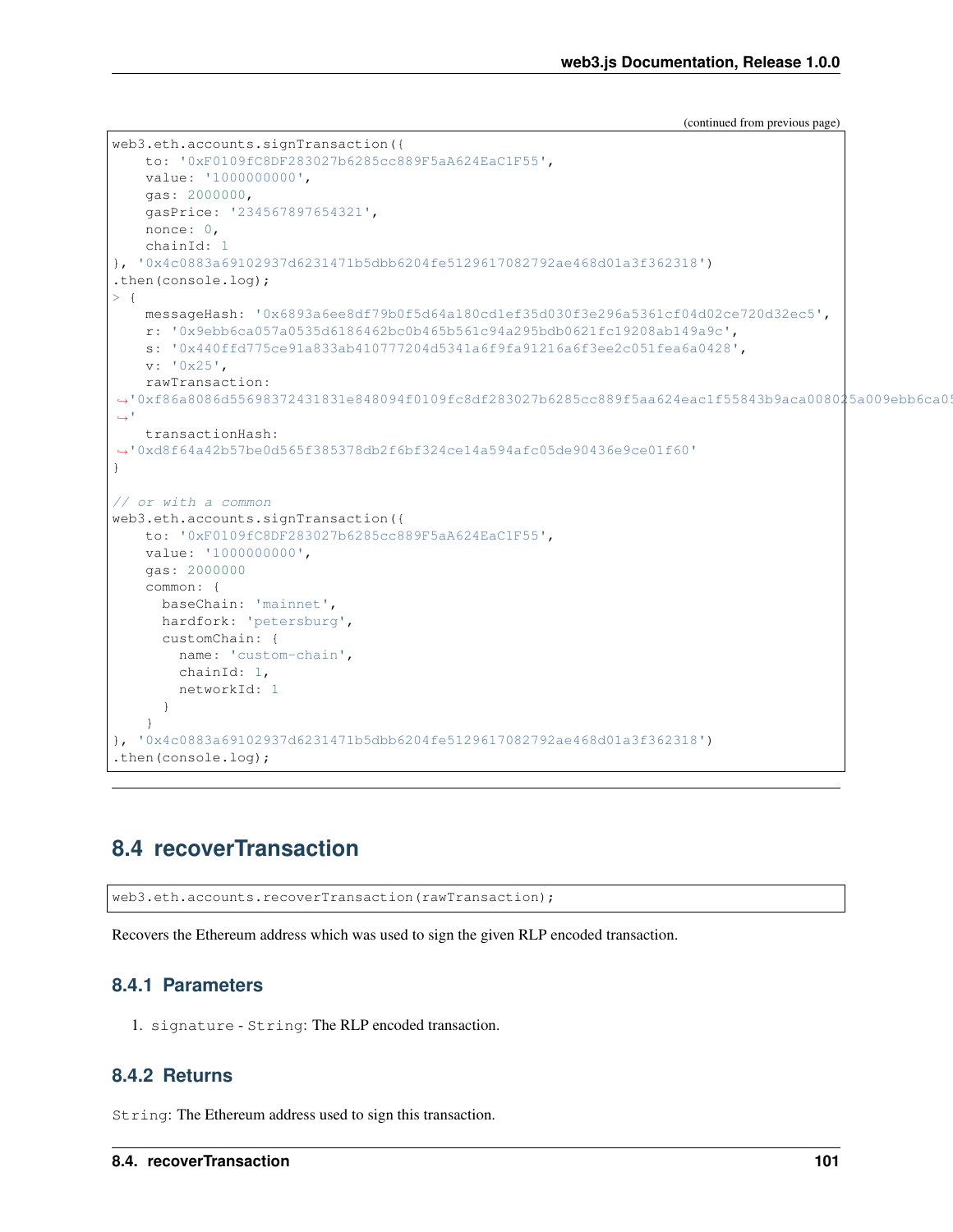### **8.4.3 Example**

```
web3.eth.accounts.recoverTransaction(
\rightarrow'0xf86180808401ef364594f0109fc8df283027b6285cc889f5aa624eac1f5580801ca031573280d608f7$137e33fc1465
\leftrightarrow');
> "0xF0109fC8DF283027b6285cc889F5aA624EaC1F55"
```
# **8.5 hashMessage**

```
web3.eth.accounts.hashMessage(message);
```
Hashes the given message to be passed *[web3.eth.accounts.recover\(\)](#page-110-0)* function. The data will be UTF-8 HEX decoded and enveloped as follows: "\x19Ethereum Signed Message:\n" + message.length + message and hashed using keccak256.

### **8.5.1 Parameters**

1. message - String: A message to hash, if its HEX it will be UTF8 decoded before.

### **8.5.2 Returns**

String: The hashed message

### **8.5.3 Example**

```
web3.eth.accounts.hashMessage("Hello World")
> "0xa1de988600a42c4b4ab089b619297c17d53cffae5d5120d82d8a92d0bb3b78f2"
// the below results in the same hash
web3.eth.accounts.hashMessage(web3.utils.utf8ToHex("Hello World"))
> "0xa1de988600a42c4b4ab089b619297c17d53cffae5d5120d82d8a92d0bb3b78f2"
```
# **8.6 sign**

web3.eth.accounts.sign(data, privateKey);

Signs arbitrary data.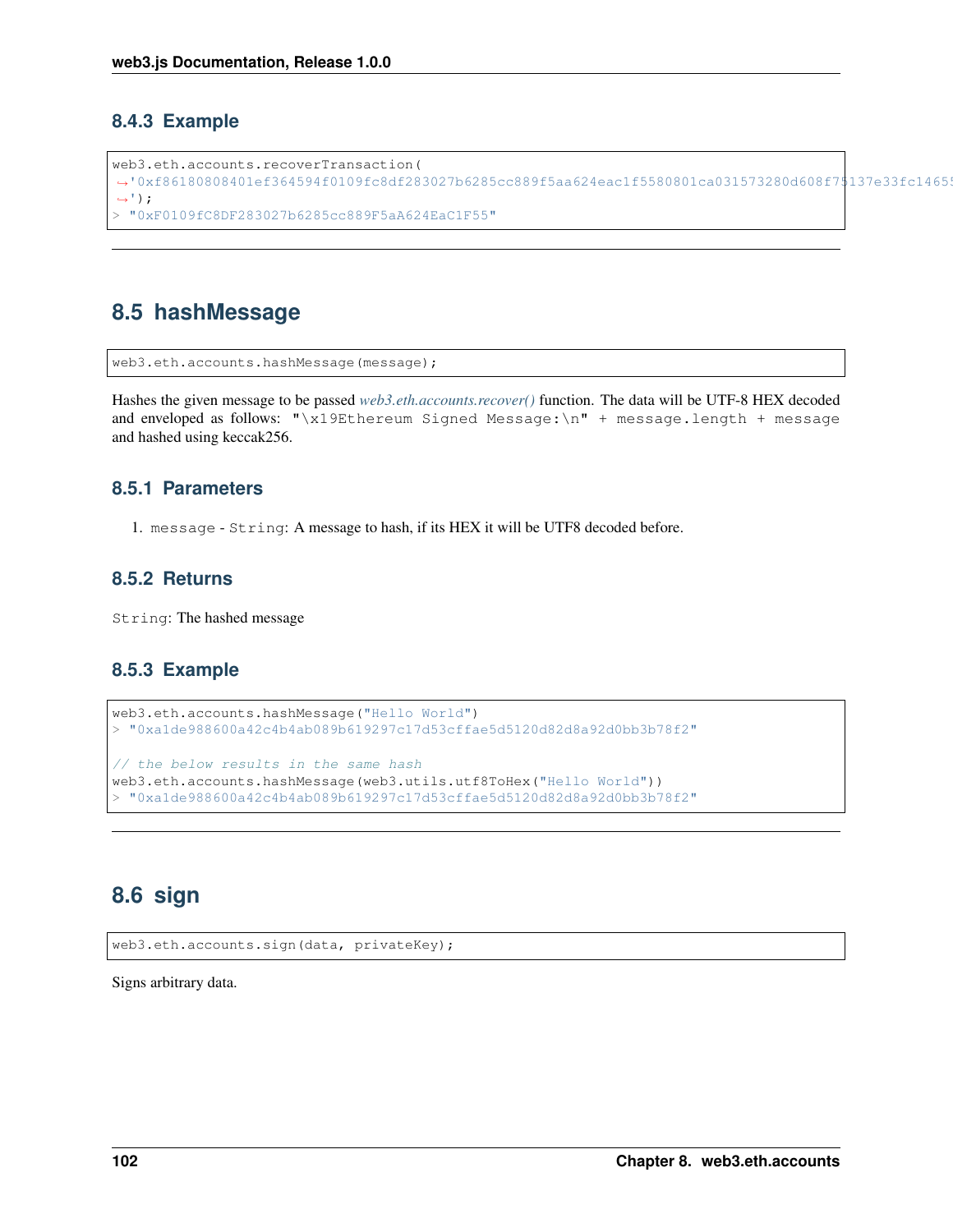#### **8.6.1 Parameters**

- 1. data String: The data to sign.
- 2. privateKey String: The private key to sign with.

Note: The value passed as the *data* parameter will be UTF-8 HEX decoded and wrapped as follows: "\x19Ethereum Signed Message:\n" + message.length + message.

#### **8.6.2 Returns**

**Object**: The signature object

- message String: The the given message.
- messageHash String: The hash of the given message.
- r String: First 32 bytes of the signature
- s String: Next 32 bytes of the signature
- v String: Recovery value + 27

#### **8.6.3 Example**

```
web3.eth.accounts.sign('Some data',
˓→'0x4c0883a69102937d6231471b5dbb6204fe5129617082792ae468d01a3f362318');
> {
    message: 'Some data',
    messageHash: '0x1da44b586eb0729ff70a73c326926f6ed5a25f5b056e7f47fbc6e58d86871655',
    v: '0x1c',
    r: '0xb91467e570a6466aa9e9876cbcd013baba02900b8979d43fe208a4a4f339f5fd',
    s: '0x6007e74cd82e037b800186422fc2da167c747ef045e5d18a5f5d4300f8e1a029',
    signature:
˓→'0xb91467e570a6466aa9e9876cbcd013baba02900b8979d43fe208a4a4f339f5fd6007e74cd82e037b800186422fc2da167c747ef045e5d18a5f5d4300f8e1a0291c
˓→'
}
```
### <span id="page-110-0"></span>**8.7 recover**

```
web3.eth.accounts.recover(signatureObject);
web3.eth.accounts.recover(message, signature [, preFixed]);
web3.eth.accounts.recover(message, v, r, s [, preFixed]);
```
Recovers the Ethereum address which was used to sign the given data.

### **8.7.1 Parameters**

1. message | signatureObject - String | Object: Either signed message or hash, or the signature object as following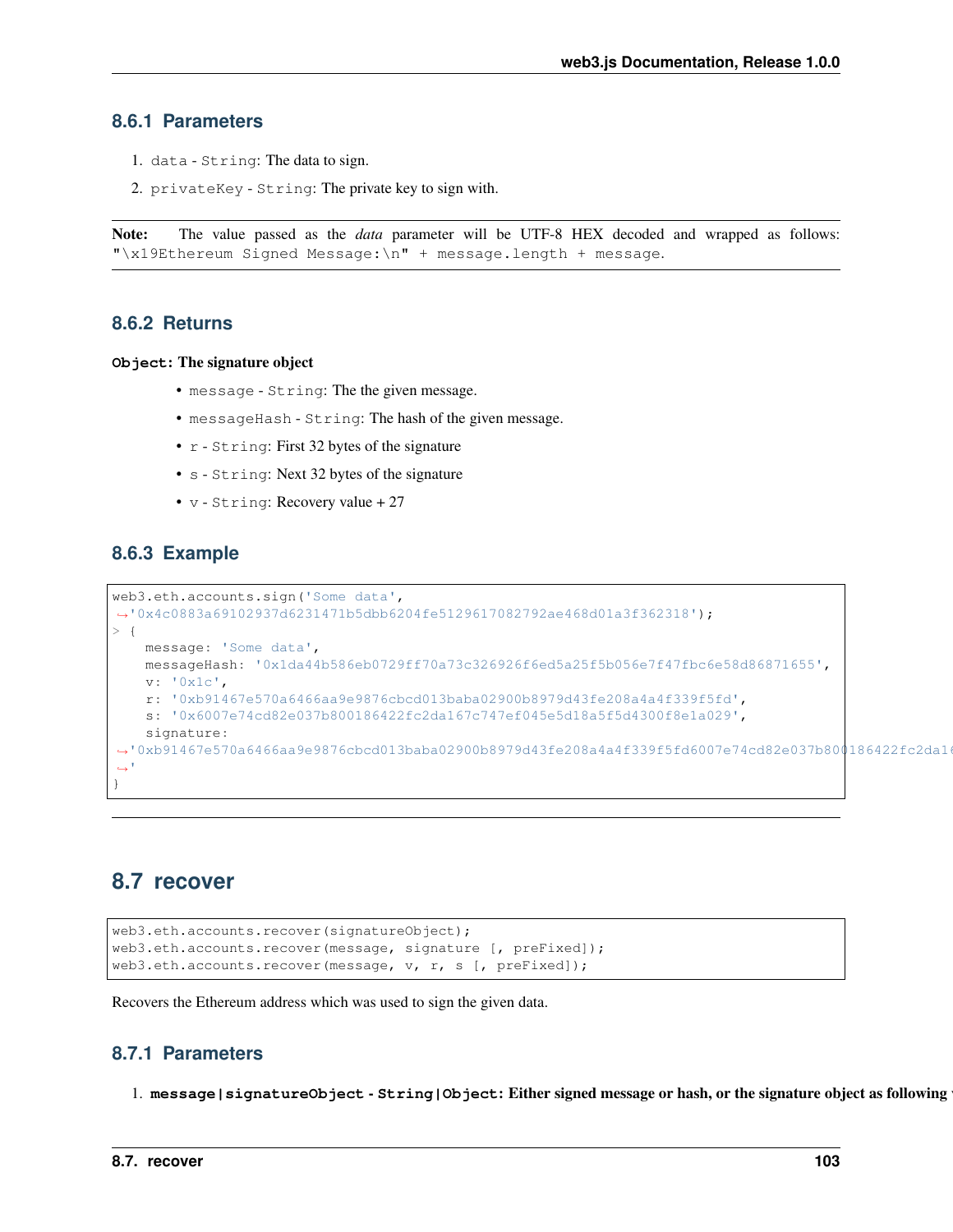- messageHash String: The hash of the given message already prefixed with "\x19Ethereum Signed Message:\n" + message.length + message.
- r String: First 32 bytes of the signature
- s String: Next 32 bytes of the signature
- v String: Recovery value + 27
- 2. signature String: The raw RLP encoded signature, OR parameter 2-4 as v, r, s values.
- 3. preFixed Boolean (optional, default: false): If the last parameter is true, the given message will NOT automatically be prefixed with "\x19Ethereum Signed Message:\n" + message.length
	- + message, and assumed to be already prefixed.

#### **8.7.2 Returns**

String: The Ethereum address used to sign this data.

#### **8.7.3 Example**

```
web3.eth.accounts.recover({
    messageHash: '0x1da44b586eb0729ff70a73c326926f6ed5a25f5b056e7f47fbc6e58d86871655',
    v: '0x1c',
    r: '0xb91467e570a6466aa9e9876cbcd013baba02900b8979d43fe208a4a4f339f5fd',
    s: '0x6007e74cd82e037b800186422fc2da167c747ef045e5d18a5f5d4300f8e1a029'
})
> "0x2c7536E3605D9C16a7a3D7b1898e529396a65c23"
// message, signature
web3.eth.accounts.recover('Some data',
˓→'0xb91467e570a6466aa9e9876cbcd013baba02900b8979d43fe208a4a4f339f5fd6007e74cd82e037b800186422fc2da167c747ef045e5d18a5f5d4300f8e1a0291c
\leftrightarrow'):
> "0x2c7536E3605D9C16a7a3D7b1898e529396a65c23"
// message, v, r, s
web3.eth.accounts.recover('Some data', '0x1c',
˓→'0xb91467e570a6466aa9e9876cbcd013baba02900b8979d43fe208a4a4f339f5fd',
˓→'0x6007e74cd82e037b800186422fc2da167c747ef045e5d18a5f5d4300f8e1a029');
> "0x2c7536E3605D9C16a7a3D7b1898e529396a65c23"
```
# **8.8 encrypt**

web3.eth.accounts.encrypt(privateKey, password);

Encrypts a private key to the web3 keystore v3 standard.

### **8.8.1 Parameters**

- 1. privateKey String: The private key to encrypt.
- 2. password String: The password used for encryption.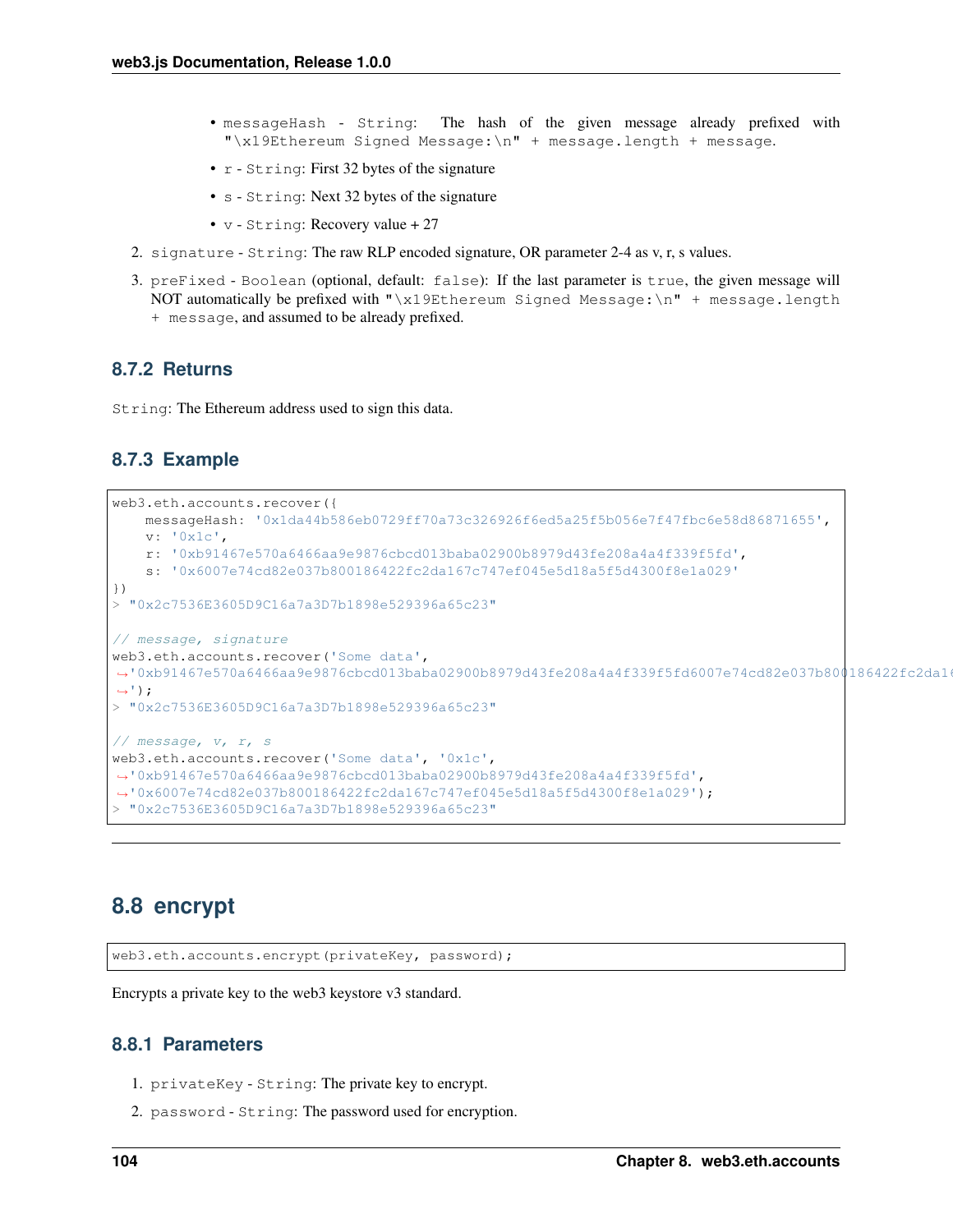#### **8.8.2 Returns**

Object: The encrypted keystore v3 JSON.

### **8.8.3 Example**

```
web3.eth.accounts.encrypt(
˓→'0x4c0883a69102937d6231471b5dbb6204fe5129617082792ae468d01a3f362318', 'test!')
> {
   version: 3,
   id: '04e9bcbb-96fa-497b-94d1-14df4cd20af6',
   address: '2c7536e3605d9c16a7a3d7b1898e529396a65c23',
    crypto: {
        ciphertext: 'a1c25da3ecde4e6a24f3697251dd15d6208520efc84ad97397e906e6df24d251
ightharpoonup',
        cipherparams: { iv: '2885df2b63f7ef247d753c82fa20038a' },
        cipher: 'aes-128-ctr',
        kdf: 'scrypt',
        kdfparams: {
            dklen: 32,
            salt: '4531b3c174cc3ff32a6a7a85d6761b410db674807b2d216d022318ceee50be10',
            n: 262144,
            r: 8,
            p: 1
        },
        mac: 'b8b010fff37f9ae5559a352a185e86f9b9c1d7f7a9f1bd4e82a5dd35468fc7f6'
    }
}
```
# **8.9 decrypt**

web3.eth.accounts.decrypt(keystoreJsonV3, password);

Decrypts a keystore v3 JSON, and creates the account.

#### **8.9.1 Parameters**

- 1. encryptedPrivateKey String: The encrypted private key to decrypt.
- 2. password String: The password used for encryption.

### **8.9.2 Returns**

Object: The decrypted account.

#### **8.9.3 Example**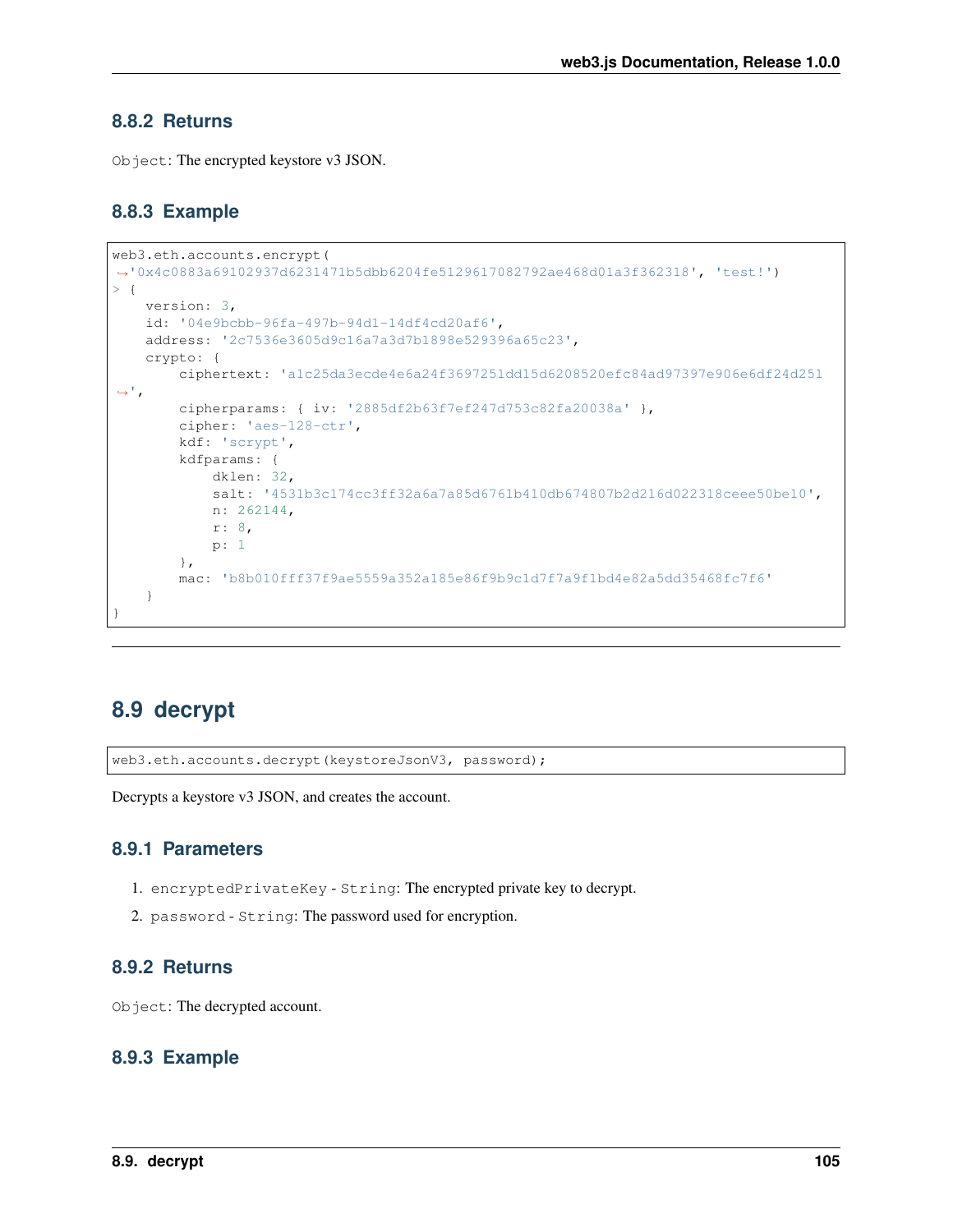```
web3.eth.accounts.decrypt({
   version: 3,
   id: '04e9bcbb-96fa-497b-94d1-14df4cd20af6',
   address: '2c7536e3605d9c16a7a3d7b1898e529396a65c23',
   crypto: {
        ciphertext: 'a1c25da3ecde4e6a24f3697251dd15d6208520efc84ad97397e906e6df24d251
ightharpoonup',
        cipherparams: { iv: '2885df2b63f7ef247d753c82fa20038a' },
        cipher: 'aes-128-ctr',
        kdf: 'scrypt',
        kdfparams: {
            dklen: 32,
            salt: '4531b3c174cc3ff32a6a7a85d6761b410db674807b2d216d022318ceee50be10',
            n: 262144,
            r: 8,
            p: 1
        },
        mac: 'b8b010fff37f9ae5559a352a185e86f9b9c1d7f7a9f1bd4e82a5dd35468fc7f6'
    }
}, 'test!');
> {
   address: "0x2c7536E3605D9C16a7a3D7b1898e529396a65c23",
   privateKey: "0x4c0883a69102937d6231471b5dbb6204fe5129617082792ae468d01a3f362318",
    signTransaction: function(tx){...},
    sign: function(data){...},
    encrypt: function(password){...}
}
```
# **8.10 wallet**

web3.eth.accounts.wallet;

Contains an in memory wallet with multiple accounts. These accounts can be used when using *[web3.eth.sendTransaction\(\)](#page-57-0)*.

### **8.10.1 Example**

```
web3.eth.accounts.wallet;
> Wallet {
    0: \{\ldots\}, // account by index
    "0xF0109fC8DF283027b6285cc889F5aA624EaC1F55": {...}, // same account by address
    "0xf0109fc8df283027b6285cc889f5aa624eac1f55": {...}, // same account by address
˓→lowercase
   1: {...},
    "0xD0122fC8DF283027b6285cc889F5aA624EaC1d23": {...},
    "0xd0122fc8df283027b6285cc889f5aa624eac1d23": {...},
   add: function(){},
   remove: function(){},
   save: function(){},
   load: function(){},
   clear: function(){},
```
(continues on next page)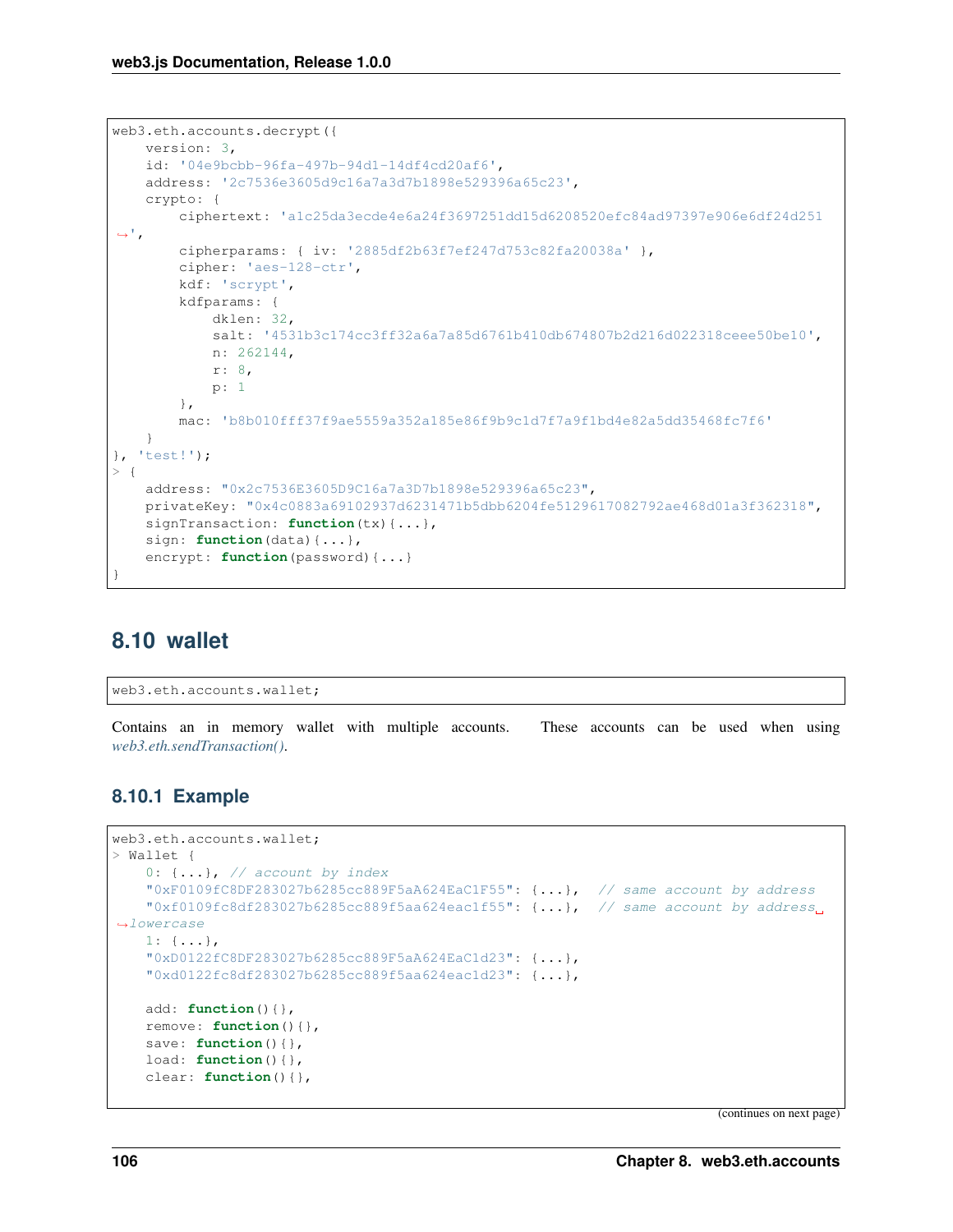(continued from previous page)

length: 2,

}

# **8.11 wallet.create**

web3.eth.accounts.wallet.create(numberOfAccounts [, entropy]);

Generates one or more accounts in the wallet. If wallets already exist they will not be overridden.

#### **8.11.1 Parameters**

- 1. numberOfAccounts Number: Number of accounts to create. Leave empty to create an empty wallet.
- 2. entropy String (optional): A string with random characters as additional entropy when generating accounts. If given it should be at least 32 characters.

### **8.11.2 Returns**

Object: The wallet object.

#### **8.11.3 Example**

```
web3.eth.accounts.wallet.create(2, '54674321§3456764321§345674321§3453647544±±±§±±±!
\leftrightarrow!!43534534534');
> Wallet {
    0: \{ \ldots \},"0xF0109fC8DF283027b6285cc889F5aA624EaC1F55": {...},
    "0xf0109fc8df283027b6285cc889f5aa624eac1f55": {...},
    ...
}
```
# **8.12 wallet.add**

web3.eth.accounts.wallet.add(account);

Adds an account using a private key or account object to the wallet.

#### **8.12.1 Parameters**

1. account - String|Object: A private key or account object created with *[web3.eth.accounts.create\(\)](#page-104-0)*.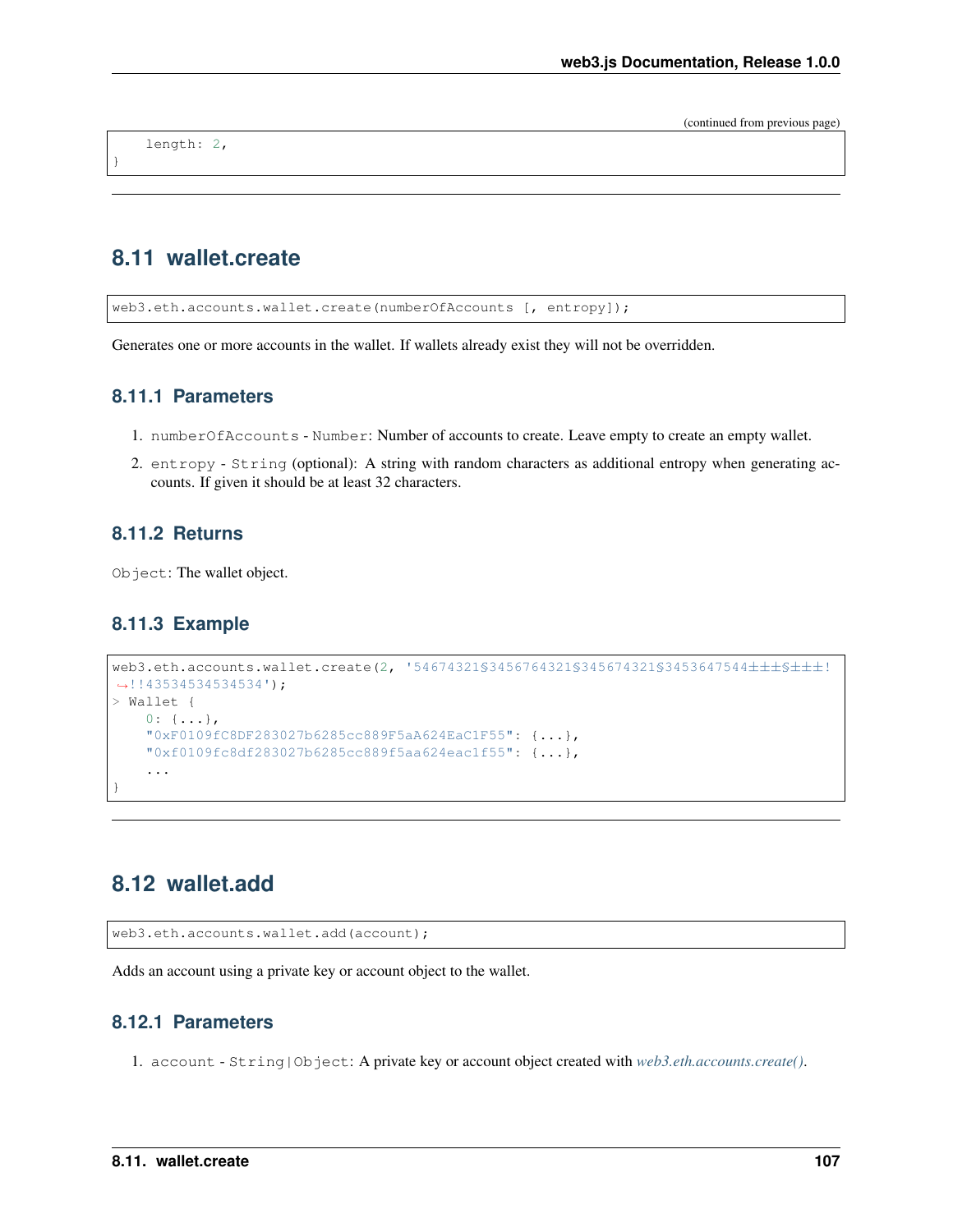#### **8.12.2 Returns**

Object: The added account.

### **8.12.3 Example**

```
web3.eth.accounts.wallet.add(
˓→'0x4c0883a69102937d6231471b5dbb6204fe5129617082792ae468d01a3f362318');
> {
   index: 0,
   address: '0x2c7536E3605D9C16a7a3D7b1898e529396a65c23',
   privateKey: '0x4c0883a69102937d6231471b5dbb6204fe5129617082792ae468d01a3f362318',
   signTransaction: function(tx){...},
   sign: function(data){...},
   encrypt: function(password){...}
}
web3.eth.accounts.wallet.add({
   privateKey: '0x348ce564d427a3311b6536bbcff9390d69395b06ed6c486954e971d960fe8709',
    address: '0xb8CE9ab6943e0eCED004cDe8e3bBed6568B2Fa01'
});
> 1index: 0,
   address: '0xb8CE9ab6943e0eCED004cDe8e3bBed6568B2Fa01',
   privateKey: '0x348ce564d427a3311b6536bbcff9390d69395b06ed6c486954e971d960fe8709',
   signTransaction: function(tx){...},
   sign: function(data){...},
    encrypt: function(password){...}
}
```
# **8.13 wallet.remove**

web3.eth.accounts.wallet.remove(account);

Removes an account from the wallet.

### **8.13.1 Parameters**

1. account - String|Number: The account address, or index in the wallet.

### **8.13.2 Returns**

Boolean: true if the wallet was removed. false if it couldn't be found.

### **8.13.3 Example**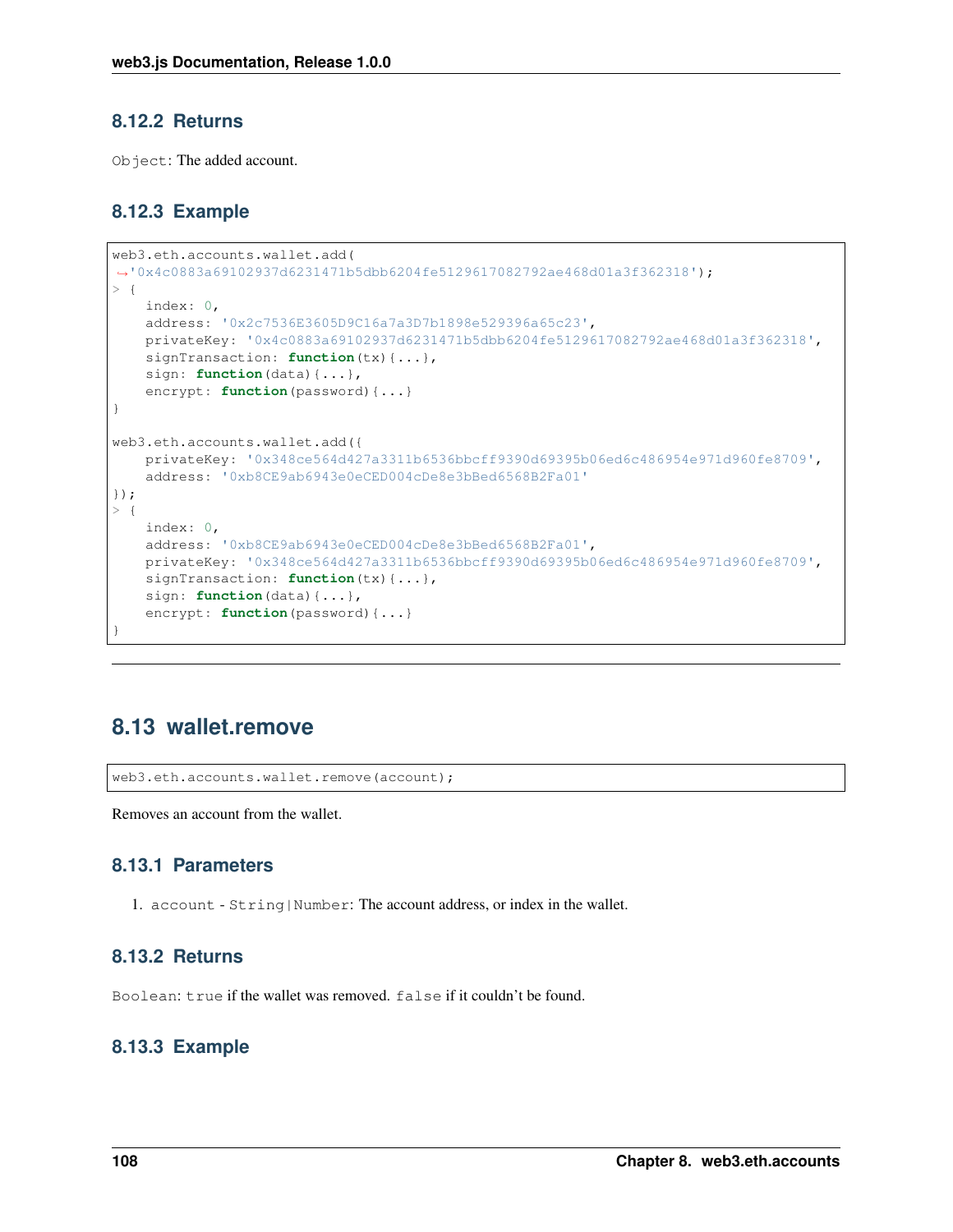```
web3.eth.accounts.wallet;
> Wallet {
   0: \{\ldots\},"0xF0109fC8DF283027b6285cc889F5aA624EaC1F55": {...}
    1: \{\ldots\},\"0xb8CE9ab6943e0eCED004cDe8e3bBed6568B2Fa01": {...}
    ...
}
web3.eth.accounts.wallet.remove('0xF0109fC8DF283027b6285cc889F5aA624EaC1F55');
> true
web3.eth.accounts.wallet.remove(3);
> false
```
# **8.14 wallet.clear**

web3.eth.accounts.wallet.clear();

Securely empties the wallet and removes all its accounts.

#### **8.14.1 Parameters**

none

#### **8.14.2 Returns**

Object: The wallet object.

#### **8.14.3 Example**

```
web3.eth.accounts.wallet.clear();
> Wallet {
   add: function(){},
   remove: function(){},
   save: function(){},
   load: function(){},
   clear: function(){},
    length: 0
}
```
# **8.15 wallet.encrypt**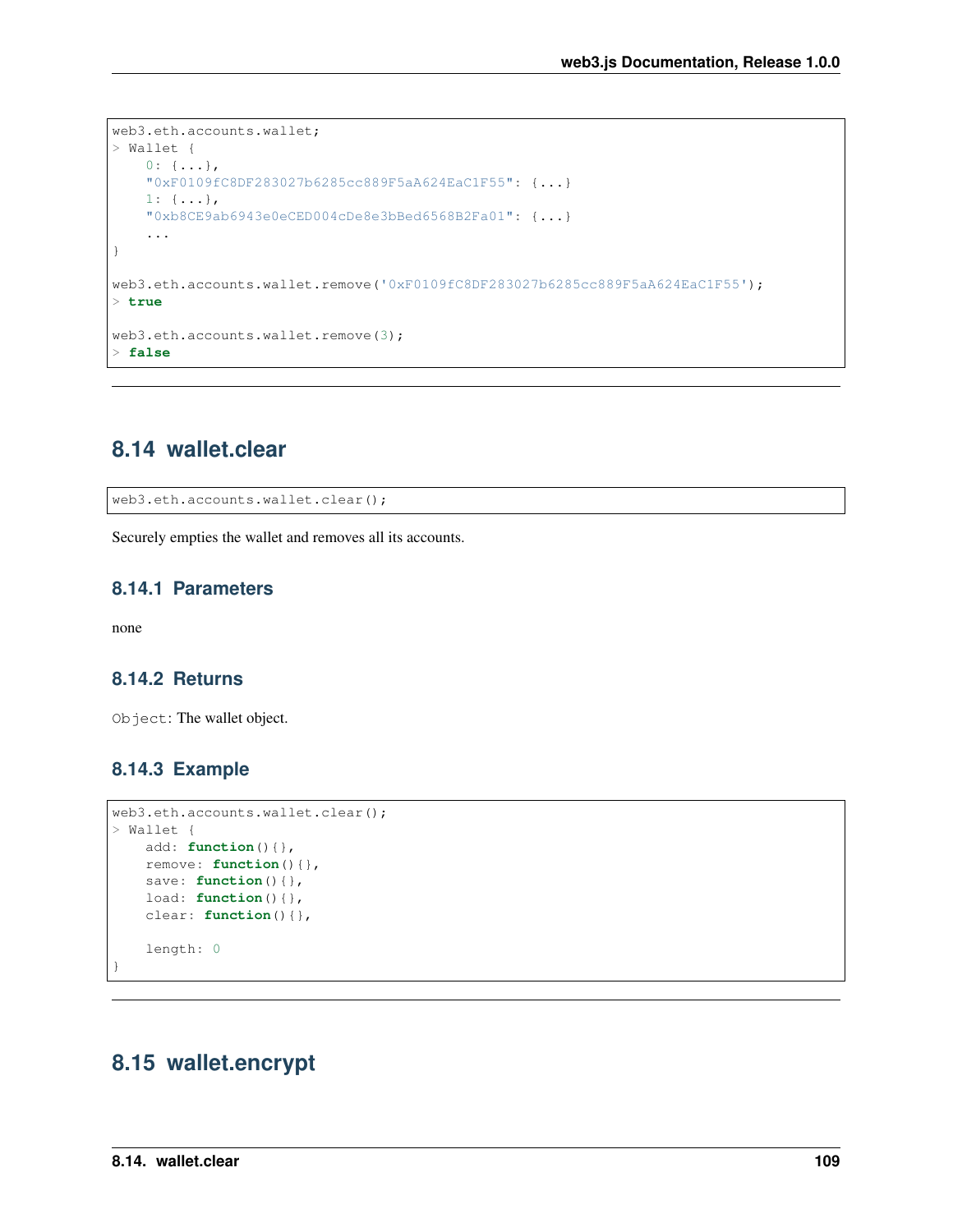web3.eth.accounts.wallet.encrypt(password);

Encrypts all wallet accounts to an array of encrypted keystore v3 objects.

#### **8.15.1 Parameters**

1. password - String: The password which will be used for encryption.

### **8.15.2 Returns**

Array: The encrypted keystore v3.

#### **8.15.3 Example**

```
web3.eth.accounts.wallet.encrypt('test');
> [ { version: 3,
   id: 'dcf8ab05-a314-4e37-b972-bf9b86f91372',
   address: '06f702337909c06c82b09b7a22f0a2f0855d1f68',
   crypto:
    { ciphertext: '0de804dc63940820f6b3334e5a4bfc8214e27fb30bb7e9b7b74b25cd7eb5c604',
      cipherparams: [Object],
      cipher: 'aes-128-ctr',
      kdf: 'scrypt',
      kdfparams: [Object],
      mac: 'b2aac1485bd6ee1928665642bf8eae9ddfbc039c3a673658933d320bac6952e3' } },
  { version: 3,
   id: '9e1c7d24-b919-4428-b10e-0f3ef79f7cf0',
   address: 'b5d89661b59a9af0b34f58d19138baa2de48baaf',
   crypto:
    { ciphertext: 'd705ebed2a136d9e4db7e5ae70ed1f69d6a57370d5fbe06281eb07615f404410',
      cipherparams: [Object],
      cipher: 'aes-128-ctr',
      kdf: 'scrypt',
      kdfparams: [Object],
      mac: 'af9eca5eb01b0f70e909f824f0e7cdb90c350a802f04a9f6afe056602b92272b' } }
]
```
# **8.16 wallet.decrypt**

web3.eth.accounts.wallet.decrypt(keystoreArray, password);

Decrypts keystore v3 objects.

#### **8.16.1 Parameters**

- 1. keystoreArray Array: The encrypted keystore v3 objects to decrypt.
- 2. password String: The password which will be used for encryption.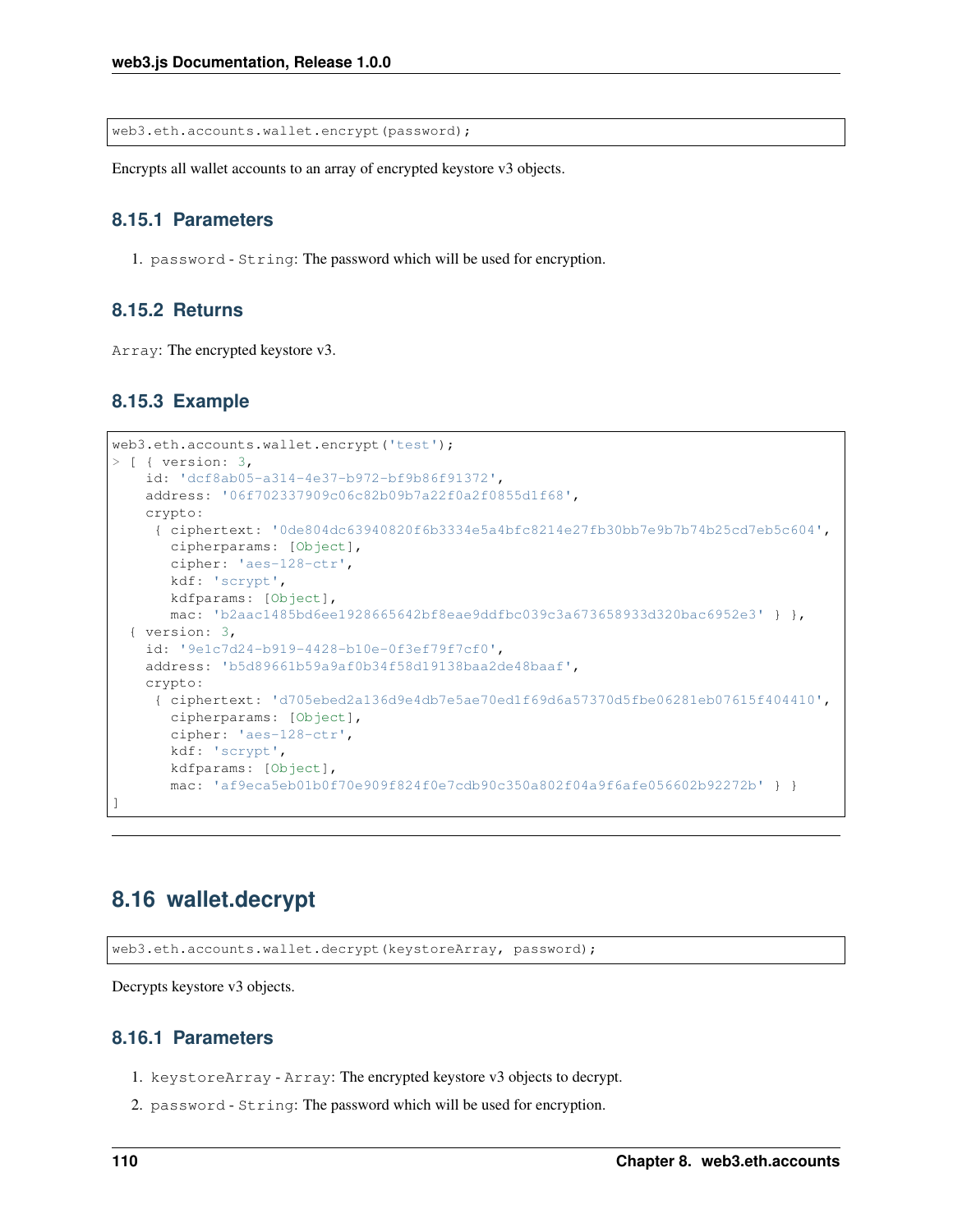### **8.16.2 Returns**

Object: The wallet object.

### **8.16.3 Example**

```
web3.eth.accounts.wallet.decrypt([
  { version: 3,
  id: '83191a81-aaca-451f-b63d-0c5f3b849289',
  address: '06f702337909c06c82b09b7a22f0a2f0855d1f68',
  crypto:
  { ciphertext: '7d34deae112841fba86e3e6cf08f5398dda323a8e4d29332621534e2c4069e8d',
     cipherparams: { iv: '497f4d26997a84d570778eae874b2333' },
     cipher: 'aes-128-ctr',
     kdf: 'scrypt',
     kdfparams:
      { dklen: 32,
        salt: '208dd732a27aa4803bb760228dff18515d5313fd085bbce60594a3919ae2d88d',
        n: 262144,
        r: 8,
       p: 1 },
    mac: '0062a853de302513c57bfe3108ab493733034bf3cb313326f42cf26ea2619cf9' } },
   { version: 3,
  id: '7d6b91fa-3611-407b-b16b-396efb28f97e',
  address: 'b5d89661b59a9af0b34f58d19138baa2de48baaf',
  crypto:
   { ciphertext: 'cb9712d1982ff89f571fa5dbef447f14b7e5f142232bd2a913aac833730eeb43',
     cipherparams: { iv: '8cccb91cb84e435437f7282ec2ffd2db' },
     cipher: 'aes-128-ctr',
     kdf: 'scrypt',
     kdfparams:
      { dklen: 32,
        salt: '08ba6736363c5586434cd5b895e6fe41ea7db4785bd9b901dedce77a1514e8b8',
        n: 262144,
        r: 8,
        p: 1 },
    mac: 'd2eb068b37e2df55f56fa97a2bf4f55e072bef0dd703bfd917717d9dc54510f0' } }
], 'test');
> Wallet {
   0: \{ \ldots \},
   1: {...},
    "0xF0109fC8DF283027b6285cc889F5aA624EaC1F55": {...},
    "0xD0122fC8DF283027b6285cc889F5aA624EaC1d23": {...}
    ...
}
```
# **8.17 wallet.save**

web3.eth.accounts.wallet.save(password [, keyName]);

Stores the wallet encrypted and as string in local storage.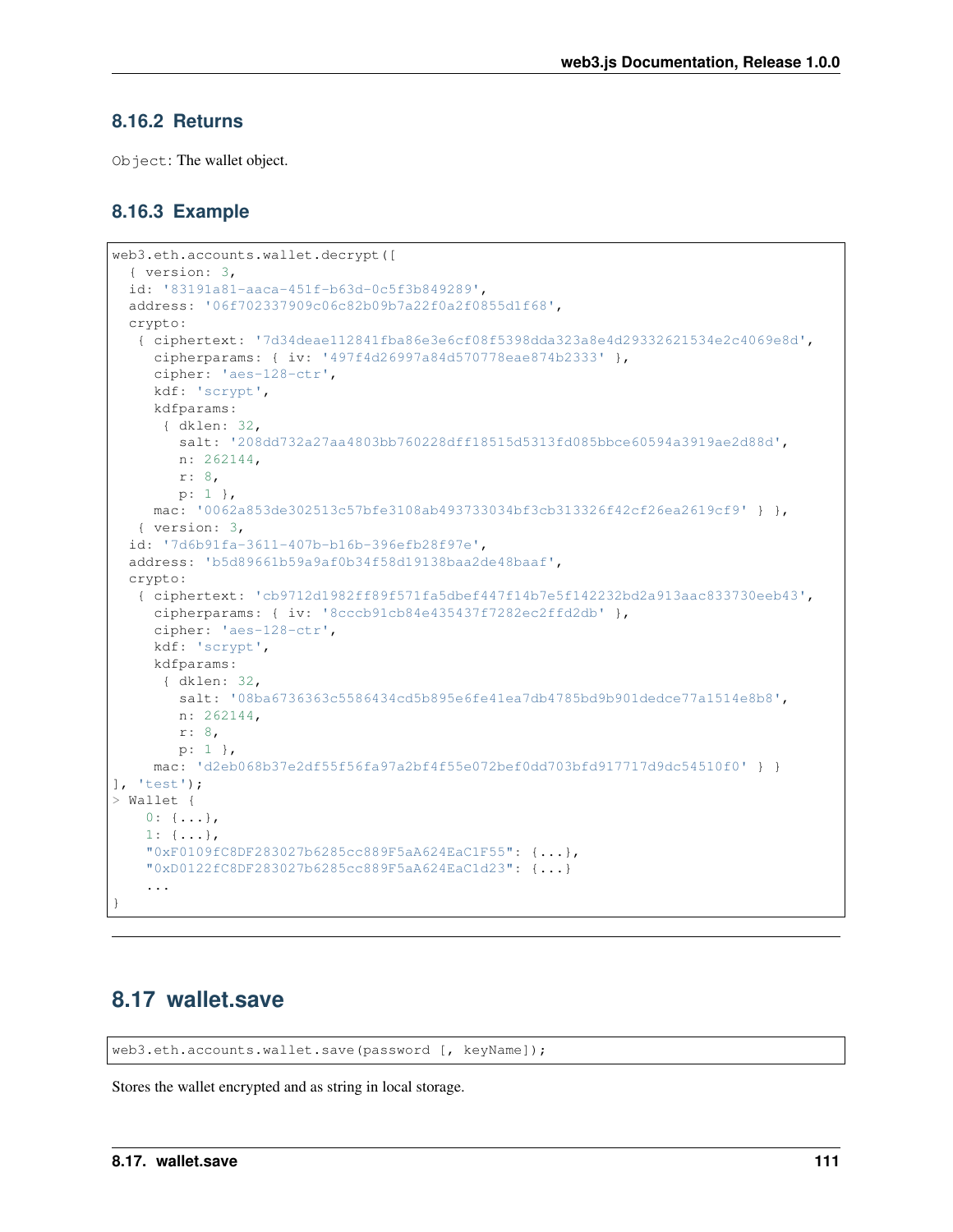Note: Browser only.

#### **8.17.1 Parameters**

- 1. password String: The password to encrypt the wallet.
- 2. keyName String: (optional) The key used for the local storage position, defaults to "web3js\_wallet".

#### **8.17.2 Returns**

Boolean

### **8.17.3 Example**

```
web3.eth.accounts.wallet.save('test#!$');
> true
```
# **8.18 wallet.load**

web3.eth.accounts.wallet.load(password [, keyName]);

Loads a wallet from local storage and decrypts it.

Note: Browser only.

#### **8.18.1 Parameters**

- 1. password String: The password to decrypt the wallet.
- 2. keyName String: (optional) The key used for the localstorage position, defaults to "web3js\_wallet".

### **8.18.2 Returns**

Object: The wallet object.

#### **8.18.3 Example**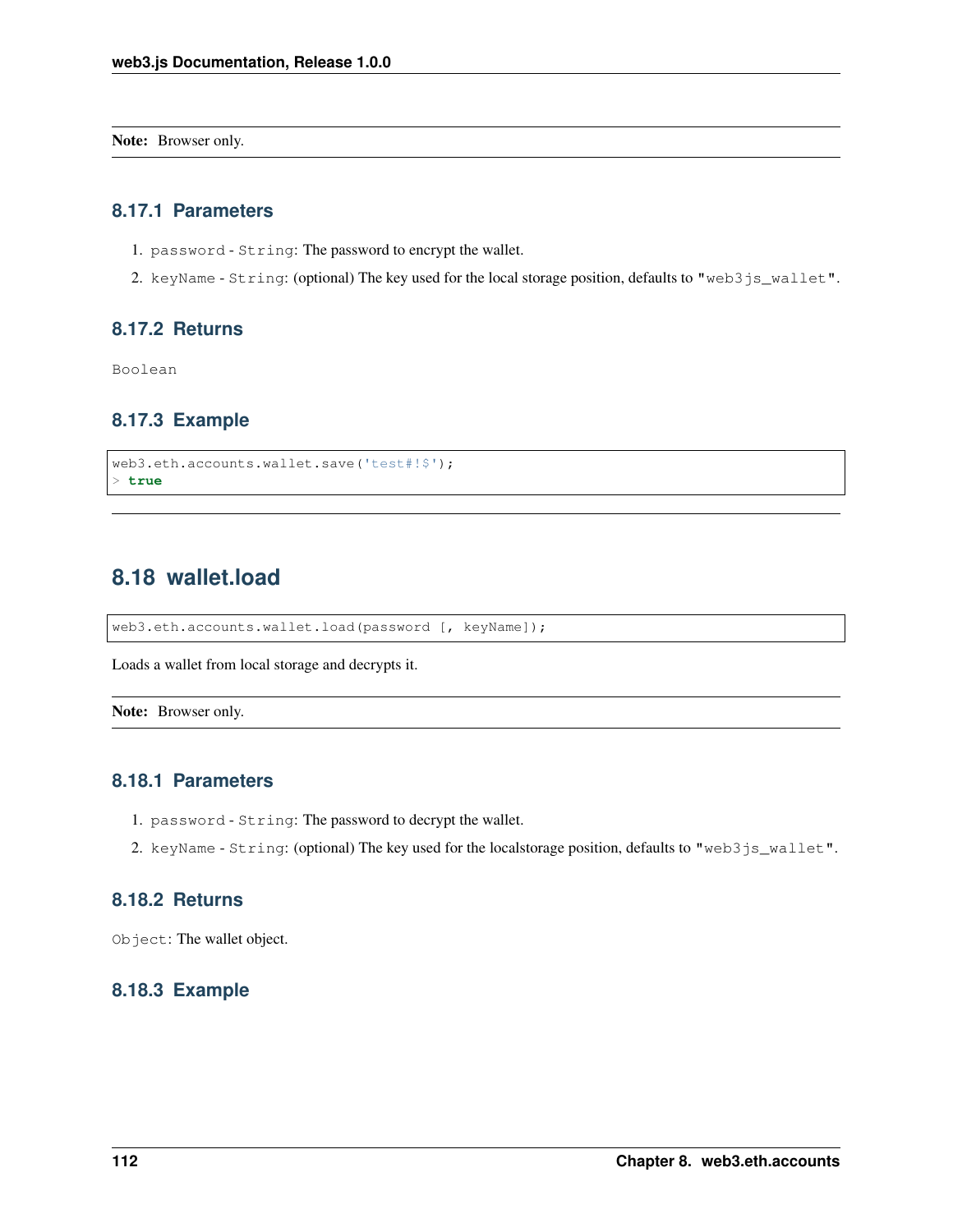```
web3.eth.accounts.wallet.load('test#!$', 'myWalletKey');
> Wallet {
   0: \{\ldots\},1: {...},
    "0xF0109fC8DF283027b6285cc889F5aA624EaC1F55": {...},
    "0xD0122fC8DF283027b6285cc889F5aA624EaC1d23": {...}
    ...
}
```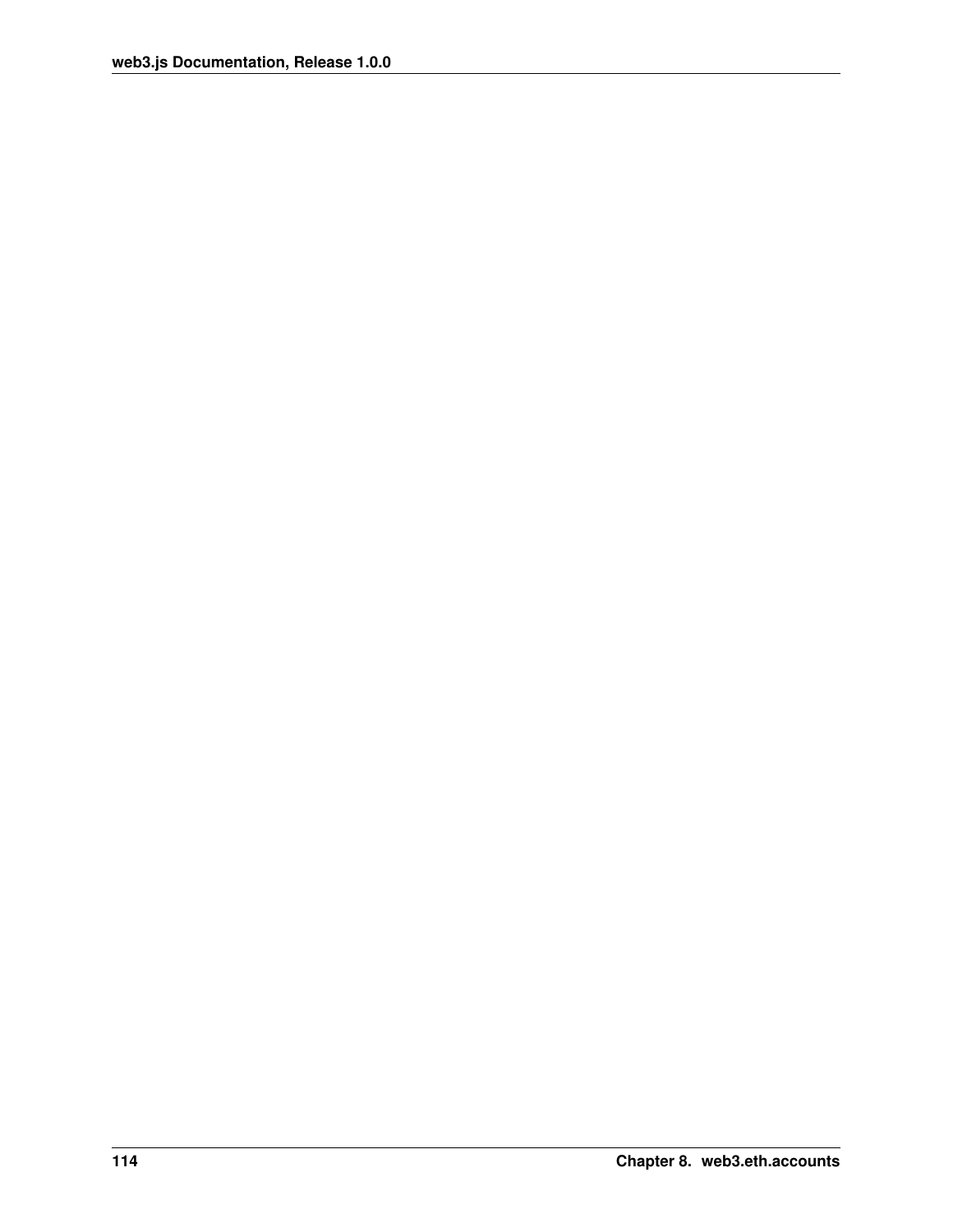# CHAPTER<sup>9</sup>

web3.eth.personal

The web3-eth-personal package allows you to interact with the Ethereum node's accounts.

Note: Many of these functions send sensitive information like passwords. Never call these functions over a unsecured Websocket or HTTP provider, as your password will be sent in plain text!

```
var Personal = require('web3-eth-personal');
// "Personal.providers.givenProvider" will be set if in an Ethereum supported browser.
var personal = new Personal(Personal.givenProvider || \cdot || ws://some.local-or-remote.
\leftrightarrownode:8546');
// or using the web3 umbrella package
var Web3 = require('web3');
var web3 = new Web3(Web3.givenProvider || 'ws://some.local-or-remote.node:8546');
 // -> web3.eth.personal
```
# **9.1 setProvider**

```
web3.setProvider(myProvider)
web3.eth.setProvider(myProvider)
web3.shh.setProvider(myProvider)
web3.bzz.setProvider(myProvider)
...
```
Will change the provider for its module.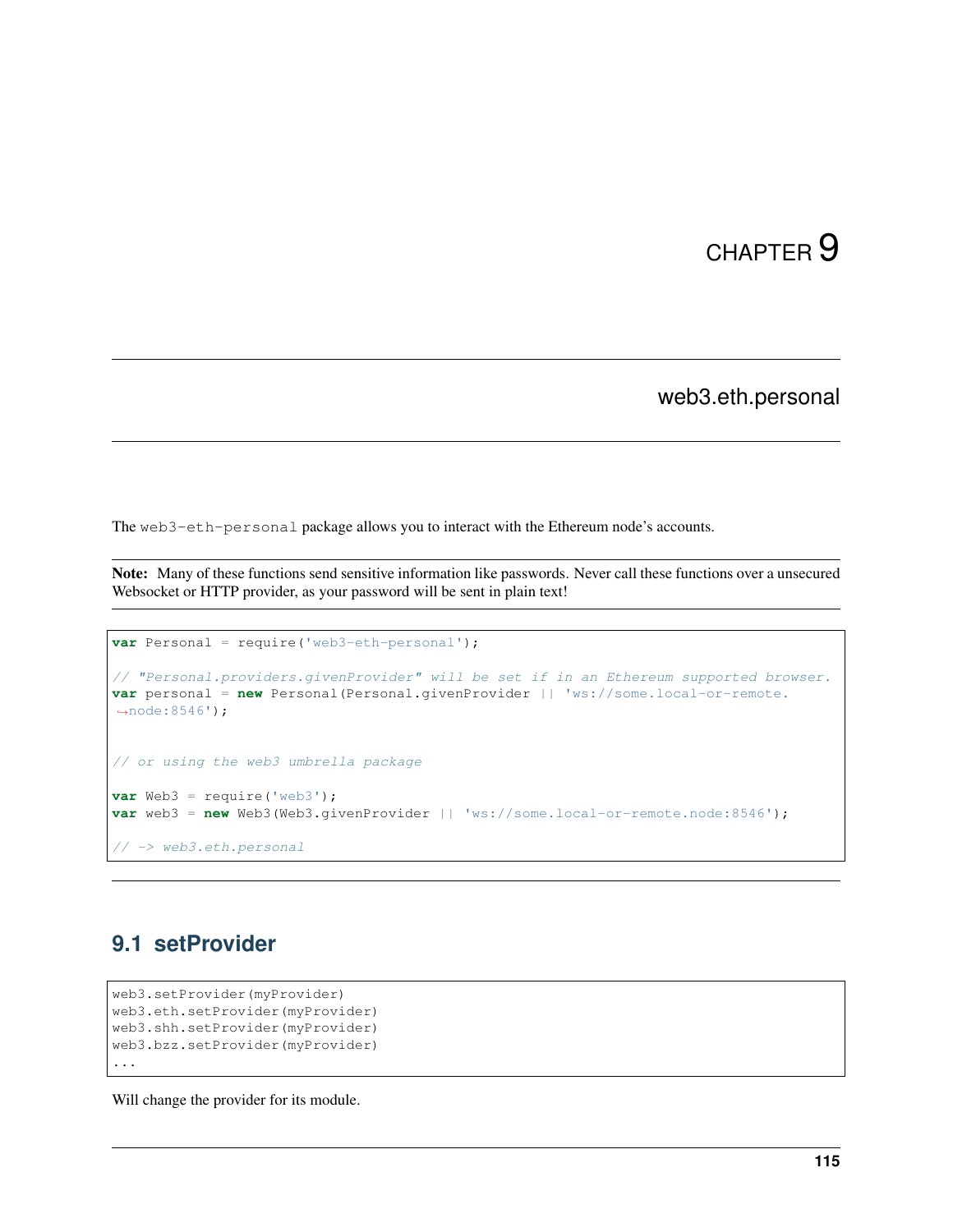Note: When called on the umbrella package web3 it will also set the provider for all sub modules web3.eth, web3.shh, etc. EXCEPT web3.bzz which needs a separate provider at all times.

#### **9.1.1 Parameters**

1. Object - myProvider: a valid provider.

### **9.1.2 Returns**

Boolean

#### **9.1.3 Example: Local Geth Node**

```
var Web3 = require('web3');
var web3 = new Web3('http://localhost:8545');
// or
var web3 = new Web3(new Web3.providers.HttpProvider('http://localhost:8545'));
// change provider
web3.setProvider('ws://localhost:8546');
// or
web3.setProvider(new Web3.providers.WebsocketProvider('ws://localhost:8546'));
// Using the IPC provider in node.js
var net = require('net');
var web3 = new Web3('/Users/myuser/Library/Ethereum/geth.ipc', net); // mac os path
// or
var web3 = new Web3(new Web3.providers.IpcProvider('/Users/myuser/Library/Ethereum/
˓→geth.ipc', net)); // mac os path
// on windows the path is: "\\\\.\\pipe\\geth.ipc"
// on linux the path is: "/users/myuser/.ethereum/geth.ipc"
```
#### **9.1.4 Example: Remote Node Provider**

```
// Using a remote node provider, like Alchemy (https://www.alchemyapi.io/supernode),
˓→is simple.
var Web3 = require('web3');
var web3 = new Web3("https://eth-mainnet.alchemyapi.io/v2/your-api-key");
```
# **9.2 providers**

```
web3.providers
web3.eth.providers
web3.shh.providers
web3.bzz.providers
...
```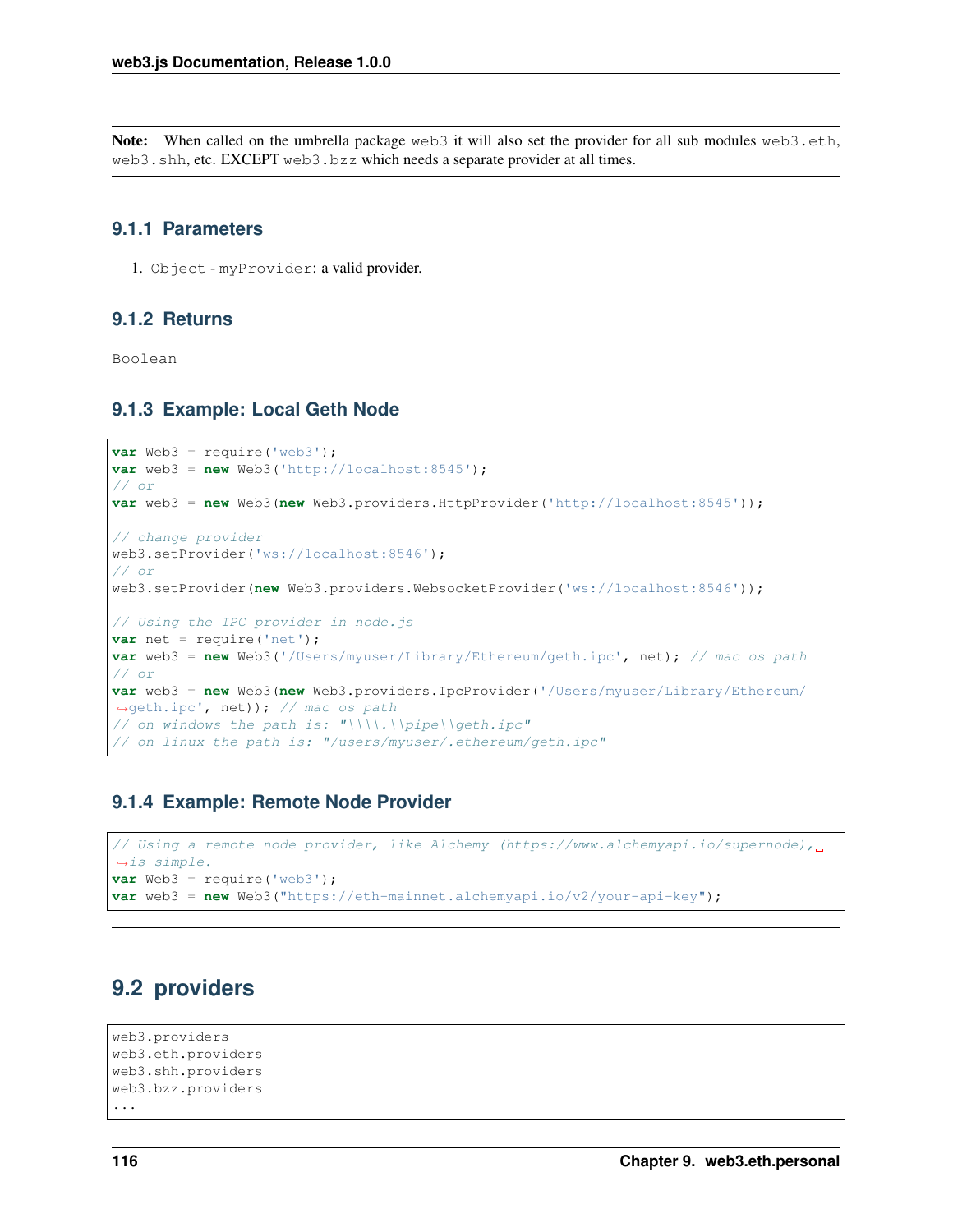Contains the current available providers.

#### **9.2.1 Value**

Object with the following providers:

- Object HttpProvider: HTTP provider, does not support subscriptions.
- Object WebsocketProvider: The Websocket provider is the standard for usage in legacy browsers.
- Object IpcProvider: The IPC provider is used node.js dapps when running a local node. Gives the most secure connection.

#### **9.2.2 Example**

```
var Web3 = require('web3');
// use the given Provider, e.g in Mist, or instantiate a new websocket provider
var web3 = new Web3(Web3.givenProvider || \cdot | ws://remotenode.com:8546');
// or
var web3 = new Web3(Web3.givenProvider || new Web3.providers.WebsocketProvider('ws://
˓→remotenode.com:8546'));
// Using the IPC provider in node.js
var net = require('net');
var web3 = new Web3('/Users/myuser/Library/Ethereum/geth.ipc', net); // mac os path
// or
var web3 = new Web3(new Web3.providers.IpcProvider('/Users/myuser/Library/Ethereum/
˓→geth.ipc', net)); // mac os path
// on windows the path is: "\\\\.\\pipe\\geth.ipc"
// on linux the path is: "/users/myuser/.ethereum/geth.ipc"
```
### **9.2.3 Configuration**

```
// == ==// Http
// == ==var Web3HttpProvider = require('web3-providers-http');
var options = {
   keepAlive: true,
   withCredentials: false,
   timeout: 20000, // ms
   headers: [
        {
            name: 'Access-Control-Allow-Origin',
            value: '*'
        },
        {
            ...
        }
    ],
    agent: {
```
(continues on next page)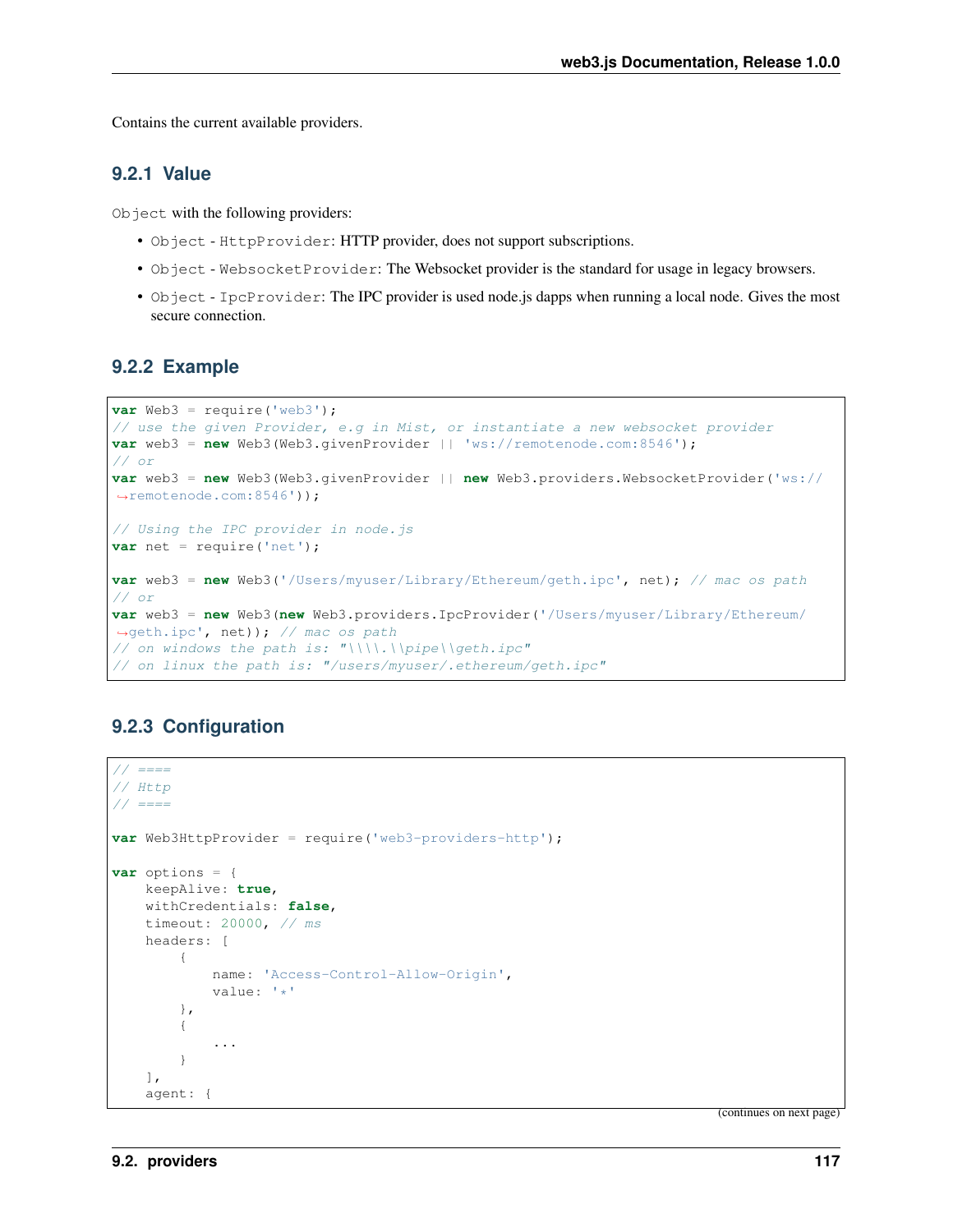```
http: http.Agent(...),
        baseUrl: ''
    }
};
var provider = new Web3HttpProvider('http://localhost:8545', options);
// ==========
// Websockets
// ==========
var Web3WsProvider = require('web3-providers-ws');
var options = {
   timeout: 30000, // ms
    // Useful for credentialed urls, e.g: ws://username:password@localhost:8546
   headers: {
      authorization: 'Basic username:password'
    },
   clientConfig: {
      // Useful if requests are large
     maxReceivedFrameSize: 100000000, // bytes - default: 1MiB
     maxReceivedMessageSize: 100000000, // bytes - default: 8MiB
      // Useful to keep a connection alive
     keepalive: true,
      keepaliveInterval: 60000 // ms
    },
    // Enable auto reconnection
    reconnect: {
        auto: true,
        delay: 5000, // ms
       maxAttempts: 5,
        onTimeout: false
    }
};
var ws = new Web3WsProvider('ws://localhost:8546', options);
```
More information for the Http and Websocket provider modules can be found here:

- [HttpProvider](https://github.com/ethereum/web3.js/tree/1.x/packages/web3-providers-http#usage)
- [WebsocketProvider](https://github.com/ethereum/web3.js/tree/1.x/packages/web3-providers-ws#usage)

# **9.3 givenProvider**

```
web3.givenProvider
web3.eth.givenProvider
web3.shh.givenProvider
```
(continues on next page)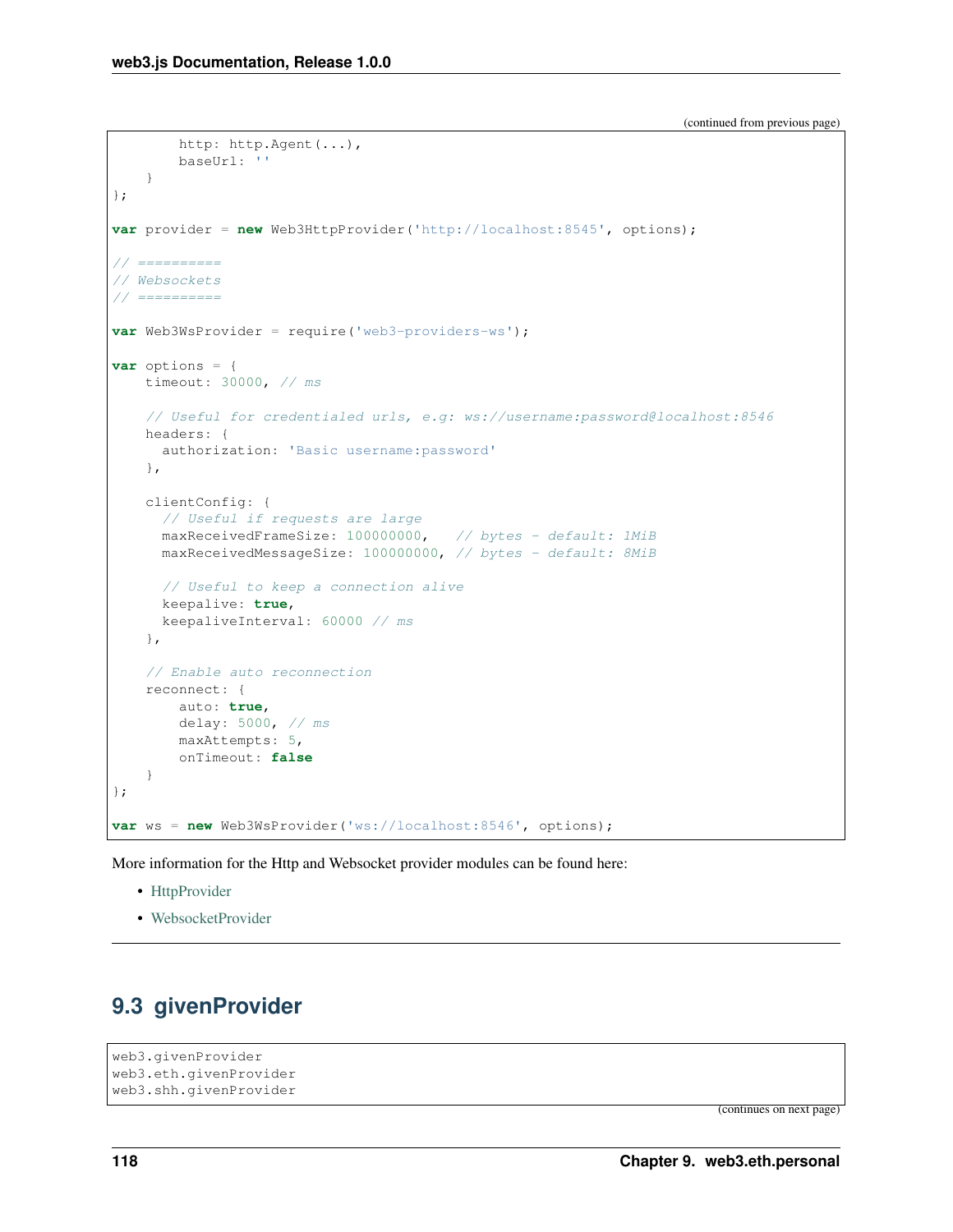(continued from previous page)

```
web3.bzz.givenProvider
...
```
When using web3.js in an Ethereum compatible browser, it will set with the current native provider by that browser. Will return the given provider by the (browser) environment, otherwise null.

#### **9.3.1 Returns**

Object: The given provider set or null;

### **9.3.2 Example**

# **9.4 currentProvider**

```
web3.currentProvider
web3.eth.currentProvider
web3.shh.currentProvider
web3.bzz.currentProvider
...
```
Will return the current provider, otherwise null.

#### **9.4.1 Returns**

Object: The current provider set or null.

#### **9.4.2 Example**

# **9.5 BatchRequest**

```
new web3.BatchRequest()
new web3.eth.BatchRequest()
new web3.shh.BatchRequest()
new web3.bzz.BatchRequest()
```
Class to create and execute batch requests.

#### **9.5.1 Parameters**

none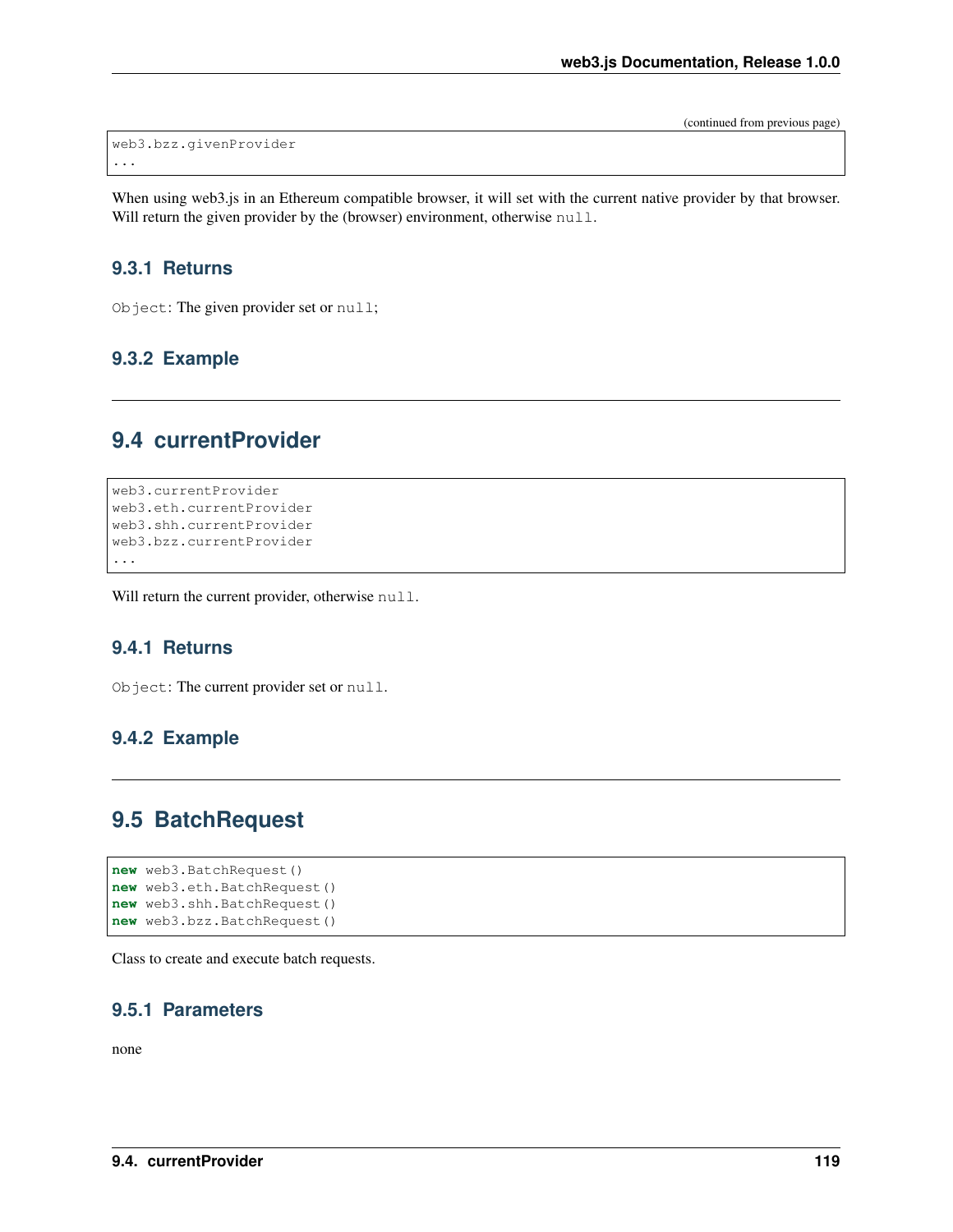#### **9.5.2 Returns**

Object: With the following methods:

- add(request): To add a request object to the batch call.
- execute(): Will execute the batch request.

### **9.5.3 Example**

```
var contract = new web3.eth.Contract(abi, address);
var batch = new web3.BatchRequest();
batch.add(web3.eth.getBalance.request('0x0000000000000000000000000000000000000000',
˓→'latest', callback));
batch.add(contract.methods.balance(address).call.request({from:
˓→'0x0000000000000000000000000000000000000000'}, callback2));
batch.execute();
```
# **9.6 extend**

```
web3.extend(methods)
web3.eth.extend(methods)
web3.shh.extend(methods)
web3.bzz.extend(methods)
...
```
Allows extending the web3 modules.

Note: You also have \*.extend.formatters as additional formatter functions to be used for input and output formatting. Please see the [source file](https://github.com/ethereum/web3.js/blob/1.x/packages/web3-core-helpers/src/formatters.js) for function details.

### **9.6.1 Parameters**

#### 1. **methods** - **Object**: Extension object with array of methods description objects as follows:

- property String: (optional) The name of the property to add to the module. If no property is set it will be added to the module directly.
- **methods Array**: The array of method descriptions:
	- name String: Name of the method to add.
	- call String: The RPC method name.
	- params Number: (optional) The number of parameters for that function. Default 0.
	- inputFormatter Array: (optional) Array of inputformatter functions. Each array item responds to a function parameter, so if you want some parameters not to be formatted, add a null instead.
	- outputFormatter ``Function: (optional) Can be used to format the output of the method.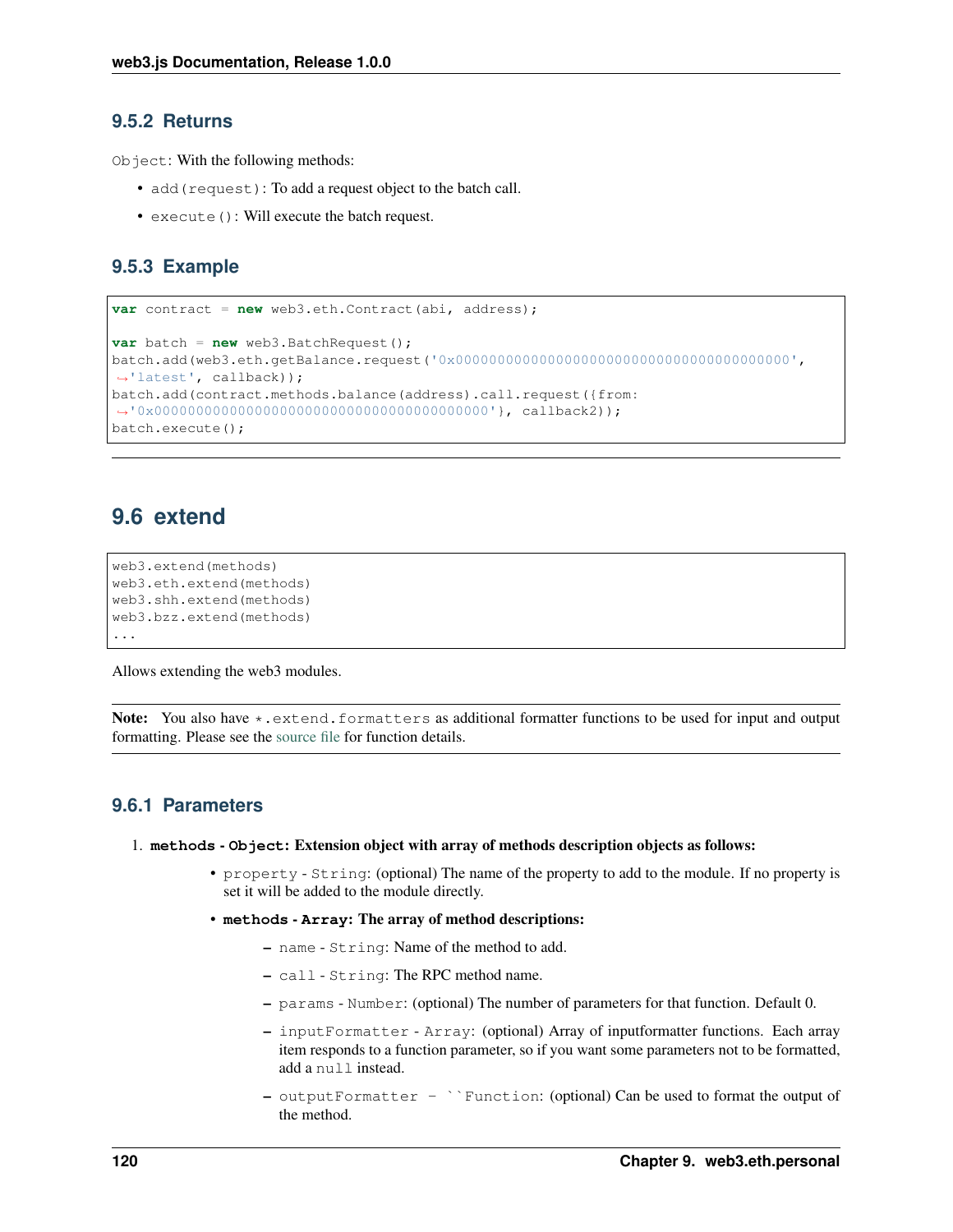#### **9.6.2 Returns**

Object: The extended module.

#### **9.6.3 Example**

```
web3.extend({
    property: 'myModule',
    methods: [{
        name: 'getBalance',
        call: 'eth_getBalance',
        params: 2,
        inputFormatter: [web3.extend.formatters.inputAddressFormatter, web3.extend.
˓→formatters.inputDefaultBlockNumberFormatter],
        outputFormatter: web3.utils.hexToNumberString
    },{
        name: 'getGasPriceSuperFunction',
        call: 'eth_gasPriceSuper',
        params: 2,
        inputFormatter: [null, web3.utils.numberToHex]
    }]
});
web3.extend({
   methods: [{
       name: 'directCall',
        call: 'eth_callForFun',
    }]
});
console.log(web3);
> Web3 {
    myModule: {
        getBalance: function(){},
        getGasPriceSuperFunction: function(){}
    },
    directCall: function() { },
    eth: Eth {...},
    bzz: Bzz {...},
    ...
}
```
# **9.7 newAccount**

web3.eth.personal.newAccount(password, [callback])

Creates a new account.

Note: Never call this function over a unsecured Websocket or HTTP provider, as your password will be sent in plain text!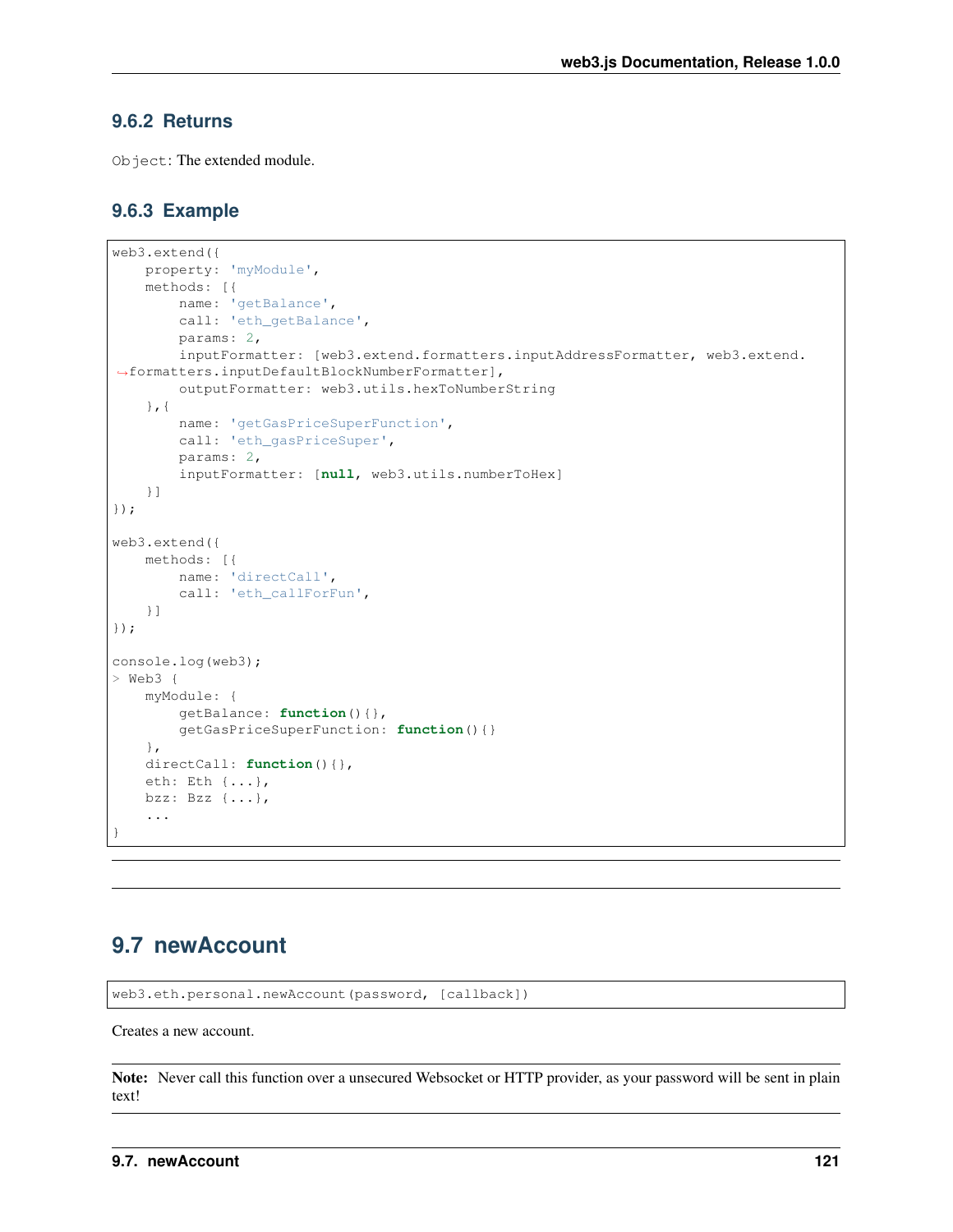#### **9.7.1 Parameters**

1. password - String: The password to encrypt this account with.

#### **9.7.2 Returns**

Promise returns String: The address of the newly created account.

#### **9.7.3 Example**

```
web3.eth.personal.newAccount('!@superpassword')
.then(console.log);
> '0x1234567891011121314151617181920212223456'
```
# **9.8 sign**

web3.eth.personal.sign(dataToSign, address, password [, callback])

The sign method calculates an Ethereum specific signature with:

sign(keccak256("\x19Ethereum Signed Message:\n" + dataToSign.length + dataToSign)))

Adding a prefix to the message makes the calculated signature recognisable as an Ethereum specific signature.

If you have the original message and the signed message, you can discover the signing account address using web3.eth.personal.ecRecover. See example below.

Note: Sending your account password over an unsecured HTTP RPC connection is highly unsecure.

### **9.8.1 Parameters**

- 1. String Data to sign. If String it will be converted using *[web3.utils.utf8ToHex](#page-226-0)*.
- 2. String Address to sign data with.
- 3. String The password of the account to sign data with.
- 4. Function (optional) Optional callback, returns an error object as first parameter and the result as second.

#### **9.8.2 Returns**

Promise returns String - The signature.

#### **9.8.3 Example**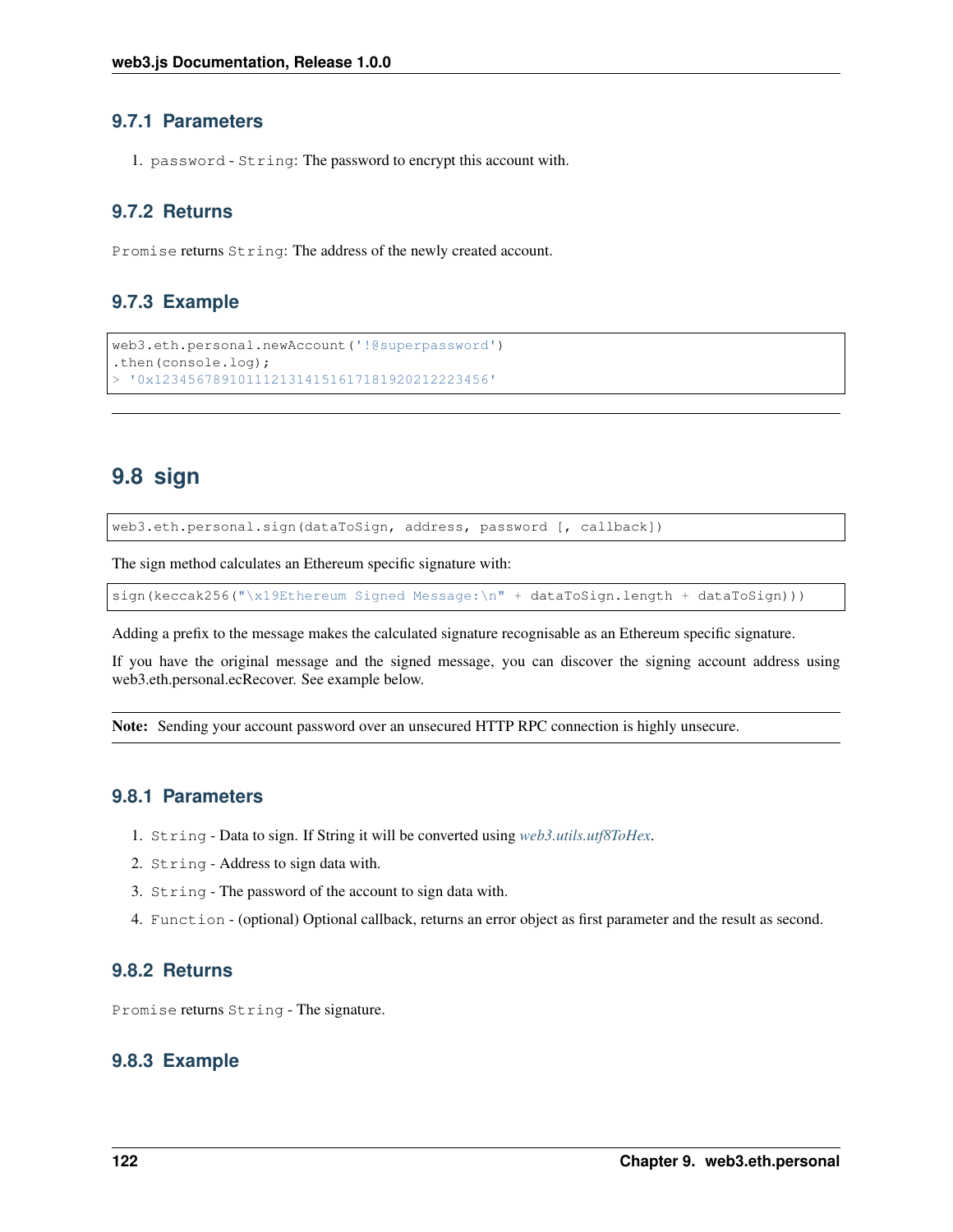```
web3.eth.personal.sign("Hello world", "0x11f4d0A3c12e86B4b5F39B213F7E19D048276DAe",
˓→"test password!")
.then(console.log);
>
˓→"0x30755ed65396facf86c53e6217c52b4daebe72aa4941d89635409de4c9c7f9466d4e9aaec7977f05e923889b33c0d0dd27d7226b6e6f56ce737465c5cfd04be400
˓→"
// the below is the same
web3.eth.personal.sign(web3.utils.utf8ToHex("Hello world"),
˓→"0x11f4d0A3c12e86B4b5F39B213F7E19D048276DAe", "test password!")
.then(console.log);
>
˓→"0x30755ed65396facf86c53e6217c52b4daebe72aa4941d89635409de4c9c7f9466d4e9aaec7977f05e923889b33c0d0dd27d7226b6e6f56ce737465c5cfd04be400
\hookrightarrow "
// recover the signing account address using original message and signed message
web3.eth.personal.ecRecover("Hello world", "0x30755ed65396...etc...")
.then(console.log);
> "0x11f4d0A3c12e86B4b5F39B213F7E19D048276DAe"
```
# **9.9 ecRecover**

```
web3.eth.personal.ecRecover(dataThatWasSigned, signature [, callback])
```
Recovers the account that signed the data.

#### **9.9.1 Parameters**

- 1. String Data that was signed. If String it will be converted using *[web3.utils.utf8ToHex](#page-226-0)*.
- 2. String The signature.
- 3. Function (optional) Optional callback, returns an error object as first parameter and the result as second.

#### **9.9.2 Returns**

Promise returns String - The account.

#### **9.9.3 Example**

```
web3.eth.personal.ecRecover("Hello world",
˓→"0x30755ed65396facf86c53e6217c52b4daebe72aa4941d89635409de4c9c7f9466d4e9aaec7977f05e923889b33c0d0dd27d7226b6e6f56ce737465c5cfd04be400
˓→").then(console.log);
> "0x11f4d0A3c12e86B4b5F39B213F7E19D048276DAe"
```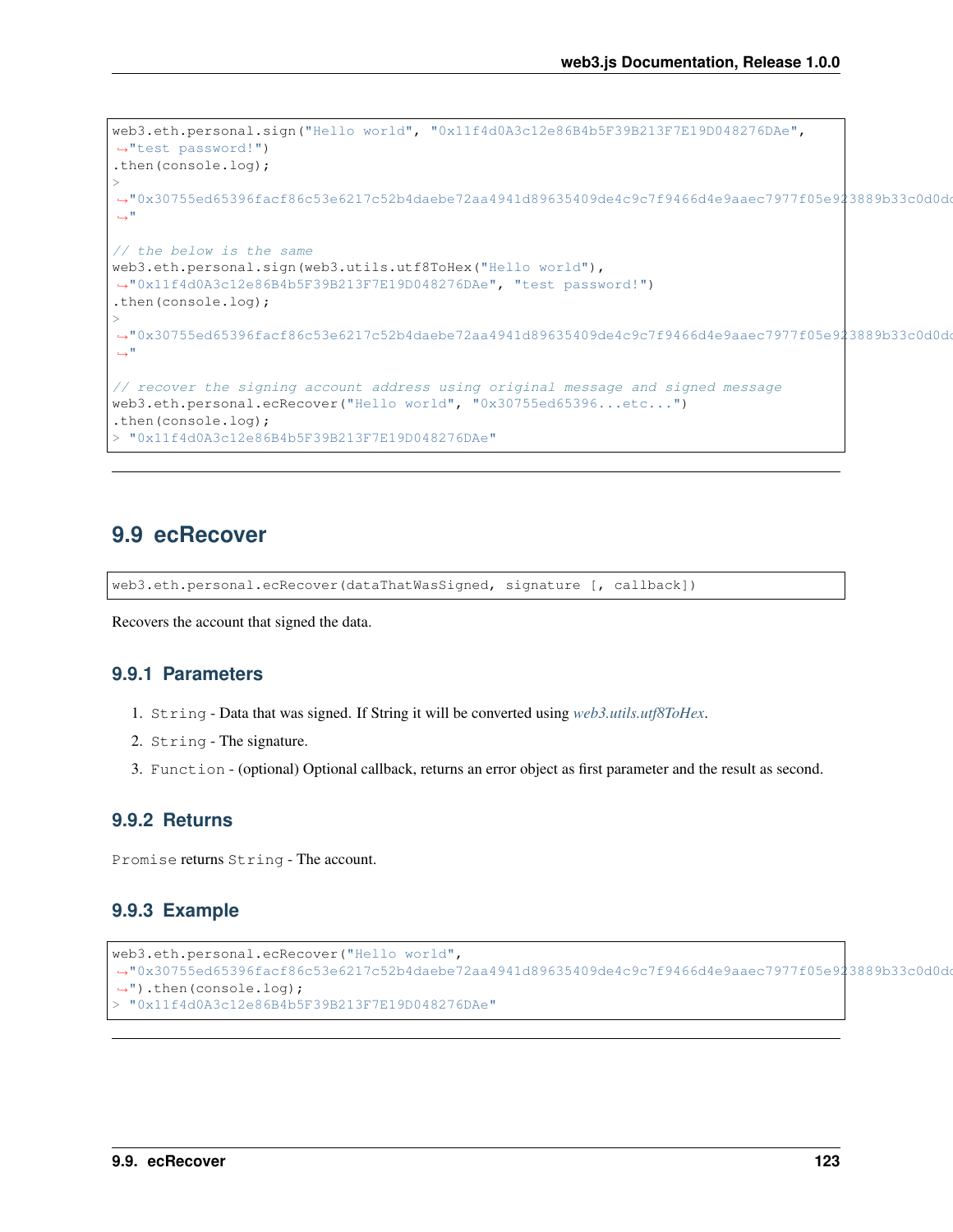# **9.10 signTransaction**

web3.eth.personal.signTransaction(transaction, password [, callback])

Signs a transaction. This account needs to be unlocked.

Note: Sending your account password over an unsecured HTTP RPC connection is highly unsecure.

#### **9.10.1 Parameters**

- 1. Object The transaction data to sign *[web3.eth.sendTransaction\(\)](#page-57-0)* for more.
- 2. String The password of the from account, to sign the transaction with.
- 3. Function (optional) Optional callback, returns an error object as first parameter and the result as second.

#### **9.10.2 Returns**

Promise returns Object - The RLP encoded transaction. The raw property can be used to send the transaction using *[web3.eth.sendSignedTransaction](#page-59-0)*.

#### **9.10.3 Example**

```
web3.eth.signTransaction({
    from: "0xEB014f8c8B418Db6b45774c326A0E64C78914dC0",
    gasPrice: "20000000000",
    gas: "21000",
    to: '0x3535353535353535353535353535353535353535',
    value: "1000000000000000000",
    data: ""
}, 'MyPassword!').then(console.log);
> {
    raw:
˓→'0xf86c808504a817c800825208943535353535353535353535353535353535353535880de0b6b3a76400008025a04f4c17305743700648bc4f6cd3038ec6f6af0df73e31757007b7f59df7bee88da07e1941b264348e80c78c4027afc65a87b0a5e43e86742b8ca0823584c6788fd0
\hookrightarrow',
    tx: {
         nonce: '0x0',
         gasPrice: '0x4a817c800',
         gas: '0x5208',
         to: '0x3535353535353535353535353535353535353535',
         value: '0xde0b6b3a7640000',
         input: '0x',
         v: '0x25',
         r: '0x4f4c17305743700648bc4f6cd3038ec6f6af0df73e31757007b7f59df7bee88d',
         s: '0x7e1941b264348e80c78c4027afc65a87b0a5e43e86742b8ca0823584c6788fd0',
         hash: '0xda3be87732110de6c1354c83770aae630ede9ac308d9f7b399ecfba23d923384'
    }
}
```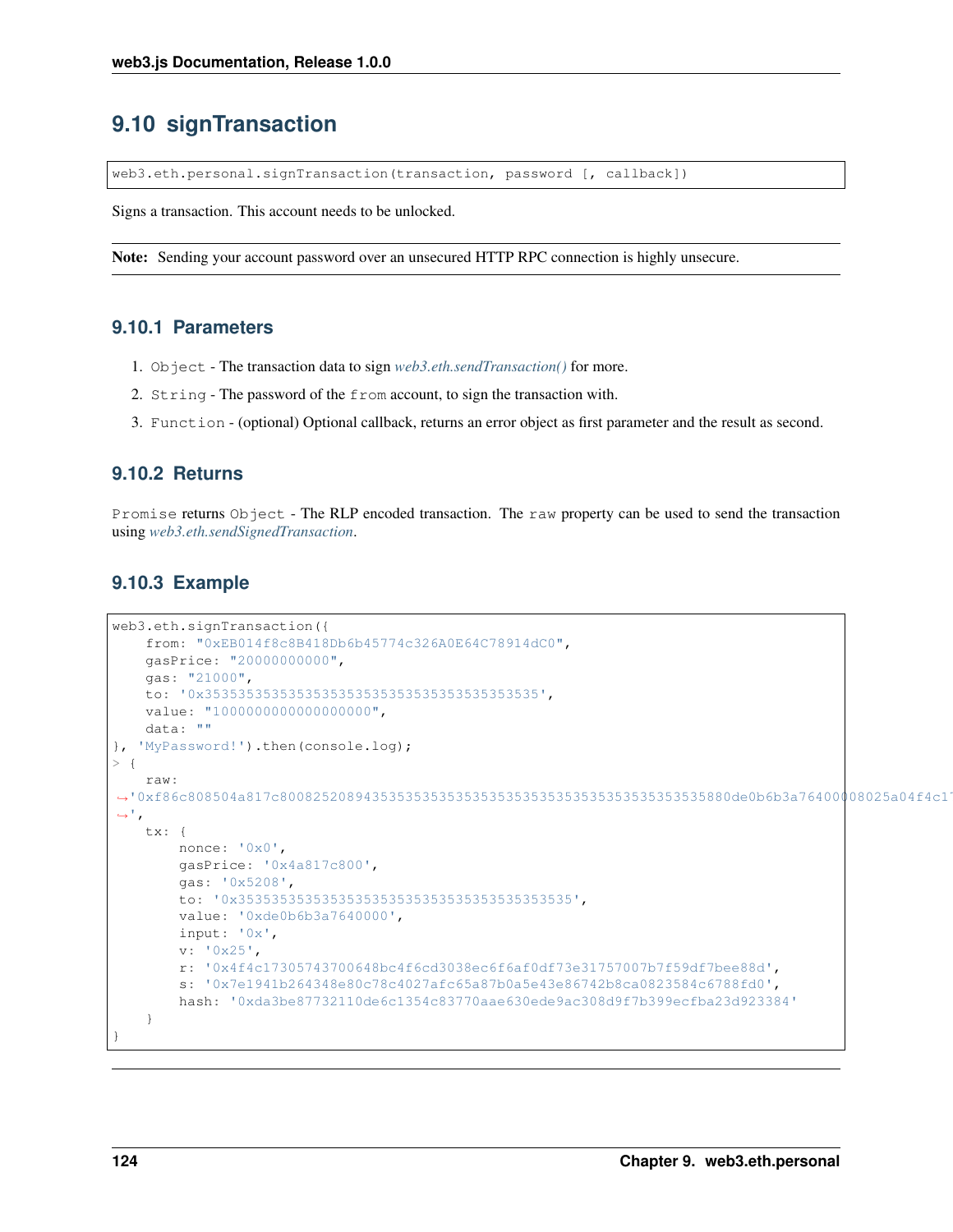# **9.11 sendTransaction**

web3.eth.personal.sendTransaction(transactionOptions, password [, callback])

This method sends a transaction over the management API.

Note: Sending your account password over an unsecured HTTP RPC connection is highly unsecure.

#### **9.11.1 Parameters**

- 1. Object The transaction options
- 2. String The passphrase for the current account
- 3. Function (optional) Optional callback, returns an error object as first parameter and the result as second.

#### **9.11.2 Returns**

Promise<string> - The transaction hash.

#### **9.11.3 Example**

```
web3.eth.personal.sendTransaction({
   from: "0xEB014f8c8B418Db6b45774c326A0E64C78914dC0",
   gasPrice: "20000000000",
   gas: "21000",
   to: '0x3535353535353535353535353535353535353535',
   value: "1000000000000000000",
   data: ""
}, 'MyPassword!').then(console.log);
  > '0xda3be87732110de6c1354c83770aae630ede9ac308d9f7b399ecfba23d923384'
```
# **9.12 unlockAccount**

web3.eth.personal.unlockAccount(address, password, unlockDuraction [, callback])

Signs data using a specific account.

Note: Sending your account password over an unsecured HTTP RPC connection is highly unsecure.

#### **9.12.1 Parameters**

- 1. address String: The account address.
- 2. password String The password of the account.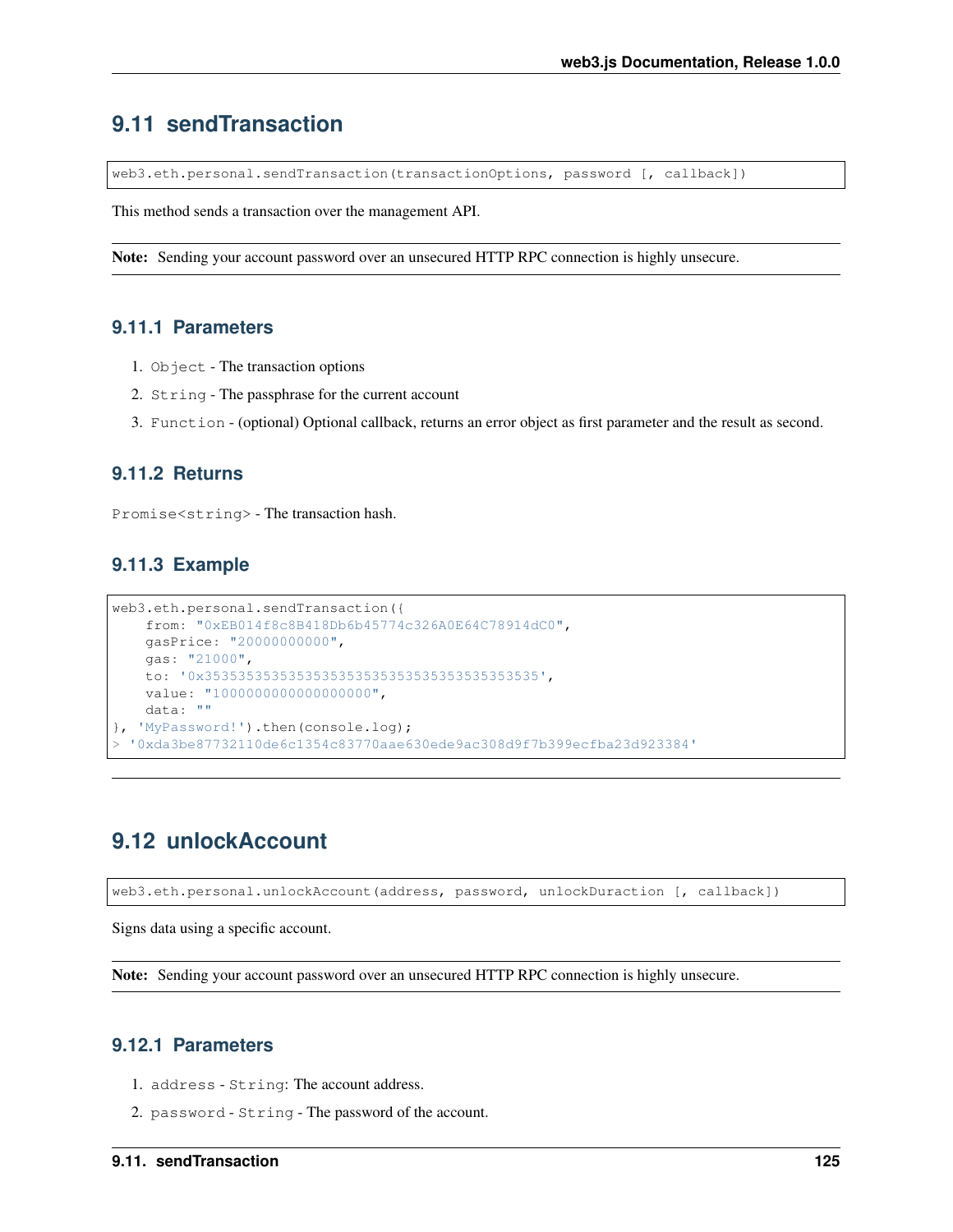3. unlockDuration - Number - The duration for the account to remain unlocked.

#### **9.12.2 Example**

```
web3.eth.personal.unlockAccount("0x11f4d0A3c12e86B4b5F39B213F7E19D048276DAe", "test
˓→password!", 600)
.then(console.log('Account unlocked!'));
> "Account unlocked!"
```
## **9.13 lockAccount**

web3.eth.personal.lockAccount(address [, callback])

Locks the given account.

Note: Sending your account password over an unsecured HTTP RPC connection is highly unsecure.

### **9.13.1 Parameters**

1. address - String: The account address. 4. Function - (optional) Optional callback, returns an error object as first parameter and the result as second.

#### **9.13.2 Returns**

Promise<boolean>

#### **9.13.3 Example**

```
web3.eth.personal.lockAccount("0x11f4d0A3c12e86B4b5F39B213F7E19D048276DAe")
.then(console.log('Account locked!'));
> "Account locked!"
```
# **9.14 getAccounts**

```
web3.eth.personal.getAccounts([callback])
```
Returns a list of accounts the node controls by using the provider and calling the RPC method personal\_listAccounts. Using *[web3.eth.accounts.create\(\)](#page-104-0)* will not add accounts into this list. For that use web3.eth.personal.newAccount().

The results are the same as web3.eth.getAccounts() except that calls the RPC method eth\_accounts.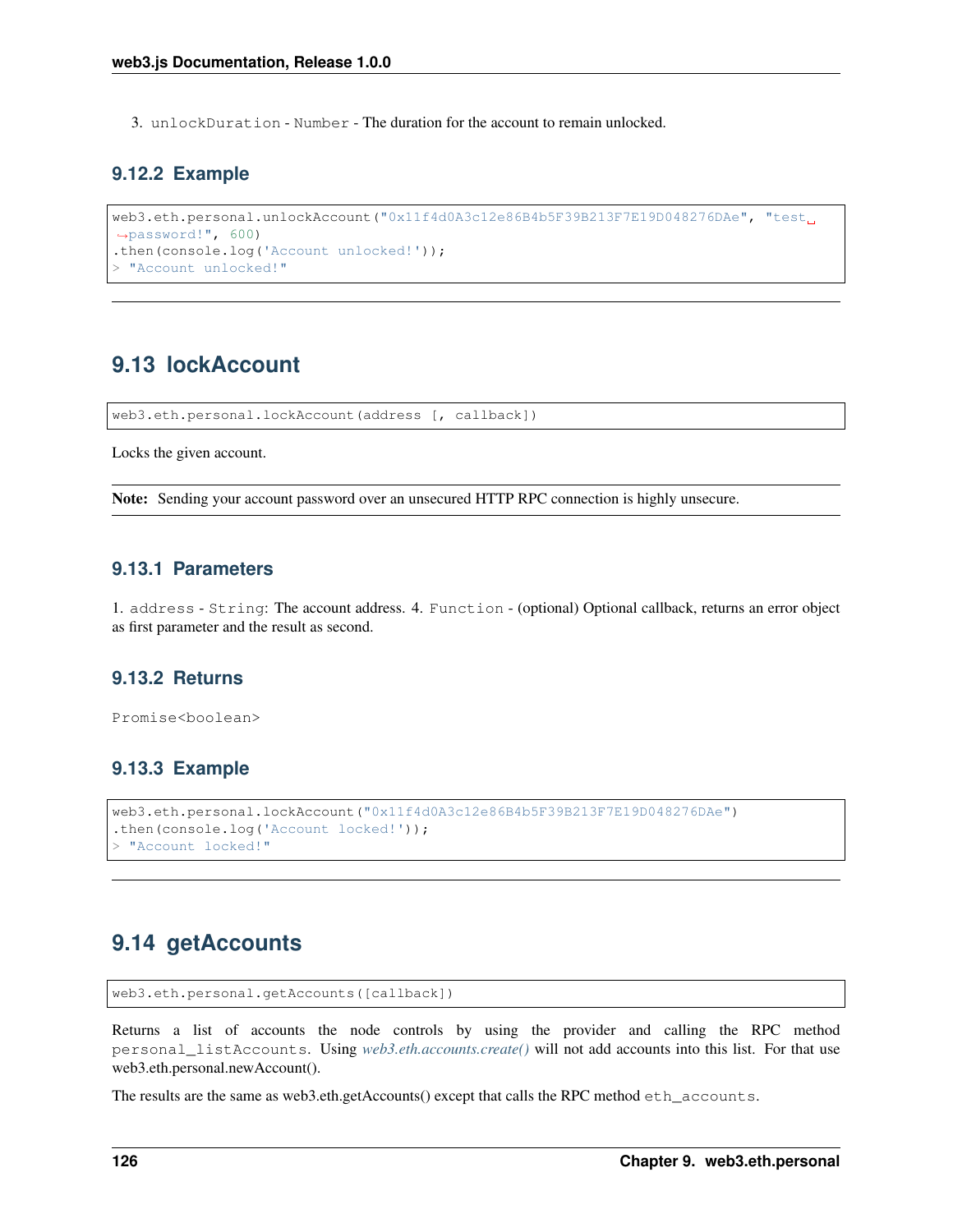#### **9.14.1 Returns**

Promise<Array> - An array of addresses controlled by node.

### **9.14.2 Example**

```
web3.eth.personal.getAccounts()
.then(console.log);
> ["0x11f4d0A3c12e86B4b5F39B213F7E19D048276DAe",
˓→"0xDCc6960376d6C6dEa93647383FfB245CfCed97Cf"]
```
# **9.15 importRawKey**

web3.eth.personal.importRawKey(privateKey, password)

Imports the given private key into the key store, encrypting it with the passphrase.

Returns the address of the new account.

Note: Sending your account password over an unsecured HTTP RPC connection is highly unsecure.

### **9.15.1 Parameters**

- 1. privateKey String An unencrypted private key (hex string).
- 2. password String The password of the account.

#### **9.15.2 Returns**

Promise<string> - The address of the account.

#### **9.15.3 Example**

```
web3.eth.personal.importRawKey(
˓→"cd3376bb711cb332ee3fb2ca04c6a8b9f70c316fcdf7a1f44ef4c7999483295e", "password1234")
.then(console.log);
> "0x8f337bf484b2fc75e4b0436645dcc226ee2ac531"
```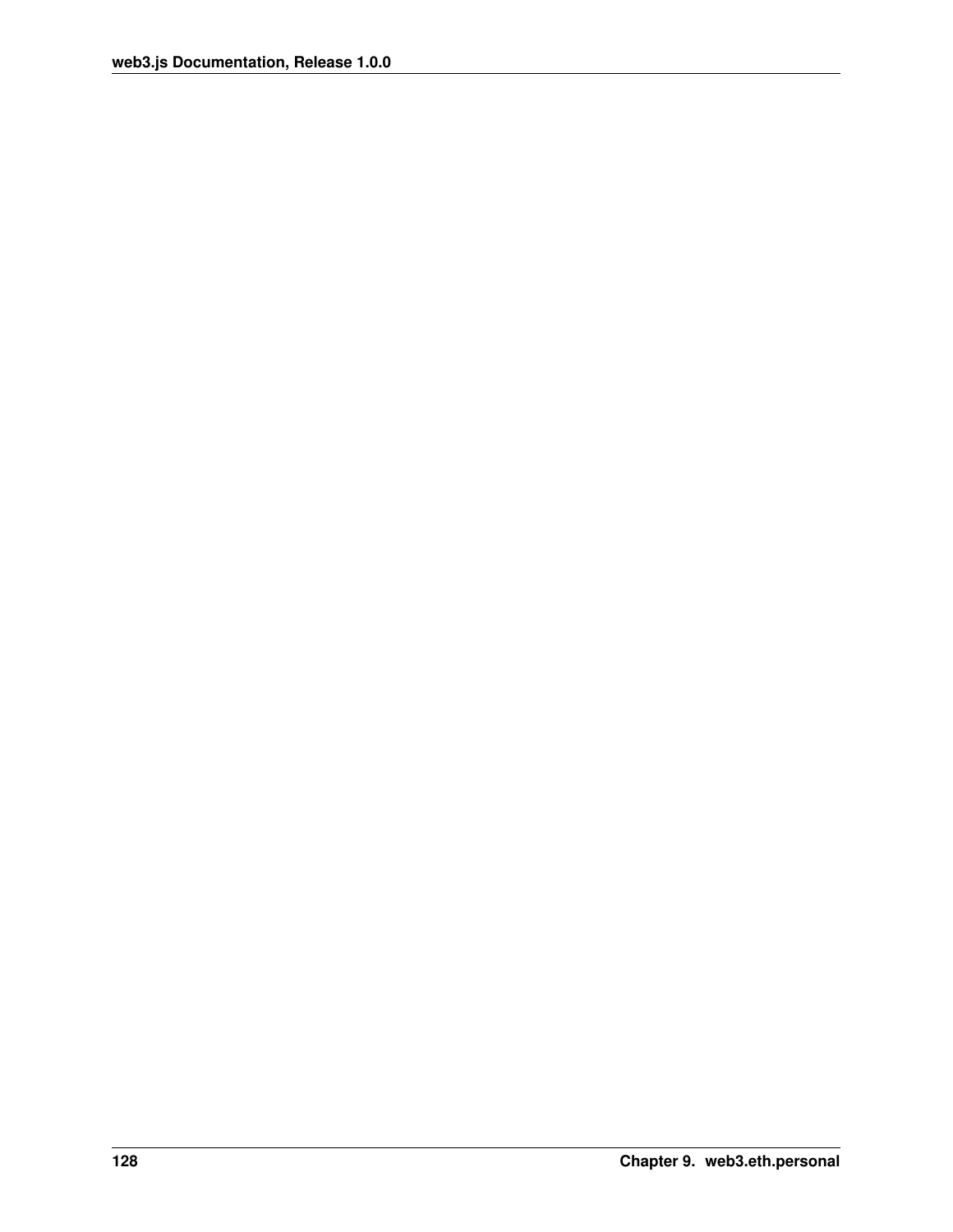# CHAPTER 10

web3.eth.ens

The web3.eth.ens functions let you interact with ENS. We recommend reading the [ENS documentation](https://docs.ens.domains/) to get deeper insights about the internals of the name service.

# **10.1 registryAddress**

web3.eth.ens.registryAddress;

The registryAddress property can be used to define a custom registry address when you are connected to an unknown chain.

Note: If no address is defined will it try to detect the registry on the chain you are currently connected with and on the call of setProvider in the Eth module will it keep the defined address and use it for the ENS module.

#### **10.1.1 Returns**

String - The address of the custom registry.

#### **10.1.2 Example**

```
web3.eth.ens.registryAddress;
> "0x314159265dD8dbb310642f98f50C066173C1259b"
```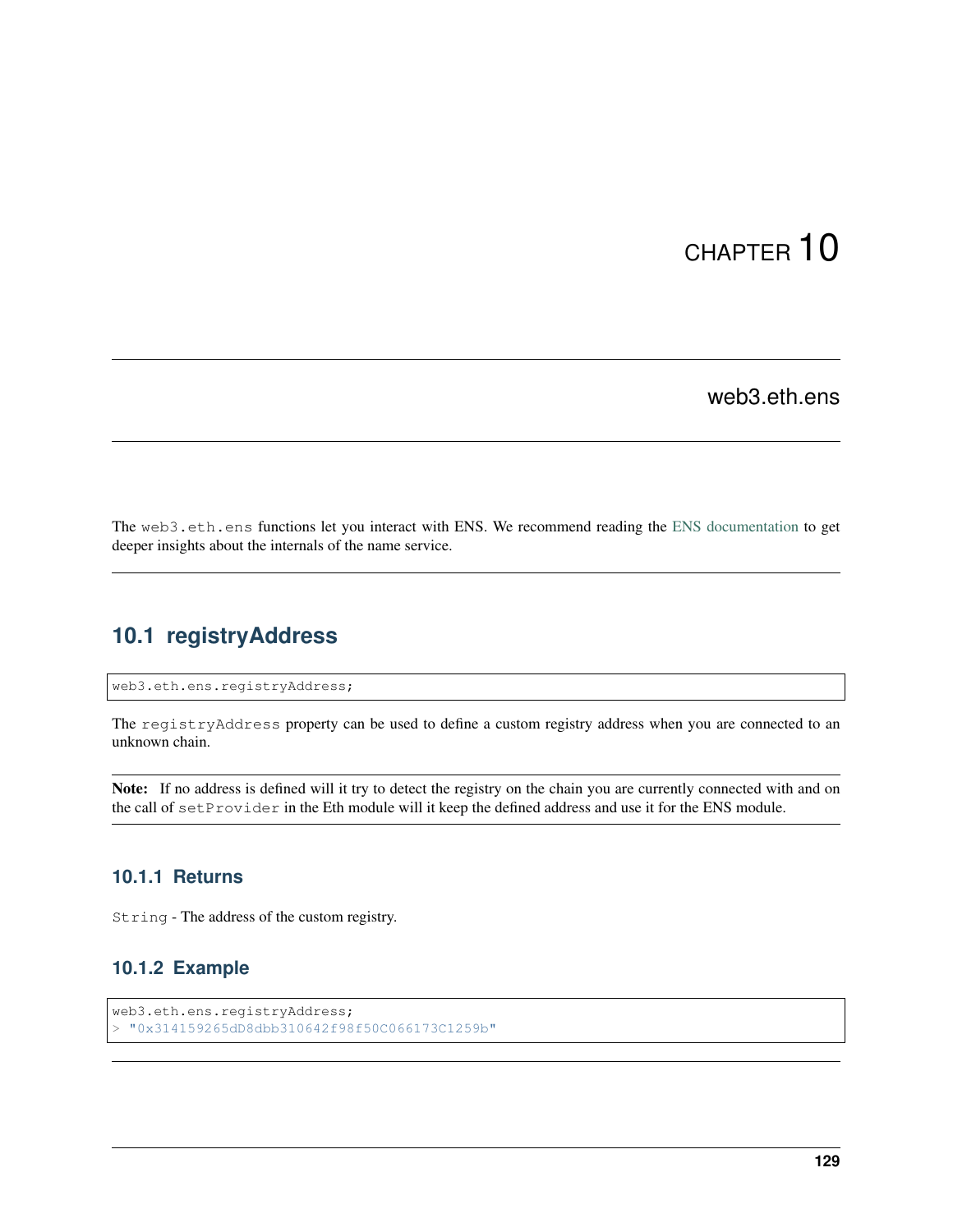# **10.2 registry**

web3.eth.ens.registry;

Returns the network specific ENS registry.

#### **10.2.1 Returns**

Registry - The current ENS registry.

- contract: Contract The Registry contract with the interface we know from the *[Contract](#page-80-0)* object.
- owner(name, callback): Promise Deprecated please use getOwner
- getOwner(name, callback): Promise
- setOwner(name, address, txConfig, callback): PromiEvent
- resolver(name, callback): Promise Deprecated please use getResolver
- getResolver(name, callback): Promise
- setResolver(name, address, txConfig, callback): PromiEvent
- getTTL(name, callback): Promise
- setTTL(name, ttl, txConfig, callback): PromiEvent
- setSubnodeOwner(name, label, address, txConfig, callback): PromiEvent
- setRecord(name, owner, resolver, ttl, txConfig, callback): PromiEvent
- setSubnodeRecord(name, label, owner, resolver, ttl, txConfig, callback): PromiEvent
- setApprovalForAll(operator, approved, txConfig, callback): PromiEvent
- isApprovedForAll(owner, operator, callback): Promise
- recordExists(name, callback): Promise

#### **10.2.2 Example**

```
web3.eth.ens.registry;
> {
   contract: Contract,
   owner: Function(name, callback), // Deprecated
   getOwner: Function(name, callback),
   setOwner: Function(name, address, txConfig, callback),
   resolver: Function(name, callback), // Deprecated
   getResolver: Function(name, callback),
   setResolver: Function(name, address, txConfig, callback),
   getTTL: Function(name, callback),
   setTTL: Function(name, ttl, txConfig, callback),
   setSubnodeOwner: Function(name, label, address, txConfig, callback),
   setRecord(name, owner, resolver, ttl, txConfig, callback),
   setSubnodeRecord(name, label, owner, resolver, ttl, txConfig, callback),
   setApprovalForAll(operator, approved, txConfig, callback),
    isApprovedForAll(owner, operator, txConfig, callback),
```
(continues on next page)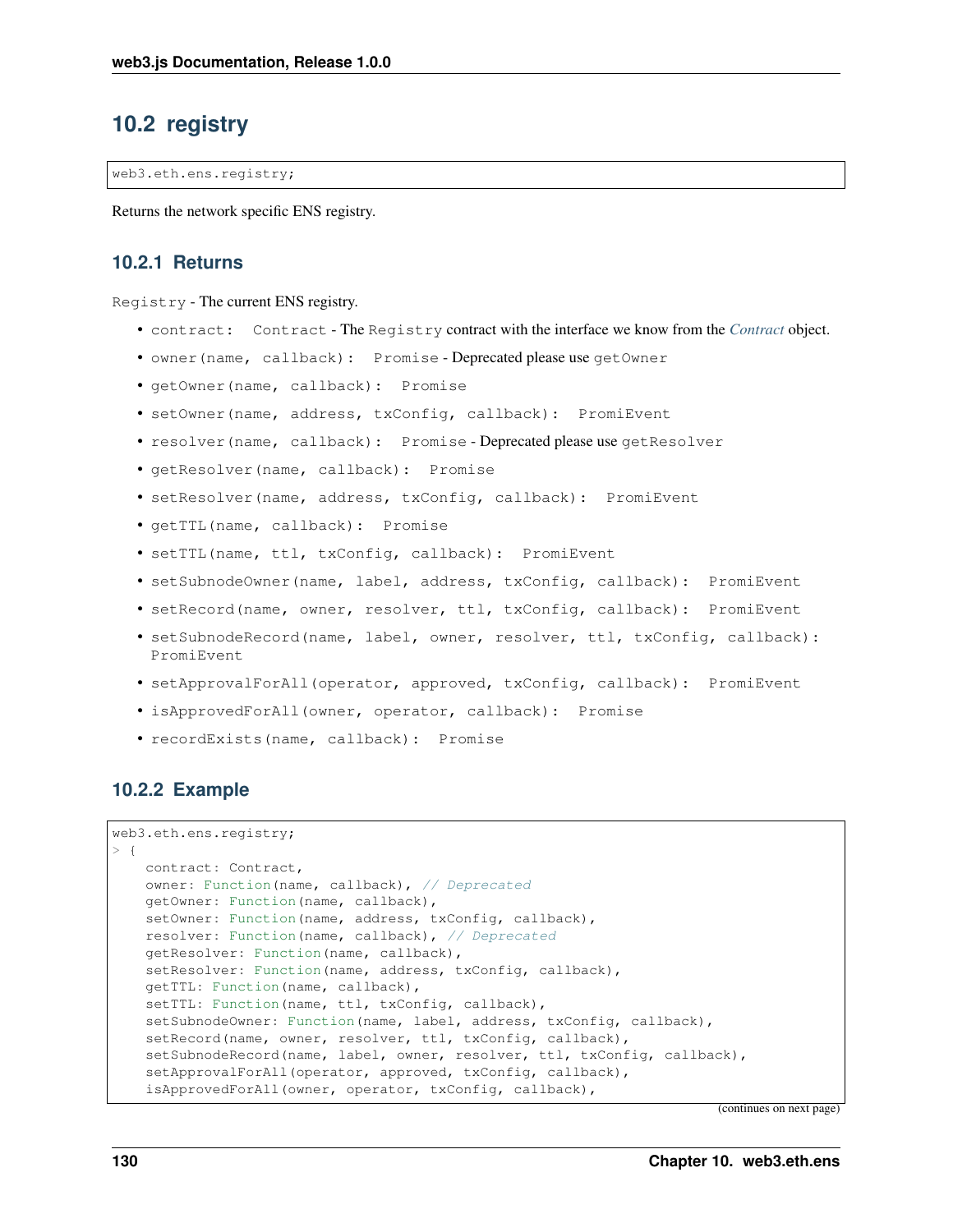(continued from previous page)

recordExists(name, callback)

# **10.3 resolver**

}

web3.eth.ens.resolver(name [, callback]);

Returns the resolver contract to an Ethereum address.

Note: This method is deprecated please use getResolver

#### **10.3.1 Parameters**

- 1. name String: The ENS name.
- 2. callback Function: (optional) Optional callback

#### **10.3.2 Returns**

Promise<Resolver> - The ENS resolver for this name.

### **10.3.3 Example**

```
web3.eth.ens.resolver('ethereum.eth').then(function (contract) {
    console.log(contract);
});
> Contract<Resolver>
```
# **10.4 getResolver**

web3.eth.ens.getResolver(name [, callback]);

Returns the resolver contract to an Ethereum address.

#### **10.4.1 Parameters**

- 1. name String: The ENS name.
- 2. callback Function: (optional) Optional callback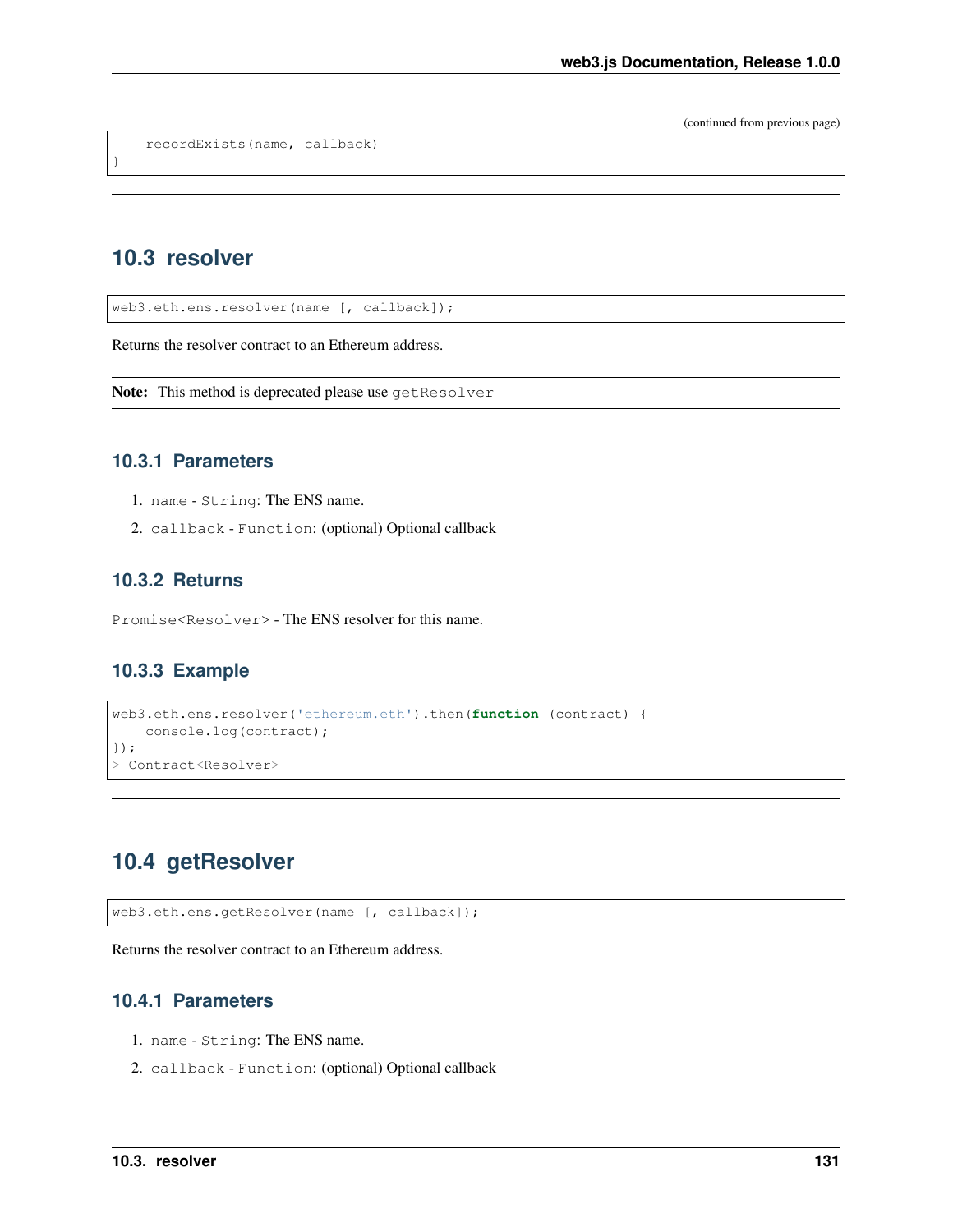### **10.4.2 Returns**

Promise<Resolver> - The ENS resolver for this name.

#### **10.4.3 Example**

```
web3.eth.ens.getResolver('ethereum.eth').then(function (contract) {
    console.log(contract);
});
> Contract<Resolver>
```
### **10.5 setResolver**

web3.eth.ens.setResolver(name, address [, txConfig ] [, callback]);

Sets the resolver contract address of a name.

### **10.5.1 Parameters**

- 1. name String: The ENS name.
- 2. address String: The contract address of the deployed Resolver contract.
- 3. txConfig Object: (optional) The transaction options as described *[here](#page-57-0)*
- 4. callback Function: (optional) Optional callback

#### **10.5.2 Returns**

PromiEvent<TransactionReceipt | TransactionRevertInstructionError>

#### **10.5.3 Example**

```
web3.eth.ens.setResolver('ethereum.eth', '0x...', {...}).then(function (receipt) {
   console.log(receipt);
});
> {...}
```
## **10.6 getOwner**

web3.eth.ens.getOwner(name [, callback]);

Returns the owner of a name.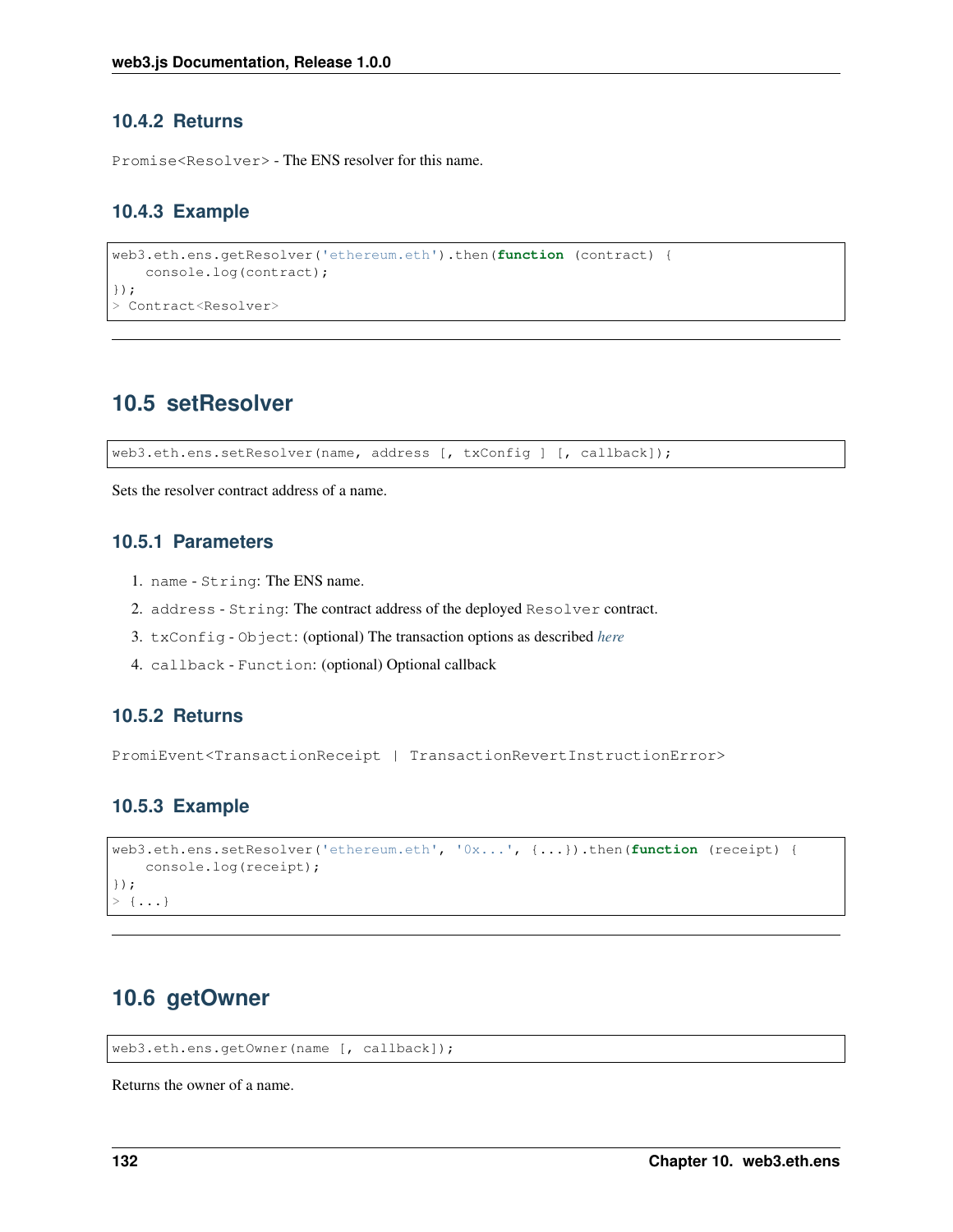### **10.6.1 Parameters**

- 1. name String: The ENS name.
- 2. callback Function: (optional) Optional callback

#### **10.6.2 Returns**

*Promise<String>'* - The address of the registrar (EOA or CA).

#### **10.6.3 Example**

```
web3.eth.ens.getOwner('ethereum.eth').then(function (owner) {
    console.log(owner);
});
> 10x...'
```
### **10.7 setOwner**

web3.eth.ens.setOwner(name [, txConfig ] [, callback]);

Sets the owner of the given name.

### **10.7.1 Parameters**

- 1. name String: The ENS name.
- 2. txConfig Object: (optional) The transaction options as described *[here](#page-57-0)*
- 3. callback Function: (optional) Optional callback

#### **10.7.2 Returns**

PromiEvent<TransactionReceipt | TransactionRevertInstructionError>

### **10.7.3 Example**

```
web3.eth.ens.setOwner('ethereum.eth', {...}).then(function (receipt) {
    console.log(receipt);
});
> \{\ldots\}
```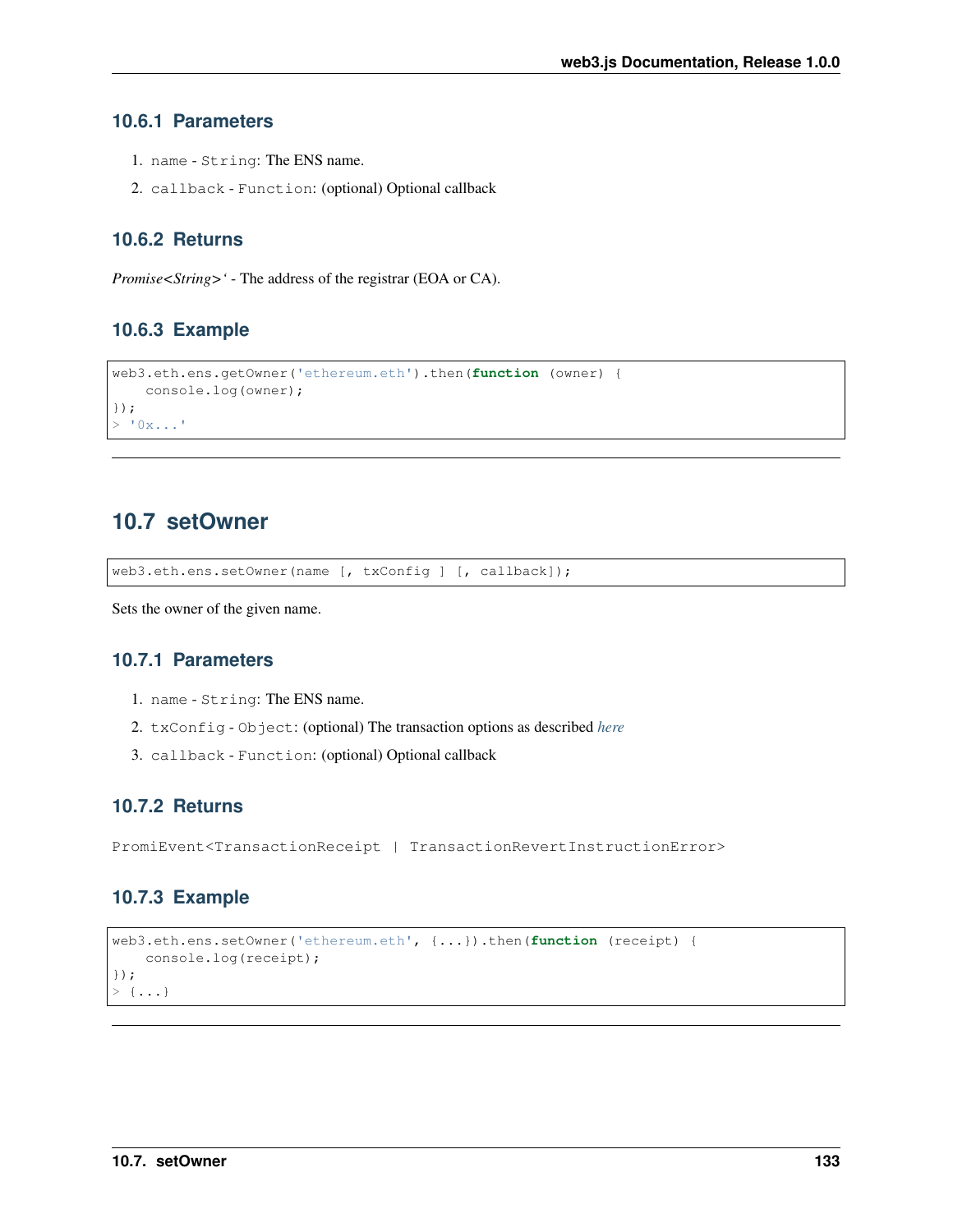# **10.8 getTTL**

web3.eth.ens.getTTL(name [, callback]);

Returns the caching TTL (time-to-live) of a name.

#### **10.8.1 Parameters**

- 1. name String: The ENS name.
- 2. callback Function: (optional) Optional callback

#### **10.8.2 Returns**

Promise<Number>

### **10.8.3 Example**

```
web3.eth.ens.getTTL('ethereum.eth').then(function (ttl) {
    console.log(ttl);
});
> 100000
```
# **10.9 setTTL**

web3.eth.ens.setTTL(name, ttl [, txConfig ] [, callback]);

Sets the caching TTL (time-to-live) of a name.

#### **10.9.1 Parameters**

- 1. name String: The ENS name.
- 2. ttl Number: The TTL value (uint64)
- 3. txConfig Object: (optional) The transaction options as described *[here](#page-57-0)*
- 4. callback Function: (optional) Optional callback

### **10.9.2 Returns**

PromiEvent<TransactionReceipt | TransactionRevertInstructionError>

#### **10.9.3 Example**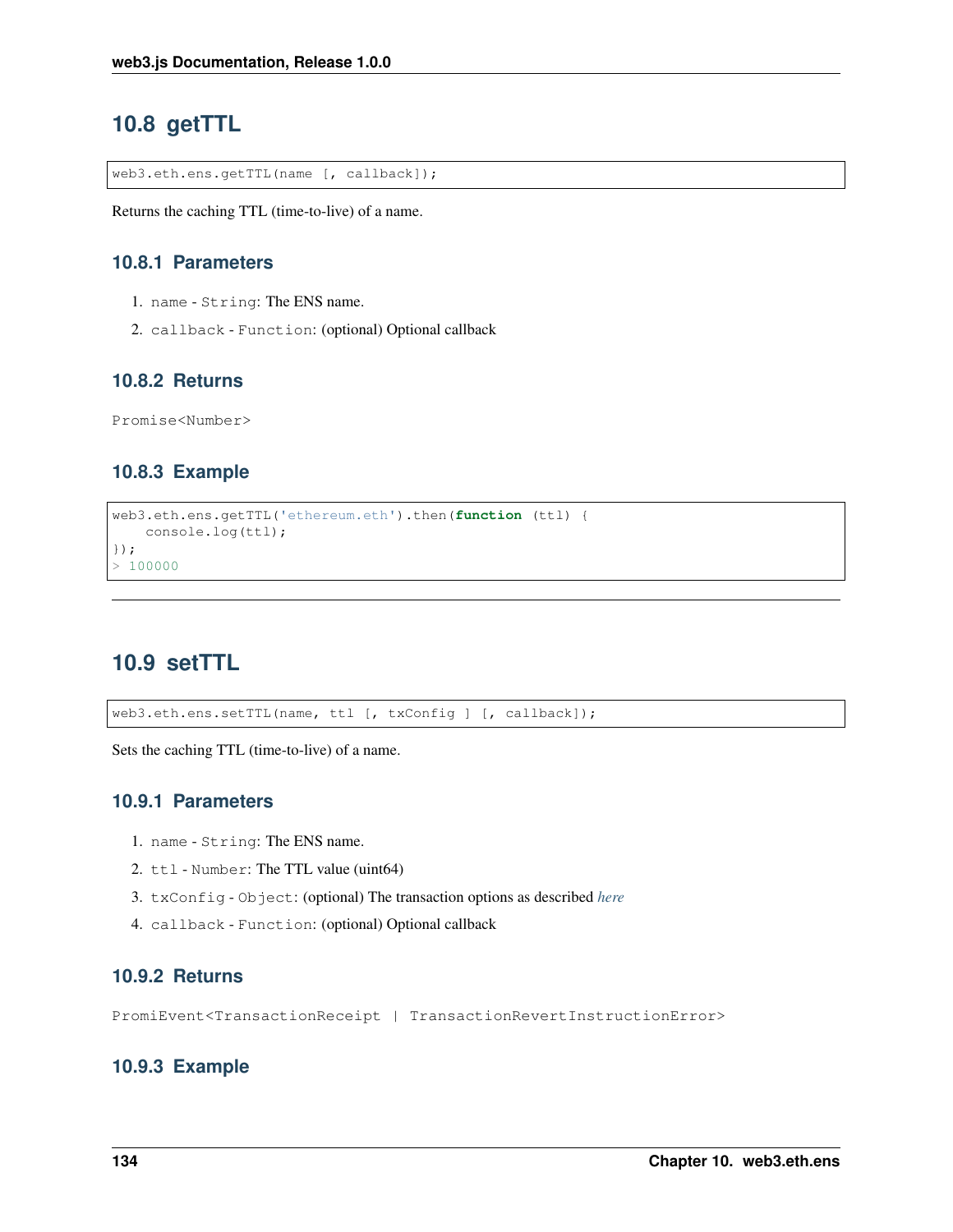```
web3.eth.ens.setTTL('ethereum.eth', 10000, {...}).then(function (receipt) {
   console.log(receipt);
});
> \{\ldots\}
```
# **10.10 setSubnodeOwner**

web3.eth.ens.setSubnodeOwner(name, label, address [, txConfig ] [, callback]);

Creates a new subdomain of the given node, assigning ownership of it to the specified owner.

### **10.10.1 Parameters**

- 1. name String: The ENS name.
- 2. label String: The name of the sub-domain or the sha3 hash of it.
- 3. address String: The registrar of this sub-domain.
- 4. txConfig Object: (optional) The transaction options as described *[here](#page-57-0)*.
- 5. callback Function: (optional) Optional callback.

### **10.10.2 Returns**

PromiEvent<TransactionReceipt | TransactionRevertInstructionError>

#### **10.10.3 Example**

```
web3.eth.ens.setSubnodeOwner('ethereum.eth', 'web3', '0x...', {...}).then(function
˓→(receipt) {
   console.log(receipt); // successfully defined the owner of web3.ethereum.eth
});
> \{\ldots\}
```
### **10.11 setRecord**

web3.eth.ens.setRecord(name, owner, resolver, ttl, [, txConfig ] [, callback]);

Sets the owner, resolver, and TTL for an ENS record in a single operation.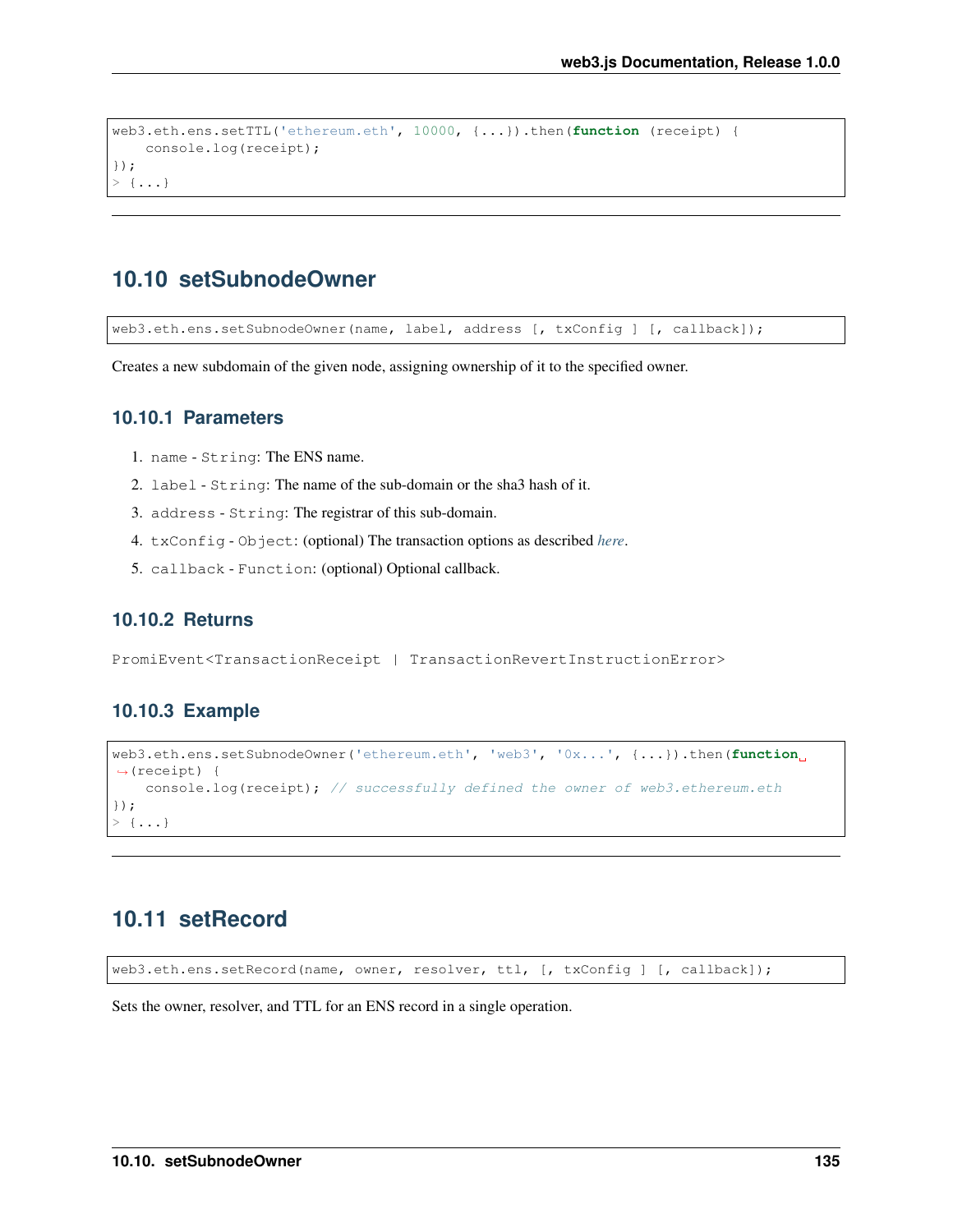#### **10.11.1 Parameters**

- 1. name String: The ENS name.
- 2. owner String: The owner of the name record.
- 3. resolver String: The resolver address of the name record.
- 4. ttl String | Number: Time to live value (uint64).
- 5. txConfig Object: (optional) The transaction options as described *[here](#page-57-0)*.
- 6. callback Function: (optional) Optional callback.

### **10.11.2 Returns**

PromiEvent<TransactionReceipt | TransactionRevertInstructionError>

### **10.11.3 Example**

```
web3.eth.ens.setRecord('ethereum.eth', '0x...', '0x...', 1000000, {...}).˓→then(function (receipt) {
    console.log(receipt); // successfully registered ethereum.eth
});
> \{\ldots\}
```
# **10.12 setSubnodeRecord**

```
web3.eth.ens.setSubnodeRecord(name, label, owner, resolver, ttl, [, txConfig ] [, ]
˓→callback]);
```
Sets the owner, resolver and TTL for a subdomain, creating it if necessary.

#### **10.12.1 Parameters**

- 1. name String: The ENS name.
- 2. label String: The name of the sub-domain or the sha3 hash of it.
- 3. owner String: The owner of the name record.
- 4. resolver String: The resolver address of the name record.
- 5. ttl String | Number: Time to live value (uint64).
- 6. txConfig Object: (optional) The transaction options as described *[here](#page-57-0)*.
- 7. callback Function: (optional) Optional callback.

### **10.12.2 Returns**

PromiEvent<TransactionReceipt | TransactionRevertInstructionError>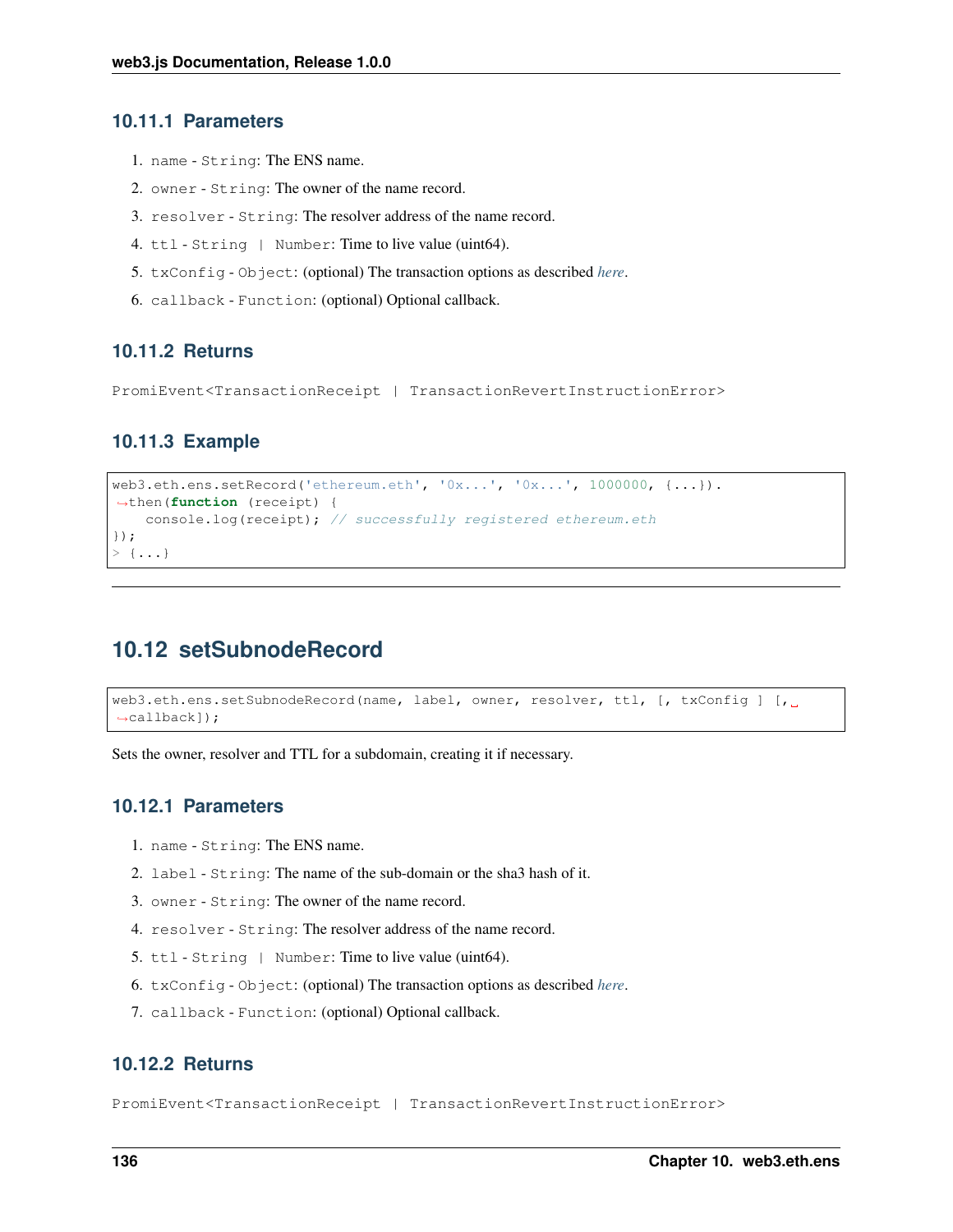#### **10.12.3 Example**

```
web3.eth.ens.setSubnodeRecord('ethereum.eth', 'web3', '0x...', '0x...', 1000000, {...}
˓→).then(function (receipt) {
    console.log(receipt); // successfully registered web3.ethereum.eth
});
> {...}
```
# **10.13 setApprovalForAll**

web3.eth.ens.setApprovalForAll(operator, approved, [, txConfig ] [, callback]);

Sets or clears an approval. Approved accounts can execute all ENS registry operations on behalf of the caller.

## **10.13.1 Parameters**

- 1. operator String: The operator address
- 2. approved Boolean
- 3. txConfig Object: (optional) The transaction options as described *[here](#page-57-0)*
- 4. callback Function: (optional) Optional callback

## **10.13.2 Returns**

PromiEvent<TransactionReceipt | TransactionRevertInstructionError>

#### **10.13.3 Example**

```
web3.eth.ens.setApprovalForAll('0x...', true, {...}).then(function (receipt) {
    console.log(receipt);
});
> \{\ldots\}
```
# **10.14 isApprovedForAll**

web3.eth.ens.isApprovedForAll(owner, operator [, callback]);

Returns true if the operator is approved to make ENS registry operations on behalf of the owner.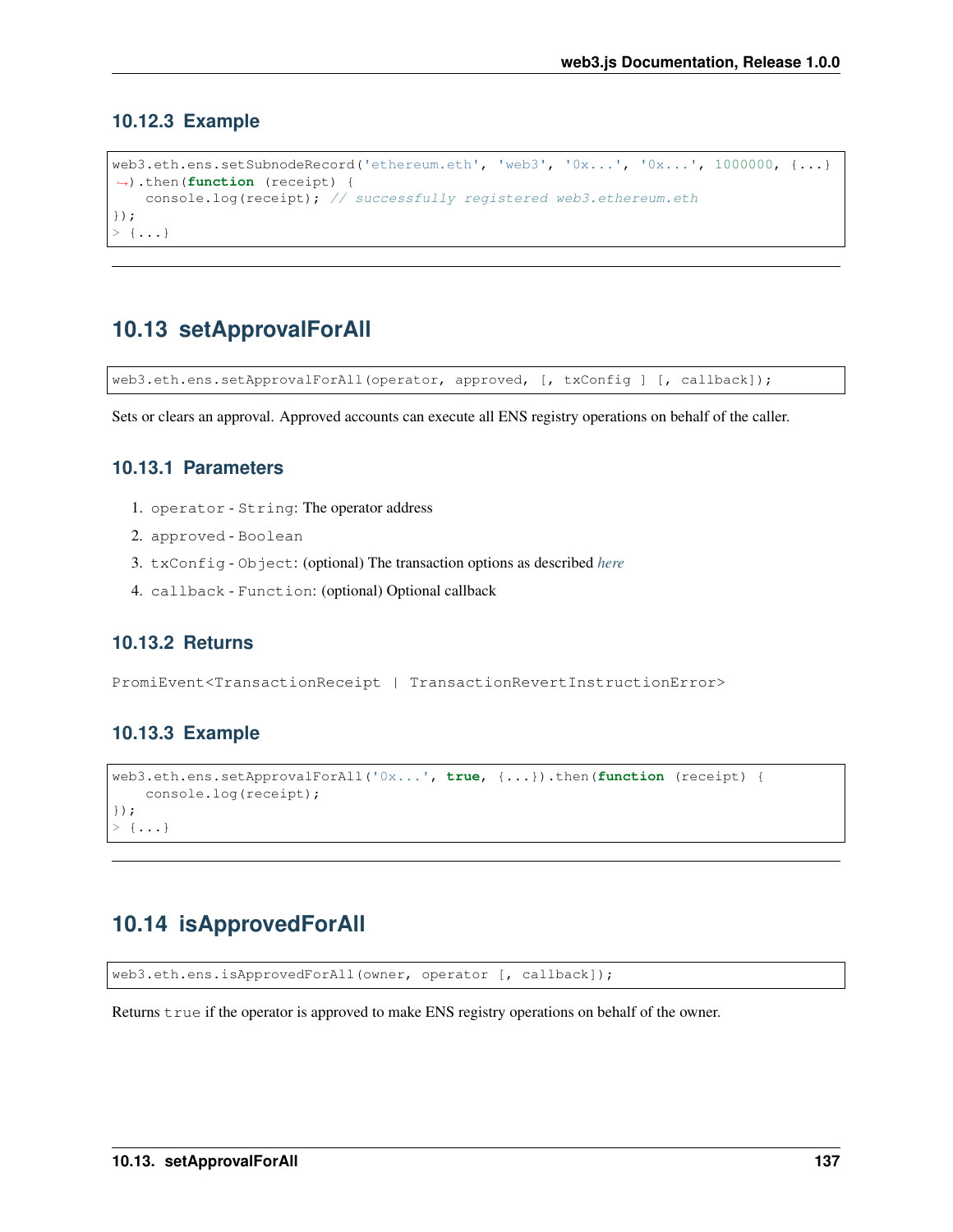#### **10.14.1 Parameters**

- 1. owner String: The owner address.
- 2. operator String: The operator address.
- 3. callback Function: (optional) Optional callback

## **10.14.2 Returns**

Promise<Boolean>

# **10.14.3 Example**

```
web3.eth.ens.isApprovedForAll('0x0...', '0x0...').then(function (isApproved) {
    console.log(isApproved);
})
> true
```
# **10.15 recordExists**

web3.eth.ens.recordExists(name [, callback]);

Returns true if node exists in this ENS registry. This will return false for records that are in the legacy ENS registry but have not yet been migrated to the new one.

### **10.15.1 Parameters**

- 1. name String: The ENS name.
- 2. callback Function: (optional) Optional callback

# **10.15.2 Returns**

Promise<Boolean>

# **10.15.3 Example**

```
web3.eth.ens.recordExists('0x0...', '0x0...').then(function (isExisting) {
    console.log(isExisting);
})
> true
```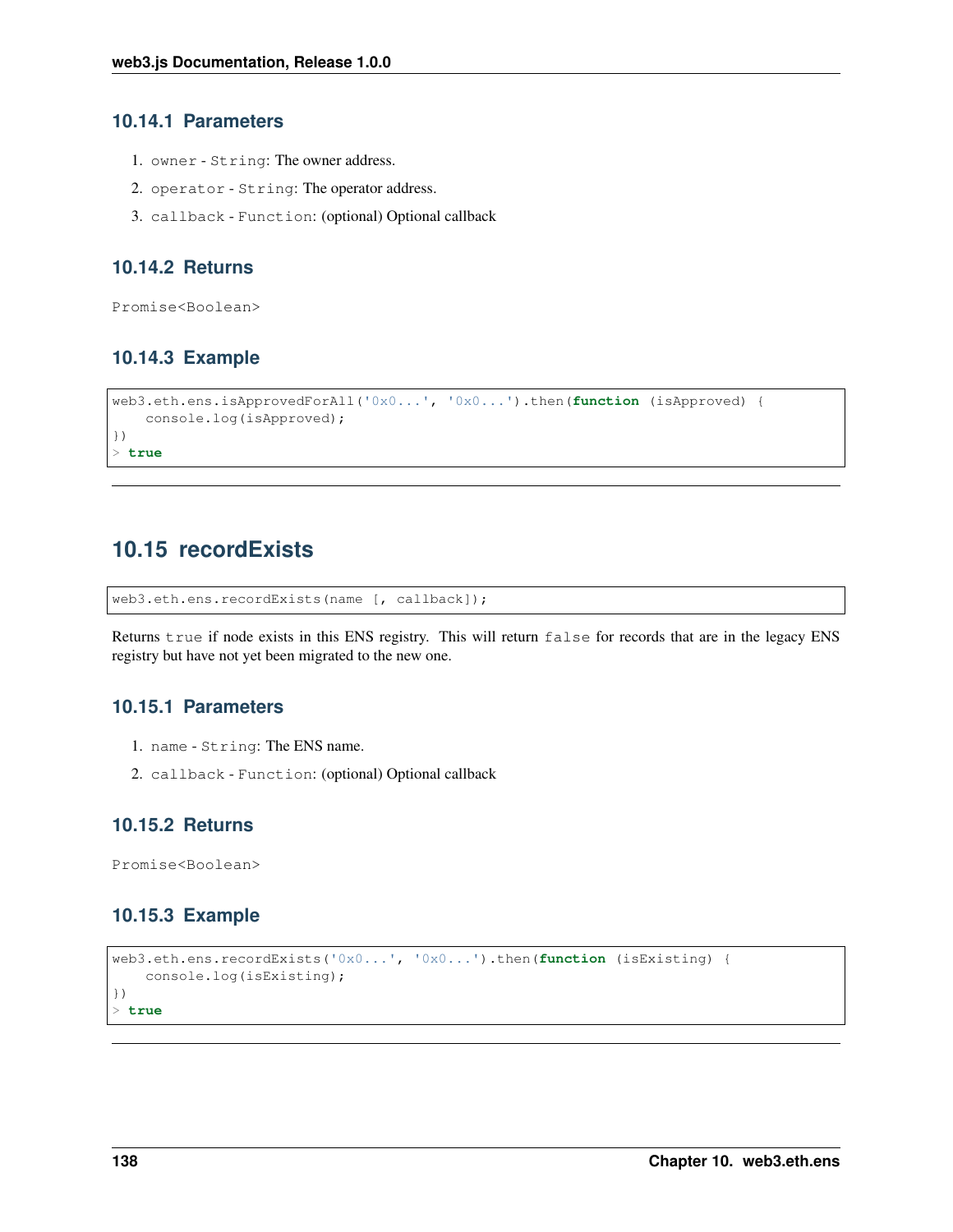# **10.16 getAddress**

web3.eth.ens.getAddress(ENSName [, callback]);

Resolves an ENS name to an Ethereum address.

### **10.16.1 Parameters**

- 1. ENSName String: The ENS name to resolve.
- 2. callback Function: (optional) Optional callback

#### **10.16.2 Returns**

String - The Ethereum address of the given name.

#### **10.16.3 Example**

```
web3.eth.ens.getAddress('ethereum.eth').then(function (address) {
    console.log(address);
})
> 0xfB6916095ca1df60bB79Ce92cE3Ea74c37c5d359
```
# **10.17 setAddress**

web3.eth.ens.setAddress(ENSName, address [, txConfig ] [, callback]);

Sets the address of an ENS name in this resolver.

## **10.17.1 Parameters**

- 1. ENSName String: The ENS name.
- 2. address String: The address to set.
- 3. txConfig Object: (optional) The transaction options as described *[here](#page-57-0)*
- 4. callback Function: (optional) Optional callback

Emits an AddrChanged event.

## **10.17.2 Returns**

PromiEvent<TransactionReceipt | TransactionRevertInstructionError>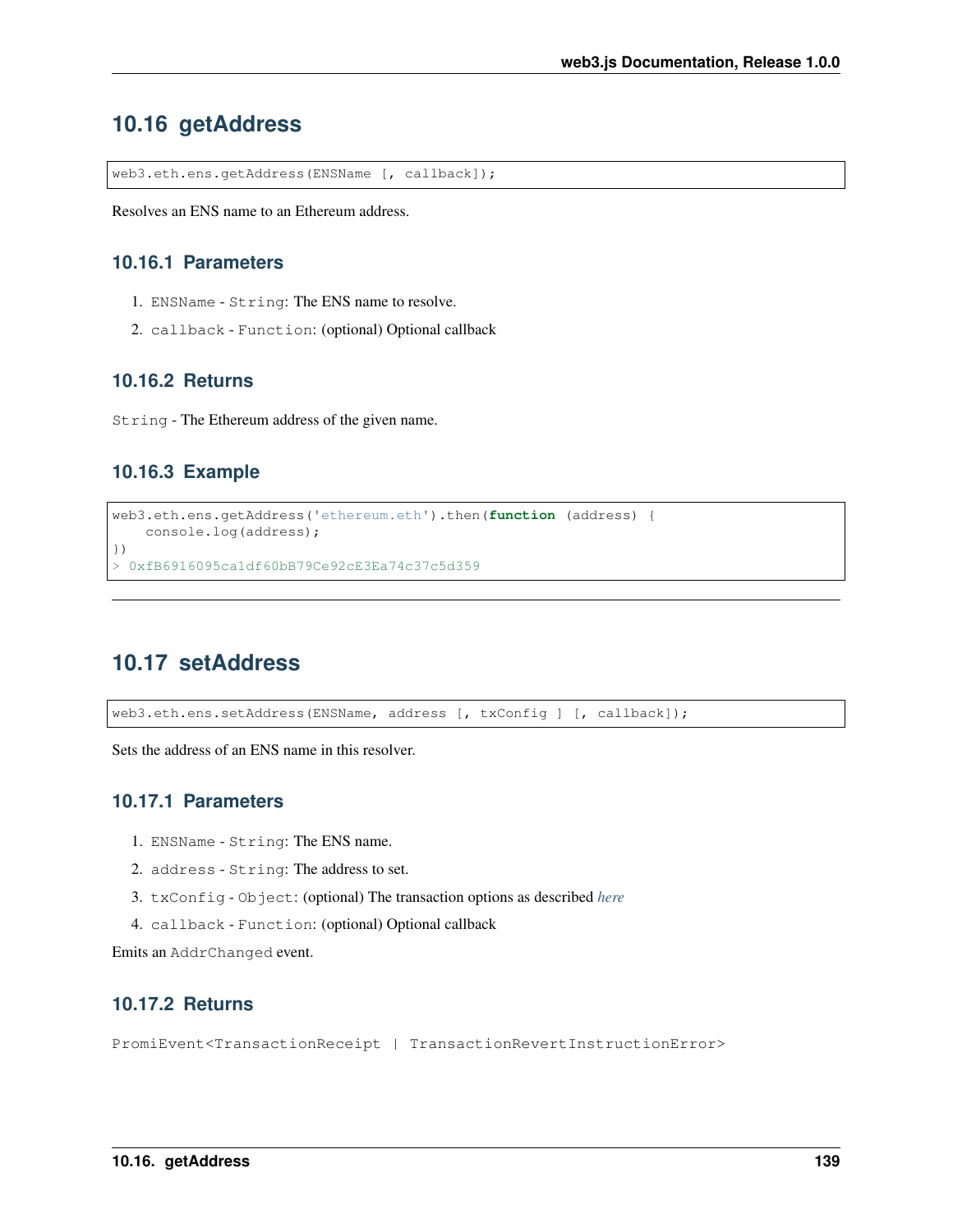# **10.17.3 Example**

```
web3.eth.ens.setAddress(
    'ethereum.eth',
    '0xfB6916095ca1df60bB79Ce92cE3Ea74c37c5d359',
    {
        from: '0x9CC9a2c777605Af16872E0997b3Aeb91d96D5D8c'
    }
).then(function (result) {
        console.log(result.events);
});
> AddrChanged(...)
// Or using the event emitter
web3.eth.ens.setAddress(
    'ethereum.eth',
    '0xfB6916095ca1df60bB79Ce92cE3Ea74c37c5d359',
    {
        from: '0x9CC9a2c777605Af16872E0997b3Aeb91d96D5D8c'
    }
)
.on('transactionHash', function(hash){
    ...
})
.on('confirmation', function(confirmationNumber, receipt){
    ...
})
.on('receipt', function(receipt){
    ...
})
.on('error', console.error);
// Or listen to the AddrChanged event on the resolver
web3.eth.ens.resolver('ethereum.eth').then(function (resolver) {
   resolver.events.AddrChanged({fromBlock: 0}, function(error, event) {
       console.log(event);
   })
    .on('data', function(event){
        console.log(event);
    })
    .on('changed', function(event){
        // remove event from local database
    })
    .on('error', console.error);
});
```
For further information on the handling of contract events please see *[here](#page-100-0)*.

# **10.18 getPubkey**

web3.eth.ens.getPubkey(ENSName [, callback]);

Returns the X and Y coordinates of the curve point for the public key.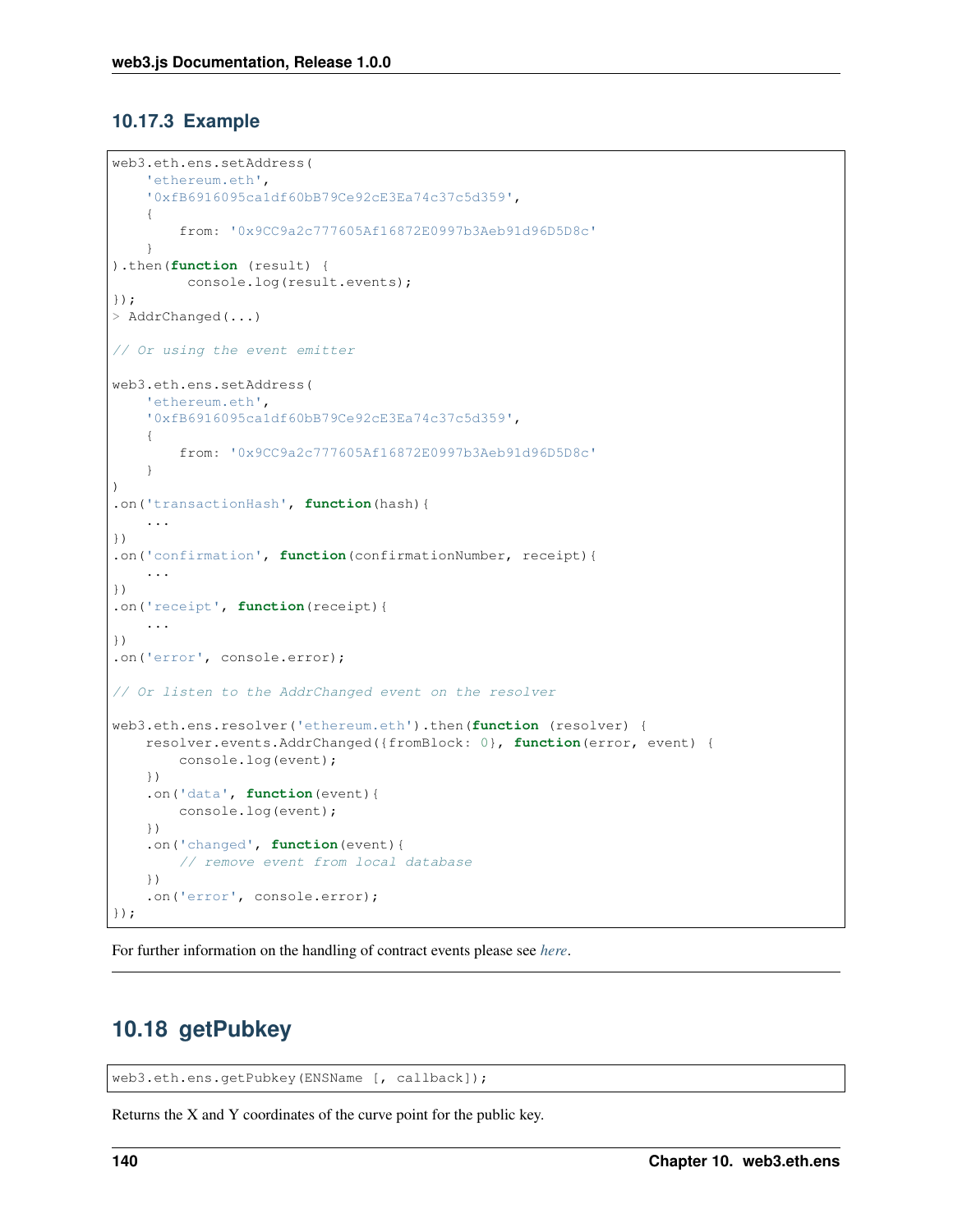#### **10.18.1 Parameters**

- 1. ENSName String: The ENS name.
- 2. callback Function: (optional) Optional callback

### **10.18.2 Returns**

Promise<Object<String, String>> - The X and Y coordinates.

#### **10.18.3 Example**

```
web3.eth.ens.getPubkey('ethereum.eth').then(function (result) {
    console.log(result)
});
> {
    "0": "0x0000000000000000000000000000000000000000000000000000000000000000",
    "1": "0x0000000000000000000000000000000000000000000000000000000000000000",
    "x": "0x0000000000000000000000000000000000000000000000000000000000000000",
    "y": "0x0000000000000000000000000000000000000000000000000000000000000000"
}
```
# **10.19 setPubkey**

web3.eth.ens.setPubkey(ENSName, x, y [, txConfig ] [, callback]);

Sets the SECP256k1 public key associated with an ENS node.

## **10.19.1 Parameters**

- 1. ENSName String: The ENS name.
- 2. x String: The X coordinate of the public key.
- 3. y String: The Y coordinate of the public key.
- 4. txConfig Object: (optional) The transaction options as described *[here](#page-57-0)*
- 5. callback Function: (optional) Optional callback

Emits an PubkeyChanged event.

## **10.19.2 Returns**

PromiEvent<TransactionReceipt | TransactionRevertInstructionError>

#### **10.19.3 Example**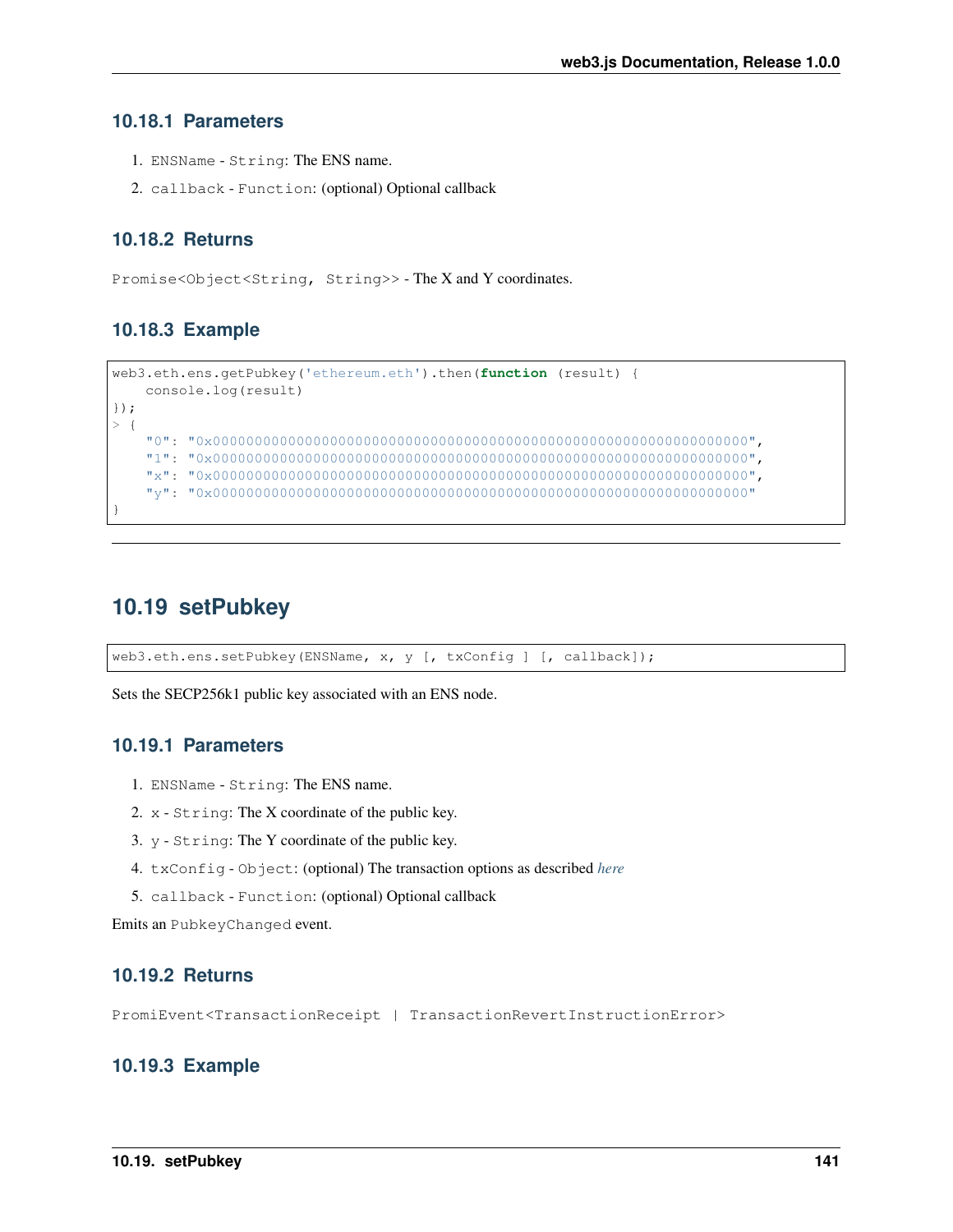```
web3.eth.ens.setPubkey(
    'ethereum.eth',
    '0x0000000000000000000000000000000000000000000000000000000000000000',
    '0x0000000000000000000000000000000000000000000000000000000000000000',
    {
        from: '0x9CC9a2c777605Af16872E0997b3Aeb91d96D5D8c'
    }
).then(function (result) {
   console.log(result.events);
});
> PubkeyChanged(...)
// Or using the event emitter
web3.eth.ens.setPubkey(
    'ethereum.eth',
    '0x0000000000000000000000000000000000000000000000000000000000000000',
    '0x0000000000000000000000000000000000000000000000000000000000000000',
    {
        from: '0x9CC9a2c777605Af16872E0997b3Aeb91d96D5D8c'
    }
)
.on('transactionHash', function(hash){
    ...
})
.on('confirmation', function(confirmationNumber, receipt){
    ...
})
.on('receipt', function(receipt){
    ...
})
.on('error', console.error);
// Or listen to the PubkeyChanged event on the resolver
web3.eth.ens.resolver('ethereum.eth').then(function (resolver) {
    resolver.events.PubkeyChanged({fromBlock: 0}, function(error, event) {
        console.log(event);
    })
    .on('data', function(event){
        console.log(event);
    })
    .on('changed', function(event){
        // remove event from local database
    })
    .on('error', console.error);
});
```
For further information on the handling of contract events please see *[here](#page-100-0)*.

# **10.20 getContent**

web3.eth.ens.getContent(ENSName [, callback]);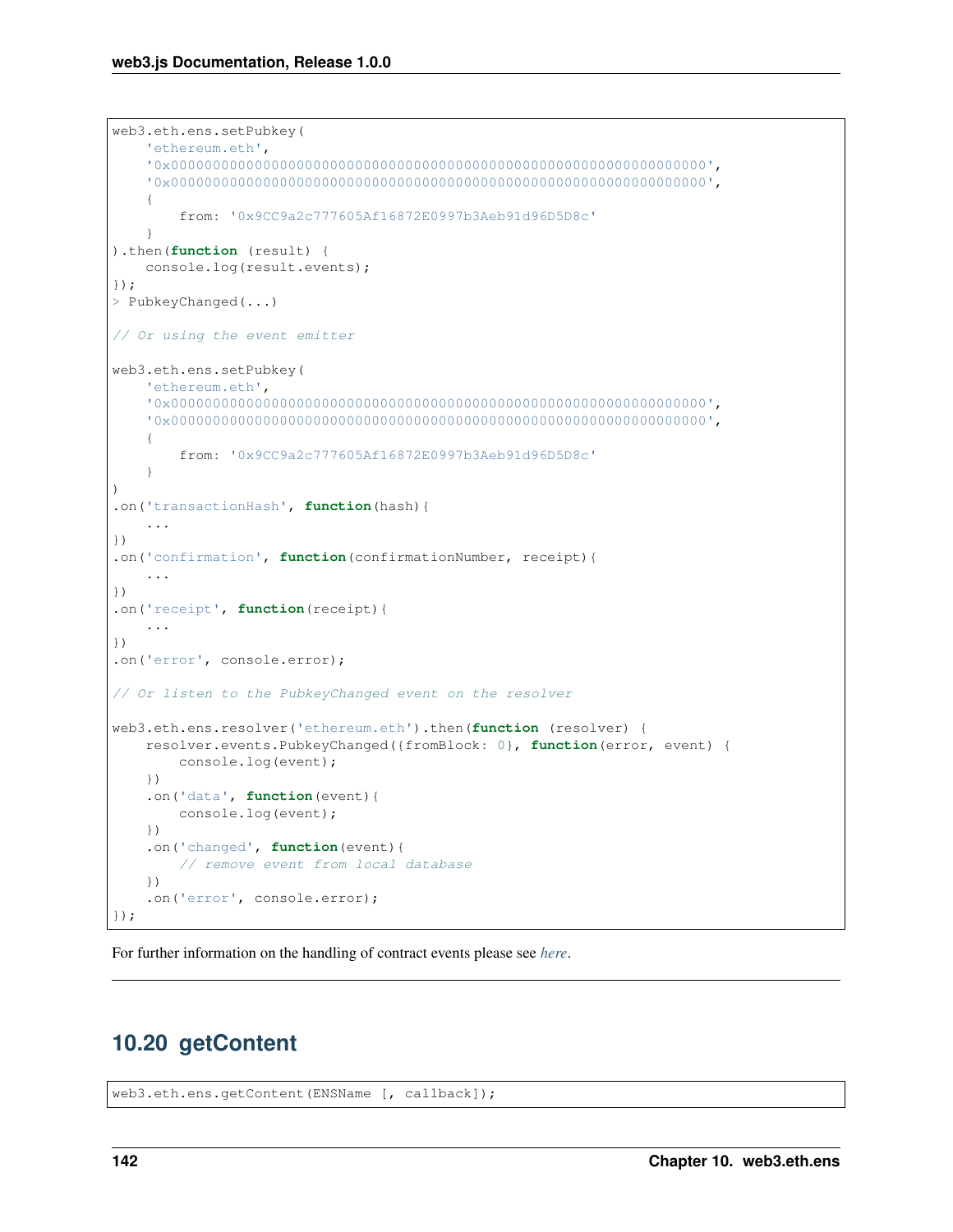Returns the content hash associated with an ENS node.

## **10.20.1 Parameters**

- 1. ENSName String: The ENS name.
- 2. callback Function: (optional) Optional callback

#### **10.20.2 Returns**

Promise<String> - The content hash associated with an ENS node.

#### **10.20.3 Example**

```
web3.eth.ens.getContent('ethereum.eth').then(function (result) {
   console.log(result);
});
> "0x0000000000000000000000000000000000000000000000000000000000000000"
```
# **10.21 setContent**

web3.eth.ens.setContent(ENSName, hash [, txConfig ] [, callback]);

Sets the content hash associated with an ENS node.

# **10.21.1 Parameters**

- 1. ENSName String: The ENS name.
- 2. hash String: The content hash to set.
- 3. txConfig Object: (optional) The transaction options as described *[here](#page-57-0)*
- 4. callback Function: (optional) Optional callback

Emits an ContentChanged event.

#### **10.21.2 Returns**

PromiEvent<TransactionReceipt | TransactionRevertInstructionError>

#### **10.21.3 Example**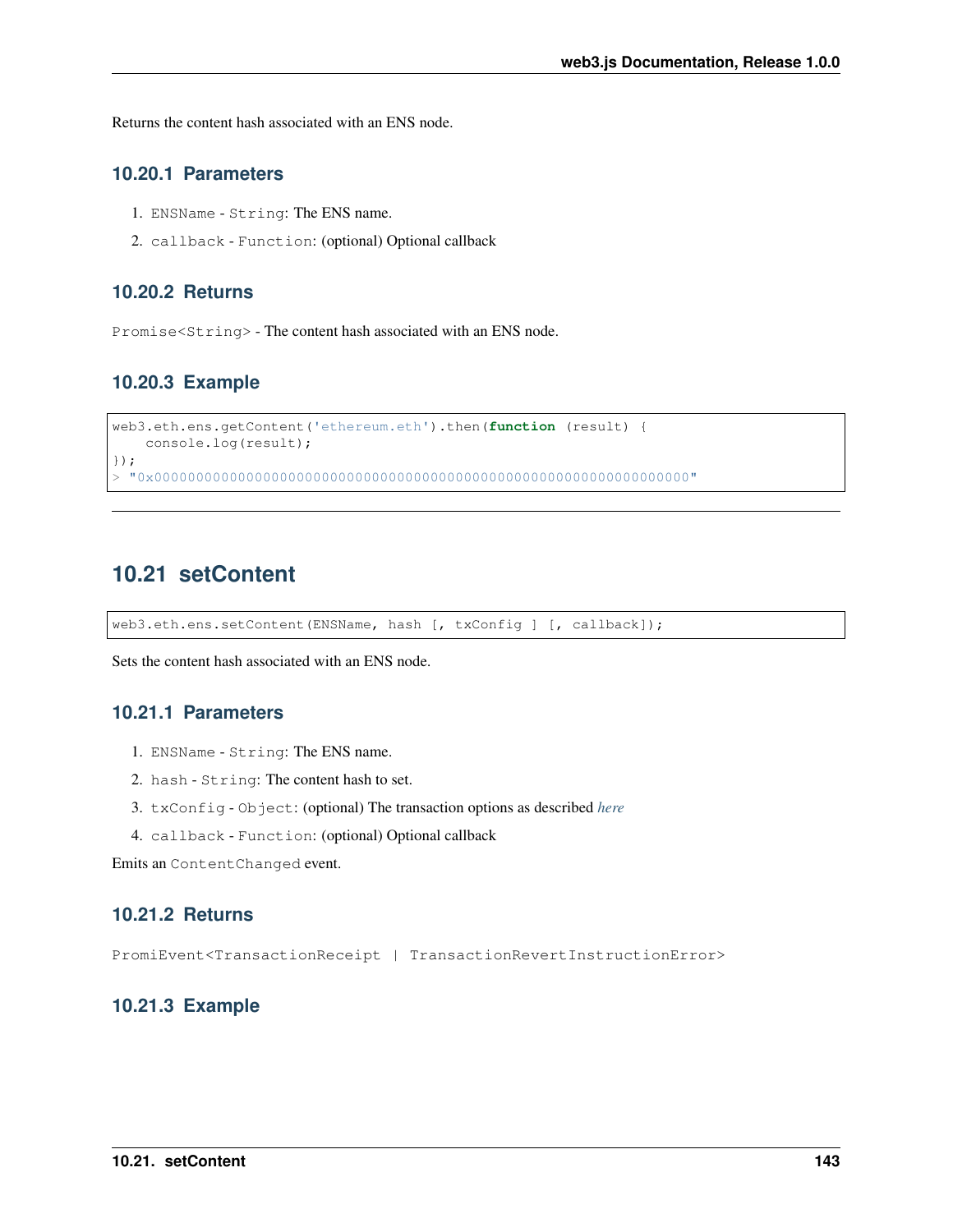```
web3.eth.ens.setContent(
    'ethereum.eth',
    '0x0000000000000000000000000000000000000000000000000000000000000000',
    {
        from: '0x9CC9a2c777605Af16872E0997b3Aeb91d96D5D8c'
    }
).then(function (result) {
        console.log(result.events);
});
> ContentChanged(...)
// Or using the event emitter
web3.eth.ens.setContent(
    'ethereum.eth',
    '0x0000000000000000000000000000000000000000000000000000000000000000',
    {
        from: '0x9CC9a2c777605Af16872E0997b3Aeb91d96D5D8c'
    }
)
.on('transactionHash', function(hash){
    ...
})
.on('confirmation', function(confirmationNumber, receipt){
    ...
})
.on('receipt', function(receipt){
    ...
})
.on('error', console.error);
// Or listen to the ContentChanged event on the resolver
web3.eth.ens.resolver('ethereum.eth').then(function (resolver) {
   resolver.events.ContentChanged({fromBlock: 0}, function(error, event) {
       console.log(event);
    })
    .on('data', function(event){
        console.log(event);
    })
    .on('changed', function(event){
        // remove event from local database
    })
    .on('error', console.error);
});
```
For further information on the handling of contract events please see *[here](#page-100-0)*.

# **10.22 getContenthash**

web3.eth.ens.getContenthash(ENSName [, callback]);

Returns the content hash object associated with an ENS node.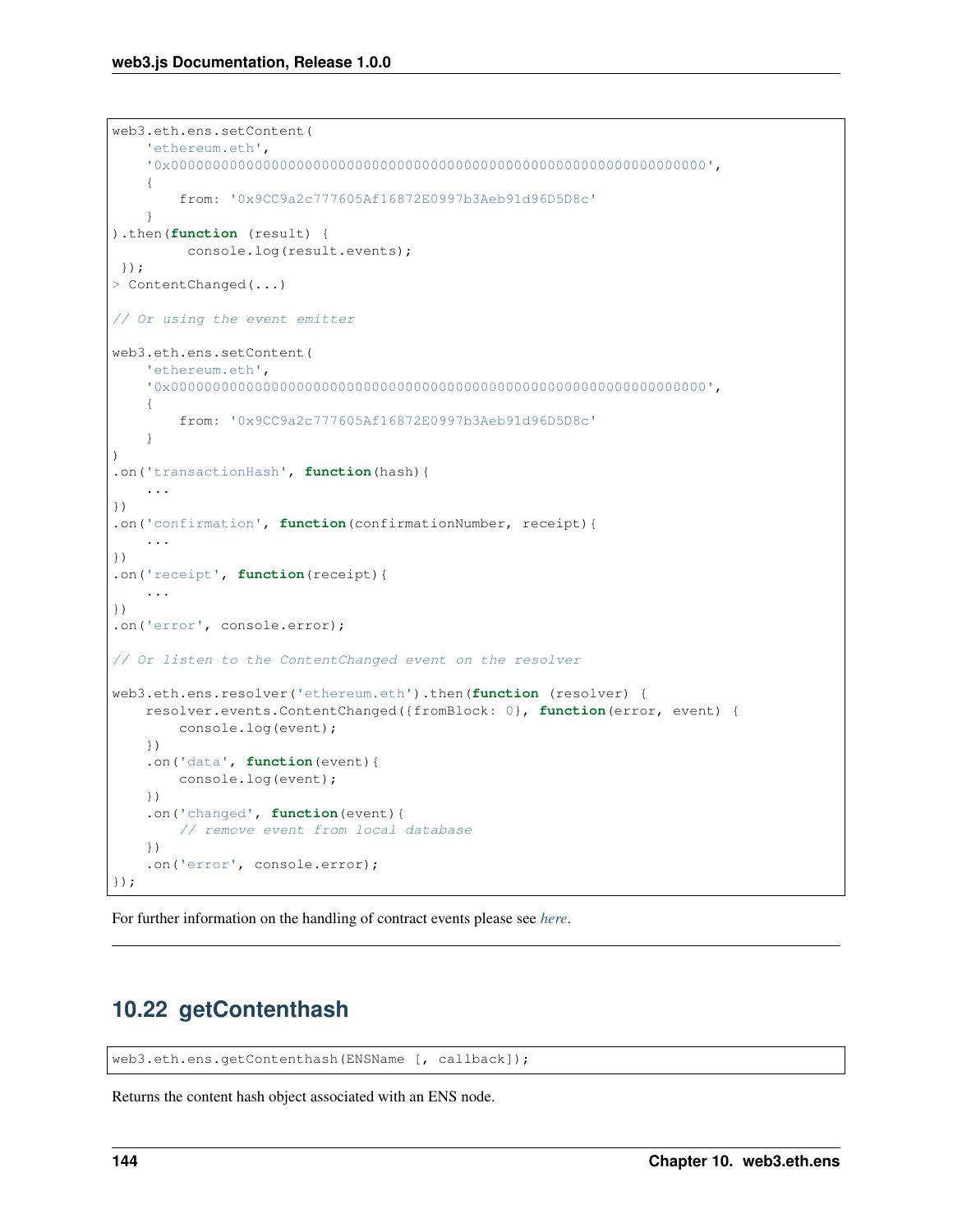#### **10.22.1 Parameters**

- 1. ENSName String: The ENS name.
- 2. callback Function: (optional) Optional callback

### **10.22.2 Returns**

Promise<Object> - The content hash object associated with an ENS node.

#### **10.22.3 Example**

```
web3.eth.ens.getContenthash('ethereum.eth').then(function (result) {
    console.log(result);
});
> {
    "protocolType": "ipfs",
    "decoded": "QmaEBknbGT4bTQiQoe2VNgBJbRfygQGktnaW5TbuKixjYL"
}
```
# **10.23 setContenthash**

web3.eth.ens.setContenthash(ENSName, hash [, txConfig ] [, callback]);

Sets the content hash associated with an ENS node.

#### **10.23.1 Parameters**

- 1. ENSName String: The ENS name.
- 2. hash String: The content hash to set.
- 3. txConfig Object: (optional) The transaction options as described *[here](#page-57-0)*
- 4. callback Function: (optional) Optional callback

Emits a ContenthashChanged event.

Supports the following protocols as valid hash inputs:

- 1. ipfs:// ipfs://QmaEBknbGT4bTQiQoe2VNgBJbRfygQGktnaW5TbuKixjYL
- 2. /ipfs/ /ipfs/QmaEBknbGT4bTQiQoe2VNgBJbRfygQGktnaW5TbuKixjYL
- 3. bzz:// bzz://d1de9994b4d039f6548d191eb26786769f580809256b4685ef316805265ea162
- 4. onion:// onion://3g2upl4pq6kufc4m
- 5. onion3:// onion3://p53lf57qovyuvwsc6xnrppyply3vtqm7l6pcobkmyqsiofyeznfu5uqd

#### **10.23.2 Returns**

PromiEvent<TransactionReceipt | TransactionRevertInstructionError>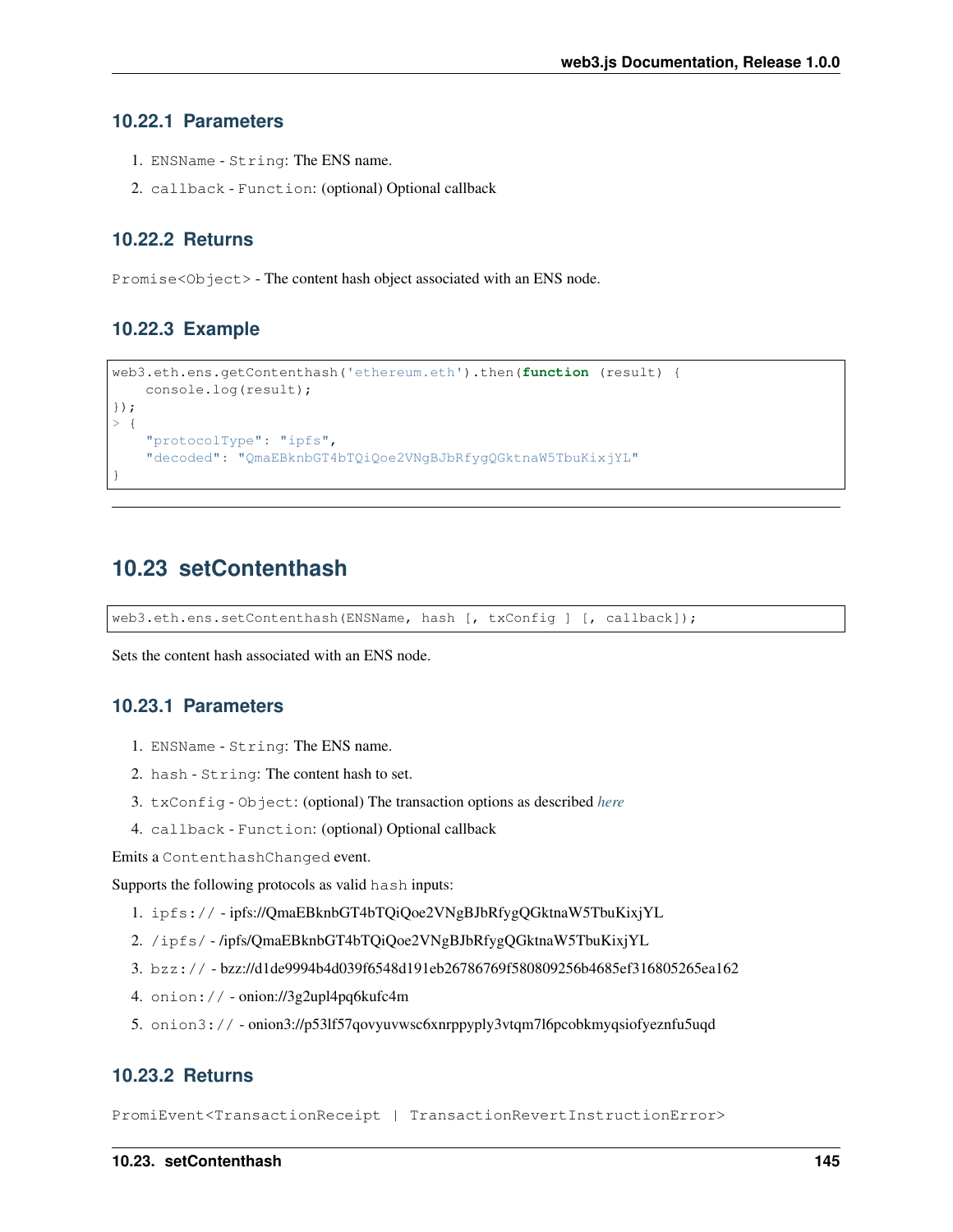# **10.23.3 Example**

```
web3.eth.ens.setContenthash(
    'ethereum.eth',
    'ipfs://QmaEBknbGT4bTQiQoe2VNgBJbRfygQGktnaW5TbuKixjYL',
    {
        from: '0x9CC9a2c777605Af16872E0997b3Aeb91d96D5D8c'
    }
).then(function (result) {
        console.log(result.events);
});
> ContenthashChanged(...)
// Or using the event emitter
web3.eth.ens.setContenthash(
    'ethereum.eth',
    'ipfs://QmaEBknbGT4bTQiQoe2VNgBJbRfygQGktnaW5TbuKixjYL',
    {
        from: '0x9CC9a2c777605Af16872E0997b3Aeb91d96D5D8c'
    }
)
.on('transactionHash', function(hash){
    ...
})
.on('confirmation', function(confirmationNumber, receipt){
    ...
})
.on('receipt', function(receipt){
    ...
})
.on('error', console.error);
// Or listen to the ContenthashChanged event on the resolver
web3.eth.ens.resolver('ethereum.eth').then(function (resolver) {
   resolver.events.ContenthashChanged({fromBlock: 0}, function(error, event) {
        console.log(event);
    })
    .on('data', function(event){
        console.log(event);
    })
    .on('changed', function(event){
        // remove event from local database
    })
    .on('error', console.error);
});
```
For further information on the handling of contract events please see *[here](#page-100-0)*.

# **10.24 getMultihash**

web3.eth.ens.getMultihash(ENSName [, callback]);

Returns the multihash associated with an ENS node.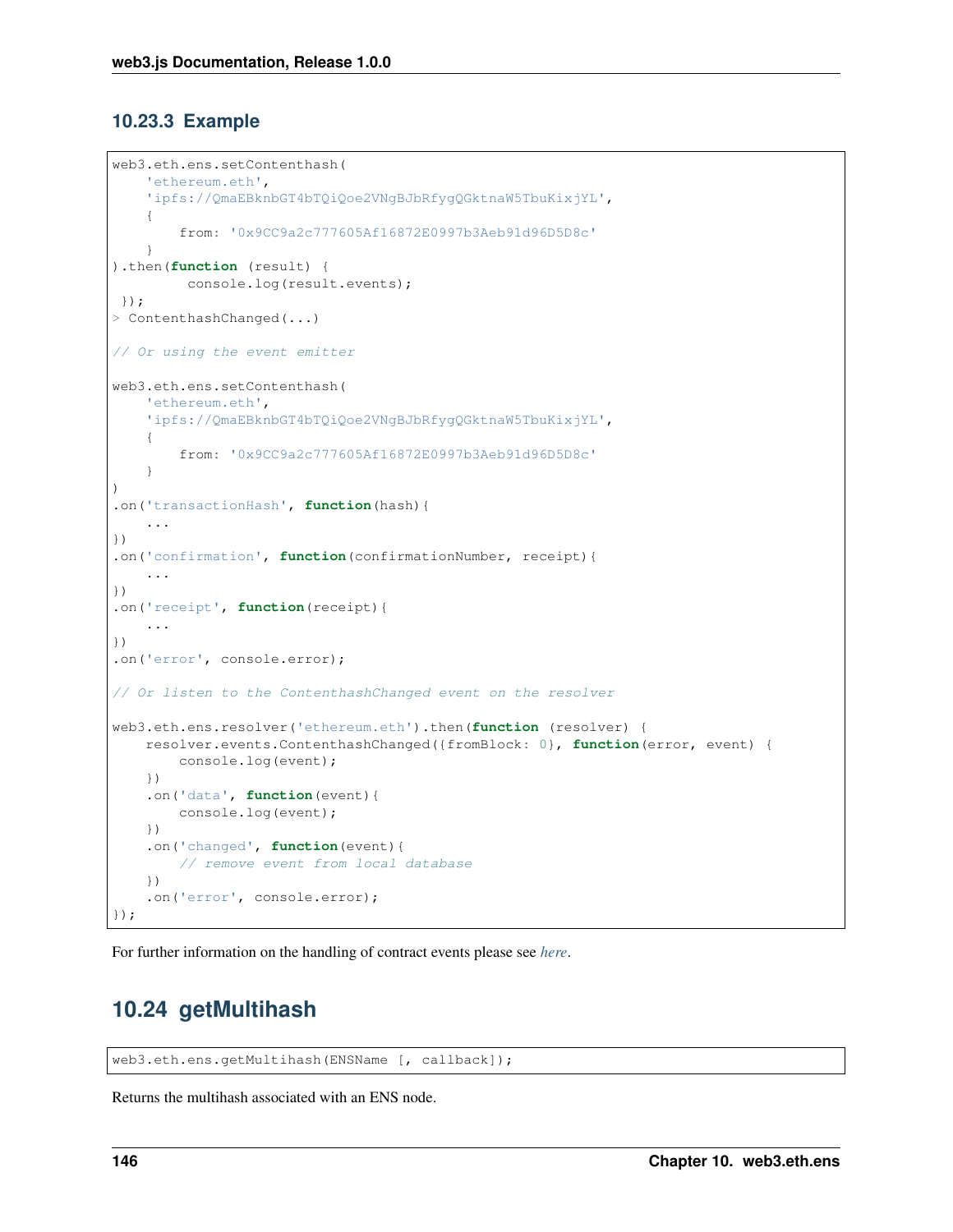#### **10.24.1 Parameters**

- 1. ENSName String: The ENS name.
- 2. callback Function: (optional) Optional callback

### **10.24.2 Returns**

Promise<String> - The associated multihash.

#### **10.24.3 Example**

```
web3.eth.ens.getMultihash('ethereum.eth').then(function (result) {
    console.log(result);
});
> 'QmXpSwxdmgWaYrgMUzuDWCnjsZo5RxphE3oW7VhTMSCoKK'
```
# **10.25 supportsInterface**

web3.eth.ens.supportsInterface(name, interfaceId [, callback]);

Returns true if the related Resolver does support the given signature or interfaceId.

## **10.25.1 Parameters**

- 1. name String: The ENS name.
- 2. interfaceId String: The signature of the function or the interfaceId as described in the ENS documentation
- 3. callback Function: (optional) Optional callback

## **10.25.2 Returns**

Promise<Boolean>

#### **10.25.3 Example**

```
web3.eth.ens.supportsInterface('ethereum.eth', 'addr(bytes32').then(function (result)
˓→{
   console.log(result);
});
> true
```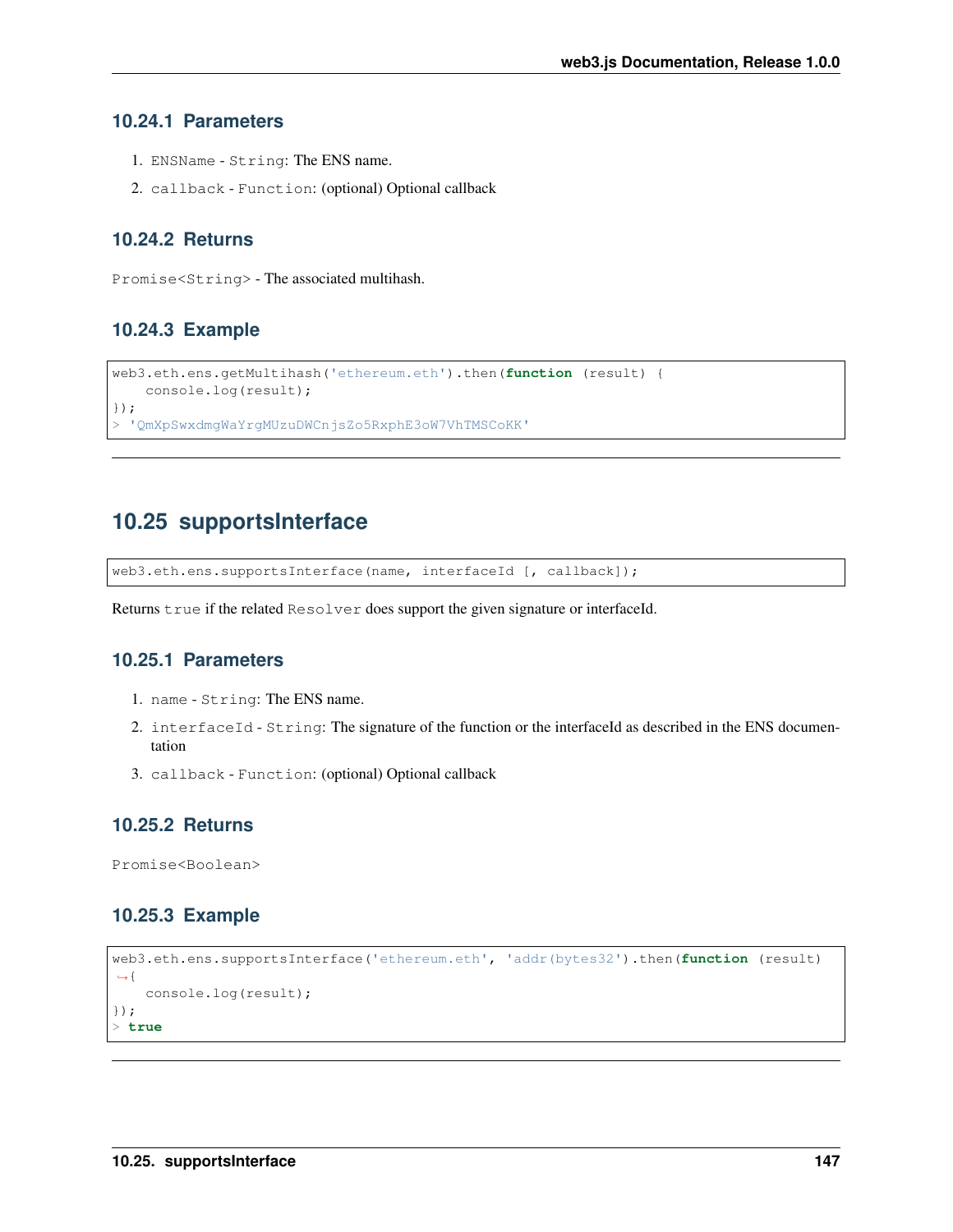# **10.26 setMultihash**

web3.eth.ens.setMultihash(ENSName, hash [, txConfig ] [, callback]);

Sets the multihash associated with an ENS node.

#### **10.26.1 Parameters**

- 1. ENSName String: The ENS name.
- 2. hash String: The multihash to set.
- 3. txConfig Object: (optional) The transaction options as described *[here](#page-57-0)*
- 4. callback Function: (optional) Optional callback

Emits an ''MultihashChanged''event.

#### **10.26.2 Returns**

PromiEvent<TransactionReceipt | TransactionRevertInstructionError>

#### **10.26.3 Example**

```
web3.eth.ens.setMultihash(
    'ethereum.eth',
    'QmXpSwxdmgWaYrgMUzuDWCnjsZo5RxphE3oW7VhTMSCoKK',
    {
        from: '0x9CC9a2c777605Af16872E0997b3Aeb91d96D5D8c'
    }
).then(function (result) {
    console.log(result.events);
});
> MultihashChanged(...)
// Or using the event emitter
web3.eth.ens.setMultihash(
    'ethereum.eth',
    'QmXpSwxdmgWaYrgMUzuDWCnjsZo5RxphE3oW7VhTMSCoKK',
    {
        from: '0x9CC9a2c777605Af16872E0997b3Aeb91d96D5D8c'
    }
)
.on('transactionHash', function(hash){
    ...
})
.on('confirmation', function(confirmationNumber, receipt){
    ...
})
.on('receipt', function(receipt){
    ...
})
.on('error', console.error);
```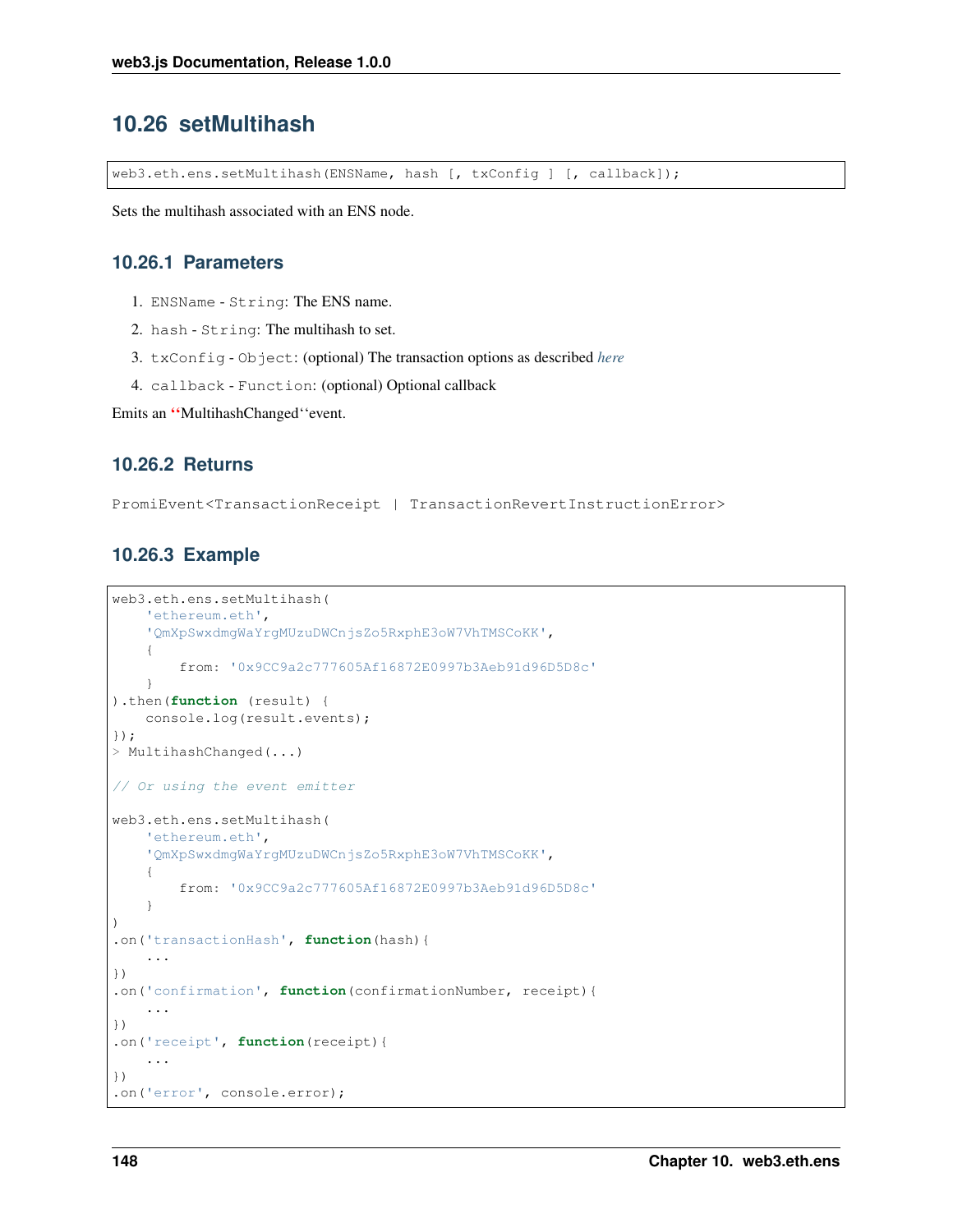For further information on the handling of contract events please see *[here](#page-100-0)*.

# **10.27 ENS events**

The ENS API provides the possibility for listening to all ENS related events.

#### **10.27.1 Known resolver events**

1. AddrChanged(node bytes32, a address) 1. ContentChanged(node bytes32, hash bytes32) 1. NameChanged(node bytes32, name string) 1. ABIChanged(node bytes32, contentType uint256) 1. PubkeyChanged(node bytes32, x bytes32, y bytes32)

#### **10.27.2 Returns**

PromiEvent<TransactionReceipt | TransactionRevertInstructionError>

#### **10.27.3 Example**

```
web3.eth.ens.resolver('ethereum.eth').then(function (resolver) {
    resolver.events.AddrChanged({fromBlock: 0}, function(error, event) {
        console.log(event);
    })
    .on('data', function(event){
        console.log(event);
    })
    .on('changed', function(event){
        // remove event from local database
    })
    .on('error', console.error);
});
> {
    returnValues: {
        node: '0x123456789...',
        a: '0x123456789...',
    },
    raw: {
        data: '0x7f9fade1c0d57a7af66ab4ead79fade1c0d57a7af66ab4ead7c2c2eb7b11a91385',
        topics: [
            '0xfd43ade1c09fade1c0d57a7af66ab4ead7c2c2eb7b11a91ffdd57a7af66ab4ead7',
            '0x7f9fade1c0d57a7af66ab4ead79fade1c0d57a7af66ab4ead7c2c2eb7b11a91385'
        ]
    },
    event: 'AddrChanged',
    signature: '0xfd43ade1c09fade1c0d57a7af66ab4ead7c2c2eb7b11a91ffdd57a7af66ab4ead7',
    logIndex: 0,
    transactionIndex: 0,
    transactionHash:
˓→'0x7f9fade1c0d57a7af66ab4ead79fade1c0d57a7af66ab4ead7c2c2eb7b11a91385',
    blockHash: '0xfd43ade1c09fade1c0d57a7af66ab4ead7c2c2eb7b11a91ffdd57a7af66ab4ead7',
    blockNumber: 1234,
```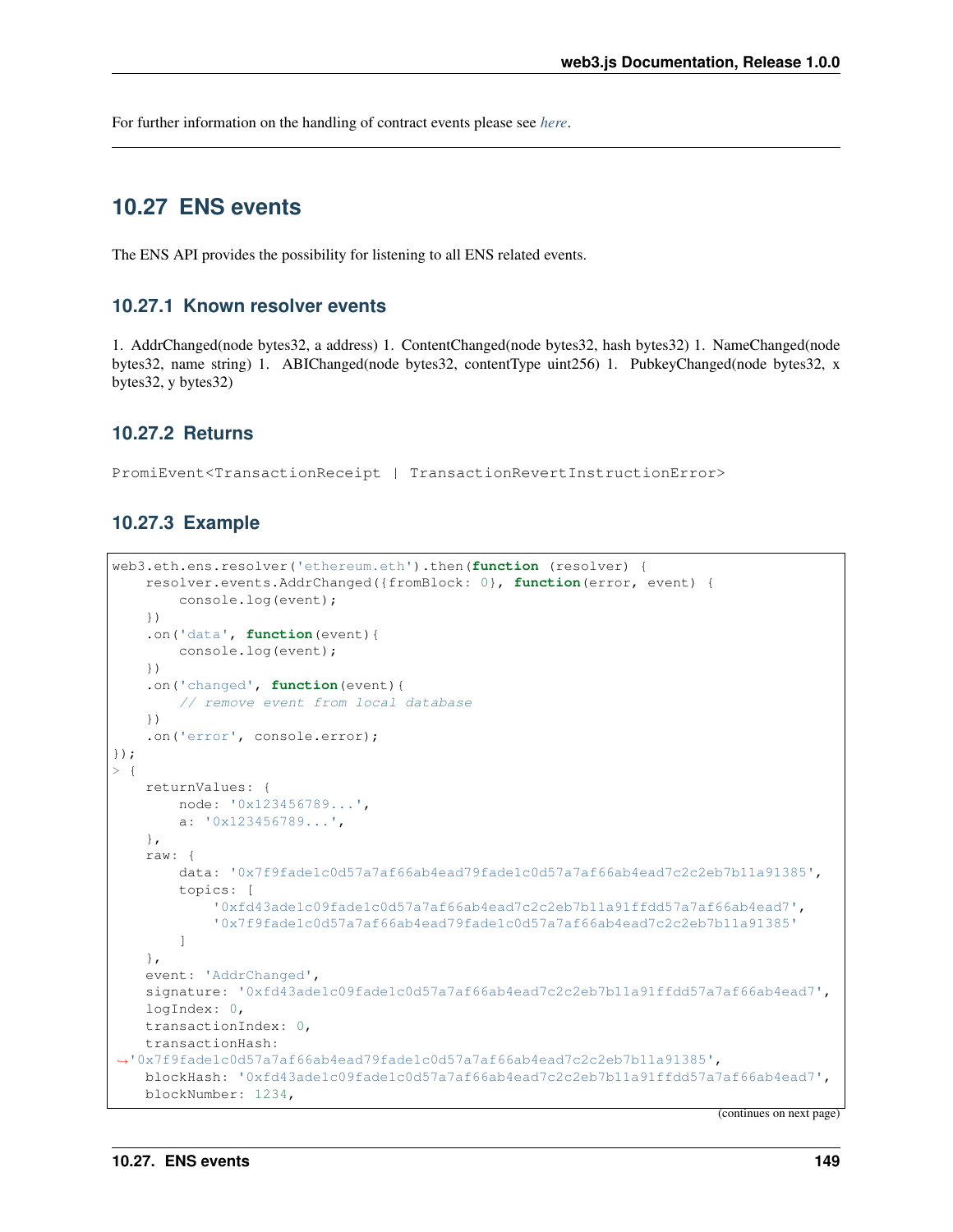address: '0xde0B295669a9FD93d5F28D9Ec85E40f4cb697BAe'

# **10.27.4 Known registry events**

1. Transfer(node bytes32, owner address) 1. NewOwner(node bytes32, label bytes32, owner address) 1. NewResolver(node bytes32, resolver address) 1. NewTTL(node bytes32, ttl uint64)

# **10.27.5 Example**

}

```
web3.eth.ens.resistry.then(function (registry) {
    registry.events.Transfer({fromBlock: 0}, , function(error, event) {
          console.log(event);
      })
      .on('data', function(event){
          console.log(event);
      })
      .on('changed', function(event){
          // remove event from local database
      })
      .on('error', console.error);
});
> {
    returnValues: {
        node: '0x123456789...',
        owner: '0x123456789...',
    },
    raw: {
        data: '0x7f9fade1c0d57a7af66ab4ead79fade1c0d57a7af66ab4ead7c2c2eb7b11a91385',
        topics: [
            '0xfd43ade1c09fade1c0d57a7af66ab4ead7c2c2eb7b11a91ffdd57a7af66ab4ead7',
            '0x7f9fade1c0d57a7af66ab4ead79fade1c0d57a7af66ab4ead7c2c2eb7b11a91385'
        ]
    },
    event: 'Transfer',
    signature: '0xfd43ade1c09fade1c0d57a7af66ab4ead7c2c2eb7b11a91ffdd57a7af66ab4ead7',
    logIndex: 0,
    transactionIndex: 0,
    transactionHash:
˓→'0x7f9fade1c0d57a7af66ab4ead79fade1c0d57a7af66ab4ead7c2c2eb7b11a91385',
    blockHash: '0xfd43ade1c09fade1c0d57a7af66ab4ead7c2c2eb7b11a91ffdd57a7af66ab4ead7',
    blockNumber: 1234,
    address: '0xde0B295669a9FD93d5F28D9Ec85E40f4cb697BAe'
}
```
For further information on the handling of contract events please see *[here](#page-100-0)*.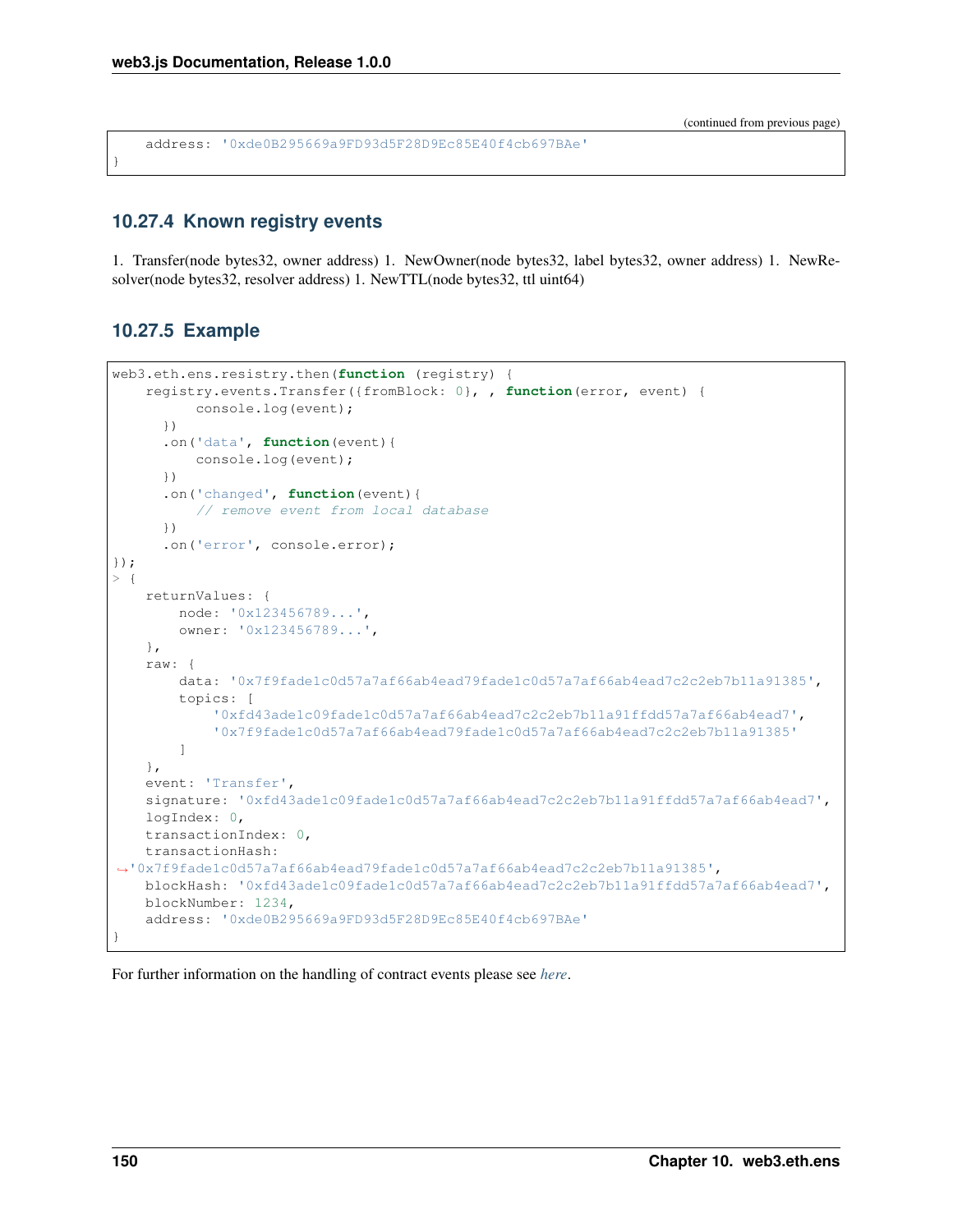# CHAPTER 11

web3.eth.Iban

The web3.eth.Iban function converts Ethereum addresses from and to IBAN and BBAN.

# **11.1 Iban instance**

This instance of Iban.

> Iban { \_iban: 'XE7338O073KYGTWWZN0F2WZ0R8PX5ZPPZS' }

# **11.2 Iban contructor**

**new** web3.eth.Iban(ibanAddress)

Generates a iban object with conversion methods and validity checks.

Also has singleton functions for conversion like:

- *[Iban.toAddress\(\)](#page-159-0)*
- *[Iban.toIban\(\)](#page-159-1)*
- *[Iban.fromAddress\(\)](#page-160-0)*
- *[Iban.fromBban\(\)](#page-160-1)*
- *[Iban.createIndirect\(\)](#page-161-0)*
- *[Iban.isValid\(\)](#page-162-0)*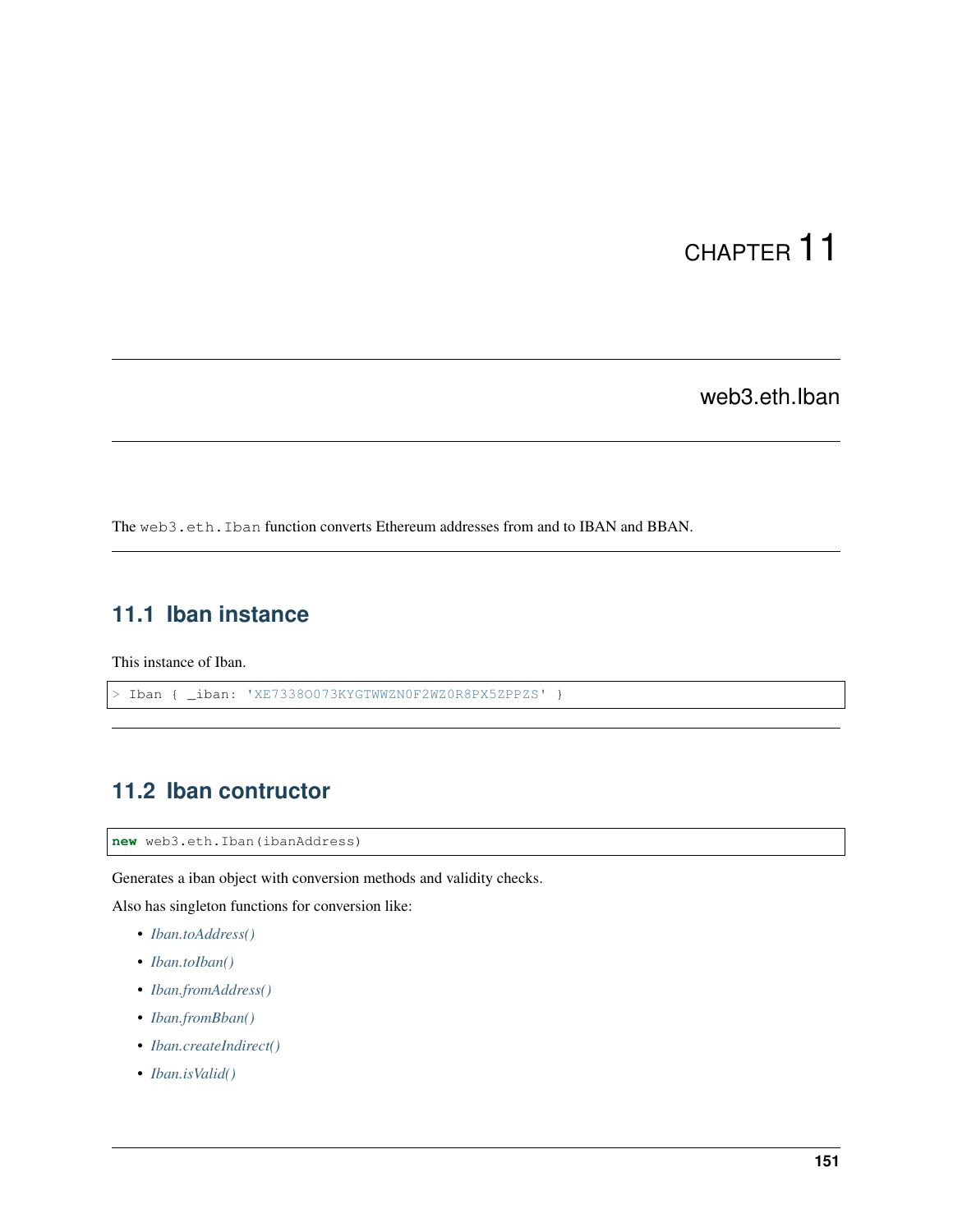#### **11.2.1 Parameters**

1. String: the IBAN address to instantiate an Iban instance from.

#### **11.2.2 Returns**

Object - The Iban instance.

#### **11.2.3 Example**

```
var iban = new web3.eth.Iban("XE73380073KYGTWWZN0F2WZ0R8PX5ZPPZS");
> Iban { _iban: 'XE73380073KYGTWWZN0F2WZ0R8PX5ZPPZS' }
```
# <span id="page-159-0"></span>**11.3 toAddress**

Static function.

web3.eth.Iban.toAddress(ibanAddress)

Singleton: Converts a direct IBAN address into an Ethereum address.

```
Note: This method also exists on the IBAN instance.
```
## **11.3.1 Parameters**

1. String: the IBAN address to convert.

### **11.3.2 Returns**

String - The Ethereum address.

## **11.3.3 Example**

```
web3.eth.Iban.toAddress("XE73380073KYGTWWZN0F2WZ0R8PX5ZPPZS");
> "0x00c5496aEe77C1bA1f0854206A26DdA82a81D6D8"
```
# <span id="page-159-1"></span>**11.4 toIban**

Static function.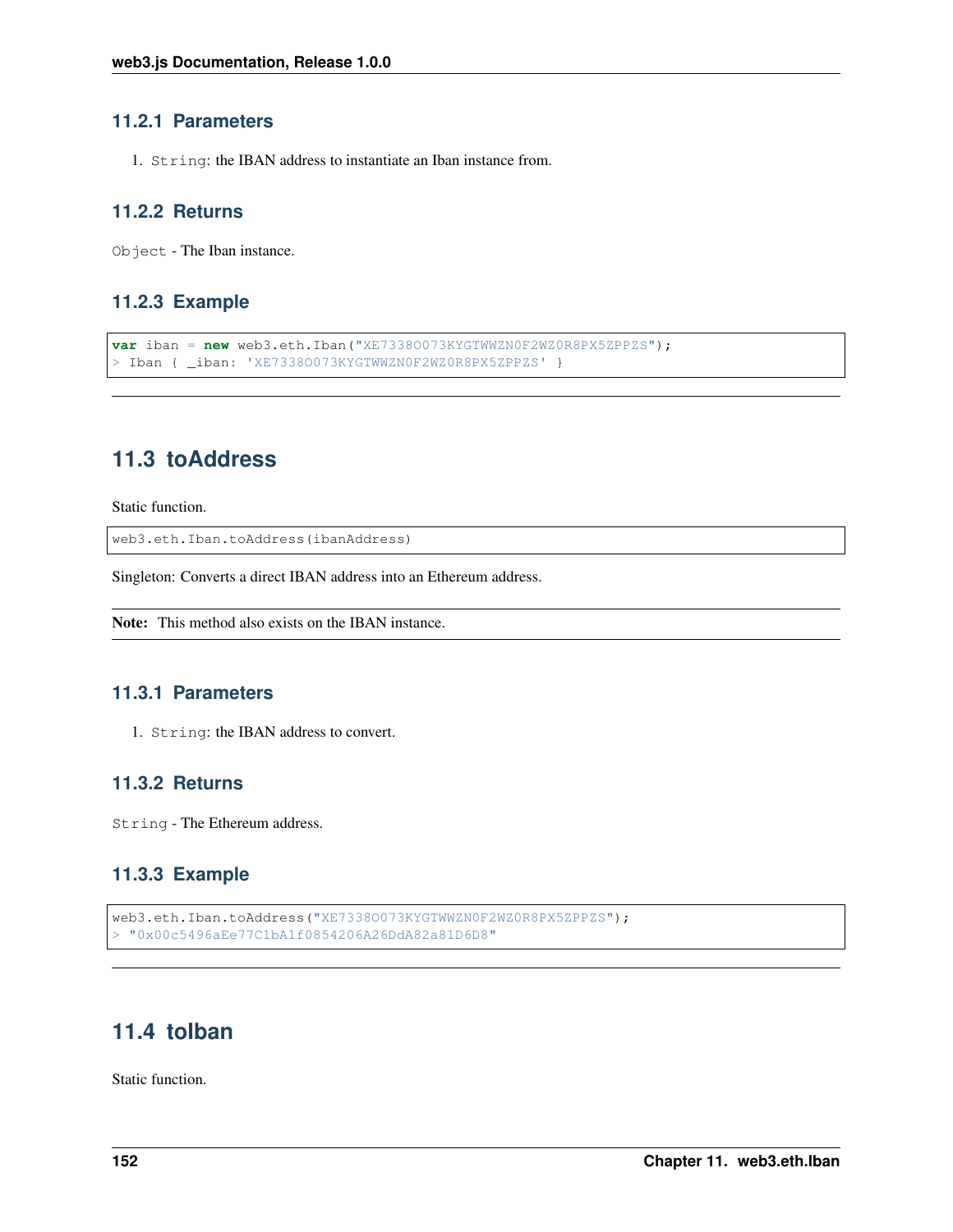web3.eth.Iban.toIban(address)

Singleton: Converts an Ethereum address to a direct IBAN address.

#### **11.4.1 Parameters**

1. String: the Ethereum address to convert.

# **11.4.2 Returns**

String - The IBAN address.

#### **11.4.3 Example**

```
web3.eth.Iban.toIban("0x00c5496aEe77C1bA1f0854206A26DdA82a81D6D8");
> "XE7338O073KYGTWWZN0F2WZ0R8PX5ZPPZS"
```
# <span id="page-160-0"></span>**11.5 fromAddress**

Static function, returns IBAN instance.

```
web3.eth.Iban.fromAddress(address)
```
Singleton: Converts an Ethereum address to a direct IBAN instance.

### **11.5.1 Parameters**

1. String: the Ethereum address to convert.

# **11.5.2 Returns**

Object - The IBAN instance.

#### **11.5.3 Example**

```
web3.eth.Iban.fromAddress("0x00c5496aEe77C1bA1f0854206A26DdA82a81D6D8");
> Iban {_iban: "XE7338O073KYGTWWZN0F2WZ0R8PX5ZPPZS"}
```
<span id="page-160-1"></span>static function, return IBAN instance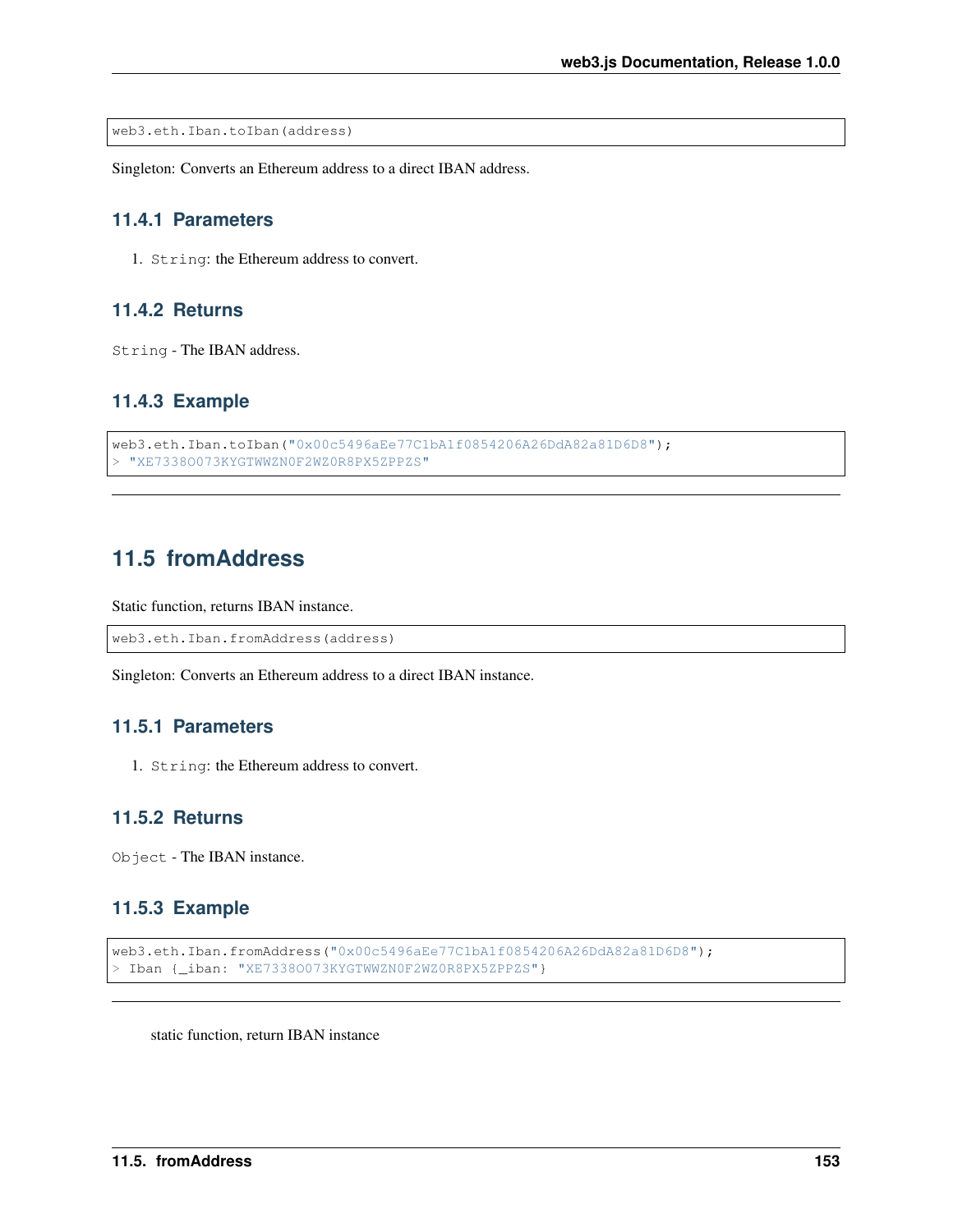# **11.6 fromBban**

web3.eth.Iban.fromBban(bbanAddress)

Singleton: Converts an BBAN address to a direct IBAN instance.

#### **11.6.1 Parameters**

1. String: the BBAN address to convert.

## **11.6.2 Returns**

Object - The IBAN instance.

# **11.6.3 Example**

```
web3.eth.Iban.fromBban('ETHXREGGAVOFYORK');
> Iban { iban: "XE7338O073KYGTWWZN0F2WZ0R8PX5ZPPZS"}
```
<span id="page-161-0"></span>static function, return IBAN instance

# **11.7 createIndirect**

web3.eth.Iban.createIndirect(options)

Singleton: Creates an indirect IBAN address from an institution and identifier.

#### **11.7.1 Parameters**

- 1. **Object**: the options object as follows:
	- institution String: the institution to be assigned.
	- identifier String: the identifier to be assigned.

#### **11.7.2 Returns**

Object - The IBAN instance.

## **11.7.3 Example**

```
web3.eth.Iban.createIndirect({
   institution: "XREG",
    identifier: "GAVOFYORK"
});
> Iban {_iban: "XE7338O073KYGTWWZN0F2WZ0R8PX5ZPPZS"}
```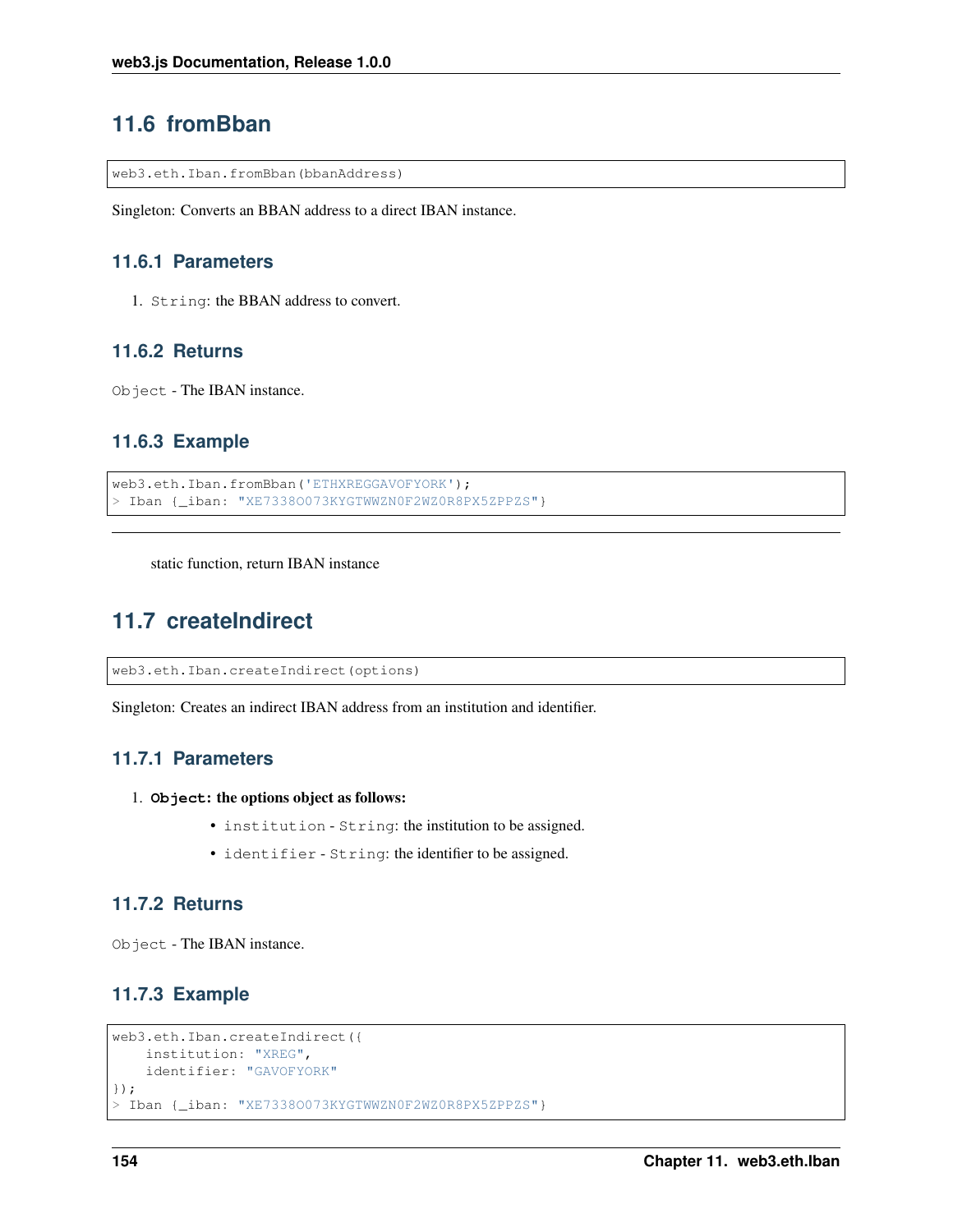<span id="page-162-0"></span>Static function, returns boolean.

# **11.8 isValid**

web3.eth.Iban.isValid(ibanAddress)

Singleton: Checks if an IBAN address is valid.

Note: This method also exists on the IBAN instance.

## **11.8.1 Parameters**

1. String: the IBAN address to check.

#### **11.8.2 Returns**

Boolean

# **11.8.3 Example**

```
web3.eth.Iban.isValid("XE81ETHXREGGAVOFYORK");
> true
web3.eth.Iban.isValid("XE82ETHXREGGAVOFYORK");
```

```
> false // because the checksum is incorrect
```
# **11.9 prototype.isValid**

Method of Iban instance.

web3.eth.Iban.prototype.isValid()

Singleton: Checks if an IBAN address is valid.

Note: This method also exists on the IBAN instance.

# **11.9.1 Parameters**

1. String: the IBAN address to check.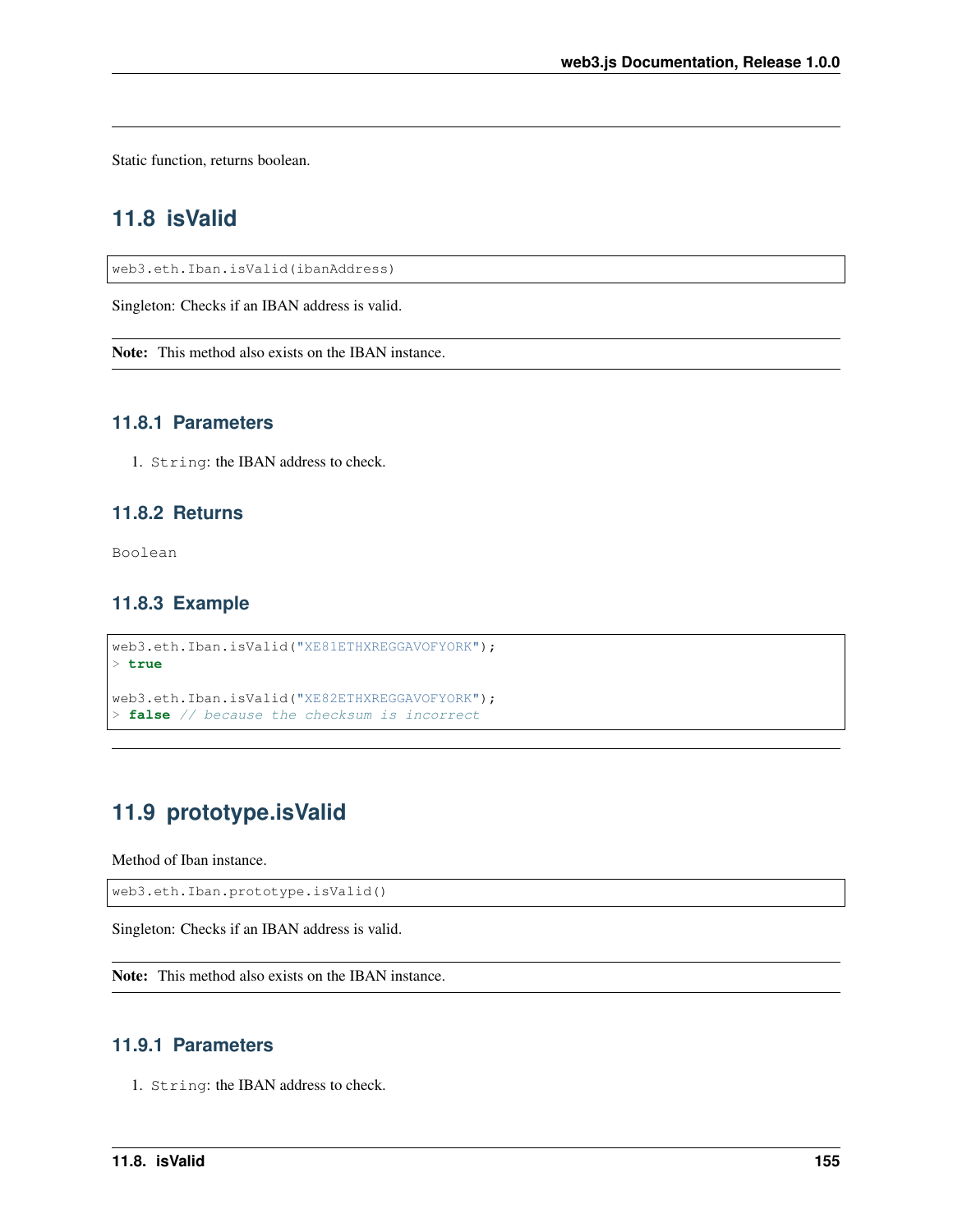# **11.9.2 Returns**

Boolean

# **11.9.3 Example**

```
var iban = new web3.eth.Iban("XE81ETHXREGGAVOFYORK");
iban.isValid();
> true
```
# **11.10 prototype.isDirect**

Method of Iban instance.

web3.eth.Iban.prototype.isDirect()

Checks if the IBAN instance is direct.

## **11.10.1 Parameters**

none

## **11.10.2 Returns**

Boolean

# **11.10.3 Example**

```
var iban = new web3.eth.Iban("XE81ETHXREGGAVOFYORK");
iban.isDirect();
> false
```
# **11.11 prototype.isIndirect**

Method of Iban instance.

```
web3.eth.Iban.prototype.isIndirect()
```
Checks if the IBAN instance is indirect.

# **11.11.1 Parameters**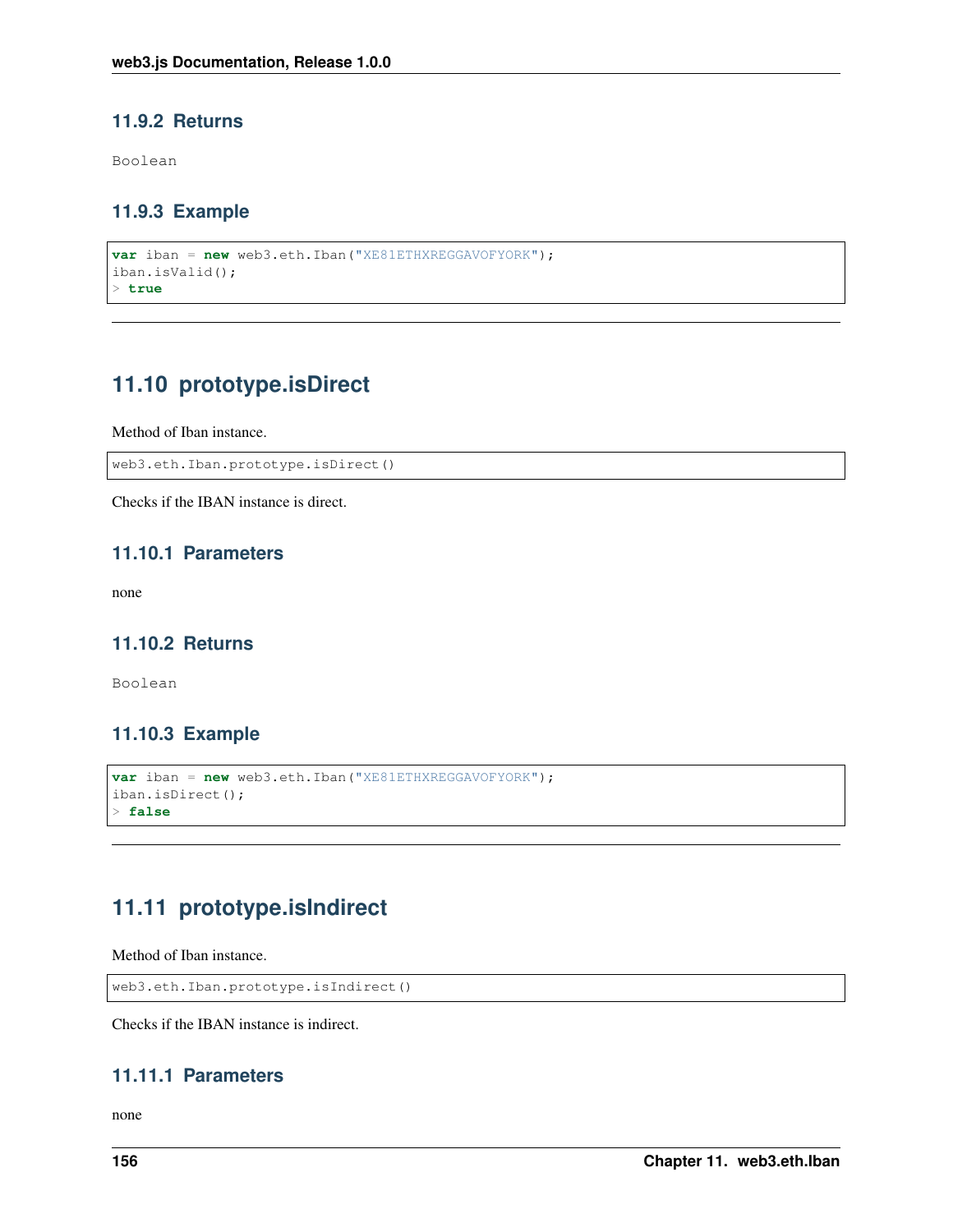# **11.11.2 Returns**

Boolean

# **11.11.3 Example**

```
var iban = new web3.eth.Iban("XE81ETHXREGGAVOFYORK");
iban.isIndirect();
> true
```
# **11.12 prototype.checksum**

Method of Iban instance.

web3.eth.Iban.prototype.checksum()

Returns the checksum of the IBAN instance.

#### **11.12.1 Parameters**

none

## **11.12.2 Returns**

String: The checksum of the IBAN

## **11.12.3 Example**

```
var iban = new web3.eth.Iban("XE81ETHXREGGAVOFYORK");
iban.checksum();
> "81"
```
# **11.13 prototype.institution**

Method of Iban instance.

web3.eth.Iban.prototype.institution()

Returns the institution of the IBAN instance.

## **11.13.1 Parameters**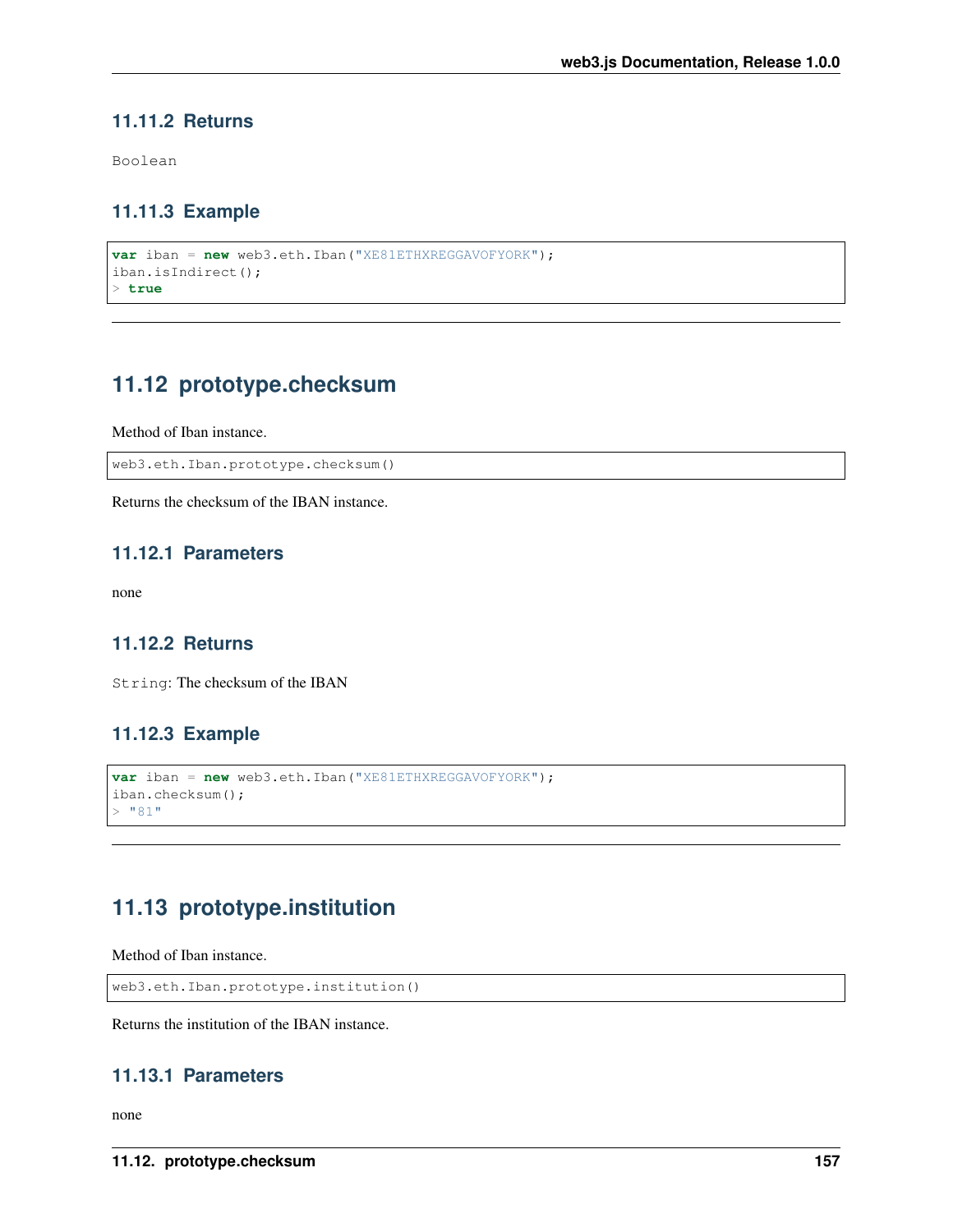## **11.13.2 Returns**

String: The institution of the IBAN

# **11.13.3 Example**

```
var iban = new web3.eth.Iban("XE81ETHXREGGAVOFYORK");
iban.institution();
> 'XREG'
```
# **11.14 prototype.client**

Method of Iban instance.

web3.eth.Iban.prototype.client()

Returns the client of the IBAN instance.

## **11.14.1 Parameters**

none

## **11.14.2 Returns**

String: The client of the IBAN

# **11.14.3 Example**

```
var iban = new web3.eth.Iban("XE81ETHXREGGAVOFYORK");
iban.client();
> 'GAVOFYORK'
```
# **11.15 prototype.toAddress**

Method of Iban instance.

```
web3.eth.Iban.prototype.toString()
```
Returns the Ethereum address of the IBAN instance.

#### **11.15.1 Parameters**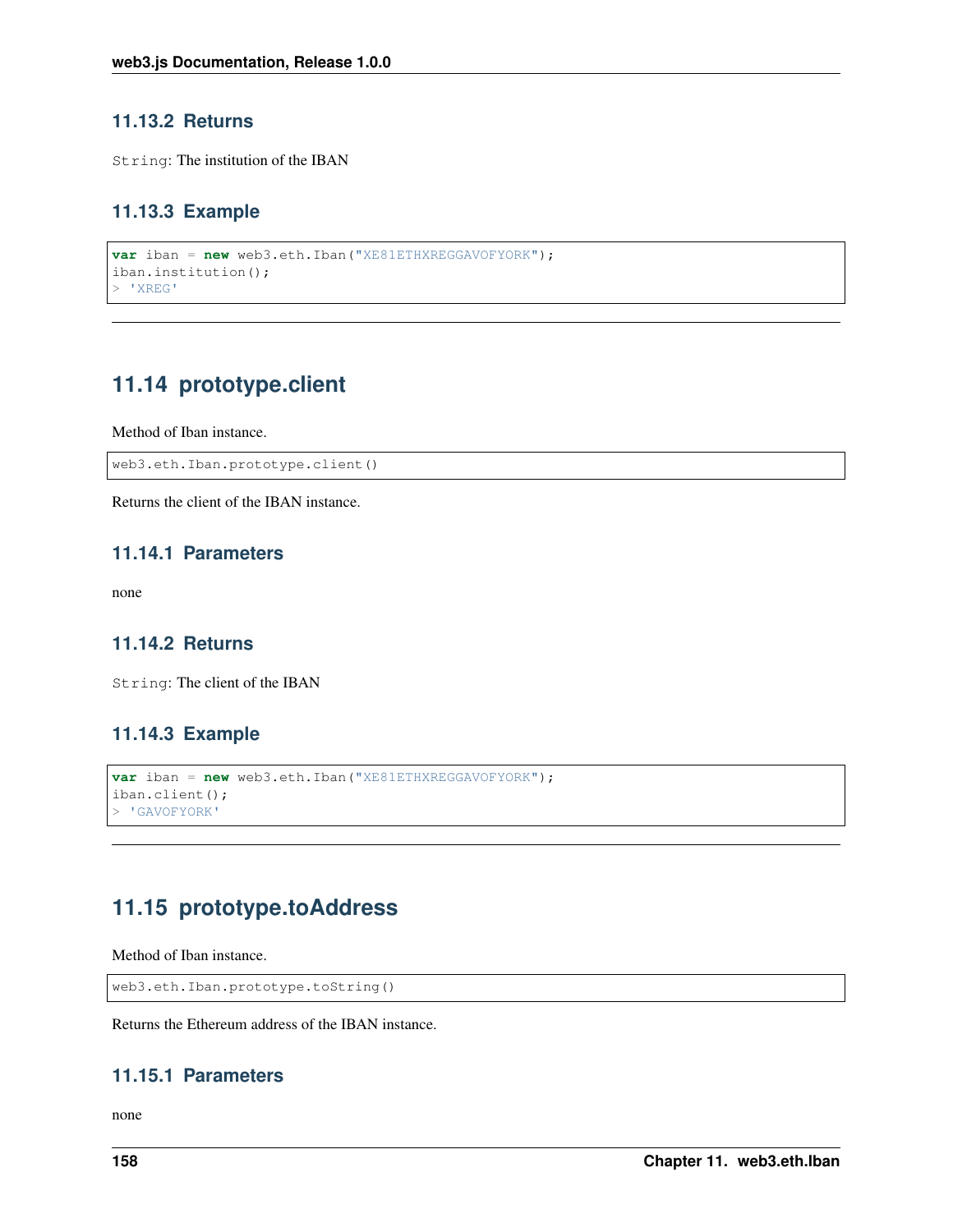# **11.15.2 Returns**

String: The Ethereum address of the IBAN

# **11.15.3 Example**

```
var iban = new web3.eth.Iban('XE7338O073KYGTWWZN0F2WZ0R8PX5ZPPZS');
iban.toAddress();
> '0x00c5496aEe77C1bA1f0854206A26DdA82a81D6D8'
```
# **11.16 prototype.toString**

Method of Iban instance.

web3.eth.Iban.prototype.toString()

Returns the IBAN address of the IBAN instance.

# **11.16.1 Parameters**

none

# **11.16.2 Returns**

String: The IBAN address.

# **11.16.3 Example**

```
var iban = new web3.eth.Iban('XE73380073KYGTWWZN0F2WZ0R8PX5ZPPZS');
iban.toString();
 > 'XE7338O073KYGTWWZN0F2WZ0R8PX5ZPPZS'
```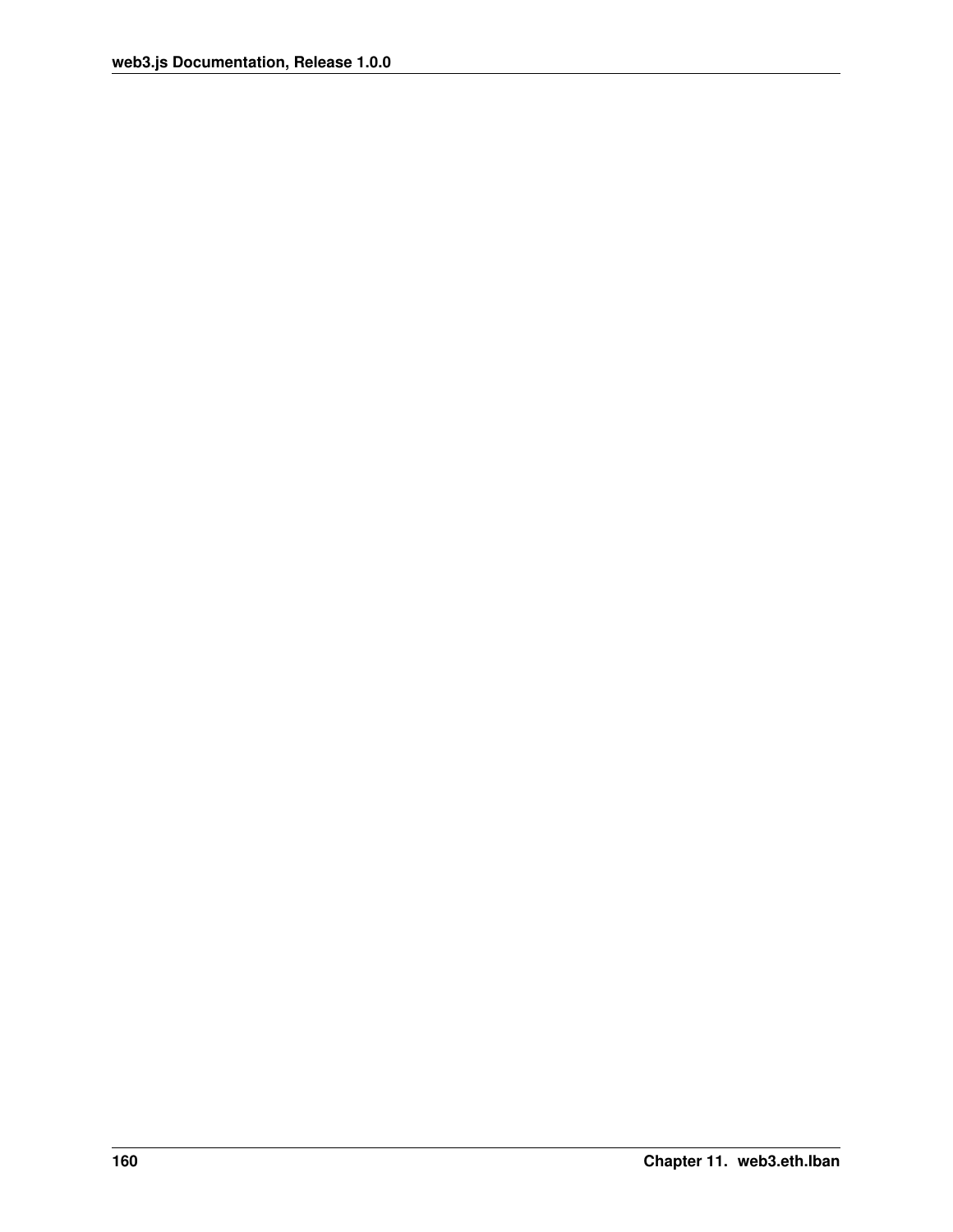# CHAPTER 12

web3.eth.abi

The web3.eth.abi functions let you encode and decode parameters to ABI (Application Binary Interface) for function calls to the EVM (Ethereum Virtual Machine).

# **12.1 encodeFunctionSignature**

web3.eth.abi.encodeFunctionSignature(functionName);

Encodes the function name to its ABI signature, which are the first 4 bytes of the sha3 hash of the function name including types.

#### **12.1.1 Parameters**

1. functionName - String|Object: The function name to encode. or the *[JSON interface](#page-14-0)* object of the function. If string it has to be in the form function (type, type, ...), e.g: myFunction (uint256, uint32[], bytes10,bytes)

#### **12.1.2 Returns**

String - The ABI signature of the function.

## **12.1.3 Example**

```
// From a JSON interface object
web3.eth.abi.encodeFunctionSignature({
   name: 'myMethod',
```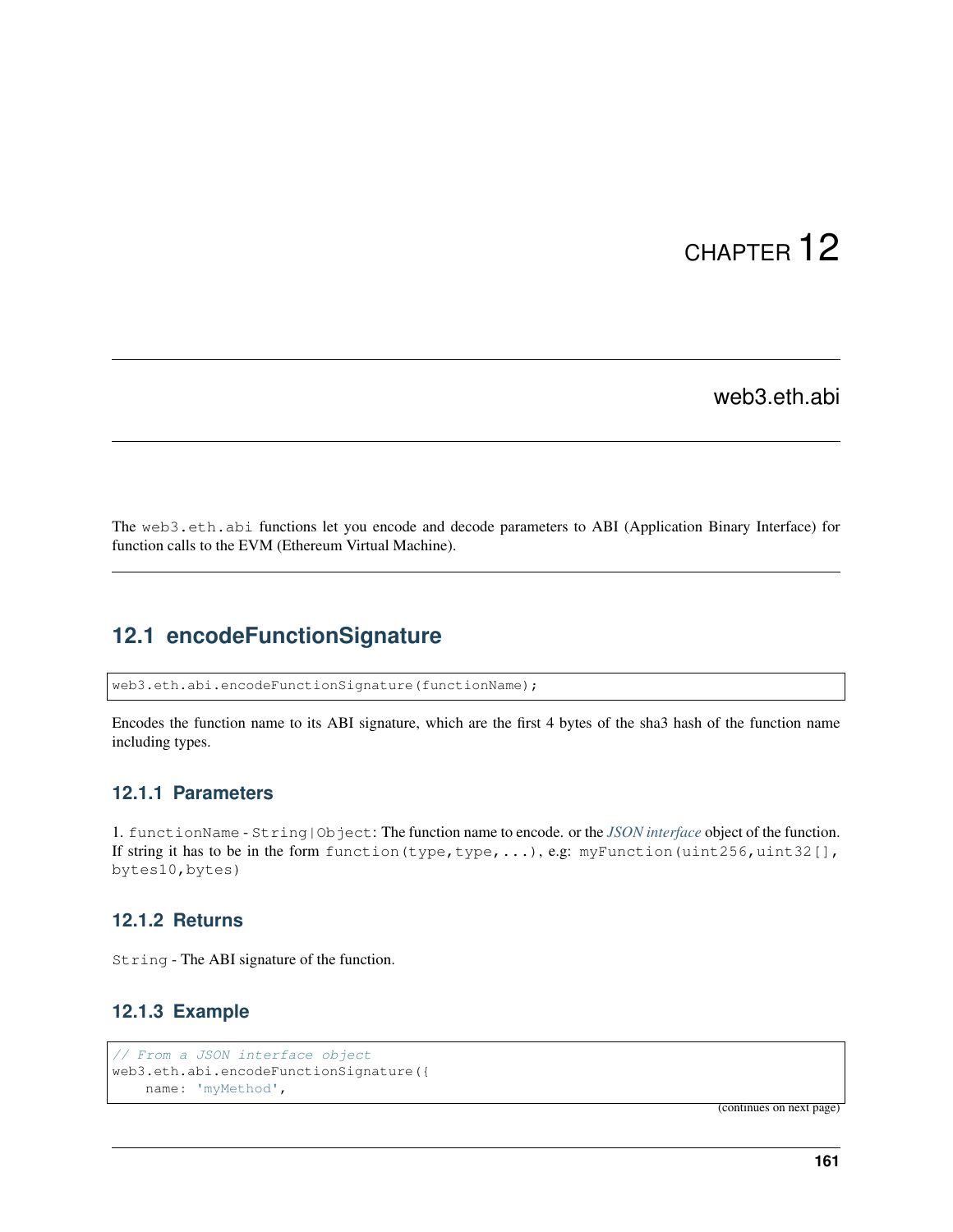```
type: 'function',
    inputs: [{
        type: 'uint256',
        name: 'myNumber'
    },{
        type: 'string',
        name: 'myString'
    }]
})
> 0x24ee0097
// Or string
web3.eth.abi.encodeFunctionSignature('myMethod(uint256,string)')
> '0x24ee0097'
```
# **12.2 encodeEventSignature**

web3.eth.abi.encodeEventSignature(eventName);

Encodes the event name to its ABI signature, which are the sha3 hash of the event name including input types.

#### **12.2.1 Parameters**

1. eventName - String|Object: The event name to encode. or the *[JSON interface](#page-14-0)* object of the event. If string it has to be in the form event  $(type, type,...)$ , e.g: myEvent (uint256,uint32[], bytes10, bytes)

#### **12.2.2 Returns**

String - The ABI signature of the event.

#### **12.2.3 Example**

```
web3.eth.abi.encodeEventSignature('myEvent(uint256,bytes32)')
> 0xf2eeb729e636a8cb783be044acf6b7b1e2c5863735b60d6daae84c366ee87d97
// or from a json interface object
web3.eth.abi.encodeEventSignature({
   name: 'myEvent',
    type: 'event',
    inputs: [{
        type: 'uint256',
        name: 'myNumber'
    },{
        type: 'bytes32',
        name: 'myBytes'
    }]
})
> 0xf2eeb729e636a8cb783be044acf6b7b1e2c5863735b60d6daae84c366ee87d97
```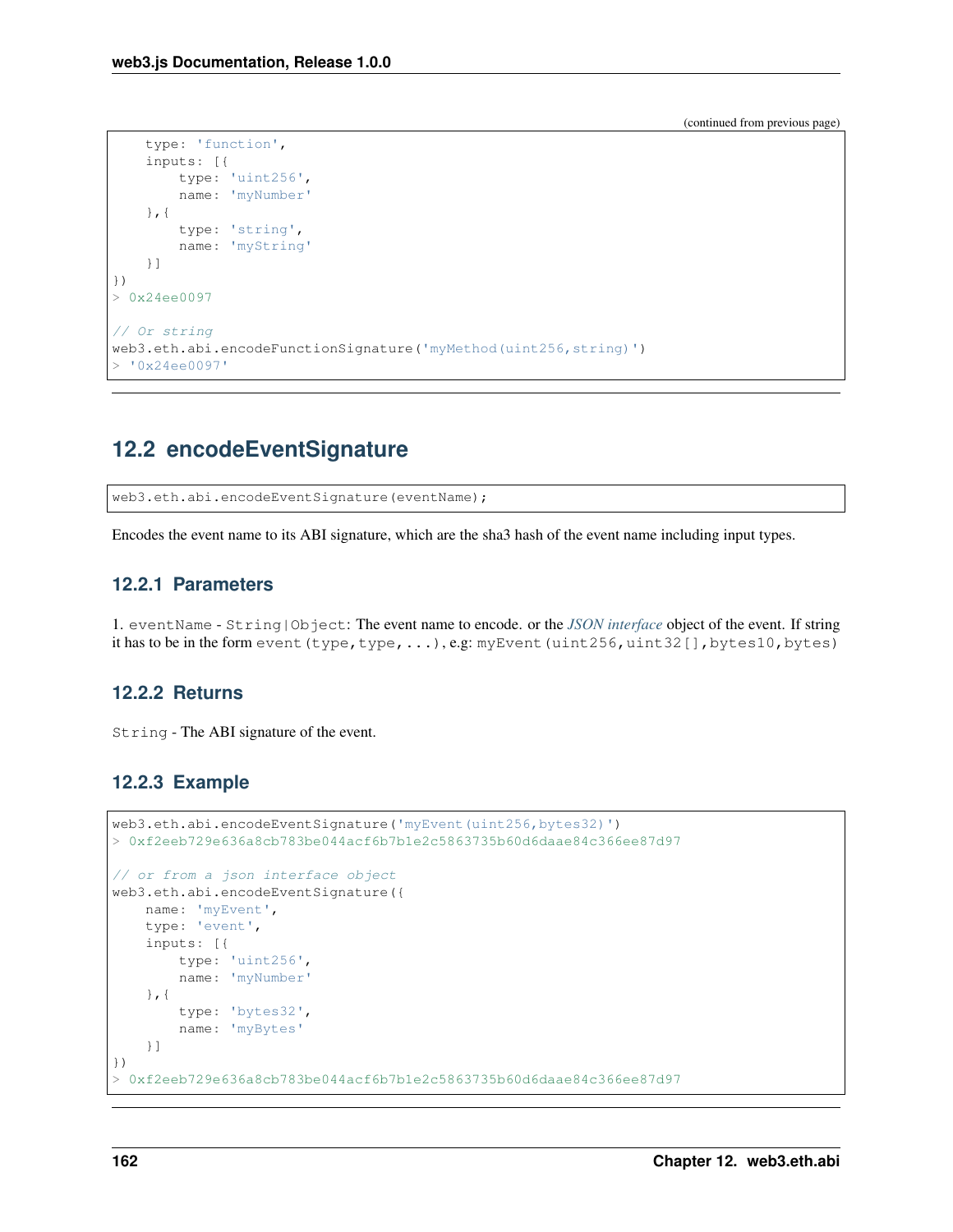# **12.3 encodeParameter**

web3.eth.abi.encodeParameter(type, parameter);

Encodes a parameter based on its type to its ABI representation.

#### **12.3.1 Parameters**

- 1. type String|Object: The type of the parameter, see the [solidity documentation](http://solidity.readthedocs.io/en/develop/types.html) for a list of types.
- 2. parameter Mixed: The actual parameter to encode.

#### **12.3.2 Returns**

String - The ABI encoded parameter.

#### **12.3.3 Example**

```
web3.eth.abi.encodeParameter('uint256', '2345675643');
> "0x000000000000000000000000000000000000000000000000000000008bd02b7b"
web3.eth.abi.encodeParameter('uint256', '2345675643');
> "0x000000000000000000000000000000000000000000000000000000008bd02b7b"
web3.eth.abi.encodeParameter('bytes32', '0xdf3234');
> "0xdf32340000000000000000000000000000000000000000000000000000000000"
web3.eth.abi.encodeParameter('bytes', '0xdf3234');
>
˓→"0x00000000000000000000000000000000000000000000000000000000000000200000000000000000000000000000000000000000000000000000000000000003df32340000000000000000000000000000000000000000000000000000000000
˓→"
web3.eth.abi.encodeParameter('bytes32[]', ['0xdf3234', '0xfdfd']);
>
˓→"00000000000000000000000000000000000000000000000000000000000000200000000000000000000000000000000000000000000000000000000000000002df32340000000000000000000000000000000000000000000000000000000000fdfd000000000000000000000000000000000000000000000000000000000000
˓→"
web3.eth.abi.encodeParameter(
     {
          "ParentStruct": {
               "propertyOne": 'uint256',
               "propertyTwo": 'uint256',
               "childStruct": {
                    "propertyOne": 'uint256',
                     "propertyTwo": 'uint256'
               }
          }
     },
     {
          "propertyOne": 42,
          "propertyTwo": 56,
          "childStruct": {
               "propertyOne": 45,
```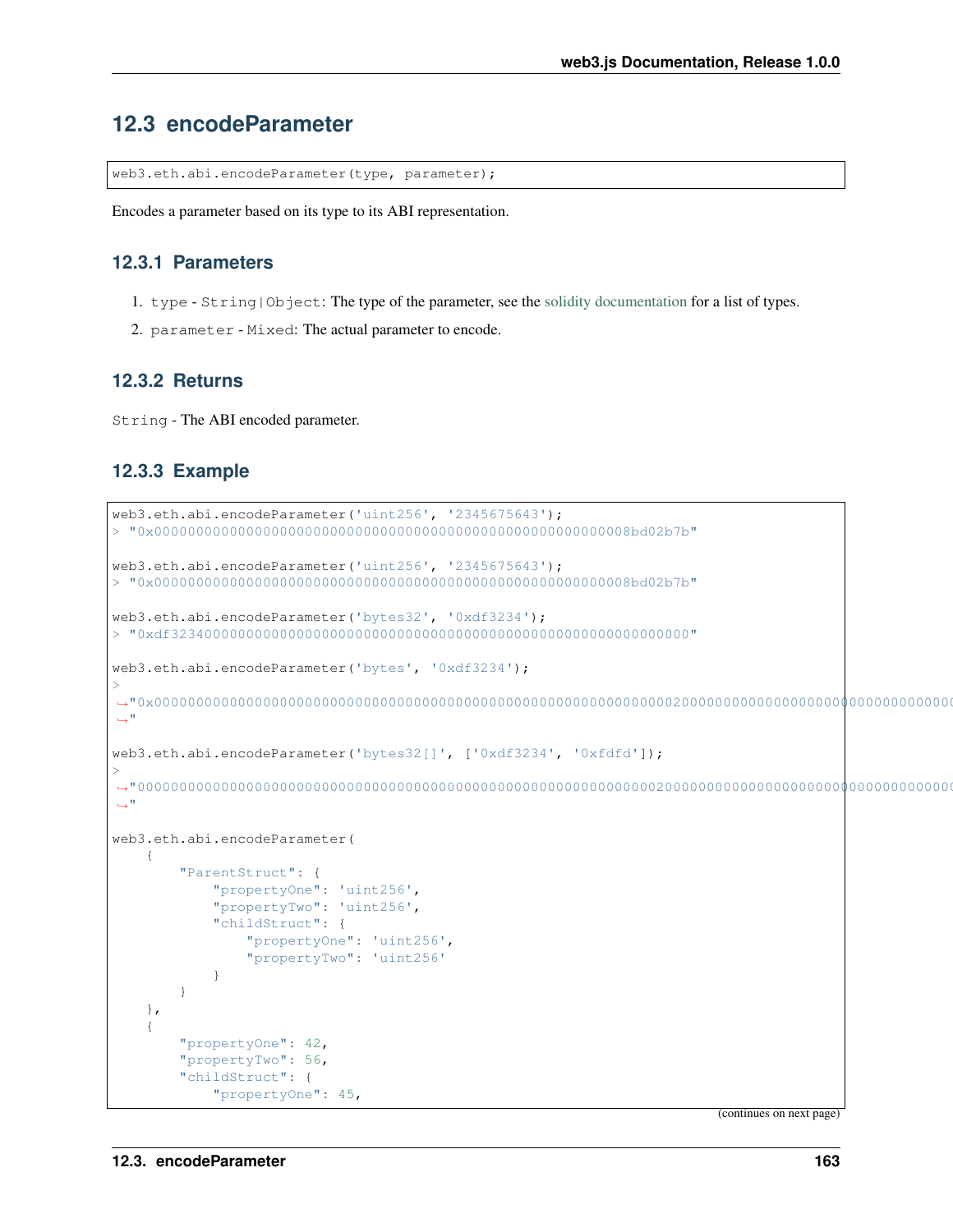```
"propertyTwo": 78
                   }
         }
);
>
 ˓→"0x000000000000000000000000000000000000000000000000000000000000002a0000000000000000000000000000000000000000000000000000000000000038000000000000000000000000000000000000000000000000000000000000002d000000000000000000000000000000000000000000000000000000000000004e
 \hookrightarrow "
```
# **12.4 encodeParameters**

web3.eth.abi.encodeParameters(typesArray, parameters);

Encodes a function parameters based on its *[JSON interface](#page-14-0)* object.

#### **12.4.1 Parameters**

- 1. typesArray Array<String|Object>|Object: An array with types or a *[JSON interface](#page-14-0)* of a function. See the [solidity documentation](http://solidity.readthedocs.io/en/develop/types.html) for a list of types.
- 2. parameters Array: The parameters to encode.

## **12.4.2 Returns**

String - The ABI encoded parameters.

#### **12.4.3 Example**

```
web3.eth.abi.encodeParameters(['uint256','string'], ['2345675643', 'Hello!%']);
>
˓→"0x000000000000000000000000000000000000000000000000000000008bd02b7b0000000000000000000000000000000000000000000000000000000000000040000000000000000000000000000000000000000000000000000000000000000748656c6c6f212500000000000000000000000000000000000000000000000000
\hookrightarrow "
web3.eth.abi.encodeParameters(['uint8[]','bytes32'], [['34','434'], '0x324567fff']);
> 0 \times 0web3.eth.abi.encodeParameters(
     \sqrt{2}'uint8[]',
           {
                 "ParentStruct": {
                       "propertyOne": 'uint256',
                       "propertyTwo": 'uint256',
                       "ChildStruct": {
                             "propertyOne": 'uint256',
                             "propertyTwo": 'uint256'
                       }
                 }
           }
```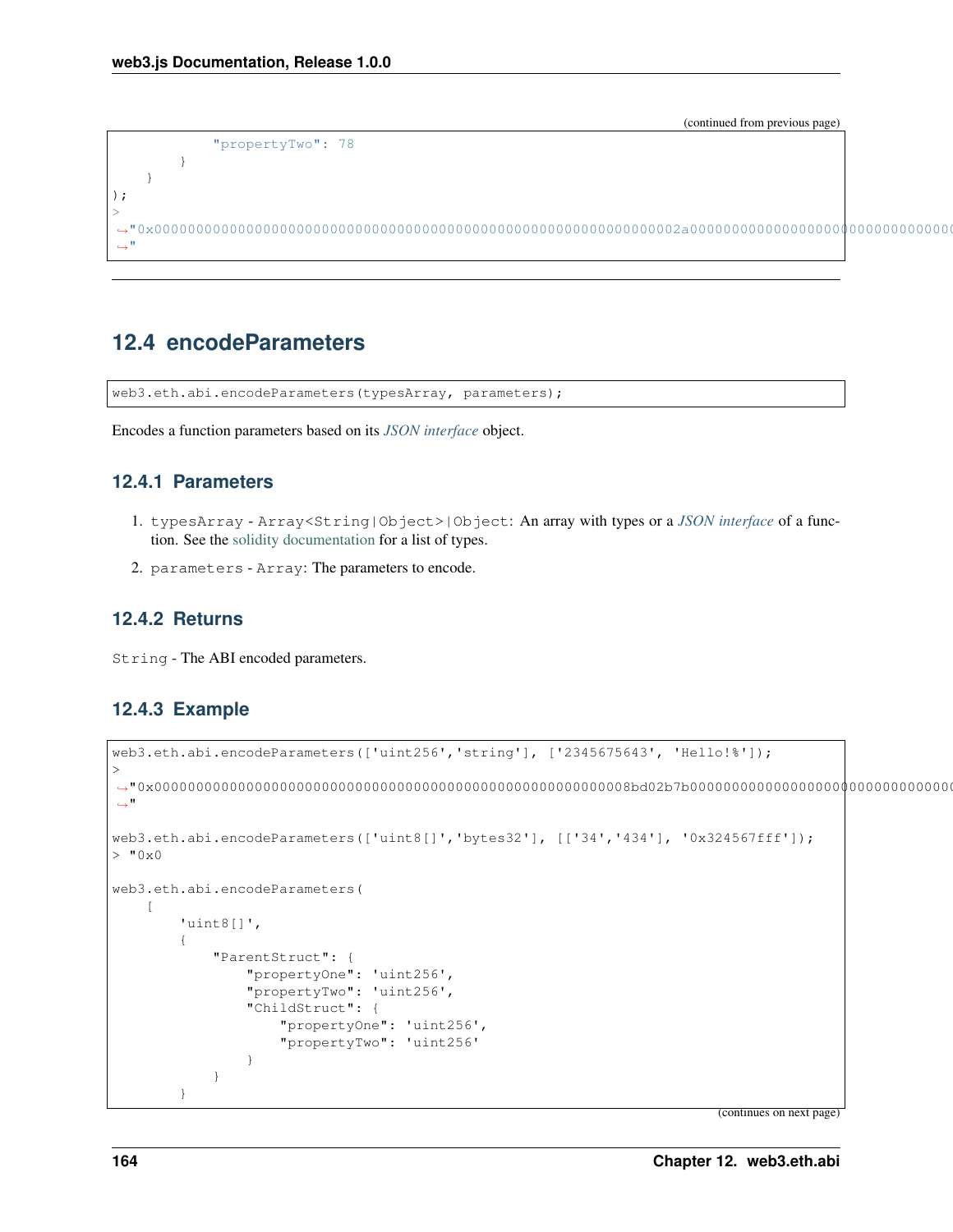```
],
           [
                        ['34','434'],
                        {
                                   "propertyOne": '42',
                                   "propertyTwo": '56',
                                   "ChildStruct": {
                                               "propertyOne": '45',
                                               "propertyTwo": '78'
                                   }
                       }
           ]
);
>
 ˓→"0x00000000000000000000000000000000000000000000000000000000000000a0000000000000000000000000000000000000000000000000000000000000002a0000000000000000000000000000000000000000000000000000000000000038000000000000000000000000000000000000000000000000000000000000002d000000000000000000000000000000000000000000000000000000000000004e0000000000000000000000000000000000000000000000000000000000000002000000000000000000000000000000000000000000000000000000000000002a0000000000000000000000000000000000000000000000000000000000000018
  ˓→"
```
# **12.5 encodeFunctionCall**

web3.eth.abi.encodeFunctionCall(jsonInterface, parameters);

Encodes a function call using its *[JSON interface](#page-14-0)* object and given parameters.

### **12.5.1 Parameters**

- 1. jsonInterface Object: The *[JSON interface](#page-14-0)* object of a function.
- 2. parameters Array: The parameters to encode.

#### **12.5.2 Returns**

String - The ABI encoded function call. Means function signature + parameters.

#### **12.5.3 Example**

```
web3.eth.abi.encodeFunctionCall({
     name: 'myMethod',
      type: 'function',
      inputs: [{
             type: 'uint256',
             name: 'myNumber'
      },{
            type: 'string',
            name: 'myString'
      }]
}, ['2345675643', 'Hello!%']);
>
˓→"0x24ee0097000000000000000000000000000000000000000000000000000000008bd02b7b0000000000000000000000000000000000000000000000000000000000000040000000000000000000000000000000000000000000000000000000000000000748656c6c6f212500000000000000000000000000000000000000000000000000
˓→"
```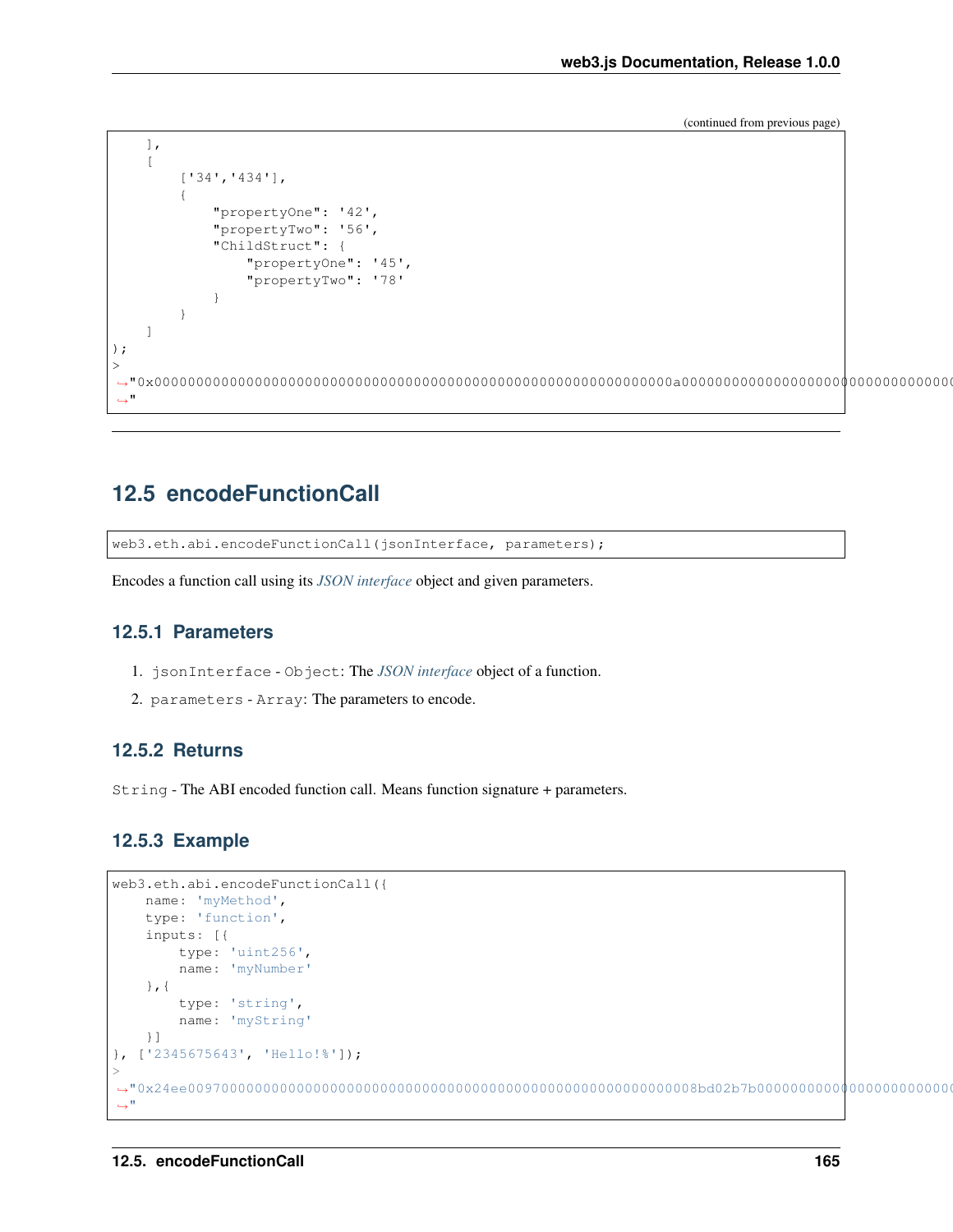# **12.6 decodeParameter**

web3.eth.abi.decodeParameter(type, hexString);

Decodes an ABI encoded parameter to its JavaScript type.

#### **12.6.1 Parameters**

- 1. type String|Object: The type of the parameter, see the [solidity documentation](http://solidity.readthedocs.io/en/develop/types.html) for a list of types.
- 2. hexString String: The ABI byte code to decode.

## **12.6.2 Returns**

Mixed - The decoded parameter.

## **12.6.3 Example**

```
web3.eth.abi.decodeParameter('uint256',
˓→'0x0000000000000000000000000000000000000000000000000000000000000010');
> "16"
web3.eth.abi.decodeParameter('string',
˓→'0x0000000000000000000000000000000000000000000000000000000000000020000000000000000000000000000000000000000000000000000000000000000848656c6c6f212521000000000000000000000000000000000000000000000000
\leftrightarrow');
> "Hello!%!"
web3.eth.abi.decodeParameter('string',
˓→'0x0000000000000000000000000000000000000000000000000000000000000020000000000000000000000000000000000000000000000000000000000000000848656c6c6f212521000000000000000000000000000000000000000000000000
\leftrightarrow');
> "Hello!%!"
web3.eth.abi.decodeParameter(
      {
             "ParentStruct": {
               "propertyOne": 'uint256',
                "propertyTwo": 'uint256',
                "childStruct": {
                   "propertyOne": 'uint256',
                   "propertyTwo": 'uint256'
                }
            }
      },
,
˓→'0x000000000000000000000000000000000000000000000000000000000000002a0000000000000000000000000000000000000000000000000000000000000038000000000000000000000000000000000000000000000000000000000000002d000000000000000000000000000000000000000000000000000000000000004e
ightharpoonup');
> {
      '0': {
```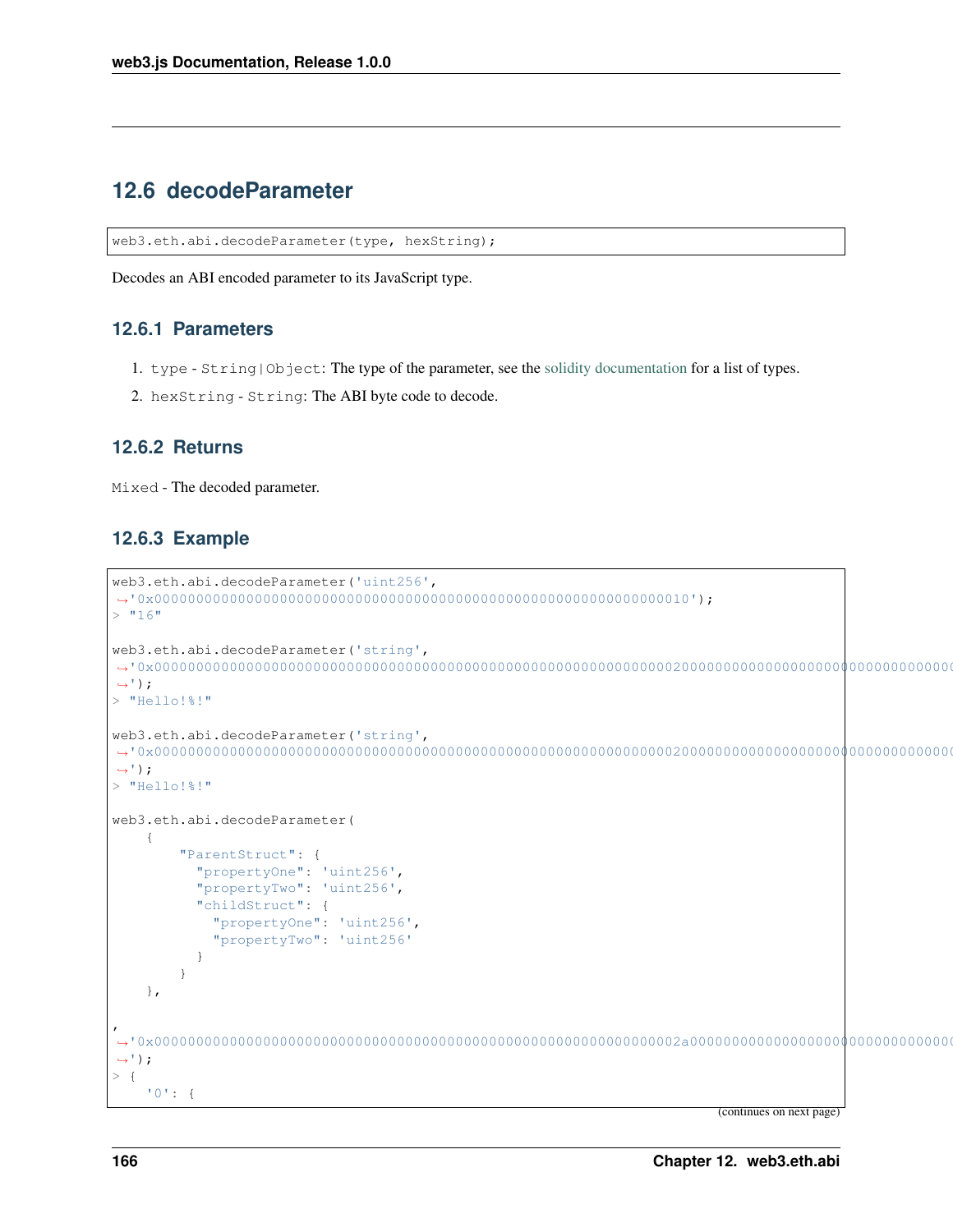```
'0': '42',
        '1': '56',
        '2': {
            '0': '45',
            '1': '78',
            'propertyOne': '45',
            'propertyTwo': '78'
        },
        'childStruct': {
            '0': '45',
            '1': '78',
            'propertyOne': '45',
            'propertyTwo': '78'
        },
        'propertyOne': '42',
        'propertyTwo': '56'
    },
    'ParentStruct': {
        '0': '42',
        '1': '56',
        '2': {
            '0': '45',
            '1': '78',
            'propertyOne': '45',
            'propertyTwo': '78'
        },
        'childStruct': {
            '0': '45',
            '1': '78',
            'propertyOne': '45',
            'propertyTwo': '78'
        },
        'propertyOne': '42',
        'propertyTwo': '56'
    }
}
```
# **12.7 decodeParameters**

web3.eth.abi.decodeParameters(typesArray, hexString);

Decodes ABI encoded parameters to its JavaScript types.

# **12.7.1 Parameters**

- 1. typesArray Array<String|Object>|Object: An array with types or a *[JSON interface](#page-14-0)* outputs array. See the [solidity documentation](http://solidity.readthedocs.io/en/develop/types.html) for a list of types.
- 2. hexString String: The ABI byte code to decode.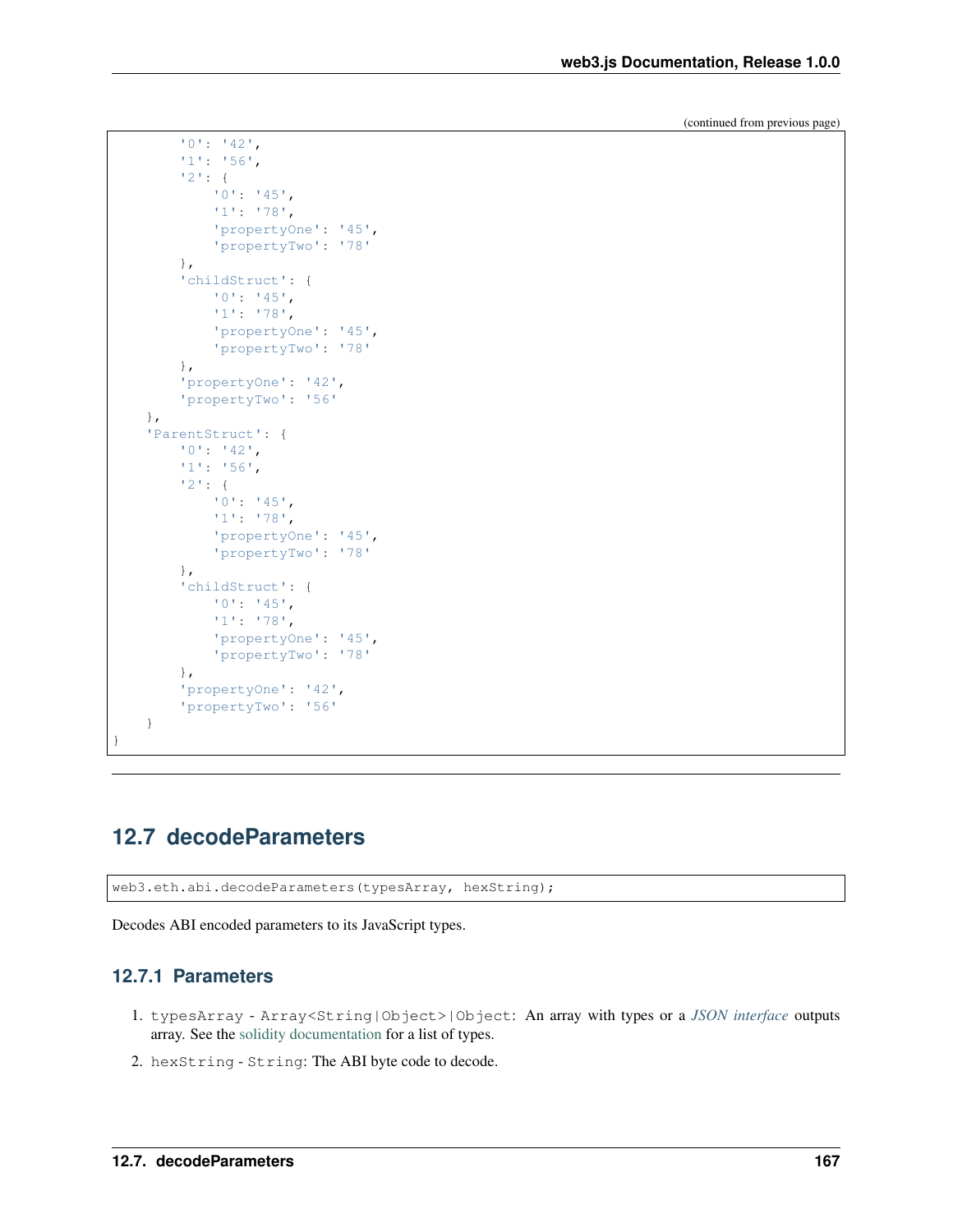## **12.7.2 Returns**

Object - The result object containing the decoded parameters.

## **12.7.3 Example**

```
web3.eth.abi.decodeParameters(['string', 'uint256'],
˓→'0x000000000000000000000000000000000000000000000000000000000000004000000000000000000000000000000000000000000000000000000000000000ea000000000000000000000000000000000000000000000000000000000000000848656c6c6f212521000000000000000000000000000000000000000000000000
\leftrightarrow');
> Result { '0': 'Hello!%!', '1': '234' }
web3.eth.abi.decodeParameters([{
       type: 'string',
       name: 'myString'
},{
       type: 'uint256',
       name: 'myNumber'
}],
˓→'0x000000000000000000000000000000000000000000000000000000000000004000000000000000000000000000000000000000000000000000000000000000ea000000000000000000000000000000000000000000000000000000000000000848656c6c6f212521000000000000000000000000000000000000000000000000
 ightharpoonup');
> Result {
       '0': 'Hello!%!',
       '1': '234',
       myString: 'Hello!%!',
       myNumber: '234'
}
web3.eth.abi.decodeParameters([
    'uint8[]',
    {
        "ParentStruct": {
           "propertyOne": 'uint256',
           "propertyTwo": 'uint256',
           "childStruct": {
               "propertyOne": 'uint256',
               "propertyTwo": 'uint256'
           }
       }
   }
],
 ˓→'0x00000000000000000000000000000000000000000000000000000000000000a0000000000000000000000000000000000000000000000000000000000000002a0000000000000000000000000000000000000000000000000000000000000038000000000000000000000000000000000000000000000000000000000000002d000000000000000000000000000000000000000000000000000000000000004e0000000000000000000000000000000000000000000000000000000000000002000000000000000000000000000000000000000000000000000000000000002a0000000000000000000000000000000000000000000000000000000000000018
\leftrightarrow');
> Result {
       '0': ['42', '24'],
        '1': {
               '0': '42',
               '1': '56',
               '2':
                       {
                              '0': '45',
                              '1': '78',
                              'propertyOne': '45',
                              'propertyTwo': '78'
                      },
                'childStruct':
                       {
```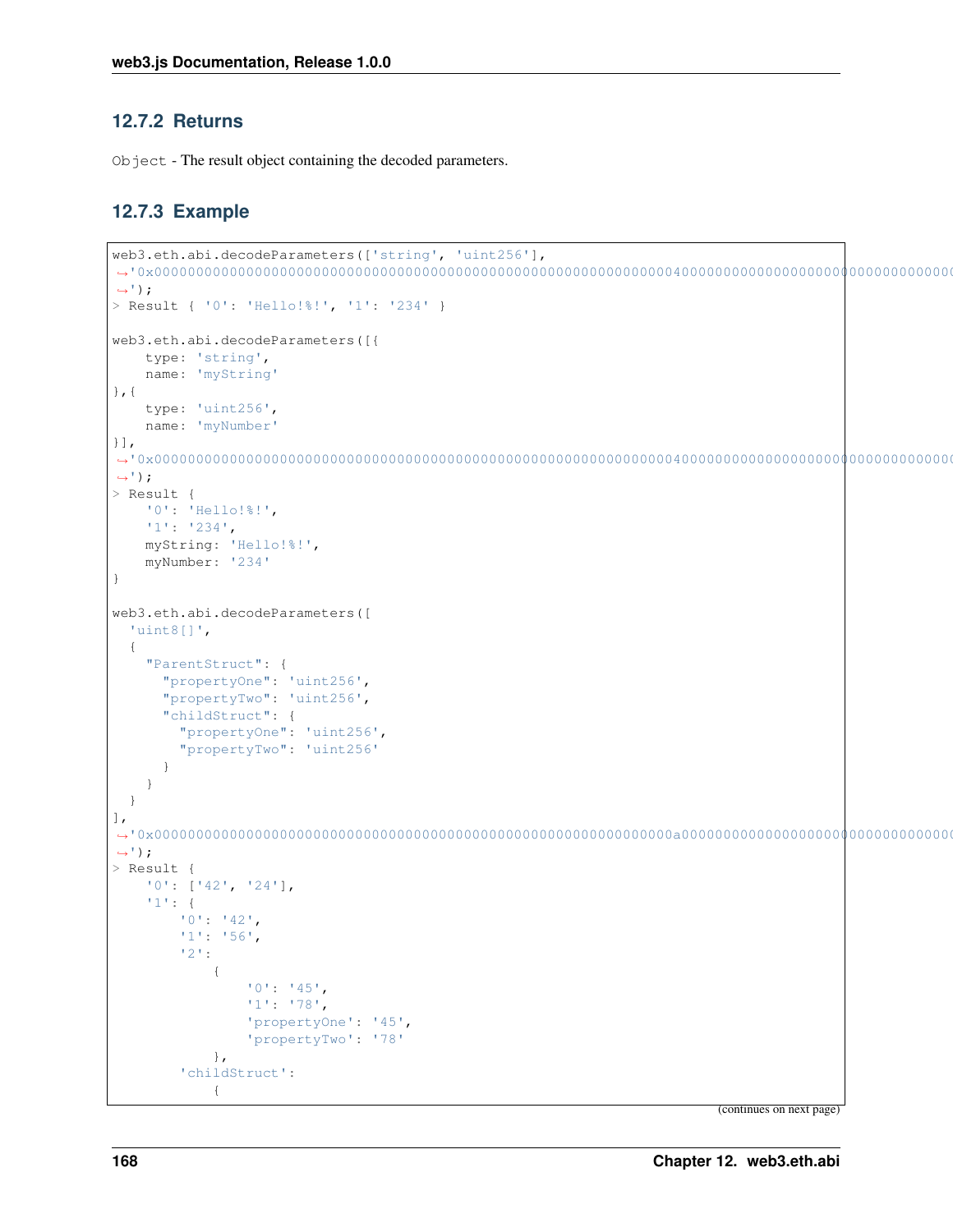```
'0': '45',
                 '1': '78',
                 'propertyOne': '45',
                 'propertyTwo': '78'
            },
        'propertyOne': '42',
        'propertyTwo': '56'
    }
}
```
# **12.8 decodeLog**

web3.eth.abi.decodeLog(inputs, hexString, topics);

Decodes ABI-encoded log data and indexed topic data.

## **12.8.1 Parameters**

- 1. inputs Object: A *[JSON interface](#page-14-0)* inputs array. See the [solidity documentation](http://solidity.readthedocs.io/en/develop/types.html) for a list of types.
- 2. hexString String: The ABI byte code in the data field of a log.
- 3. topics Array: An array with the index parameter topics of the log, without the topic[0] if its a nonanonymous event, otherwise with topic[0].

### **12.8.2 Returns**

Object - The result object containing the decoded parameters.

#### **12.8.3 Example**

```
web3.eth.abi.decodeLog([{
     type: 'string',
    name: 'myString'
},{
    type: 'uint256',
     name: 'myNumber',
    indexed: true
\}, {
     type: 'uint8',
     name: 'mySmallNumber',
     indexed: true
}],
˓→'0x0000000000000000000000000000000000000000000000000000000000000020000000000000000000000000000000000000000000000000000000000000000748656c6c6f252100000000000000000000000000000000000000000000000000
ightharpoonup',
['0x000000000000000000000000000000000000000000000000000000000000f310',
˓→'0x0000000000000000000000000000000000000000000000000000000000000010']);
> Result {
```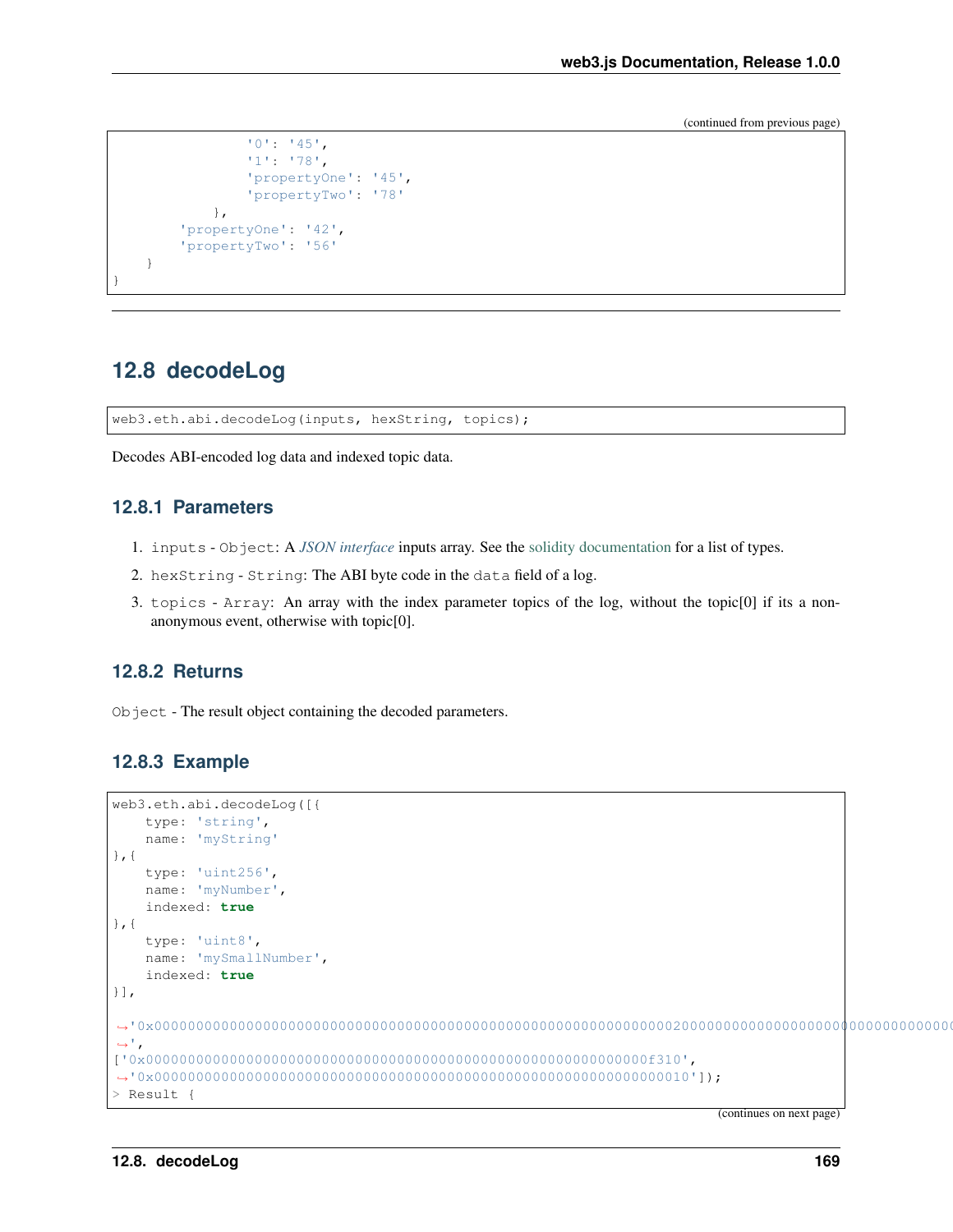```
'0': 'Hello%!',
'1': '62224',
'2': '16',
myString: 'Hello%!',
myNumber: '62224',
mySmallNumber: '16'
```
}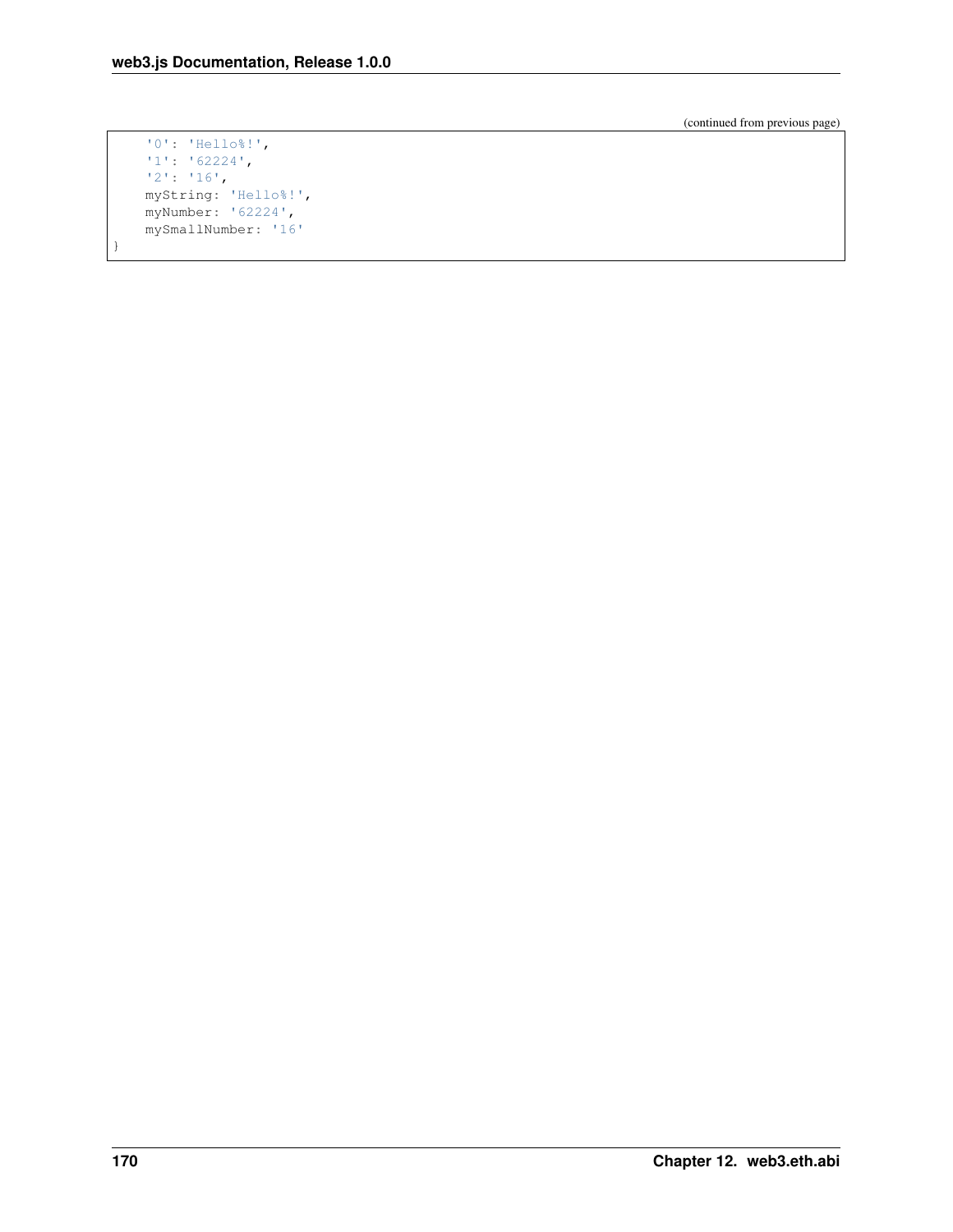# CHAPTER 13

web3.\*.net

The web3-net package allows you to interact with an Ethereum node's network properties.

```
var Net = require('web3-net');
// "Personal.providers.givenProvider" will be set if in an Ethereum supported browser.
var net = new Net(Net.givenProvider || 'ws://some.local-or-remote.node:8546');
// or using the web3 umbrella package
var Web3 = require('web3');
var web3 = new Web3(Web3.givenProvider || 'ws://some.local-or-remote.node:8546');
// -> web3.eth.net
// -> web3.bzz.net
// -> web3.shh.net
```
# **13.1 getId**

```
web3.eth.net.getId([callback])
web3.bzz.net.getId([callback])
web3.shh.net.getId([callback])
```
Gets the current network ID.

# **13.1.1 Parameters**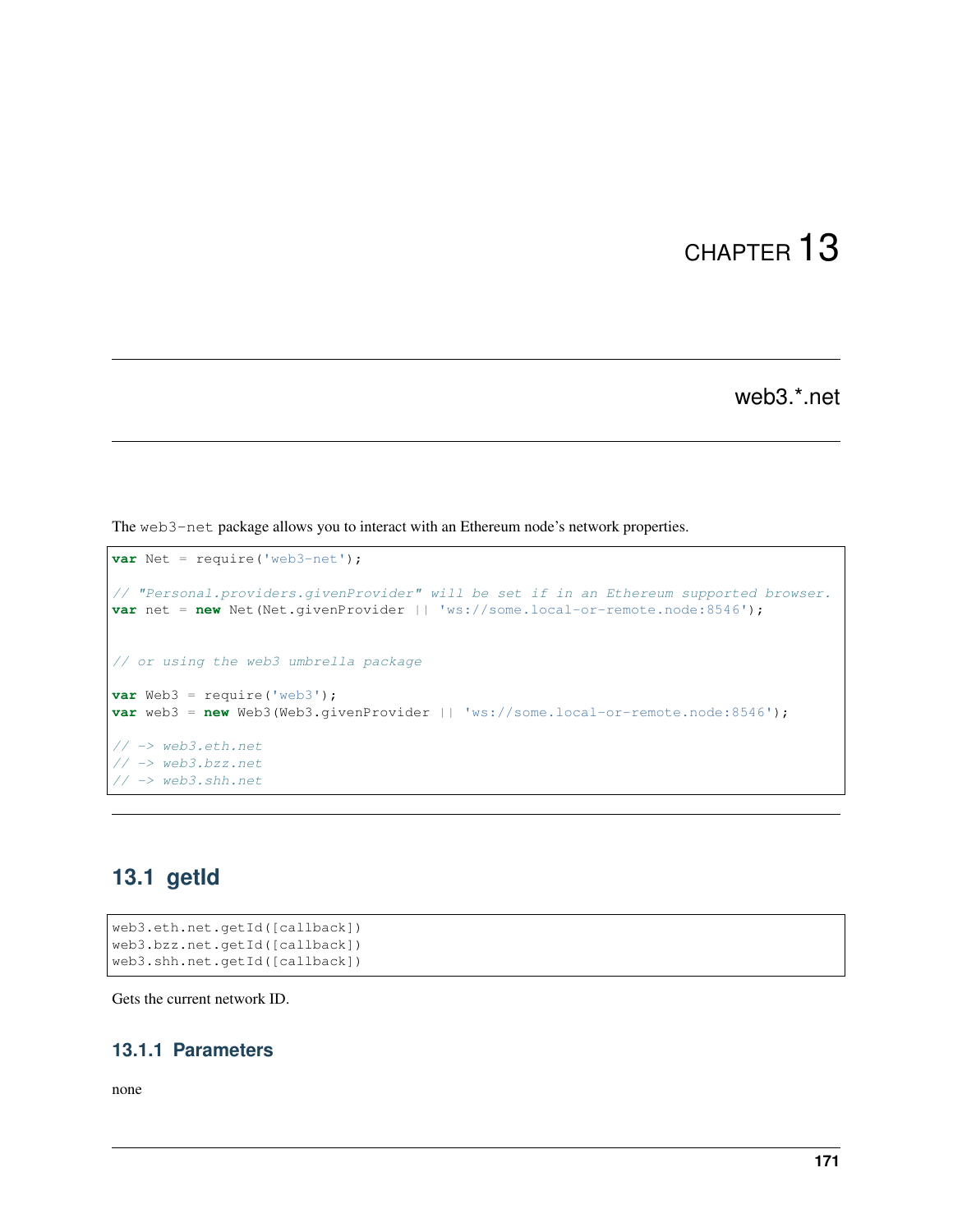### **13.1.2 Returns**

Promise returns Number: The network ID.

# **13.1.3 Example**

```
web3.eth.net.getId()
.then(console.log);
> 1
```
# **13.2 isListening**

```
web3.eth.net.isListening([callback])
web3.bzz.net.isListening([callback])
web3.shh.net.isListening([callback])
```
Checks if the node is listening for peers.

## **13.2.1 Parameters**

none

## **13.2.2 Returns**

Promise returns Boolean

## **13.2.3 Example**

```
web3.eth.net.isListening()
.then(console.log);
> true
```
# **13.3 getPeerCount**

```
web3.eth.net.getPeerCount([callback])
web3.bzz.net.getPeerCount([callback])
web3.shh.net.getPeerCount([callback])
```
Get the number of peers connected to.

# **13.3.1 Parameters**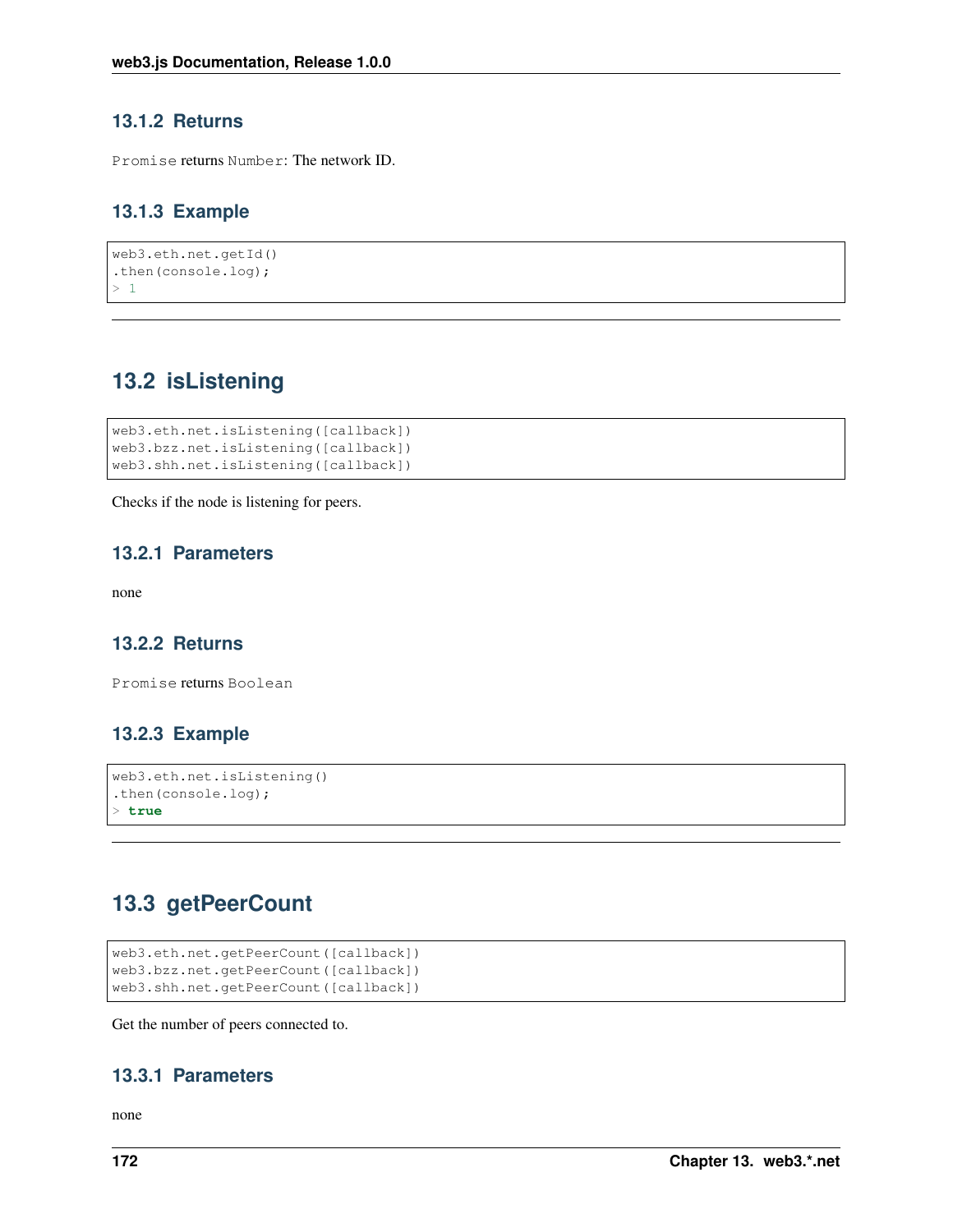## **13.3.2 Returns**

Promise returns Number

## **13.3.3 Example**

```
web3.eth.net.getPeerCount()
.then(console.log);
> 25
```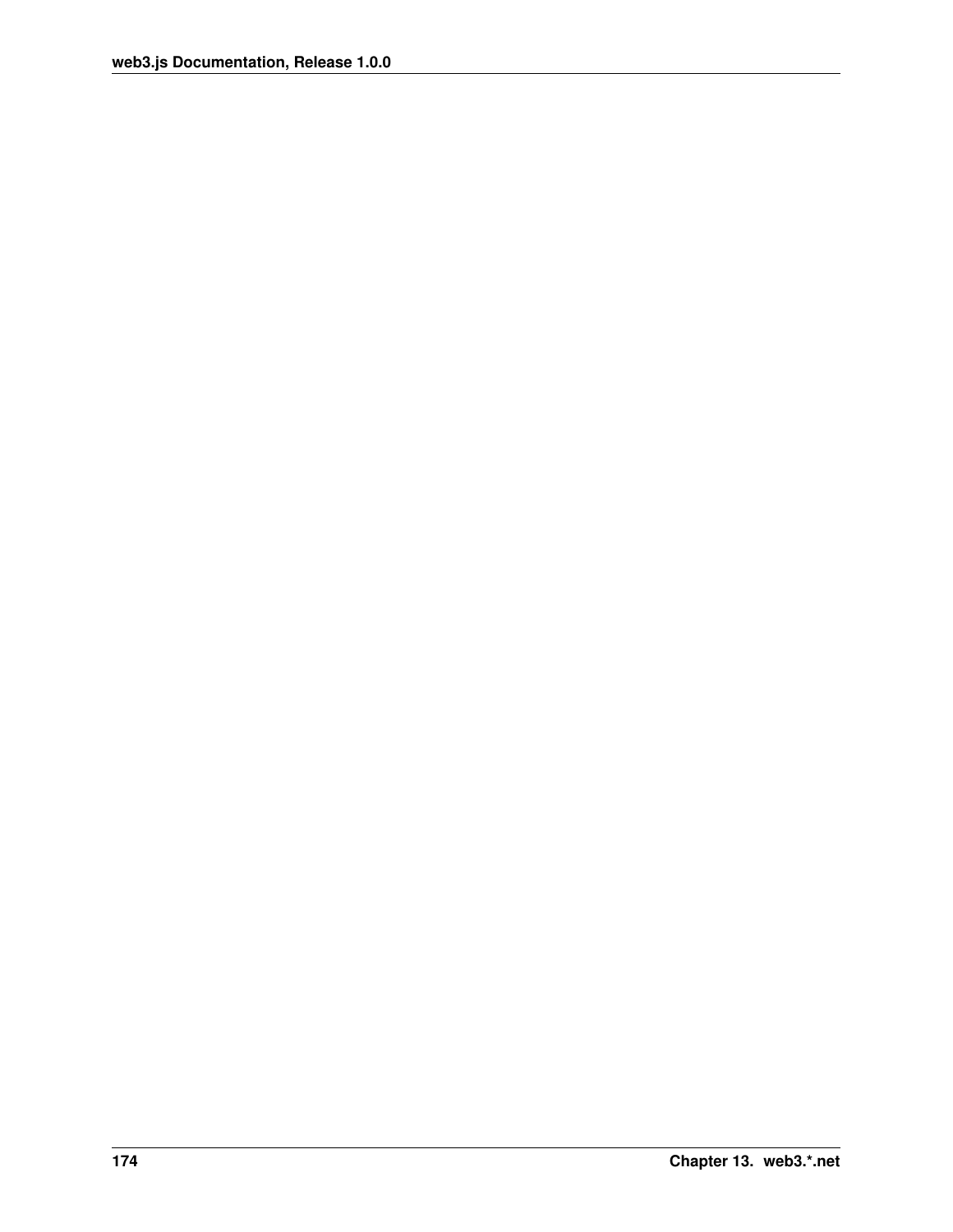# CHAPTER 14

## web3.bzz

Note: This API might change over time.

The web3-bzz package allows you to interact with swarm, the decentralized file store. For more see the [Swarm](https://docs.ethswarm.org/docs/) [Docs.](https://docs.ethswarm.org/docs/)

```
var Bzz = require('web3-bzz');
// will autodetect if the "ethereum" object is present and will either connect to the
˓→local swarm node, or the swarm-gateways.net.
// Optional you can give your own provider URL; If no provider URL is given it will,
˓→use "http://swarm-gateways.net"
var bzz = new Bzz(Bzz.givenProvider || 'http://swarm-gateways.net');
// or using the web3 umbrella package
var Web3 = require('web3');
var web3 = new Web3(Web3.givenProvider || 'ws://some.local-or-remote.node:8546');
// -> web3.bzz.currentProvider // if Web3.givenProvider was an ethereum provider it,
˓→will set: "http://localhost:8500" otherwise it will set: "http://swarm-gateways.net"
// set the provider manually if necessary
web3.bzz.setProvider("http://localhost:8500");
```
## **14.1 setProvider**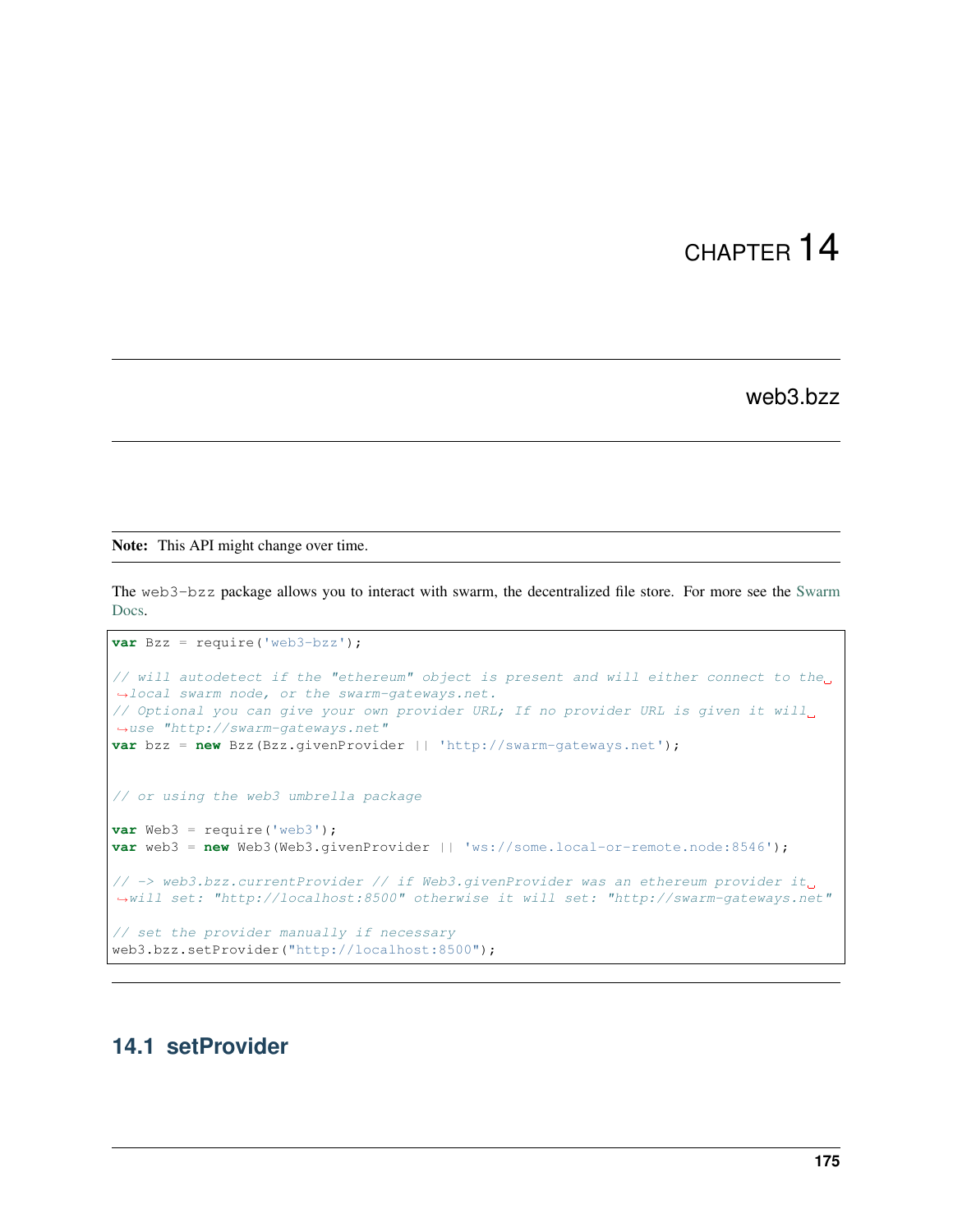web3.bzz.setProvider(myProvider)

Will change the provider for its module.

Note: When called on the umbrella package web3 it will also set the provider for all sub modules web3.eth, web3.shh, etc. EXCEPT web3.bzz which needs a separate provider at all times.

#### **14.1.1 Parameters**

1. Object - myProvider: a valid provider.

#### **14.1.2 Returns**

Boolean

#### **14.1.3 Example**

```
var Bzz = require('web3-bzz');
var bzz = new Bzz('http://localhost:8500');
// change provider
bzz.setProvider('http://swarm-gateways.net');
```
## **14.2 givenProvider**

web3.bzz.givenProvider

When using web3.js in an Ethereum compatible browser, it will set with the current native provider by that browser. Returns the given provider by the (browser) environment, otherwise null.

#### **14.2.1 Returns**

Object: The given provider set or null;

#### **14.2.2 Example**

```
bzz.givenProvider;
> {
   send: function(),
   on: function(),
   bzz: "http://localhost:8500",
    shh: true,
    ...
```
(continues on next page)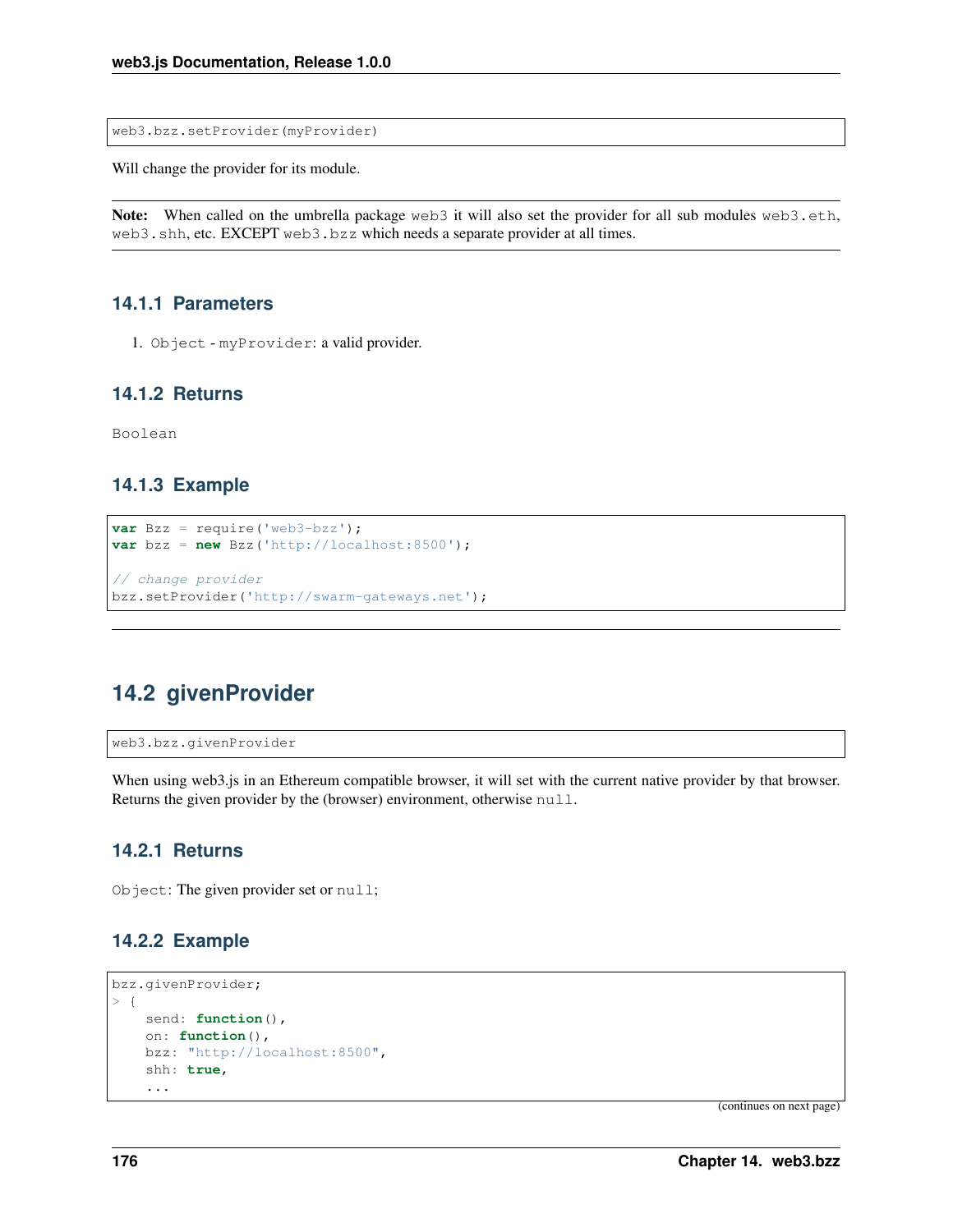(continued from previous page)

```
bzz.setProvider(bzz.givenProvider || "http://swarm-gateways.net");
```
## **14.3 currentProvider**

bzz.currentProvider

}

Returns the current provider URL, otherwise null.

#### **14.3.1 Returns**

Object: The current provider URL or null.

#### **14.3.2 Example**

```
bzz.currentProvider;
> "http://localhost:8500"
if(!bzz.currentProvider) {
    bzz.setProvider("http://swarm-gateways.net");
}
```
## **14.4 upload**

web3.bzz.upload(mixed)

Uploads files, folders or raw data to swarm.

#### **14.4.1 Parameters**

- 1. mixed String|Buffer|Uint8Array|Object: The data to upload, can be a file content, file Buffer/Uint8Array, mu
	- String|Buffer|Uint8Array: A file content, file Uint8Array or Buffer to upload, or:
	- **Object**:
		- 1. Multiple key values for files and directories. The paths will be kept the same:
			- key must be the files path, or name, e.g. **"/foo.txt"** and its value is an object with:

\* type: The mime-type of the file, e.g. "text/html".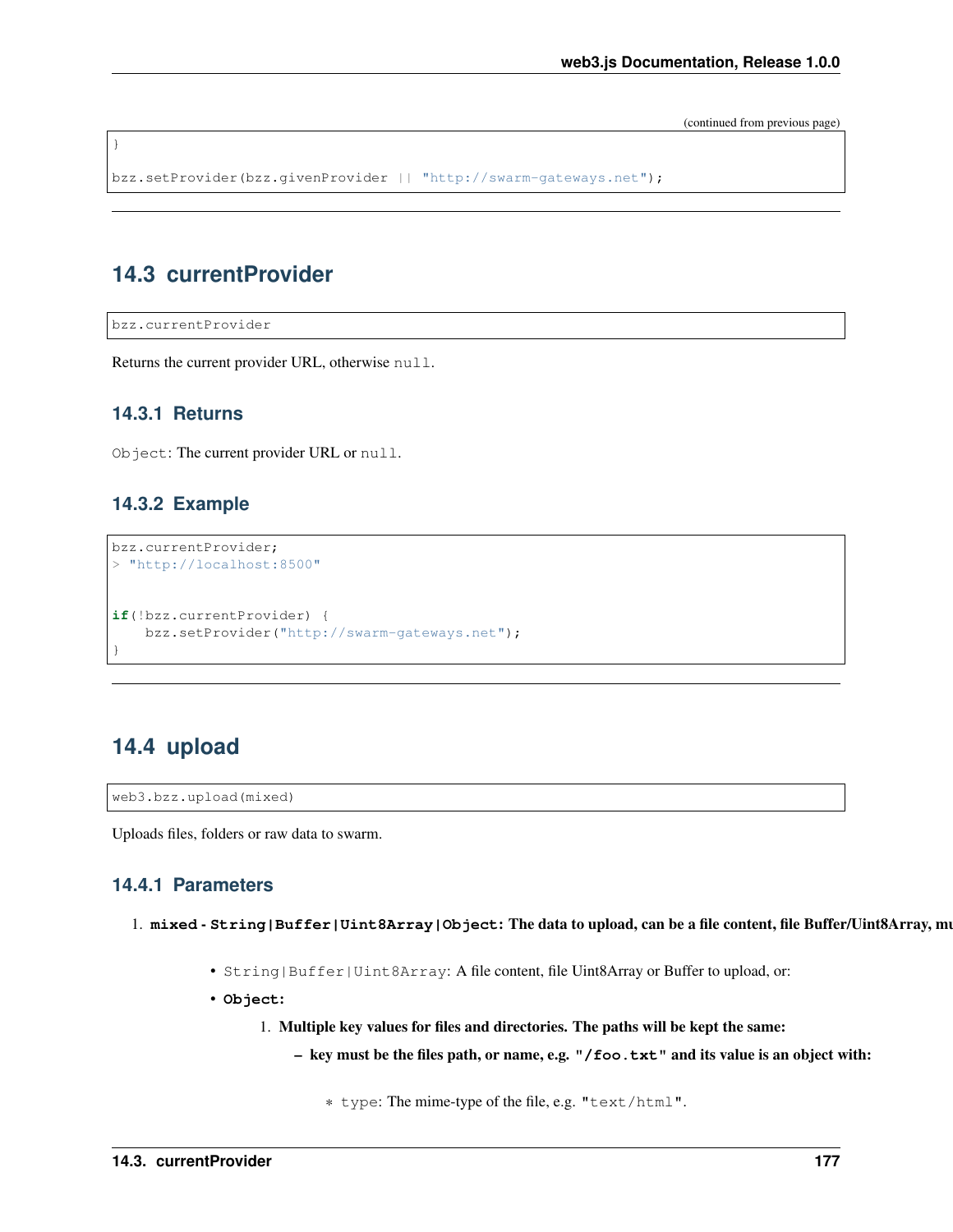- \* data: A file content, file Uint8Array or Buffer to upload.
- 2. Upload a file or a directory from disk in Node.js. Requires and object with the following properties:
	- path: The path to the file or directory.
	- kind: The type of the source "directory", "file" or "data".
	- defaultFile (optional): Path of the "defaultFile" when "kind": "directory", e.g. "/index.html".
- 3. Upload file or folder in the browser. Requres and object with the following properties:
	- pick: The file picker to launch. Can be "file", "directory" or "data".

#### **14.4.2 Returns**

Promise returning String: Returns the content hash of the manifest.

#### **14.4.3 Example**

```
var bzz = web3.bzz;
// raw data
bzz.upload("test file").then(function(hash) {
    console.log("Uploaded file. Address:", hash);
})
// raw directory
var dir = {
    "/foo.txt": {type: "text/plain", data: "sample file"},
    "/bar.txt": {type: "text/plain", data: "another file"}
};
bzz.upload(dir).then(function(hash) {
    console.log("Uploaded directory. Address:", hash);
});
// upload from disk in node.js
bzz.upload({
   path: "/path/to/thing", // path to data / file / directory
   kind: "directory", \frac{1}{2} // could also be "file" or "data"
   defaultFile: "/index.html" // optional, and only for kind === "directory"
})
.then(console.log)
.catch(console.log);
// upload from disk in the browser
bzz.upload({pick: "file"}) // could also be "directory" or "data"
.then(console.log);
```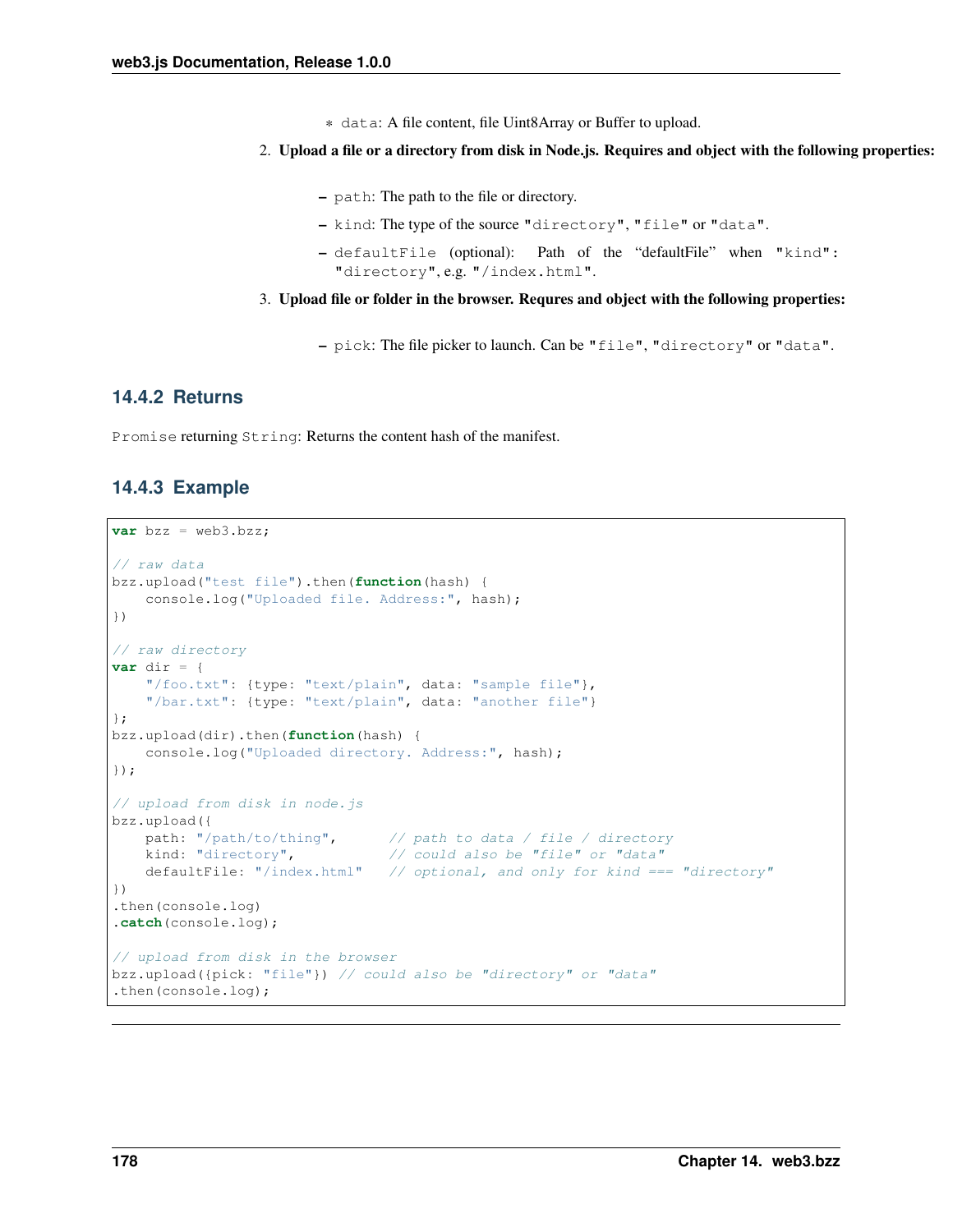## **14.5 download**

web3.bzz.download(bzzHash [, localpath])

Downloads files and folders from swarm as buffer or to disk (only node.js).

#### **14.5.1 Parameters**

- 1. bzzHash String: The file or directory to download. If the hash is a raw file it will return a Buffer, if a manifest file, it will return the directory structure. If the localpath is given, it will return that path where it downloaded the files to.
- 2. localpath String: The local folder to download the content into. (only node.js)

#### **14.5.2 Returns**

Promise returning Buffer|Object|String: The Buffer of the file downloaded, an object with the directory structure, or the path where it was downloaded to.

#### **14.5.3 Example**

```
var bzz = web3.bzz;
// download raw file
var fileHash = "a5c10851ef054c268a2438f10a21f6efe3dc3dcdcc2ea0e6a1a7a38bf8c91e23";
bzz.download(fileHash).then(function(buffer) {
    console.log("Downloaded file:", buffer.toString());
});
// download directory, if the hash is manifest file.
var dirHash = "7e980476df218c05ecfcb0a2ca73597193a34c5a9d6da84d54e295ecd8e0c641";
bzz.download(dirHash).then(function(dir) {
   console.log("Downloaded directory:");
    > 1'bar.txt': { type: 'text/plain', data: <Buffer 61 6e 6f 74 68 65 72 20 66 69.
-6c 65 > ?'foo.txt': { type: 'text/plain', data: <Buffer 73 61 6d 70 6c 65 20 66 69 6c
\rightarrow 65> }
    }
});
// download file/directory to disk (only node.js)
var dirHash = "a5c10851ef054c268a2438f10a21f6efe3dc3dcdcc2ea0e6a1a7a38bf8c91e23";
bzz.download(dirHash, "/target/dir")
.then(path => console.log(`Downloaded directory to \mathcal{S}(\text{path}|\cdot\cdot)))
.catch(console.log);
```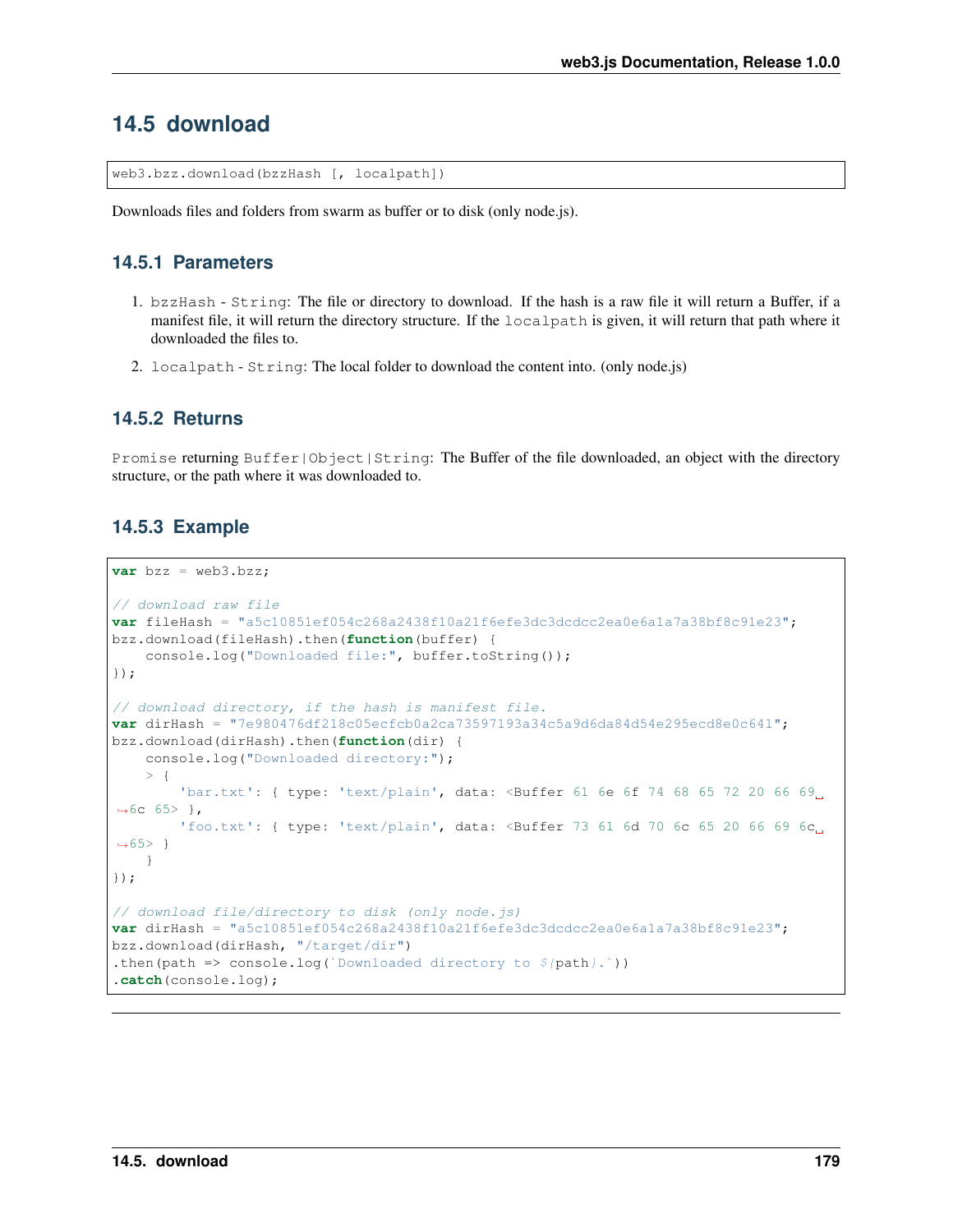## **14.6 pick**

```
web3.bzz.pick.file()
web3.bzz.pick.directory()
web3.bzz.pick.data()
```
Opens a file picker in the browser to select file(s), directory or data.

#### **14.6.1 Parameters**

none

## **14.6.2 Returns**

Promise returning Object: Returns the file or multiple files.

## **14.6.3 Example**

```
web3.bzz.pick.file()
.then(console.log);
> {
    ...
}
```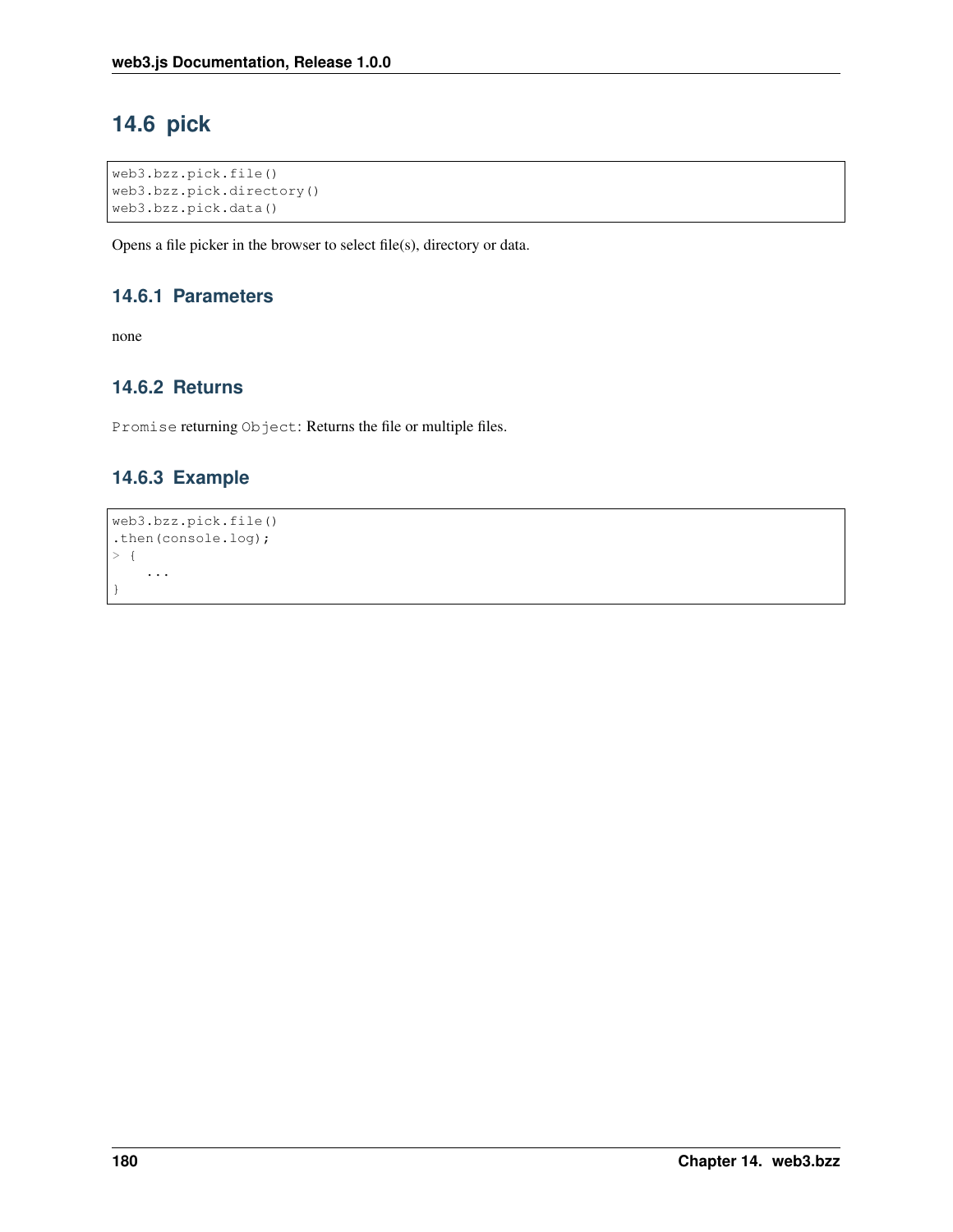# CHAPTER 15

web3.shh

The web3-shh package allows you to interact with the whisper protocol for broadcasting. For more see [Whisper](https://eth.wiki/concepts/whisper/whisper-overview) [Overview.](https://eth.wiki/concepts/whisper/whisper-overview)

```
var Shh = require('web3-shh');
// "Shh.providers.givenProvider" will be set if in an Ethereum supported browser.
var shh = new Shh(Shh.givenProvider || 'ws://some.local-or-remote.node:8546');
// or using the web3 umbrella package
var Web3 = require('web3');
var web3 = new Web3(Web3.givenProvider || 'ws://some.local-or-remote.node:8546');
\frac{1}{2} \rightarrow web3.shh
```
## **15.1 setProvider**

```
web3.setProvider(myProvider)
web3.eth.setProvider(myProvider)
web3.shh.setProvider(myProvider)
web3.bzz.setProvider(myProvider)
...
```
Will change the provider for its module.

Note: When called on the umbrella package web3 it will also set the provider for all sub modules web3.eth, web3.shh, etc. EXCEPT web3.bzz which needs a separate provider at all times.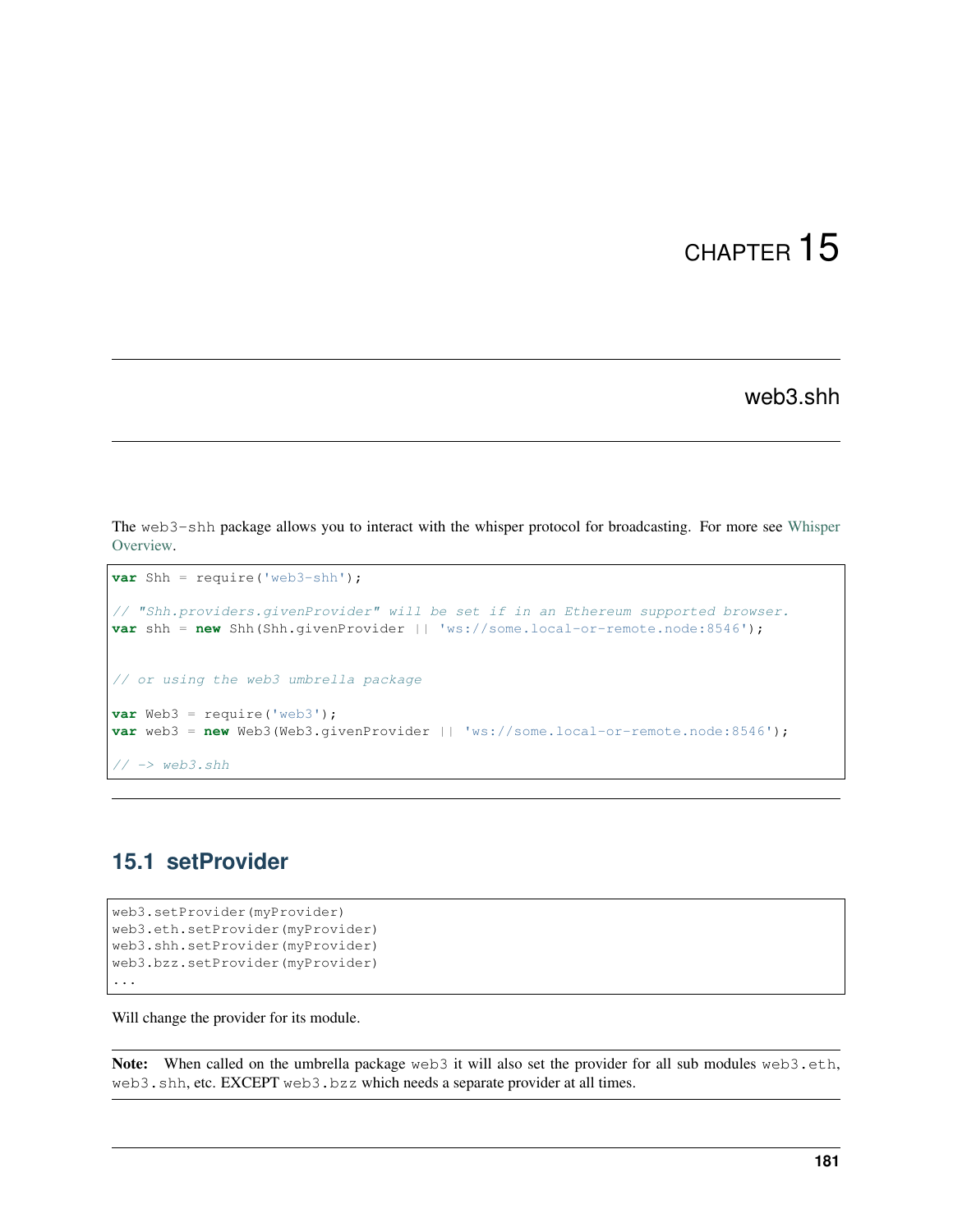#### **15.1.1 Parameters**

1. Object - myProvider: a valid provider.

#### **15.1.2 Returns**

Boolean

#### **15.1.3 Example: Local Geth Node**

```
var Web3 = require('web3');
var web3 = new Web3('http://localhost:8545');
// or
var web3 = new Web3(new Web3.providers.HttpProvider('http://localhost:8545'));
// change provider
web3.setProvider('ws://localhost:8546');
// or
web3.setProvider(new Web3.providers.WebsocketProvider('ws://localhost:8546'));
// Using the IPC provider in node.js
var net = require('net');
var web3 = new Web3('/Users/myuser/Library/Ethereum/geth.ipc', net); // mac os path
// or
var web3 = new Web3(new Web3.providers.IpcProvider('/Users/myuser/Library/Ethereum/
˓→geth.ipc', net)); // mac os path
// on windows the path is: "\\\\.\\pipe\\geth.ipc"
// on linux the path is: "/users/myuser/.ethereum/geth.ipc"
```
## **15.1.4 Example: Remote Node Provider**

```
// Using a remote node provider, like Alchemy (https://www.alchemyapi.io/supernode),
˓→is simple.
var Web3 = require('web3');
var web3 = new Web3("https://eth-mainnet.alchemyapi.io/v2/your-api-key");
```
## **15.2 providers**

```
web3.providers
web3.eth.providers
web3.shh.providers
web3.bzz.providers
...
```
Contains the current available providers.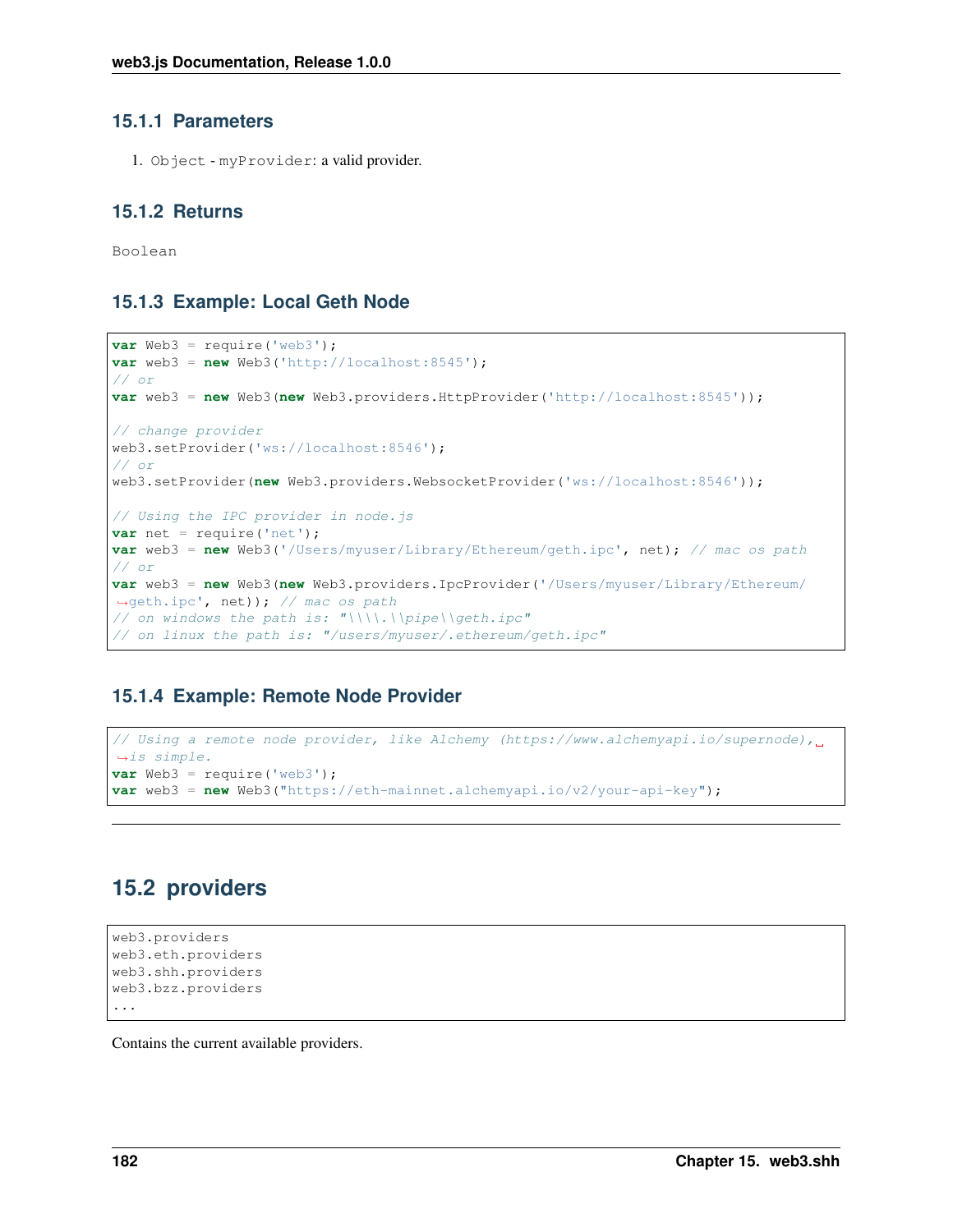#### **15.2.1 Value**

Object with the following providers:

- Object HttpProvider: HTTP provider, does not support subscriptions.
- Object WebsocketProvider: The Websocket provider is the standard for usage in legacy browsers.
- Object IpcProvider: The IPC provider is used node.js dapps when running a local node. Gives the most secure connection.

#### **15.2.2 Example**

```
var Web3 = require('web3');
// use the given Provider, e.g in Mist, or instantiate a new websocket provider
var web3 = new Web3(Web3.givenProvider || \cdot || 'ws://remotenode.com:8546');
// or
var web3 = new Web3(Web3.givenProvider || new Web3.providers.WebsocketProvider('ws://
˓→remotenode.com:8546'));
// Using the IPC provider in node.js
var net = require('net');
var web3 = new Web3('/Users/myuser/Library/Ethereum/geth.ipc', net); // mac os path
// or
var web3 = new Web3(new Web3.providers.IpcProvider('/Users/myuser/Library/Ethereum/
˓→geth.ipc', net)); // mac os path
// on windows the path is: "\\\\.\\pipe\\geth.ipc"
// on linux the path is: "/users/myuser/.ethereum/geth.ipc"
```
#### **15.2.3 Configuration**

```
// == ==// Http
// == ==var Web3HttpProvider = require('web3-providers-http');
var options = {
   keepAlive: true,
   withCredentials: false,
    timeout: 20000, // ms
   headers: [
        {
            name: 'Access-Control-Allow-Origin',
            value: '*'
        },
        {
            ...
        }
    ],
    agent: {
        http: http.Agent(...),
        baseUrl: ''
    }
```
(continues on next page)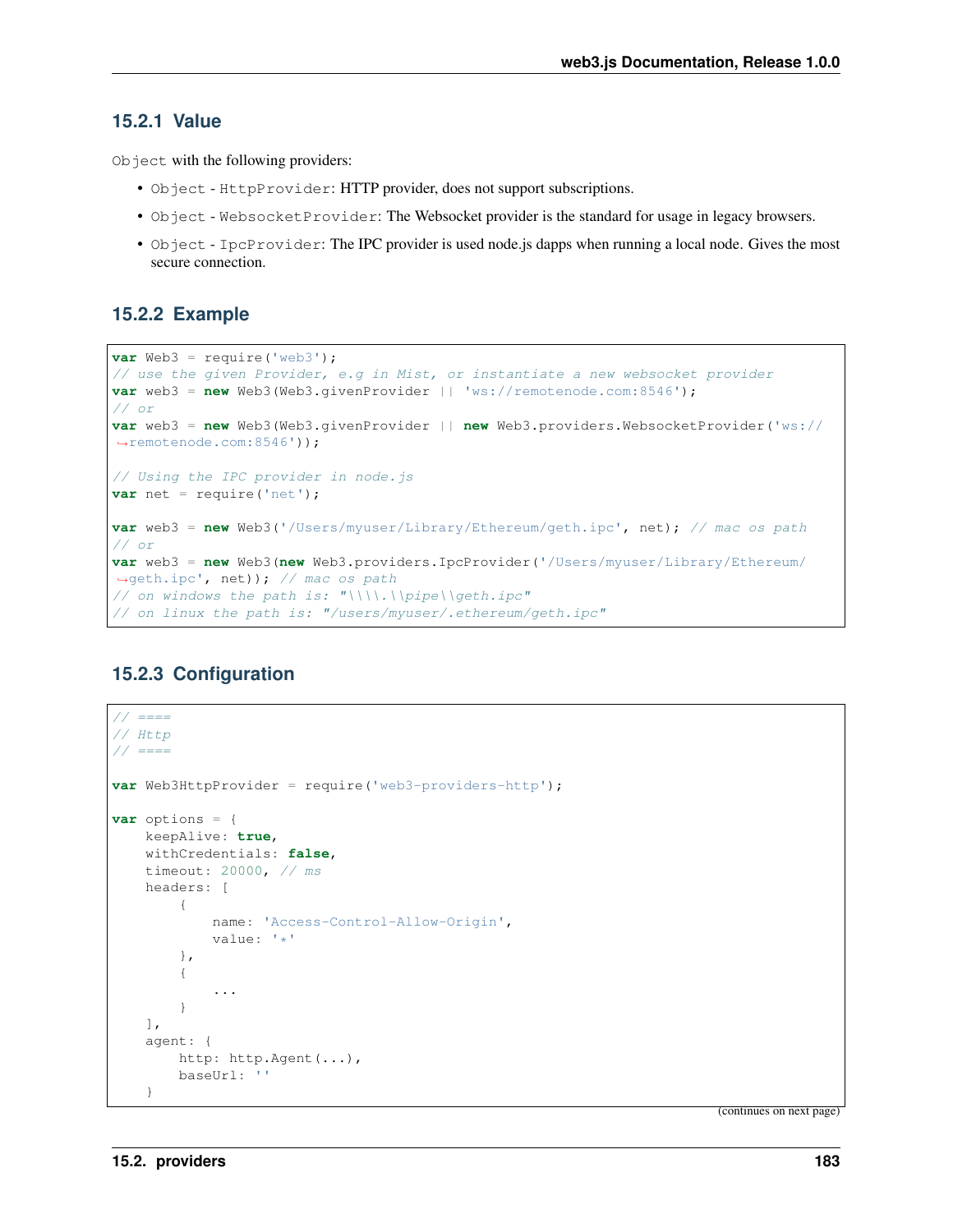};

(continued from previous page)

```
var provider = new Web3HttpProvider('http://localhost:8545', options);
// ==========
// Websockets
// ==========
var Web3WsProvider = require('web3-providers-ws');
var options = {
   timeout: 30000, // ms
    // Useful for credentialed urls, e.g: ws://username:password@localhost:8546
   headers: {
      authorization: 'Basic username:password'
    },
    clientConfig: {
      // Useful if requests are large
      maxReceivedFrameSize: 100000000, // bytes - default: 1MiB
     maxReceivedMessageSize: 100000000, // bytes - default: 8MiB
      // Useful to keep a connection alive
      keepalive: true,
      keepaliveInterval: 60000 // ms
    },
    // Enable auto reconnection
    reconnect: {
        auto: true,
        delay: 5000, // ms
        maxAttempts: 5,
        onTimeout: false
    }
};
var ws = new Web3WsProvider('ws://localhost:8546', options);
```
More information for the Http and Websocket provider modules can be found here:

- [HttpProvider](https://github.com/ethereum/web3.js/tree/1.x/packages/web3-providers-http#usage)
- [WebsocketProvider](https://github.com/ethereum/web3.js/tree/1.x/packages/web3-providers-ws#usage)

## **15.3 givenProvider**

```
web3.givenProvider
web3.eth.givenProvider
web3.shh.givenProvider
web3.bzz.givenProvider
...
```
When using web3.js in an Ethereum compatible browser, it will set with the current native provider by that browser. Will return the given provider by the (browser) environment, otherwise null.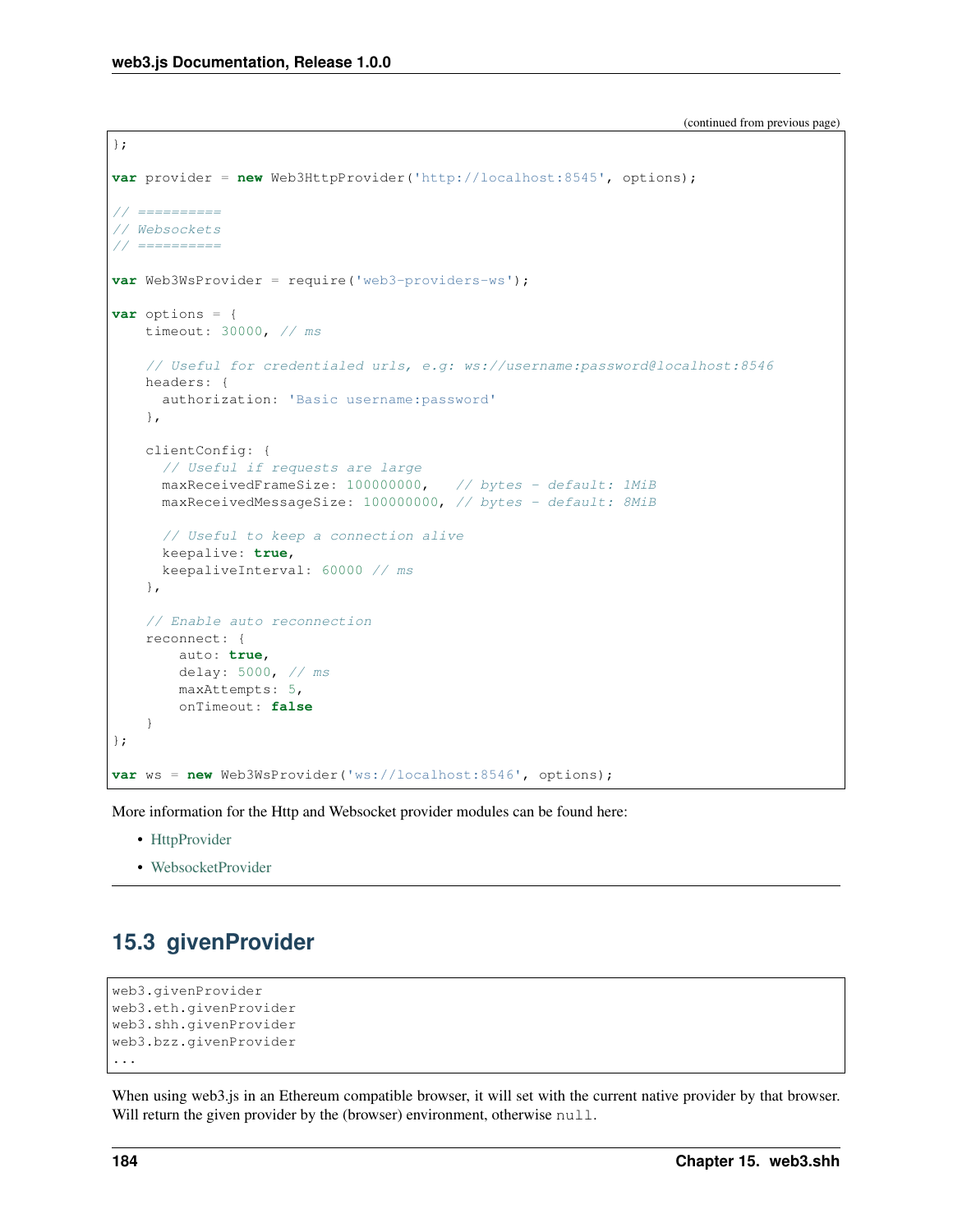#### **15.3.1 Returns**

Object: The given provider set or null;

#### **15.3.2 Example**

## **15.4 currentProvider**

```
web3.currentProvider
web3.eth.currentProvider
web3.shh.currentProvider
web3.bzz.currentProvider
...
```
Will return the current provider, otherwise null.

#### **15.4.1 Returns**

Object: The current provider set or null.

#### **15.4.2 Example**

## **15.5 BatchRequest**

```
new web3.BatchRequest()
new web3.eth.BatchRequest()
new web3.shh.BatchRequest()
new web3.bzz.BatchRequest()
```
Class to create and execute batch requests.

#### **15.5.1 Parameters**

none

#### **15.5.2 Returns**

Object: With the following methods:

- add(request): To add a request object to the batch call.
- execute(): Will execute the batch request.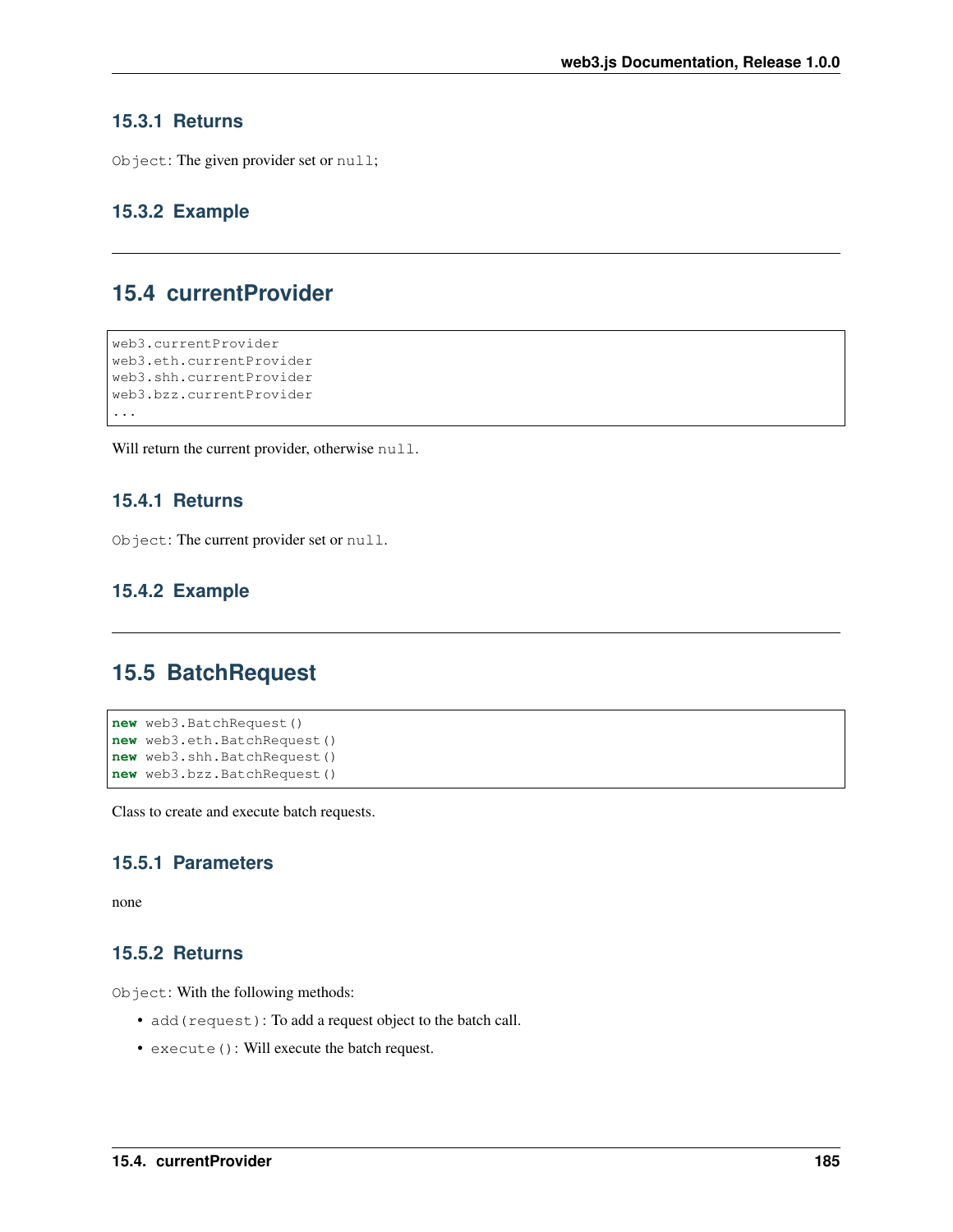#### **15.5.3 Example**

```
var contract = new web3.eth.Contract(abi, address);
var batch = new web3.BatchRequest();
batch.add(web3.eth.getBalance.request('0x0000000000000000000000000000000000000000',
˓→'latest', callback));
batch.add(contract.methods.balance(address).call.request({from:
˓→'0x0000000000000000000000000000000000000000'}, callback2));
batch.execute();
```
## **15.6 extend**

```
web3.extend(methods)
web3.eth.extend(methods)
web3.shh.extend(methods)
web3.bzz.extend(methods)
...
```
Allows extending the web3 modules.

Note: You also have \*.extend.formatters as additional formatter functions to be used for input and output formatting. Please see the [source file](https://github.com/ethereum/web3.js/blob/1.x/packages/web3-core-helpers/src/formatters.js) for function details.

#### **15.6.1 Parameters**

#### 1. **methods** - **Object**: Extension object with array of methods description objects as follows:

- property String: (optional) The name of the property to add to the module. If no property is set it will be added to the module directly.
- **methods Array**: The array of method descriptions:
	- name String: Name of the method to add.
	- call String: The RPC method name.
	- params Number: (optional) The number of parameters for that function. Default 0.
	- inputFormatter Array: (optional) Array of inputformatter functions. Each array item responds to a function parameter, so if you want some parameters not to be formatted, add a null instead.
	- outputFormatter ``Function: (optional) Can be used to format the output of the method.

#### **15.6.2 Returns**

Object: The extended module.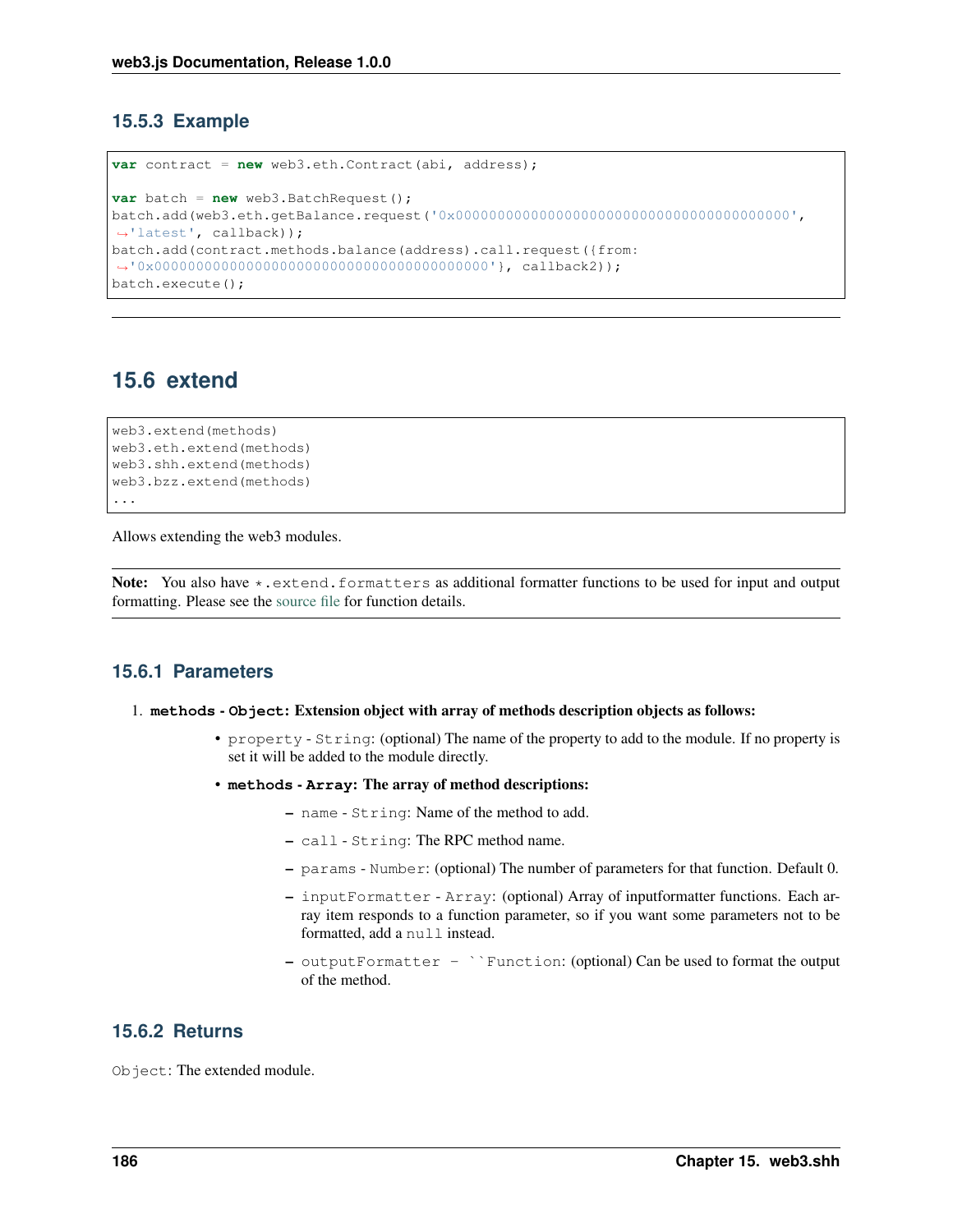#### **15.6.3 Example**

```
web3.extend({
   property: 'myModule',
    methods: [{
       name: 'getBalance',
        call: 'eth_getBalance',
        params: 2,
        inputFormatter: [web3.extend.formatters.inputAddressFormatter, web3.extend.
˓→formatters.inputDefaultBlockNumberFormatter],
        outputFormatter: web3.utils.hexToNumberString
    },{
        name: 'getGasPriceSuperFunction',
        call: 'eth_gasPriceSuper',
        params: 2,
        inputFormatter: [null, web3.utils.numberToHex]
    }]
});
web3.extend({
   methods: [{
        name: 'directCall',
        call: 'eth_callForFun',
    }]
});
console.log(web3);
> Web3 {
    myModule: {
        getBalance: function(){},
        getGasPriceSuperFunction: function(){}
    },
   directCall: function(){},
    eth: Eth {...},
    bzz: Bzz {...},
    ...
}
```
## **15.7 getId**

```
web3.eth.net.getId([callback])
web3.bzz.net.getId([callback])
web3.shh.net.getId([callback])
```
Gets the current network ID.

## **15.7.1 Parameters**

none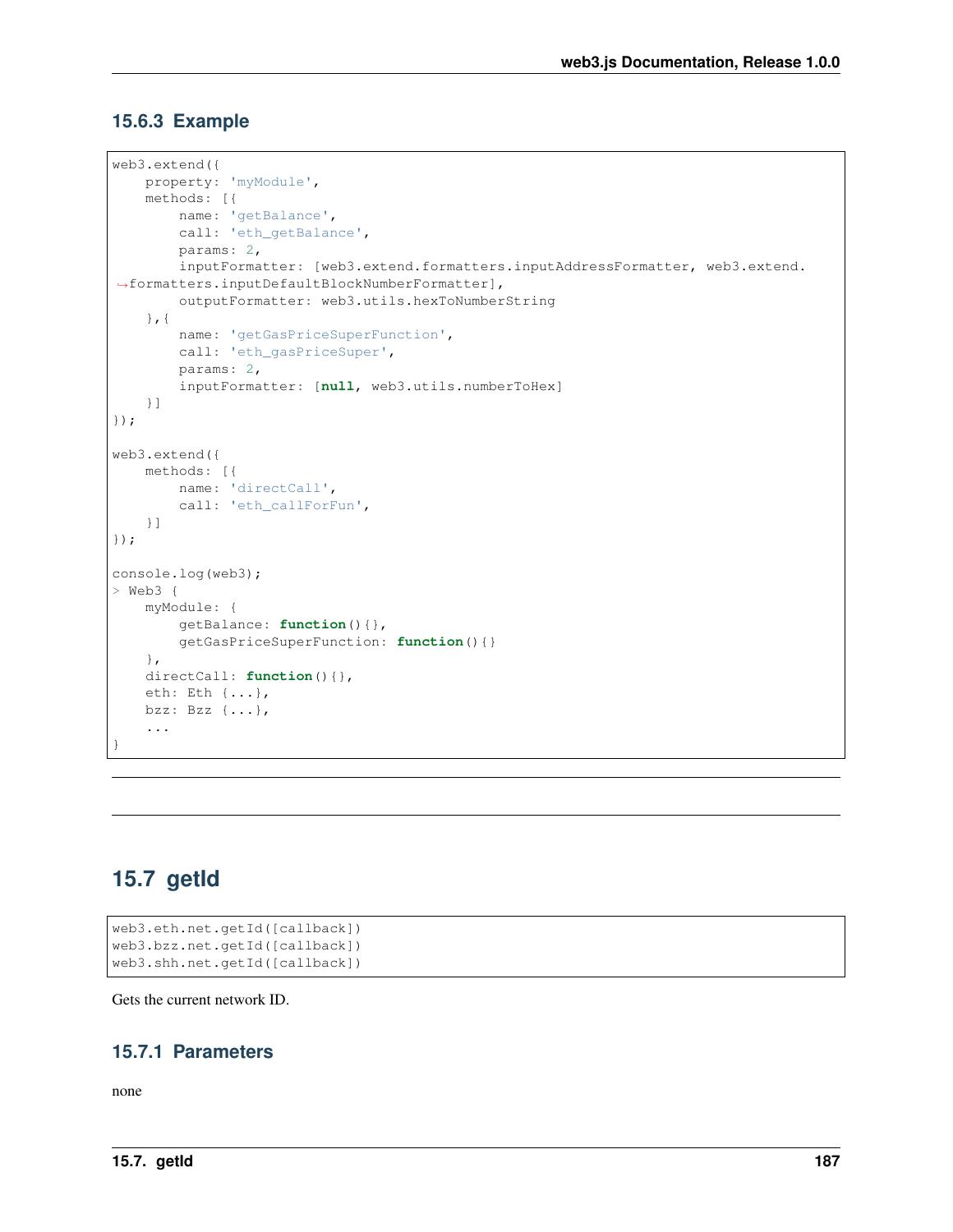#### **15.7.2 Returns**

Promise returns Number: The network ID.

#### **15.7.3 Example**

```
web3.eth.net.getId()
.then(console.log);
> 1
```
## **15.8 isListening**

```
web3.eth.net.isListening([callback])
web3.bzz.net.isListening([callback])
web3.shh.net.isListening([callback])
```
Checks if the node is listening for peers.

#### **15.8.1 Parameters**

none

#### **15.8.2 Returns**

Promise returns Boolean

#### **15.8.3 Example**

```
web3.eth.net.isListening()
.then(console.log);
> true
```
## **15.9 getPeerCount**

```
web3.eth.net.getPeerCount([callback])
web3.bzz.net.getPeerCount([callback])
web3.shh.net.getPeerCount([callback])
```
Get the number of peers connected to.

#### **15.9.1 Parameters**

none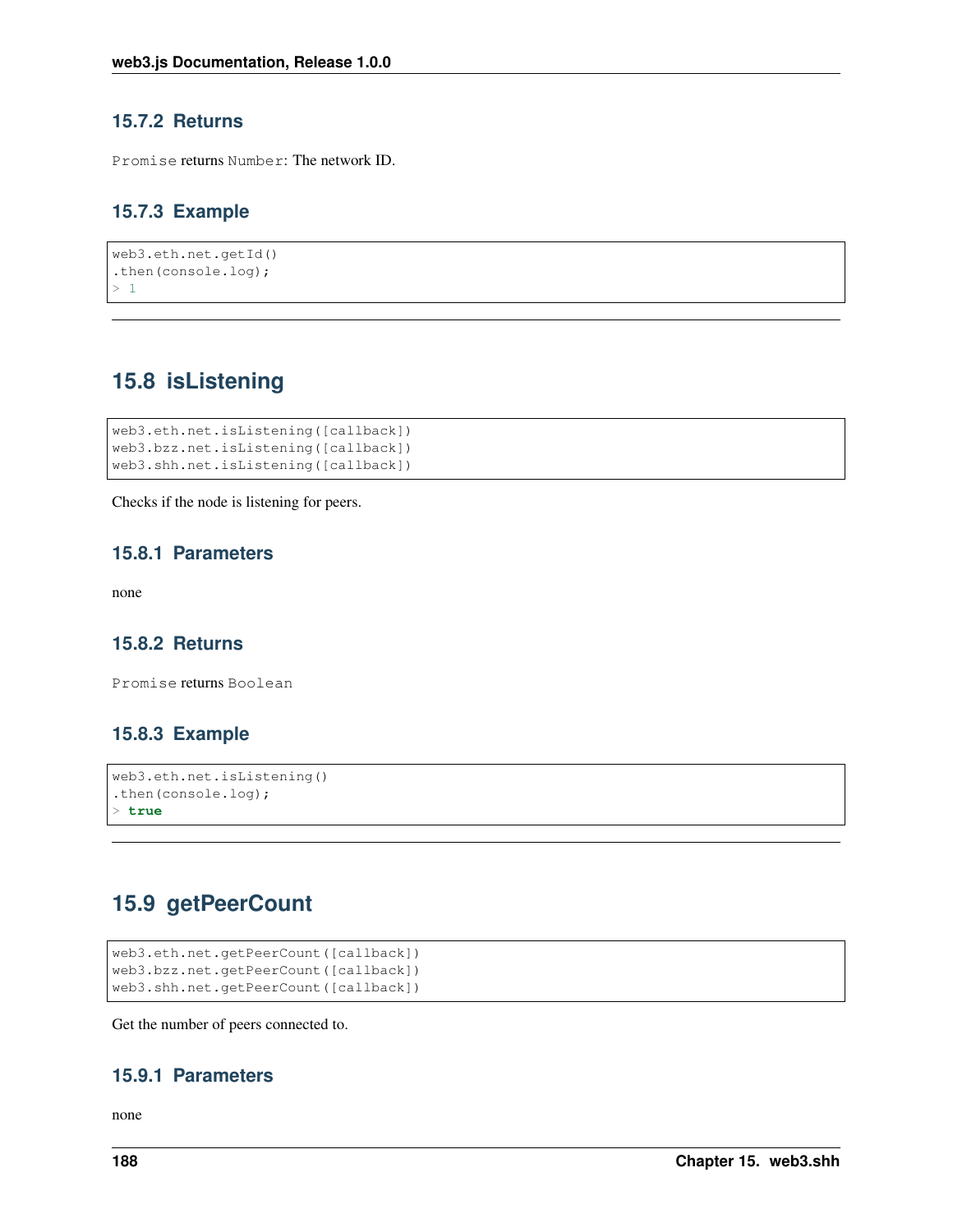#### **15.9.2 Returns**

Promise returns Number

#### **15.9.3 Example**

```
web3.eth.net.getPeerCount()
.then(console.log);
> 25
```
## **15.10 getVersion**

web3.shh.getVersion([callback])

Returns the version of the running whisper.

#### **15.10.1 Parameters**

1. Function - (optional) Optional callback, returns an error object as first parameter and the result as second.

#### **15.10.2 Returns**

String - The version of the current whisper running.

#### **15.10.3 Example**

```
web3.shh.getVersion()
.then(console.log);
> "5.0"
```
## <span id="page-196-0"></span>**15.11 getInfo**

```
web3.shh.getInfo([callback])
```
Gets information about the current whisper node.

#### **15.11.1 Parameters**

1. Function - (optional) Optional callback, returns an error object as first parameter and the result as second.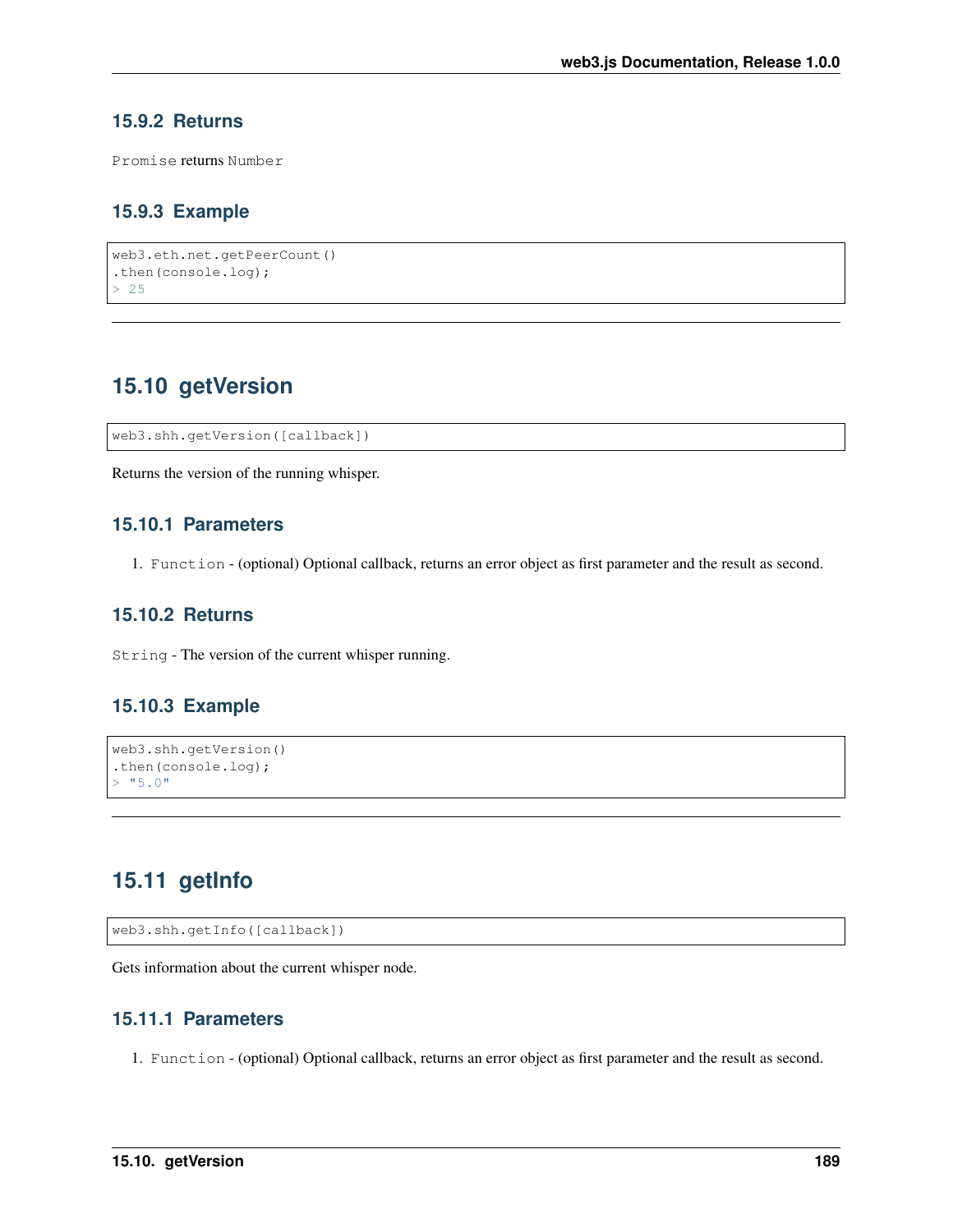#### **15.11.2 Returns**

Object - The information of the node with the following properties:

- messages Number: Number of currently floating messages.
- maxMessageSize Number: The current message size limit in bytes.
- memory Number: The memory size of the floating messages in bytes.
- minPow Number: The current minimum PoW requirement.

#### **15.11.3 Example**

```
web3.shh.getInfo()
.then(console.log);
> {
    "minPow": 0.8,
    "maxMessageSize": 12345,
    "memory": 1234335,
    "messages": 20
}
```
## **15.12 setMaxMessageSize**

web3.shh.setMaxMessageSize(size, [callback])

Sets the maximal message size allowed by this node. Incoming and outgoing messages with a larger size will be rejected. Whisper message size can never exceed the limit imposed by the underlying P2P protocol (10 Mb).

#### **15.12.1 Parameters**

- 1. Number Message size in bytes.
- 2. Function (optional) Optional callback, returns an error object as first parameter and the result as second.

#### **15.12.2 Returns**

Boolean - true on success, error on failure.

#### **15.12.3 Example**

```
web3.shh.setMaxMessageSize(1234565)
.then(console.log);
> true
```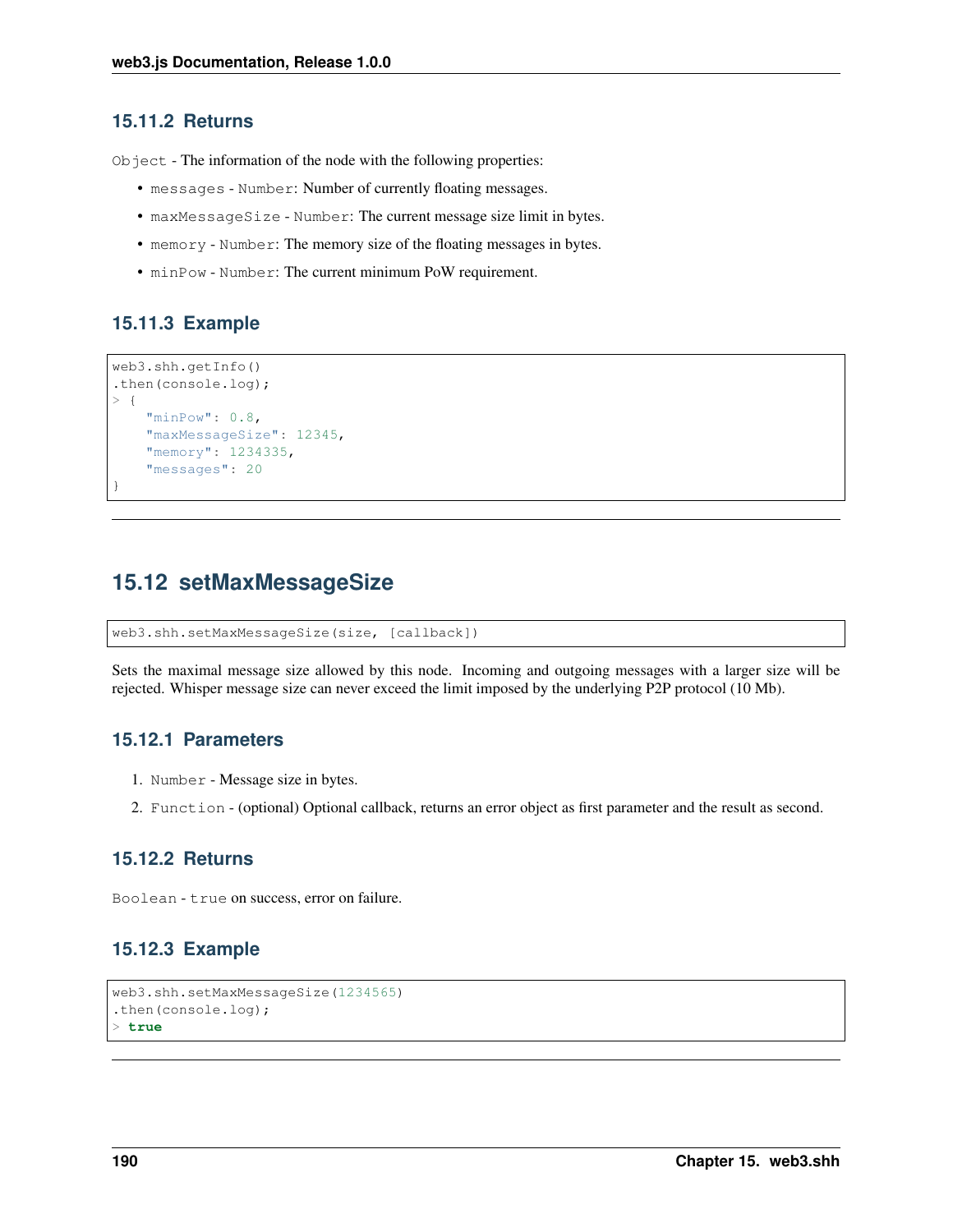## **15.13 setMinPoW**

web3.shh.setMinPoW(pow, [callback])

Sets the minimal PoW required by this node.

This experimental function was introduced for the future dynamic adjustment of PoW requirement. If the node is overwhelmed with messages, it should raise the PoW requirement and notify the peers. The new value should be set relative to the old value (e.g. double). The old value can be obtained via *[web3.shh.getInfo\(\)](#page-196-0)*.

#### **15.13.1 Parameters**

- 1. Number The new PoW requirement.
- 2. Function (optional) Optional callback, returns an error object as first parameter and the result as second.

#### **15.13.2 Returns**

Boolean - true on success, error on failure.

#### **15.13.3 Example**

```
web3.shh.setMinPoW(0.9)
.then(console.log);
> true
```
## **15.14 markTrustedPeer**

web3.shh.markTrustedPeer(enode, [callback])

Marks specific peer trusted, which will allow it to send historic (expired) messages.

Note: This function is not adding new nodes, the node needs to be an existing peer.

#### **15.14.1 Parameters**

- 1. String Enode of the trusted peer.
- 2. Function (optional) Optional callback, returns an error object as first parameter and the result as second.

#### **15.14.2 Returns**

Boolean - true on success, error on failure.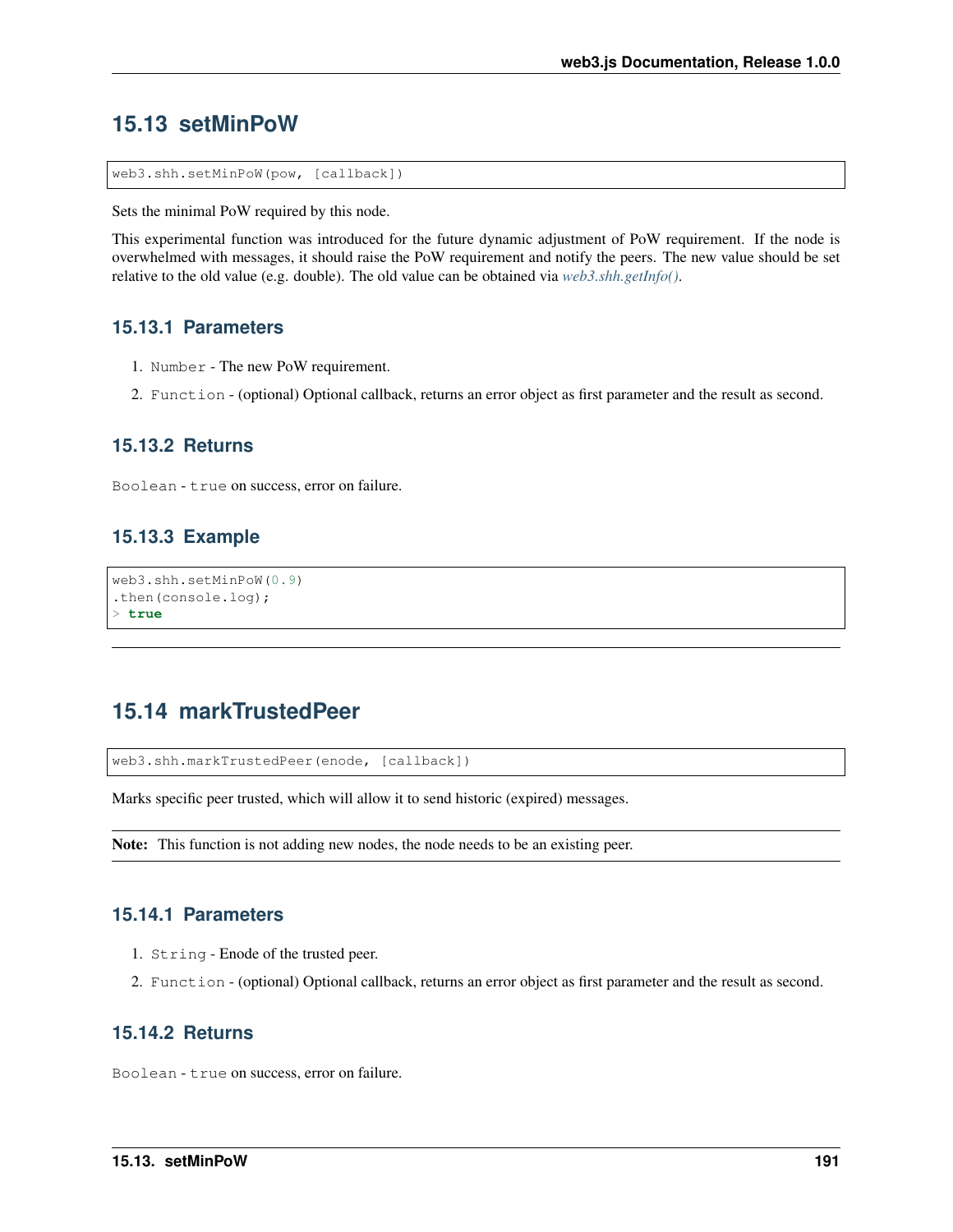#### **15.14.3 Example**

```
web3.shh.markTrustedPeer()
.then(console.log);
> true
```
## **15.15 newKeyPair**

```
web3.shh.newKeyPair([callback])
```
Generates a new public and private key pair for message decryption and encryption.

#### **15.15.1 Parameters**

1. Function - (optional) Optional callback, returns an error object as first parameter and the result as second.

#### **15.15.2 Returns**

String - Key ID on success and an error on failure.

#### **15.15.3 Example**

```
web3.shh.newKeyPair()
.then(console.log);
> "5e57b9ffc2387e18636e0a3d0c56b023264c16e78a2adcba1303cefc685e610f"
```
## **15.16 addPrivateKey**

web3.shh.addPrivateKey(privateKey, [callback])

Stores a key pair derived from a private key, and returns its ID.

#### **15.16.1 Parameters**

- 1. String The private key as HEX bytes to import.
- 2. Function (optional) Optional callback, returns an error object as first parameter and the result as second.

#### **15.16.2 Returns**

String - Key ID on success and an error on failure.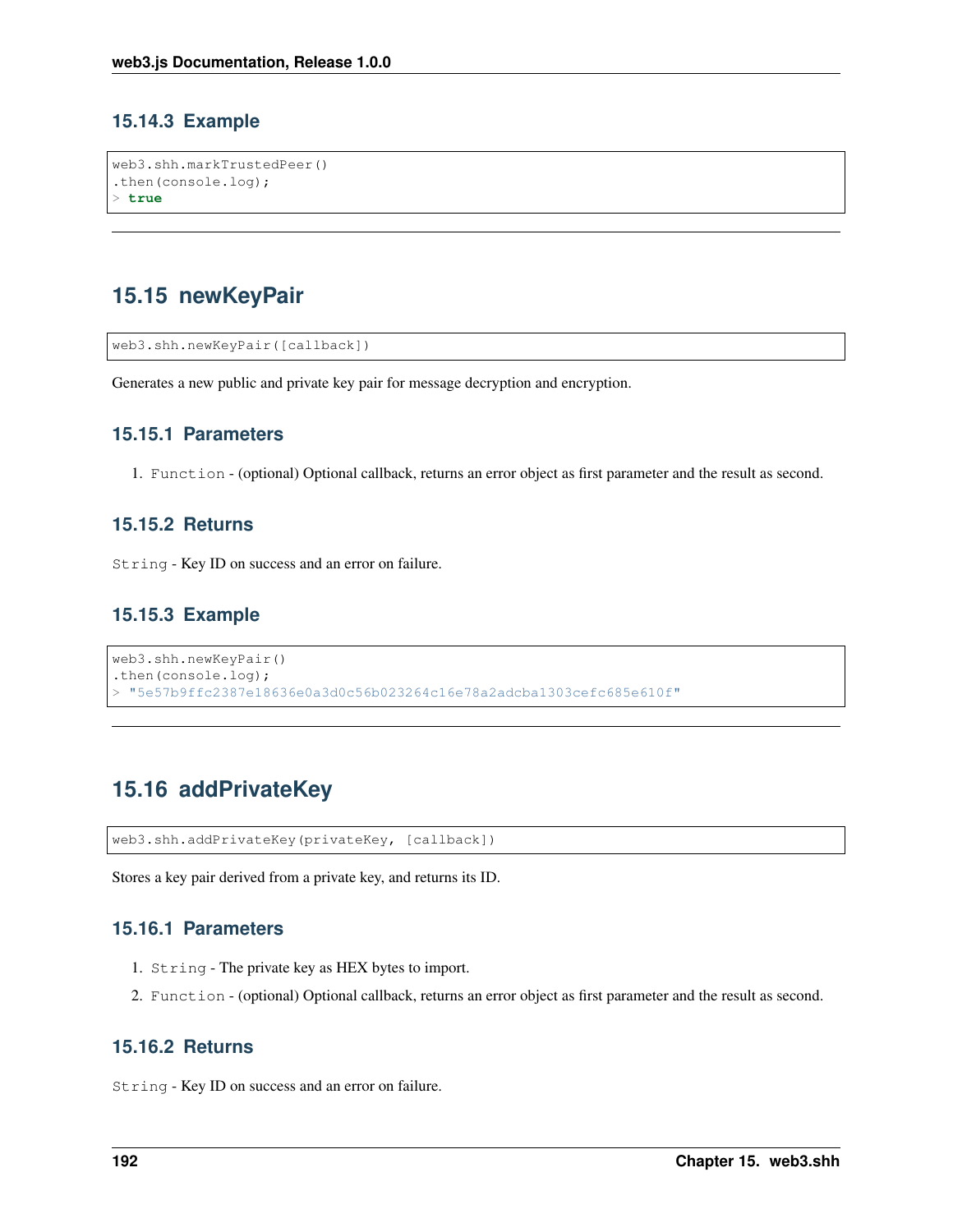#### **15.16.3 Example**

```
web3.shh.addPrivateKey(
˓→'0x8bda3abeb454847b515fa9b404cede50b1cc63cfdeddd4999d074284b4c21e15')
.then(console.log);
 > "3e22b9ffc2387e18636e0a3d0c56b023264c16e78a2adcba1303cefc685e610f"
```
## **15.17 deleteKeyPair**

web3.shh.deleteKeyPair(id, [callback])

Deletes the specifies key if it exists.

#### **15.17.1 Parameters**

- 1. String The key pair ID, returned by the creation functions (shh.newKeyPair and shh. addPrivateKey).
- 2. Function (optional) Optional callback, returns an error object as first parameter and the result as second.

#### **15.17.2 Returns**

Boolean - true on success, error on failure.

#### **15.17.3 Example**

```
web3.shh.deleteKeyPair(
˓→'3e22b9ffc2387e18636e0a3d0c56b023264c16e78a2adcba1303cefc685e610f')
.then(console.log);
> true
```
## **15.18 hasKeyPair**

web3.shh.hasKeyPair(id, [callback])

Checks if the whisper node has a private key of a key pair matching the given ID.

#### **15.18.1 Parameters**

- 1. String The key pair ID, returned by the creation functions (shh.newKeyPair and shh. addPrivateKey).
- 2. Function (optional) Optional callback, returns an error object as first parameter and the result as second.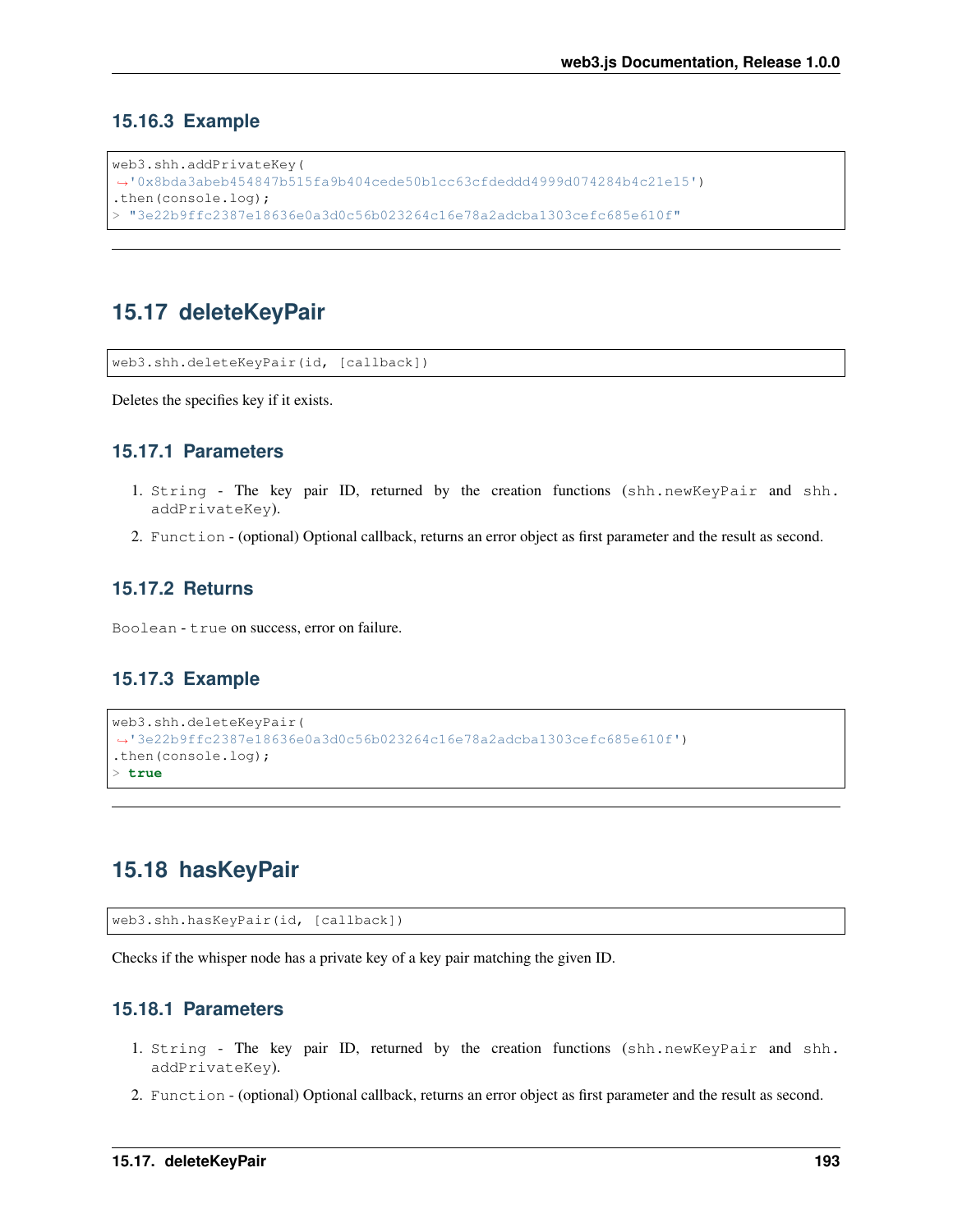#### **15.18.2 Returns**

Boolean - true on if the key pair exist in the node, false if not. Error on failure.

#### **15.18.3 Example**

```
web3.shh.hasKeyPair('fe22b9ffc2387e18636e0a3d0c56b023264c16e78a2adcba1303cefc685e610f
˓→')
.then(console.log);
> true
```
## **15.19 getPublicKey**

web3.shh.getPublicKey(id, [callback])

Returns the public key for a key pair ID.

#### **15.19.1 Parameters**

- 1. String The key pair ID, returned by the creation functions (shh.newKeyPair and shh. addPrivateKey).
- 2. Function (optional) Optional callback, returns an error object as first parameter and the result as second.

#### **15.19.2 Returns**

String - Public key on success and an error on failure.

#### **15.19.3 Example**

```
web3.shh.getPublicKey(
˓→'3e22b9ffc2387e18636e0a3d0c56b023264c16e78a2adcba1303cefc685e610f')
.then(console.log);
>
→"0x04d1574d4eab8f3dde4d2dc7ed2c4d699d77cbbdd09167b8fffa099652ce4df00c4c6e0263eafe05007a46fdf0c8d32l
\hookrightarrow ^{\mathfrak{m}}
```
## **15.20 getPrivateKey**

web3.shh.getPrivateKey(id, [callback])

Returns the private key for a key pair ID.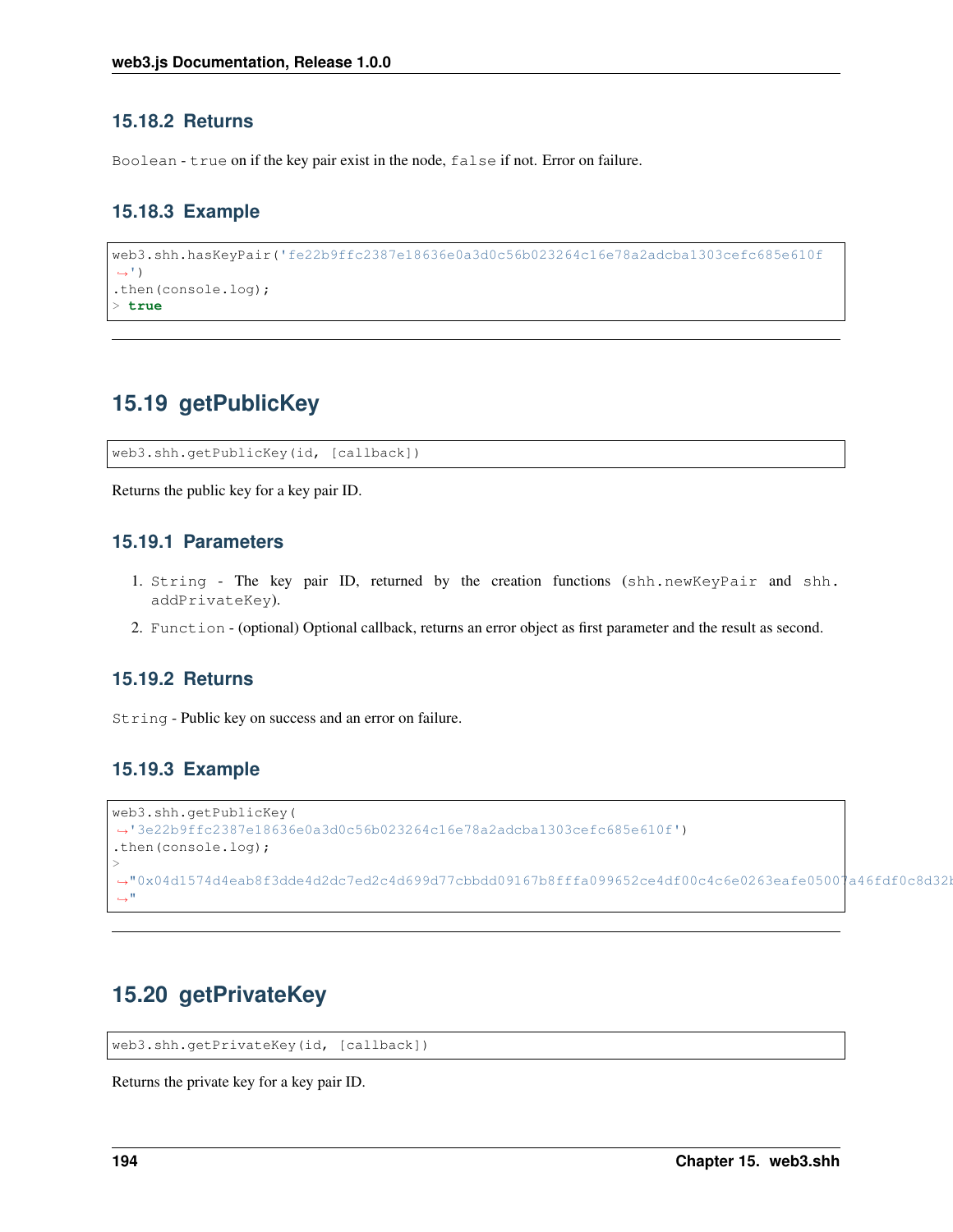#### **15.20.1 Parameters**

- 1. String The key pair ID, returned by the creation functions (shh.newKeyPair and shh. addPrivateKey).
- 2. Function (optional) Optional callback, returns an error object as first parameter and the result as second.

#### **15.20.2 Returns**

String - Private key on success and an error on failure.

#### **15.20.3 Example**

```
web3.shh.getPrivateKey(
˓→'3e22b9ffc2387e18636e0a3d0c56b023264c16e78a2adcba1303cefc685e610f')
.then(console.log);
 > "0x234234e22b9ffc2387e18636e0534534a3d0c56b0243567432453264c16e78a2adc"
```
## **15.21 newSymKey**

```
web3.shh.newSymKey([callback])
```
Generates a random symmetric key and stores it under an ID, which is then returned. Will be used for encrypting and decrypting of messages where the sym key is known to both parties.

#### **15.21.1 Parameters**

1. Function - (optional) Optional callback, returns an error object as first parameter and the result as second.

#### **15.21.2 Returns**

String - Key ID on success and an error on failure.

#### **15.21.3 Example**

```
web3.shh.newSymKey()
.then(console.log);
> "cec94d139ff51d7df1d228812b90c23ec1f909afa0840ed80f1e04030bb681e4"
```
## **15.22 addSymKey**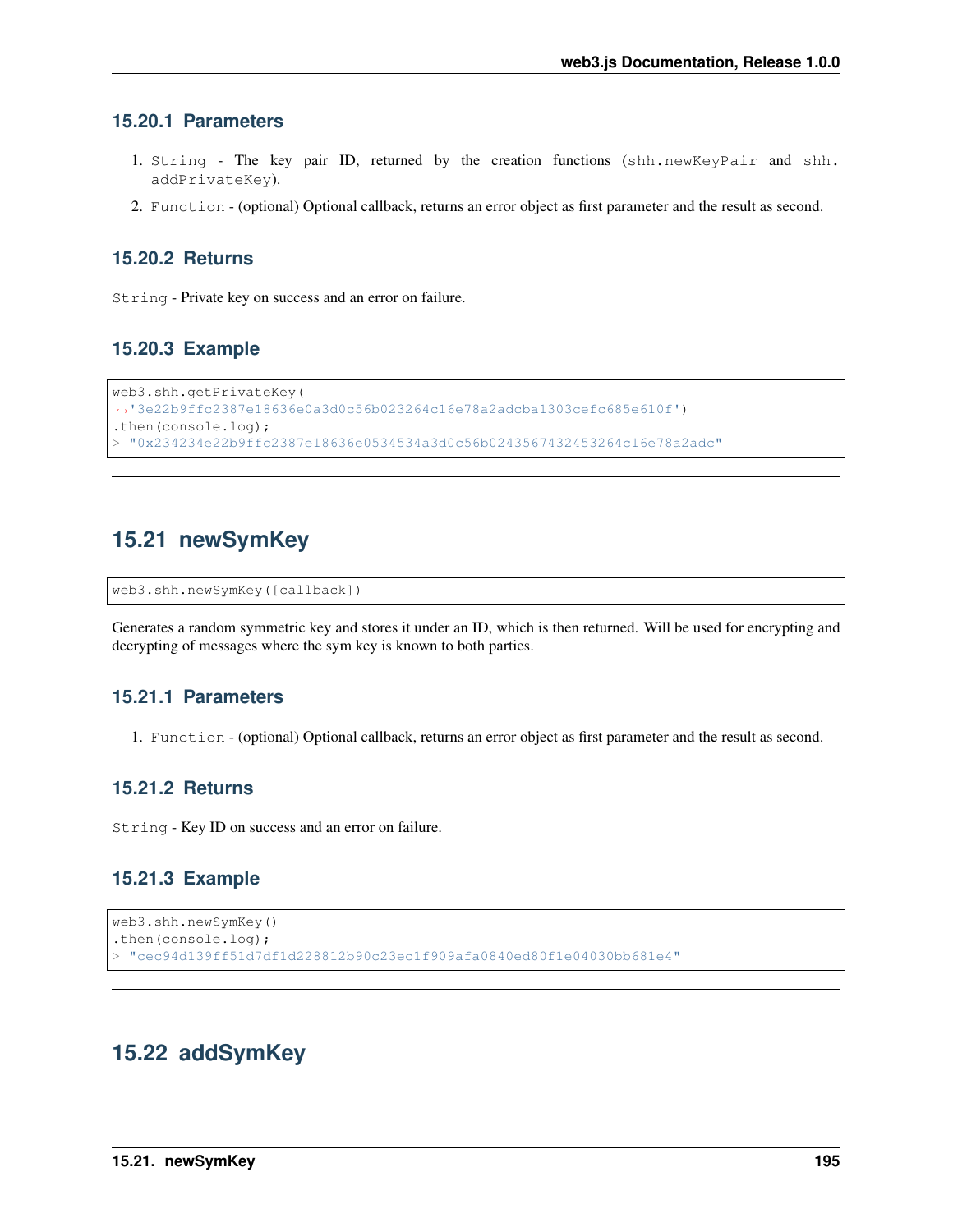web3.shh.addSymKey(symKey, [callback])

Stores the key, and returns its ID.

#### **15.22.1 Parameters**

- 1. String The raw key for symmetric encryption as HEX bytes.
- 2. Function (optional) Optional callback, returns an error object as first parameter and the result as second.

#### **15.22.2 Returns**

String - Key ID on success and an error on failure.

#### **15.22.3 Example**

```
web3.shh.addSymKey('0x5e11b9ffc2387e18636e0a3d0c56b023264c16e78a2adcba1303cefc685e610f
˓→')
.then(console.log);
 > "fea94d139ff51d7df1d228812b90c23ec1f909afa0840ed80f1e04030bb681e4"
```
## **15.23 generateSymKeyFromPassword**

web3.shh.generateSymKeyFromPassword(password, [callback])

Generates the key from password, stores it, and returns its ID.

#### **15.23.1 Parameters**

- 1. String A password to generate the sym key from.
- 2. Function (optional) Optional callback, returns an error object as first parameter and the result as second.

#### **15.23.2 Returns**

Promise<string>|undefined - Returns the Key ID as Promise or undefined if a callback is defined.

#### **15.23.3 Example**

```
web3.shh.generateSymKeyFromPassword('Never use this password - password!')
.then(console.log);
> "2e57b9ffc2387e18636e0a3d0c56b023264c16e78a2adcba1303cefc685e610f"
```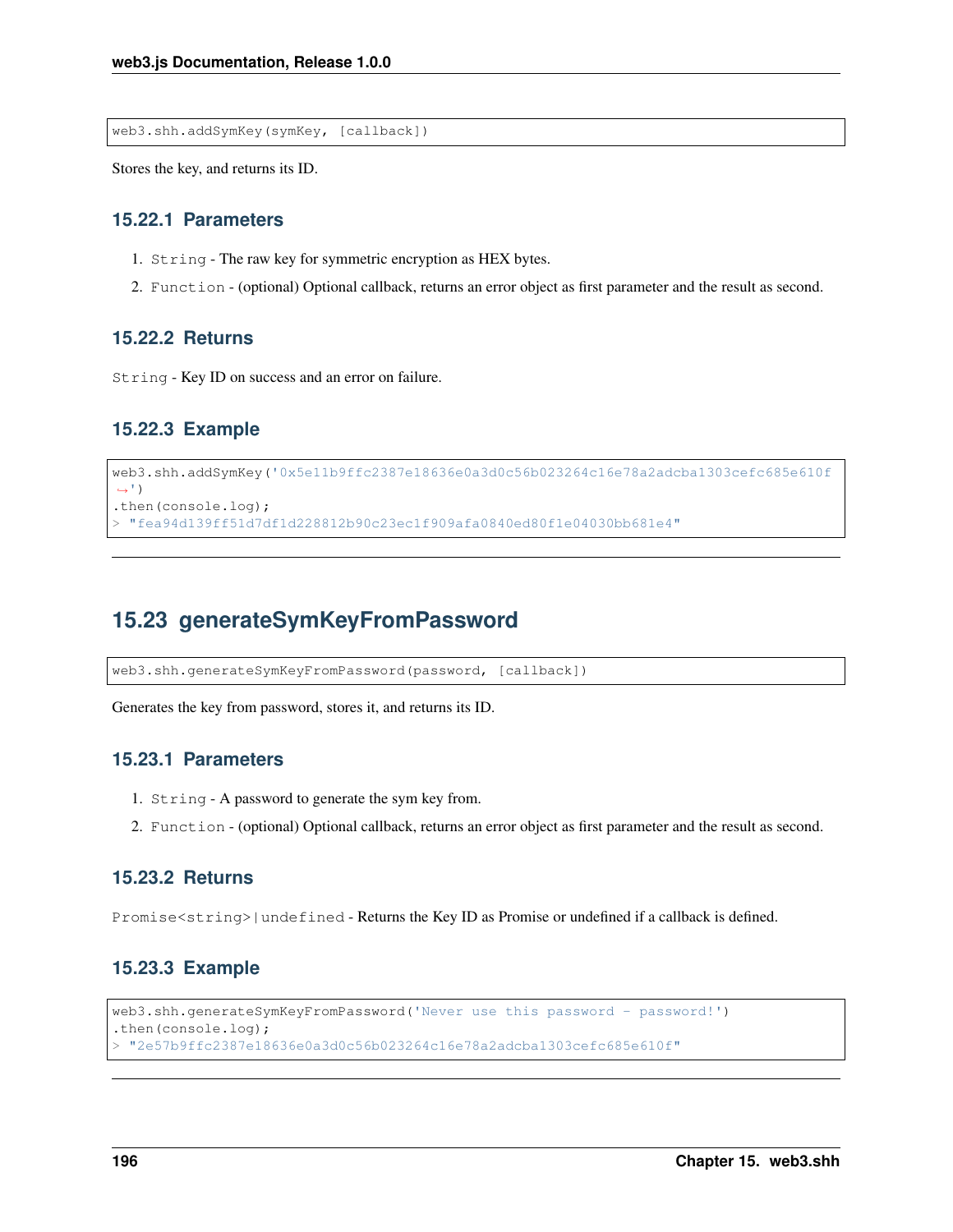## **15.24 hasSymKey**

web3.shh.hasSymKey(id, [callback])

Checks if there is a symmetric key stored with the given ID.

#### **15.24.1 Parameters**

- 1. String The key pair ID, returned by the creation functions (shh.newSymKey, shh.addSymKey or shh.generateSymKeyFromPassword).
- 2. Function (optional) Optional callback, returns an error object as first parameter and the result as second.

#### **15.24.2 Returns**

Boolean - true on if the symmetric key exist in the node, false if not. Error on failure.

## **15.24.3 Example**

```
web3.shh.hasSymKey('f6dcf21ed6a17bd78d8c4c63195ab997b3b65ea683705501eae82d32667adc92')
.then(console.log);
> true
```
## **15.25 getSymKey**

web3.shh.getSymKey(id, [callback])

Returns the symmetric key associated with the given ID.

#### **15.25.1 Parameters**

- 1. String The key pair ID, returned by the creation functions (shh.newKeyPair and shh. addPrivateKey).
- 2. Function (optional) Optional callback, returns an error object as first parameter and the result as second.

#### **15.25.2 Returns**

String - The raw symmetric key on success and an error on failure.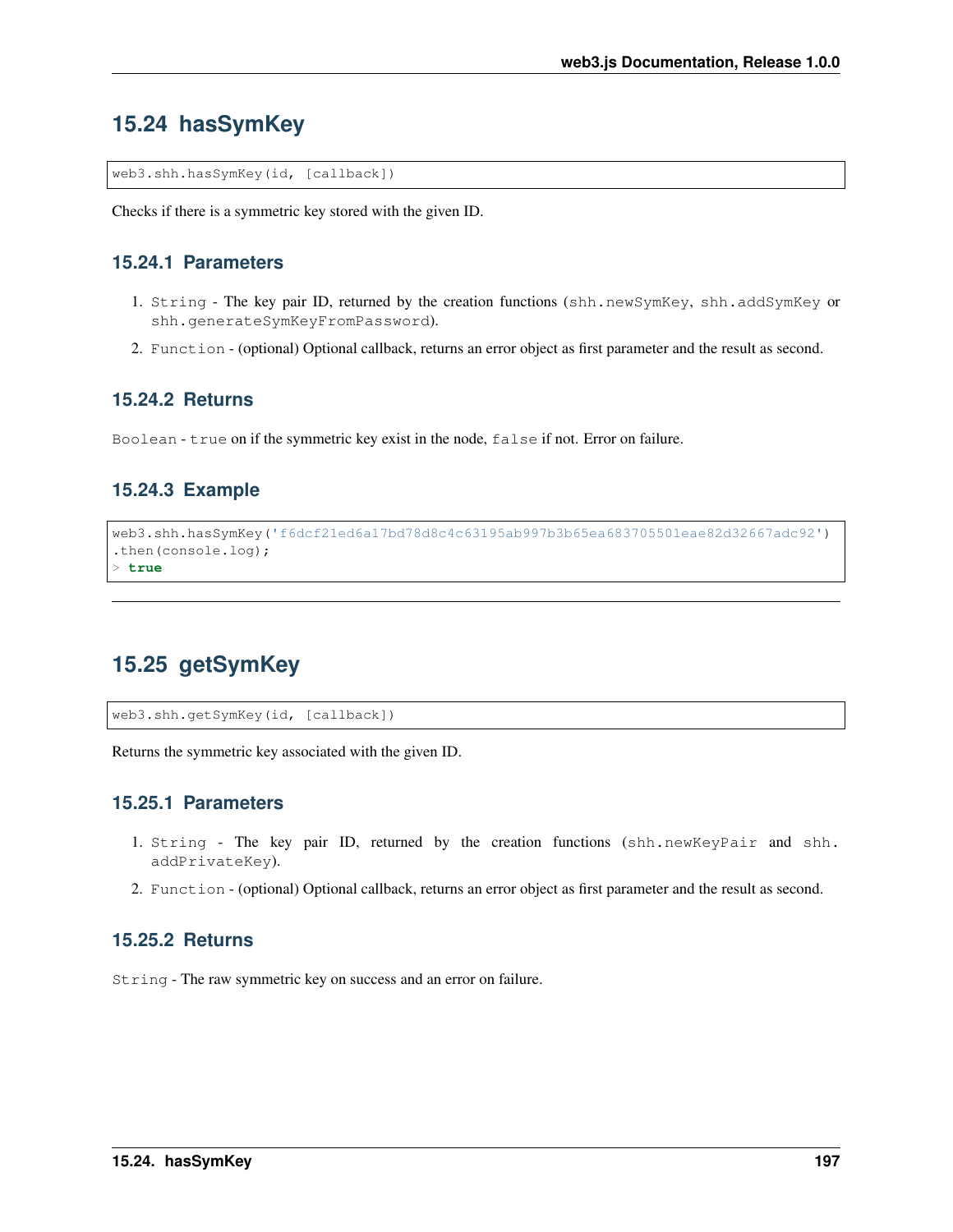#### **15.25.3 Example**

```
web3.shh.getSymKey('af33b9ffc2387e18636e0a3d0c56b023264c16e78a2adcba1303cefc685e610f')
.then(console.log);
 > "0xa82a520aff70f7a989098376e48ec128f25f767085e84d7fb995a9815eebff0a"
```
## **15.26 deleteSymKey**

web3.shh.deleteSymKey(id, [callback])

Deletes the symmetric key associated with the given ID.

#### **15.26.1 Parameters**

- 1. String The key pair ID, returned by the creation functions (shh.newKeyPair and shh. addPrivateKey).
- 2. Function (optional) Optional callback, returns an error object as first parameter and the result as second.

#### **15.26.2 Returns**

Boolean - true on if the symmetric key was deleted, error on failure.

#### **15.26.3 Example**

```
web3.shh.deleteSymKey(
˓→'bf31b9ffc2387e18636e0a3d0c56b023264c16e78a2adcba1303cefc685e610f')
.then(console.log);
> true
```
## **15.27 post**

web3.shh.post(object [, callback])

This method should be called, when we want to post whisper a message to the network.

#### **15.27.1 Parameters**

#### 1. **Object** - The post object:

- symKeyID String (optional): ID of symmetric key for message encryption (Either symKeyID or pubKey must be present. Can not be both.).
- pubKey String (optional): The public key for message encryption (Either symKeyID or pubKey must be present. Can not be both.).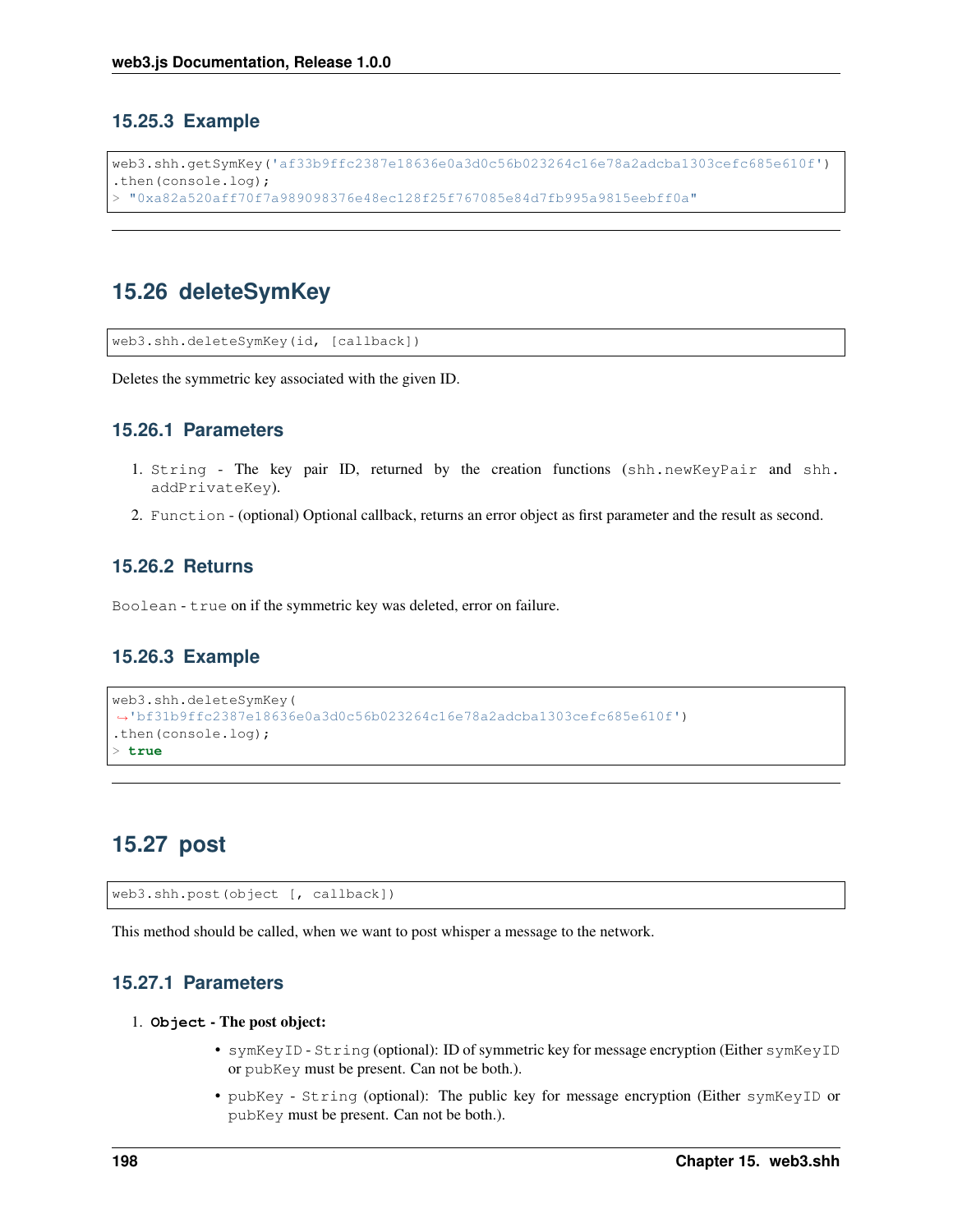- sig String (optional): The ID of the signing key.
- ttl Number: Time-to-live in seconds.
- topic String: 4 Bytes (mandatory when key is symmetric): Message topic.
- payload String: The payload of the message to be encrypted.
- padding Number (optional): Padding (byte array of arbitrary length).
- powTime Number (optional)?: Maximal time in seconds to be spent on proof of work.
- powTarget Number (optional)?: Minimal PoW target required for this message.
- targetPeer Number (optional): Peer ID (for peer-to-peer message only).
- 2. callback Function: (optional) Optional callback, returns an error object as first parameter and the result as second.

#### **15.27.2 Returns**

Promise - returns a promise. Upon success, the then function will be passed a string representing the hash of the sent message. On error, the catch function will be passed a string containing the reason for the error.

#### **15.27.3 Example**

```
var identities = {};
var subscription = null;
Promise.all([
   web3.shh.newSymKey().then((id) => {identities.symKey = id; }),
   web3.shh.newKeyPair().then((id) => {identities.keyPair = id;})
]).then(() => {
    // will receive also its own message send, below
    subscription = web3.shh.subscribe("messages", {
       symKeyID: identities.symKey,
        topics: ['0xffaadd11']
    }).on('data', console.log);
}).then(() => {
  web3.shh.post({
        symKeyID: identities.symKey, // encrypts using the sym key ID
        sig: identities.keyPair, // signs the message using the keyPair ID
       ttl: 10,
        topic: '0xffaadd11',
        payload: '0xffffffdddddd1122',
       powTime: 3,
       powTarget: 0.5
    }).then(h => console.log(`Message with hash S(h) was successfuly sent'))
    .catch(err => console.log("Error: ", err));
});
```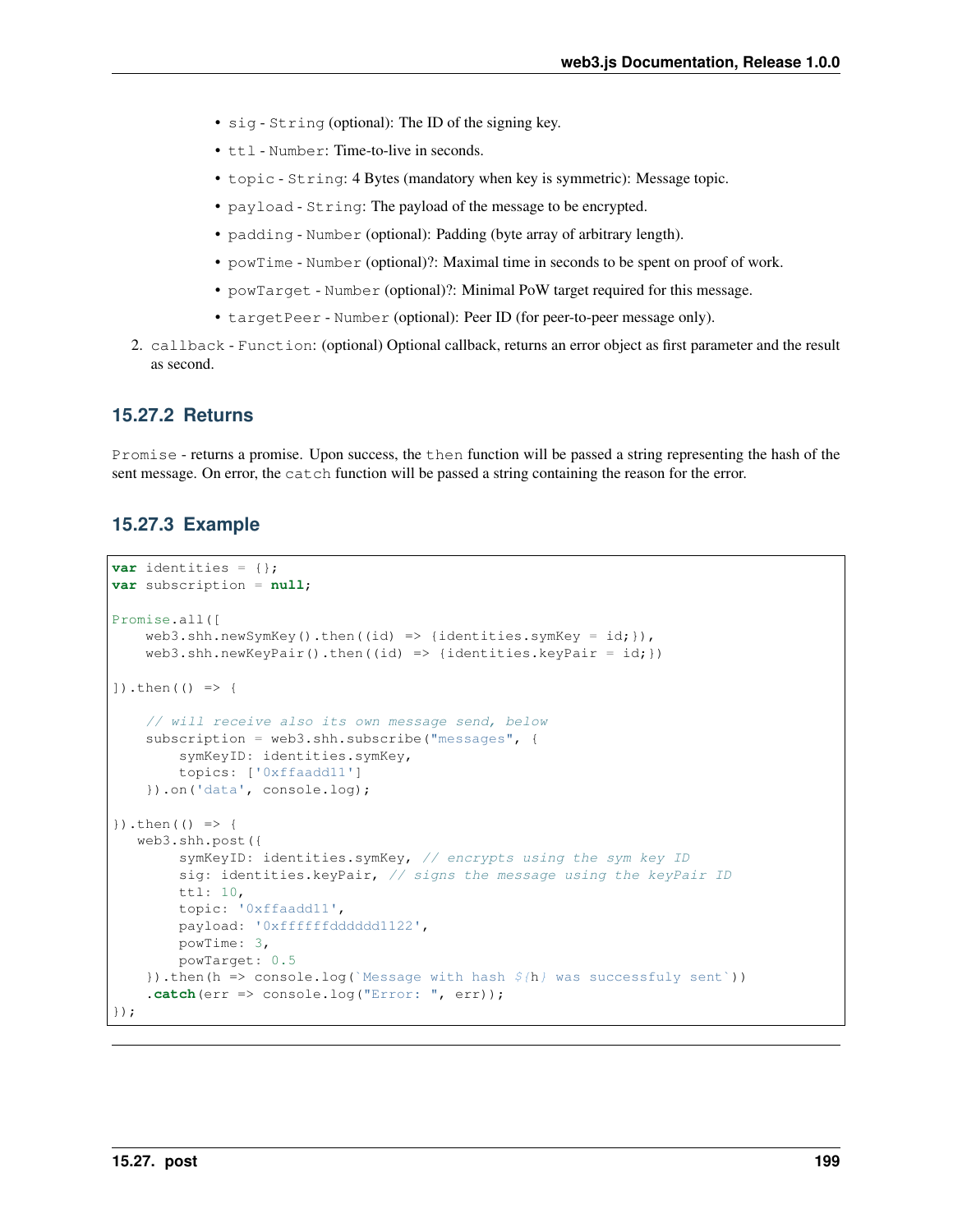## **15.28 subscribe**

web3.shh.subscribe('messages', options [, callback])

Subscribe for incoming whisper messages.

#### <span id="page-207-0"></span>**15.28.1 Parameters**

- 1. "messages" String: Type of the subscription.
- 2. **Object** The subscription options:
	- symKeyID String: ID of symmetric key for message decryption.
	- privateKeyID String: ID of private (asymmetric) key for message decryption.
	- sig String (optional): Public key of the signature, to verify.
	- topics- Array (optional when "privateKeyID" key is given): Filters messages by this topic(s). Each topic must be a 4 bytes HEX string.
	- minPow Number (optional): Minimal PoW requirement for incoming messages.
	- allowP2P Boolean (optional): Indicates if this filter allows processing of direct peer-to-peer messages (which are not to be forwarded any further, because they might be expired). This might be the case in some very rare cases, e.g. if you intend to communicate to MailServers, etc.
- 3. callback Function: (optional) Optional callback, returns an error object as first parameter and the result as second. Will be called for each incoming subscription, and the subscription itself as 3 parameter.

#### <span id="page-207-1"></span>**15.28.2 Notification Returns**

Object - The incoming message:

- hash String: Hash of the enveloped message.
- sig String: Public key which signed this message.
- recipientPublicKey String: The recipients public key.
- timestamp String: Unix timestamp of the message genertion.
- ttl Number: Time-to-live in seconds.
- topic String: 4 Bytes HEX string message topic.
- payload String: Decrypted payload.
- padding Number: Optional padding (byte array of arbitrary length).
- pow Number: Proof of work value.

#### **15.28.3 Example**

```
web3.shh.subscribe('messages', {
    symKeyID: 'bf31b9ffc2387e18636e0a3d0c56b023264c16e78a2adcba1303cefc685e610f',
    sig:
\rightarrow'0x04d1574d4eab8f3dde4d2dc7ed2c4d699d77cbbdd09167b8fffa099652ce4df00c4c6e0263eafe05007a46fdf0c8d321
˓→',
```
(continues on next page)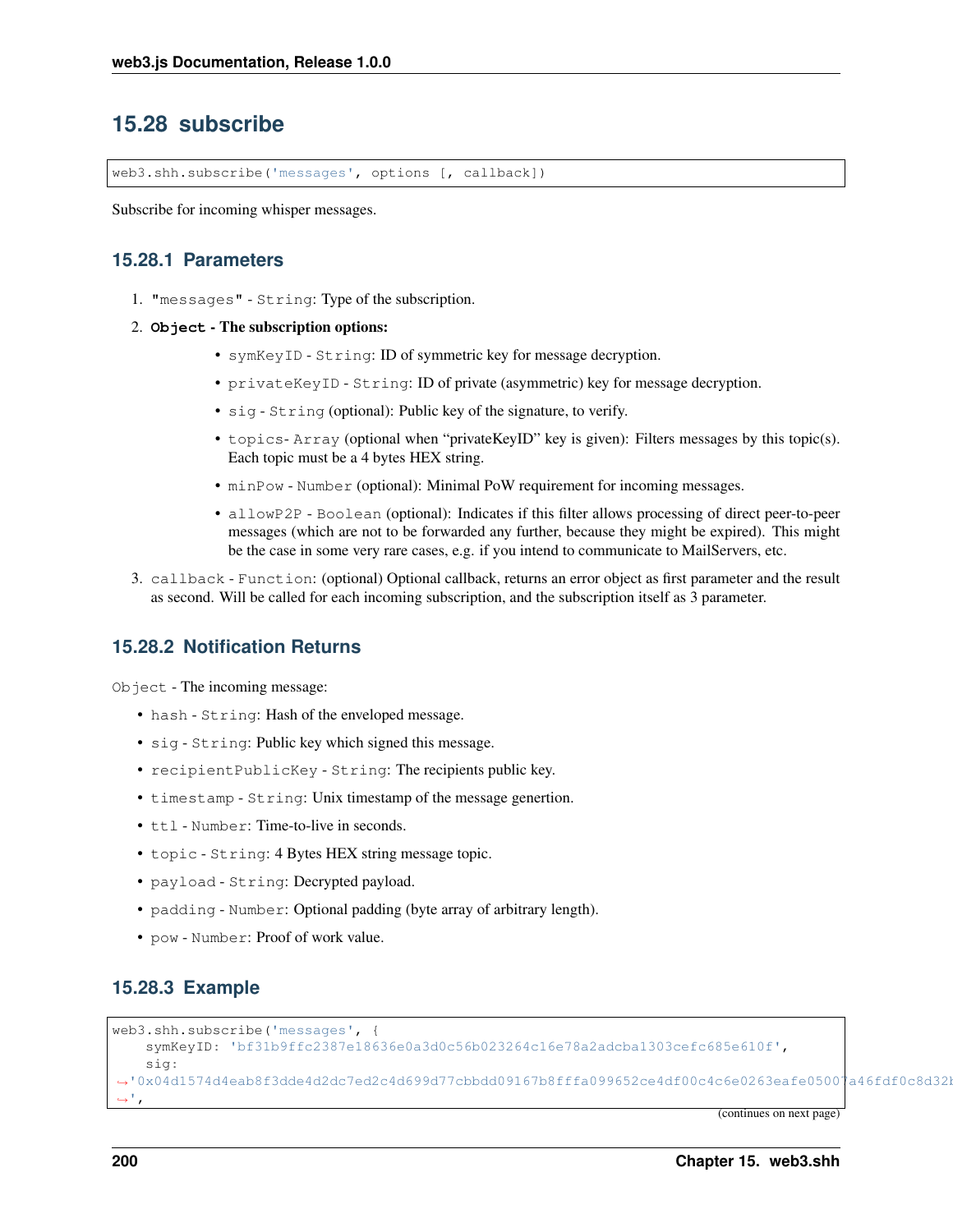(continued from previous page)

```
ttl: 20,
   topics: ['0xffddaa11'],
   minPow: 0.8,
}, function(error, message, subscription){
    console.log(message);
    > {
        "hash": "0x4158eb81ad8e30cfcee67f20b1372983d388f1243a96e39f94fd2797b1e9c78e",
        "padding":
\rightarrow"0xc15f786f34e5cef0fef6ce7c1185d799ecdb5ebca72b3310648c5588db2e99a0d73301c7a8d90115a91213f0bc9c722
\hookrightarrow",
        "payload": "0xdeadbeaf",
        "pow": 0.5371803278688525,
        "recipientPublicKey": null,
        "sig": null,
        "timestamp": 1496991876,
        "topic": "0x01020304",
        "ttl": 50
    }
})
// or
.on('data', function(message){ ... });
```
## **15.29 clearSubscriptions**

```
web3.shh.clearSubscriptions()
```
Resets subscriptions.

Note: This will not reset subscriptions from other packages like web3-eth, as they use their own requestManager.

#### **15.29.1 Parameters**

1. Boolean: If true it keeps the "syncing" subscription.

#### **15.29.2 Returns**

Boolean

#### **15.29.3 Example**

```
web3.shh.subscribe('messages', {...} ,function(){ ... });
...
```

```
web3.shh.clearSubscriptions();
```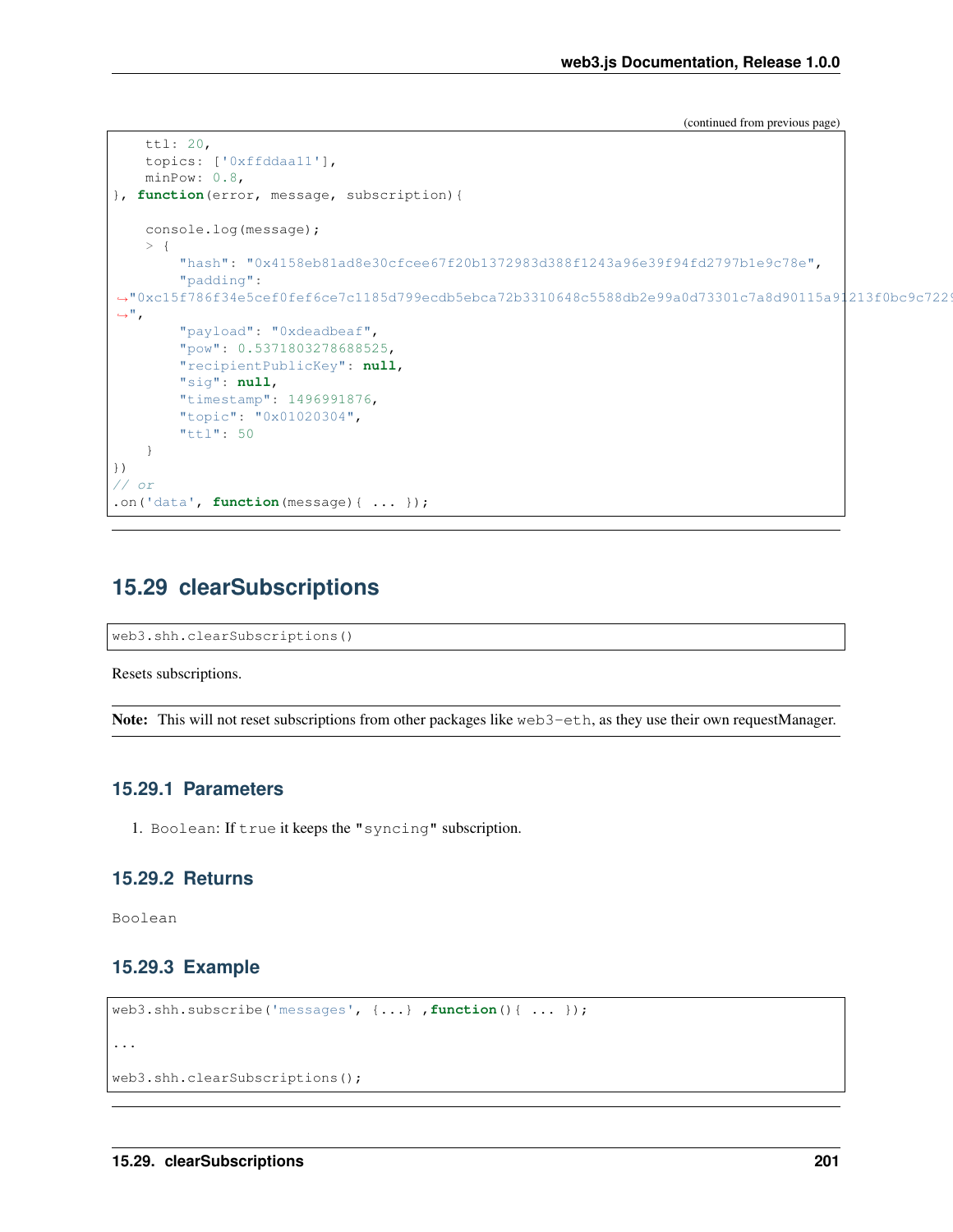## **15.30 newMessageFilter**

web3.shh.newMessageFilter(options)

Create a new filter within the node. This filter can be used to poll for new messages that match the set of criteria.

#### **15.30.1 Parameters**

1. Object: See *[web3.shh.subscribe\(\) options](#page-207-0)* for details.

#### **15.30.2 Returns**

String: The filter ID.

#### **15.30.3 Example**

```
web3.shh.newMessageFilter()
.then(console.log);
> "2b47fbafb3cce24570812a82e6e93cd9e2551bbc4823f6548ff0d82d2206b326"
```
## **15.31 deleteMessageFilter**

web3.shh.deleteMessageFilter(id)

Deletes a message filter in the node.

#### **15.31.1 Parameters**

1. String: The filter ID created with shh.newMessageFilter().

#### **15.31.2 Returns**

Boolean: true on success, error on failure.

#### **15.31.3 Example**

```
web3.shh.deleteMessageFilter(
˓→'2b47fbafb3cce24570812a82e6e93cd9e2551bbc4823f6548ff0d82d2206b326')
.then(console.log);
> true
```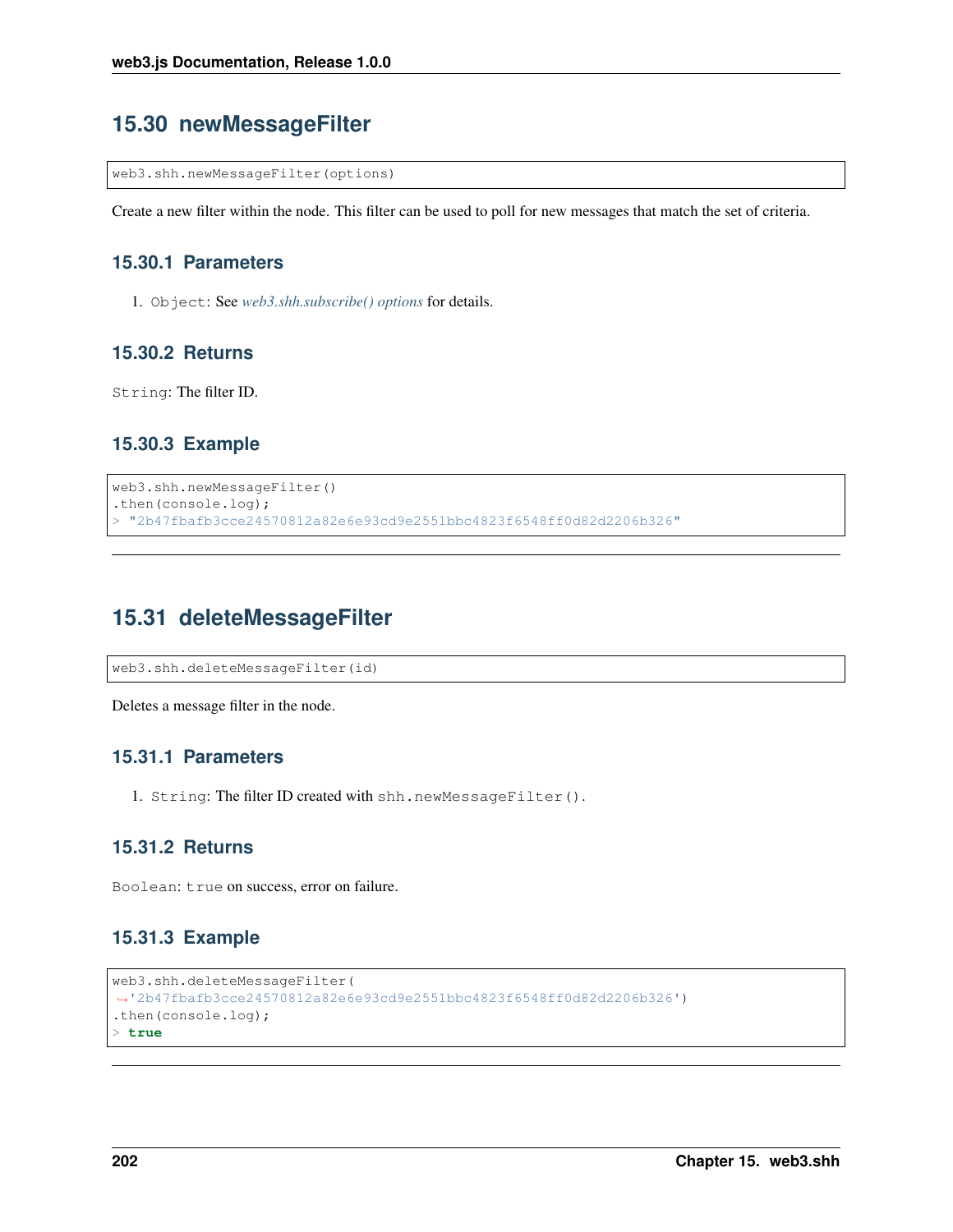## **15.32 getFilterMessages**

web3.shh.getFilterMessages(id)

Retrieve messages that match the filter criteria and are received between the last time this function was called and now.

#### **15.32.1 Parameters**

1. String: The filter ID created with shh.newMessageFilter().

#### **15.32.2 Returns**

Array: Returns an array of message objects like *[web3.shh.subscribe\(\) notification returns](#page-207-1)*

#### **15.32.3 Example**

```
web3.shh.getFilterMessages(
˓→'2b47fbafb3cce24570812a82e6e93cd9e2551bbc4823f6548ff0d82d2206b326')
.then(console.log);
> [ { \,"hash": "0x4158eb81ad8e30cfcee67f20b1372983d388f1243a96e39f94fd2797b1e9c78e",
    "padding":
\rightarrow"0xc15f786f34e5cef0fef6ce7c1185d799ecdb5ebca72b3310648c5588db2e99a0d73301c7a8d90115a91213f0bc9c722
ightharpoonup",
    "payload": "0xdeadbeaf",
    "pow": 0.5371803278688525,
    "recipientPublicKey": null,
    "sig": null,
    "timestamp": 1496991876,
    "topic": "0x01020304",
    "ttl": 50
\}, {\dots}]
```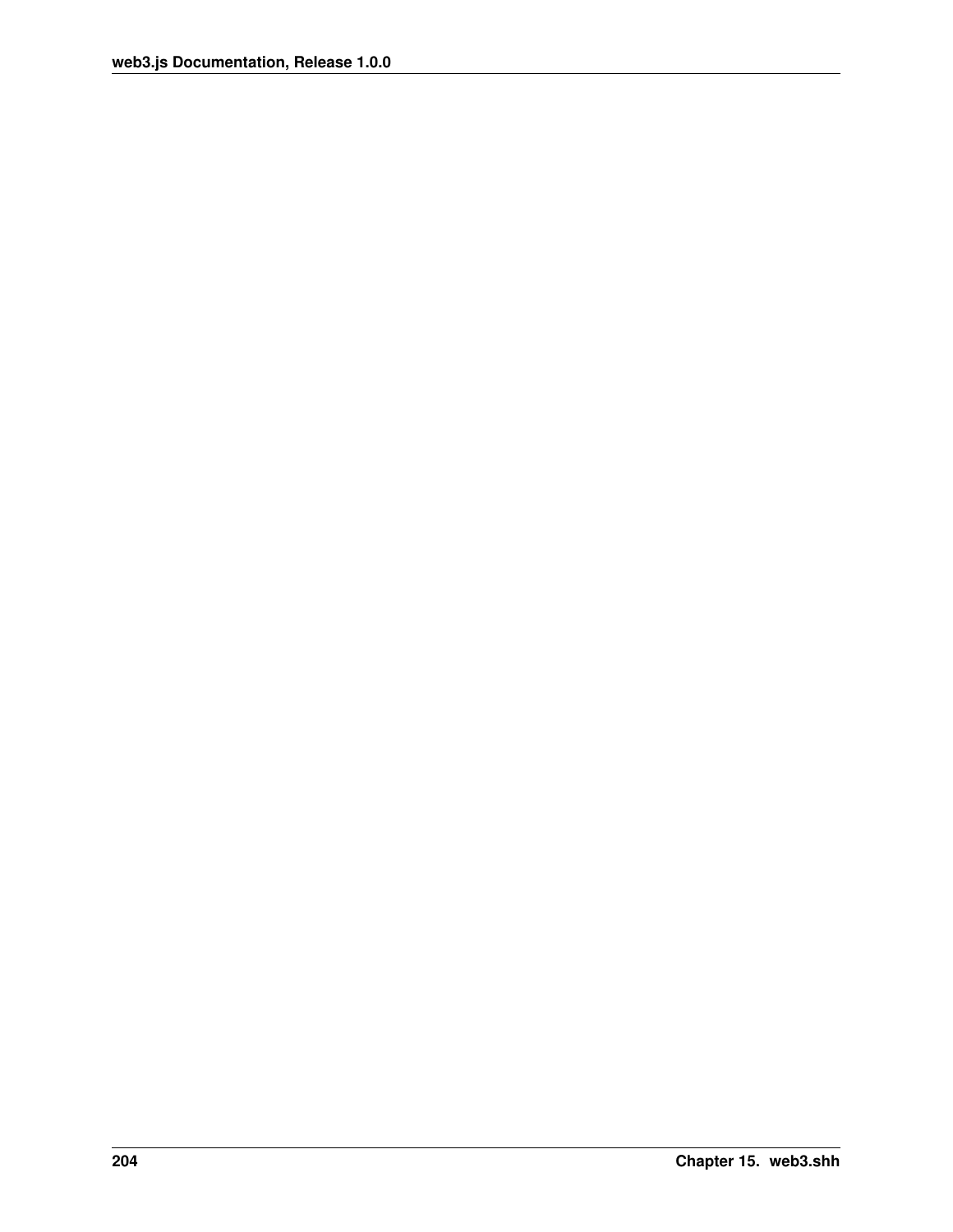# CHAPTER 16

## web3.utils

This package provides utility functions for Ethereum dapps and other web3.js packages.

## **16.1 Bloom Filters**

#### **16.1.1 What are bloom filters?**

A Bloom filter is a probabilistic, space-efficient data structure used for fast checks of set membership. That probably doesn't mean much to you yet, and so let's explore how bloom filters might be used.

Imagine that we have some large set of data, and we want to be able to quickly test if some element is currently in that set. The naive way of checking might be to query the set to see if our element is in there. That's probably fine if our data set is relatively small. Unfortunately, if our data set is really big, this search might take a while. Luckily, we have tricks to speed things up in the ethereum world!

A bloom filter is one of these tricks. The basic idea behind the Bloom filter is to hash each new element that goes into the data set, take certain bits from this hash, and then use those bits to fill in parts of a fixed-size bit array (e.g. set certain bits to 1). This bit array is called a bloom filter.

Later, when we want to check if an element is in the set, we simply hash the element and check that the right bits are in the bloom filter. If at least one of the bits is 0, then the element definitely isn't in our data set! If all of the bits are 1, then the element might be in the data set, but we need to actually query the database to be sure. So we might have false positives, but we'll never have false negatives. This can greatly reduce the number of database queries we have to make.

#### Real Life Example

An ethereum real life example in where this is useful is if you want to update a users balance on every new block so it stays as close to real time as possible. Without using a bloom filter on every new block you would have to force the balances even if that user may not of had any activity within that block. But if you use the logBlooms from the block you can test the bloom filter against the users ethereum address before you do any more slow operations, this will dramatically decrease the amount of calls you do as you will only be doing those extra operations if that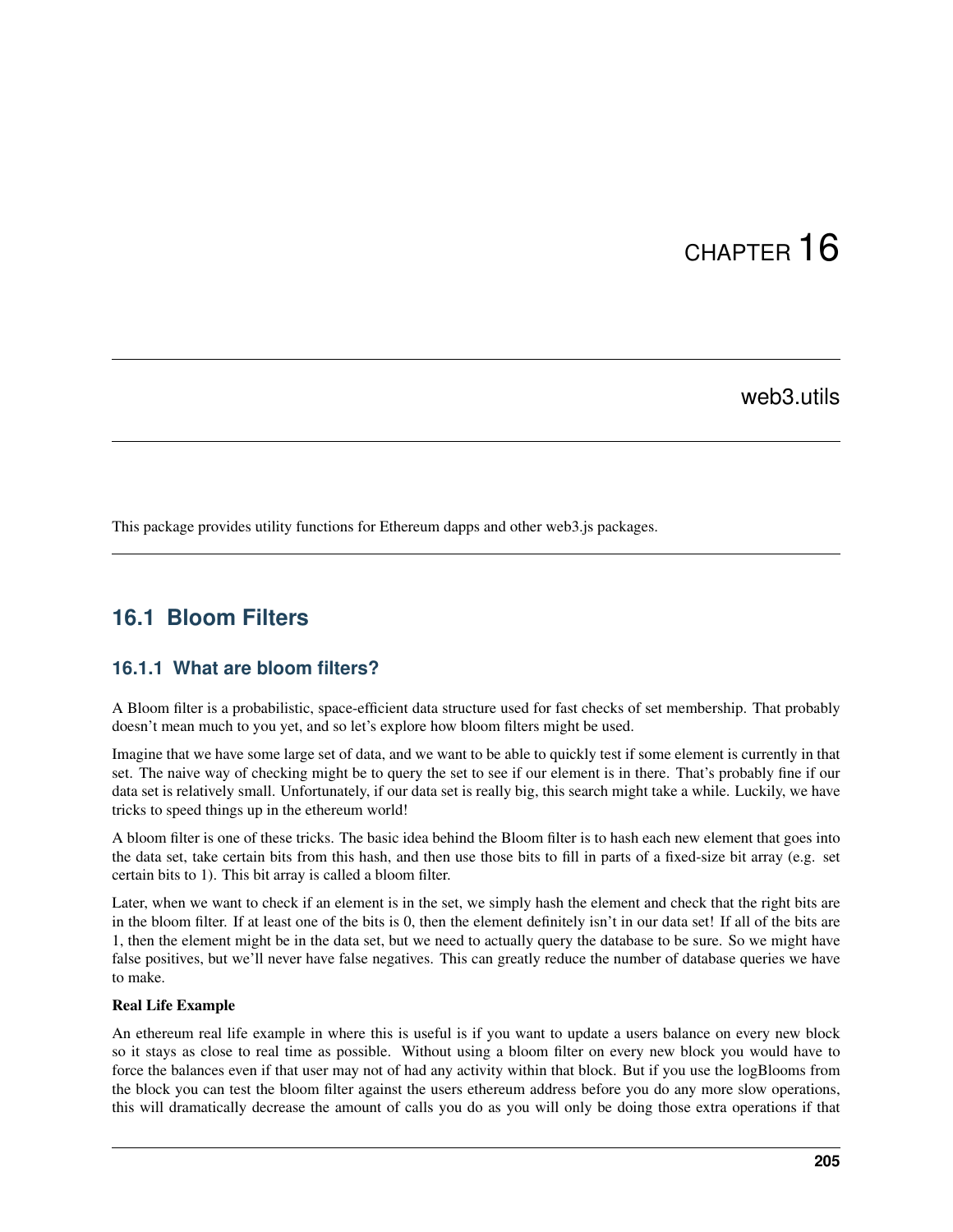ethereum address is within that block (minus the false positives outcome which will be negligible). This will be highly performant for your app.

#### **16.1.2 Functions**

- [web3.utils.isBloom](https://github.com/joshstevens19/ethereum-bloom-filters/blob/master/README.md#isbloom)
- [web3.utils.isUserEthereumAddressInBloom](https://github.com/joshstevens19/ethereum-bloom-filters/blob/master/README.md#isuserethereumaddressinbloom)
- [web3.utils.isContractAddressInBloom](https://github.com/joshstevens19/ethereum-bloom-filters/blob/master/README.md#iscontractaddressinbloom)
- [web3.utils.isTopic](https://github.com/joshstevens19/ethereum-bloom-filters/blob/master/README.md#istopic)
- [web3.utils.isTopicInBloom](https://github.com/joshstevens19/ethereum-bloom-filters/blob/master/README.md#istopicinbloom)
- [web3.utils.isInBloom](https://github.com/joshstevens19/ethereum-bloom-filters/blob/master/README.md#isinbloom)

Note: Please raise any issues [here](https://github.com/joshstevens19/ethereum-bloom-filters/issues)

## **16.2 randomHex**

web3.utils.randomHex(size)

The [randomHex](https://github.com/frozeman/randomHex) library to generate cryptographically strong pseudo-random HEX strings from a given byte size.

#### **16.2.1 Parameters**

1. size - Number: The byte size for the HEX string, e.g. 32 will result in a 32 bytes HEX string with 64 characters prefixed with "0x".

#### **16.2.2 Returns**

String: The generated random HEX string.

#### **16.2.3 Example**

```
web3.utils.randomHex(32)
> "0xa5b9d60f32436310afebcfda832817a68921beb782fabf7915cc0460b443116a"
web3.utils.randomHex(4)
> "0x6892ffc6"
web3.utils.randomHex(2)
> "0x99d6"
web3.utils.randomHex(1)
> "0x9a"
```
(continues on next page)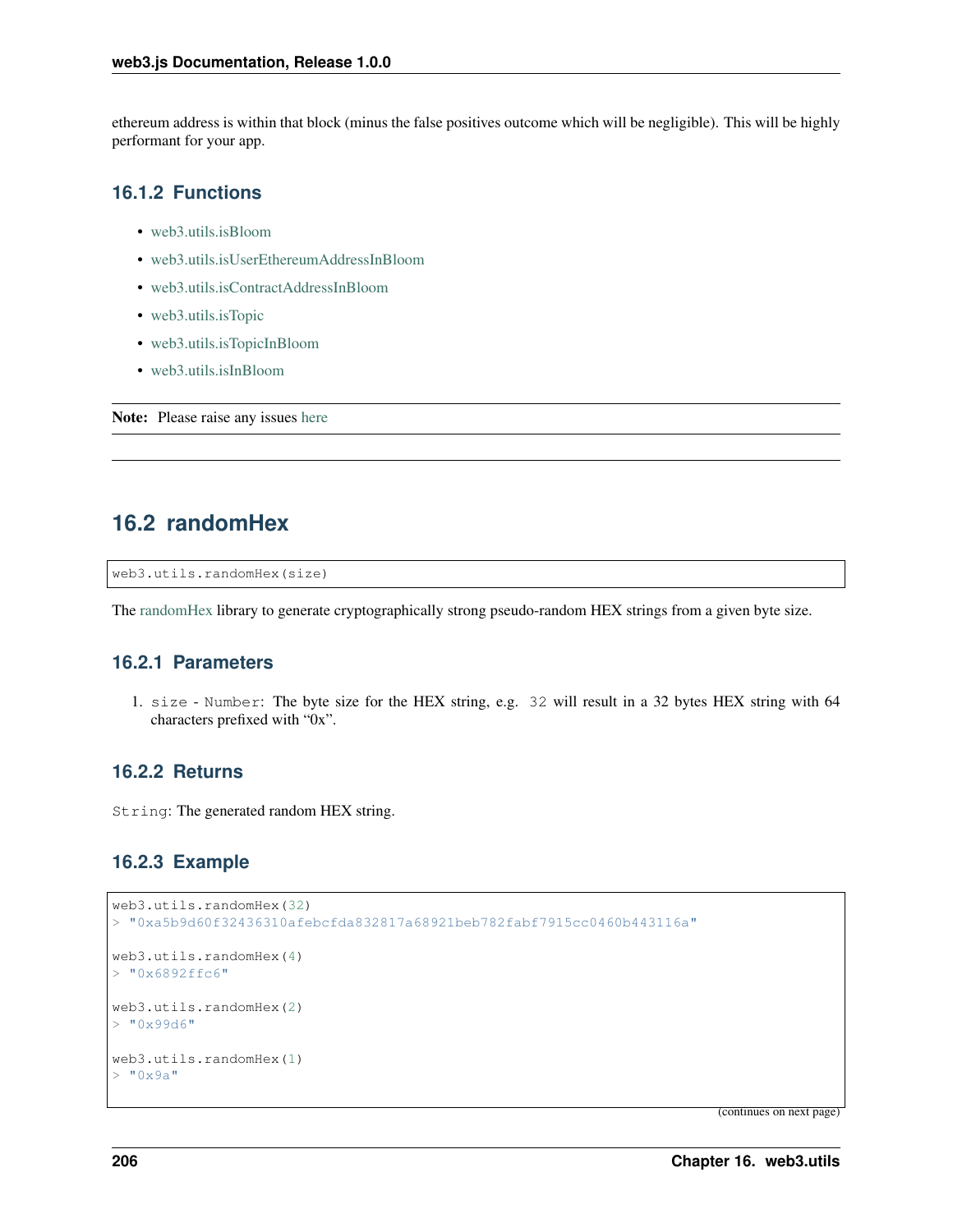(continued from previous page)

```
web3.utils.randomHex(0)
> "0x"
```
## **16.3 BN**

web3.utils.BN(mixed)

The [BN.js](https://github.com/indutny/bn.js/) library for calculating with big numbers in JavaScript. See the [BN.js documentation](https://github.com/indutny/bn.js/) for details.

Note: For safe conversion of many types, incl [BigNumber.js](http://mikemcl.github.io/bignumber.js/) use *[utils.toBN](#page-223-0)*

#### **16.3.1 Parameters**

1. mixed - String|Number: A number, number string or HEX string to convert to a BN object.

#### **16.3.2 Returns**

Object: The [BN.js](https://github.com/indutny/bn.js/) instance.

#### **16.3.3 Example**

```
var BN = web3.utils.BN;
new BN(1234).toString();
> 1234"
new BN('1234').add(new BN('1')).toString();
> "1235"
new BN('0xea').toString();
> "234"
```
## **16.4 isBN**

web3.utils.isBN(bn)

Checks if a given value is a [BN.js](https://github.com/indutny/bn.js/) instance.

#### **16.4.1 Parameters**

1. bn - Object: A [BN.js](https://github.com/indutny/bn.js/) instance.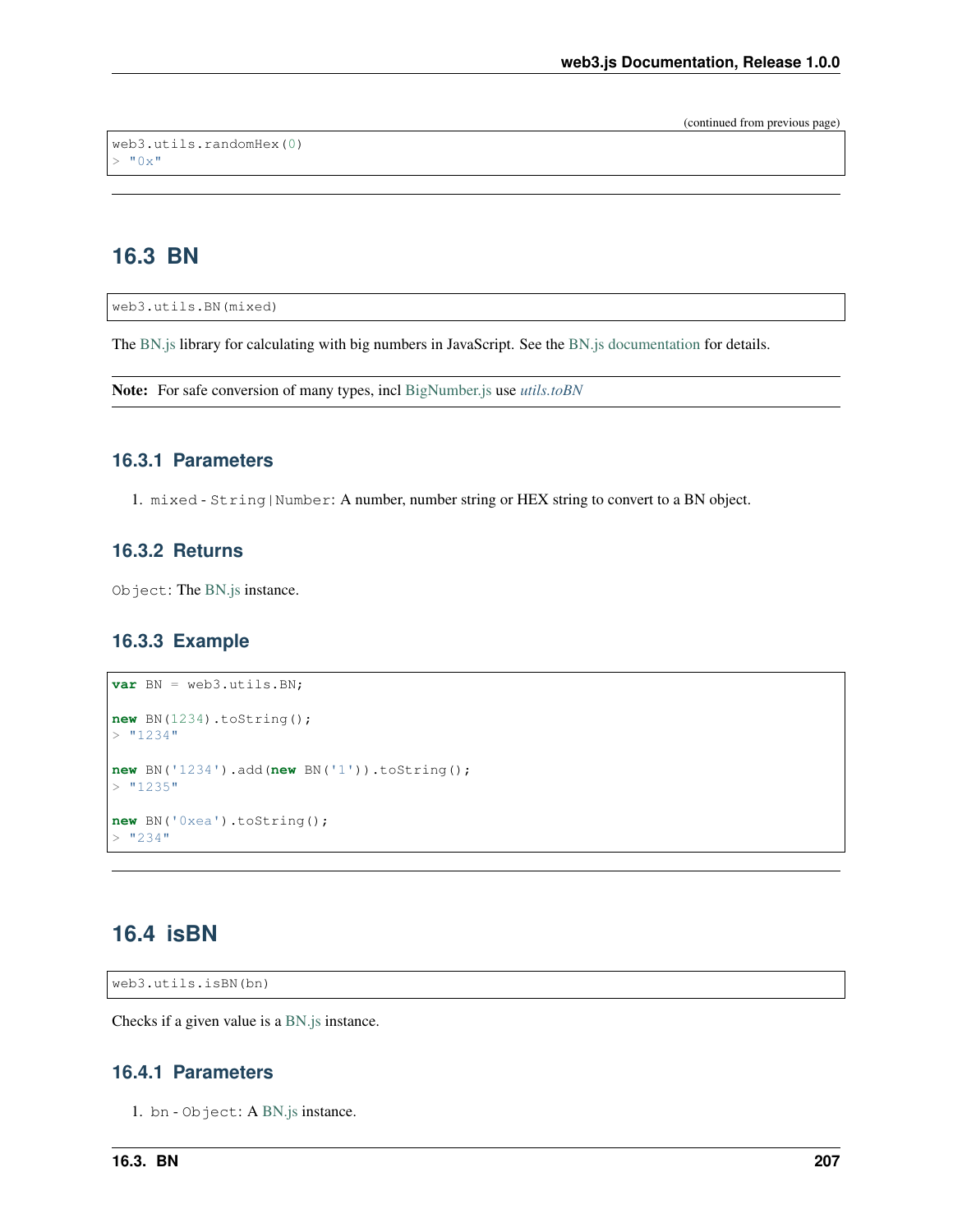#### **16.4.2 Returns**

Boolean

#### **16.4.3 Example**

```
var number = new BN(10);
web3.utils.isBN(number);
> true
```
## **16.5 isBigNumber**

web3.utils.isBigNumber(bignumber)

Checks if a given value is a [BigNumber.js](http://mikemcl.github.io/bignumber.js/) instance.

#### **16.5.1 Parameters**

1. bignumber - Object: A [BigNumber.js](http://mikemcl.github.io/bignumber.js/) instance.

#### **16.5.2 Returns**

Boolean

#### **16.5.3 Example**

```
var number = new BigNumber(10);
web3.utils.isBigNumber(number);
> true
```
## **16.6 sha3**

```
web3.utils.sha3(string)
web3.utils.keccak256(string) // ALIAS
```
Will calculate the sha3 of the input.

Note: To mimic the sha3 behaviour of solidity use *[soliditySha3](#page-216-0)*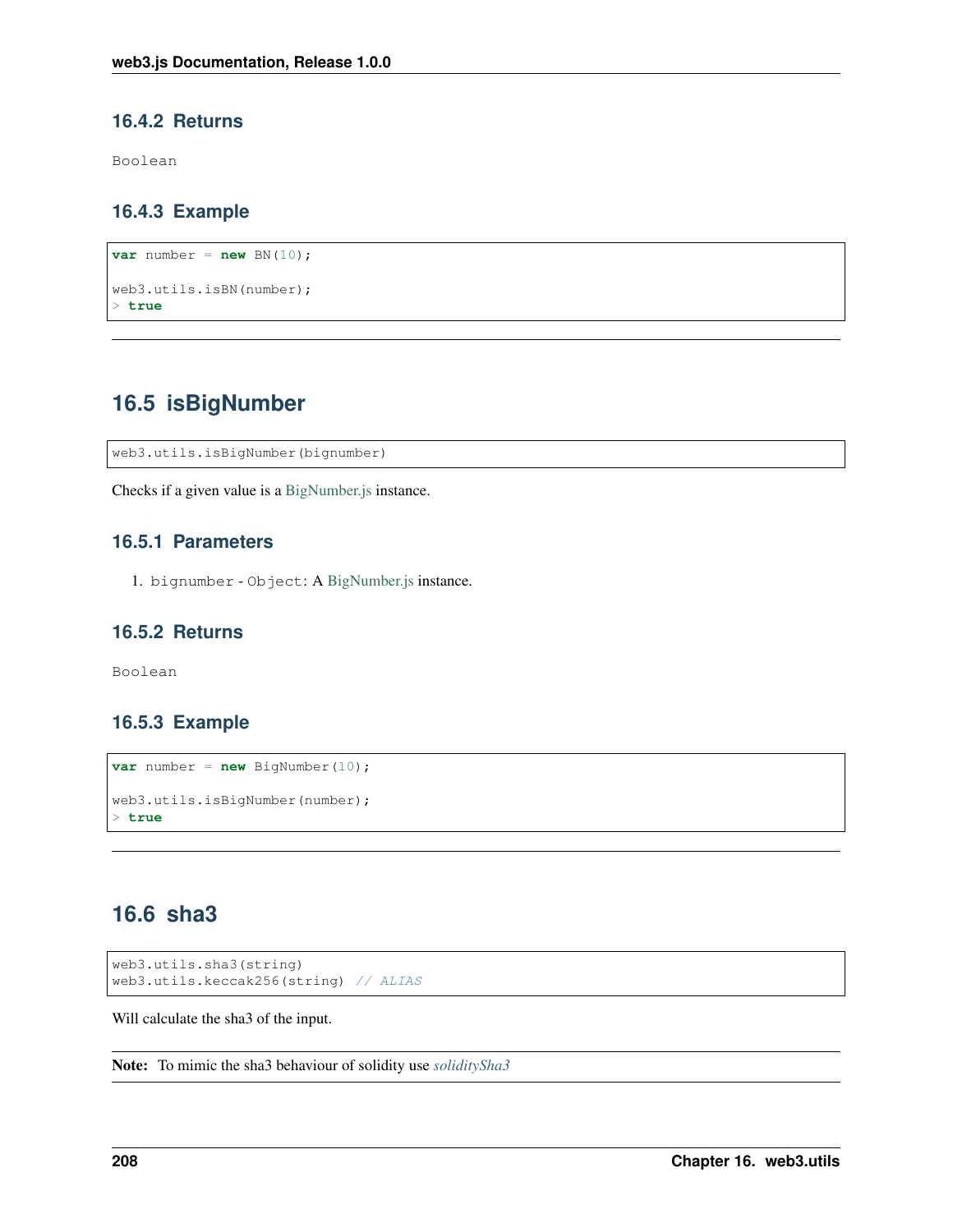### **16.6.1 Parameters**

1. string - String: A string to hash.

### **16.6.2 Returns**

String: the result hash.

### **16.6.3 Example**

```
web3.utils.sha3('234'); // taken as string
> "0xc1912fee45d61c87cc5ea59dae311904cd86b84fee17cc96966216f811ce6a79"
web3.utils.sha3(new BN('234'));
> "0xbc36789e7a1e281436464229828f817d6612f7b477d66591ff96a9e064bcc98a"
web3.utils.sha3(234);
> null // can't calculate the hash of a number
web3.utils.sha3(0xea); // same as above, just the HEX representation of the number
> null
web3.utils.sha3('0xea'); // will be converted to a byte array first, and then hashed
> "0x2f20677459120677484f7104c76deb6846a2c071f9b3152c103bb12cd54d1a4a"
```
### **16.7 sha3Raw**

web3.utils.sha3Raw(string)

Will calculate the sha3 of the input but does return the hash value instead of null if for example an empty string is passed.

Note: Further details about this function can be seen here *[sha3](#page-215-0)*

## <span id="page-216-0"></span>**16.8 soliditySha3**

web3.utils.soliditySha3(param1 [, param2, ...])

Will calculate the sha3 of given input parameters in the same way solidity would. This means arguments will be ABI converted and tightly packed before being hashed.

Warning: This method poses a security risk where multiple inputs can compute to the same hash. Provided in the example code are multiple cases of this security risk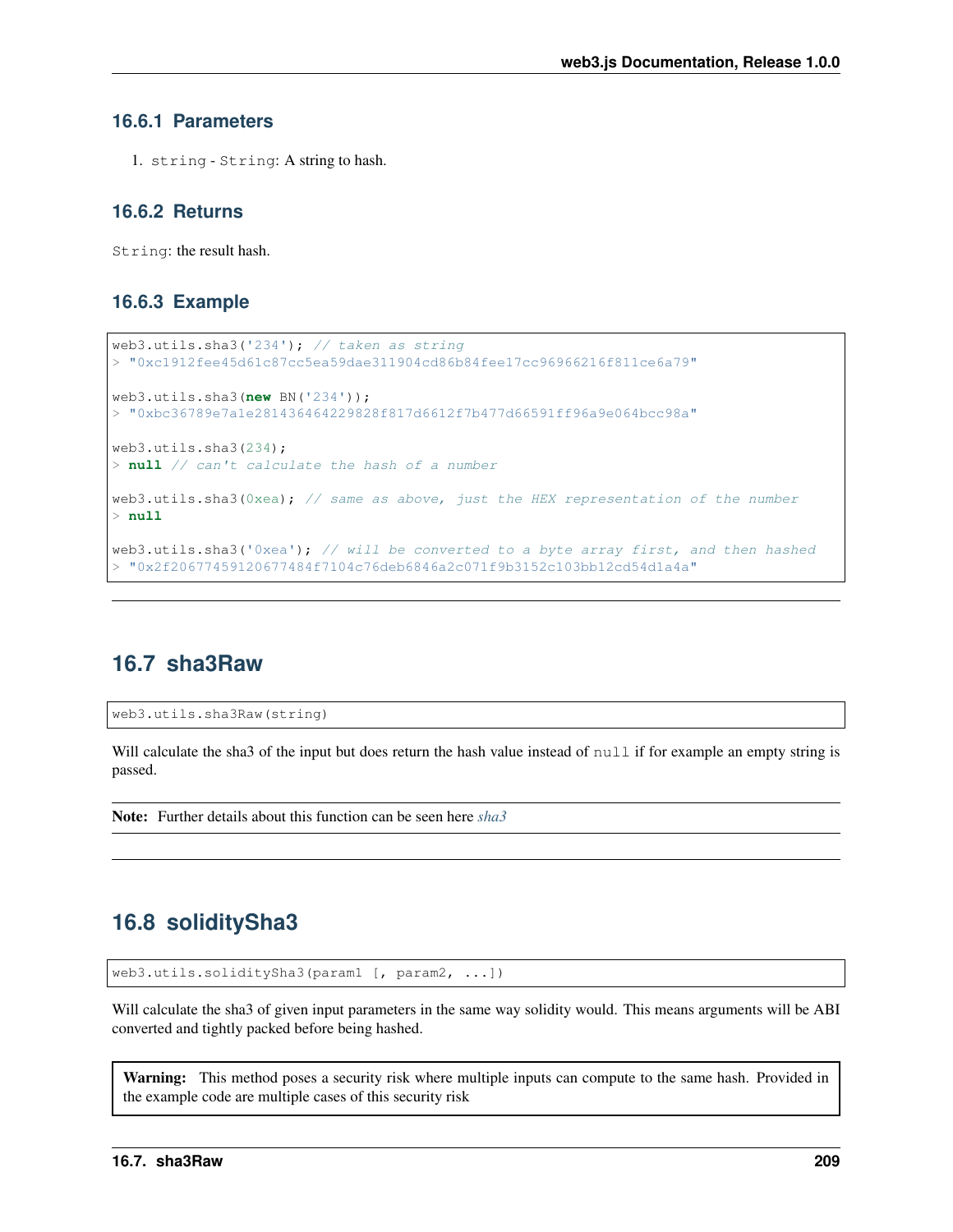### **16.8.1 Parameters**

- 1. paramX Mixed: Any type, or an object with {type: 'uint', value: '123456'} or {t: 'bytes', v: '0xfff456'}. Basic types are autodetected as follows:
	- String non numerical UTF-8 string is interpreted as string.
	- String|Number|BN|HEX positive number is interpreted as uint256.
	- String | Number | BN negative number is interpreted as int256.
	- Boolean as bool.
	- String HEX string with leading 0x is interpreted as bytes.
	- HEX HEX number representation is interpreted as uint256.

#### **16.8.2 Returns**

String: the result hash.

### **16.8.3 Example**

```
// As a short example of the non-distinguished nature of
// Solidity tight-packing (which is why it is inappropriate
// for many things from a security point of view), consider
// the following examples are all equal, despite representing
// very different values and layouts.
web3.utils.soliditySha3('hello','world01')
// "0xfb0a9d38c4dc568cbd105866540986fabf3c08c1bfb78299ce21aa0e5c0c586b"
web3.utils.soliditySha3({type: 'string', value: 'helloworld'},{type: 'string', value:
\rightarrow'01'})
// "0xfb0a9d38c4dc568cbd105866540986fabf3c08c1bfb78299ce21aa0e5c0c586b"
web3.utils.soliditySha3({type: 'string', value: 'hell'},{type: 'string', value:
˓→'oworld'},{type: 'uint16', value: 0x3031})
// "0xfb0a9d38c4dc568cbd105866540986fabf3c08c1bfb78299ce21aa0e5c0c586b"
web3.utils.soliditySha3({type: 'uint96', value: '32309054545061485574011236401'})
// "0xfb0a9d38c4dc568cbd105866540986fabf3c08c1bfb78299ce21aa0e5c0c586b"
web3.utils.soliditySha3('234564535', '0xfff23243', true, -10);
// auto detects: uint256, bytes, bool, int256
> "0x3e27a893dc40ef8a7f0841d96639de2f58a132be5ae466d40087a2cfa83b7179"
web3.utils.soliditySha3('Hello!%'); // auto detects: string
> "0x661136a4267dba9ccdf6bfddb7c00e714de936674c4bdb065a531cf1cb15c7fc"
web3.utils.soliditySha3('234'); // auto detects: uint256
> "0x61c831beab28d67d1bb40b5ae1a11e2757fa842f031a2d0bc94a7867bc5d26c2"
web3.utils.soliditySha3(0xea); // same as above
> "0x61c831beab28d67d1bb40b5ae1a11e2757fa842f031a2d0bc94a7867bc5d26c2"
web3.utils.soliditySha3(new BN('234')); // same as above
> "0x61c831beab28d67d1bb40b5ae1a11e2757fa842f031a2d0bc94a7867bc5d26c2"
```
(continues on next page)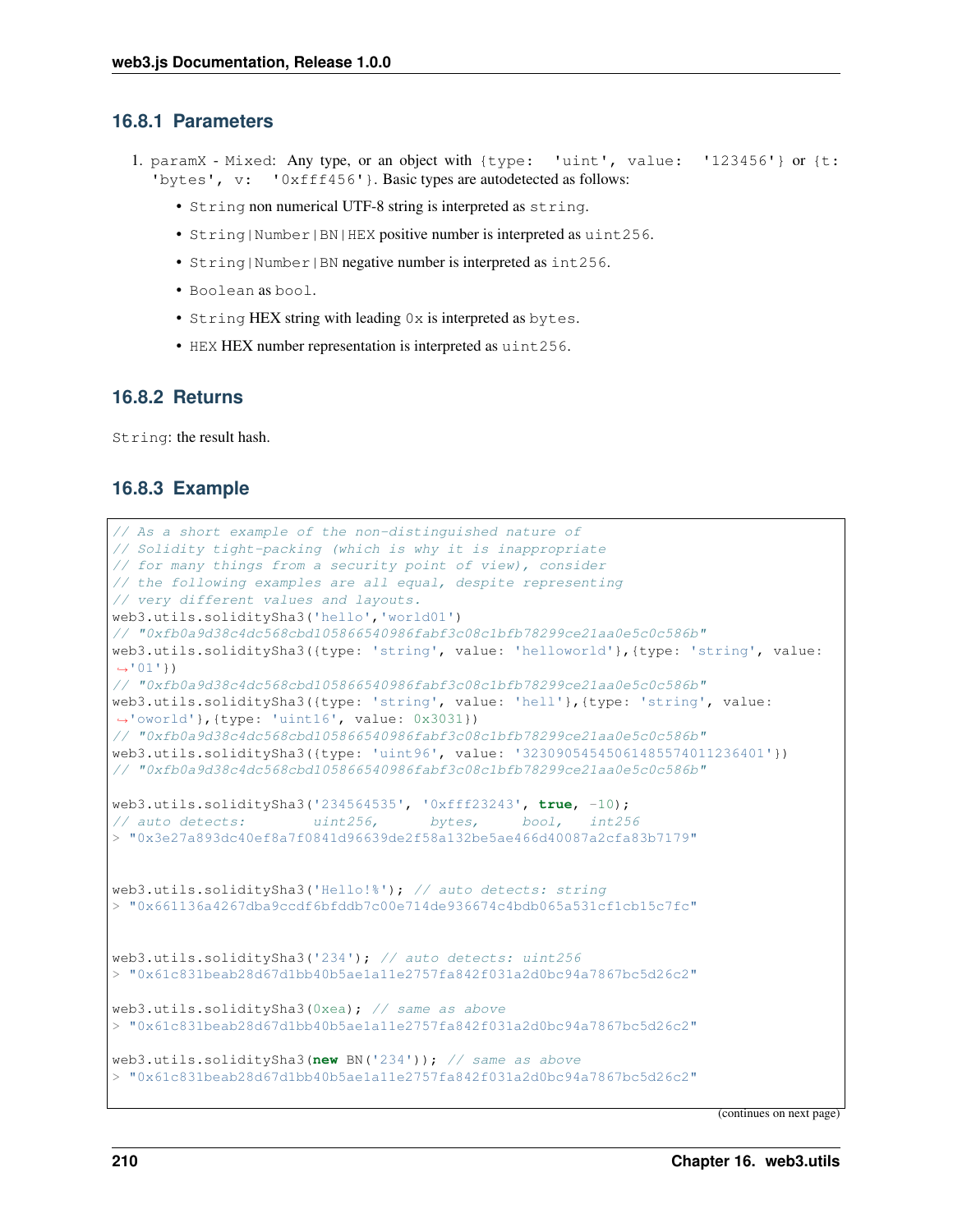(continued from previous page)

```
web3.utils.soliditySha3({type: 'uint256', value: '234'})); // same as above
> "0x61c831beab28d67d1bb40b5ae1a11e2757fa842f031a2d0bc94a7867bc5d26c2"
web3.utils.soliditySha3({t: 'uint', v: new BN('234')})); // same as above
> "0x61c831beab28d67d1bb40b5ae1a11e2757fa842f031a2d0bc94a7867bc5d26c2"
web3.utils.soliditySha3('0x407D73d8a49eeb85D32Cf465507dd71d507100c1');
> "0x4e8ebbefa452077428f93c9520d3edd60594ff452a29ac7d2ccc11d47f3ab95b"
web3.utils.soliditySha3({t: 'bytes', v: '0x407D73d8a49eeb85D32Cf465507dd71d507100c1'}
˓→);
> "0x4e8ebbefa452077428f93c9520d3edd60594ff452a29ac7d2ccc11d47f3ab95b" // same result.
\leftrightarrowas above
web3.utils.soliditySha3({t: 'address', v: '0x407D73d8a49eeb85D32Cf465507dd71d507100c1
\rightarrow'});
> "0x4e8ebbefa452077428f93c9520d3edd60594ff452a29ac7d2ccc11d47f3ab95b" // same as.
˓→above, but will do a checksum check, if its multi case
web3.utils.soliditySha3({t: 'bytes32', v: '0x407D73d8a49eeb85D32Cf465507dd71d507100c1
\rightarrow'});
> "0x3c69a194aaf415ba5d6afca734660d0a3d45acdc05d54cd1ca89a8988e7625b4" // different
˓→result as above
web3.utils.soliditySha3({t: 'string', v: 'Hello!%'}, {t: 'int8', v:-23}, {t: 'address
˓→', v: '0x85F43D8a49eeB85d32Cf465507DD71d507100C1d'});
> "0xa13b31627c1ed7aaded5aecec71baf02fe123797fffd45e662eac8e06fbe4955"
```
## **16.9 soliditySha3Raw**

web3.utils.soliditySha3Raw(param1 [, param2, ...])

Will calculate the sha3 of given input parameters in the same way solidity would. This means arguments will be ABI converted and tightly packed before being hashed. The difference between this function and the soliditySha3 function is that it will return the hash value instead of  $null$  if for example an empty string is given.

Note: Further details about this function can be seen here *[soliditySha3](#page-216-0)*

## **16.10 isHex**

web3.utils.isHex(hex)

Checks if a given string is a HEX string.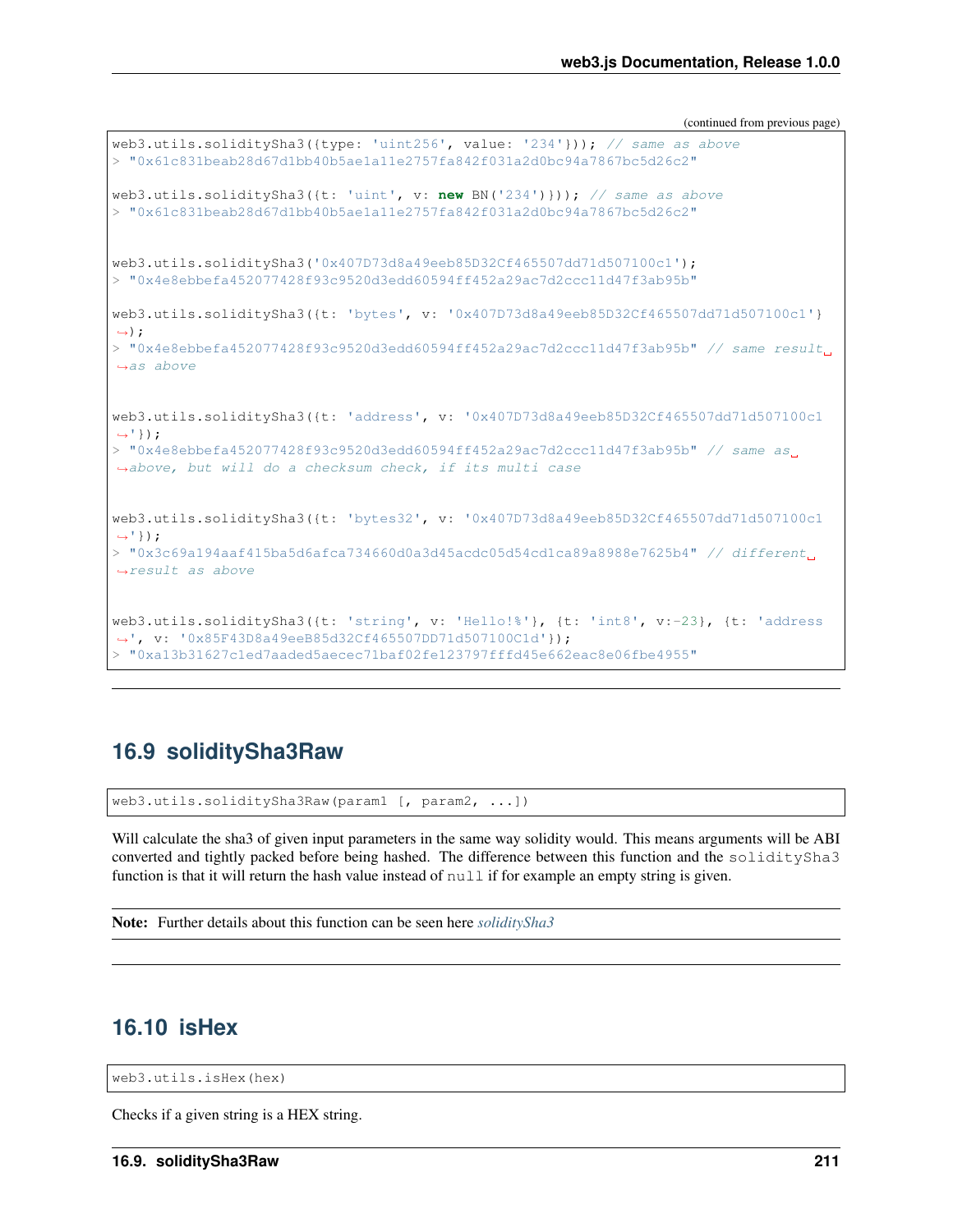### **16.10.1 Parameters**

1. hex - String|HEX: The given HEX string.

### **16.10.2 Returns**

Boolean

### **16.10.3 Example**

```
web3.utils.isHex('0xc1912');
> true
web3.utils.isHex(0xc1912);
> true
web3.utils.isHex('c1912');
> true
web3.utils.isHex(345);
> true // this is tricky, as 345 can be a a HEX representation or a number, be
˓→careful when not having a 0x in front!
web3.utils.isHex('0xZ1912');
> false
web3.utils.isHex('Hello');
> false
```
## **16.11 isHexStrict**

web3.utils.isHexStrict(hex)

Checks if a given string is a HEX string. Difference to web3.utils.isHex() is that it expects HEX to be prefixed with  $0x$ .

### **16.11.1 Parameters**

1. hex - String|HEX: The given HEX string.

### **16.11.2 Returns**

Boolean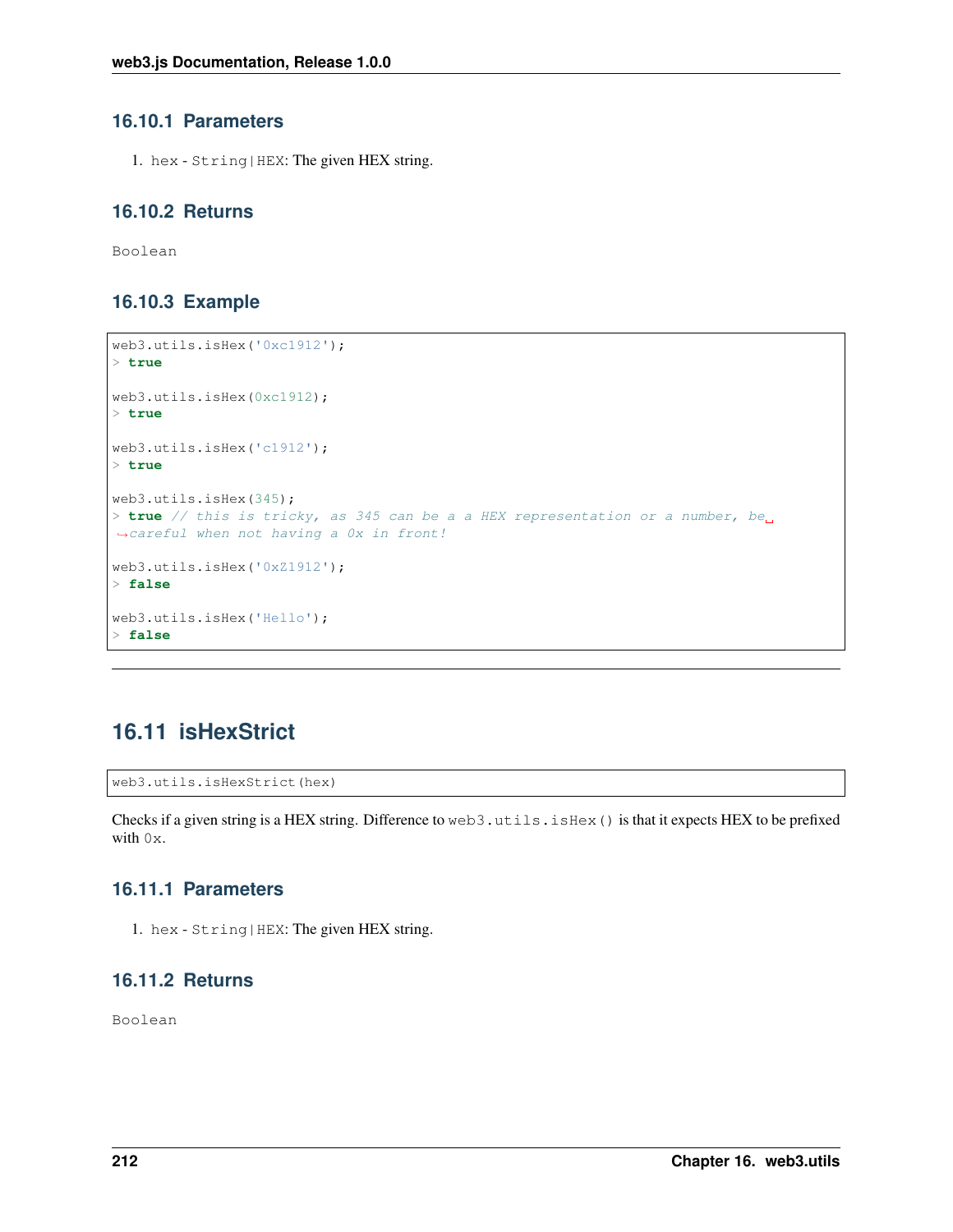### **16.11.3 Example**

```
web3.utils.isHexStrict('0xc1912');
> true
web3.utils.isHexStrict(0xc1912);
> false
web3.utils.isHexStrict('c1912');
> false
web3.utils.isHexStrict(345);
> false // this is tricky, as 345 can be a a HEX representation or a number, be<sub>w</sub>
˓→careful when not having a 0x in front!
web3.utils.isHexStrict('0xZ1912');
> false
web3.utils.isHex('Hello');
> false
```
## **16.12 isAddress**

```
web3.utils.isAddress(address)
```
Checks if a given string is a valid Ethereum address. It will also check the checksum, if the address has upper and lowercase letters.

### **16.12.1 Parameters**

1. address - String: An address string.

### **16.12.2 Returns**

Boolean

### **16.12.3 Example**

```
web3.utils.isAddress('0xc1912fee45d61c87cc5ea59dae31190fffff232d');
> true
web3.utils.isAddress('c1912fee45d61c87cc5ea59dae31190fffff232d');
> true
web3.utils.isAddress('0XC1912FEE45D61C87CC5EA59DAE31190FFFFF232D');
> true // as all is uppercase, no checksum will be checked
web3.utils.isAddress('0xc1912fEE45d61C87Cc5EA59DaE31190FFFFf232d');
> true
```
(continues on next page)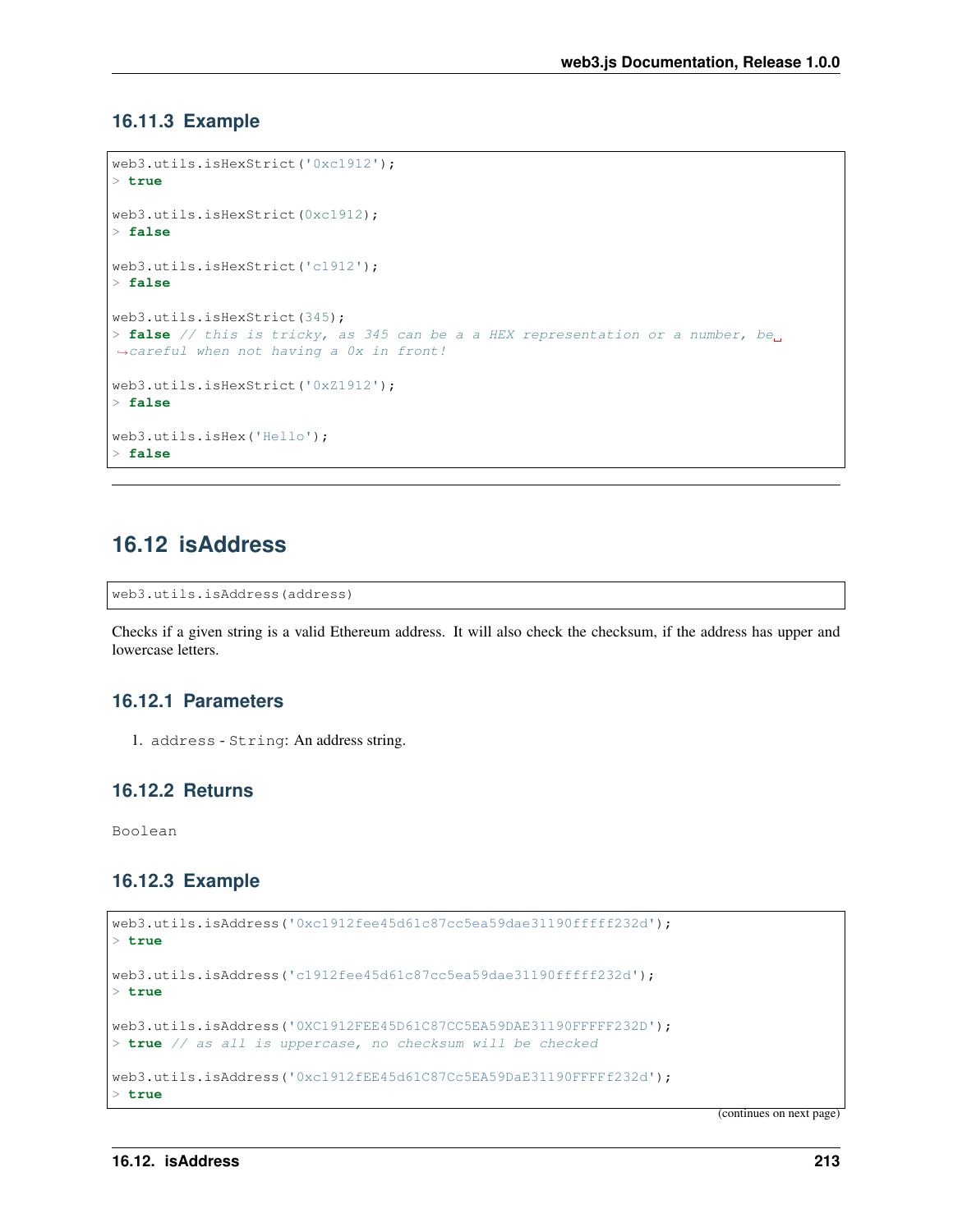(continued from previous page)

```
web3.utils.isAddress('0xC1912fEE45d61C87Cc5EA59DaE31190FFFFf232d');
> false // wrong checksum
```
## **16.13 toChecksumAddress**

web3.utils.toChecksumAddress(address)

Will convert an upper or lowercase Ethereum address to a checksum address.

### **16.13.1 Parameters**

1. address - String: An address string.

### **16.13.2 Returns**

String: The checksum address.

### **16.13.3 Example**

```
web3.utils.toChecksumAddress('0xc1912fee45d61c87cc5ea59dae31190fffff232d');
> "0xc1912fEE45d61C87Cc5EA59DaE31190FFFFf232d"
web3.utils.toChecksumAddress('0XC1912FEE45D61C87CC5EA59DAE31190FFFFF232D');
> "0xc1912fEE45d61C87Cc5EA59DaE31190FFFFf232d" // same as above
```
## **16.14 checkAddressChecksum**

web3.utils.checkAddressChecksum(address)

Checks the checksum of a given address. Will also return false on non-checksum addresses.

#### **16.14.1 Parameters**

1. address - String: An address string.

### **16.14.2 Returns**

Boolean: true when the checksum of the address is valid, false if it's not a checksum address, or the checksum is invalid.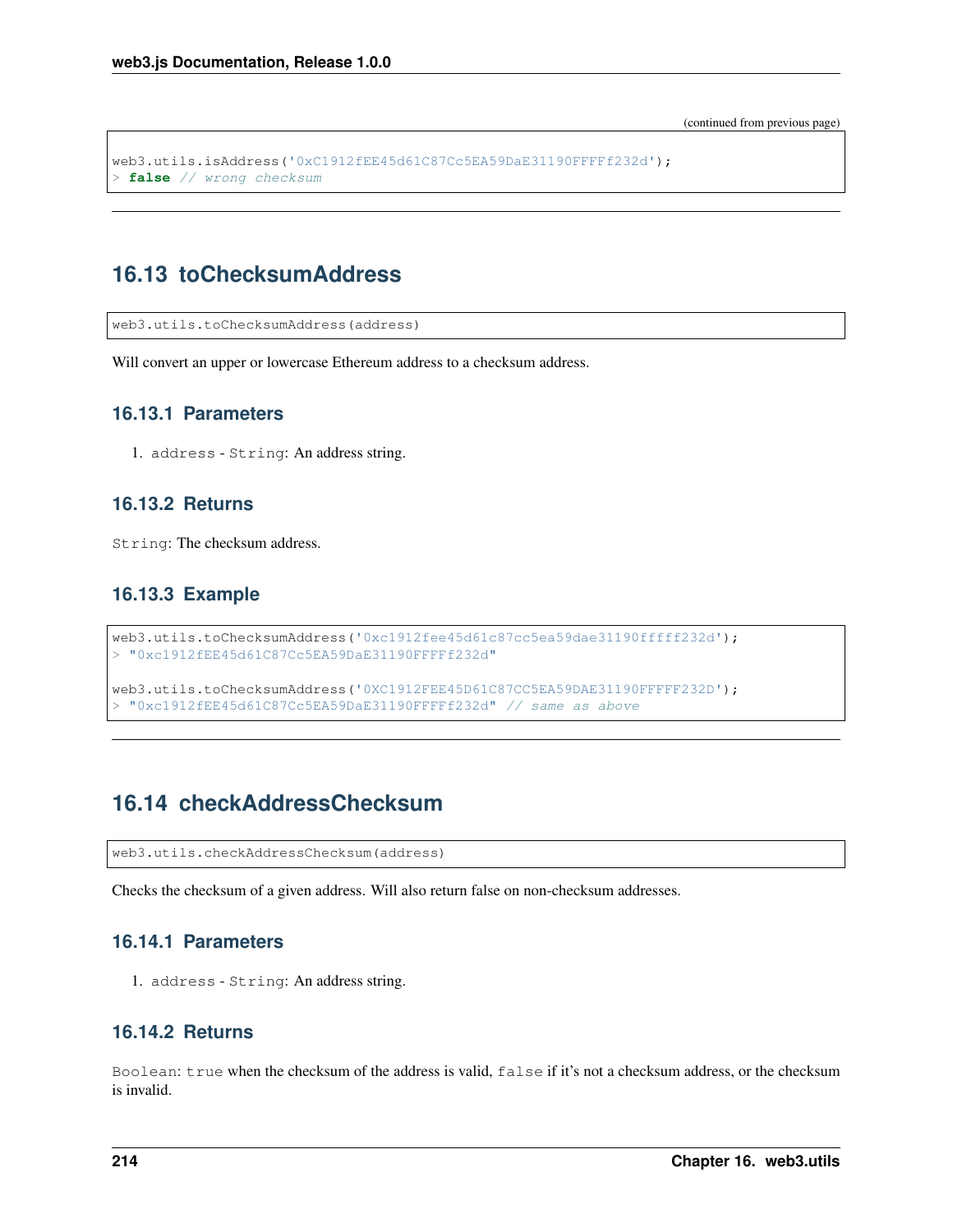### **16.14.3 Example**

```
web3.utils.checkAddressChecksum('0xc1912fEE45d61C87Cc5EA59DaE31190FFFFf232d');
 > true
```
### **16.15 toHex**

```
web3.utils.toHex(mixed)
```
Will auto convert any given value to HEX. Number strings will be interpreted as numbers. Text strings will be interpreted as UTF-8 strings.

### **16.15.1 Parameters**

1. mixed - String|Number|BN|BigNumber: The input to convert to HEX.

### **16.15.2 Returns**

String: The resulting HEX string.

### **16.15.3 Example**

```
web3.utils.toHex('234');
> "0xea"
web3.utils.toHex(234);
> "0xea"
web3.utils.toHex(new BN('234'));
> "0xea"
web3.utils.toHex(new BigNumber('234'));
> "0xea"
web3.utils.toHex('I have 100€');
> "0x49206861766520313030e282ac"
```
## **16.16 stripHexPrefix**

Returns provided string without 0x prefix.

### **16.16.1 Parameters**

1. str - string: Input string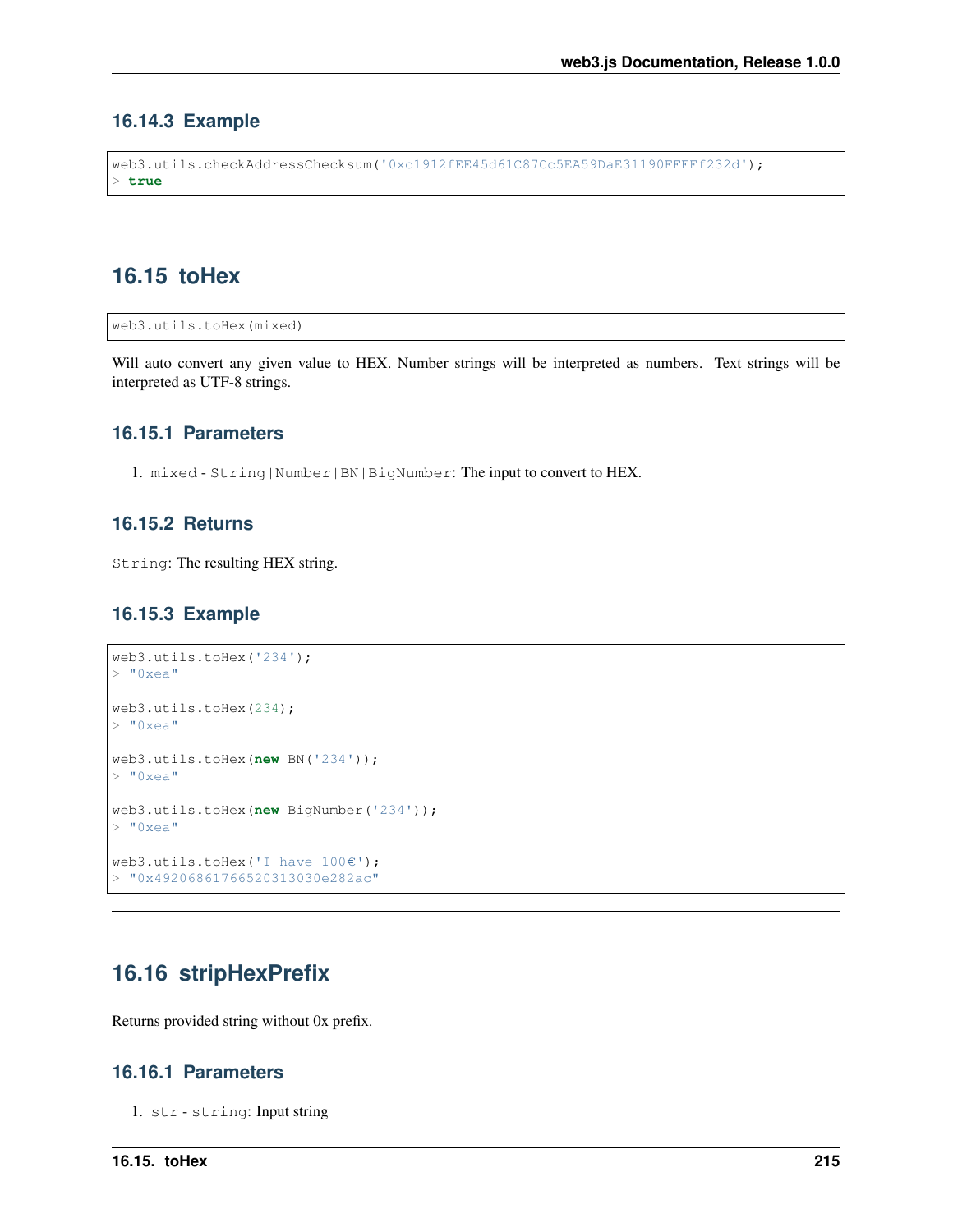### **16.16.2 Returns**

String: The input string without 0x prefix.

### **16.16.3 Example**

```
web3.utils.stripHexPrefix('234');
> "234"
web3.utils.stripHexPrefix('0x234');
> "234"
web3.utils.stripHexPrefix(42);
> 42
```
## <span id="page-223-0"></span>**16.17 toBN**

web3.utils.toBN(number)

Will safely convert any given value (including [BigNumber.js](http://mikemcl.github.io/bignumber.js/) instances) into a [BN.js](https://github.com/indutny/bn.js/) instance, for handling big numbers in JavaScript.

Note: For just the [BN.js](https://github.com/indutny/bn.js/) class use *[utils.BN](#page-214-0)*

### **16.17.1 Parameters**

1. number - String|Number|HEX: Number to convert to a big number.

#### **16.17.2 Returns**

Object: The [BN.js](https://github.com/indutny/bn.js/) instance.

### **16.17.3 Example**

```
web3.utils.toBN(1234).toString();
> "1234"
web3.utils.toBN('1234').add(web3.utils.toBN('1')).toString();
> "1235"
web3.utils.toBN('0xea').toString();
> "234"
```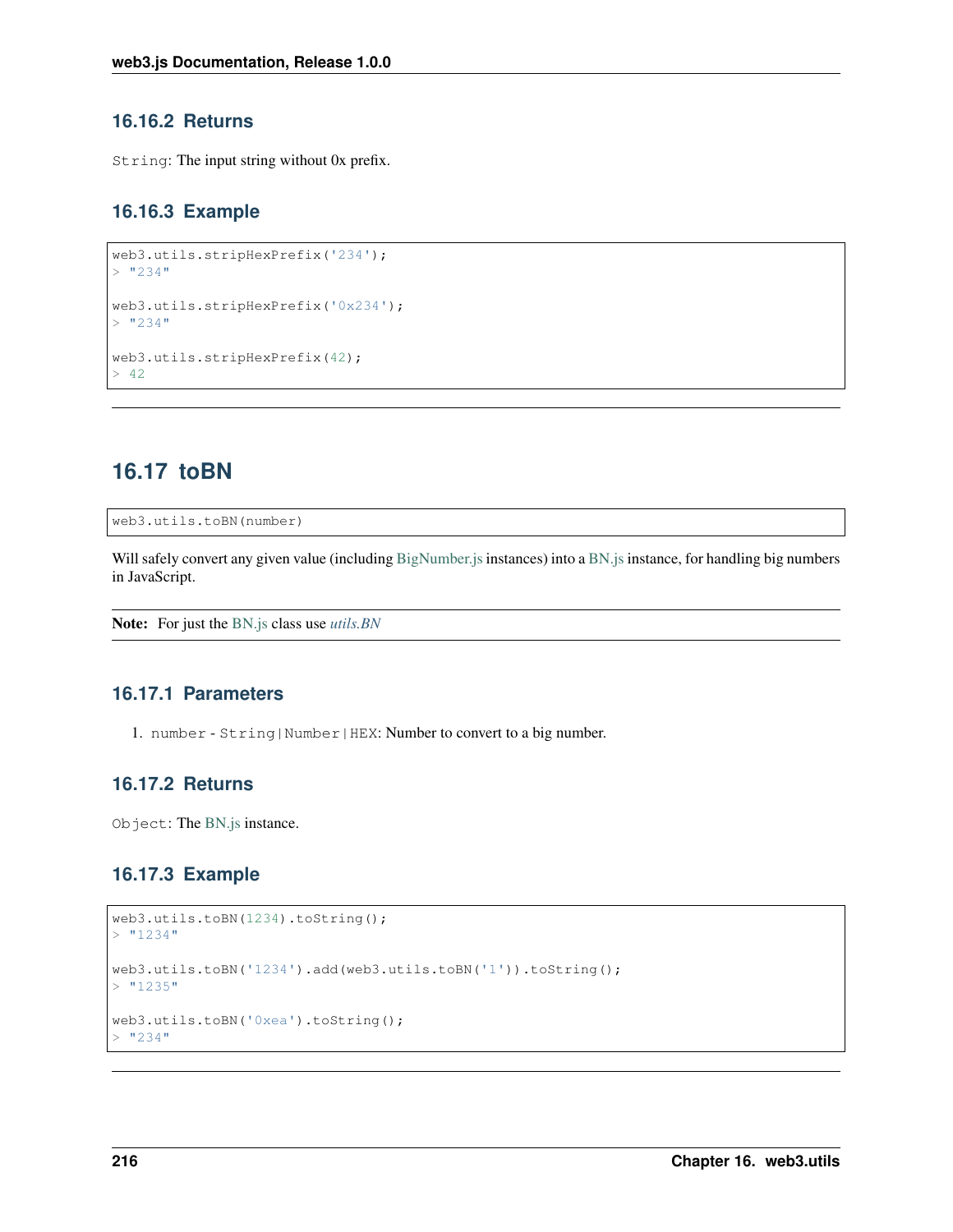# **16.18 hexToNumberString**

web3.utils.hexToNumberString(hex)

Returns the number representation of a given HEX value as a string.

### **16.18.1 Parameters**

1. hexString - String|HEX: A string to hash.

### **16.18.2 Returns**

String: The number as a string.

### **16.18.3 Example**

```
web3.utils.hexToNumberString('0xea');
> "234"
```
## **16.19 hexToNumber**

```
web3.utils.hexToNumber(hex)
web3.utils.toDecimal(hex) // ALIAS, deprecated
```
Returns the number representation of a given HEX value.

Note: This is not useful for big numbers, rather use *[utils.toBN](#page-223-0)* instead.

### **16.19.1 Parameters**

1. hexString - String|HEX: A string to hash.

#### **16.19.2 Returns**

Number

### **16.19.3 Example**

```
web3.utils.hexToNumber('0xea');
> 234
```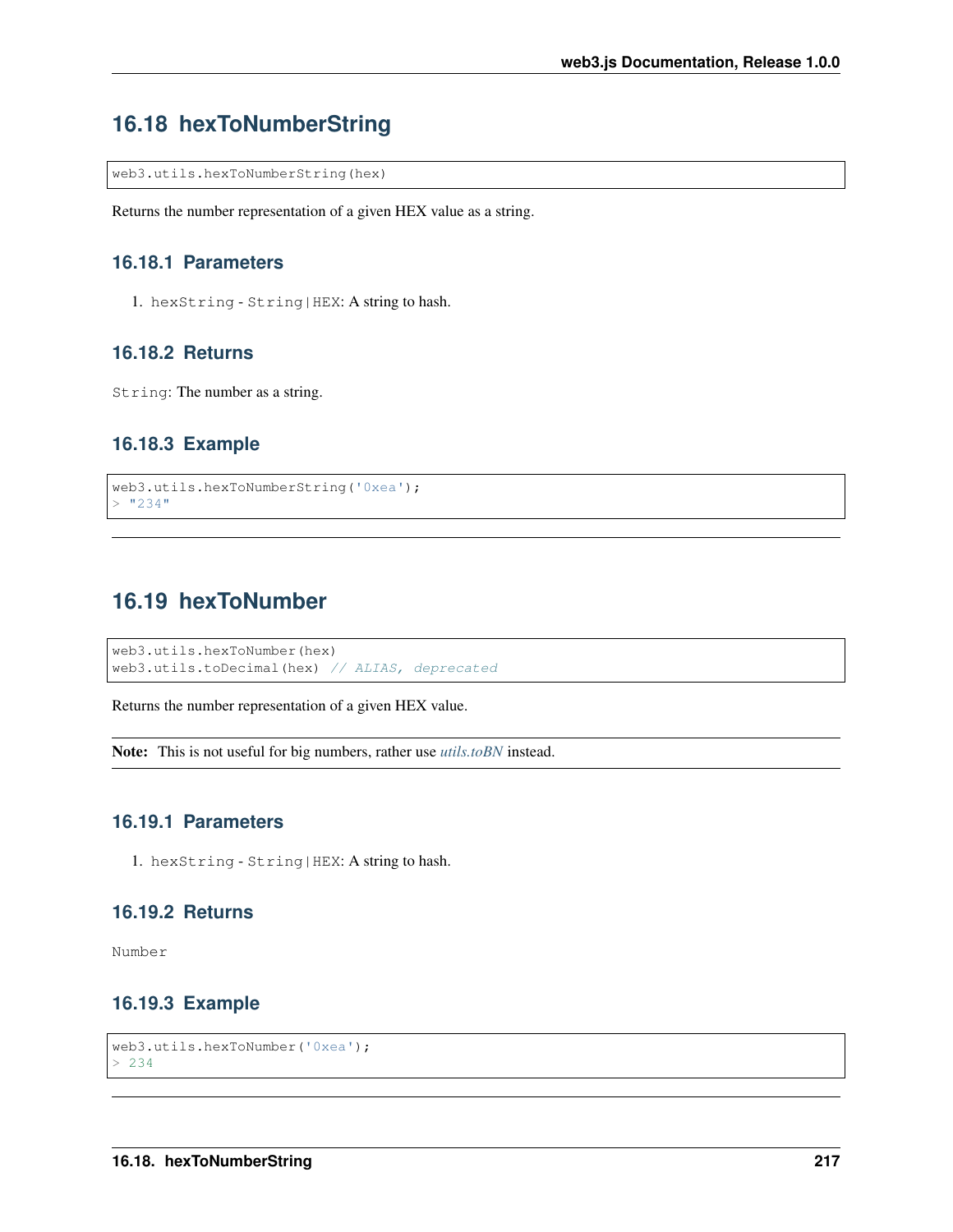## **16.20 numberToHex**

```
web3.utils.numberToHex(number)
web3.utils.fromDecimal(number) // ALIAS, deprecated
```
Returns the HEX representation of a given number value.

### **16.20.1 Parameters**

1. number - String|Number|BN|BigNumber: A number as string or number.

### **16.20.2 Returns**

String: The HEX value of the given number.

### **16.20.3 Example**

```
web3.utils.numberToHex('234');
> 0xea'
```
## **16.21 hexToUtf8**

```
web3.utils.hexToUtf8(hex)
web3.utils.hexToString(hex) // ALIAS
web3.utils.toUtf8(hex) // ALIAS, deprecated
```
Returns the UTF-8 string representation of a given HEX value.

### **16.21.1 Parameters**

1. hex - String: A HEX string to convert to a UTF-8 string.

### **16.21.2 Returns**

String: The UTF-8 string.

### **16.21.3 Example**

```
web3.utils.hexToUtf8('0x49206861766520313030e282ac');
> "I have 100 \in"
```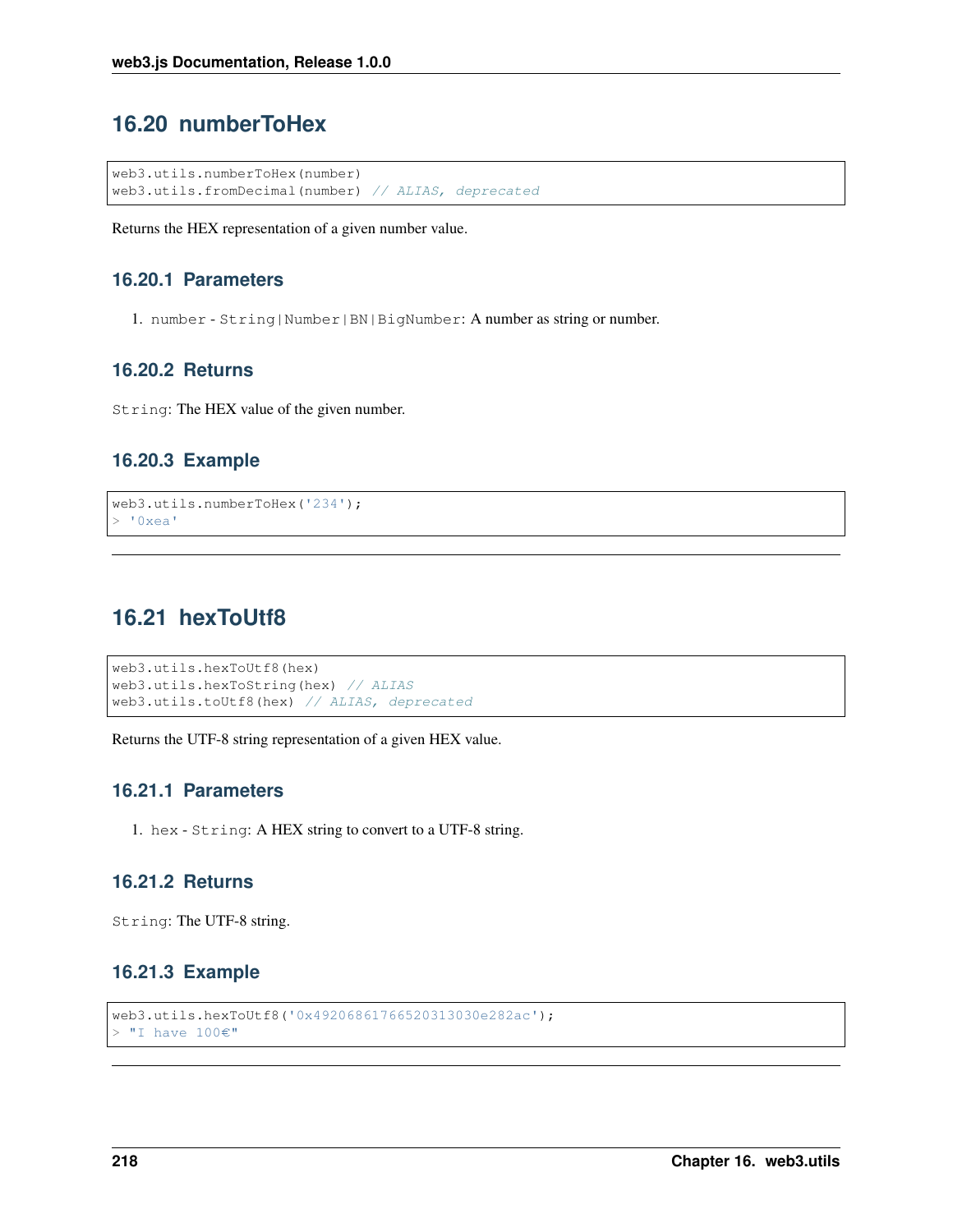## **16.22 hexToAscii**

```
web3.utils.hexToAscii(hex)
web3.utils.toAscii(hex) // ALIAS, deprecated
```
Returns the ASCII string representation of a given HEX value.

### **16.22.1 Parameters**

1. hex - String: A HEX string to convert to an ASCII string.

### **16.22.2 Returns**

String: The ASCII string.

### **16.22.3 Example**

```
web3.utils.hexToAscii('0x4920686176652031303021');
> "I have 100!"
```
## **16.23 utf8ToHex**

```
web3.utils.utf8ToHex(string)
web3.utils.stringToHex(string) // ALIAS
web3.utils.fromUtf8(string) // ALIAS, deprecated
```
Returns the HEX representation of a given UTF-8 string.

### **16.23.1 Parameters**

1. string - String: A UTF-8 string to convert to a HEX string.

### **16.23.2 Returns**

String: The HEX string.

### **16.23.3 Example**

```
web3.utils.utf8ToHex('I have 100€');
> "0x49206861766520313030e282ac"
```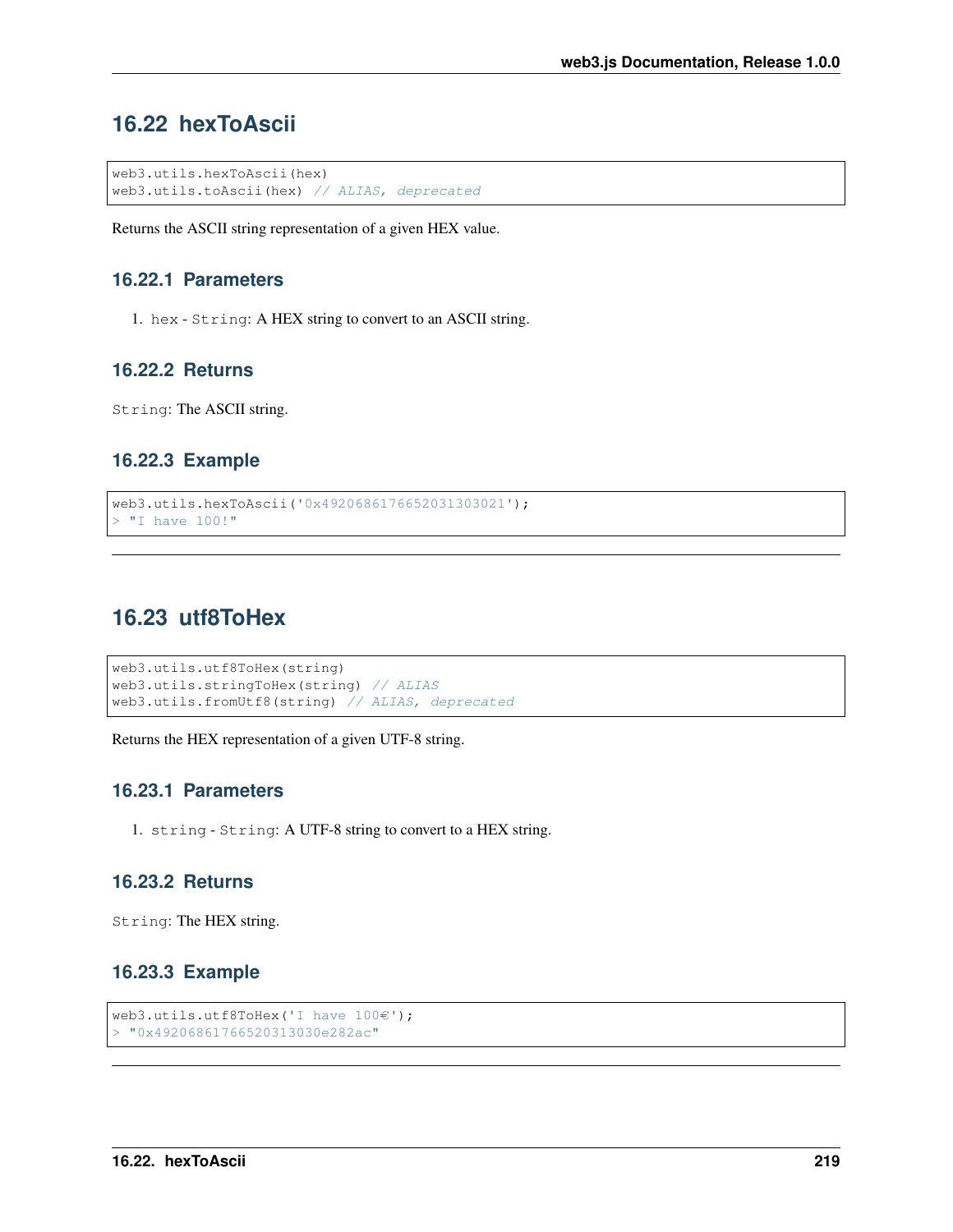# **16.24 asciiToHex**

```
web3.utils.asciiToHex(string)
web3.utils.fromAscii(string) // ALIAS, deprecated
```
Returns the HEX representation of a given ASCII string.

### **16.24.1 Parameters**

1. string - String: An ASCII string to convert to a HEX string.

### **16.24.2 Returns**

String: The HEX string.

### **16.24.3 Example**

```
web3.utils.asciiToHex('I have 100!');
> "0x4920686176652031303021"
```
## **16.25 hexToBytes**

web3.utils.hexToBytes(hex)

Returns a byte array from the given HEX string.

### **16.25.1 Parameters**

1. hex - String|HEX: A HEX to convert.

### **16.25.2 Returns**

Array: The byte array.

### **16.25.3 Example**

```
web3.utils.hexToBytes('0x000000ea');
> [ 0, 0, 0, 234 ]
web3.utils.hexToBytes(0x000000ea);
> [ 234 ]
```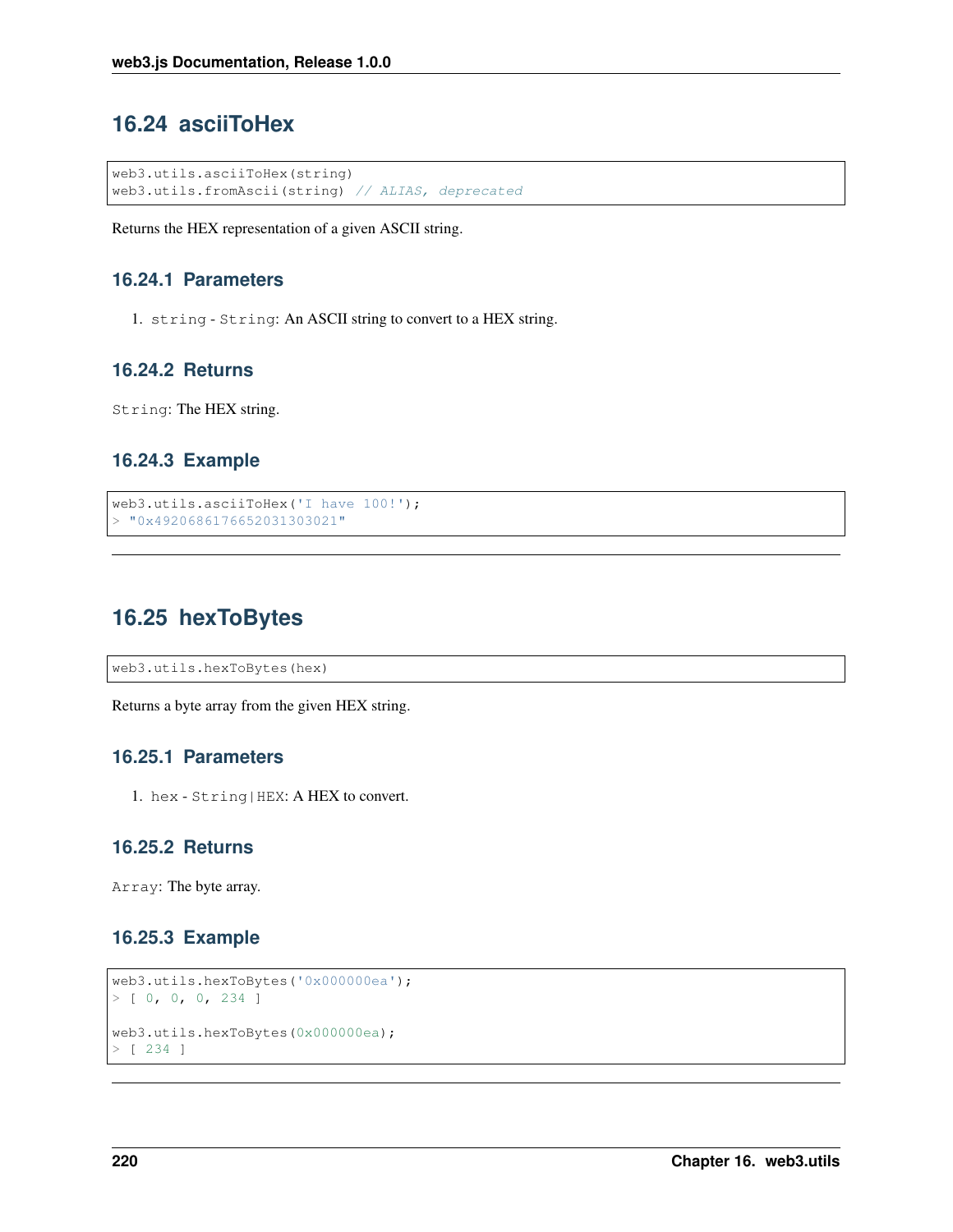### **16.26 bytesToHex**

web3.utils.bytesToHex(byteArray)

Returns a HEX string from a byte array.

### **16.26.1 Parameters**

1. byteArray - Array: A byte array to convert.

### **16.26.2 Returns**

String: The HEX string.

### **16.26.3 Example**

```
web3.utils.bytesToHex([ 72, 101, 108, 108, 111, 33, 36 ]);
> "0x48656c6c6f2125"
```
## **16.27 toWei**

web3.utils.toWei(number [, unit])

Converts any [ether value](http://ethdocs.org/en/latest/ether.html) value into [wei.](http://ethereum.stackexchange.com/questions/253/the-ether-denominations-are-called-finney-szabo-and-wei-what-who-are-these-na)

Note: "wei" are the smallest ether unit, and you should always make calculations in wei and convert only for display reasons.

### **16.27.1 Parameters**

- 1. number String|BN: The value.
- 2. **unit String** (optional, defaults to **"ether"**): The ether to convert from. Possible units are:
	- noether: '0'
	- wei: '1'
	- kwei: '1000'
	- Kwei: '1000'
	- babbage: '1000'
	- femtoether: '1000'
	- mwei: '1000000'
	- Mwei: '1000000'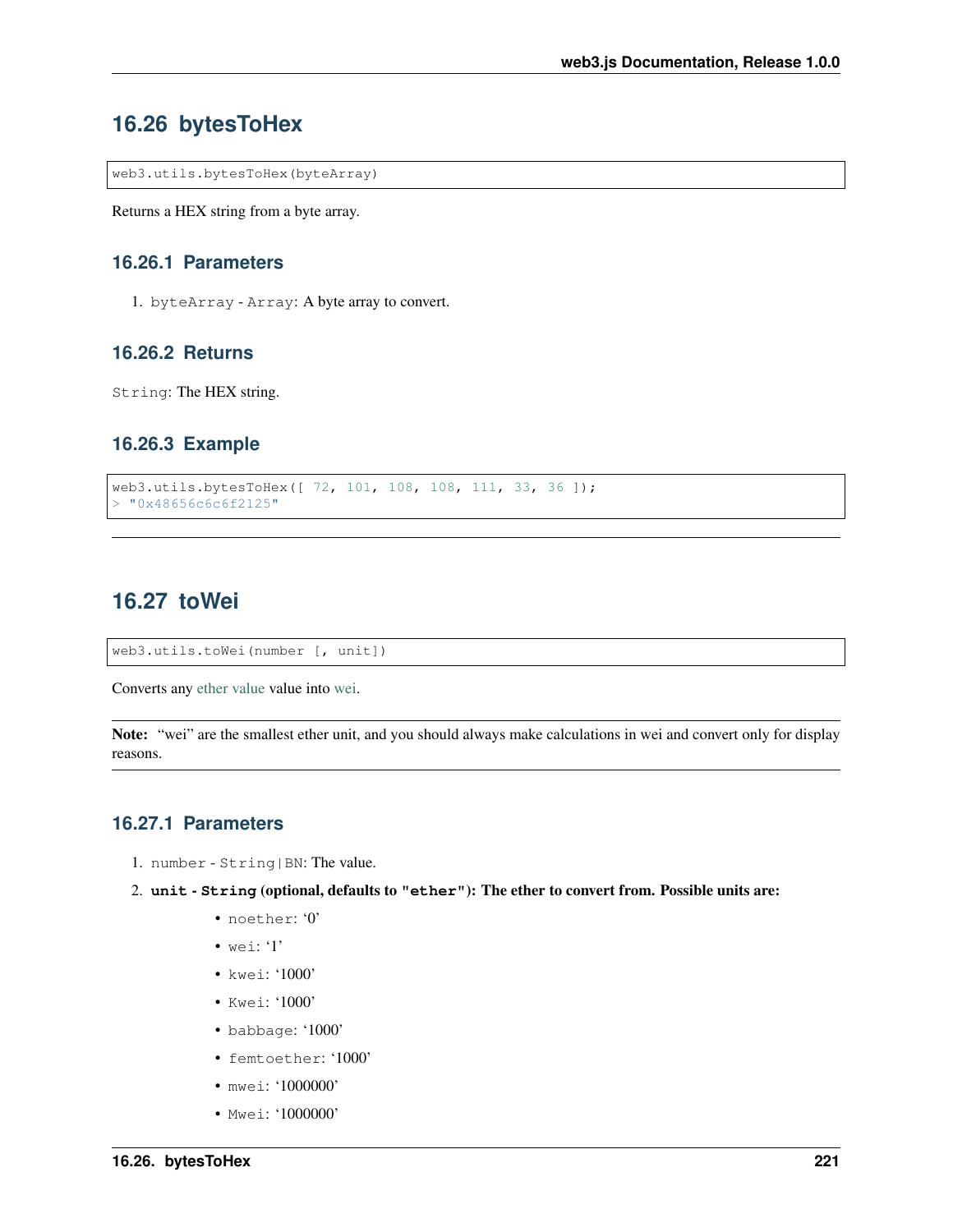- lovelace: '1000000'
- picoether: '1000000'
- gwei: '1000000000'
- Gwei: '1000000000'
- shannon: '1000000000'
- nanoether: '1000000000'
- nano: '1000000000'
- szabo: '1000000000000'
- microether: '1000000000000'
- micro: '1000000000000'
- finney: '1000000000000000'
- milliether: '1000000000000000'
- milli: '100000000000000000'
- ether: '10000000000000000000000'
- kether: '1000000000000000000000'
- grand: '1000000000000000000000'
- mether: '10000000000000000000000000000'
- gether: '1000000000000000000000000000'
- tether: '1000000000000000000000000000000'

### **16.27.2 Returns**

String | BN: If a string is given it returns a number string, otherwise a [BN.js](https://github.com/indutny/bn.js/) instance.

### **16.27.3 Example**

```
web3.utils.toWei('1', 'ether');
> "1000000000000000000"
web3.utils.toWei('1', 'finney');
> "1000000000000000"
web3.utils.toWei('1', 'szabo');
> "1000000000000"web3.utils.toWei('1', 'shannon');
> "1000000000"
```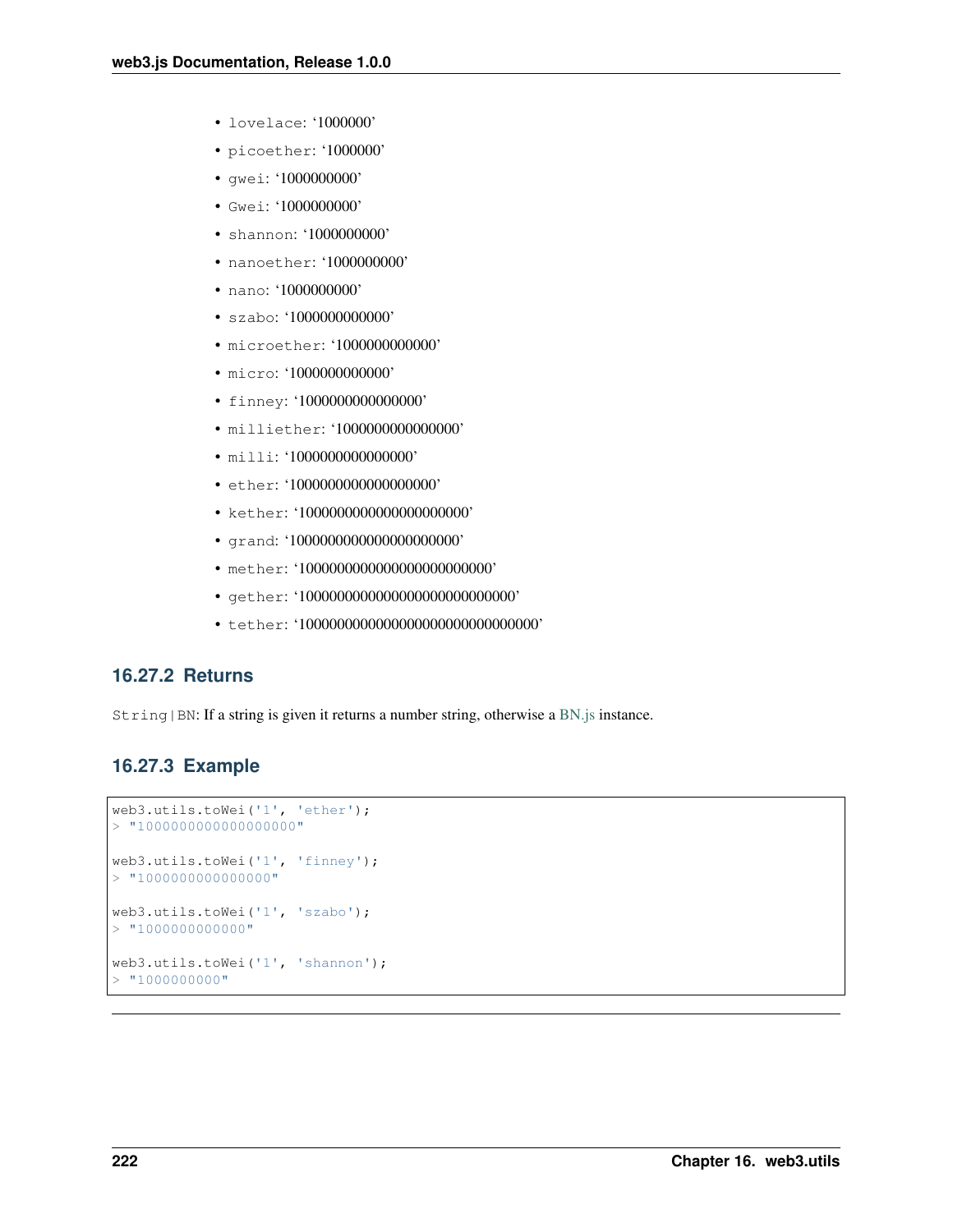### **16.28 fromWei**

```
web3.utils.fromWei(number [, unit])
```
Converts any [wei](http://ethereum.stackexchange.com/questions/253/the-ether-denominations-are-called-finney-szabo-and-wei-what-who-are-these-na) value into an [ether value.](http://ethdocs.org/en/latest/ether.html)

Note: "wei" are the smallest ether unit, and you should always make calculations in wei and convert only for display reasons.

### **16.28.1 Parameters**

- 1. number String|BN: The value in wei.
- 2. **unit String** (optional, defaults to **"ether"**): The ether to convert to. Possible units are:
	- noether: '0'
	- wei: '1'
	- kwei: '1000'
	- Kwei: '1000'
	- babbage: '1000'
	- femtoether: '1000'
	- mwei: '1000000'
	- Mwei: '1000000'
	- lovelace: '1000000'
	- picoether: '1000000'
	- gwei: '1000000000'
	- Gwei: '1000000000'
	- shannon: '1000000000'
	- nanoether: '1000000000'
	- nano: '1000000000'
	- szabo: '1000000000000'
	- microether: '1000000000000'
	- micro: '1000000000000'
	- finney: '1000000000000000'
	- milliether: '1000000000000000'
	- milli: '10000000000000000'
	- ether: '10000000000000000000'
	- kether: '1000000000000000000000'
	- grand: '1000000000000000000000'
	- mether: '100000000000000000000000000000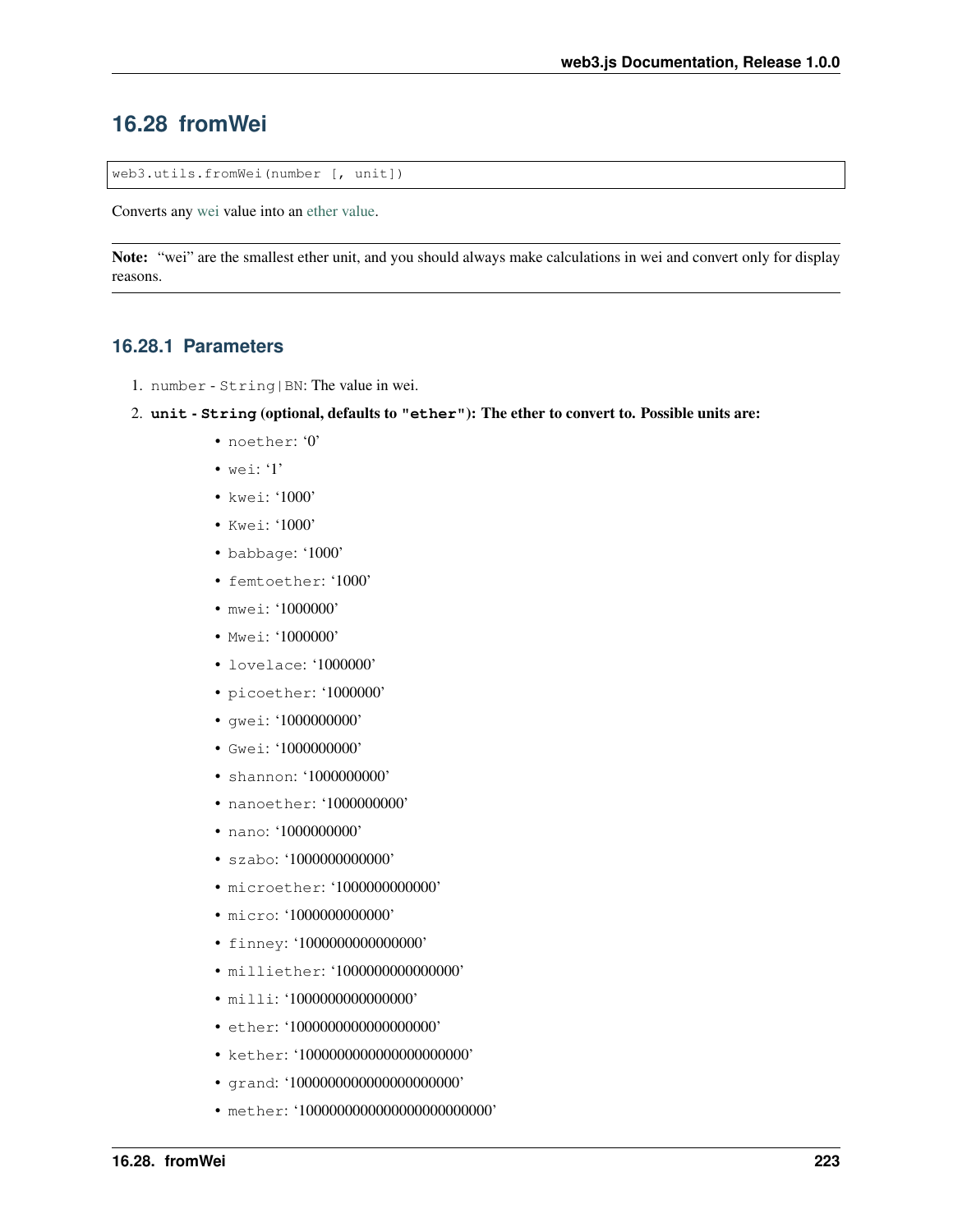- gether: '1000000000000000000000000000'
- tether: '1000000000000000000000000000000'

### **16.28.2 Returns**

String: It always returns a string number.

### **16.28.3 Example**

```
web3.utils.fromWei('1', 'ether');
> "0.000000000000000001"
web3.utils.fromWei('1', 'finney');
> "0.000000000000001"web3.utils.fromWei('1', 'szabo');
> "0.000000000001"web3.utils.fromWei('1', 'shannon');
> "0.000000001"
```
### **16.29 unitMap**

web3.utils.unitMap

Shows all possible [ether value](http://ethdocs.org/en/latest/ether.html) and their amount in [wei.](http://ethereum.stackexchange.com/questions/253/the-ether-denominations-are-called-finney-szabo-and-wei-what-who-are-these-na)

### **16.29.1 Return value**

- **Object** with the following properties:
	- noether: '0'
	- wei: '1'
	- kwei: '1000'
	- Kwei: '1000'
	- babbage: '1000'
	- femtoether: '1000'
	- mwei: '1000000'
	- Mwei: '1000000'
	- lovelace: '1000000'
	- picoether: '1000000'
	- gwei: '1000000000'
	- Gwei: '1000000000'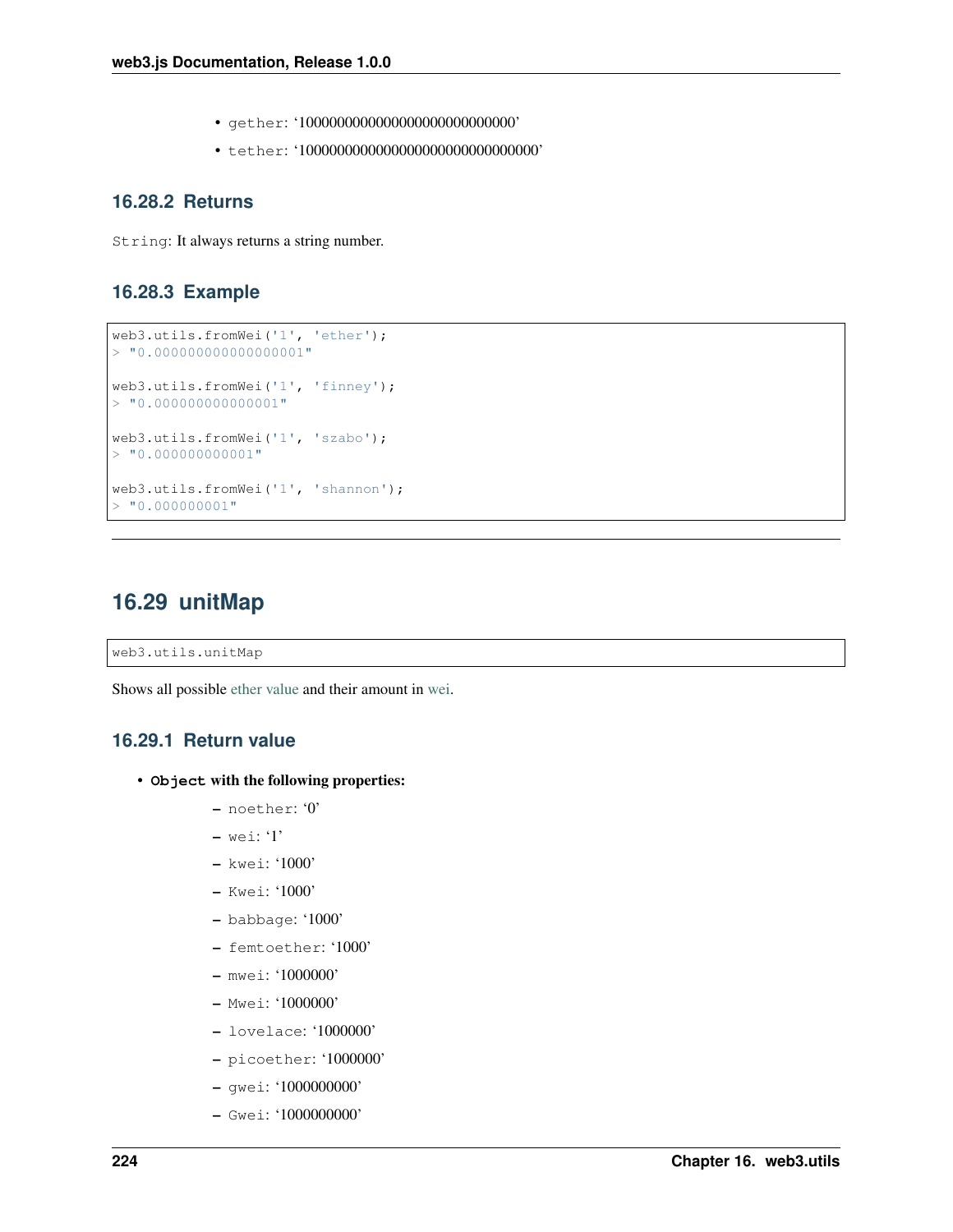- shannon: '1000000000'
- nanoether: '1000000000'
- nano: '1000000000'
- szabo: '1000000000000'
- microether: '1000000000000'
- micro: '1000000000000'
- finney: '1000000000000000'
- milliether: '1000000000000000'
- milli: '1000000000000000'
- ether: '1000000000000000000'
- kether: '1000000000000000000000'
- grand: '1000000000000000000000'
- mether: '1000000000000000000000000'
- gether: '1000000000000000000000000000'
- tether: '1000000000000000000000000000000'

#### **16.29.2 Example**

```
web3.utils.unitMap
> {
   noether: '0',
   wei: 1',kwei: '1000',
   Kwei: '1000',
   babbage: '1000',
  femtoether: '1000',
   mwei: '1000000',
   Mwei: '1000000',
   lovelace: '1000000',
   picoether: '1000000',
   gwei: '1000000000',
   Gwei: '1000000000',
   shannon: '1000000000',
   nanoether: '1000000000',
   nano: '1000000000',
   szabo: '1000000000000',
  microether: '1000000000000',
   micro: '1000000000000',
   finney: '1000000000000000',
   milliether: '1000000000000000',
   milli: '1000000000000000',
   ether: '1000000000000000000',
   kether: '10000000000000000000000',
   grand: '1000000000000000000000',
   mether: '100000000000000000000000000',
   gether: '1000000000000000000000000000000000
   tether: '1000000000000000000000000000000'
}
```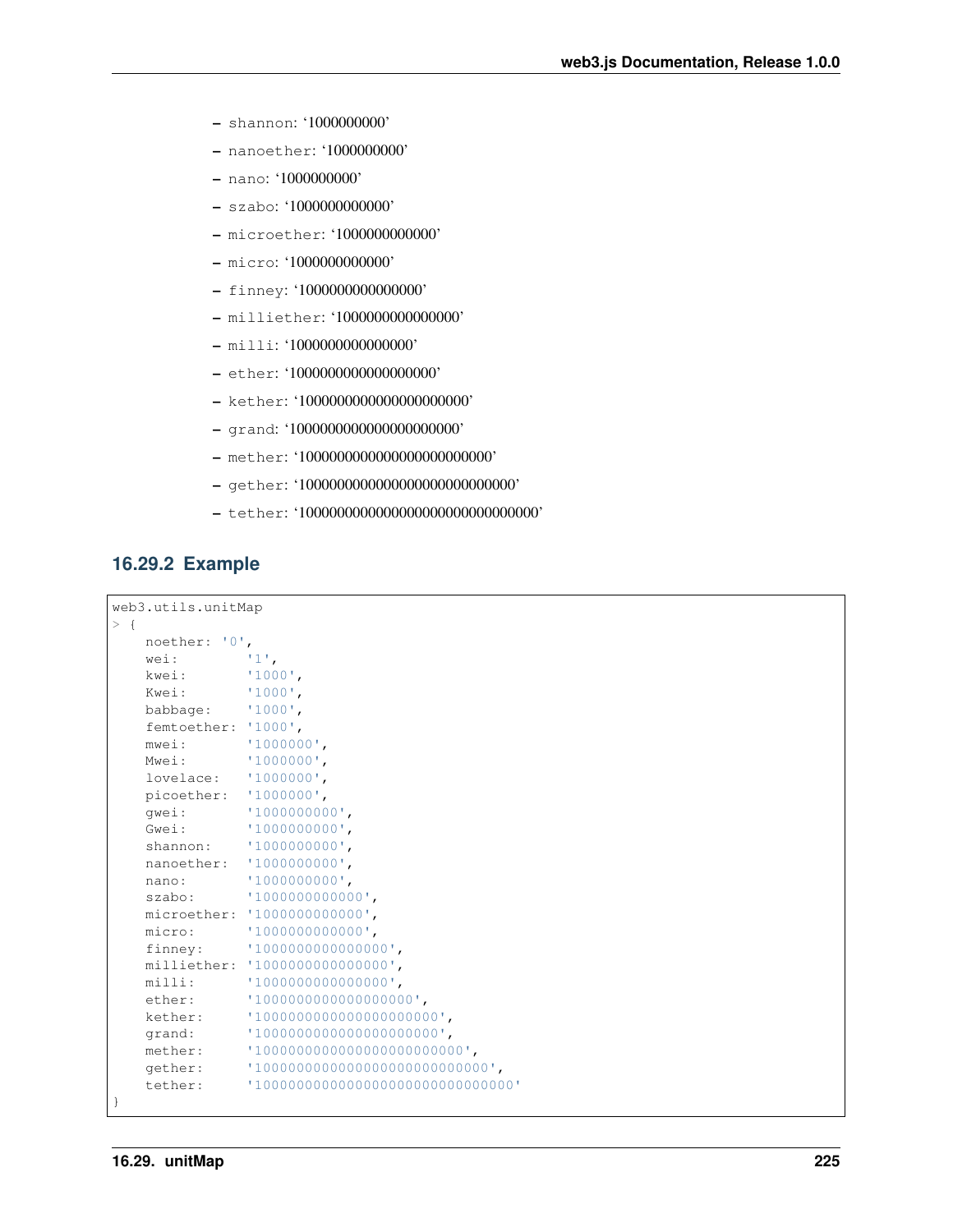## **16.30 padLeft**

```
web3.utils.padLeft(string, characterAmount [, sign])
web3.utils.leftPad(string, characterAmount [, sign]) // ALIAS
```
Adds a padding on the left of a string, Useful for adding paddings to HEX strings.

### **16.30.1 Parameters**

- 1. string String: The string to add padding on the left.
- 2. characterAmount Number: The number of characters the total string should have.
- 3. sign String (optional): The character sign to use, defaults to "0".

#### **16.30.2 Returns**

String: The padded string.

#### **16.30.3 Example**

```
web3.utils.padLeft('0x3456ff', 20);
> "0x000000000000003456ff"
web3.utils.padLeft(0x3456ff, 20);
> "0x000000000000003456ff"
web3.utils.padLeft('Hello', 20, 'x');
> "xxxxxxxxxxxxxxHello"
```
## **16.31 padRight**

```
web3.utils.padRight(string, characterAmount [, sign])
web3.utils.rightPad(string, characterAmount [, sign]) // ALIAS
```
Adds a padding on the right of a string, Useful for adding paddings to HEX strings.

### **16.31.1 Parameters**

- 1. string String: The string to add padding on the right.
- 2. characterAmount Number: The number of characters the total string should have.
- 3. sign String (optional): The character sign to use, defaults to "0".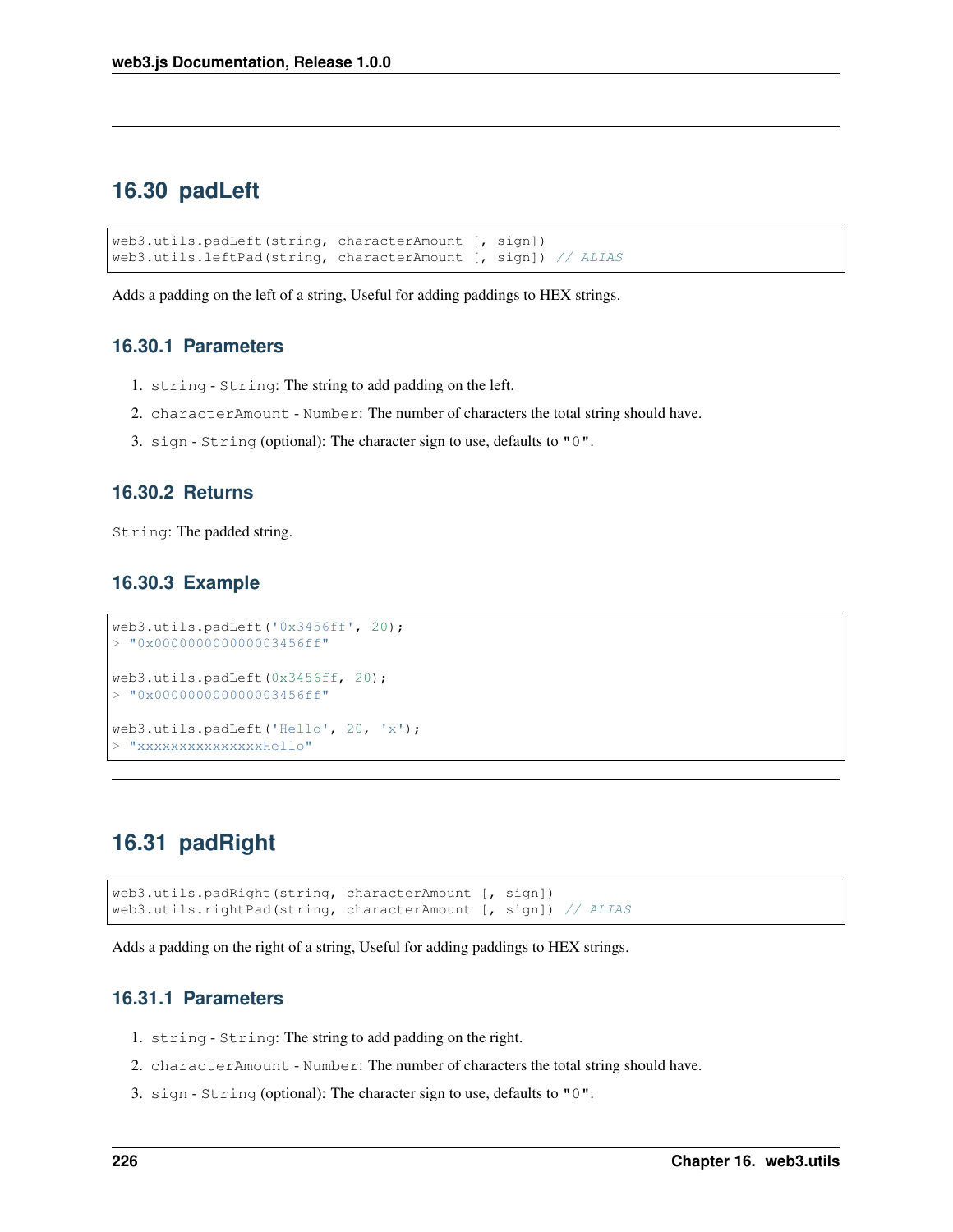### **16.31.2 Returns**

String: The padded string.

### **16.31.3 Example**

```
web3.utils.padRight('0x3456ff', 20);
> "0x3456ff00000000000000"
web3.utils.padRight(0x3456ff, 20);
> "0x3456ff00000000000000"
web3.utils.padRight('Hello', 20, 'x');
> "Helloxxxxxxxxxxxxxxx"
```
## **16.32 toTwosComplement**

web3.utils.toTwosComplement(number)

Converts a negative number into a two's complement.

### **16.32.1 Parameters**

1. number - Number|String|BigNumber: The number to convert.

### **16.32.2 Returns**

String: The converted hex string.

### **16.32.3 Example**

```
web3.utils.toTwosComplement('-1');
> "0xffffffffffffffffffffffffffffffffffffffffffffffffffffffffffffffff"
web3.utils.toTwosComplement(-1);
> "0xffffffffffffffffffffffffffffffffffffffffffffffffffffffffffffffff"
web3.utils.toTwosComplement('0x1');
> "0x0000000000000000000000000000000000000000000000000000000000000001"
web3.utils.toTwosComplement(-15);
> "0xfffffffffffffffffffffffffffffffffffffffffffffffffffffffffffffff1"
web3.utils.toTwosComplement('-0x1');
> "0xffffffffffffffffffffffffffffffffffffffffffffffffffffffffffffffff"
```
Special thanks to [Netlify](https://www.netlify.com/) for providing build and deploy services for our end-to-end integration tests.